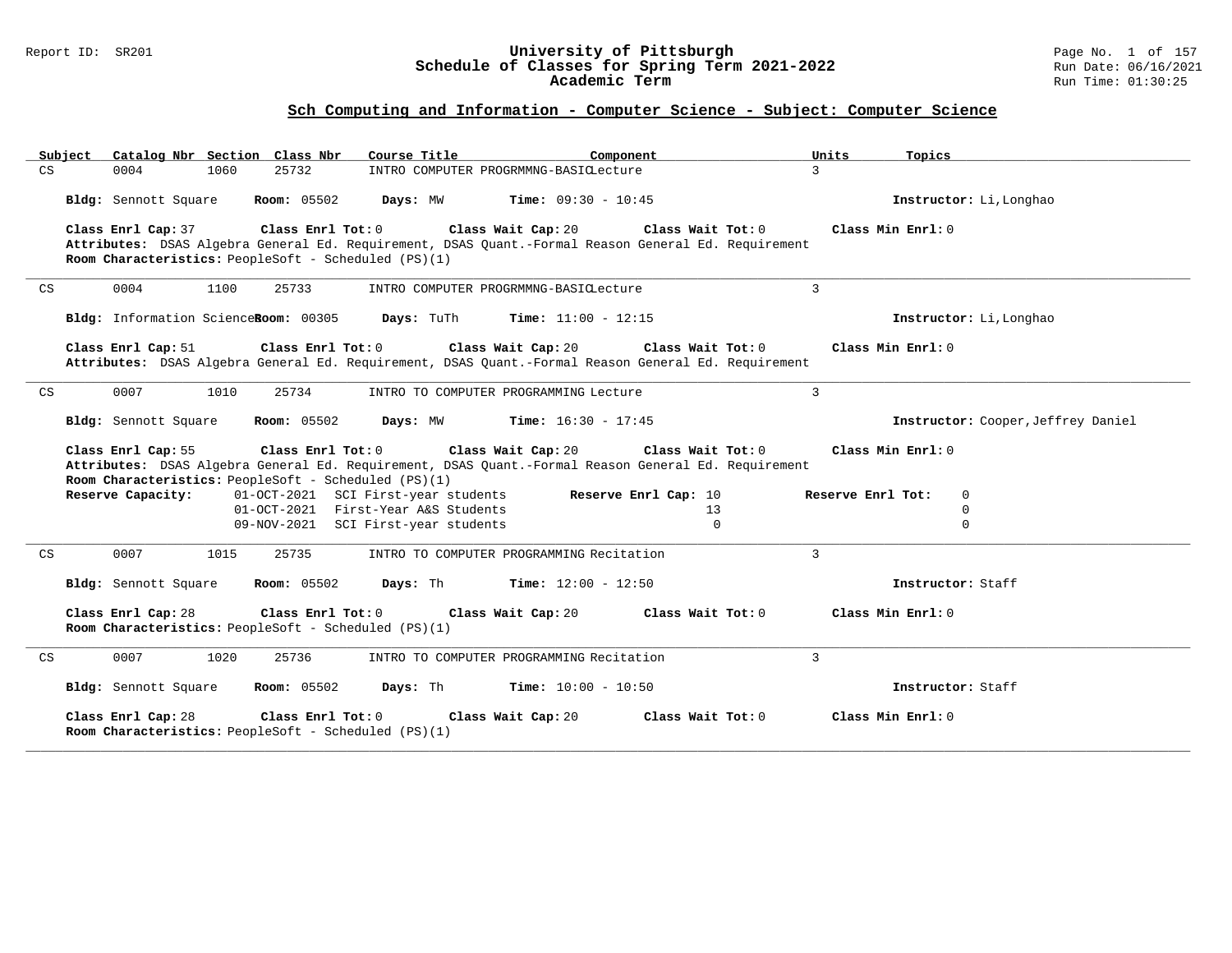#### Report ID: SR201 **University of Pittsburgh** Page No. 2 of 157 **Schedule of Classes for Spring Term 2021-2022** Run Date: 06/16/2021 **Academic Term** Run Time: 01:30:25

| Catalog Nbr Section Class Nbr<br>Course Title<br>Subject<br>Component                                                                                       | Units<br>Topics                  |
|-------------------------------------------------------------------------------------------------------------------------------------------------------------|----------------------------------|
| 25737<br>CS<br>0007<br>1030<br>INTRO TO COMPUTER PROGRAMMING Lecture                                                                                        | $\overline{3}$                   |
|                                                                                                                                                             |                                  |
| Bldg: Sennott Square<br><b>Room:</b> 05502<br>Days: TuTh<br><b>Time:</b> $14:30 - 15:45$                                                                    | Instructor: Hoffman, Timothy L   |
|                                                                                                                                                             |                                  |
| Class Enrl Cap: 50<br>Class Enrl Tot: 0<br>Class Wait Cap: 20<br>Class Wait Tot: 0                                                                          | Class Min Enrl: 0                |
| Attributes: DSAS Algebra General Ed. Requirement, DSAS Quant.-Formal Reason General Ed. Requirement                                                         |                                  |
| Room Characteristics: PeopleSoft - Scheduled (PS)(1)                                                                                                        |                                  |
| Reserve Capacity:<br>01-OCT-2021 SCI First-year students<br>Reserve Enrl Cap: 10                                                                            | Reserve Enrl Tot:<br>$\Omega$    |
| 01-OCT-2021 First-Year A&S Students<br>13                                                                                                                   | $\Omega$                         |
| $\Omega$<br>09-NOV-2021 SCI First-year students                                                                                                             | $\Omega$                         |
|                                                                                                                                                             |                                  |
| 0007<br>1050<br>25738<br>INTRO TO COMPUTER PROGRAMMING Recitation<br>CS                                                                                     | $\mathbf{3}$                     |
|                                                                                                                                                             |                                  |
|                                                                                                                                                             | Instructor: Staff                |
| <b>Room: 06110</b><br>Days: Tu<br><b>Time:</b> $12:00 - 12:50$<br>Bldg: Sennott Square                                                                      |                                  |
|                                                                                                                                                             |                                  |
| Class Enrl Cap: 28<br>Class Enrl Tot: 0<br>Class Wait Cap: 20<br>Class Wait Tot: 0                                                                          | Class Min Enrl: 0                |
| Room Characteristics: PeopleSoft - Scheduled (PS)(1)                                                                                                        |                                  |
|                                                                                                                                                             |                                  |
| 0007<br>1060<br>25739<br>INTRO TO COMPUTER PROGRAMMING Recitation<br>CS                                                                                     | $\mathbf{3}$                     |
|                                                                                                                                                             |                                  |
| <b>Room: 06110</b><br>Bldg: Sennott Square<br>Days: W<br><b>Time:</b> $13:00 - 13:50$                                                                       | Instructor: Staff                |
|                                                                                                                                                             |                                  |
|                                                                                                                                                             |                                  |
| Class Enrl Cap: 28<br>Class Enrl Tot: 0<br>Class Wait Cap: 20<br>Class Wait Tot: 0                                                                          | Class Min Enrl: 0                |
| Room Characteristics: PeopleSoft - Scheduled (PS)(1)                                                                                                        |                                  |
|                                                                                                                                                             |                                  |
| 0007<br>1120<br>25740<br>CS<br>INTRO TO COMPUTER PROGRAMMING Lecture                                                                                        | 3                                |
|                                                                                                                                                             |                                  |
| Bldg: Sennott Square<br><b>Room:</b> 05502<br>Days: TuTh<br><b>Time:</b> $09:30 - 10:45$                                                                    | Instructor: Ong, Nathan Rico     |
|                                                                                                                                                             |                                  |
| Class Enrl Tot: 0 Class Wait Cap: 20<br>Class Enrl Cap: 50<br>Class Wait Tot: 0                                                                             | Class Min Enrl: 0                |
|                                                                                                                                                             |                                  |
| Attributes: DSAS Algebra General Ed. Requirement, DSAS Quant.-Formal Reason General Ed. Requirement<br>Room Characteristics: PeopleSoft - Scheduled (PS)(1) |                                  |
| Reserve Enrl Cap: 10                                                                                                                                        | $\mathbf 0$<br>Reserve Enrl Tot: |
| Reserve Capacity:<br>01-OCT-2021 SCI First-year students                                                                                                    |                                  |
| 01-OCT-2021 First-Year A&S Students<br>13                                                                                                                   | 0                                |
| $\Omega$<br>09-NOV-2021 SCI First-year students                                                                                                             | $\Omega$                         |
|                                                                                                                                                             |                                  |
| 0007<br>25741<br>INTRO TO COMPUTER PROGRAMMING Recitation<br>CS<br>1130                                                                                     | $\overline{3}$                   |
|                                                                                                                                                             |                                  |
| <b>Time:</b> $15:00 - 15:50$<br>Bldg: Sennott Square<br><b>Room:</b> 06110<br>Days: Th                                                                      | Instructor: Staff                |
|                                                                                                                                                             |                                  |
| Class Enrl Cap: 28<br>Class Enrl Tot: 0<br>Class Wait Tot: 0<br>Class Wait Cap: 20                                                                          | Class Min Enrl: 0                |
| Room Characteristics: PeopleSoft - Scheduled (PS)(1)                                                                                                        |                                  |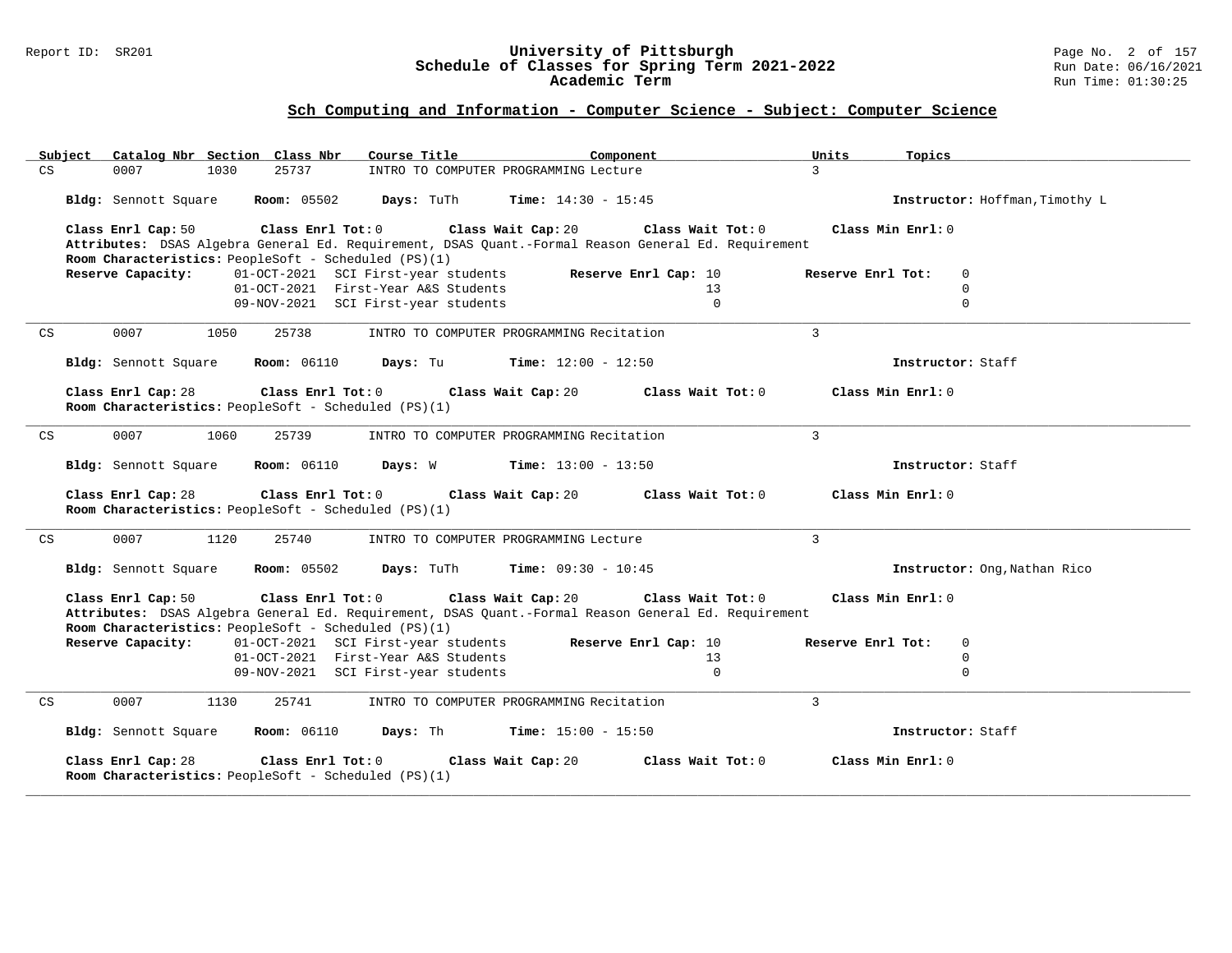#### Report ID: SR201 **University of Pittsburgh** Page No. 3 of 157 **Schedule of Classes for Spring Term 2021-2022** Run Date: 06/16/2021 **Academic Term** Run Time: 01:30:25

| Subject | Catalog Nbr Section Class Nbr                                                                                                                                    | Course Title<br>Component                                                                                                                           | Units             | Topics                            |
|---------|------------------------------------------------------------------------------------------------------------------------------------------------------------------|-----------------------------------------------------------------------------------------------------------------------------------------------------|-------------------|-----------------------------------|
| CS      | 25742<br>0007<br>1140                                                                                                                                            | INTRO TO COMPUTER PROGRAMMING Recitation                                                                                                            | $\mathcal{L}$     |                                   |
|         | <b>Room: 05505</b><br>Bldg: Sennott Square                                                                                                                       | <b>Days:</b> F Time: $09:00 - 09:50$                                                                                                                |                   | Instructor: Staff                 |
|         | Class Enrl Tot: 0<br>Class Enrl Cap: 28<br>Room Characteristics: PeopleSoft - Scheduled (PS)(1)                                                                  | Class Wait Cap: 20                                                                                                                                  | Class Wait Tot: 0 | Class Min Enrl: 0                 |
| CS      | 0007<br>1200<br>25743                                                                                                                                            | INTRO TO COMPUTER PROGRAMMING Lecture                                                                                                               | 3                 |                                   |
|         | Bldg: Sennott Square<br><b>Room:</b> 05502                                                                                                                       | Days: TuTh<br><b>Time:</b> $13:00 - 14:15$                                                                                                          |                   | Instructor: Devine, Michael James |
|         | Class Enrl Cap: 50<br>Class Enrl Tot: 0<br>Room Characteristics: PeopleSoft - Scheduled (PS)(1)                                                                  | Class Wait Cap: 20<br>Attributes: DSAS Algebra General Ed. Requirement, DSAS Quant.-Formal Reason General Ed. Requirement                           | Class Wait Tot: 0 | Class Min Enrl: 0                 |
|         | Reserve Capacity:                                                                                                                                                | Reserve Enrl Cap: 10<br>01-OCT-2021 SCI First-year students                                                                                         |                   | Reserve Enrl Tot:<br>$\mathbf 0$  |
|         |                                                                                                                                                                  | 01-OCT-2021 First-Year A&S Students                                                                                                                 | 13                | $\mathbf 0$                       |
|         |                                                                                                                                                                  | 09-NOV-2021 SCI First-year students                                                                                                                 | $\Omega$          | $\Omega$                          |
| CS      | 0007<br>1205<br>25744                                                                                                                                            | INTRO TO COMPUTER PROGRAMMING Recitation                                                                                                            | 3                 |                                   |
|         | Bldg: Sennott Square                                                                                                                                             | <b>Room:</b> 06110 <b>Days:</b> Tu <b>Time:</b> 15:00 - 15:50                                                                                       |                   | Instructor: Staff                 |
|         |                                                                                                                                                                  |                                                                                                                                                     |                   |                                   |
|         | Class Enrl Cap: 28<br>$Class$ $Enr1$ $Tot: 0$<br>Room Characteristics: PeopleSoft - Scheduled (PS)(1)                                                            | Class Wait Cap: 20                                                                                                                                  | Class Wait Tot: 0 | Class Min Enrl: 0                 |
| CS      | 0007<br>1210<br>25745                                                                                                                                            | INTRO TO COMPUTER PROGRAMMING Recitation                                                                                                            | $\overline{3}$    |                                   |
|         |                                                                                                                                                                  | Bldg: Sennott Square Room: 06110 Days: Th Time: 10:00 - 10:50                                                                                       |                   | Instructor: Staff                 |
|         | Class Enrl Cap: 28<br>Class Enrl Tot: 0<br>Room Characteristics: PeopleSoft - Scheduled (PS)(1)                                                                  | Class Wait Cap: 20                                                                                                                                  | Class Wait Tot: 0 | Class Min Enrl: 0                 |
| CS      | 0010<br>1010<br>29032                                                                                                                                            | INTRO CMPTNG FOR SYMS ENGIN Lecture                                                                                                                 | $\overline{4}$    |                                   |
|         | Bldg: TBA<br>Room: TBA                                                                                                                                           | Days: TuTh<br><b>Time:</b> $14:30 - 15:45$                                                                                                          |                   | Instructor: Farnan, Nicholas Leo  |
|         | Class Enrl Tot: 0<br>Class Enrl Cap: 25<br>Attributes: DSAS Quant.-Formal Reason General Ed. Requirement<br>Room Characteristics: PeopleSoft - Scheduled (PS)(1) | Class Wait Cap: 20                                                                                                                                  | Class Wait Tot: 0 | Class Min Enrl: 0                 |
|         | Reserve Capacity:                                                                                                                                                | <b>Combined Section ID:</b> 0996(CS0010/0011/0012) - CS 0011(#29033), CS 0012(#29036)<br>01-OCT-2021 SCI First-year students<br>Reserve Enrl Cap: 7 |                   | Reserve Enrl Tot:<br>$\mathbf 0$  |
|         |                                                                                                                                                                  | 01-OCT-2021 First-Year A&S Students                                                                                                                 | 8                 | $\mathbf 0$                       |
|         |                                                                                                                                                                  | 09-NOV-2021 SCI First-year students                                                                                                                 | $\mathbf 0$       | $\mathbf{0}$                      |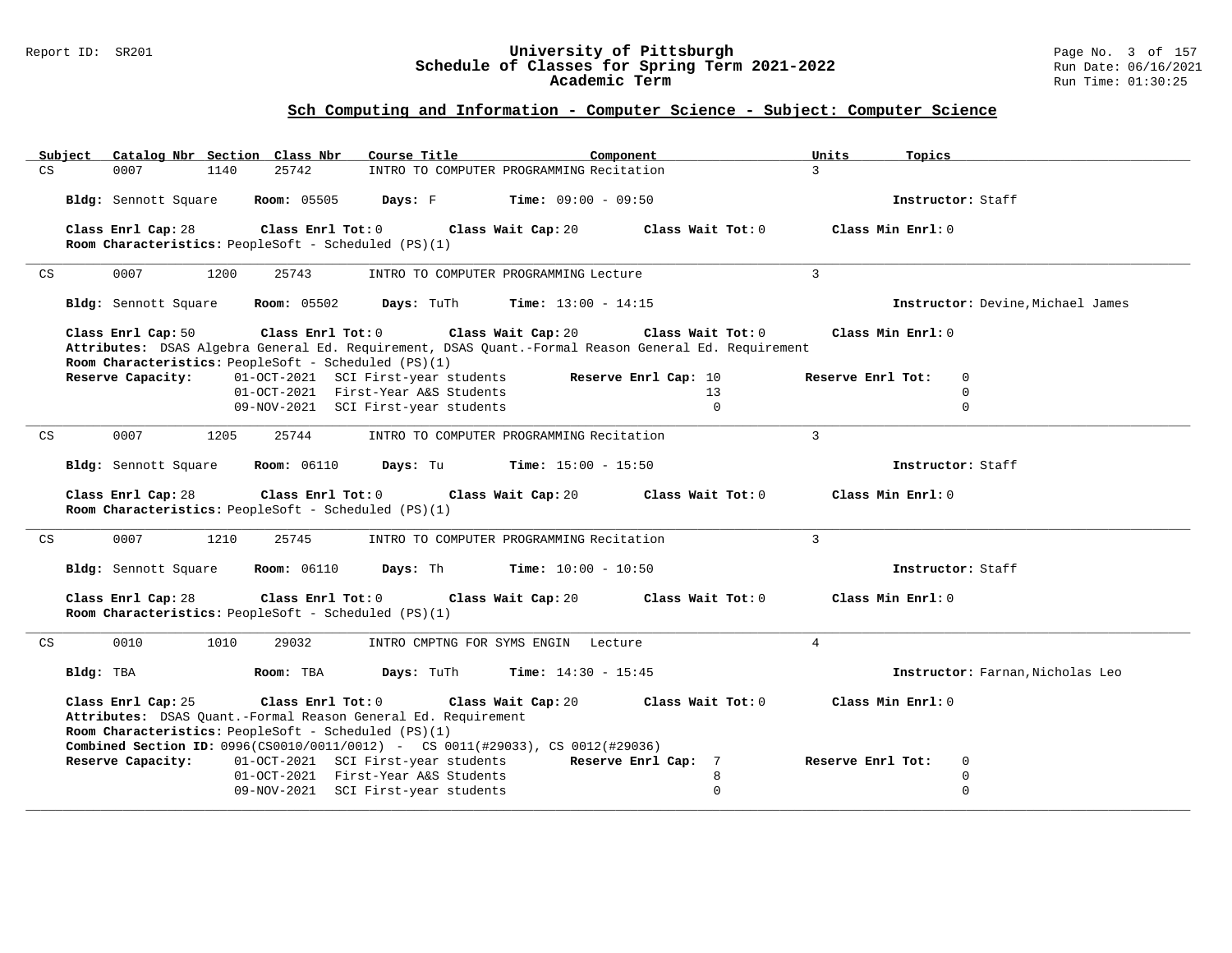#### Report ID: SR201 **University of Pittsburgh** Page No. 4 of 157 **Schedule of Classes for Spring Term 2021-2022** Run Date: 06/16/2021 **Academic Term** Run Time: 01:30:25

| Catalog Nbr Section Class Nbr<br>Subject                                                                                                                                                                                                                   | Course Title                                                 | Component           | Units<br>Topics   |                                  |
|------------------------------------------------------------------------------------------------------------------------------------------------------------------------------------------------------------------------------------------------------------|--------------------------------------------------------------|---------------------|-------------------|----------------------------------|
| 29039<br>0010<br>1020<br>CS                                                                                                                                                                                                                                | INTRO CMPTNG FOR SYMS ENGIN Laboratory                       |                     | $\overline{4}$    |                                  |
| Bldg: TBA<br>Room: TBA                                                                                                                                                                                                                                     | Days: F<br>$Time: 09:00 - 10:50$                             |                     |                   | Instructor: Gordon, Nicholas     |
| Class Enrl Cap: 25<br>Class Enrl Tot: 0                                                                                                                                                                                                                    | Class Wait Cap: 20                                           | Class Wait Tot: 0   | Class Min Enrl: 0 |                                  |
| Room Characteristics: PeopleSoft - Scheduled (PS)(1)                                                                                                                                                                                                       |                                                              |                     |                   |                                  |
| 0010<br>1025<br>29763<br>CS                                                                                                                                                                                                                                | INTRO CMPTNG FOR SYMS ENGIN Lecture                          |                     | $\overline{4}$    |                                  |
| Bldg: TBA<br>Room: TBA                                                                                                                                                                                                                                     | Days: MW<br><b>Time:</b> $13:00 - 14:15$                     |                     |                   | Instructor: Farnan, Nicholas Leo |
| Class Enrl Tot: 0<br>Class Enrl Cap: 25<br>Attributes: DSAS Quant.-Formal Reason General Ed. Requirement<br>Room Characteristics: PeopleSoft - Scheduled (PS)(1)<br><b>Combined Section ID:</b> 0739(CS/0010/0011/0012) - CS 0011(#29760), CS 0012(#29764) | Class Wait Cap: 20                                           | Class Wait Tot: 0   | Class Min Enrl: 0 |                                  |
| Reserve Capacity:                                                                                                                                                                                                                                          | 01-OCT-2021 SCI First-year students                          | Reserve Enrl Cap: 5 | Reserve Enrl Tot: | $\mathbf 0$                      |
|                                                                                                                                                                                                                                                            | 01-OCT-2021 First-Year A&S Students                          | 7                   |                   | $\Omega$                         |
|                                                                                                                                                                                                                                                            | 09-NOV-2021 SCI First-year students                          | $\mathbf 0$         |                   | $\mathbf 0$                      |
| 0010<br>29757<br>CS<br>1030                                                                                                                                                                                                                                | INTRO CMPTNG FOR SYMS ENGIN Laboratory                       |                     | $\overline{4}$    |                                  |
| Bldg: TBA<br>Room: TBA                                                                                                                                                                                                                                     | <b>Days:</b> Th <b>Time:</b> $09:00 - 10:50$                 |                     |                   | Instructor: Gordon, Nicholas     |
| Class Enrl Cap: 25<br>Class Enrl Tot: 0<br>Room Characteristics: PeopleSoft - Scheduled (PS)(1)                                                                                                                                                            | Class Wait Cap: 20                                           | Class Wait Tot: 0   | Class Min Enrl: 0 |                                  |
| 0011<br>1010<br>29033<br>CS                                                                                                                                                                                                                                | INT TO CMPTNG FOR SCIENTISTS Lecture                         |                     | $\overline{4}$    |                                  |
| Bldg: TBA<br>Room: TBA                                                                                                                                                                                                                                     | Days: TuTh<br><b>Time:</b> $14:30 - 15:45$                   |                     |                   | Instructor: Farnan, Nicholas Leo |
| Class Enrl Cap: 37<br>Class Enrl Tot: 0<br>Attributes: DSAS Quant.-Formal Reason General Ed. Requirement<br>Room Characteristics: PeopleSoft - Scheduled (PS)(1)<br><b>Combined Section ID:</b> 0996(CS0010/0011/0012) - CS 0010(#29032), CS 0012(#29036)  | Class Wait Cap: 20                                           | Class Wait Tot: 0   | Class Min Enrl: 0 |                                  |
| Reserve Capacity:                                                                                                                                                                                                                                          | 01-OCT-2021 SCI Pre/BS/BPH/MN & Freshmen Reserve Enrl Cap: 7 |                     | Reserve Enrl Tot: | $\mathbf 0$                      |
|                                                                                                                                                                                                                                                            | 01-OCT-2021 First-Year A&S Students                          | 8                   |                   | $\Omega$                         |
|                                                                                                                                                                                                                                                            | 09-NOV-2021 SCI Pre/BS/BPH/MN & Freshmen                     | $\mathbf 0$         |                   | $\mathbf 0$                      |
| 0011<br>1015<br>CS<br>29767                                                                                                                                                                                                                                | INT TO CMPTNG FOR SCIENTISTS Laboratory                      |                     | $\overline{4}$    |                                  |
| Bldg: TBA<br>Room: TBA                                                                                                                                                                                                                                     | Days: F<br>$Time: 09:00 - 10:50$                             |                     |                   | Instructor: Khan, Maher Hasan    |
| Class Enrl Cap: 21<br>Class Enrl Tot: 0<br>Room Characteristics: PeopleSoft - Scheduled (PS)(1)                                                                                                                                                            | Class Wait Cap: 20                                           | Class Wait Tot: 0   | Class Min Enrl: 0 |                                  |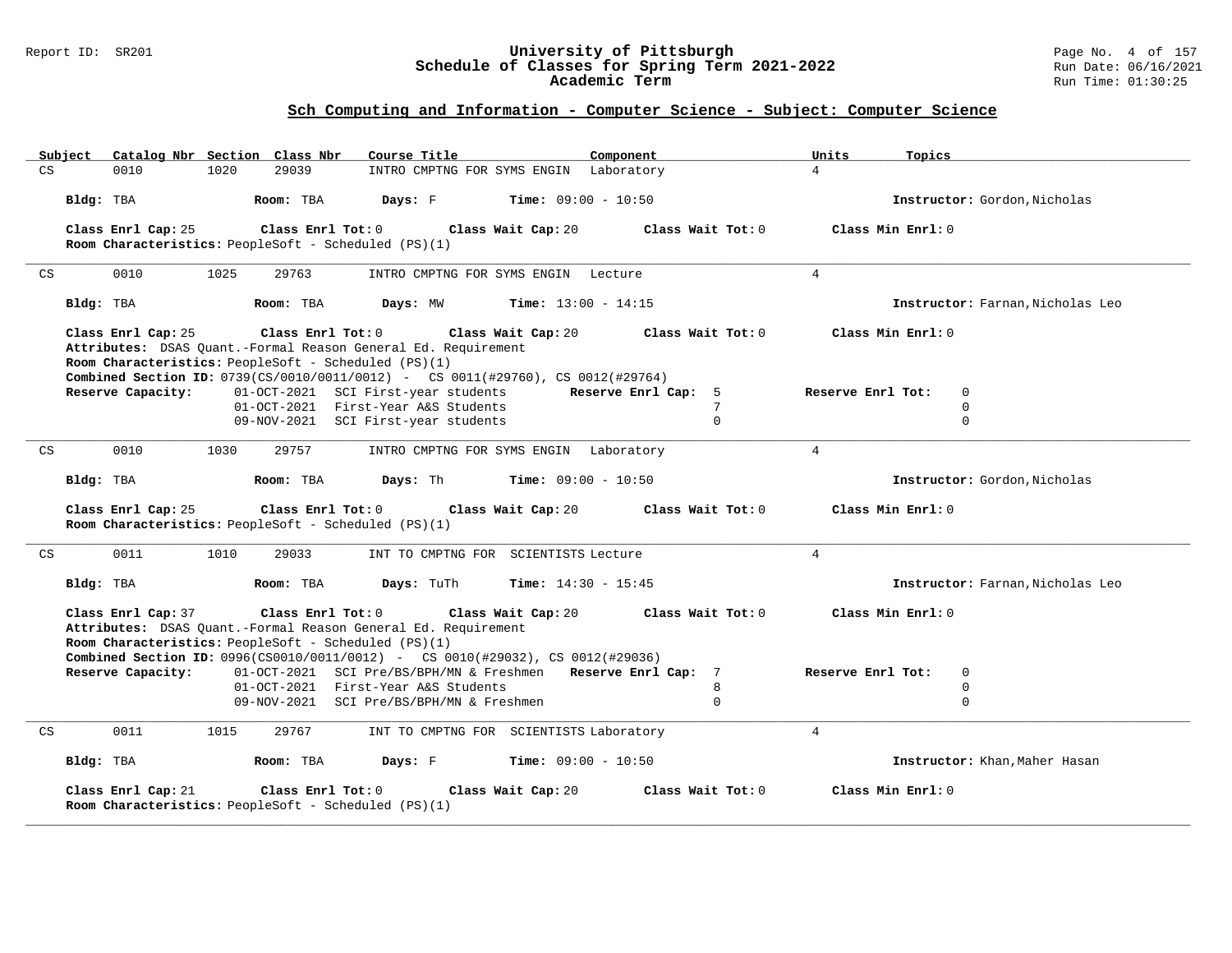#### Report ID: SR201 **University of Pittsburgh** Page No. 5 of 157 **Schedule of Classes for Spring Term 2021-2022** Run Date: 06/16/2021 **Academic Term** Run Time: 01:30:25

| Subject            | Catalog Nbr Section Class Nbr                                                                                                                                                                                                                                              | Course Title                             | Component                                                    |                   | Units<br>Topics   |                                  |
|--------------------|----------------------------------------------------------------------------------------------------------------------------------------------------------------------------------------------------------------------------------------------------------------------------|------------------------------------------|--------------------------------------------------------------|-------------------|-------------------|----------------------------------|
| CS<br>0011         | 1020<br>29040                                                                                                                                                                                                                                                              |                                          | INT TO CMPTNG FOR SCIENTISTS Laboratory                      |                   | $\overline{4}$    |                                  |
| Bldg: TBA          | Room: TBA                                                                                                                                                                                                                                                                  | Days: F                                  | <b>Time:</b> $11:00 - 12:50$                                 |                   |                   | Instructor: Khan, Maher Hasan    |
| Class Enrl Cap: 21 | Class Enrl Tot: 0<br>Room Characteristics: PeopleSoft - Scheduled (PS)(1)                                                                                                                                                                                                  |                                          | Class Wait Cap: 20<br>Class Wait Tot: 0                      |                   | Class Min Enrl: 0 |                                  |
| 0011<br>CS         | 1025<br>29760                                                                                                                                                                                                                                                              | INT TO CMPTNG FOR SCIENTISTS Lecture     |                                                              |                   | $\overline{4}$    |                                  |
| Bldg: TBA          | Room: TBA                                                                                                                                                                                                                                                                  | Days: MW                                 | <b>Time:</b> $13:00 - 14:15$                                 |                   |                   | Instructor: Farnan, Nicholas Leo |
|                    | Class Enrl Cap: 37 Class Enrl Tot: 0 Class Wait Cap: 20<br>Attributes: DSAS Quant.-Formal Reason General Ed. Requirement<br>Room Characteristics: PeopleSoft - Scheduled (PS)(1)<br><b>Combined Section ID:</b> 0739(CS/0010/0011/0012) - CS 0010(#29763), CS 0012(#29764) |                                          | Class Wait Tot: 0                                            |                   | Class Min Enrl: 0 |                                  |
| Reserve Capacity:  |                                                                                                                                                                                                                                                                            |                                          | 01-OCT-2021 SCI Pre/BS/BPH/MN & Freshmen Reserve Enrl Cap: 7 |                   | Reserve Enrl Tot: | $\mathbf 0$                      |
|                    |                                                                                                                                                                                                                                                                            | 01-OCT-2021 First-Year A&S Students      |                                                              | 10                |                   | $\mathbf 0$                      |
|                    |                                                                                                                                                                                                                                                                            | 09-NOV-2021 SCI Pre/BS/BPH/MN & Freshmen |                                                              | $\Omega$          |                   | $\mathbf 0$                      |
| 0011<br>CS         | 1030<br>29758                                                                                                                                                                                                                                                              |                                          | INT TO CMPTNG FOR SCIENTISTS Laboratory                      |                   | $4\overline{ }$   |                                  |
| Bldg: TBA          | Room: TBA                                                                                                                                                                                                                                                                  |                                          | <b>Days:</b> Th <b>Time:</b> $13:00 - 14:50$                 |                   |                   | Instructor: Liang, Xiaoyu        |
| Class Enrl Cap: 21 | Class Enrl Tot: $0$<br>Room Characteristics: PeopleSoft - Scheduled (PS)(1)                                                                                                                                                                                                |                                          | Class Wait Cap: 20<br>Class Wait Tot: 0                      |                   | Class Min Enrl: 0 |                                  |
| 0011<br>CS         | 1035<br>29759                                                                                                                                                                                                                                                              |                                          | INT TO CMPTNG FOR SCIENTISTS Laboratory                      |                   | $\overline{4}$    |                                  |
| Bldg: TBA          | Room: TBA                                                                                                                                                                                                                                                                  | Days: Th                                 | <b>Time:</b> $15:00 - 16:50$                                 |                   |                   | Instructor: Staff                |
| Class Enrl Cap: 21 | Class Enrl Tot: 0<br>Room Characteristics: PeopleSoft - Scheduled (PS)(1)                                                                                                                                                                                                  |                                          | Class Wait Cap: 20<br>Class Wait Tot: 0                      |                   | Class Min Enrl: 0 |                                  |
| 0012<br>CS         | 1010<br>29036                                                                                                                                                                                                                                                              |                                          | INT CMPTNG FOR THE HUMANITIES Lecture                        |                   | $\overline{4}$    |                                  |
| Bldg: TBA          | Room: TBA                                                                                                                                                                                                                                                                  | Days: TuTh                               | <b>Time:</b> $14:30 - 15:45$                                 |                   |                   | Instructor: Farnan, Nicholas Leo |
| Class Enrl Cap: 25 | Class Enrl Tot: 0<br>Attributes: DSAS Quant.-Formal Reason General Ed. Requirement<br>Room Characteristics: PeopleSoft - Scheduled (PS)(1)<br>Combined Section ID: 0996(CS0010/0011/0012) - CS 0010(#29032), CS 0011(#29033)                                               |                                          | Class Wait Cap: 20                                           | Class Wait Tot: 0 | Class Min Enrl: 0 |                                  |
| Reserve Capacity:  |                                                                                                                                                                                                                                                                            | 01-OCT-2021 SCI First-year students      | Reserve Enrl Cap: 7                                          |                   | Reserve Enrl Tot: | 0                                |
|                    |                                                                                                                                                                                                                                                                            | 01-OCT-2021 First-Year A&S Students      |                                                              | 8                 |                   | 0                                |
|                    |                                                                                                                                                                                                                                                                            |                                          |                                                              |                   |                   |                                  |
|                    |                                                                                                                                                                                                                                                                            | 09-NOV-2021 SCI First-year students      |                                                              | $\Omega$          |                   | $\Omega$                         |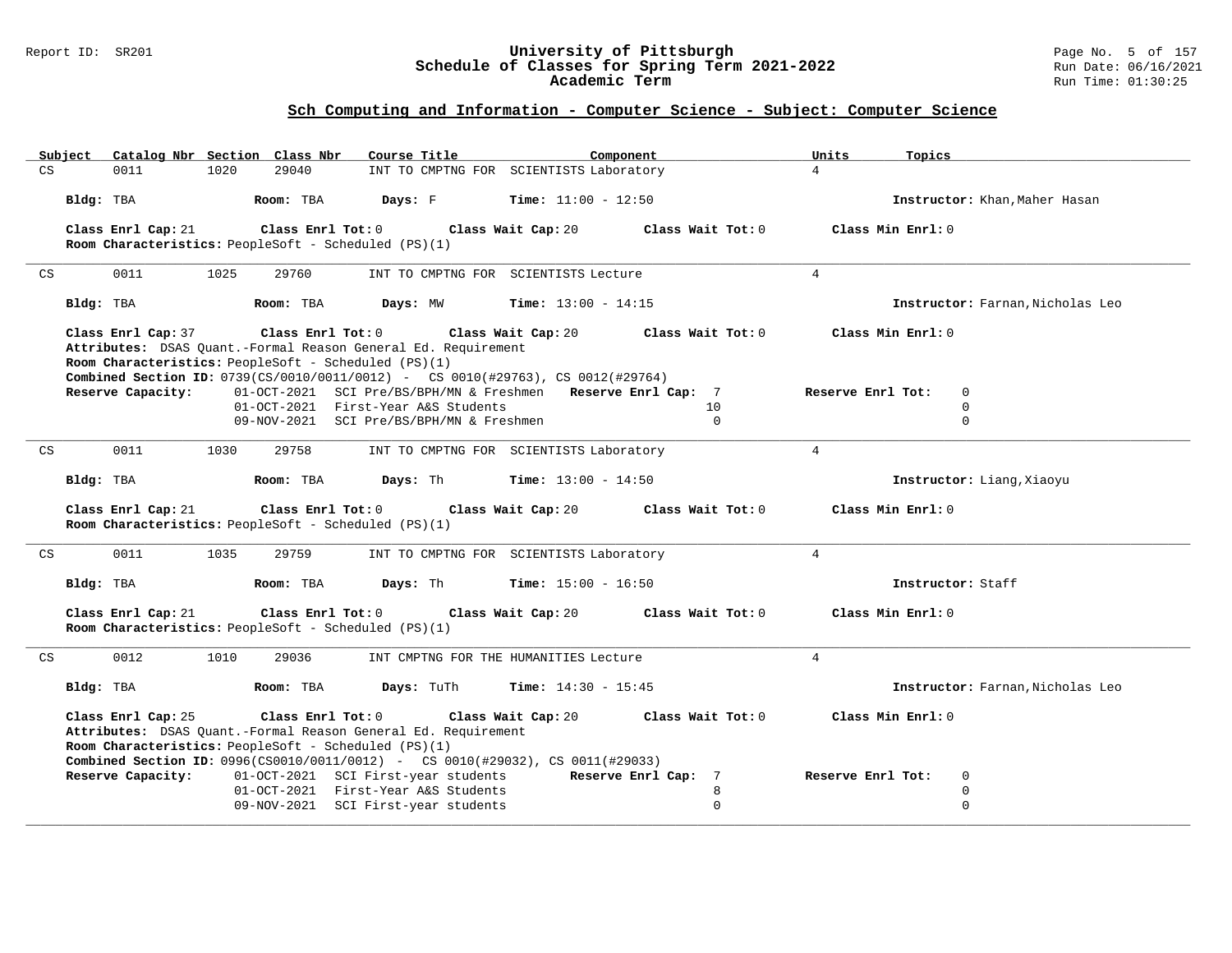#### Report ID: SR201 **University of Pittsburgh** Page No. 6 of 157 **Schedule of Classes for Spring Term 2021-2022** Run Date: 06/16/2021 **Academic Term** Run Time: 01:30:25

| Catalog Nbr Section Class Nbr<br>Subiect | Course Title                                                                                                                                                                                                    | Component                            | Units<br>Topics                  |
|------------------------------------------|-----------------------------------------------------------------------------------------------------------------------------------------------------------------------------------------------------------------|--------------------------------------|----------------------------------|
| CS<br>0012<br>1015                       | 29766<br>INT CMPTNG FOR THE HUMANITIES Laboratory                                                                                                                                                               |                                      | $\overline{4}$                   |
| Bldg: TBA                                | Room: TBA<br><b>Days:</b> F Time: $13:00 - 14:50$                                                                                                                                                               |                                      | Instructor: Gordon, Nicholas     |
| Class Enrl Cap: 25                       | Class Enrl Tot: 0 Class Wait Cap: 20<br>Room Characteristics: PeopleSoft - Scheduled (PS)(1)                                                                                                                    | Class Wait Tot: 0                    | Class Min Enrl: 0                |
| 0012<br>1025<br>CS                       | 29764<br>INT CMPTNG FOR THE HUMANITIES Lecture                                                                                                                                                                  |                                      | $\overline{4}$                   |
| Bldg: TBA                                | Days: MW<br>Room: TBA                                                                                                                                                                                           | Time: $13:00 - 14:15$                | Instructor: Farnan, Nicholas Leo |
| Class Enrl Cap: 25                       | Class Enrl Tot: 0 Class Wait Cap: 20                                                                                                                                                                            | Class Wait Tot: 0                    | Class Min Enrl: 0                |
|                                          | Attributes: DSAS Quant.-Formal Reason General Ed. Requirement<br>Room Characteristics: PeopleSoft - Scheduled (PS)(1)<br><b>Combined Section ID:</b> 0739(CS/0010/0011/0012) - CS 0011(#29760), CS 0010(#29763) |                                      |                                  |
| Reserve Capacity:                        | 01-OCT-2021 First-Year A&S Students                                                                                                                                                                             | Reserve Enrl Cap: 7                  | 0<br>Reserve Enrl Tot:           |
|                                          | 01-OCT-2021 SCI First-year students                                                                                                                                                                             | 5                                    | 0                                |
|                                          | 09-NOV-2021 First-Year A&S Students                                                                                                                                                                             | $\Omega$                             | 0                                |
| CS<br>0012<br>1030                       | 29765<br>INT CMPTNG FOR THE HUMANITIES Laboratory                                                                                                                                                               |                                      | $\overline{4}$                   |
| Bldg: TBA                                | <b>Days:</b> F <b>Time:</b> $11:00 - 12:50$<br>Room: TBA                                                                                                                                                        |                                      | Instructor: Gordon, Nicholas     |
| Class Enrl Cap: 25                       | Class Enrl Tot: $0$<br>Class Wait Cap: 20<br>Room Characteristics: PeopleSoft - Scheduled (PS)(1)                                                                                                               | Class Wait Tot: 0                    | Class Min Enrl: 0                |
| 0134<br>1020<br>CS                       | 25280<br>WEB SITE DESIGN & DEVELOPMENT Lecture                                                                                                                                                                  |                                      | $\overline{3}$                   |
| Bldg: Sennott Square                     | Days: Th<br><b>Room:</b> 06110                                                                                                                                                                                  | $Time: 18:00 - 20:30$                | Instructor: Sherbinin, Olena     |
| Class Enrl Cap: 40                       | $Class$ $Enr1$ $Tot: 0$<br>Room Characteristics: PeopleSoft - Scheduled (PS)(1)                                                                                                                                 | Class Wait Cap: 20 Class Wait Tot: 0 | Class Min Enrl: 0                |
| 0334<br>1020<br>CS                       | 25284<br>INTM WEB DESIGN & DEVELOPMENT Lecture                                                                                                                                                                  |                                      | 3                                |
| Bldg: Information ScienceRoom: 00305     | Days: MW                                                                                                                                                                                                        | <b>Time:</b> $13:00 - 14:15$         | Instructor: DeNardis, Peter L.   |
| Class Enrl Cap: 40                       | Class Enrl Tot: 0<br>Class Wait Cap: 20                                                                                                                                                                         | Class Wait Tot: 0                    | Class Min Enrl: 0                |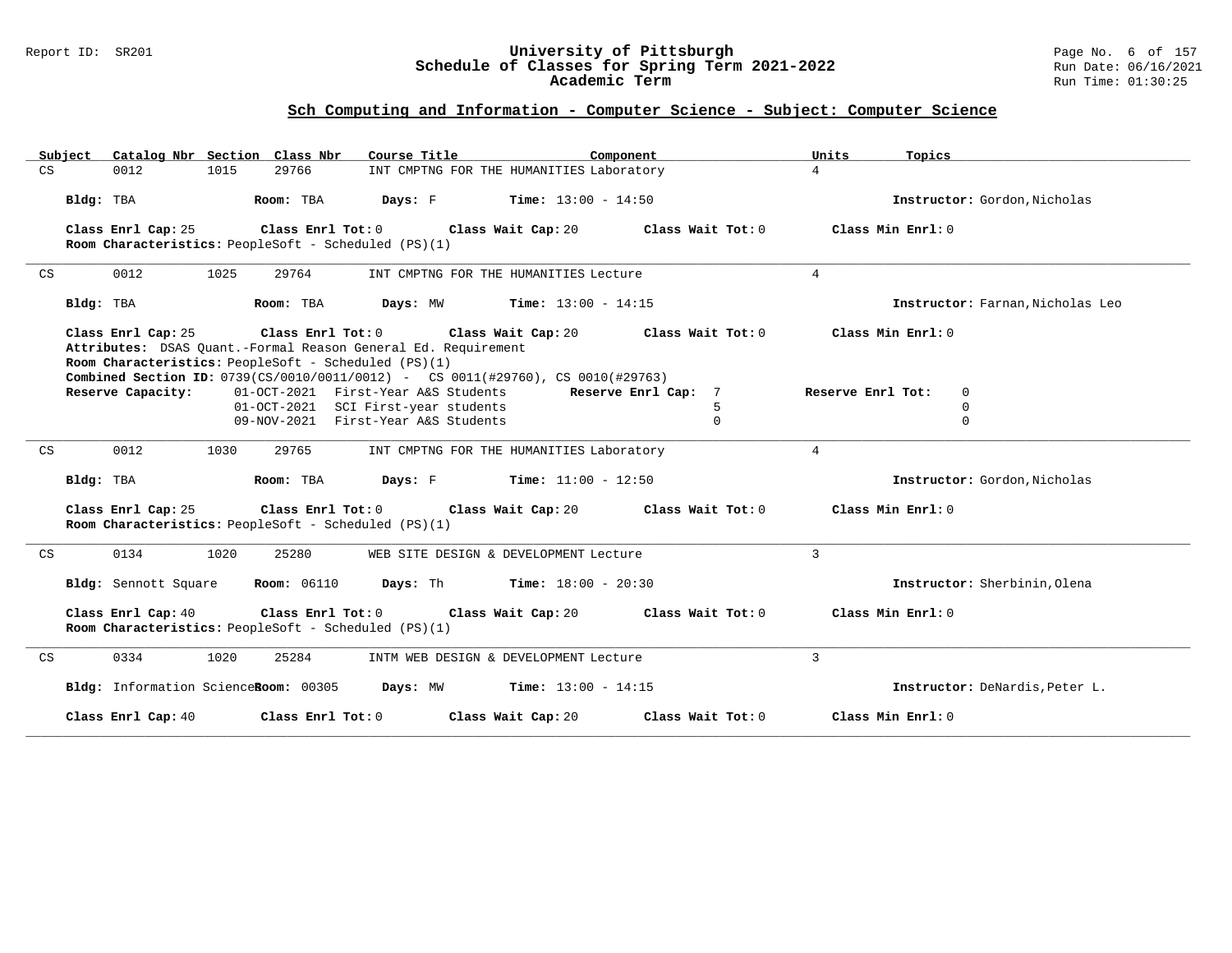#### Report ID: SR201 **University of Pittsburgh** Page No. 7 of 157 **Schedule of Classes for Spring Term 2021-2022** Run Date: 06/16/2021 **Academic Term** Run Time: 01:30:25

| Catalog Nbr Section Class Nbr<br>Subject                                                                                                                         | Course Title                                                  | Component<br>Units | Topics                           |
|------------------------------------------------------------------------------------------------------------------------------------------------------------------|---------------------------------------------------------------|--------------------|----------------------------------|
| 0401<br>1140<br>25575<br>CS                                                                                                                                      | INTRMEDT PROGRMMING USING JAVALecture                         | $\overline{4}$     |                                  |
| Bldg: TBA<br>Room: TBA                                                                                                                                           | Days: TuTh<br><b>Time:</b> $13:00 - 14:15$                    |                    | Instructor: Hoffman, Timothy L   |
| Class Enrl Cap: 62<br>Class Enrl Tot: $0$                                                                                                                        | Class Wait Cap: 20                                            | Class Wait Tot: 0  | Class Min Enrl: 0                |
| Attributes: DSAS Quant.-Formal Reason General Ed. Requirement                                                                                                    |                                                               |                    |                                  |
| Room Characteristics: PeopleSoft - Scheduled (PS)(1)                                                                                                             |                                                               |                    |                                  |
| Reserve Capacity:                                                                                                                                                | 01-OCT-2021 SCI Pre/BS/BPH/MN & Freshmen Reserve Enrl Cap: 30 |                    | Reserve Enrl Tot:<br>$\mathbf 0$ |
|                                                                                                                                                                  | 01-OCT-2021 First-Year A&S Students                           | $6^{6}$            | $\Omega$                         |
|                                                                                                                                                                  | 01-OCT-2021 SCI First-year students                           | 12                 | $\mathbf 0$                      |
|                                                                                                                                                                  | 09-NOV-2021 SCI Pre/BS/BPH/MN & Freshmen                      | $\mathbf{0}$       | $\mathbf 0$                      |
|                                                                                                                                                                  |                                                               |                    |                                  |
| 0401<br>CS<br>1145<br>25576                                                                                                                                      | INTRMEDT PROGRMMING USING JAVALaboratory                      | $\overline{4}$     |                                  |
| Bldg: Sennott Square<br><b>Room: 06110</b>                                                                                                                       | Days: M<br>$Time: 15:00 - 16:50$                              |                    | Instructor: Khan, Maher Hasan    |
| Class Enrl Cap: 34<br>Room Characteristics: PeopleSoft - Scheduled (PS)(1)                                                                                       | $Class$ $Enr1$ $Tot: 0$<br>Class Wait Cap: 20                 | Class Wait Tot: 0  | Class Min Enrl: 0                |
|                                                                                                                                                                  |                                                               |                    |                                  |
| 0401<br>1150<br>25577<br>CS                                                                                                                                      | INTRMEDT PROGRMMING USING JAVALaboratory                      | $\overline{4}$     |                                  |
| <b>Room: 06110</b><br>Bldg: Sennott Square                                                                                                                       | <b>Days:</b> F Time: $09:00 - 10:50$                          |                    | Instructor: Staff                |
| Class Enrl Cap: 33<br>Class Enrl Tot: 0                                                                                                                          | Class Wait Cap: 20                                            | Class Wait Tot: 0  | Class Min Enrl: 0                |
| Room Characteristics: PeopleSoft - Scheduled (PS)(1)                                                                                                             |                                                               |                    |                                  |
|                                                                                                                                                                  |                                                               |                    |                                  |
| 0401<br>1600<br>28982<br>CS                                                                                                                                      | INTRMEDT PROGRMMING USING JAVALecture                         | $\overline{4}$     |                                  |
| Bldg: TBA<br>Room: TBA                                                                                                                                           | <b>Time:</b> $09:30 - 10:45$<br>Days: TuTh                    |                    | Instructor: Hoffman, Timothy L   |
| Class Enrl Tot: 0<br>Class Enrl Cap: 64<br>Attributes: DSAS Quant.-Formal Reason General Ed. Requirement<br>Room Characteristics: PeopleSoft - Scheduled (PS)(1) | Class Wait Cap: 20                                            | Class Wait Tot: 0  | Class Min Enrl: 0                |
| Reserve Capacity:                                                                                                                                                | 01-OCT-2021 SCI Pre/BS/BPH/MN & Freshmen Reserve Enrl Cap: 30 |                    | Reserve Enrl Tot:<br>$\mathbf 0$ |
|                                                                                                                                                                  | 01-OCT-2021 SCI First-year students                           | 12                 | $\Omega$                         |
|                                                                                                                                                                  | 01-OCT-2021 First-Year A&S Students                           | 6                  | $\mathbf 0$                      |
|                                                                                                                                                                  | 09-NOV-2021 SCI Pre/BS/BPH/MN & Freshmen                      | $\overline{0}$     | $\Omega$                         |
|                                                                                                                                                                  |                                                               |                    |                                  |
| 0401<br>1610<br>28983<br>CS                                                                                                                                      | INTRMEDT PROGRMMING USING JAVALaboratory                      | $\overline{4}$     |                                  |
| Bldg: Sennott Square<br><b>Room:</b> 06110                                                                                                                       | Days: W<br>$Time: 14:00 - 15:50$                              |                    | Instructor: Staff                |
| Class Enrl Cap: 33<br>Class Enrl Tot: 0<br>Room Characteristics: PeopleSoft - Scheduled (PS)(1)                                                                  | Class Wait Cap: 20                                            | Class Wait Tot: 0  | Class Min Enrl: 0                |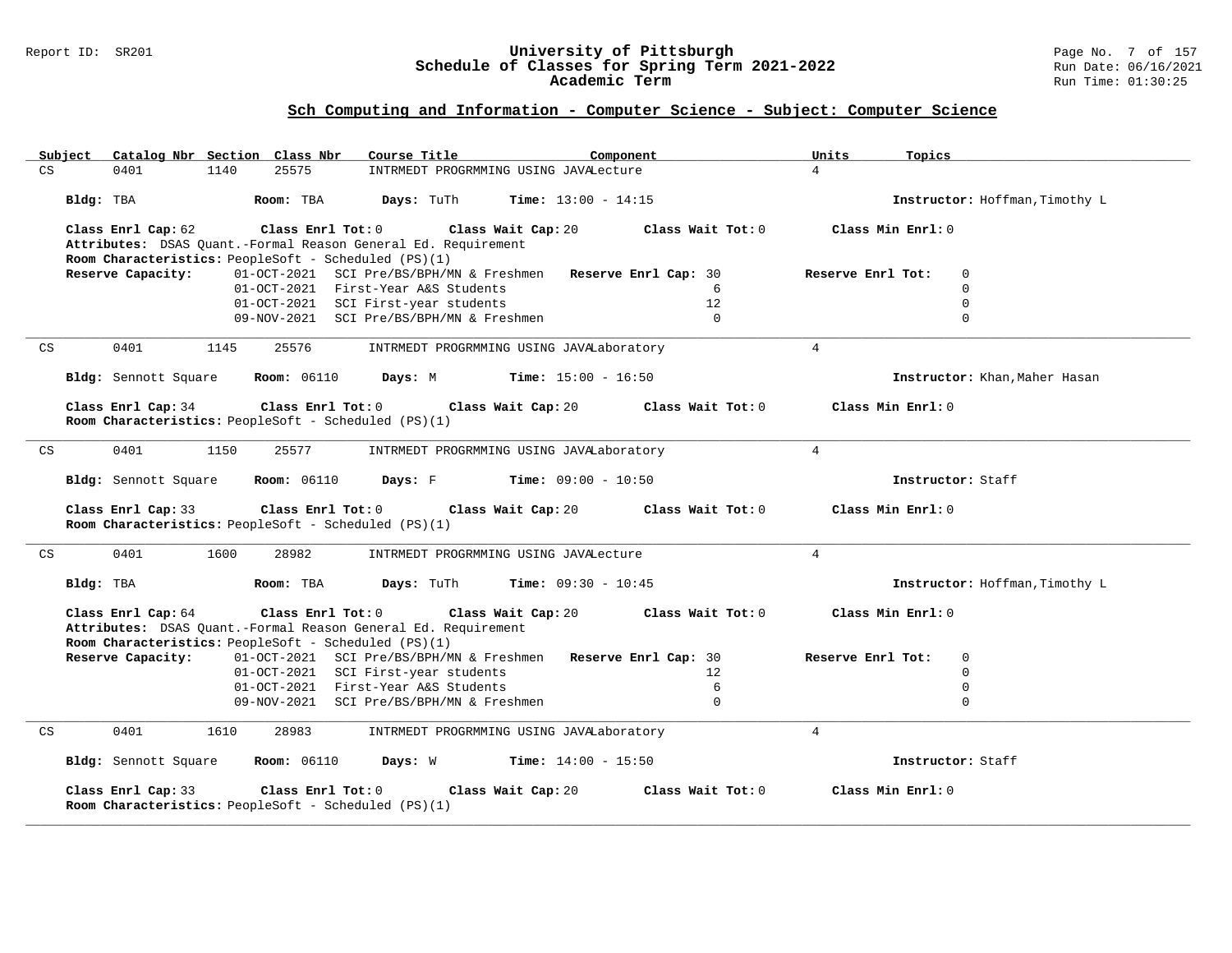#### Report ID: SR201 **University of Pittsburgh** Page No. 8 of 157 **Schedule of Classes for Spring Term 2021-2022** Run Date: 06/16/2021 **Academic Term** Run Time: 01:30:25

| Subject<br>Catalog Nbr Section Class Nbr             | Course Title<br>Component                                     | Topics<br>Units                  |
|------------------------------------------------------|---------------------------------------------------------------|----------------------------------|
| $\mathbb{C}\mathbf{S}$<br>1620<br>28984<br>0401      | INTRMEDT PROGRMMING USING JAVALaboratory                      | $\overline{4}$                   |
| Bldg: Sennott Square<br><b>Room: 06110</b>           | Days: Tu<br><b>Time:</b> $13:00 - 14:50$                      | Instructor: Staff                |
| Class Enrl Cap: 35<br>Class Enrl Tot: 0              | Class Wait Tot: 0<br>Class Wait Cap: 20                       | Class Min Enrl: 0                |
| Room Characteristics: PeopleSoft - Scheduled (PS)(1) |                                                               |                                  |
|                                                      |                                                               |                                  |
| 0441<br>1130<br>25285<br>CS                          | DISCRETE STRUCTURES FOR CS<br>Lecture                         | 3                                |
| Bldg: TBA<br>Room: TBA                               | Time: $11:00 - 12:15$<br>Days: TuTh                           | Instructor: Wheeler, Jeffrey P   |
| Class Enrl Cap: 70<br>Class Enrl Tot: 0              | Class Wait Cap: 20<br>Class Wait Tot: 0                       | Class Min Enrl: 0                |
| Room Characteristics: PeopleSoft - Scheduled (PS)(1) |                                                               |                                  |
| Reserve Capacity:                                    | 01-OCT-2021 Freshmen and Sophomores<br>Reserve Enrl Cap: 35   | $\mathbf 0$<br>Reserve Enrl Tot: |
|                                                      | 01-OCT-2021 First-Year A&S Students<br>$7\phantom{.0}$        | $\mathbf 0$                      |
|                                                      | 01-OCT-2021 SCI First-year students<br>14                     | $\Omega$                         |
|                                                      | 09-NOV-2021 Freshmen and Sophomores<br>$\Omega$               | $\Omega$                         |
| 0441<br>1140<br>25290<br>CS                          | Recitation<br>DISCRETE STRUCTURES FOR CS                      | $\overline{3}$                   |
| Bldg: Sennott Square<br><b>Room:</b> 05313           | <b>Time:</b> $11:00 - 11:50$<br>Days: F                       | Instructor:                      |
| Class Enrl Cap: 38<br>Class Enrl Tot: 0              | Class Wait Cap: 20<br>Class Wait Tot: 0                       | Class Min Enrl: 0                |
| Room Characteristics: PeopleSoft - Scheduled (PS)(1) |                                                               |                                  |
|                                                      |                                                               |                                  |
| 0441<br>25291<br>CS<br>1145                          | Recitation<br>DISCRETE STRUCTURES FOR CS                      | 3                                |
| Bldg: Sennott Square<br><b>Room:</b> 05313           | Days: M<br><b>Time:</b> $11:00 - 11:50$                       | Instructor:                      |
| Class Enrl Cap: 38<br>Class Enrl Tot: 0              | Class Wait Cap: 20<br>Class Wait Tot: 0                       | Class Min Enrl: 0                |
| Room Characteristics: PeopleSoft - Scheduled (PS)(1) |                                                               |                                  |
|                                                      |                                                               |                                  |
| 0441<br>1160<br>25295<br>CS                          | DISCRETE STRUCTURES FOR CS<br>Lecture                         | 3                                |
| Bldg: TBA<br>Room: TBA                               | <b>Time:</b> $16:30 - 17:45$<br>Days: MW                      | Instructor: Bonidie, Donald M    |
| Class Enrl Cap: 71<br>Class Enrl Tot: 0              | Class Wait Cap: 20<br>Class Wait Tot: 0                       | Class Min Enrl: 0                |
| Room Characteristics: PeopleSoft - Scheduled (PS)(1) |                                                               |                                  |
| Reserve Capacity:                                    | 01-OCT-2021 SCI Pre/BS/BPH/MN & Freshmen Reserve Enrl Cap: 35 | Reserve Enrl Tot:<br>$\mathbf 0$ |
|                                                      | 01-OCT-2021 First-Year A&S Students<br>7                      | $\mathbf 0$                      |
|                                                      | 01-OCT-2021 SCI First-year students<br>14                     | $\mathbf 0$                      |
|                                                      | 09-NOV-2021 SCI Pre/BS/BPH/MN & Freshmen<br>$\Omega$          | $\mathbf 0$                      |
| 0441<br>1170<br>CS<br>25299                          | Recitation<br>DISCRETE STRUCTURES FOR CS                      | $\overline{3}$                   |
| <b>Room: 05313</b><br>Bldg: Sennott Square           | Days: F<br><b>Time:</b> $12:00 - 12:50$                       | Instructor:                      |
| Class Enrl Cap: 38<br>Class Enrl Tot: 0              | Class Wait Cap: 20<br>Class Wait Tot: 0                       | Class Min Enrl: 0                |
| Room Characteristics: PeopleSoft - Scheduled (PS)(1) |                                                               |                                  |
|                                                      |                                                               |                                  |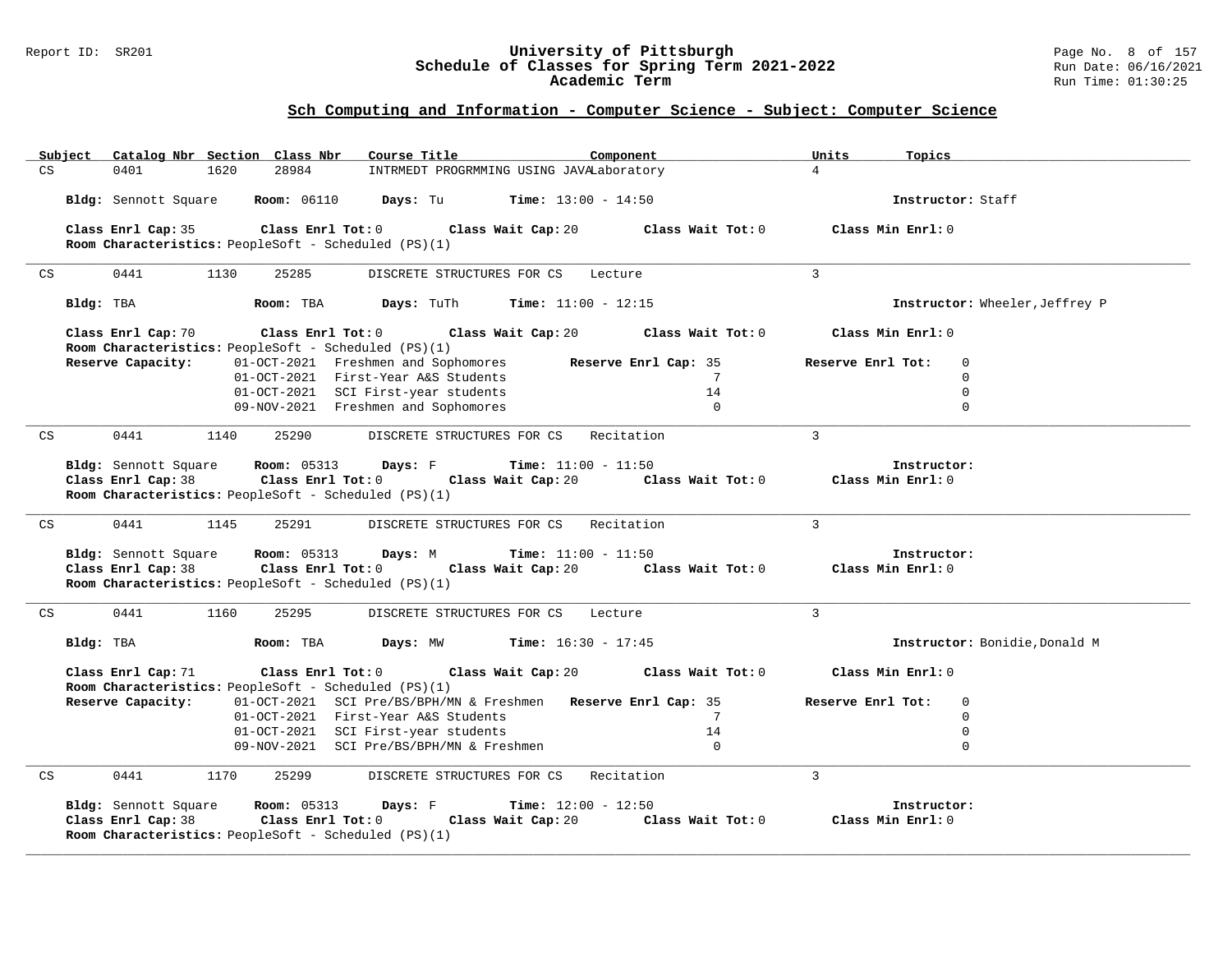#### Report ID: SR201 **University of Pittsburgh** Page No. 9 of 157 **Schedule of Classes for Spring Term 2021-2022** Run Date: 06/16/2021 **Academic Term** Run Time: 01:30:25

| Subject Catalog Nbr Section Class Nbr                       | Course Title                                                  | Component                                | Units<br>Topics                  |                                |
|-------------------------------------------------------------|---------------------------------------------------------------|------------------------------------------|----------------------------------|--------------------------------|
| 0441<br>1175<br>25300<br>CS                                 | DISCRETE STRUCTURES FOR CS                                    | Recitation                               | $\mathcal{L}$                    |                                |
| Bldg: Sennott Square<br><b>Room:</b> 05313                  | Days: M<br><b>Time:</b> $12:00 - 12:50$                       |                                          | Instructor:                      |                                |
| Class Enrl Cap: 38<br>Class Enrl Tot: $0$                   | Class Wait Cap: 20                                            | Class Wait Tot: $0$ Class Min Enrl: $0$  |                                  |                                |
| Room Characteristics: PeopleSoft - Scheduled (PS)(1)        |                                                               |                                          |                                  |                                |
|                                                             |                                                               |                                          |                                  |                                |
| 0441<br>1200<br>25305<br>CS                                 | DISCRETE STRUCTURES FOR CS Lecture                            |                                          | $\mathbf{3}$                     |                                |
|                                                             |                                                               |                                          |                                  |                                |
| Bldg: TBA<br>Room: TBA                                      | <b>Days:</b> TuTh <b>Time:</b> $16:00 - 17:15$                |                                          |                                  | Instructor: Witmer, David Karl |
| Class Enrl Cap: 70<br>$Class$ $Enr1$ $Tot: 0$               | Class Wait Cap: 20                                            | Class Wait Tot: 0                        | Class Min Enrl: 0                |                                |
| Room Characteristics: PeopleSoft - Scheduled (PS)(1)        |                                                               |                                          |                                  |                                |
| Reserve Capacity:                                           | 01-OCT-2021 SCI Pre/BS/BPH/MN & Freshmen Reserve Enrl Cap: 35 |                                          | Reserve Enrl Tot:<br>$\mathbf 0$ |                                |
|                                                             | 01-OCT-2021 SCI First-year students                           | 14                                       | $\mathbf 0$                      |                                |
|                                                             | 01-OCT-2021 First-Year A&S Students                           | $7\phantom{.0}$                          | $\Omega$                         |                                |
|                                                             | 09-NOV-2021 SCI Pre/BS/BPH/MN & Freshmen                      | $\Omega$                                 | $\Omega$                         |                                |
| CS<br>0441<br>1205<br>25307                                 | DISCRETE STRUCTURES FOR CS Recitation                         |                                          | $\mathcal{L}$                    |                                |
|                                                             |                                                               |                                          |                                  |                                |
| Bldg: Sennott Square<br><b>Room:</b> 05313                  | <b>Time:</b> $15:00 - 15:50$<br>Days: F                       |                                          | Instructor:                      |                                |
| Class Enrl Tot: 0<br>Class Enrl Cap: 38                     |                                                               | Class Wait Cap: $20$ Class Wait Tot: $0$ | Class Min Enrl: 0                |                                |
| <b>Room Characteristics:</b> PeopleSoft - Scheduled (PS)(1) |                                                               |                                          |                                  |                                |
|                                                             |                                                               |                                          |                                  |                                |
| 0441<br>1210<br>25311<br>CS                                 | DISCRETE STRUCTURES FOR CS Recitation                         |                                          | $\overline{3}$                   |                                |
| Room: TBA                                                   |                                                               |                                          |                                  |                                |
| Bldg: TBA                                                   | <b>Days:</b> Th <b>Time:</b> $18:00 - 18:50$                  |                                          |                                  | Instructor: Khan, Maher Hasan  |
| Class Enrl Cap: 38                                          | Class Enrl Tot: 0 Class Wait Cap: 20                          | Class Wait Tot: 0                        | Class Min Enrl: 0                |                                |
| Room Characteristics: PeopleSoft - Scheduled (PS)(1)        |                                                               |                                          |                                  |                                |
|                                                             |                                                               |                                          |                                  |                                |
| 0441<br>1220<br>26800<br>CS                                 | DISCRETE STRUCTURES FOR CS Lecture                            |                                          | $\mathcal{L}$                    |                                |
| Bldg: TBA<br>Room: TBA                                      | Days: TuTh<br><b>Time:</b> $14:30 - 15:45$                    |                                          |                                  | Instructor: Witmer, David Karl |
|                                                             |                                                               |                                          |                                  |                                |
| Class Enrl Cap: 70<br>Class Enrl Tot: 0                     | Class Wait Cap: 20                                            | Class Wait Tot: 0                        | Class Min Enrl: 0                |                                |
| Room Characteristics: PeopleSoft - Scheduled (PS)(1)        |                                                               |                                          |                                  |                                |
| Reserve Capacity:                                           | 01-OCT-2021 SCI Pre/BS/BPH/MN & Freshmen Reserve Enrl Cap: 35 |                                          | Reserve Enrl Tot:<br>$\mathbf 0$ |                                |
|                                                             | 01-OCT-2021 First-Year A&S Students                           | $7\overline{ }$                          | $\mathbf 0$                      |                                |
|                                                             | 01-OCT-2021 SCI First-year students                           | 14                                       | $\mathbf 0$                      |                                |
|                                                             | 09-NOV-2021 SCI Pre/BS/BPH/MN & Freshmen                      | $\mathbf{0}$                             | $\Omega$                         |                                |
|                                                             |                                                               |                                          |                                  |                                |
| 0441<br>1225<br>CS<br>26801                                 | DISCRETE STRUCTURES FOR CS Recitation                         |                                          | $\mathbf{3}$                     |                                |
| Bldg: Sennott Square<br><b>Room: 05313</b>                  | <b>Time:</b> $14:00 - 14:50$<br>Days: F                       |                                          | Instructor:                      |                                |
| Class Enrl Cap: 38<br>Class Enrl Tot: 0                     |                                                               | Class Wait Cap: 20 Class Wait Tot: 0     | Class Min Enrl: 0                |                                |
| Room Characteristics: PeopleSoft - Scheduled (PS)(1)        |                                                               |                                          |                                  |                                |
|                                                             |                                                               |                                          |                                  |                                |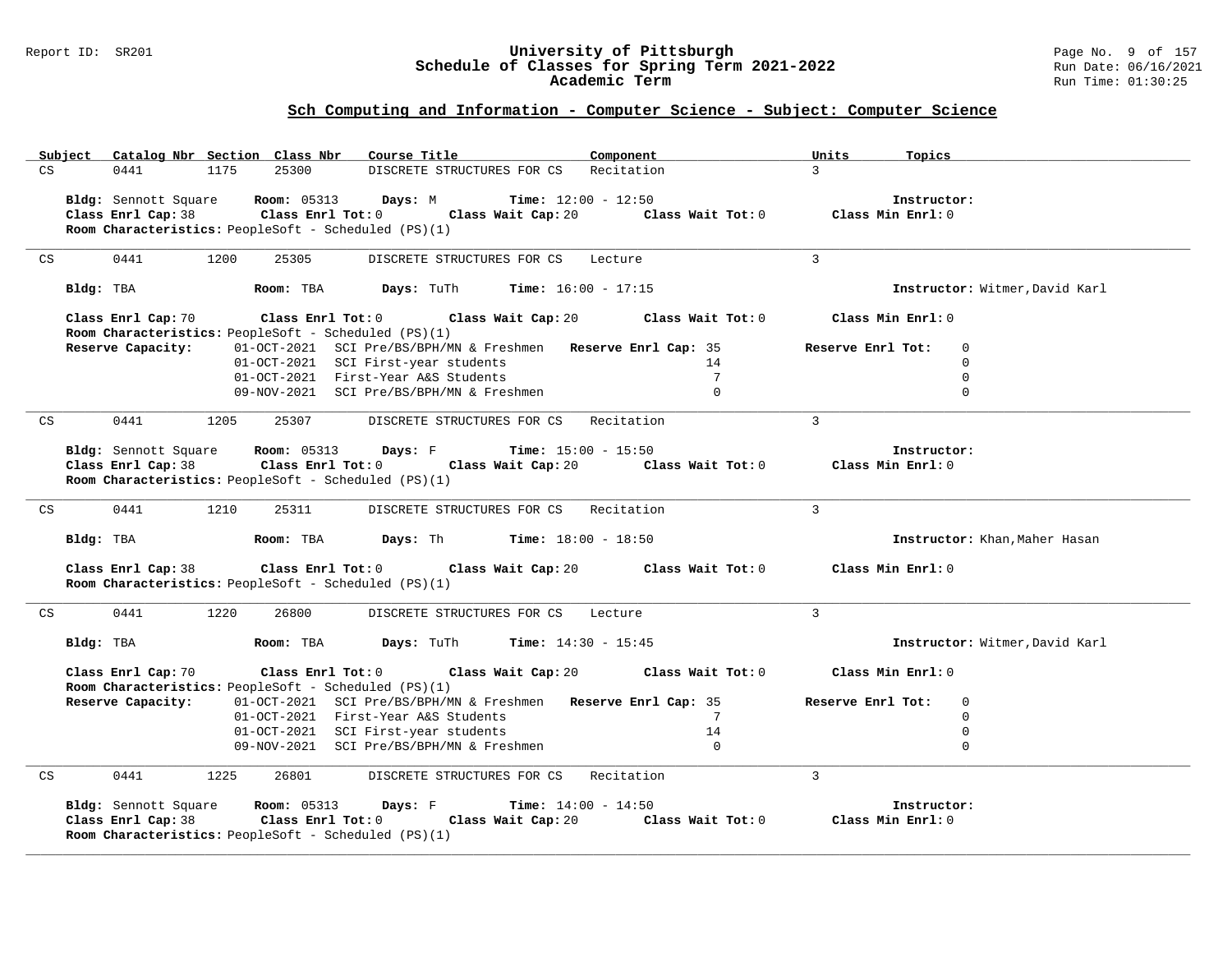#### Report ID: SR201 **University of Pittsburgh** Page No. 10 of 157 **Schedule of Classes for Spring Term 2021-2022** Run Date: 06/16/2021 **Academic Term** Run Time: 01:30:25

| Subject | Catalog Nbr Section Class Nbr                                                               | Course Title <b>Source Search</b>                                                | Component       | Topics<br>Units   |                                       |
|---------|---------------------------------------------------------------------------------------------|----------------------------------------------------------------------------------|-----------------|-------------------|---------------------------------------|
| CS      | 26802<br>0441<br>1235                                                                       | DISCRETE STRUCTURES FOR CS Recitation                                            |                 | $\mathcal{L}$     |                                       |
|         | Bldg: Sennott Square Room: 05313 Days: F Time: 10:00 - 10:50                                |                                                                                  |                 | Instructor:       |                                       |
|         | Class Enrl Cap: 38 Class Enrl Tot: 0 Class Wait Cap: 20 Class Wait Tot: 0 Class Min Enrl: 0 |                                                                                  |                 |                   |                                       |
|         | Room Characteristics: PeopleSoft - Scheduled (PS)(1)                                        |                                                                                  |                 |                   |                                       |
|         |                                                                                             |                                                                                  |                 |                   |                                       |
| CS      | 0441<br>1240<br>28986                                                                       | DISCRETE STRUCTURES FOR CS Lecture                                               |                 | $\overline{3}$    |                                       |
|         | Bldg: TBA                                                                                   | <b>Room:</b> TBA <b>Days:</b> $MW$ <b>Time:</b> $15:00 - 16:15$                  |                 |                   | Instructor: Bonidie, Donald M         |
|         | Class Enrl Cap: 70                                                                          | Class Enrl Tot: 0 $\qquad$ Class Wait Cap: 20 $\qquad$ Class Wait Tot: 0         |                 | Class Min Enrl: 0 |                                       |
|         | Room Characteristics: PeopleSoft - Scheduled (PS)(1)                                        |                                                                                  |                 |                   |                                       |
|         | Reserve Capacity:                                                                           | 01-OCT-2021 SCI Pre/BS/BPH/MN & Freshmen Reserve Enrl Cap: 35                    |                 | Reserve Enrl Tot: | $\mathbf 0$                           |
|         |                                                                                             | 01-OCT-2021 SCI First-year students                                              | 14              |                   | $\Omega$                              |
|         |                                                                                             | 01-OCT-2021 First-Year A&S Students                                              | 7               |                   | $\mathbf 0$                           |
|         |                                                                                             | 09-NOV-2021 SCI Pre/BS/BPH/MN & Freshmen                                         | $\mathbf 0$     |                   | $\mathbf 0$                           |
| CS      | 0441<br>1250<br>28987                                                                       | DISCRETE STRUCTURES FOR CS Recitation                                            |                 | $\overline{3}$    |                                       |
|         |                                                                                             |                                                                                  |                 |                   |                                       |
|         | <b>Bldg:</b> Sennott Square <b>Room:</b> 05313 <b>Days:</b> Th <b>Time:</b> $11:00 - 11:50$ |                                                                                  |                 |                   | Instructor: Staff                     |
|         |                                                                                             |                                                                                  |                 |                   |                                       |
|         | Class Enrl Cap: 38                                                                          | Class Enrl Tot: $0$ Class Wait Cap: $20$ Class Wait Tot: $0$                     |                 | Class Min Enrl: 0 |                                       |
|         | Room Characteristics: PeopleSoft - Scheduled (PS)(1)                                        |                                                                                  |                 |                   |                                       |
|         |                                                                                             |                                                                                  |                 |                   |                                       |
| CS      | 0441<br>1260<br>28988                                                                       | DISCRETE STRUCTURES FOR CS Recitation                                            |                 | 3                 |                                       |
|         | Bldg: Sennott Square Room: 05313 Days: Th Time: 12:00 - 12:50                               |                                                                                  |                 |                   | Instructor: Staff                     |
|         |                                                                                             |                                                                                  |                 |                   |                                       |
|         | Class Enrl Cap: 38<br>Room Characteristics: PeopleSoft - Scheduled (PS)(1)                  | Class Enrl Tot: $0$ Class Wait Cap: $20$ Class Wait Tot: $0$ Class Min Enrl: $0$ |                 |                   |                                       |
| CS      | 0445<br>1100<br>25630                                                                       | ALGORITHMS & DATA STRUCTURES lLecture                                            |                 | 3                 |                                       |
|         | Bldg: TBA                  Room: TBA        Days: TuTh       Time: 13:00 - 14:15            |                                                                                  |                 |                   | Instructor: Mohamed Khattab, Sherif E |
|         | Class Enrl Cap: 70                                                                          | Class Enrl Tot: $0$ Class Wait Cap: $20$ Class Wait Tot: $0$                     |                 | Class Min Enrl: 0 |                                       |
|         | Room Characteristics: PeopleSoft - Scheduled (PS)(1)                                        |                                                                                  |                 |                   |                                       |
|         | Reserve Capacity:                                                                           | 01-OCT-2021 SCI Pre/BS/BPH/MN & Freshmen Reserve Enrl Cap: 35                    |                 | Reserve Enrl Tot: | 0                                     |
|         |                                                                                             | 01-OCT-2021 SCI First-year students                                              | 14              |                   | $\Omega$                              |
|         |                                                                                             | 01-OCT-2021 First-Year A&S Students                                              | $7\phantom{.0}$ |                   | $\mathbf 0$                           |
|         |                                                                                             | 09-NOV-2021 SCI Pre/BS/BPH/MN & Freshmen                                         | $\mathbf 0$     |                   | $\mathbf 0$                           |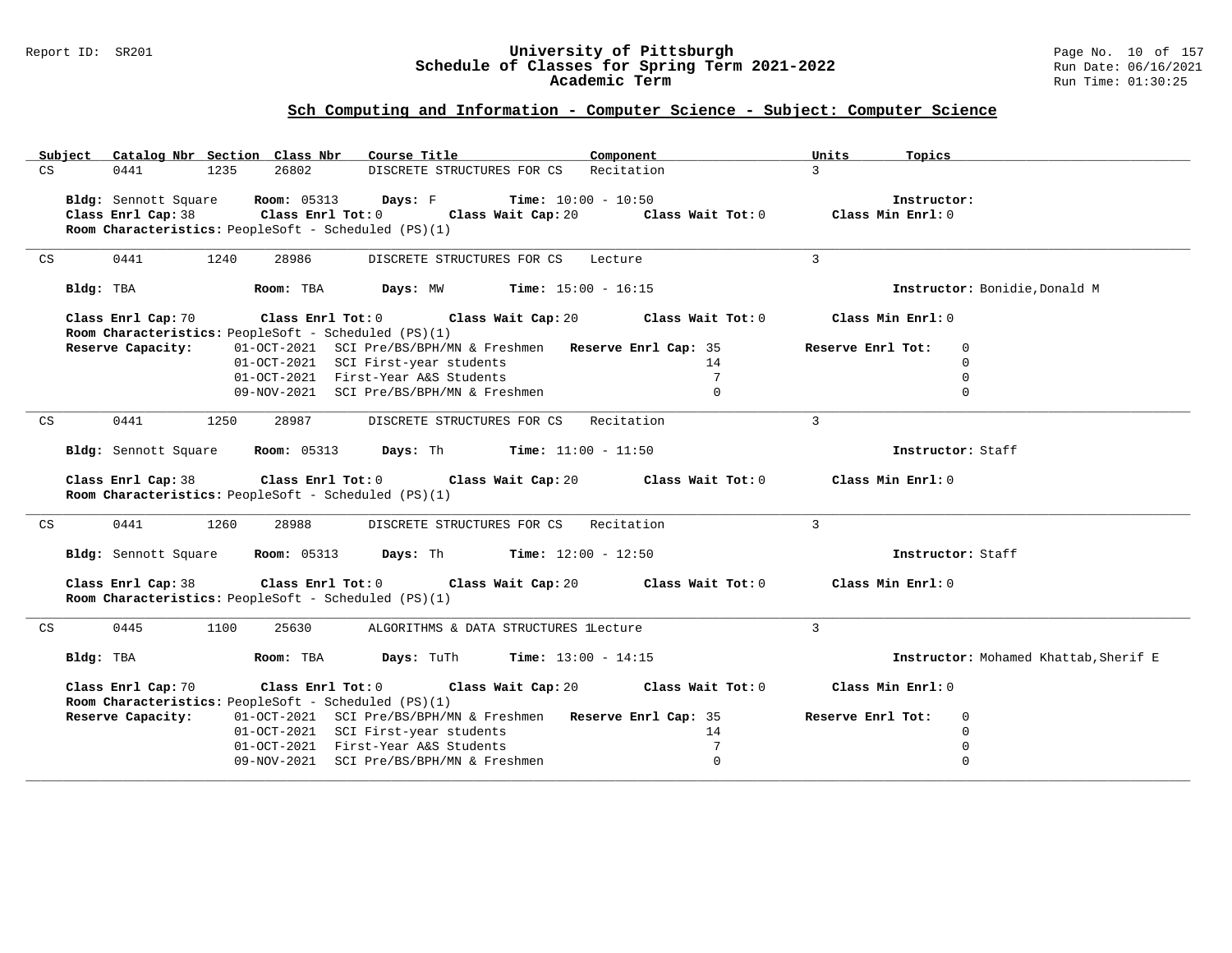#### Report ID: SR201 **University of Pittsburgh** Page No. 11 of 157 **Schedule of Classes for Spring Term 2021-2022** Run Date: 06/16/2021 **Academic Term** Run Time: 01:30:25

| Subject Catalog Nbr Section Class Nbr                                                           | Course Title                                                                                         | Component           | Units<br>Topics                  |
|-------------------------------------------------------------------------------------------------|------------------------------------------------------------------------------------------------------|---------------------|----------------------------------|
| 25631<br>CS<br>0445<br>1120                                                                     | ALGORITHMS & DATA STRUCTURES IRecitation                                                             |                     | $\mathcal{L}$                    |
|                                                                                                 | Bldg: Sennott Square Room: 05502 Days: F Time: 11:00 - 11:50                                         |                     | Instructor: Staff                |
| Room Characteristics: PeopleSoft - Scheduled (PS)(1)                                            | Class Enrl Cap: 38 $\qquad$ Class Enrl Tot: 0 $\qquad$ Class Wait Cap: 20 $\qquad$ Class Wait Tot: 0 |                     | Class Min Enrl: 0                |
| 0445<br>1130<br>25632<br>CS                                                                     | ALGORITHMS & DATA STRUCTURES 1Recitation                                                             |                     | $\mathbf{3}$                     |
| Bldg: Sennott Square                                                                            | <b>Room:</b> 05502 <b>Days:</b> F <b>Time:</b> $15:00 - 15:50$                                       |                     | Instructor: Staff                |
| Class Enrl Cap: 38<br>Room Characteristics: PeopleSoft - Scheduled (PS)(1)                      | Class Enrl Tot: $0$ Class Wait Cap: $20$ Class Wait Tot: $0$                                         |                     | Class Min Enrl: 0                |
| 0445<br>1200<br>25332<br>CS                                                                     | ALGORITHMS & DATA STRUCTURES lLecture                                                                |                     | $\mathbf{3}$                     |
| Bldg: TBA                                                                                       | Room: TBA Days: TuTh Time: $13:00 - 14:15$                                                           |                     | Instructor: Ramirez, John C      |
| Class Enrl Cap: 70<br>Room Characteristics: PeopleSoft - Scheduled (PS)(1)                      | Class Enrl Tot: 0 Class Wait Cap: 20                                                                 | Class Wait Tot: $0$ | Class Min Enrl: 0                |
| Reserve Capacity:                                                                               | 01-OCT-2021 SCI Pre/BS/BPH/MN & Freshmen Reserve Enrl Cap: 35                                        |                     | Reserve Enrl Tot:<br>$\mathbf 0$ |
|                                                                                                 | 01-OCT-2021 SCI First-year students                                                                  | 14                  | $\Omega$                         |
|                                                                                                 | 01-OCT-2021 First-Year A&S Students<br>09-NOV-2021 SCI Pre/BS/BPH/MN & Freshmen                      | 7<br>$\mathbf{0}$   | $\mathbf 0$<br>$\mathbf 0$       |
|                                                                                                 |                                                                                                      |                     |                                  |
| 0445<br>25336<br>CS<br>1210                                                                     | ALGORITHMS & DATA STRUCTURES 1Recitation                                                             |                     | $\mathbf{3}$                     |
| Bldg: Sennott Square                                                                            | <b>Room:</b> 06110 <b>Days:</b> M <b>Time:</b> 17:00 - 17:50                                         |                     | Instructor: Fan, Zhenjiang       |
| Class Enrl Cap: 38<br>Class Enrl Tot: 0<br>Room Characteristics: PeopleSoft - Scheduled (PS)(1) | Class Wait Cap: 20 $\,$ Class Wait Tot: 0 $\,$                                                       |                     | Class Min Enrl: 0                |
| 0445<br>1220<br>25338<br>CS                                                                     | ALGORITHMS & DATA STRUCTURES IRecitation                                                             |                     | $\mathbf{3}$                     |
| <b>Room:</b> 05502<br>Bldg: Sennott Square                                                      | <b>Days:</b> M <b>Time:</b> $15:00 - 15:50$                                                          |                     | Instructor: Staff                |
| Class Enrl Cap: 38<br>Room Characteristics: PeopleSoft - Scheduled (PS)(1)                      | Class Enrl Tot: 0 Class Wait Cap: 20                                                                 | Class Wait Tot: 0   | Class Min Enrl: 0                |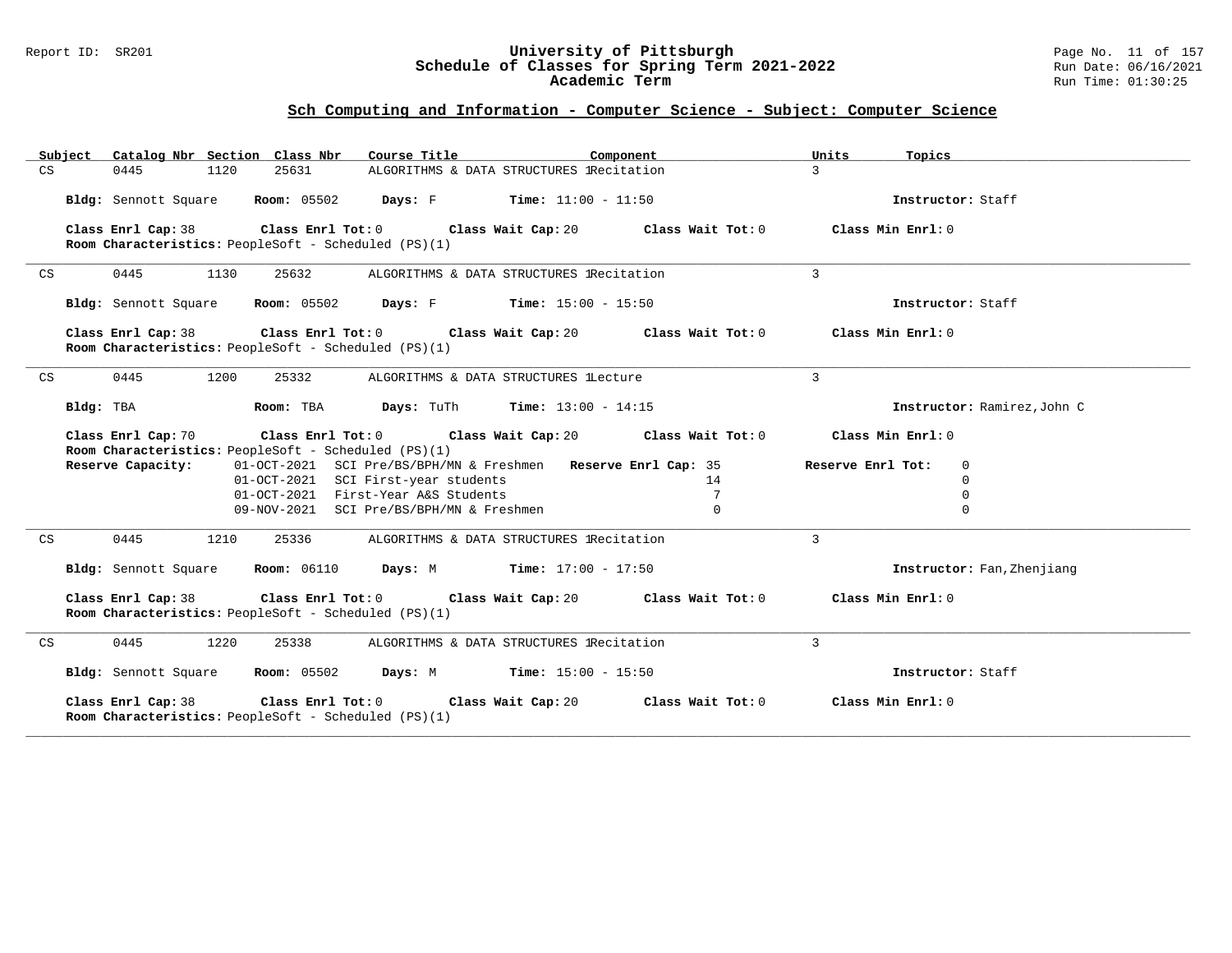#### Report ID: SR201 **University of Pittsburgh** Page No. 12 of 157 **Schedule of Classes for Spring Term 2021-2022** Run Date: 06/16/2021 **Academic Term** Run Time: 01:30:25

| Subject            | Catalog Nbr Section Class Nbr<br>Course Title                                                                                                                                                                                                                          | Component         | Topics<br>Units                       |
|--------------------|------------------------------------------------------------------------------------------------------------------------------------------------------------------------------------------------------------------------------------------------------------------------|-------------------|---------------------------------------|
| CS<br>0445         | 25312<br>ALGORITHMS & DATA STRUCTURES lLecture<br>1300                                                                                                                                                                                                                 |                   | $\mathcal{R}$                         |
| Bldg: TBA          | <b>Room:</b> TBA <b>Days:</b> TuTh <b>Time:</b> $09:30 - 10:45$                                                                                                                                                                                                        |                   | Instructor: Ramirez, John C           |
| Class Enrl Cap: 70 | Class Enrl Tot: $0$ Class Wait Cap: $20$ Class Wait Tot: $0$                                                                                                                                                                                                           |                   | Class Min Enrl: 0                     |
|                    | Room Characteristics: PeopleSoft - Scheduled (PS)(1)                                                                                                                                                                                                                   |                   |                                       |
| Reserve Capacity:  | 01-OCT-2021 SCI Pre/BS/BPH/MN & Freshmen Reserve Enrl Cap: 35                                                                                                                                                                                                          | 14                | Reserve Enrl Tot:<br>0<br>$\mathbf 0$ |
|                    | 01-OCT-2021 First-Year A&S Students<br>01-OCT-2021 SCI First-year students                                                                                                                                                                                             | $7\overline{ }$   | $\mathbf 0$                           |
|                    | 09-NOV-2021 SCI Pre/BS/BPH/MN & Freshmen                                                                                                                                                                                                                               | $\Omega$          | $\Omega$                              |
|                    |                                                                                                                                                                                                                                                                        |                   |                                       |
| 0445<br>CS         | 1305<br>25313<br>ALGORITHMS & DATA STRUCTURES IRecitation                                                                                                                                                                                                              |                   | $\mathcal{L}$                         |
|                    | <b>Bldg:</b> Sennott Square <b>Room:</b> 06110 <b>Days:</b> W <b>Time:</b> $16:00 - 16:50$                                                                                                                                                                             |                   | Instructor: Fan, Zhenjiang            |
|                    | Class Enrl Cap: 38 $\qquad$ Class Enrl Tot: 0 $\qquad$ Class Wait Cap: 20 $\qquad$ Class Wait Tot: 0<br>Room Characteristics: PeopleSoft - Scheduled (PS)(1)                                                                                                           |                   | Class Min Enrl: 0                     |
| 0445<br>CS         | 1320<br>25326 ALGORITHMS & DATA STRUCTURES IRecitation                                                                                                                                                                                                                 |                   | $\mathbf{3}$                          |
| Class Enrl Cap: 38 | <b>Bldg:</b> Sennott Square $\blacksquare$ <b>Room:</b> 06110 <b>Days:</b> W <b>Time:</b> 17:00 - 17:50<br>Class Enrl Tot: 0 $\qquad$ Class Wait Cap: 20 $\qquad$ Class Wait Tot: 0 $\qquad$ Class Min Enrl: 0<br>Room Characteristics: PeopleSoft - Scheduled (PS)(1) |                   | Instructor:                           |
| 0445<br>CS         | 1400<br>25730<br>ALGORITHMS & DATA STRUCTURES lLecture                                                                                                                                                                                                                 |                   | 3                                     |
|                    | Bldg: TBA                   Room: TBA         Days: MW         Time: 15:00 - 16:15                                                                                                                                                                                     |                   | Instructor: Hoffman, Timothy L        |
| Class Enrl Cap: 70 | Class Enrl Tot: $0$ Class Wait Cap: $20$ Class Wait Tot: $0$ Class Min Enrl: $0$<br>Room Characteristics: PeopleSoft - Scheduled (PS)(1)                                                                                                                               |                   |                                       |
| Reserve Capacity:  | 01-OCT-2021 SCI Pre/BS/BPH/MN & Freshmen Reserve Enrl Cap: 35                                                                                                                                                                                                          |                   | Reserve Enrl Tot:<br>$\mathbf 0$      |
|                    | 01-OCT-2021 SCI First-year students                                                                                                                                                                                                                                    | 14                | $\Omega$                              |
|                    | 01-OCT-2021 First-Year A&S Students                                                                                                                                                                                                                                    | $7\overline{ }$   | $\mathbf 0$                           |
|                    | 09-NOV-2021 SCI Pre/BS/BPH/MN & Freshmen                                                                                                                                                                                                                               | $\mathbf{0}$      | $\Omega$                              |
| 0445<br>CS         | 1405<br>25731<br>ALGORITHMS & DATA STRUCTURES lRecitation                                                                                                                                                                                                              |                   | $\overline{3}$                        |
|                    | Bldg: Sennott Square Room: 06110 Days: Th Time: 12:00 - 12:50                                                                                                                                                                                                          |                   | Instructor: Dai, Yue                  |
| Class Enrl Cap: 38 | Class Enrl Tot: 0 Class Wait Cap: 20<br>Room Characteristics: PeopleSoft - Scheduled (PS)(1)                                                                                                                                                                           | Class Wait Tot: 0 | Class Min Enrl: 0                     |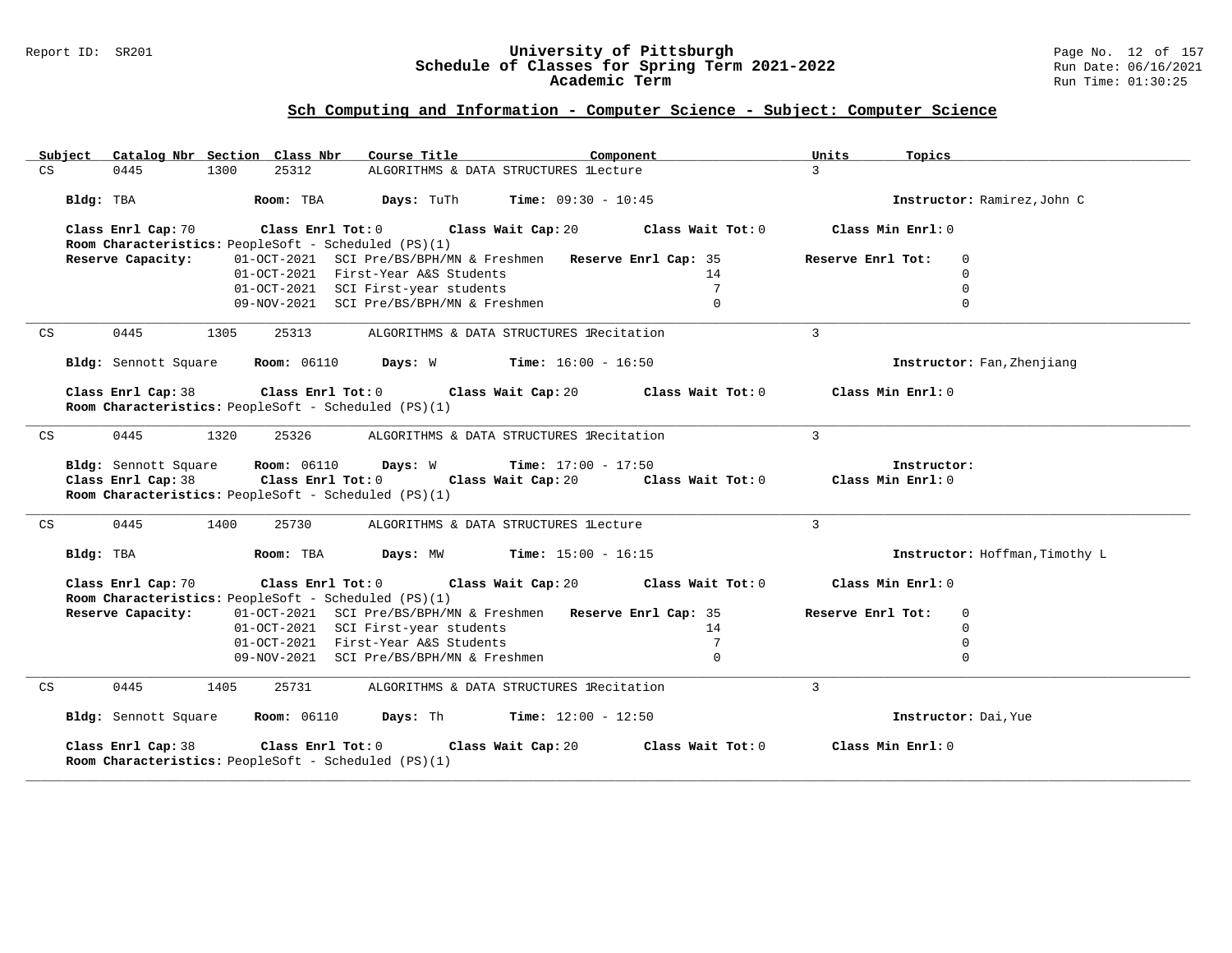#### Report ID: SR201 **University of Pittsburgh** Page No. 13 of 157 **Schedule of Classes for Spring Term 2021-2022** Run Date: 06/16/2021 **Academic Term** Run Time: 01:30:25

| Subject                                | Catalog Nbr Section Class Nbr<br>Course Title                                                   | Component                                | Topics<br>Units                           |
|----------------------------------------|-------------------------------------------------------------------------------------------------|------------------------------------------|-------------------------------------------|
| $\mathbb{C}\mathbf{S}$<br>0445<br>1420 | 25909                                                                                           | ALGORITHMS & DATA STRUCTURES lRecitation | $\mathbf{3}$                              |
| Bldg: Sennott Square                   | <b>Room: 06110</b><br>Days: Th                                                                  | <b>Time:</b> $14:00 - 14:50$             | Instructor: Staff                         |
| Class Enrl Cap: 38                     | Class Wait Cap: 20<br>Class Enrl Tot: 0<br>Room Characteristics: PeopleSoft - Scheduled (PS)(1) | Class Wait Tot: 0                        | Class Min Enrl: 0                         |
| 0445<br>1600<br>CS                     | 28989<br>ALGORITHMS & DATA STRUCTURES lLecture                                                  |                                          | $\overline{3}$                            |
|                                        |                                                                                                 |                                          |                                           |
| Bldg: TBA                              | Room: TBA<br>Days: MW                                                                           | <b>Time:</b> $08:00 - 09:15$             | Instructor: Mohamed Khattab, Sherif E     |
| Class Enrl Cap: 70                     | Class Wait Cap: 20<br>Class Enrl Tot: 0<br>Room Characteristics: PeopleSoft - Scheduled (PS)(1) | Class Wait Tot: 0                        | Class Min Enrl: 0                         |
| Reserve Capacity:                      | 01-OCT-2021 SCI Pre/BS/BPH/MN & Freshmen Reserve Enrl Cap: 35                                   |                                          | Reserve Enrl Tot:<br>$\mathbf 0$          |
|                                        | 01-OCT-2021 SCI First-year students                                                             | 14                                       | $\mathbf 0$                               |
|                                        | 01-OCT-2021 First-Year A&S Students                                                             | $7\phantom{.0}$                          | $\mathbf 0$                               |
|                                        | 09-NOV-2021 SCI Pre/BS/BPH/MN & Freshmen                                                        | $\Omega$                                 | $\mathbf 0$                               |
| 0445<br>1610<br>CS                     | 28990                                                                                           | ALGORITHMS & DATA STRUCTURES lRecitation | $\overline{3}$                            |
| Bldg: Sennott Square                   | <b>Room: 06110</b><br>Days: Th                                                                  | <b>Time:</b> $16:00 - 16:50$             | Instructor: Staff                         |
| Class Enrl Cap: 38                     | Class Enrl Tot: 0<br>Class Wait Cap: 20<br>Room Characteristics: PeopleSoft - Scheduled (PS)(1) | Class Wait Tot: 0                        | Class Min Enrl: 0                         |
| 0445<br>1620<br>CS                     | 28991                                                                                           | ALGORITHMS & DATA STRUCTURES lRecitation | $\overline{3}$                            |
| Bldg: Sennott Square                   | <b>Room: 06110</b><br><b>Days:</b> Th <b>Time:</b> $17:00 - 17:50$                              |                                          | Instructor: Staff                         |
| Class Enrl Cap: 38                     | Class Enrl Tot: 0<br>Class Wait Cap: 20<br>Room Characteristics: PeopleSoft - Scheduled (PS)(1) | Class Wait Tot: 0                        | Class Min Enrl: 0                         |
| 0447<br>CS<br>1030                     | 25572<br>COMPUTR ORGZTN & ASSMBLY LANG Lecture                                                  |                                          | 3                                         |
| Bldg: TBA                              | Room: TBA<br>Days: MW                                                                           | $Time: 16:30 - 17:45$                    | Instructor: Billingsley, Jarrett Franklin |
| Class Enrl Cap: 70                     | Class Enrl Tot: 0<br>Class Wait Cap: 20<br>Room Characteristics: PeopleSoft - Scheduled (PS)(1) | Class Wait Tot: 0                        | Class Min Enrl: 0                         |
| Reserve Capacity:                      | 01-OCT-2021 Pre-CS& or MN or SCI 1st Year Reserve Enrl Cap: 7                                   |                                          | Reserve Enrl Tot:<br>$\mathbf 0$          |
|                                        | 09-NOV-2021 Pre-CS& or MN or SCI 1st Year                                                       | $\Omega$                                 | $\mathbf 0$                               |
| CS<br>0447<br>1035                     | 25573                                                                                           | COMPUTR ORGZTN & ASSMBLY LANG Recitation | 3                                         |
| Bldg: Sennott Square                   | <b>Room:</b> 05502<br>Days: W                                                                   | $Time: 11:00 - 11:50$                    | Instructor: Staff                         |
| Class Enrl Cap: 38                     | Class Enrl Tot: 0<br>Class Wait Cap: 20<br>Room Characteristics: PeopleSoft - Scheduled (PS)(1) | Class Wait Tot: 0                        | Class Min Enrl: 0                         |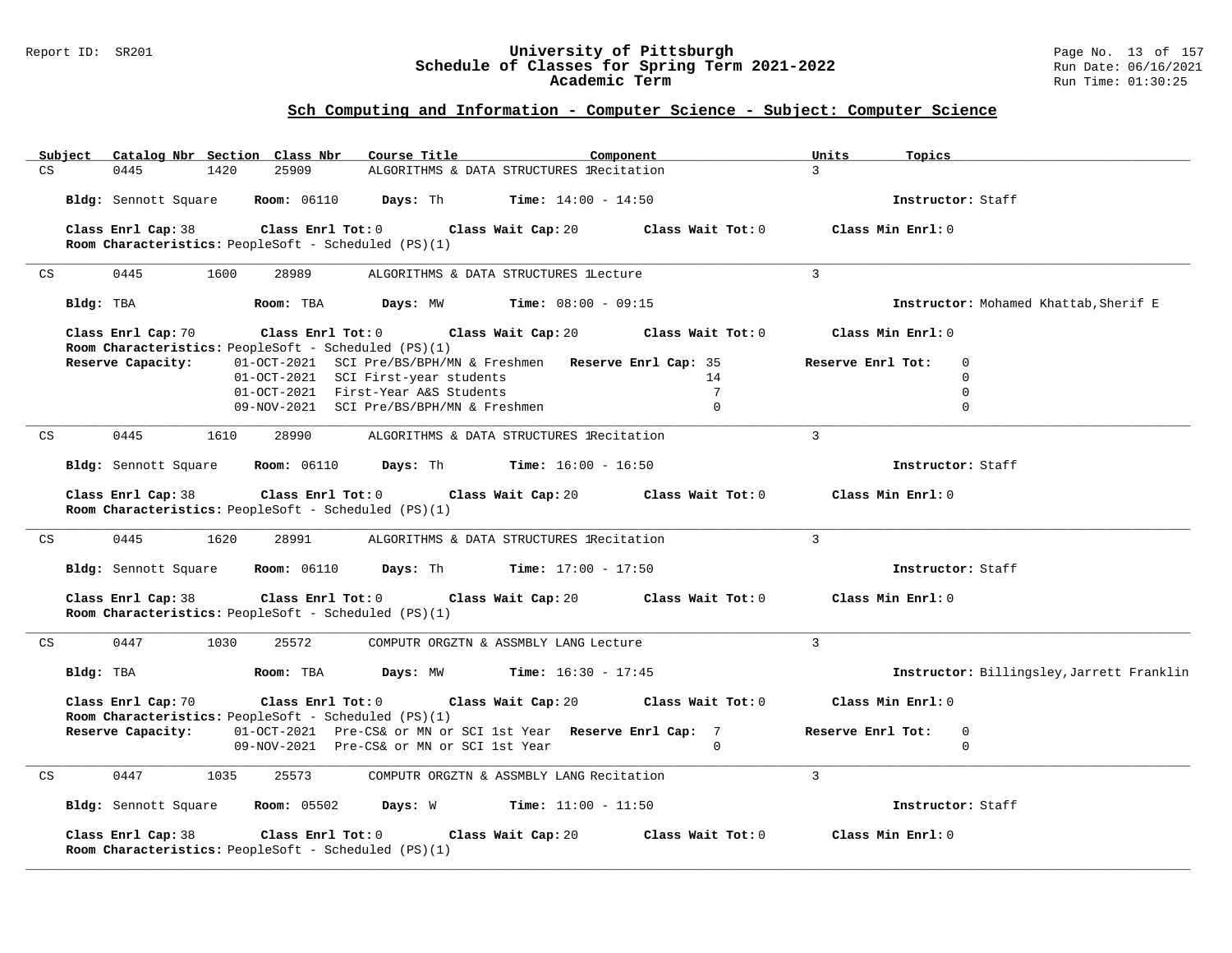| CS                         |           | 0447                                       | 1040 | 25574                                                                                                                                                              | COMPUTR ORGZTN & ASSMBLY LANG Recitation |                    |                              |                   | 3                 |                                  |                                           |
|----------------------------|-----------|--------------------------------------------|------|--------------------------------------------------------------------------------------------------------------------------------------------------------------------|------------------------------------------|--------------------|------------------------------|-------------------|-------------------|----------------------------------|-------------------------------------------|
|                            |           | Bldg: Sennott Square                       |      | <b>Room:</b> 05502                                                                                                                                                 | Days: W                                  |                    | <b>Time:</b> $12:00 - 12:50$ |                   |                   |                                  | Instructor: Fan, Zhenjiang                |
|                            |           | Class Enrl Cap: 38                         |      | Class Enrl Tot: 0<br>Room Characteristics: PeopleSoft - Scheduled (PS)(1)                                                                                          |                                          | Class Wait Cap: 20 |                              | Class Wait Tot: 0 |                   | Class Min Enrl: 0                |                                           |
| CS                         |           | 0447                                       | 1070 | 25712                                                                                                                                                              | COMPUTR ORGZTN & ASSMBLY LANG Lecture    |                    |                              |                   | $\mathbf{3}$      |                                  |                                           |
|                            | Bldg: TBA |                                            |      | Room: TBA                                                                                                                                                          | Days: MW                                 |                    | <b>Time:</b> $11:00 - 12:15$ |                   |                   |                                  | Instructor: Billingsley, Jarrett Franklin |
|                            |           | Class Enrl Cap: 70<br>Reserve Capacity:    |      | Class Enrl Tot: 0<br>Room Characteristics: PeopleSoft - Scheduled (PS)(1)<br>01-OCT-2021 Pre-CS& or MN or SCI 1st Year Reserve Enrl Cap: 7                         |                                          | Class Wait Cap: 20 |                              | Class Wait Tot: 0 | Reserve Enrl Tot: | Class Min Enrl: 0<br>$\mathbf 0$ |                                           |
|                            |           |                                            |      | 09-NOV-2021 Pre-CS& or MN or SCI 1st Year                                                                                                                          |                                          |                    |                              | $\Omega$          |                   | $\mathbf 0$                      |                                           |
| $\mathop{\rm CS}\nolimits$ |           | 0447                                       | 1075 | 25713                                                                                                                                                              | COMPUTR ORGZTN & ASSMBLY LANG Recitation |                    |                              |                   | $\overline{3}$    |                                  |                                           |
|                            |           | Bldg: Sennott Square<br>Class Enrl Cap: 38 |      | <b>Room:</b> 05502<br>Class Enrl Tot: 0<br>Room Characteristics: PeopleSoft - Scheduled (PS)(1)                                                                    | Days: Tu                                 | Class Wait Cap: 20 | <b>Time:</b> $11:00 - 11:50$ | Class Wait Tot: 0 |                   | Instructor:<br>Class Min Enrl: 0 |                                           |
| CS                         |           | 0447                                       | 1080 | 25714                                                                                                                                                              | COMPUTR ORGZTN & ASSMBLY LANG Recitation |                    |                              |                   | 3                 |                                  |                                           |
|                            |           | Bldg: Sennott Square                       |      | <b>Room:</b> 05502                                                                                                                                                 | Days: Tu                                 |                    | <b>Time:</b> $08:00 - 08:50$ |                   |                   |                                  | Instructor: Raoufi, Mehrnoosh             |
|                            |           | Class Enrl Cap: 38                         |      | Class Enrl Tot: 0<br>Room Characteristics: PeopleSoft - Scheduled (PS)(1)                                                                                          |                                          | Class Wait Cap: 20 |                              | Class Wait Tot: 0 |                   | Class Min Enrl: 0                |                                           |
| $\mathop{\rm CS}\nolimits$ |           | 0447                                       | 1100 | 28995                                                                                                                                                              | COMPUTR ORGZTN & ASSMBLY LANG Lecture    |                    |                              |                   | $\mathbf{3}$      |                                  |                                           |
|                            | Bldg: TBA |                                            |      | Room: TBA                                                                                                                                                          | Days: TuTh                               |                    | <b>Time:</b> $09:30 - 10:45$ |                   |                   |                                  | Instructor: Nunes Quaresma de             |
|                            |           |                                            |      |                                                                                                                                                                    |                                          |                    |                              |                   |                   |                                  | Oliveira, Luis Filipe                     |
|                            |           | Class Enrl Cap: 70                         |      | Class Enrl Tot: 0                                                                                                                                                  |                                          | Class Wait Cap: 20 |                              | Class Wait Tot: 0 |                   | Class Min Enrl: 0                |                                           |
|                            |           | Reserve Capacity:                          |      | Room Characteristics: PeopleSoft - Scheduled (PS)(1)<br>01-OCT-2021 Pre-CS& or MN or SCI 1st Year Reserve Enrl Cap: 7<br>09-NOV-2021 Pre-CS& or MN or SCI 1st Year |                                          |                    |                              | $\Omega$          | Reserve Enrl Tot: | $\mathbf 0$<br>$\mathbf 0$       |                                           |
| $\mathop{\rm CS}\nolimits$ |           | 0447                                       | 1110 | 29002                                                                                                                                                              | COMPUTR ORGZTN & ASSMBLY LANG Recitation |                    |                              |                   | $\overline{3}$    |                                  |                                           |
|                            |           | Bldg: Sennott Square                       |      | <b>Room:</b> 05502                                                                                                                                                 | Days: F                                  |                    | <b>Time:</b> $08:00 - 08:50$ |                   |                   | Instructor: Dai, Yue             |                                           |
|                            |           | Class Enrl Cap: 38                         |      | Class Enrl Tot: 0<br>Room Characteristics: PeopleSoft - Scheduled (PS)(1)                                                                                          |                                          | Class Wait Cap: 20 |                              | Class Wait Tot: 0 |                   | Class Min Enrl: 0                |                                           |
| $\mathop{\rm CS}\nolimits$ |           | 0447                                       | 1120 | 29010                                                                                                                                                              | COMPUTR ORGZTN & ASSMBLY LANG Recitation |                    |                              |                   | 3                 |                                  |                                           |
|                            |           | Bldg: Sennott Square                       |      | <b>Room:</b> 05502                                                                                                                                                 | Days: F                                  |                    | <b>Time:</b> $09:00 - 09:50$ |                   |                   | Instructor: Staff                |                                           |
|                            |           | Class Enrl Cap: 38                         |      | Class Enrl Tot: 0<br>Room Characteristics: PeopleSoft - Scheduled (PS)(1)                                                                                          |                                          | Class Wait Cap: 20 |                              | Class Wait Tot: 0 |                   | Class Min Enrl: 0                |                                           |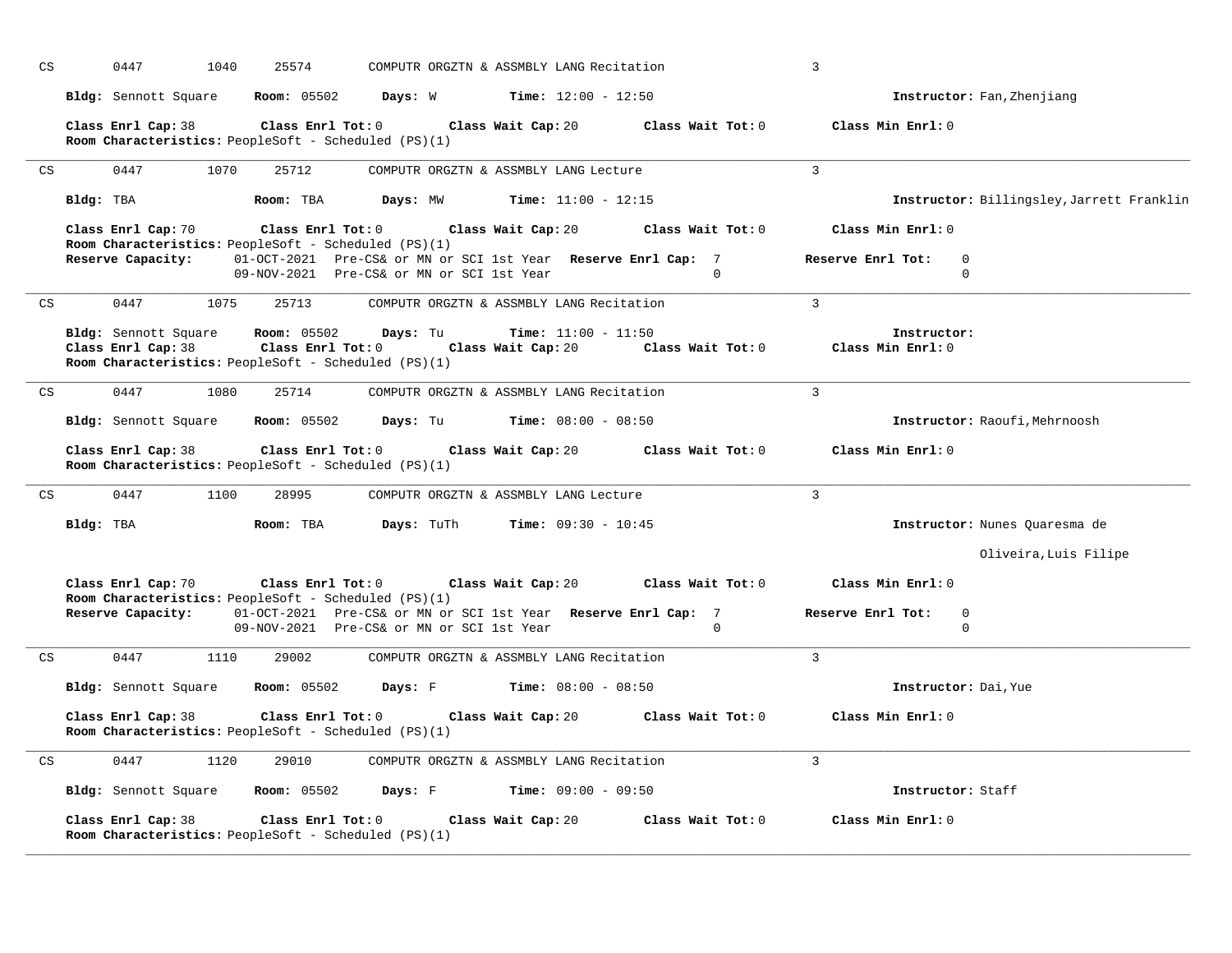#### Report ID: SR201 **University of Pittsburgh** Page No. 15 of 157 **Schedule of Classes for Spring Term 2021-2022** Run Date: 06/16/2021 **Academic Term** Run Time: 01:30:25

| Subject Catalog Nbr Section Class Nbr<br>Course Title<br>Component                                                                               | Units<br>Topics                       |
|--------------------------------------------------------------------------------------------------------------------------------------------------|---------------------------------------|
| 0449<br>1030<br>25688<br>CS<br>INTRO TO SYSTEMS SOFTWARE<br>Lecture                                                                              | $\mathcal{L}$                         |
| Bldg: TBA<br>Room: TBA<br><b>Days:</b> TuTh <b>Time:</b> $13:00 - 14:15$                                                                         | Instructor: Staff                     |
| Class Enrl Cap: 61<br>Class Enrl Tot: $0$ Class Wait Cap: $20$ Class Wait Tot: $0$<br>Room Characteristics: PeopleSoft - Scheduled (PS)(1)       | Class Min Enrl: 0                     |
| 01-OCT-2021 Pre-CS& or MN or SCI 1st Year Reserve Enrl Cap: 6<br>Reserve Capacity:                                                               | Reserve Enrl Tot:<br>$\mathbf 0$      |
| 09-NOV-2021 Pre-CS& or MN or SCI 1st Year<br>$\overline{0}$                                                                                      | $\mathbf 0$                           |
| 0449<br>INTRO TO SYSTEMS SOFTWARE Recitation<br>CS<br>1050<br>25689                                                                              | $\mathbf{3}$                          |
| <b>Bldg:</b> Sennott Square <b>Room:</b> $06110$ <b>Days:</b> F <b>Time:</b> $11:00 - 11:50$                                                     | Instructor: Staff                     |
| Class Enrl Cap: 34<br>Class Enrl Tot: $0$ Class Wait Cap: $20$ Class Wait Tot: $0$<br>Room Characteristics: PeopleSoft - Scheduled (PS)(1)       | Class Min Enrl: 0                     |
| 25690<br>INTRO TO SYSTEMS SOFTWARE<br>Recitation<br>0449<br>1080<br>CS                                                                           | $\overline{3}$                        |
| <b>Bldg:</b> Sennott Square <b>Room:</b> $06110$ <b>Days:</b> F <b>Time:</b> $11:00 - 11:50$                                                     | Instructor: Staff                     |
| Class Enrl Tot: $0$ Class Wait Cap: $20$ Class Wait Tot: $0$<br>Class Enrl Cap: 34<br>Room Characteristics: PeopleSoft - Scheduled (PS)(1)       | Class Min Enrl: 0                     |
| 0449<br>1165<br>25702<br>INTRO TO SYSTEMS SOFTWARE<br>CS<br>Recitation                                                                           | $\mathcal{E}$                         |
| Bldg: Sennott Square Room: 06110 Days: Th Time: 09:00 - 09:50                                                                                    | Instructor: Staff                     |
| Class Enrl Cap: 34<br>Class Enrl Tot: $0$ Class Wait Cap: $20$ Class Wait Tot: $0$<br>Room Characteristics: PeopleSoft - Scheduled (PS)(1)       | Class Min Enrl: 0                     |
| Recitation<br>0449<br>1170<br>25703<br>INTRO TO SYSTEMS SOFTWARE<br>CS                                                                           | $\mathbf{3}$                          |
| Bldg: Sennott Square Room: 06110 Days: Th Time: 08:00 - 08:50                                                                                    | Instructor: Staff                     |
| Class Enrl Cap: 34<br>$Class$ $Enrl$ $Tot: 0$<br>Class Wait Cap: 20<br>Class Wait Tot: 0<br>Room Characteristics: PeopleSoft - Scheduled (PS)(1) | Class Min Enrl: 0                     |
| 0449<br>1200<br>CS<br>25725<br>INTRO TO SYSTEMS SOFTWARE<br>Lecture                                                                              | $\overline{3}$                        |
| Bldg: TBA<br>Room: TBA<br><b>Days:</b> $MW$ <b>Time:</b> $15:00 - 16:15$                                                                         | Instructor: Staff                     |
| Class Enrl Tot: $0$ Class Wait Cap: $20$ Class Wait Tot: $0$<br>Class Enrl Cap: 61                                                               | Class Min Enrl: 0                     |
| Room Characteristics: PeopleSoft - Scheduled (PS)(1)                                                                                             |                                       |
| 01-OCT-2021 Pre-CS& or MN or SCI 1st Year Reserve Enrl Cap: 6<br>Reserve Capacity:<br>$\Omega$<br>09-NOV-2021 Pre-CS& or MN or SCI 1st Year      | Reserve Enrl Tot:<br>0<br>$\mathbf 0$ |
|                                                                                                                                                  |                                       |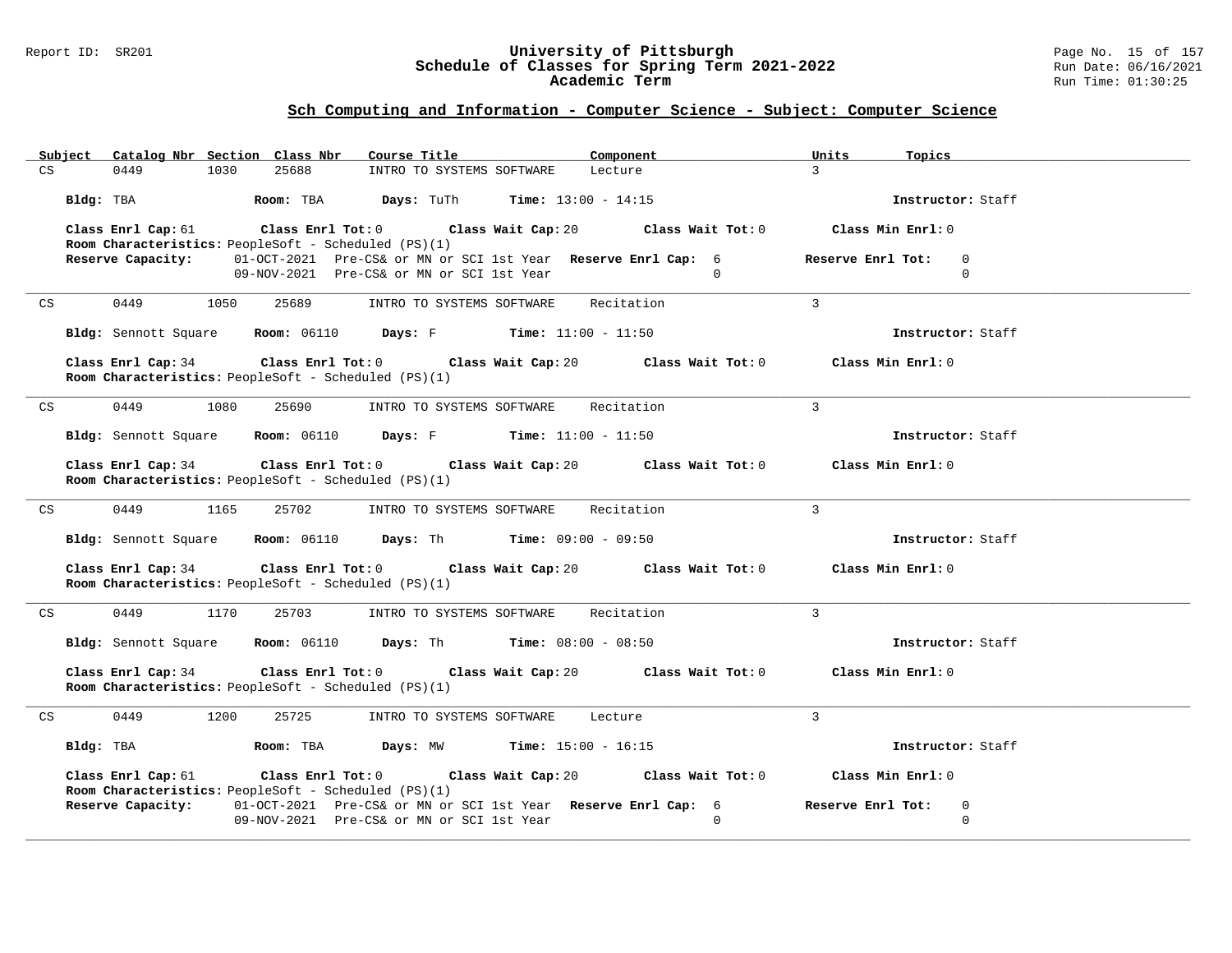#### Report ID: SR201 **University of Pittsburgh** Page No. 16 of 157 **Schedule of Classes for Spring Term 2021-2022** Run Date: 06/16/2021 **Academic Term** Run Time: 01:30:25

| Subject   |                      | Catalog Nbr Section Class Nbr                                             | Course Title                                   | Component                                                                                                          | Units<br>Topics                       |
|-----------|----------------------|---------------------------------------------------------------------------|------------------------------------------------|--------------------------------------------------------------------------------------------------------------------|---------------------------------------|
| CS        | 0449                 | 25726<br>1210                                                             | INTRO TO SYSTEMS SOFTWARE                      | Recitation                                                                                                         | $\mathcal{L}$                         |
|           | Bldg: Sennott Square | <b>Room:</b> 05502                                                        | Days: Tu                                       | <b>Time:</b> $12:00 - 12:50$                                                                                       | Instructor: Staff                     |
|           | Class Enrl Cap: 34   | Class Enrl Tot: 0<br>Room Characteristics: PeopleSoft - Scheduled (PS)(1) | Class Wait Cap: 20                             | Class Wait Tot: 0                                                                                                  | Class Min $Enr1: 0$                   |
| CS        | 0449                 | 1215<br>25727                                                             | INTRO TO SYSTEMS SOFTWARE                      | Recitation                                                                                                         | $\overline{3}$                        |
|           | Bldg: Sennott Square | <b>Room: 06110</b>                                                        | Days: Tu                                       | $Time: 09:00 - 09:50$                                                                                              | Instructor: Staff                     |
|           | Class Enrl Cap: 33   | Class Enrl Tot: 0<br>Room Characteristics: PeopleSoft - Scheduled (PS)(1) | Class Wait Cap: 20                             | Class Wait Tot: 0                                                                                                  | Class Min Enrl: 0                     |
| CS        | 0449                 | 1600<br>29260                                                             | INTRO TO SYSTEMS SOFTWARE                      | Lecture                                                                                                            | 3                                     |
| Bldg: TBA |                      | Room: TBA                                                                 | <b>Days:</b> TuTh <b>Time:</b> $09:30 - 10:45$ |                                                                                                                    | Instructor: Staff                     |
|           | Class Enrl Cap: 61   | $\texttt{Class}$ $\texttt{Enrl}$ $\texttt{Tot:}$ $0$                      | Class Wait Cap: 20                             | Class Wait Tot: 0                                                                                                  | Class Min Enrl: 0                     |
|           |                      | Room Characteristics: PeopleSoft - Scheduled (PS)(1)                      |                                                |                                                                                                                    |                                       |
|           | Reserve Capacity:    |                                                                           | 09-NOV-2021 Pre-CS& or MN or SCI 1st Year      | 01-OCT-2021 Pre-CS& or MN or SCI 1st Year Reserve Enrl Cap: 6<br>$\Omega$                                          | Reserve Enrl Tot:<br>0<br>$\mathbf 0$ |
|           |                      |                                                                           |                                                |                                                                                                                    |                                       |
| CS        | 0449                 | 1601<br>29261                                                             | INTRO TO SYSTEMS SOFTWARE                      | Recitation                                                                                                         | $\overline{3}$                        |
|           | Bldg: Sennott Square | <b>Room:</b> 05502                                                        | <b>Days:</b> W <b>Time:</b> $15:00 - 15:50$    |                                                                                                                    | Instructor: Staff                     |
|           | Class Enrl Cap: 34   | Class Enrl Tot: 0<br>Room Characteristics: PeopleSoft - Scheduled (PS)(1) | Class Wait Cap: 20                             | Class Wait Tot: 0                                                                                                  | Class Min Enrl: 0                     |
| CS        | 0449                 | 1602<br>29262                                                             | INTRO TO SYSTEMS SOFTWARE                      | Recitation                                                                                                         | 3                                     |
|           | Bldg: Sennott Square | <b>Room:</b> 05502                                                        | <b>Days:</b> Tu <b>Time:</b> $17:00 - 17:50$   |                                                                                                                    | Instructor: Staff                     |
|           | Class Enrl Cap: 34   | Class Enrl Tot: 0<br>Room Characteristics: PeopleSoft - Scheduled (PS)(1) | Class Wait Cap: 20                             | Class Wait Tot: 0                                                                                                  | Class Min Enrl: 0                     |
| CS        | 0590                 | 1140<br>25318                                                             | SOCL IMPLICATN CMPTNG TECHNLGYLecture          |                                                                                                                    | 3                                     |
|           | Bldg: Sennott Square | <b>Room:</b> 05313                                                        | Days: TuTh                                     | <b>Time:</b> $16:00 - 17:15$                                                                                       | Instructor: Quirin, Patricia T        |
|           | Class Enrl Cap: 31   | Class Enrl Tot: 0<br>Room Characteristics: PeopleSoft - Scheduled (PS)(1) | Class Wait Cap: 20                             | Class Wait Tot: 0<br>Attributes: Writing Intensive Course (WRIT), SCI Polymathic Contexts: Ethical/Policy GE. Req. | Class Min Enrl: 0                     |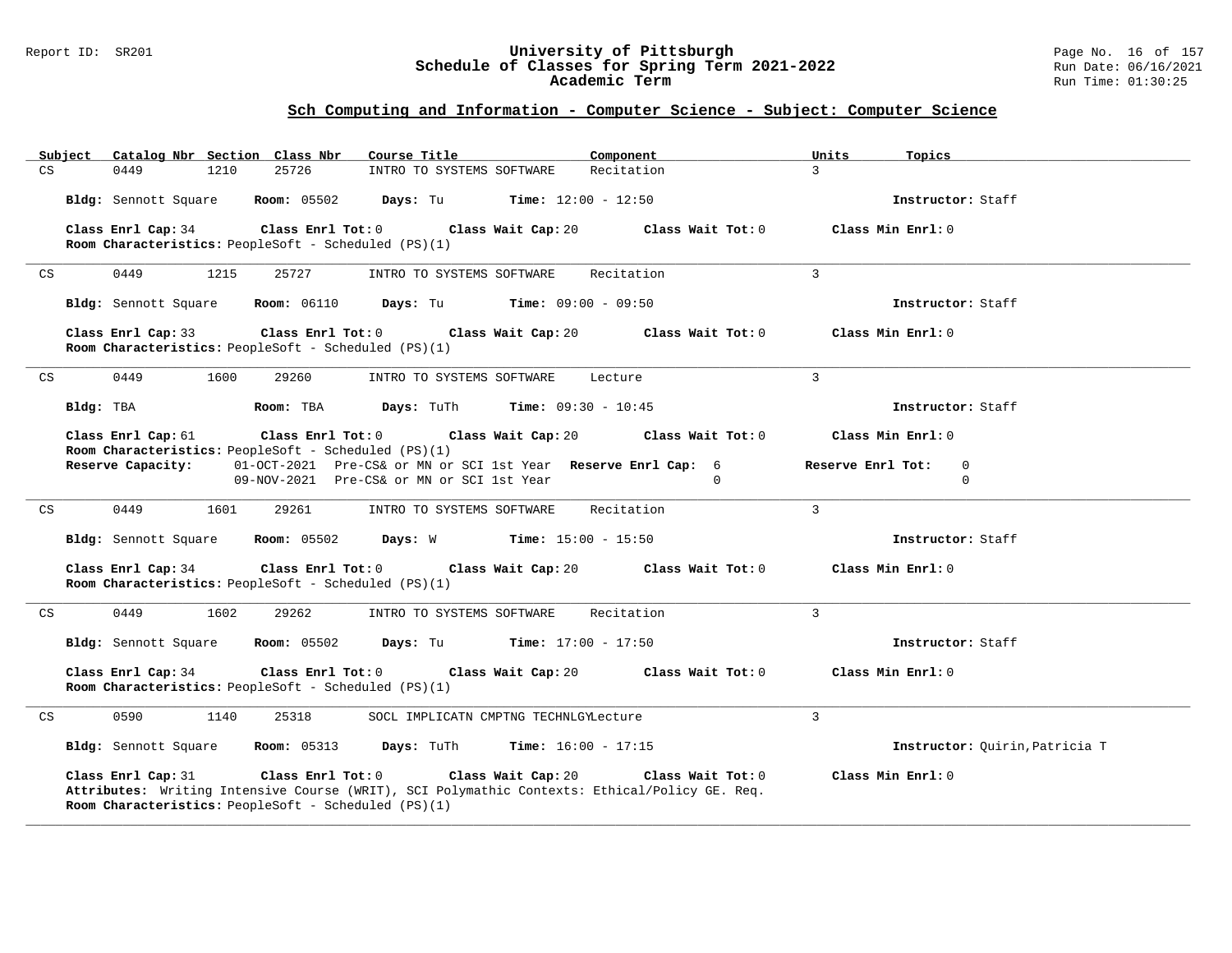#### Report ID: SR201 **University of Pittsburgh** Page No. 17 of 157 **Schedule of Classes for Spring Term 2021-2022** Run Date: 06/16/2021 **Academic Term** Run Time: 01:30:25

| Subject<br>Catalog Nbr Section Class Nbr                                                                                                                                                                              | Course Title<br>Component                                                                                                                | Units<br>Topics                  |
|-----------------------------------------------------------------------------------------------------------------------------------------------------------------------------------------------------------------------|------------------------------------------------------------------------------------------------------------------------------------------|----------------------------------|
| 25320<br>CS<br>0590<br>1150                                                                                                                                                                                           | SOCL IMPLICATN CMPTNG TECHNLGYLecture                                                                                                    | $\mathcal{L}$                    |
| Bldg: Sennott Square<br><b>Room:</b> 05313                                                                                                                                                                            | Days: MW<br><b>Time:</b> $15:00 - 16:15$                                                                                                 | Instructor: Quirin, Patricia T   |
| Class Enrl Tot: 0<br>Class Enrl Cap: 31<br>Room Characteristics: PeopleSoft - Scheduled (PS)(1)                                                                                                                       | Class Wait Cap: 20<br>Class Wait Tot: 0<br>Attributes: Writing Intensive Course (WRIT), SCI Polymathic Contexts: Ethical/Policy GE. Req. | Class Min Enrl: 0                |
| 1501<br>1040<br>25634<br>CS                                                                                                                                                                                           | ALGORITHMS DATA STRUCTURES 2 Lecture                                                                                                     | $\overline{3}$                   |
| Bldg: Sennott Square<br><b>Room:</b> 05129                                                                                                                                                                            | Days: MW<br><b>Time:</b> $09:30 - 10:45$                                                                                                 | Instructor: Farnan, Nicholas Leo |
| Class Enrl Cap: 19<br>Class Enrl Tot: 0<br>Attributes: Writing Intensive Course (WRIT)<br>Room Characteristics: PeopleSoft - Scheduled (PS)(1)<br><b>Combined Section ID:</b> $0675(CS/COE/1501)$ - CS $1501(H25635)$ | Class Wait Cap: 10<br>Class Wait Tot: 0                                                                                                  | Class Min Enrl: 0                |
| Reserve Capacity:                                                                                                                                                                                                     | 01-OCT-2021 SCI Pre/BS/BPH/MN & Freshmen Reserve Enrl Cap: 18                                                                            | Reserve Enrl Tot:<br>$\mathbf 0$ |
|                                                                                                                                                                                                                       | 09-NOV-2021 SCI Pre/BS/BPH/MN & Freshmen<br>$\Omega$                                                                                     | $\Omega$                         |
| 1501<br>1050<br>CS<br>25635                                                                                                                                                                                           | ALGORITHMS DATA STRUCTURES 2 Lecture                                                                                                     | 3                                |
| <b>Room: 05129</b><br>Bldg: Sennott Square                                                                                                                                                                            | Days: MW<br><b>Time:</b> $09:30 - 10:45$                                                                                                 | Instructor: Farnan, Nicholas Leo |
| Class Enrl Tot: 0<br>Class Enrl Cap: 16<br>Room Characteristics: PeopleSoft - Scheduled (PS)(1)<br><b>Combined Section ID:</b> 0675(CS/COE/1501) - CS 1501(#25634)                                                    | Class Wait Cap: 10<br>Class Wait Tot: 0                                                                                                  | Class Min Enrl: 0                |
| 01-OCT-2021 Pre-CS or BS or MN<br>Reserve Capacity:                                                                                                                                                                   | Reserve Enrl Cap: 11                                                                                                                     | Reserve Enrl Tot:<br>$\mathbf 0$ |
| 09-NOV-2021 Pre-CS or BS or MN                                                                                                                                                                                        | $\Omega$                                                                                                                                 | $\Omega$                         |
| CS<br>1501<br>1055<br>25636                                                                                                                                                                                           | ALGORITHMS DATA STRUCTURES 2 Recitation                                                                                                  | 3                                |
| Bldg: Sennott Square<br><b>Room: 05129</b>                                                                                                                                                                            | Days: F<br><b>Time:</b> $10:00 - 10:50$                                                                                                  | Instructor: Staff                |
| Class Enrl Cap: 10<br>Class Enrl Tot: 0<br>Room Characteristics: PeopleSoft - Scheduled (PS)(1)                                                                                                                       | Class Wait Cap: 10<br>Class Wait Tot: 0                                                                                                  | Class Min Enrl: 0                |
| 1501<br>CS<br>1060<br>25637                                                                                                                                                                                           | ALGORITHMS DATA STRUCTURES 2 Recitation                                                                                                  | $\mathbf{3}$                     |
| Bldg: Sennott Square<br><b>Room:</b> 05129                                                                                                                                                                            | Days: F<br>$Time: 15:00 - 15:50$                                                                                                         | Instructor: Staff                |
| Class Enrl Cap: 6<br>Class Enrl Tot: 0<br>Room Characteristics: PeopleSoft - Scheduled (PS)(1)                                                                                                                        | Class Wait Cap: 6<br>Class Wait Tot: 0                                                                                                   | Class Min Enrl: 0                |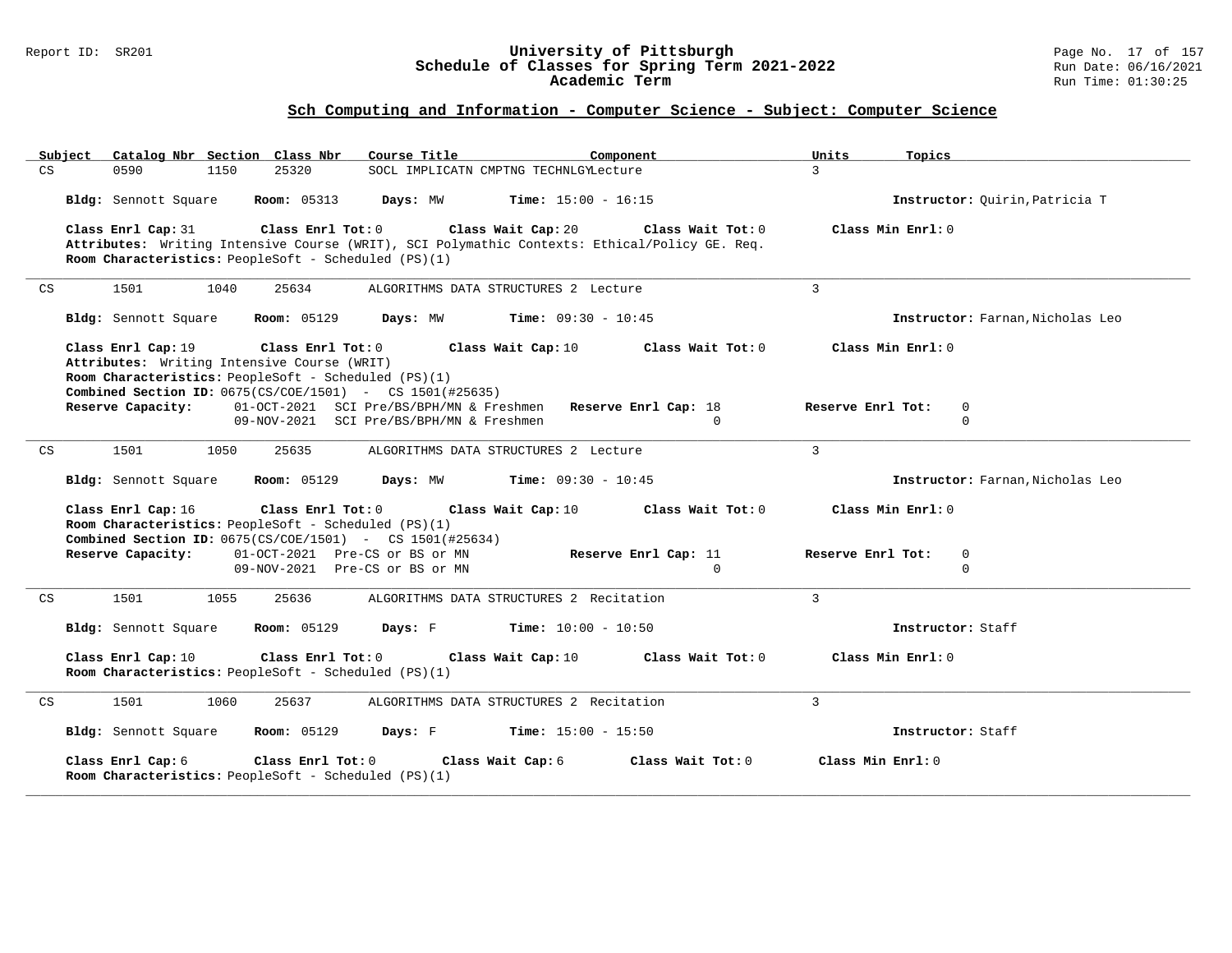#### Report ID: SR201 **University of Pittsburgh** Page No. 18 of 157 **Schedule of Classes for Spring Term 2021-2022** Run Date: 06/16/2021 **Academic Term** Run Time: 01:30:25

| Subject<br>Catalog Nbr Section Class Nbr                                                                                                    | Course Title<br>Component                                                                                             | Units<br>Topics                                    |
|---------------------------------------------------------------------------------------------------------------------------------------------|-----------------------------------------------------------------------------------------------------------------------|----------------------------------------------------|
| $\mathbb{C}\mathbf{S}$<br>1065<br>25638<br>1501                                                                                             | ALGORITHMS DATA STRUCTURES 2 Recitation                                                                               | $\overline{3}$                                     |
|                                                                                                                                             | <b>Bldg:</b> Sennott Square <b>Room:</b> 05129 <b>Days:</b> F <b>Time:</b> $10:00 - 10:50$                            | Instructor: Staff                                  |
| Class Enrl Cap: 14                                                                                                                          | Class Enrl Tot: $0$ Class Wait Cap: $10$ Class Wait Tot: $0$                                                          | Class Min Enrl: 0                                  |
| Room Characteristics: PeopleSoft - Scheduled (PS)(1)                                                                                        |                                                                                                                       |                                                    |
| 1501<br>1070<br>25639<br>CS                                                                                                                 | ALGORITHMS DATA STRUCTURES 2 Recitation                                                                               | 3                                                  |
|                                                                                                                                             | Bldg: Sennott Square Room: 05129 Days: F Time: 15:00 - 15:50                                                          | Instructor: Staff                                  |
| Class Enrl Tot: $0$<br>Class Enrl Cap: 14<br>Room Characteristics: PeopleSoft - Scheduled (PS)(1)                                           | Class Wait Cap: 10                                                                                                    | Class Wait Tot: 0<br>Class Min Enrl: 0             |
| 1501<br>1160<br>25640<br>CS                                                                                                                 | ALGORITHMS DATA STRUCTURES 2 Lecture                                                                                  | $\overline{3}$                                     |
| Bldg: TBA<br>Room: TBA                                                                                                                      | <b>Days:</b> TuTh <b>Time:</b> $12:30 - 13:45$                                                                        | Instructor: Staff                                  |
| Class Enrl Cap: 21 Class Enrl Tot: 0<br>Attributes: Writing Intensive Course (WRIT)<br>Room Characteristics: PeopleSoft - Scheduled (PS)(1) | Class Wait Cap: 20 Class Wait Tot: 0                                                                                  | Class Min Enrl: 0                                  |
| Reserve Capacity:                                                                                                                           | 01-OCT-2021 SCI Pre/BS/BPH/MN & Freshmen Reserve Enrl Cap: 18<br>09-NOV-2021 SCI Pre/BS/BPH/MN & Freshmen<br>$\sim$ 0 | Reserve Enrl Tot:<br>$\overline{0}$<br>$\mathbf 0$ |
| 1501<br>1162<br>CS<br>25641                                                                                                                 | ALGORITHMS DATA STRUCTURES 2 Recitation                                                                               | $\mathbf{3}$                                       |
|                                                                                                                                             | <b>Bldg:</b> Sennott Square <b>Room:</b> 05129 <b>Days:</b> F <b>Time:</b> $12:00 - 12:50$                            | Instructor: Staff                                  |
| Class Enrl Cap: 13<br>Room Characteristics: PeopleSoft - Scheduled (PS)(1)                                                                  | Class Enrl Tot: 0 $\qquad$ Class Wait Cap: 10 $\qquad$ Class Wait Tot: 0                                              | Class Min Enrl: 0                                  |
| 1501<br>1167<br>25642<br>CS                                                                                                                 | ALGORITHMS DATA STRUCTURES 2 Recitation                                                                               | 3                                                  |
|                                                                                                                                             | <b>Bldg:</b> Sennott Square <b>Room:</b> 05505 <b>Days:</b> F <b>Time:</b> $10:00 - 10:50$                            | Instructor: Staff                                  |
| Class Enrl Cap: 13<br>$\texttt{Class}$ $\texttt{Enrl}$ $\texttt{Tot:}$ $0$<br>Room Characteristics: PeopleSoft - Scheduled (PS)(1)          | Class Wait Cap: 10 Class Wait Tot: 0                                                                                  | Class Min Enrl: 0                                  |
| 1501<br>1170<br>25643<br>CS                                                                                                                 | ALGORITHMS DATA STRUCTURES 2 Lecture                                                                                  | $\mathbf{3}$                                       |
| Bldg: TBA<br>Room: TBA                                                                                                                      | <b>Days:</b> TuTh <b>Time:</b> $12:30 - 13:45$                                                                        | Instructor: Staff                                  |
| Class Enrl Cap: 18<br>Room Characteristics: PeopleSoft - Scheduled (PS)(1)                                                                  | Class Enrl Tot: $0$ Class Wait Cap: 10                                                                                | Class Wait Tot: 0<br>Class Min Enrl: 0             |
| Reserve Capacity:<br>01-OCT-2021 Pre-CS or BS or MN                                                                                         | Reserve Enrl Cap: 11                                                                                                  | Reserve Enrl Tot:<br>$\mathbf 0$                   |
| 09-NOV-2021 Pre-CS or BS or MN                                                                                                              |                                                                                                                       | $\Omega$<br>$\Omega$                               |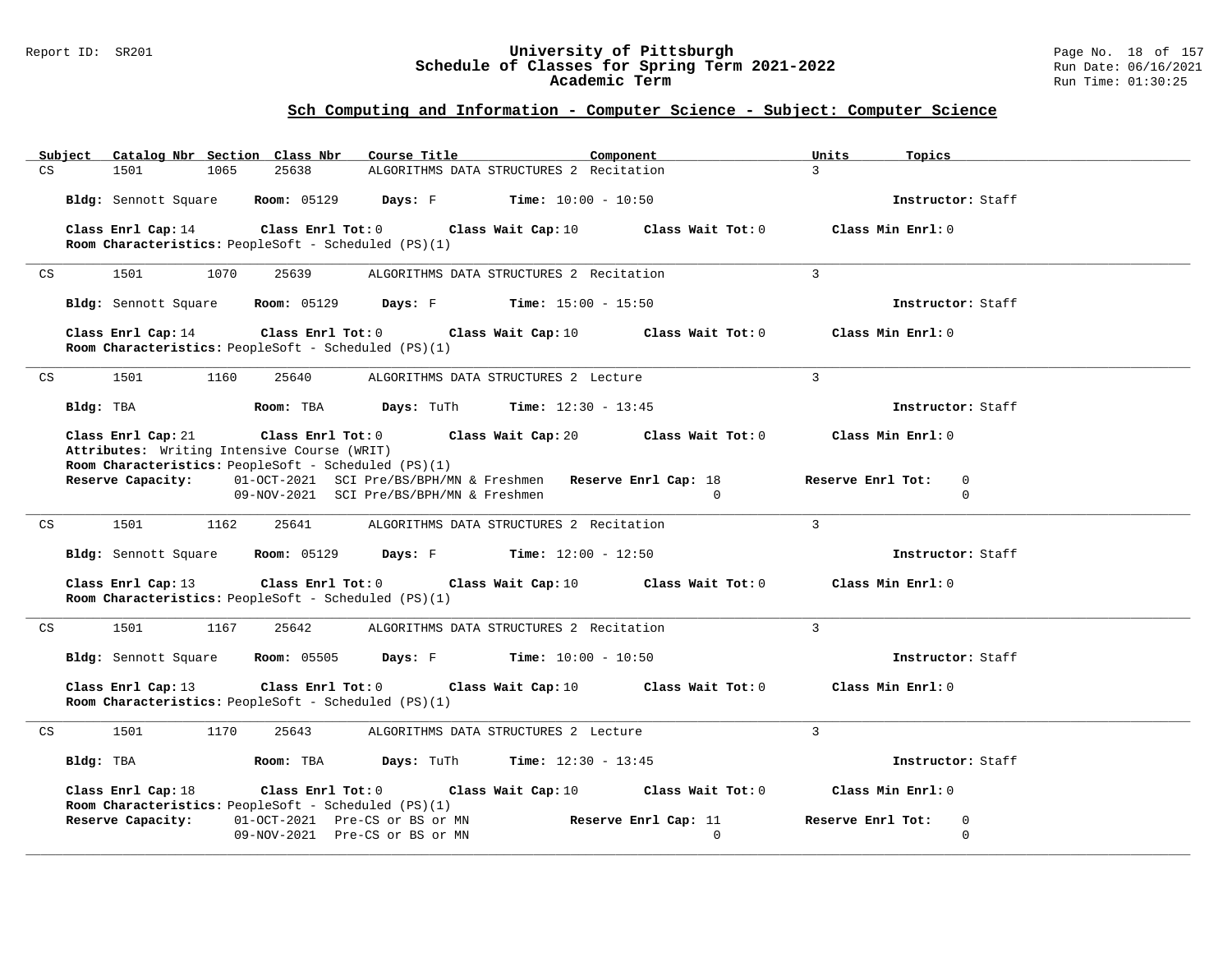#### Report ID: SR201 **University of Pittsburgh** Page No. 19 of 157 **Schedule of Classes for Spring Term 2021-2022** Run Date: 06/16/2021 **Academic Term** Run Time: 01:30:25

| Catalog Nbr Section Class Nbr<br>Course Title<br>Subject<br>Component                                                                         | Units<br>Topics                  |
|-----------------------------------------------------------------------------------------------------------------------------------------------|----------------------------------|
| CS<br>1501<br>1175<br>25644<br>ALGORITHMS DATA STRUCTURES 2 Recitation                                                                        | $\overline{3}$                   |
| Bldg: Sennott Square Room: 05129<br><b>Days:</b> $F$ <b>Time:</b> $12:00 - 13:00$                                                             | Instructor: Staff                |
| Class Enrl Cap: 10<br>Class Enrl Tot: 0<br>Class Wait Cap: 10<br>Class Wait Tot: $0$                                                          | Class Min Enrl: 0                |
| Room Characteristics: PeopleSoft - Scheduled (PS)(1)                                                                                          |                                  |
| 1501<br>1180<br>25645<br>ALGORITHMS DATA STRUCTURES 2 Recitation<br>CS                                                                        | $\overline{3}$                   |
| Bldg: Sennott Square Room: 05505<br><b>Days:</b> F Time: $10:00 - 10:50$                                                                      | Instructor: Staff                |
| Class Enrl Tot: $0$<br>Class Enrl Cap: 10<br>Class Wait Cap: 10<br>Class Wait Tot: 0<br>Room Characteristics: PeopleSoft - Scheduled (PS)(1)  | Class Min Enrl: 0                |
| 1501<br>1200<br>25646<br>ALGORITHMS DATA STRUCTURES 2 Lecture<br>CS                                                                           | $\overline{3}$                   |
| Bldg: Benedum Hall Room: 00G36<br><b>Days:</b> TuTh <b>Time:</b> $14:30 - 15:45$                                                              | Instructor: Staff                |
| Class Enrl Cap: 28<br>Class Enrl Tot: 0 Class Wait Cap: 20<br>Class Wait Tot: 0                                                               | Class Min Enrl: 0                |
| Attributes: Writing Intensive Course (WRIT)<br>Room Characteristics: PeopleSoft - Scheduled (PS)(1)                                           |                                  |
| 01-OCT-2021 SCI Pre/BS/BPH/MN & Freshmen Reserve Enrl Cap: 18<br>Reserve Capacity:                                                            | Reserve Enrl Tot:<br>$\mathbf 0$ |
| 09-NOV-2021 SCI Pre/BS/BPH/MN & Freshmen<br>$\overline{0}$                                                                                    | $\Omega$                         |
| 1501<br>1210<br>ALGORITHMS DATA STRUCTURES 2 Lecture<br>CS<br>25647                                                                           | 3                                |
| <b>Days:</b> TuTh <b>Time:</b> $14:30 - 15:45$<br>Bldg: Benedum Hall Room: 00G36                                                              | Instructor: Staff                |
| Class Enrl Cap: 18<br>Class Enrl Tot: $0$<br>Class Wait Cap: $10$ Class Wait Tot: $0$<br>Room Characteristics: PeopleSoft - Scheduled (PS)(1) | Class Min Enrl: 0                |
| 01-OCT-2021 Pre-CS or BS or MN<br>Reserve Capacity:<br>Reserve Enrl Cap: 11                                                                   | Reserve Enrl Tot:<br>$\mathbf 0$ |
| 09-NOV-2021 Pre-CS or BS or MN<br>$\overline{0}$                                                                                              | $\mathbf 0$                      |
| 1501<br>1215<br>ALGORITHMS DATA STRUCTURES 2 Recitation<br>CS<br>25648                                                                        | $\overline{3}$                   |
| <b>Days:</b> $F$ <b>Time:</b> $13:00 - 13:50$<br>Bldg: Sennott Square<br><b>Room:</b> 05502                                                   | Instructor: Staff                |
| Class Enrl Cap: 17<br>Class Enrl Tot: $0$ Class Wait Cap: 10 Class Wait Tot: $0$                                                              | Class Min Enrl: 0                |
| Room Characteristics: PeopleSoft - Scheduled (PS)(1)                                                                                          |                                  |
| 1501<br>1220<br>25649<br>ALGORITHMS DATA STRUCTURES 2 Recitation<br>CS                                                                        | 3                                |
| <b>Days:</b> $F$ <b>Time:</b> $11:00 - 11:50$<br>Bldg: Sennott Square Room: 05129                                                             | Instructor: Staff                |
| Class Enrl Tot: 0<br>Class Enrl Cap: 16<br>Class Wait Cap: 10<br>Class Wait Tot: 0                                                            | Class Min Enrl: 0                |
| Room Characteristics: PeopleSoft - Scheduled (PS)(1)                                                                                          |                                  |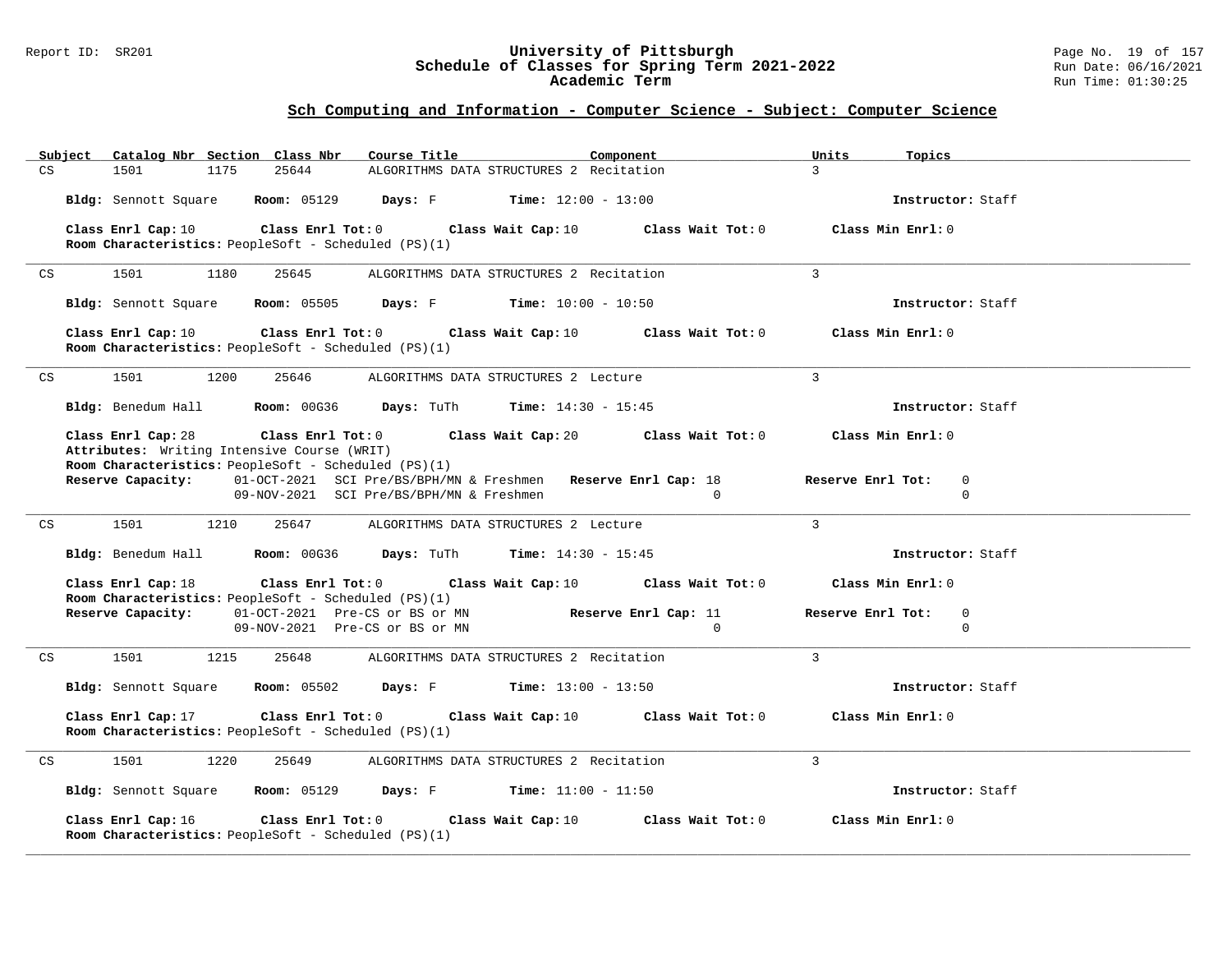#### Report ID: SR201 **University of Pittsburgh** Page No. 20 of 157 **Schedule of Classes for Spring Term 2021-2022** Run Date: 06/16/2021 **Academic Term** Run Time: 01:30:25

| Subject |                                  | Catalog Nbr Section Class Nbr                                                                       | Course Title                                 |                    | Component                                                                                         | Units<br>Topics                    |  |
|---------|----------------------------------|-----------------------------------------------------------------------------------------------------|----------------------------------------------|--------------------|---------------------------------------------------------------------------------------------------|------------------------------------|--|
| CS      | 1501<br>1225                     | 25650                                                                                               | ALGORITHMS DATA STRUCTURES 2 Recitation      |                    |                                                                                                   | $\overline{3}$                     |  |
|         | Bldg: Sennott Square Room: 05129 |                                                                                                     | <b>Days:</b> F Time: $11:00 - 11:50$         |                    |                                                                                                   | Instructor: Staff                  |  |
|         | Class Enrl Cap: 11               | Class Enrl Tot: $0$                                                                                 |                                              |                    | Class Wait Cap: 10 Class Wait Tot: 0                                                              | Class Min Enrl: 0                  |  |
|         |                                  | Room Characteristics: PeopleSoft - Scheduled (PS)(1)                                                |                                              |                    |                                                                                                   |                                    |  |
| CS      | 1501<br>1230                     | 25651                                                                                               | ALGORITHMS DATA STRUCTURES 2 Recitation      |                    |                                                                                                   | $\overline{3}$                     |  |
|         |                                  | <b>Bldg:</b> Sennott Square <b>Room:</b> 05502 <b>Days:</b> F <b>Time:</b> $13:00 - 13:50$          |                                              |                    |                                                                                                   | Instructor: Staff                  |  |
|         | Class Enrl Cap: 11               | Room Characteristics: PeopleSoft - Scheduled (PS)(1)                                                |                                              |                    | Class Enrl Tot: $0$ Class Wait Cap: 10 Class Wait Tot: $0$                                        | Class Min Enrl: 0                  |  |
| CS      | 1501<br>1300                     | 26675                                                                                               | ALGORITHMS DATA STRUCTURES 2 Lecture         |                    |                                                                                                   | $\overline{3}$                     |  |
|         |                                  | <b>Bldg:</b> Sennott Square <b>Room:</b> 05129 <b>Days:</b> MW <b>Time:</b> $11:00 - 12:15$         |                                              |                    |                                                                                                   | Instructor: Staff                  |  |
|         | Class Enrl Cap: 16               | Room Characteristics: PeopleSoft - Scheduled (PS)(1)                                                |                                              |                    | Class Enrl Tot: 0 $\qquad$ Class Wait Cap: 10 $\qquad$ Class Wait Tot: 0                          | Class Min Enrl: 0                  |  |
|         |                                  | <b>Reserve Capacity:</b> 01-OCT-2021 Pre-CS or BS or MN                                             |                                              |                    | Reserve Enrl Cap: 11                                                                              | Reserve Enrl Tot:<br>$\mathbf 0$   |  |
|         |                                  | 09-NOV-2021 Pre-CS or BS or MN                                                                      |                                              |                    | $\Omega$                                                                                          | $\Omega$                           |  |
| CS      | 1501<br>1305                     | 26676                                                                                               | ALGORITHMS DATA STRUCTURES 2 Recitation      |                    |                                                                                                   | $\overline{3}$                     |  |
|         |                                  | Bldg: Sennott Square Room: 05505 Days: Th Time: 16:00 - 16:50                                       |                                              |                    |                                                                                                   | Instructor: Staff                  |  |
|         | Class Enrl Cap: 10               | Class Enrl Tot: $0$<br>Room Characteristics: PeopleSoft - Scheduled (PS)(1)                         |                                              | Class Wait Cap: 10 | Class Wait Tot: 0                                                                                 | Class Min Enrl: 0                  |  |
| CS      | 1501 700                         | 1400<br>26678                                                                                       | ALGORITHMS DATA STRUCTURES 2 Lecture         |                    |                                                                                                   | $\overline{3}$                     |  |
|         | Bldg: Sennott Square Room: 05129 |                                                                                                     | <b>Days:</b> MW <b>Time:</b> $11:00 - 12:15$ |                    |                                                                                                   | Instructor: Staff                  |  |
|         | Class Enrl Cap: 26               | Attributes: Writing Intensive Course (WRIT)<br>Room Characteristics: PeopleSoft - Scheduled (PS)(1) |                                              |                    | Class Enrl Tot: $0$ Class Wait Cap: $20$ Class Wait Tot: $0$                                      | Class Min Enrl: 0                  |  |
|         |                                  | 09-NOV-2021 SCI Pre/BS/BPH/MN & Freshmen                                                            |                                              |                    | Reserve Capacity: 01-OCT-2021 SCI Pre/BS/BPH/MN & Freshmen Reserve Enrl Cap: 18<br>$\overline{0}$ | Reserve Enrl Tot: 0<br>$\mathbf 0$ |  |
| CS      | 1501<br>1405                     | 26679                                                                                               | ALGORITHMS DATA STRUCTURES 2 Recitation      |                    |                                                                                                   | $\overline{3}$                     |  |
|         |                                  | Bldg: Sennott Square Room: 05505 Days: Th Time: 16:00 - 16:50                                       |                                              |                    |                                                                                                   | Instructor: Staff                  |  |
|         | Class Enrl Cap: 15               | Class Enrl Tot:0<br>Room Characteristics: PeopleSoft - Scheduled (PS)(1)                            |                                              | Class Wait Cap: 10 | Class Wait Tot: 0                                                                                 | Class Min Enrl: 0                  |  |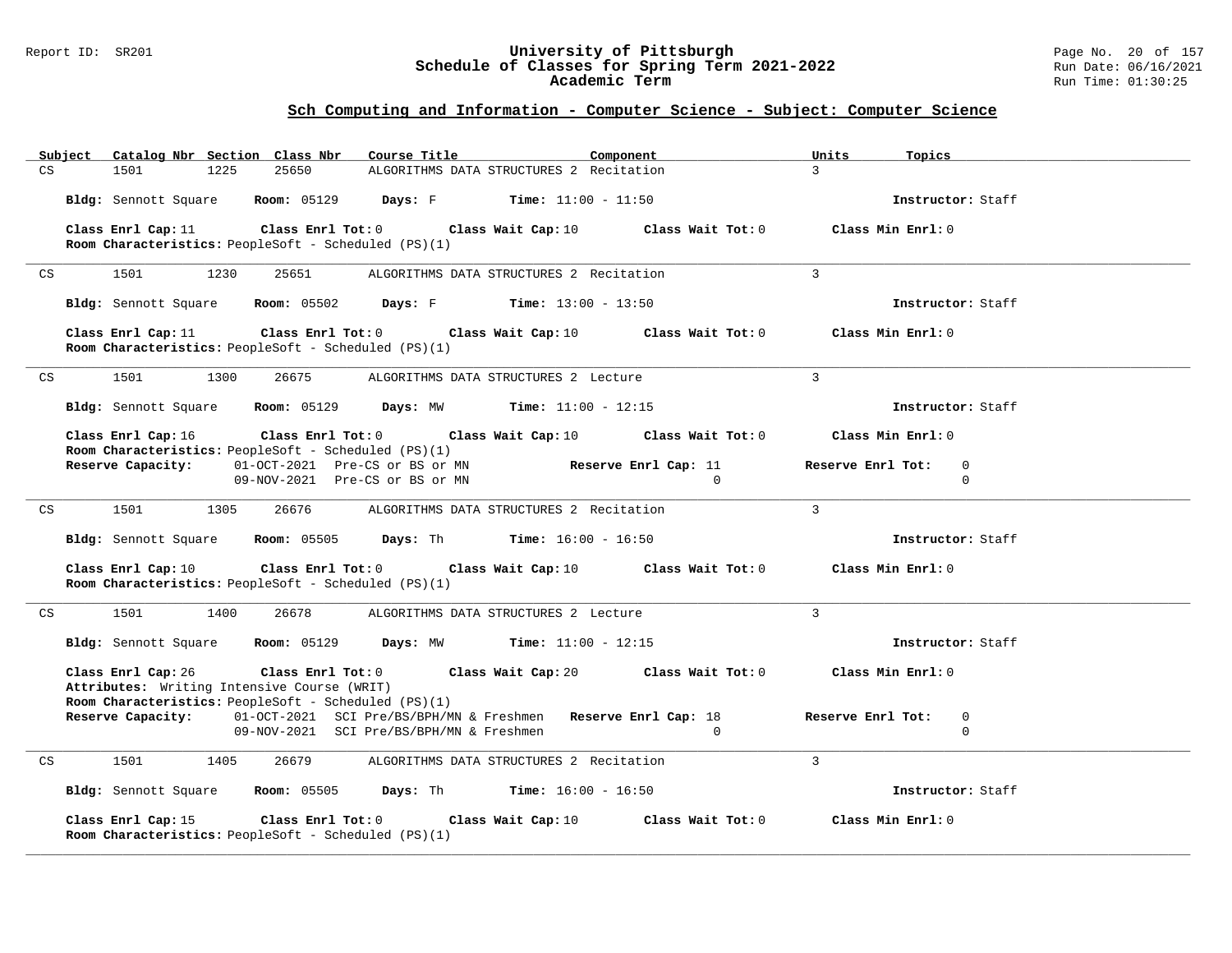#### Report ID: SR201 **University of Pittsburgh** Page No. 21 of 157 **Schedule of Classes for Spring Term 2021-2022** Run Date: 06/16/2021 **Academic Term** Run Time: 01:30:25

| Subject Catalog Nbr Section Class Nbr<br>Course Title <b>Source Search</b><br>Component                                                                                                                                                                                             | Units<br>Topics                                          |
|-------------------------------------------------------------------------------------------------------------------------------------------------------------------------------------------------------------------------------------------------------------------------------------|----------------------------------------------------------|
| CS<br>26680<br>ALGORITHMS DATA STRUCTURES 2 Recitation<br>1501<br>1410                                                                                                                                                                                                              | $\overline{3}$                                           |
| Bldg: Sennott Square Room: 05505 Days: Th Time: 15:00 - 15:50                                                                                                                                                                                                                       | Instructor: Staff                                        |
| Class Enrl Cap: 15 $\,$ Class Enrl Tot: 0 $\,$ Class Wait Cap: 10 $\,$ Class Wait Tot: 0 $\,$ Class Tot: 0 $\,$ Class Enrl Tot: 0 $\,$ Class Tot: 0 $\,$ Class Tot: 0 $\,$ Class Tot: 0 $\,$ Class Tot: 0 $\,$ Class Tot: 0<br>Room Characteristics: PeopleSoft - Scheduled (PS)(1) | Class Min Enrl: 0                                        |
| 1502<br>1060<br>25327<br>CS<br>FORMAL METHODS IN COMPUTER SCILecture                                                                                                                                                                                                                | $\overline{3}$                                           |
| Bldg: Information ScienceRoom: 00305 Days: TuTh Time: 13:00 - 14:15                                                                                                                                                                                                                 | Instructor: Kosiyatrakul, Thumrongsak                    |
| Class Enrl Cap: 50<br>Class Enrl Tot: $0$ Class Wait Cap: $20$ Class Wait Tot: $0$<br>Reserve Capacity:<br>01-OCT-2021 Pre-CS or Majors Reserve Enrl Cap: 35                                                                                                                        | Class Min Enrl: 0<br>Reserve Enrl Tot: 0                 |
| 09-NOV-2021 Pre-CS or Majors                                                                                                                                                                                                                                                        | $\Omega$<br>$\cap$                                       |
| 1502<br>1200<br>25370<br>CS<br>FORMAL METHODS IN COMPUTER SCILecture                                                                                                                                                                                                                | $\mathcal{L}$                                            |
| Bldg: TBA                    Room: TBA         Days: TuTh       Time: 16:00 - 17:15                                                                                                                                                                                                 | Instructor: Bender, Maximillian C                        |
| Class Enrl Cap: 50<br>Class Enrl Tot: 0 $\qquad$ Class Wait Cap: 20 $\qquad$ Class Wait Tot: 0<br>Room Characteristics: PeopleSoft - Scheduled (PS)(1)                                                                                                                              | Class Min Enrl: 0                                        |
| 01-OCT-2021 Pre-CS or Majors Reserve Enrl Cap: 35<br>Reserve Capacity:<br>09-NOV-2021 Pre-CS or Majors                                                                                                                                                                              | Reserve Enrl Tot:<br>$\mathbf 0$<br>$\Omega$<br>$\Omega$ |
| 1502<br>1210<br>CS<br>26695<br>FORMAL METHODS IN COMPUTER SCILecture                                                                                                                                                                                                                | $\mathbf{3}$                                             |
| Bldg: TBA $\blacksquare$ Room: TBA $\blacksquare$ Days: MW $\blacksquare$ Time: 11:00 - 12:15                                                                                                                                                                                       | Instructor: Kosiyatrakul, Thumrongsak                    |
| Class Enrl Tot: $0$ Class Wait Cap: $20$ Class Wait Tot: $0$<br>Class Enrl Cap: 50<br><b>Room Characteristics:</b> PeopleSoft - Scheduled (PS)(1)                                                                                                                                   | Class Min Enrl: 0                                        |
| 01-OCT-2021 Pre-CS or Majors Reserve Enrl Cap: 35<br>Reserve Capacity:<br>09-NOV-2021 Pre-CS or Majors                                                                                                                                                                              | Reserve Enrl Tot:<br>$\mathbf 0$<br>$\Omega$<br>$\Omega$ |
| 1502<br>1220<br>29015<br>FORMAL METHODS IN COMPUTER SCILecture<br>CS                                                                                                                                                                                                                | $\mathbf{3}$                                             |
| <b>Room:</b> TBA <b>Days:</b> MW <b>Time:</b> $15:00 - 16:15$<br>Bldg: TBA                                                                                                                                                                                                          | Instructor: Kosiyatrakul, Thumrongsak                    |
| Class Enrl Cap: 50<br>Class Enrl Tot: $0$ Class Wait Cap: $20$ Class Wait Tot: $0$<br>Room Characteristics: PeopleSoft - Scheduled (PS)(1)                                                                                                                                          | Class Min Enrl: 0                                        |
| Reserve Enrl Cap: 35<br>01-OCT-2021 Pre-CS or Majors<br>Reserve Capacity:<br>09-NOV-2021 Pre-CS or Majors                                                                                                                                                                           | Reserve Enrl Tot:<br>0<br>$\mathbf 0$<br>$\Omega$        |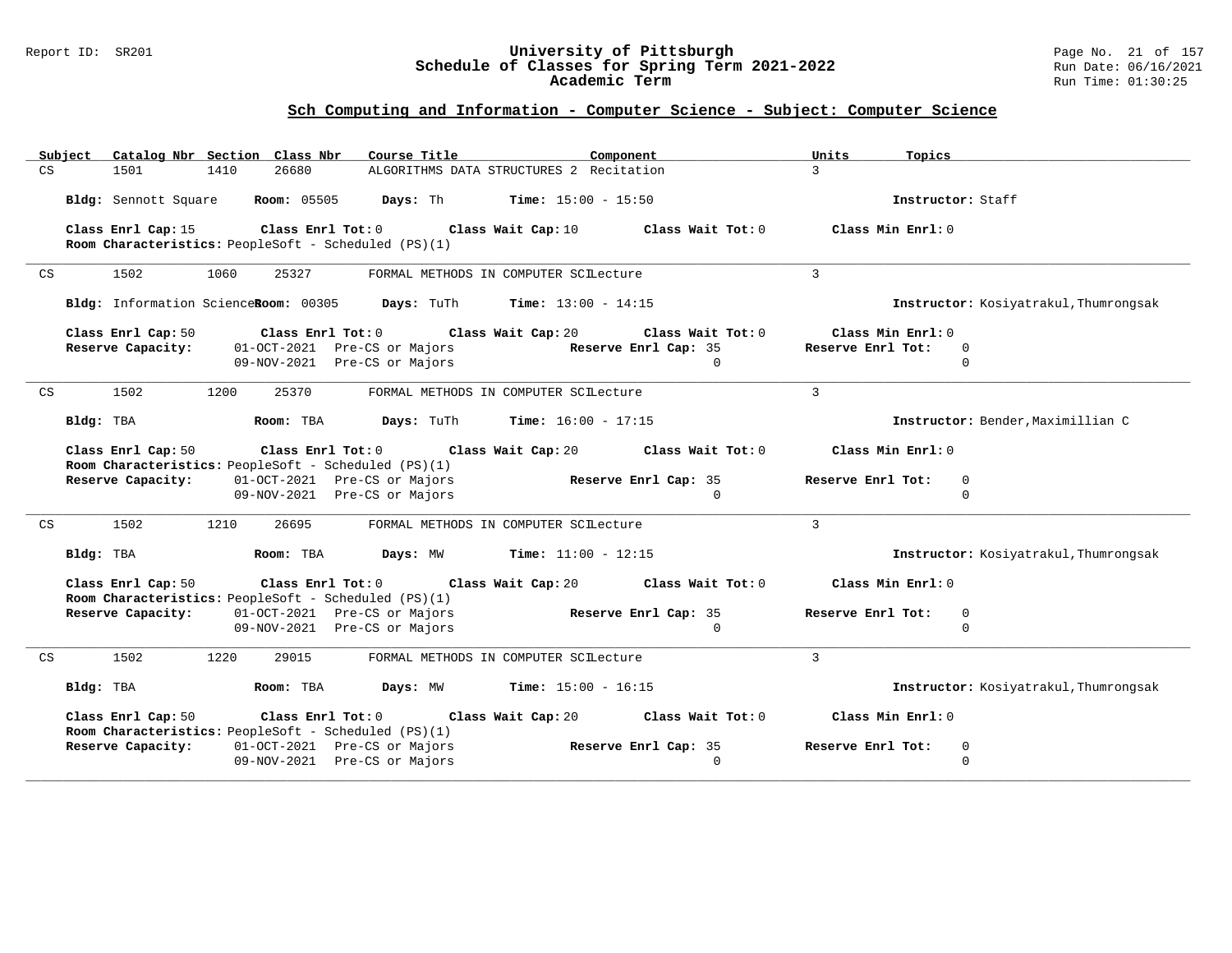#### Report ID: SR201 **University of Pittsburgh** Page No. 22 of 157 **Schedule of Classes for Spring Term 2021-2022** Run Date: 06/16/2021 **Academic Term** Run Time: 01:30:25

| Subject Catalog Nbr Section Class Nbr<br>Course Title<br>Component                                                                                                                                                            | Units<br>Topics                              |
|-------------------------------------------------------------------------------------------------------------------------------------------------------------------------------------------------------------------------------|----------------------------------------------|
| CS<br>1010<br>25385<br>THEORY OF COMPUTATION<br>1511<br>Lecture                                                                                                                                                               | $\mathcal{L}$                                |
|                                                                                                                                                                                                                               |                                              |
| Bldg: Information ScienceRoom: 00305 Days: MW Time: 09:30 - 10:45                                                                                                                                                             | Instructor: Aronis, John M                   |
|                                                                                                                                                                                                                               |                                              |
| Class Enrl Cap: 20 Class Enrl Tot: 0 Class Wait Cap: 20 Class Wait Tot: 0 Class Min Enrl: 0                                                                                                                                   |                                              |
| Attributes: Class Materials on Reserve at Hillman Library                                                                                                                                                                     |                                              |
| <b>Combined Section ID:</b> $0051$ (CS $1511$ /CS $2110$ ) - CS $2110$ (#25494)                                                                                                                                               |                                              |
| 01-OCT-2021 Pre-CS or Majors<br>Reserve Capacity:<br>Reserve Enrl Cap: 12                                                                                                                                                     | Reserve Enrl Tot:<br>$\mathbf 0$<br>$\Omega$ |
| 09-NOV-2021 Pre-CS or Majors<br>$\bigcirc$                                                                                                                                                                                    |                                              |
| 1530<br>1020<br>25720<br>SOFTWARE ENGINEERING Lecture<br>CS                                                                                                                                                                   | $\overline{3}$                               |
|                                                                                                                                                                                                                               |                                              |
| <b>ROOM:</b> TBA <b>Days:</b> TuTh <b>Time:</b> $11:00 - 12:00$<br>Bldg: TBA                                                                                                                                                  | Instructor: Staff                            |
|                                                                                                                                                                                                                               |                                              |
| Class Enrl Cap: 40 $\,$ Class Enrl Tot: 0 $\,$ Class Wait Cap: 20 $\,$ Class Wait Tot: 0 $\,$ Class Enrl Tot: 0 $\,$ Class Enrl Tot: 0 $\,$ Class Enrl Tot: 0 $\,$ Class Enrl Tot: 0 $\,$ Class Enrl Tot: 0 $\,$ Class Enrl T | Class Min Enrl: 0                            |
| <b>Room Characteristics:</b> PeopleSoft - Scheduled (PS)(1)                                                                                                                                                                   |                                              |
| 01-OCT-2021 CS Pre/BS/BPH or BINF BS/BPH Reserve Enrl Cap: 28<br>Reserve Capacity:                                                                                                                                            | Reserve Enrl Tot:<br>$\mathbf 0$             |
| 09-NOV-2021 CS Pre/BS/BPH or BINF BS/BPH<br>$\overline{0}$                                                                                                                                                                    | $\Omega$                                     |
|                                                                                                                                                                                                                               |                                              |
| 1530<br>1030<br>28071<br>CS<br>SOFTWARE ENGINEERING Lecture                                                                                                                                                                   | $\overline{3}$                               |
|                                                                                                                                                                                                                               |                                              |
| <b>Room:</b> TBA <b>Days:</b> TuTh <b>Time:</b> 13:00 - 14:15<br>Bldg: TBA                                                                                                                                                    | Instructor: Staff                            |
|                                                                                                                                                                                                                               |                                              |
| Class Enrl Cap: 42 (class Enrl Tot: 0) (class Wait Cap: 20 (class Wait Tot: 0)                                                                                                                                                | Class Min Enrl: 0                            |
|                                                                                                                                                                                                                               |                                              |
| <b>Room Characteristics:</b> PeopleSoft - Scheduled (PS)(1)                                                                                                                                                                   |                                              |
| Reserve Capacity:<br>01-OCT-2021 CS Pre/BS/BPH or BINF BS/BPH Reserve Enrl Cap: 28                                                                                                                                            | Reserve Enrl Tot:<br>$\mathbf 0$             |
| 09-NOV-2021 CS Pre/BS/BPH or BINF BS/BPH<br>$\overline{0}$                                                                                                                                                                    | $\Omega$                                     |
|                                                                                                                                                                                                                               |                                              |
| 1541<br>1010<br>CS<br>25585<br>INTRO TO COMPUTER ARCHITECTURELecture                                                                                                                                                          | $\mathbf{3}$                                 |
|                                                                                                                                                                                                                               |                                              |
| Bldg: Sennott Square Room: 05129 Days: MW Time: 16:30 - 17:45                                                                                                                                                                 | Instructor: Kahrs, Mark W                    |
|                                                                                                                                                                                                                               |                                              |
| Class Enrl Cap: 14 Class Enrl Tot: 0 Class Wait Cap: 10 Class Wait Tot: 0 Class Min Enrl: 0                                                                                                                                   |                                              |
| Room Characteristics: PeopleSoft - Scheduled (PS)(1)                                                                                                                                                                          |                                              |
| <b>Combined Section ID:</b> $0037(CS/1541/COE/1541)$ - $COE$ 1541(#12692)                                                                                                                                                     |                                              |
| Reserve Capacity: 01-OCT-2021 Pre-CS or Majors<br>Reserve Enrl Cap: 11<br>$\Omega$                                                                                                                                            | Reserve Enrl Tot:<br>$\mathbf 0$<br>$\Omega$ |
| 09-NOV-2021 Pre-CS or Majors                                                                                                                                                                                                  |                                              |
| 1550<br>25606<br>1060<br>INTRO TO OPERATING SYSTEMS Lecture<br>CS                                                                                                                                                             | $\mathbf{3}$                                 |
|                                                                                                                                                                                                                               |                                              |
| Bldg: Sennott Square Room: 05129 Days: TuTh Time: 14:30 - 15:45                                                                                                                                                               | Instructor: Staff                            |
|                                                                                                                                                                                                                               |                                              |
| Class Enrl Cap: 49<br>Class Enrl Tot: 0 $\qquad$ Class Wait Cap: 20 $\qquad$ Class Wait Tot: 0                                                                                                                                | Class Min Enrl: 0                            |
| Room Characteristics: PeopleSoft - Scheduled (PS)(1)                                                                                                                                                                          |                                              |
| 01-OCT-2021 Pre-CS or Majors Reserve Enrl Cap: 32<br>Reserve Capacity:                                                                                                                                                        | Reserve Enrl Tot:<br>$\mathbf 0$             |
| 09-NOV-2021 Pre-CS or Majors<br>$\Omega$                                                                                                                                                                                      | $\Omega$                                     |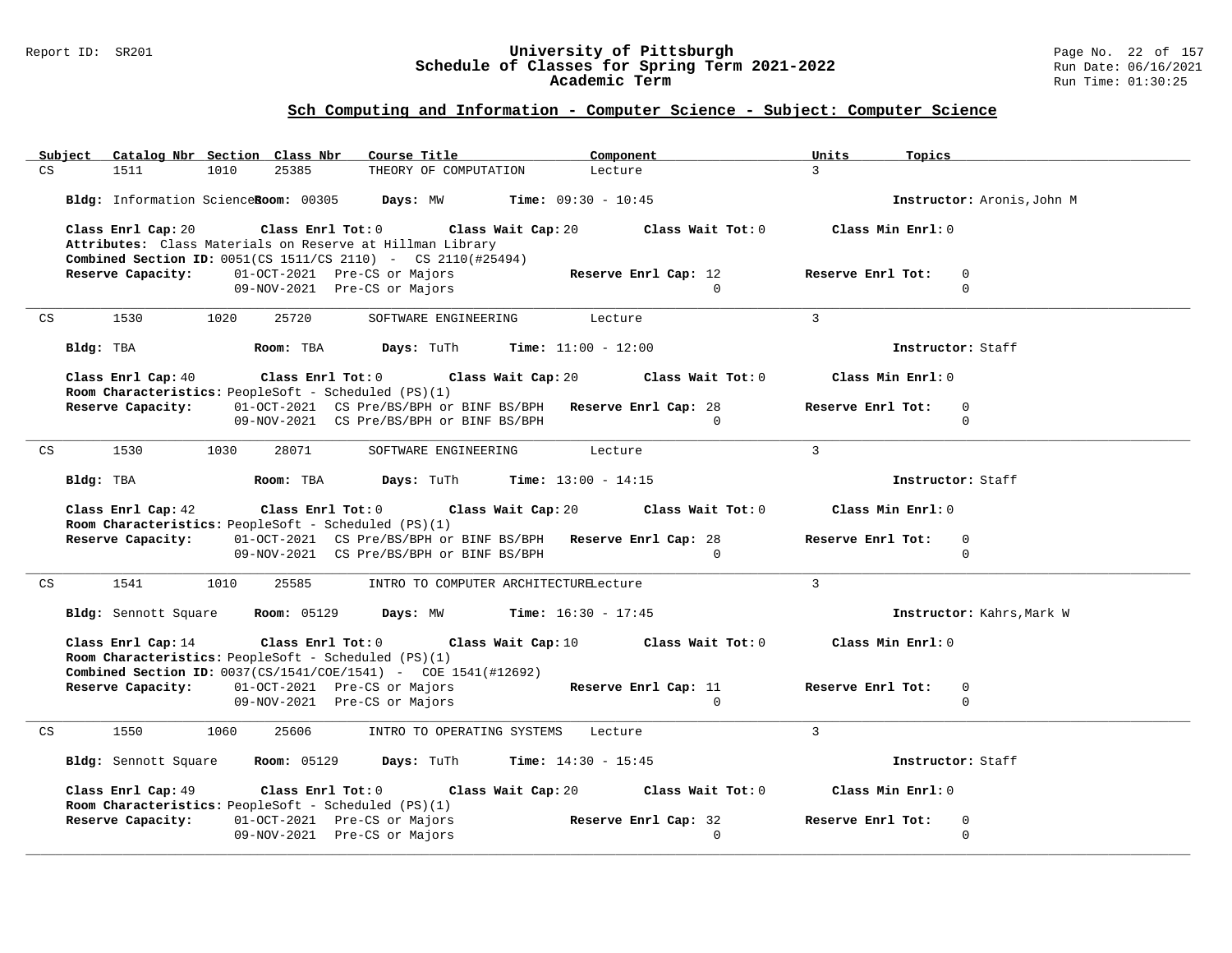#### Report ID: SR201 **University of Pittsburgh** Page No. 23 of 157 **Schedule of Classes for Spring Term 2021-2022** Run Date: 06/16/2021 **Academic Term** Run Time: 01:30:25

| Catalog Nbr Section Class Nbr<br>Subject                                                                         | Course Title<br>Component                                                                            | Units<br>Topics                  |
|------------------------------------------------------------------------------------------------------------------|------------------------------------------------------------------------------------------------------|----------------------------------|
| 1550<br>1080<br>25608<br>CS                                                                                      | INTRO TO OPERATING SYSTEMS Recitation                                                                | $\mathcal{R}$                    |
|                                                                                                                  | Bldg: Sennott Square Room: 05505 Days: Tu Time: 09:00 - 09:50                                        | Instructor: Staff                |
| Class Enrl Cap: 26<br>Room Characteristics: PeopleSoft - Scheduled (PS)(1)                                       | Class Enrl Tot: $0$ Class Wait Cap: $20$ Class Wait Tot: $0$                                         | Class Min Enrl: 0                |
| 1550<br>25609<br>1090<br>CS                                                                                      | INTRO TO OPERATING SYSTEMS Recitation                                                                | $\mathbf{3}$                     |
|                                                                                                                  |                                                                                                      |                                  |
|                                                                                                                  | Bldg: Sennott Square Room: 05505 Days: F Time: 12:00 - 12:50                                         | Instructor: Staff                |
| Class Enrl Cap: 26<br>Room Characteristics: PeopleSoft - Scheduled (PS)(1)                                       | Class Enrl Tot: $0$ Class Wait Cap: $20$ Class Wait Tot: $0$ Class Min Enrl: $0$                     |                                  |
| 1550<br>1100<br>25628<br>CS                                                                                      | INTRO TO OPERATING SYSTEMS Lecture                                                                   | 3                                |
|                                                                                                                  | <b>Bldg:</b> Benedum Hall <b>Room:</b> $00227$ <b>Days:</b> TuTh <b>Time:</b> $11:00 - 12:15$        | Instructor: Staff                |
|                                                                                                                  | Class Enrl Cap: 49 $\qquad$ Class Enrl Tot: 0 $\qquad$ Class Wait Cap: 20 $\qquad$ Class Wait Tot: 0 | Class Min Enrl: 0                |
| Room Characteristics: PeopleSoft - Scheduled (PS)(1)<br>Reserve Capacity:                                        | Reserve Enrl Cap: 32<br>01-OCT-2021 Pre-CS or Majors                                                 | Reserve Enrl Tot:<br>0           |
|                                                                                                                  | 09-NOV-2021 Pre-CS or Majors<br>$\Omega$                                                             | $\Omega$                         |
| 1550<br>1110<br>25746<br>CS                                                                                      | INTRO TO OPERATING SYSTEMS Recitation                                                                | $\overline{3}$                   |
|                                                                                                                  | Bldg: Sennott Square Room: 05505 Days: F Time: 10:00 - 10:50                                         | Instructor: Staff                |
| Class Enrl Cap: 26<br>Room Characteristics: PeopleSoft - Scheduled (PS)(1)                                       | Class Enrl Tot: $0$ Class Wait Cap: $20$ Class Wait Tot: $0$                                         | Class Min Enrl: 0                |
| 1550<br>1120<br>25747<br>CS                                                                                      | INTRO TO OPERATING SYSTEMS Recitation                                                                | $\mathcal{L}$                    |
|                                                                                                                  | Bldg: Sennott Square Room: 05505 Days: Th Time: 14:00 - 14:50                                        | Instructor: Staff                |
| Class Enrl Cap: 26<br>Room Characteristics: PeopleSoft - Scheduled (PS)(1)                                       | Class Enrl Tot: $0$ Class Wait Cap: $20$ Class Wait Tot: $0$                                         | Class Min Enrl: 0                |
| 1200<br>26672<br>1550<br>CS                                                                                      | INTRO TO OPERATING SYSTEMS<br>Lecture                                                                | $\mathbf{3}$                     |
| Bldg: TBA                                                                                                        | <b>Room: TBA Days: TuTh Time: 09:30 - 10:45</b>                                                      | Instructor: Staff                |
| Class Enrl Cap: 51                                                                                               | Class Enrl Tot: $0$ Class Wait Cap: $20$ Class Wait Tot: $0$                                         | Class Min Enrl: 0                |
| <b>Room Characteristics:</b> PeopleSoft - Scheduled (PS)(1)<br>01-OCT-2021 Pre-CS or Majors<br>Reserve Capacity: | Reserve Enrl Cap: 32                                                                                 | Reserve Enrl Tot:<br>$\mathbf 0$ |
|                                                                                                                  | 01-OCT-2021 RESTRICED TO CS MINORS<br>8                                                              | $\mathbf 0$                      |
|                                                                                                                  | $\mathbf 0$<br>09-NOV-2021 Pre-CS or Majors                                                          | $\mathbf 0$                      |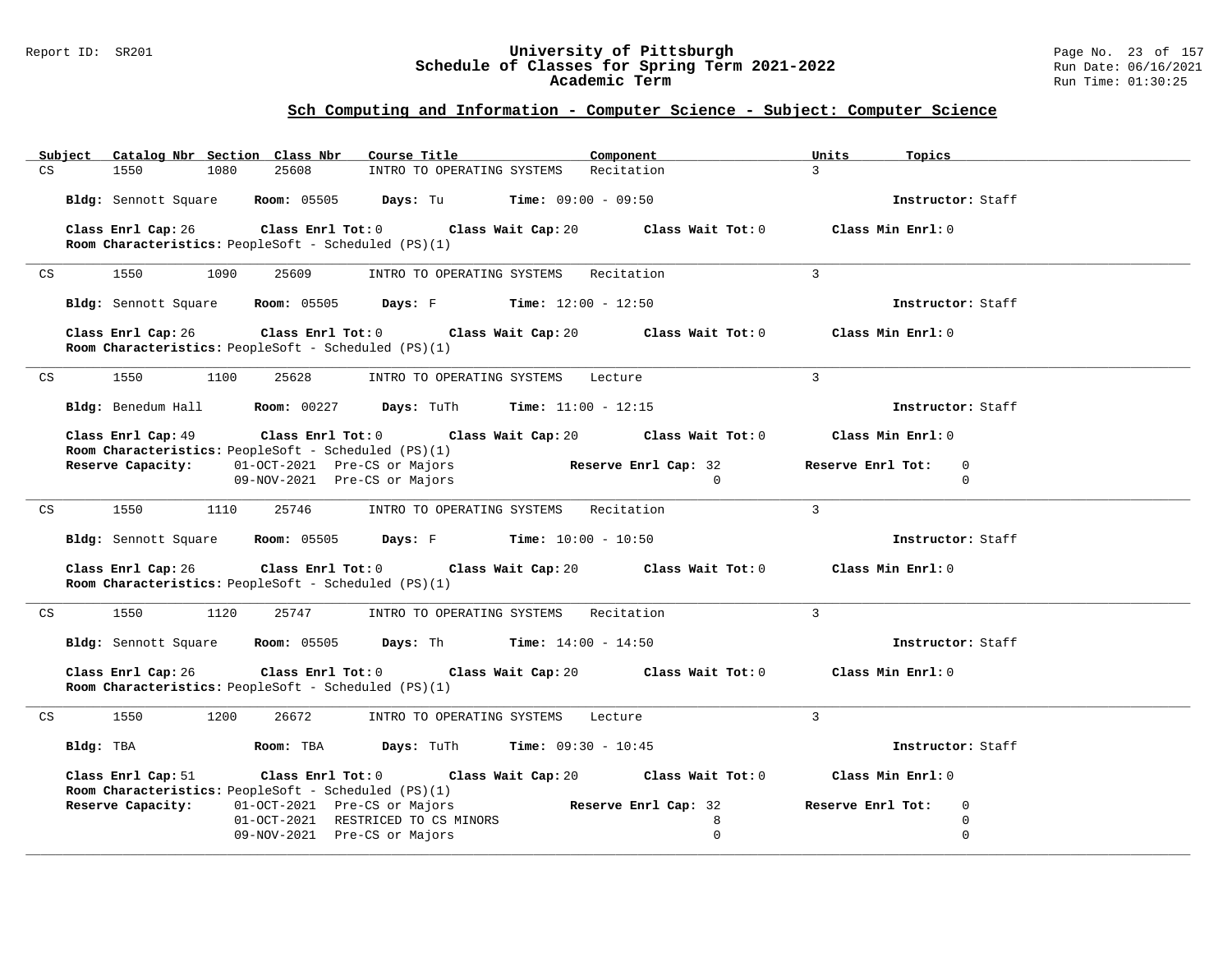#### Report ID: SR201 **University of Pittsburgh** Page No. 24 of 157 **Schedule of Classes for Spring Term 2021-2022** Run Date: 06/16/2021 **Academic Term** Run Time: 01:30:25

|    | Catalog Nbr Section Class Nbr<br>Subiect                                                                                                                              | Course Title                                  | Component            | Units<br>Topics                  |
|----|-----------------------------------------------------------------------------------------------------------------------------------------------------------------------|-----------------------------------------------|----------------------|----------------------------------|
| CS | 1205<br>26673<br>1550                                                                                                                                                 | INTRO TO OPERATING SYSTEMS                    | Recitation           | $\mathcal{L}$                    |
|    | Bldg: Sennott Square<br><b>Room:</b> 05505                                                                                                                            | <b>Days:</b> Tu <b>Time:</b> $16:00 - 16:50$  |                      | Instructor: Staff                |
|    | Class Enrl Cap: 27<br>Room Characteristics: PeopleSoft - Scheduled (PS)(1)                                                                                            | Class Enrl Tot: 0 Class Wait Cap: 20          | Class Wait Tot: 0    | Class Min Enrl: 0                |
| CS | 1550<br>1210<br>26674                                                                                                                                                 | INTRO TO OPERATING SYSTEMS                    | Recitation           | $\mathbf{3}$                     |
|    | Bldg: Sennott Square<br><b>Room:</b> 05505                                                                                                                            | <b>Days:</b> Tu <b>Time:</b> $17:00 - 17:50$  |                      | Instructor: Staff                |
|    | Class Enrl Cap: 27<br>$Class$ $Enrl$ $Tot: 0$<br>Room Characteristics: PeopleSoft - Scheduled (PS)(1)                                                                 | Class Wait Cap: 20                            | Class Wait Tot: 0    | Class Min Enrl: 0                |
| CS | 1555<br>1080<br>26387                                                                                                                                                 | DATABASE MANAGEMENT SYSTEMS Recitation        |                      | 3                                |
|    | Bldg: Sennott Square<br><b>Room: 05129</b>                                                                                                                            | <b>Days:</b> $F$ <b>Time:</b> $13:00 - 13:50$ |                      | Instructor: Alseghayer, Rakan A  |
|    | Class Enrl Cap: 25<br>Class Enrl Tot: 0<br>Room Characteristics: PeopleSoft - Scheduled (PS)(1)<br><b>Combined Section ID:</b> 0931(cs/1555/2055) - CS 2055(#26388)   | Class Wait Cap: 20                            | Class Wait Tot: 0    | Class Min Enrl: 0                |
| CS | 1555<br>1090<br>26400                                                                                                                                                 | DATABASE MANAGEMENT SYSTEMS Lecture           |                      | $\mathbf{3}$                     |
|    | Bldg: Sennott Square<br><b>Room:</b> 05502                                                                                                                            | <b>Days:</b> MW <b>Time:</b> $13:00 - 14:15$  |                      | Instructor: Chrysanthis, Panos K |
|    | Class Enrl Cap: 45<br>Room Characteristics: PeopleSoft - Scheduled (PS)(1)<br><b>Combined Section ID:</b> $0881(CS/1555/2055)$ - CS $2055(\#26401)$                   | Class Enrl Tot: 0 Class Wait Cap: 20          | Class Wait Tot: 0    | Class Min Enrl: 0                |
|    | 01-OCT-2021 Pre-CS or Majors<br>Reserve Capacity:                                                                                                                     |                                               | Reserve Enrl Cap: 32 | Reserve Enrl Tot:<br>0           |
|    | 09-NOV-2021 Pre-CS or Majors                                                                                                                                          |                                               | $\Omega$             | $\Omega$                         |
| CS | 1555<br>1110<br>26433                                                                                                                                                 | DATABASE MANAGEMENT SYSTEMS Recitation        |                      | $\mathbf{3}$                     |
|    | Bldg: Sennott Square<br><b>Room:</b> 06110                                                                                                                            | <b>Days:</b> F Time: $17:00 - 17:50$          |                      | Instructor: Alseghayer, Rakan A  |
|    | Class Enrl Cap: 25<br>Class Enrl Tot: $0$<br>Room Characteristics: PeopleSoft - Scheduled (PS)(1)<br><b>Combined Section ID:</b> 0726(CS/1555/2055) - CS 2055(#26434) | Class Wait Cap: 20                            | Class Wait Tot: 0    | Class Min Enrl: 0                |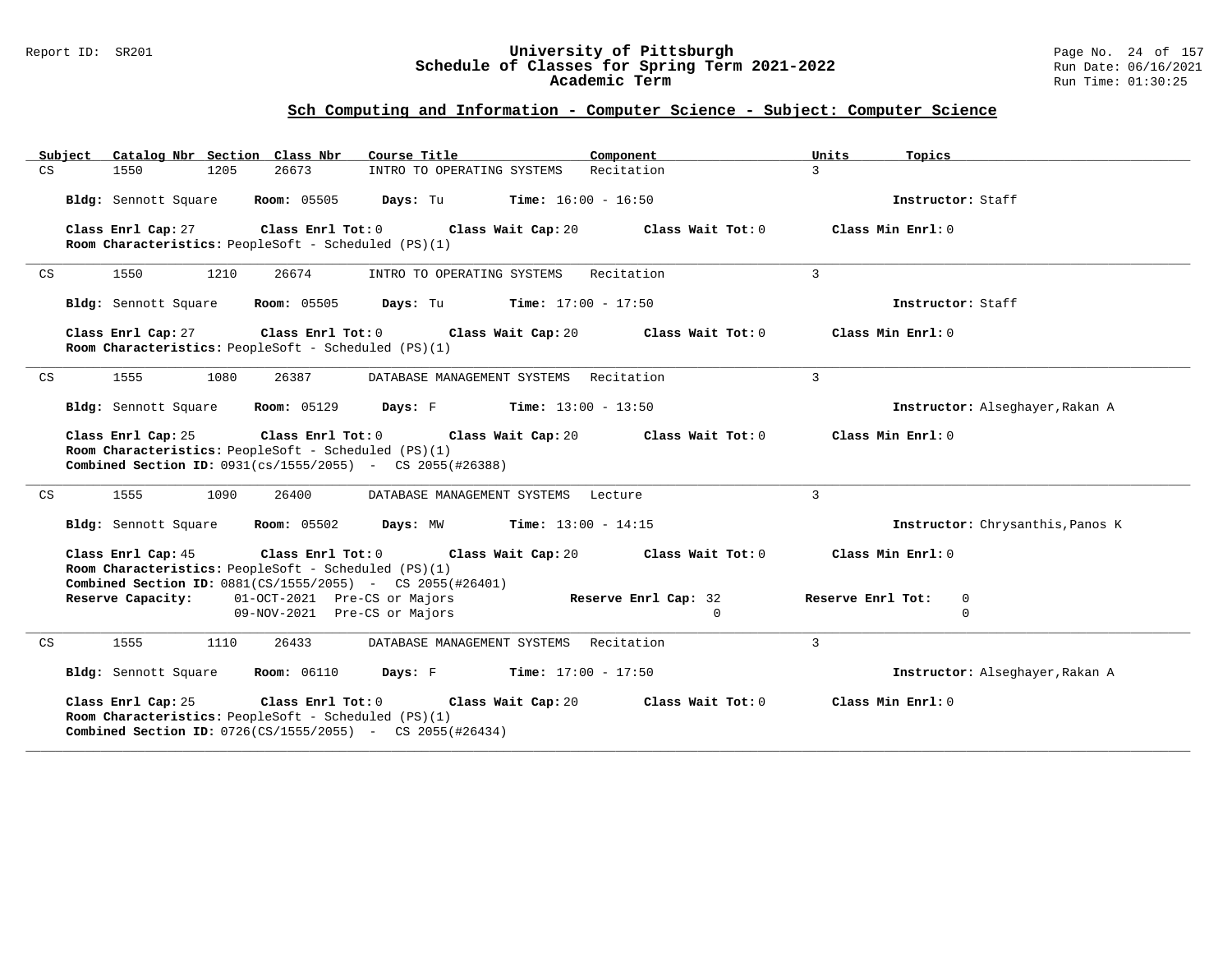#### Report ID: SR201 **University of Pittsburgh** Page No. 25 of 157 **Schedule of Classes for Spring Term 2021-2022** Run Date: 06/16/2021 **Academic Term** Run Time: 01:30:25

| Subject |                                                                            | Catalog Nbr Section Class Nbr                                | Course Title                                                                                              | Component                        | Units<br>Topics                                 |
|---------|----------------------------------------------------------------------------|--------------------------------------------------------------|-----------------------------------------------------------------------------------------------------------|----------------------------------|-------------------------------------------------|
| CS      | 1555                                                                       | 27737<br>1120                                                | DATABASE MANAGEMENT SYSTEMS Lecture                                                                       |                                  | $\mathcal{L}$                                   |
|         | Bldg: TBA                                                                  | Room: TBA                                                    | Days: TuTh                                                                                                | <b>Time:</b> $17:30 - 18:45$     | Instructor: Kosta, Konstantinos                 |
|         | Class Enrl Cap: 70<br>Room Characteristics: PeopleSoft - Scheduled (PS)(1) | $\texttt{Class}$ $\texttt{Enrl}$ $\texttt{Tot:}$ $0$         | Class Wait Cap: 20                                                                                        | Class Wait Tot: 0                | Class Min Enrl: 0                               |
|         | Reserve Capacity:                                                          | 01-OCT-2021 Pre-CS or Majors<br>09-NOV-2021 Pre-CS or Majors | <b>Combined Section ID:</b> 0984(CS/1555/2055) - CS 2055(#27738)                                          | Reserve Enrl Cap: 49<br>$\Omega$ | Reserve Enrl Tot:<br>$\mathbf 0$<br>$\Omega$    |
| CS      | 1555                                                                       | 1125<br>27741                                                | DATABASE MANAGEMENT SYSTEMS Recitation                                                                    |                                  | $\mathbf{3}$                                    |
|         | Bldg: Sennott Square                                                       | <b>Room: 06110</b>                                           | Days: W                                                                                                   | <b>Time:</b> $09:00 - 09:50$     | Instructor: Alseghayer, Rakan A                 |
|         | Class Enrl Cap: 38<br>Room Characteristics: PeopleSoft - Scheduled (PS)(1) | Class Enrl Tot: 0                                            | Class Wait Cap: 20<br><b>Combined Section ID:</b> 0985(CS/1555/2055) - CS 2055(#27740)                    | Class Wait Tot: 0                | Class Min Enrl: 0                               |
| CS      | 1555                                                                       | 1130<br>27742                                                | DATABASE MANAGEMENT SYSTEMS Recitation                                                                    |                                  | $\mathbf{3}$                                    |
|         | Bldg: Sennott Square                                                       | <b>Room:</b> 06110                                           | Days: W                                                                                                   | <b>Time:</b> $10:00 - 10:50$     | Instructor: Alseghayer, Rakan A                 |
|         | Class Enrl Cap: 38<br>Room Characteristics: PeopleSoft - Scheduled (PS)(1) | Class Enrl Tot: 0                                            | Class Wait Cap: 20<br><b>Combined Section ID:</b> 0986(CS/1555/2055) - CS 2055(#27743)                    | Class Wait Tot: 0                | Class Min Enrl: 0                               |
| CS      | 1622                                                                       | 1200<br>25571                                                | INTRO TO COMPILER DESIGN                                                                                  | Lecture                          | $\mathbf{3}$                                    |
|         | Bldg: TBA                                                                  | Room: TBA                                                    | Days: TuTh                                                                                                | <b>Time:</b> $13:00 - 14:15$     | Instructor: Petrucci, Vinicius Tavares          |
|         | Class Enrl Cap: 40<br>Room Characteristics: PeopleSoft - Scheduled (PS)(1) | Class Enrl Tot: 0                                            | Class Wait Cap: 20<br>Combined Section ID: 0024(COE/1622/CS/1622) - COE 1622(#21607)                      | Class Wait Tot: 0                | Class Min Enrl: 0                               |
|         | Reserve Capacity:                                                          | 01-OCT-2021 Pre-CS or Majors<br>09-NOV-2021 Pre-CS or Majors |                                                                                                           | Reserve Enrl Cap: 28<br>$\Omega$ | Reserve Enrl Tot:<br>$\mathbf 0$<br>$\mathbf 0$ |
| CS      | 1632                                                                       | 1100<br>25394                                                | SOFTWARE OUALITY ASSURANCE                                                                                | Lecture                          | $\overline{3}$                                  |
|         | Bldg: Sennott Square                                                       | <b>Room: 05129</b>                                           | Days: MW                                                                                                  | <b>Time:</b> $13:00 - 14:15$     | Instructor: Ahn, Daniel                         |
|         | Class Enrl Cap: 51                                                         | Class Enrl Tot: 0                                            | Class Wait Cap: 20                                                                                        | Class Wait Tot: 0                | Class Min Enrl: 0                               |
|         | Room Characteristics: PeopleSoft - Scheduled (PS)(1)<br>Reserve Capacity:  |                                                              | 01-OCT-2021 CS Pre/BS/BPH or BINF BS/BPH Reserve Enrl Cap: 35<br>09-NOV-2021 CS Pre/BS/BPH or BINF BS/BPH | $\Omega$                         | Reserve Enrl Tot:<br>0<br>$\Omega$              |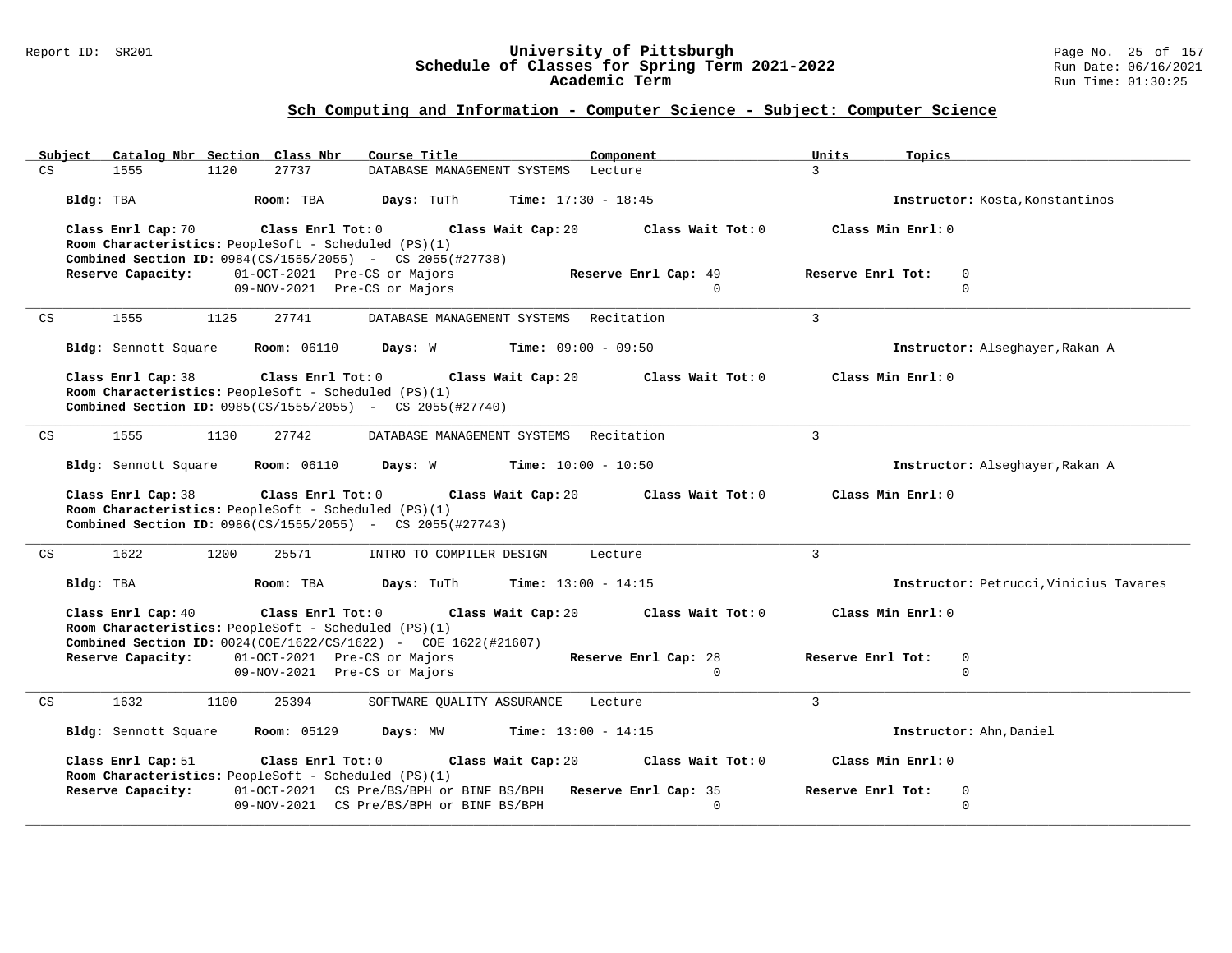#### Report ID: SR201 **University of Pittsburgh** Page No. 26 of 157 **Schedule of Classes for Spring Term 2021-2022** Run Date: 06/16/2021 **Academic Term** Run Time: 01:30:25

| Subject Catalog Nbr Section Class Nbr                                                                                                                                 | Course Title<br>Component                                       | Units<br>Topics                    |
|-----------------------------------------------------------------------------------------------------------------------------------------------------------------------|-----------------------------------------------------------------|------------------------------------|
| CS<br>1632<br>1120<br>25397                                                                                                                                           | SOFTWARE OUALITY ASSURANCE Lecture                              | $\mathcal{L}$                      |
| Room: TBA<br>Bldg: TBA                                                                                                                                                | <b>Time:</b> $11:00 - 12:15$<br>Days: MW                        | Instructor: Ahn, Daniel            |
| Class Enrl Cap: 75<br>$Class$ $Enrl$ $Tot: 0$<br>Room Characteristics: PeopleSoft - Scheduled (PS)(1)                                                                 | Class Wait Tot: 0<br>Class Wait Cap: 20                         | Class Min Enrl: 0                  |
| Reserve Capacity:                                                                                                                                                     | 01-OCT-2021 CS Pre/BS/BPH or BINF BS/BPH Reserve Enrl Cap: 53   | Reserve Enrl Tot:<br>$\Omega$      |
|                                                                                                                                                                       | 09-NOV-2021 CS Pre/BS/BPH or BINF BS/BPH<br>$\Omega$            | $\Omega$                           |
| 1632<br>CS<br>1130<br>26836                                                                                                                                           | SOFTWARE QUALITY ASSURANCE Lecture                              | $\mathbf{3}$                       |
|                                                                                                                                                                       | Bldg: Sennott Square Room: 05129 Days: TuTh Time: 17:30 - 18:45 | Instructor: Ahn, Daniel            |
| Class Enrl Cap: 50<br>Class Enrl Tot: $0$<br>Room Characteristics: PeopleSoft - Scheduled (PS)(1)                                                                     | Class Wait Cap: 20<br>Class Wait Tot: 0                         | Class Min Enrl: 0                  |
| Reserve Capacity:                                                                                                                                                     | 01-OCT-2021 CS Pre/BS/BPH or BINF BS/BPH Reserve Enrl Cap: 35   | Reserve Enrl Tot:<br>$\Omega$      |
|                                                                                                                                                                       | 09-NOV-2021 CS Pre/BS/BPH or BINF BS/BPH<br>$\cap$              | $\Omega$                           |
| 1640<br>1030<br>25700<br>CS                                                                                                                                           | BIOINFORMATICS SOFTWARE DESIGNPracticum                         | $\mathbf{3}$                       |
| Room: TBA<br>Bldg: TBA                                                                                                                                                | Days: F<br>$Time: 13:00 - 14:50$                                | Instructor: Nunes Quaresma de      |
|                                                                                                                                                                       |                                                                 | Oliveira, Luis Filipe              |
| Class Enrl Cap: 16<br>Room Characteristics: PeopleSoft - Scheduled (PS)(1)                                                                                            | Class Enrl Tot: $0$ Class Wait Cap: $10$<br>Class Wait Tot: 0   | Class Min Enrl: 0                  |
| 1656<br>1030<br>25706<br>CS                                                                                                                                           | INTRODUCTION TO DATA SCIENCE Lecture                            | $\overline{3}$                     |
| Bldg: TBA<br>Room: TBA                                                                                                                                                | <b>Days:</b> TuTh <b>Time:</b> $12:30 - 13:45$                  | Instructor: Labrinidis, Alexandros |
| Class Enrl Cap: 63<br>Class Enrl Tot: 0<br>Room Characteristics: PeopleSoft - Scheduled (PS)(1)<br><b>Combined Section ID:</b> $0698(CS/1656/2056)$ - CS 2056(#25709) | Class Wait Cap: 20<br>Class Wait Tot: 0                         | Class Min Enrl: 0                  |
| Reserve Capacity:                                                                                                                                                     | 01-OCT-2021 CS Pre/BS/BPH or BINF BS/BPH Reserve Enrl Cap: 49   | Reserve Enrl Tot:<br>0             |
|                                                                                                                                                                       | 09-NOV-2021 CS Pre/BS/BPH or BINF BS/BPH<br>$\Omega$            | $\Omega$                           |
| 1656<br>1040<br>25707<br>CS                                                                                                                                           | INTRODUCTION TO DATA SCIENCE Recitation                         | $\overline{3}$                     |
| Bldg: Information ScienceRoom: 00305                                                                                                                                  | <b>Days:</b> $F$ <b>Time:</b> $10:00 - 10:50$                   | Instructor: Li, Xiaoting           |
| Class Enrl Cap: 32<br>Class Enrl Tot: 0<br><b>Combined Section ID:</b> $0697(CS/1656/2056)$ - CS 2056(#25710)                                                         | Class Wait Cap: 20<br>Class Wait Tot: 0                         | Class Min Enrl: 0                  |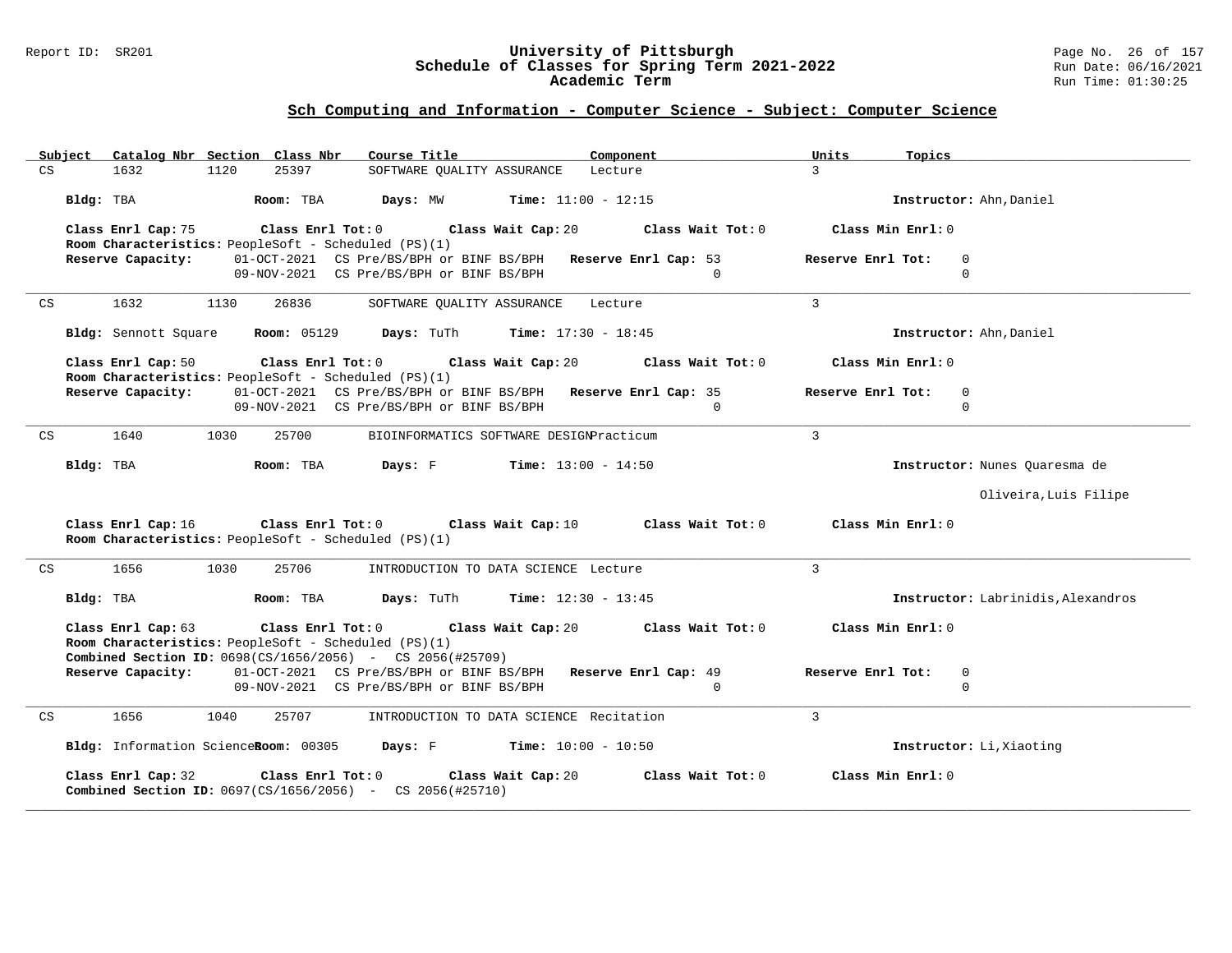# Report ID: SR201 **University of Pittsburgh University of Pittsburgh** Page No. 27 of 157<br>**Schedule of Classes for Spring Term 2021-2022** Run Date: 06/16/2021 Schedule of Classes for Spring Term 2021-2022<br>Academic Term

#### **Sch Computing and Information - Computer Science - Subject: Computer Science**

| Subject | Catalog Nbr Section Class Nbr        |                                                                                 | Course Title                                                                                 | Component                                             | Units<br>Topics                       |
|---------|--------------------------------------|---------------------------------------------------------------------------------|----------------------------------------------------------------------------------------------|-------------------------------------------------------|---------------------------------------|
| CS      | 1656<br>1050                         | 25708                                                                           | INTRODUCTION TO DATA SCIENCE Recitation                                                      |                                                       | $\mathcal{L}$                         |
|         | Bldg: Information ScienceRoom: 00305 |                                                                                 | <b>Days:</b> F <b>Time:</b> $11:00 - 11:50$                                                  |                                                       | Instructor: Li, Xiaoting              |
|         | Class Enrl Cap: 34                   | Class Enrl Tot: 0                                                               | Class Wait Cap: 20<br><b>Combined Section ID:</b> $0696(CS/1656/2056)$ - CS 2056(#25711)     | Class Wait Tot: 0                                     | Class Min Enrl: 0                     |
| CS      | 1671<br>1010                         | 29042                                                                           | HUMAN LANGUAGE TECHNOLOGIES Lecture                                                          |                                                       | 3                                     |
|         |                                      |                                                                                 | Bldg: Sennott Square Room: 06516 Days: TuTh Time: 13:00 - 14:15                              |                                                       | Instructor: Litman, Diane J           |
|         | Class Enrl Cap: 18                   | Room Characteristics: PeopleSoft - Scheduled (PS)(1)                            | Class Enrl Tot: 0 $\qquad$ Class Wait Cap: 10 $\qquad$ Class Wait Tot: 0                     |                                                       | Class Min Enrl: 0                     |
|         | Reserve Capacity:                    | 01-OCT-2021 Pre-CS or Majors                                                    |                                                                                              | Reserve Enrl Cap: 18                                  | Reserve Enrl Tot:<br>$\mathbf 0$      |
|         |                                      | 09-NOV-2021 Pre-CS or Majors                                                    |                                                                                              | $\Omega$                                              | $\Omega$                              |
| CS      | 1675<br>1010                         | 27746                                                                           | INTRO TO MACHINE LEARNING                                                                    | Lecture                                               | $\overline{3}$                        |
|         | Bldg: TBA                            | Room: TBA                                                                       | <b>Days:</b> TuTh <b>Time:</b> $17:30 - 18:45$                                               |                                                       | Instructor: Yurko, Joseph             |
|         | Class Enrl Cap: 75                   |                                                                                 | Class Enrl Tot: $0$ Class Wait Cap: $20$ Class Wait Tot: $0$                                 |                                                       | Class Min Enrl: 0                     |
|         |                                      | Room Characteristics: PeopleSoft - Scheduled (PS)(1)                            |                                                                                              |                                                       |                                       |
|         |                                      | Reserve Capacity: 01-OCT-2021 Pre-CS or Majors                                  |                                                                                              | Reserve Enrl Cap: 53                                  | Reserve Enrl Tot:<br>$\mathbf 0$      |
|         |                                      | 09-NOV-2021 Pre-CS or Majors                                                    |                                                                                              | $\Omega$                                              | $\Omega$                              |
| CS      | 1675<br>1020                         | 27780                                                                           | INTRO TO MACHINE LEARNING                                                                    | Recitation                                            | $\overline{3}$                        |
|         |                                      |                                                                                 | <b>Bldg:</b> Sennott Square <b>Room:</b> $05502$ <b>Days:</b> M <b>Time:</b> $11:00 - 11:50$ |                                                       | Instructor: Xue, Yanbing              |
|         | Class Enrl Cap: 41                   | Room Characteristics: PeopleSoft - Scheduled (PS)(1)                            | Class Enrl Tot: $0$ Class Wait Cap: $20$ Class Wait Tot: $0$                                 |                                                       | Class Min Enrl: 0                     |
| CS      | 1675<br>1025                         | 27781                                                                           | INTRO TO MACHINE LEARNING                                                                    | Recitation                                            | $\overline{3}$                        |
|         | Bldg: Sennott Square                 |                                                                                 | <b>Room:</b> $05502$ <b>Days:</b> M <b>Time:</b> $12:00 - 12:50$                             |                                                       | Instructor: Xue, Yanbing              |
|         | Class Enrl Cap: 41                   | Class Enrl Tot: 0<br>Room Characteristics: PeopleSoft - Scheduled (PS)(1)       |                                                                                              | Class Wait Cap: 20 $\hspace{1.6cm}$ Class Wait Tot: 0 | Class Min Enrl: 0                     |
| CS      | 1699<br>1115                         | 26439                                                                           | SPEC TOPICS IN COMPUTR SCIENCELecture                                                        |                                                       | $\overline{3}$                        |
|         | Bldg: TBA                            | Room: TBA                                                                       | $\texttt{Days:}$ TuTh $\texttt{Time:}$ 15:00 - 16:15 DEEP LEARNING                           |                                                       | Instructor: Kovashka, Adriana Ivanona |
|         | Class Enrl Cap: 50                   | $Class$ $Enr1$ $Tot: 0$<br>Room Characteristics: PeopleSoft - Scheduled (PS)(1) | Class Wait Cap: 20                                                                           | Class Wait Tot: 0                                     | Class Min Enrl: 0                     |

This course will cover the basics of modern deep neural networks. The first part of the course will introduce neural network architectures, activation functions, and operations. It will present different loss functions and describe how training is performed via backpropagation. In the second part, the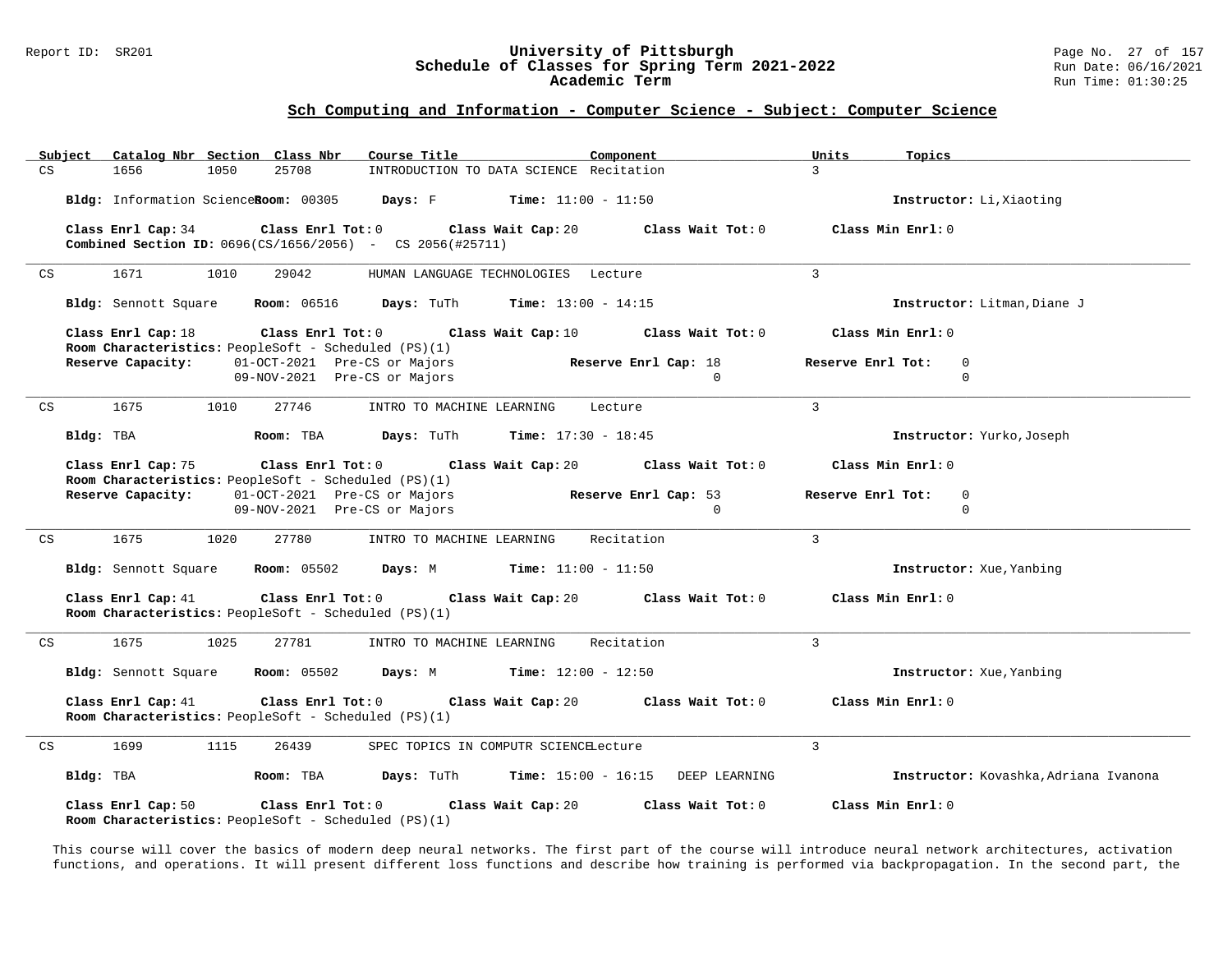course will describe specific types of neural networks, e.g. convolutional, recurrent, and graph networks, as well as their applications in computer vision and natural language processing. The course will also briefly discuss reinforcement learning and unsupervised learning, in the context of neural networks. In addition to attending lectures and completing weekly/bi-weekly homework assignments, students will also carry out and present a project at the end of the course. The final grade will be based on homework (40%), exams (30%), project (25%) and participation (5%). Prerequisites: MATH 0220, MATH 0280, and CS/COE 1501

| CS | 1699                                 | 27735<br>1120     |          | SPEC TOPICS IN COMPUTR SCIENCELecture |                                            |                           |
|----|--------------------------------------|-------------------|----------|---------------------------------------|--------------------------------------------|---------------------------|
|    | Bldg: Information ScienceRoom: 00305 |                   | Days: MW |                                       | $Time: 15:00 - 16:15$ THE FUTURE OF CITIES | Instructor: Wood, Stacy E |
|    | Class Enrl Cap: 51                   | Class Enrl Tot: 0 |          | Class Wait Cap: 20                    | Class Wait Tot: 0                          | Class Min Enrl: 0         |

Anthony Townsend defines smart cities as ¿places where information technology is combined with infrastructure, architecture, everyday objects, and even our bodies to address social, economic, and environmental problems.¿1 This rather expansive definition includes many past and contemporary projects with enormous investment and enthusiasm behind them, projects seeking to leverage an increasing interdependence on data-centric technologies and practices to change current and future cities. This course examines the historical dimensions of smart cities as both a collective imaginary and a contemporary reality from comparative, transnational and historical perspectives with ethics and values at its core. We will assess the politics and economics of data, the ethics of sensing and monitoring technologies, the environmental impacts of design, and the qualities of cities that make them livable and inclusive. This course affords the opportunity to critically analyze and disassemble the tools of the smart city. We will do this through employing various theoretical tools, research approaches and design methods. PREREQUISITES: CS/COE 0445

| CS | 1699                                                                              | 1200 | 25426             |            | SPEC TOPICS IN COMPUTR SCIENCELecture |                   |                                                                  |
|----|-----------------------------------------------------------------------------------|------|-------------------|------------|---------------------------------------|-------------------|------------------------------------------------------------------|
|    | Bldg: TBA                                                                         |      | Room: TBA         | Days: TuTh | <b>Time:</b> $08:00 - 09:15$          |                   | PRIVACY IN ELECTRONIC SOCIETYInstructor: Garrison III, William C |
|    | Class Enrl Cap: 36<br><b>Room Characteristics:</b> PeopleSoft - Scheduled (PS)(1) |      | Class Enrl Tot: 0 |            | Class Wait Cap: 20                    | Class Wait Tot: 0 | Class Min Enrl: 0                                                |

Privacy is an increasingly significant concern in our modern, connected society. We all share personal information on a daily basis with a wide range of organizations. Although at times such sharing can be intentional and beneficial for the user, other times information is shared against the user's will, used for purposes that the user did not expect, revealed to entities other than those approved by the user, or used to infer additional information that the user did not intend to reveal. In this course, students will learn to reason about what information is revealed through the use of computer systems. They will study several different scenarios in which information sharing is either unavoidable or (to some extent) desirable and discuss the balance between the benefits and costs of sharing. Finally, students will learn about several privacy enhancing technologies (PETs), and how these can be put to use by software developers to defend the privacy of their users. Prerequisites: Completion of CS 0441, CS/COE 1501 and declared CS or COE major.

| CS | 1900                                                                                                                                                                                                                                                                                    | 1030 | 25436               | INTERNSHIP        | Internship                   |                     | $1 - 6$                     |
|----|-----------------------------------------------------------------------------------------------------------------------------------------------------------------------------------------------------------------------------------------------------------------------------------------|------|---------------------|-------------------|------------------------------|---------------------|-----------------------------|
|    | Bldg: TBA                                                                                                                                                                                                                                                                               |      | Room: TBA           | Days: F           | <b>Time:</b> $13:00 - 13:50$ |                     | Instructor: Ahn, Daniel     |
|    | Class Wait Tot: $0$<br>Class Enrl Tot: 0<br>Class Wait Cap: 20<br>Class Enrl Cap: 27<br>Attributes: Capstone Course, Undergraduate Internship<br><b>Room Characteristics:</b> PeopleSoft - Scheduled (PS)(1)<br><b>Combined Section ID:</b> $0960$ (CS 1900/CS 1950) - CS 1950 (#25451) |      |                     | Class Min Enrl: 0 |                              |                     |                             |
| CS | 1902                                                                                                                                                                                                                                                                                    | 1010 | 25442               | DIRECTED STUDY    |                              | Directed Studies    | $1 - 3$                     |
|    | <b>Bldg:</b> TO BE ARRANGED                                                                                                                                                                                                                                                             |      | Room: TBA           | Days: TBA         | <b>Time:</b> $00:00 - 00:00$ |                     | Instructor: Ramirez, John C |
|    | Class Enrl Cap: 5                                                                                                                                                                                                                                                                       |      | Class Enrl Tot: $0$ |                   | Class Wait Cap: 5            | Class Wait $Tot: 0$ | Class Min $Err1:0$          |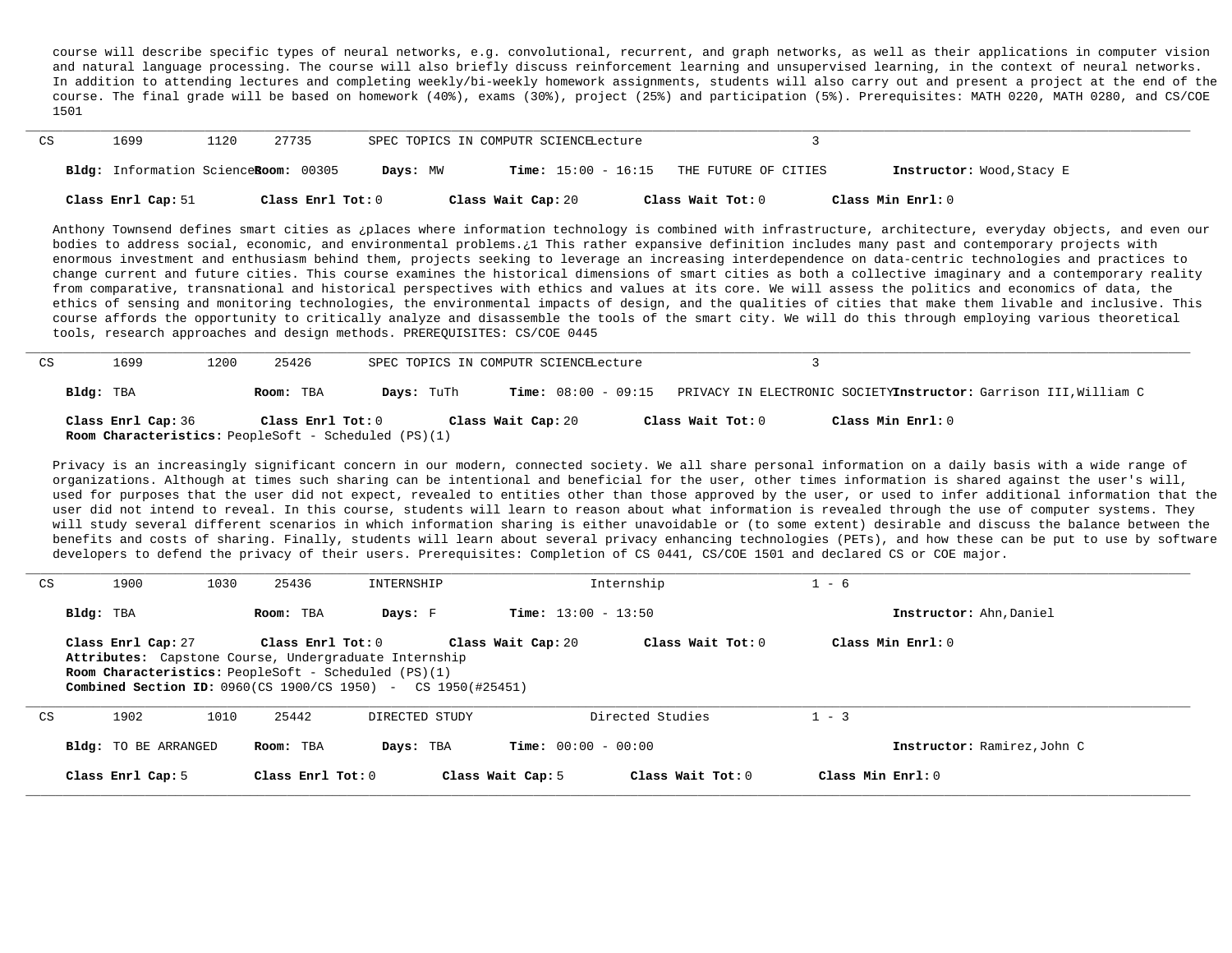#### Report ID: SR201 **University of Pittsburgh** Page No. 29 of 157 **Schedule of Classes for Spring Term 2021-2022** Run Date: 06/16/2021 **Academic Term** Run Time: 01:30:25

| Catalog Nbr Section Class Nbr<br>Subject                               | Course Title                                                   | Component                    | Units<br>Topics                    |
|------------------------------------------------------------------------|----------------------------------------------------------------|------------------------------|------------------------------------|
| $\mathop{\rm CS}\nolimits$<br>25451<br>1950<br>1030                    | DIRECTED RESEARCH                                              | Directed Studies             | $1 - 3$                            |
| Bldg: TBA<br>Room: TBA                                                 | Days: F                                                        | <b>Time:</b> $13:00 - 13:50$ | Instructor: Ahn, Daniel            |
| Class Enrl Cap: 5<br>Class Enrl Tot: 0                                 | Class Wait Cap: 5                                              | Class Wait Tot: 0            | Class Min Enrl: 0                  |
| Attributes: Capstone Course                                            |                                                                |                              |                                    |
| Room Characteristics: PeopleSoft - Scheduled (PS)(1)                   |                                                                |                              |                                    |
| <b>Combined Section ID:</b> 0960(CS 1900/CS 1950) - CS 1900(#25436)    |                                                                |                              |                                    |
| 1950<br>1060<br>26923<br>CS                                            | DIRECTED RESEARCH                                              | Directed Studies             | $1 - 3$                            |
| Room: TBA<br>Bldg: TO BE ARRANGED                                      | Days: TBA                                                      | <b>Time:</b> $00:00 - 00:00$ | Instructor: Nunes Quaresma de      |
|                                                                        |                                                                |                              | Oliveira, Luis Filipe              |
| Class Enrl Cap: 5<br>Class Enrl Tot: 0<br>Attributes: Capstone Course  | Class Wait Cap: 5                                              | Class Wait Tot: 0            | Class Min Enrl: 0                  |
| Reserve Capacity:                                                      | 01-OCT-2021 Restricted to BINF-BS students Reserve Enrl Cap: 5 |                              | Reserve Enrl Tot:<br>$\mathbf{0}$  |
| 1980<br>25454<br>$\mathop{\rm CS}\nolimits$<br>1030                    | TEAM PROJECT DESIGN & IMPLMNTNPracticum                        |                              | $\mathbf{3}$                       |
| Bldg: TBA<br>Room: TBA                                                 | Days: F                                                        | <b>Time:</b> $13:00 - 14:50$ | Instructor: Nunes Quaresma de      |
|                                                                        |                                                                |                              | Oliveira, Luis Filipe              |
| Class Enrl Cap: 44<br>Class Enrl Tot: 0<br>Attributes: Capstone Course | Class Wait Cap: 20                                             | Class Wait Tot: 0            | Class Min Enrl: 0                  |
| Room Characteristics: PeopleSoft - Scheduled (PS)(1)                   |                                                                |                              |                                    |
| 2000<br>1010<br>25460<br>CS                                            | MS THESIS RESEARCH                                             | Thesis Research              | $1 - 6$                            |
| <b>Bldg:</b> TO BE ARRANGED<br>Room: TBA                               | Days: TBA                                                      | <b>Time:</b> $00:00 - 00:00$ | Instructor: Tang, Xulong           |
| Class Enrl Cap: 35<br>Class Enrl Tot: 0                                | Class Wait Cap: 99                                             | Class Wait Tot: 0            | Class Min Enrl: 0                  |
| $\mathop{\rm CS}\nolimits$<br>2000<br>1020<br>25462                    | MS THESIS RESEARCH                                             | Thesis Research              | $1 - 6$                            |
| <b>Bldg:</b> TO BE ARRANGED<br>Room: TBA                               | Days: TBA                                                      | <b>Time:</b> $00:00 - 00:00$ | Instructor: Chang, Shi-Kuo         |
| Class Enrl Cap: 35<br>Class Enrl Tot: 0                                | Class Wait Cap: 99                                             | Class Wait Tot: 0            | Class Min Enrl: 0                  |
| 2000<br>CS<br>1030<br>25463                                            | MS THESIS RESEARCH                                             | Thesis Research              | $1 - 6$                            |
| <b>Bldg:</b> TO BE ARRANGED<br>Room: TBA                               | Days: TBA                                                      | <b>Time:</b> $00:00 - 00:00$ | Instructor: Childers, Bruce Robert |
| Class Enrl Tot: 0<br>Class Enrl Cap: 35                                | Class Wait Cap: 99                                             |                              |                                    |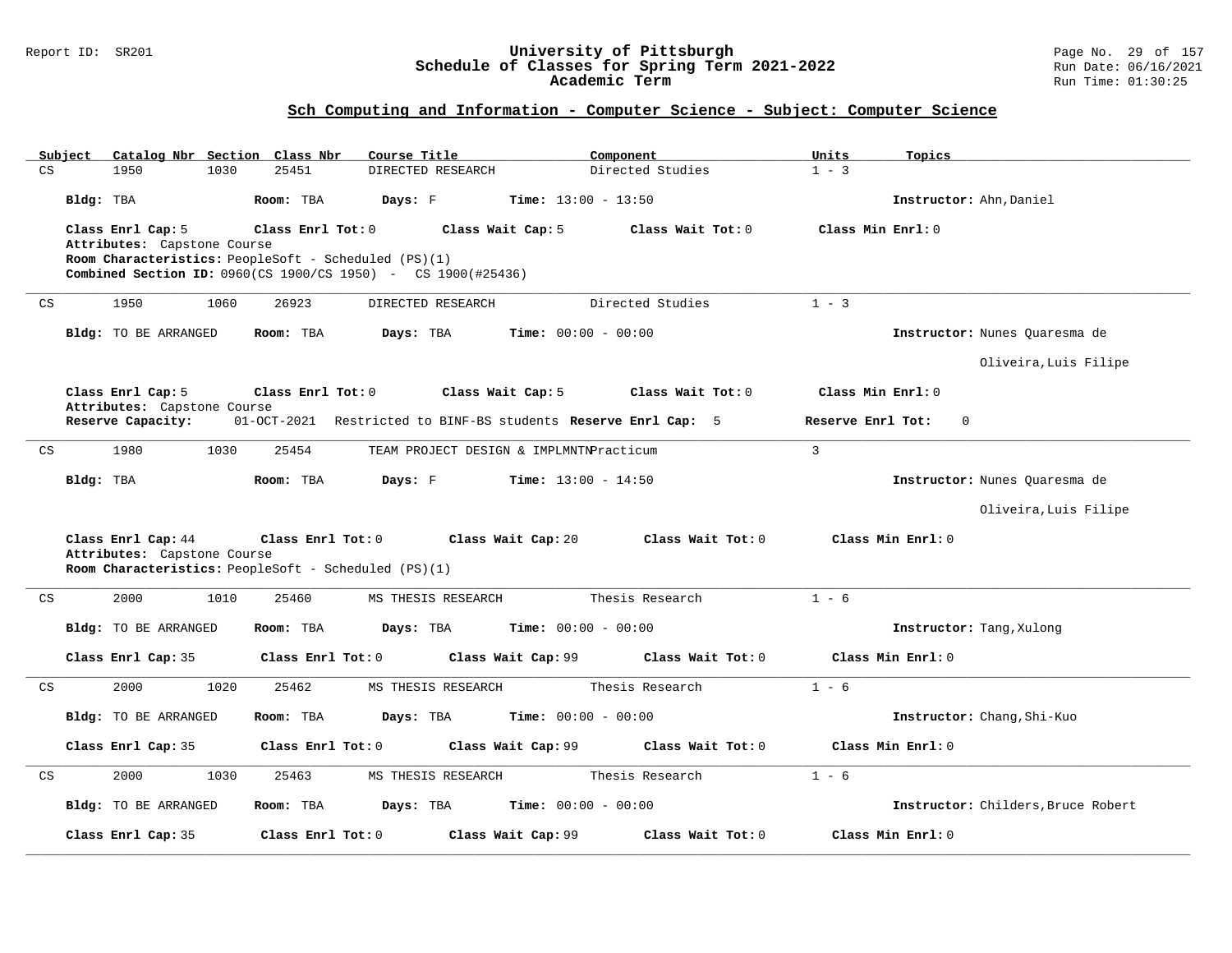#### Report ID: SR201 **University of Pittsburgh** Page No. 30 of 157 **Schedule of Classes for Spring Term 2021-2022** Run Date: 06/16/2021 **Academic Term** Run Time: 01:30:25

|    | Subject                                                                                                                                                                                                                        | Catalog Nbr Section Class Nbr | Course Title                                                                                | Component       | Units<br>Topics                       |
|----|--------------------------------------------------------------------------------------------------------------------------------------------------------------------------------------------------------------------------------|-------------------------------|---------------------------------------------------------------------------------------------|-----------------|---------------------------------------|
| CS |                                                                                                                                                                                                                                | 2000<br>1040                  | 25464<br>MS THESIS RESEARCH                                                                 | Thesis Research | $1 - 6$                               |
|    |                                                                                                                                                                                                                                | Bldg: TO BE ARRANGED          | Room: TBA $Days:$ TBA Time: $00:00 - 00:00$                                                 |                 | Instructor: Chrysanthis, Panos K      |
|    |                                                                                                                                                                                                                                |                               | Class Enrl Cap: 35 Class Enrl Tot: 0 Class Wait Cap: 99 Class Wait Tot: 0 Class Min Enrl: 0 |                 |                                       |
|    | CS <sub>2</sub>                                                                                                                                                                                                                |                               | 2000 1050 25465 MS THESIS RESEARCH Thesis Research                                          |                 | $1 - 6$                               |
|    |                                                                                                                                                                                                                                | Bldg: TO BE ARRANGED          | Room: TBA $Days:$ TBA $Time: 00:00 - 00:00$                                                 |                 | Instructor: Hauskrecht, Milos         |
|    |                                                                                                                                                                                                                                |                               | Class Enrl Cap: 35 Class Enrl Tot: 0 Class Wait Cap: 99 Class Wait Tot: 0 Class Min Enrl: 0 |                 |                                       |
|    | CS                                                                                                                                                                                                                             | 2000<br>1060                  | 25468 MS THESIS RESEARCH Thesis Research                                                    |                 | $1 - 6$                               |
|    |                                                                                                                                                                                                                                | Bldg: TO BE ARRANGED          | <b>Room:</b> TBA <b>Days:</b> TBA <b>Time:</b> 00:00 - 00:00                                |                 | Instructor: Lee, Stephen              |
|    |                                                                                                                                                                                                                                |                               | Class Enrl Cap: 35 Class Enrl Tot: 0 Class Wait Cap: 99 Class Wait Tot: 0 Class Min Enrl: 0 |                 |                                       |
|    | CS and the contract of the contract of the contract of the contract of the contract of the contract of the contract of the contract of the contract of the contract of the contract of the contract of the contract of the con |                               | 2000 1070 25469 MS THESIS RESEARCH Thesis Research                                          |                 | $1 - 6$                               |
|    |                                                                                                                                                                                                                                | Bldg: TO BE ARRANGED          | Room: TBA $Days:$ TBA $Time: 00:00 - 00:00$                                                 |                 | Instructor: Kovashka, Adriana Ivanona |
|    |                                                                                                                                                                                                                                |                               | Class Enrl Cap: 35 Class Enrl Tot: 0 Class Wait Cap: 99 Class Wait Tot: 0 Class Min Enrl: 0 |                 |                                       |
|    |                                                                                                                                                                                                                                |                               | CS 2000 1080 25470 MS THESIS RESEARCH Thesis Research                                       |                 | $1 - 6$                               |
|    |                                                                                                                                                                                                                                | Bldg: TO BE ARRANGED          | Room: TBA $Days:$ TBA $Time: 00:00 - 00:00$                                                 |                 | Instructor: Labrinidis, Alexandros    |
|    |                                                                                                                                                                                                                                |                               | Class Enrl Cap: 35 Class Enrl Tot: 0 Class Wait Cap: 99 Class Wait Tot: 0 Class Min Enrl: 0 |                 |                                       |
|    | CS                                                                                                                                                                                                                             | 2000 - 100                    | 1090 25471 MS THESIS RESEARCH Thesis Research                                               |                 | $1 - 6$                               |
|    |                                                                                                                                                                                                                                | Bldg: TO BE ARRANGED          | Room: TBA $Days:$ TBA $Time:$ $00:00 - 00:00$                                               |                 | <b>Instructor:</b> Lange, John R      |
|    |                                                                                                                                                                                                                                |                               | Class Enrl Cap: 35 Class Enrl Tot: 0 Class Wait Cap: 99 Class Wait Tot: 0 Class Min Enrl: 0 |                 |                                       |
|    |                                                                                                                                                                                                                                |                               | CS 2000 1100 25472 MS THESIS RESEARCH Thesis Research 1 - 6                                 |                 |                                       |
|    |                                                                                                                                                                                                                                | Bldg: TO BE ARRANGED          | Room: TBA $Days:$ TBA $Time: 00:00 - 00:00$                                                 |                 | Instructor: Lee, Adam J               |
|    |                                                                                                                                                                                                                                |                               | Class Enrl Cap: 35 Class Enrl Tot: 0 Class Wait Cap: 99 Class Wait Tot: 0 Class Min Enrl: 0 |                 |                                       |
| CS |                                                                                                                                                                                                                                | 2000<br>1110                  | 25473 MS THESIS RESEARCH Thesis Research                                                    |                 | $1 - 6$                               |
|    |                                                                                                                                                                                                                                | Bldg: TO BE ARRANGED          | Room: TBA $\rule{1em}{0.15mm}$ Days: TBA $\rule{1.5mm}{0.15mm}$ Time: $00:00 - 00:00$       |                 | Instructor: Litman, Diane J           |
|    |                                                                                                                                                                                                                                |                               | Class Enrl Cap: 35 Class Enrl Tot: 0 Class Wait Cap: 99 Class Wait Tot: 0                   |                 | Class Min Enrl: 0                     |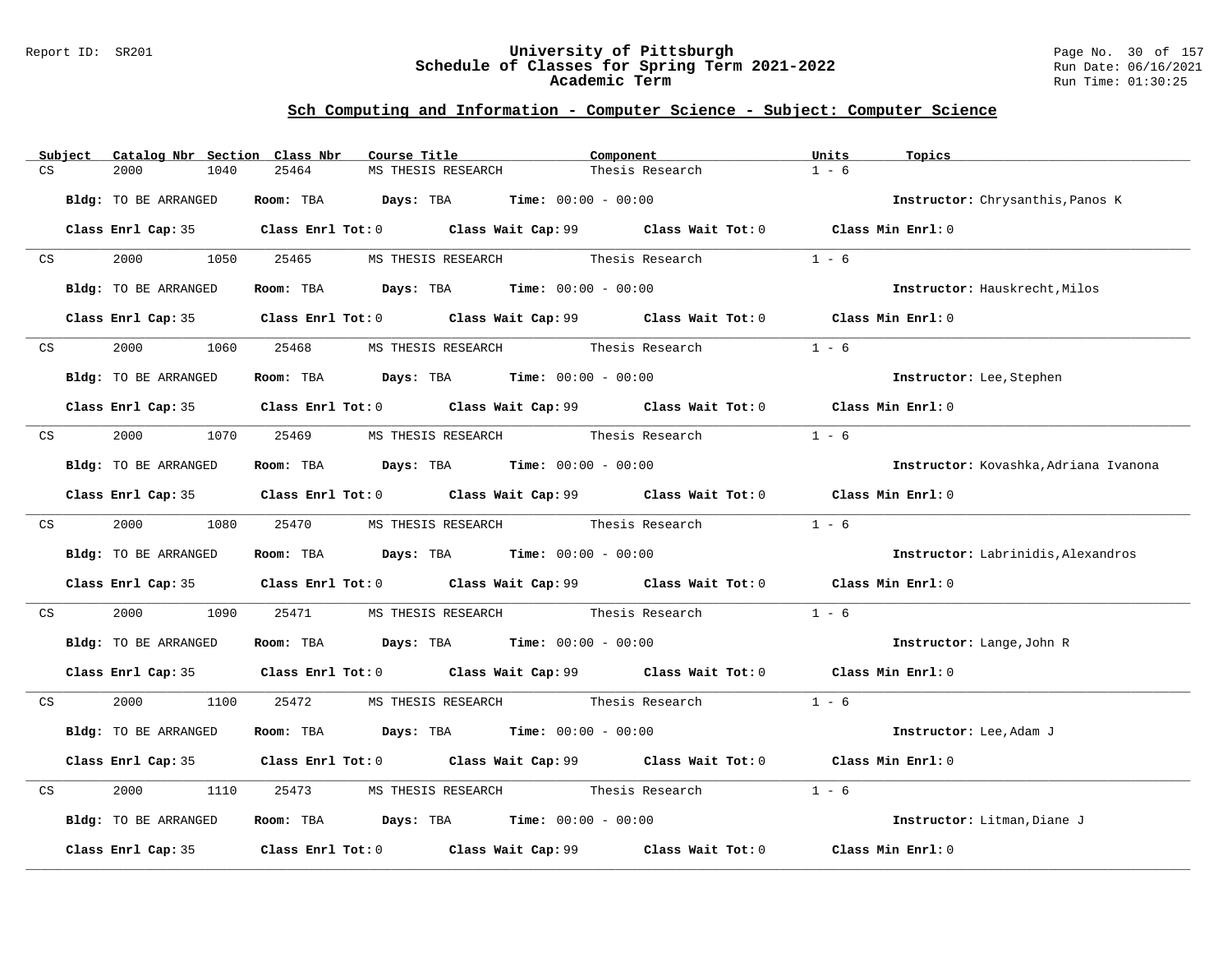| CS | 1120<br>2000         | 25474 MS THESIS RESEARCH Thesis Research                                                   |                                                                                             | $1 - 6$                                                                                     |
|----|----------------------|--------------------------------------------------------------------------------------------|---------------------------------------------------------------------------------------------|---------------------------------------------------------------------------------------------|
|    | Bldg: TO BE ARRANGED | Room: TBA $Days:$ TBA $Time:$ 00:00 - 00:00                                                |                                                                                             | Instructor: Melhem, Rami G                                                                  |
|    |                      |                                                                                            | Class Enrl Cap: 35 Class Enrl Tot: 0 Class Wait Cap: 99 Class Wait Tot: 0 Class Min Enrl: 0 |                                                                                             |
|    |                      |                                                                                            | CS 2000 1130 25475 MS THESIS RESEARCH Thesis Research 1 - 6                                 |                                                                                             |
|    | Bldg: TO BE ARRANGED | Room: TBA $Days:$ TBA $Time: 00:00 - 00:00$                                                |                                                                                             | Instructor: Mosse, Daniel                                                                   |
|    |                      |                                                                                            | Class Enrl Cap: 35 Class Enrl Tot: 0 Class Wait Cap: 99 Class Wait Tot: 0 Class Min Enrl: 0 |                                                                                             |
|    |                      |                                                                                            | CS 2000 1140 25478 MS THESIS RESEARCH Thesis Research 1 - 6                                 |                                                                                             |
|    |                      | Bldg: TO BE ARRANGED Room: TBA Days: TBA Time: 00:00 - 00:00                               |                                                                                             | Instructor: Hwang, Seong Jae                                                                |
|    |                      |                                                                                            | Class Enrl Cap: 35 Class Enrl Tot: 0 Class Wait Cap: 99 Class Wait Tot: 0 Class Min Enrl: 0 |                                                                                             |
|    |                      |                                                                                            | CS 2000 1150 25479 MS THESIS RESEARCH Thesis Research 1 - 6                                 |                                                                                             |
|    | Bldg: TO BE ARRANGED | Room: TBA $\rule{1em}{0.15mm}$ Days: TBA Time: $00:00 - 00:00$                             | Class Enrl Cap: 35 Class Enrl Tot: 0 Class Wait Cap: 99 Class Wait Tot: 0 Class Min Enrl: 0 | Instructor:                                                                                 |
|    |                      |                                                                                            | CS 2000 1160 25480 MS THESIS RESEARCH Thesis Research 1 - 6                                 |                                                                                             |
|    |                      | Bldg: TO BE ARRANGED Room: TBA Days: TBA Time: 00:00 - 00:00                               | Class Enrl Cap: 35 Class Enrl Tot: 0 Class Wait Cap: 99 Class Wait Tot: 0 Class Min Enrl: 0 | Instructor:                                                                                 |
|    |                      | CS 2000 1170 25481 MS THESIS RESEARCH Thesis Research                                      |                                                                                             | $1 - 6$                                                                                     |
|    |                      | Bldg: TO BE ARRANGED Room: TBA Days: TBA Time: 00:00 - 00:00                               |                                                                                             | <b>Instructor:</b> Zhang, Youtao                                                            |
|    |                      |                                                                                            | Class Enrl Cap: 35 Class Enrl Tot: 0 Class Wait Cap: 99 Class Wait Tot: 0 Class Min Enrl: 0 |                                                                                             |
|    |                      |                                                                                            | CS 2000 1180 25482 MS THESIS RESEARCH Thesis Research 1 - 6                                 |                                                                                             |
|    |                      | Bldg: TO BE ARRANGED Room: TBA Days: TBA Time: 00:00 - 00:00                               | Class Enrl Cap: 35 Class Enrl Tot: 0 Class Wait Cap: 99 Class Wait Tot: 0 Class Min Enrl: 0 | Instructor:                                                                                 |
|    |                      |                                                                                            | CS 2000 1190 25483 MS THESIS RESEARCH Thesis Research 1 - 6                                 |                                                                                             |
|    |                      | <b>Bldg:</b> TO BE ARRANGED <b>ROOM:</b> TBA <b>Days:</b> TBA <b>Time:</b> $00:00 - 00:00$ |                                                                                             | Instructor: Staff                                                                           |
|    |                      |                                                                                            |                                                                                             | Class Enrl Cap: 35 Class Enrl Tot: 0 Class Wait Cap: 99 Class Wait Tot: 0 Class Min Enrl: 0 |
|    |                      | CS 2000 1200 25484 MS THESIS RESEARCH Thesis Research                                      |                                                                                             | $1 - 6$                                                                                     |
|    | Bldg: TO BE ARRANGED | $\textbf{Room:}$ TBA $\textbf{Days:}$ TBA $\textbf{Time:}$ 00:00 - 00:00                   |                                                                                             | Instructor: Staff                                                                           |
|    |                      |                                                                                            | Class Enrl Cap: 35 Class Enrl Tot: 0 Class Wait Cap: 99 Class Wait Tot: 0                   | Class Min Enrl: 0                                                                           |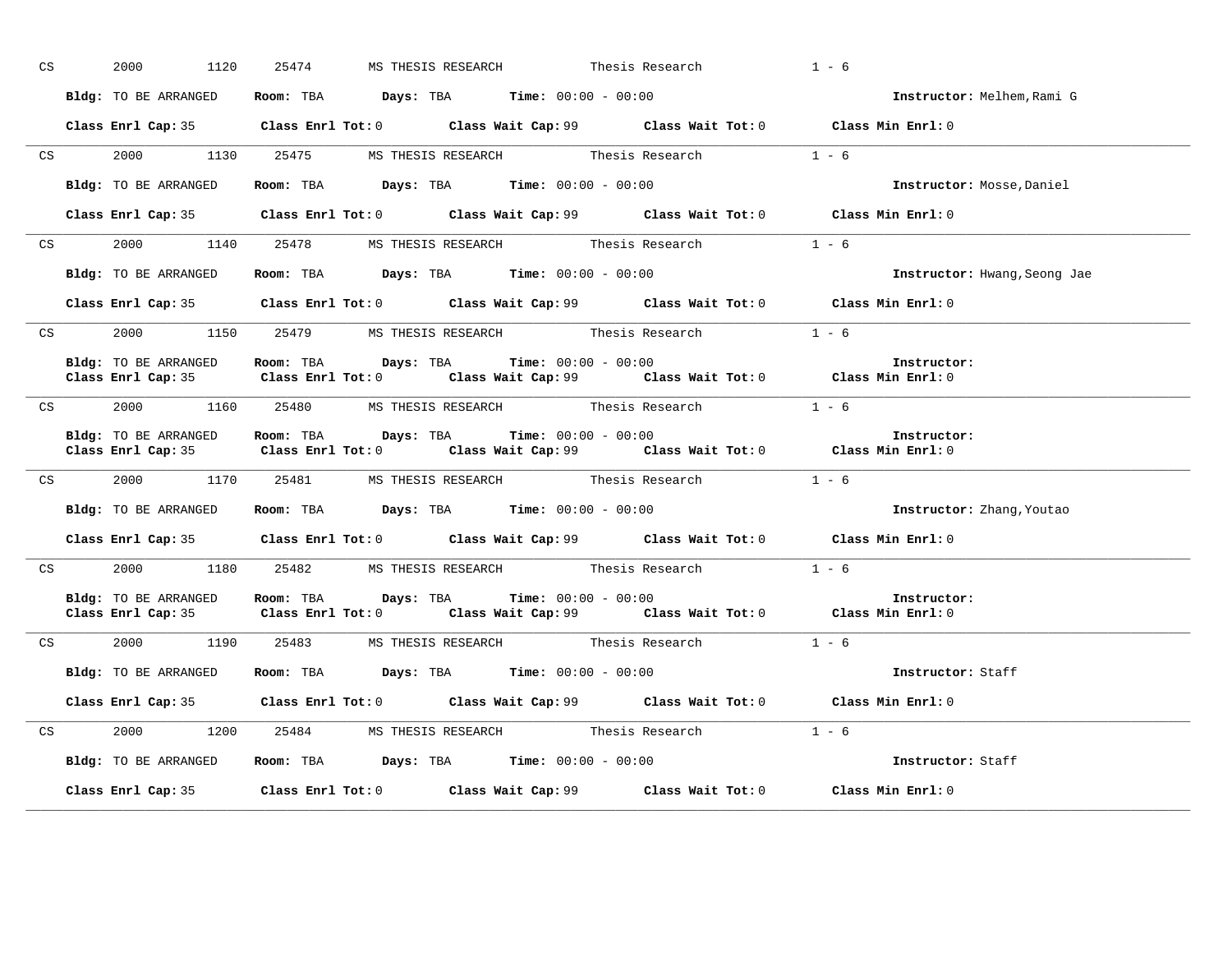#### Report ID: SR201 **University of Pittsburgh** Page No. 32 of 157 **Schedule of Classes for Spring Term 2021-2022** Run Date: 06/16/2021 **Academic Term** Run Time: 01:30:25

| Subject | Catalog Nbr Section Class Nbr | Course Title                                                                                                                                                                                             | Component                    | Units<br>Topics                    |
|---------|-------------------------------|----------------------------------------------------------------------------------------------------------------------------------------------------------------------------------------------------------|------------------------------|------------------------------------|
| CS      | 2000<br>1205                  | 25485<br>MS THESIS RESEARCH                                                                                                                                                                              | Thesis Research              | $1 - 6$                            |
|         | Bldg: TO BE ARRANGED          | Room: TBA<br>Days: TBA                                                                                                                                                                                   | <b>Time:</b> $00:00 - 00:00$ | Instructor: Staff                  |
|         | Class Enrl Cap: 35            | $Class$ $Enrl$ $Tot: 0$<br>Class Wait Cap: 99                                                                                                                                                            | Class Wait Tot: 0            | Class Min Enrl: 0                  |
| CS      | 2000<br>1210                  | 25486<br>MS THESIS RESEARCH                                                                                                                                                                              | Thesis Research              | $1 - 6$                            |
|         | Bldg: TO BE ARRANGED          | Room: TBA<br>Days: TBA                                                                                                                                                                                   | $Time: 00:00 - 00:00$        | Instructor: Staff                  |
|         | Class Enrl Cap: 35            | $Class$ $Enrl$ $Tot: 0$<br>Class Wait Cap: 99                                                                                                                                                            | Class Wait Tot: 0            | Class Min Enrl: 0                  |
| CS      | 2002<br>1010                  | 25491<br>RESEARCH EXPERNC/COMPUTR SCI Lecture                                                                                                                                                            |                              | $\mathcal{E}$                      |
|         | Bldg: Sennott Square          | <b>Room:</b> 06516 <b>Days:</b> TuTh <b>Time:</b> $15:00 - 16:15$                                                                                                                                        |                              | Instructor: Labrinidis, Alexandros |
|         | Class Enrl Cap: 18            | Class Enrl Tot: $0$ Class Wait Cap: 99<br>Room Characteristics: PeopleSoft - Scheduled (PS)(1)                                                                                                           | Class Wait Tot: 0            | Class Min Enrl: 0                  |
| CS      | 2003<br>1200                  | 25493<br>COMPUTER SCIENCE COLLOQUIUM Colloquium                                                                                                                                                          |                              | $\mathbf{1}$                       |
|         | Bldg: Sennott Square          | <b>Room:</b> 05317 <b>Days:</b> MW <b>Time:</b> 15:00 - 16:15                                                                                                                                            |                              | Instructor: Labrinidis, Alexandros |
|         |                               | Class Enrl Cap: 50 Class Enrl Tot: 0<br>Class Wait Cap: 99                                                                                                                                               | Class Wait Tot: 0            | Class Min Enrl: 0                  |
| CS      | 2055<br>1080                  | 26388<br>DATABASE MANAGEMENT SYSTEMS Recitation                                                                                                                                                          |                              | $\mathbf{3}$                       |
|         | Bldg: Sennott Square          | <b>Room:</b> $05129$ <b>Days:</b> F <b>Time:</b> $13:00 - 13:50$                                                                                                                                         |                              | Instructor: Alseghayer, Rakan A    |
|         | Class Enrl Cap: 3             | Class Enrl Tot: 0 Class Wait Cap: 99 Class Wait Tot: 0<br>Room Characteristics: PeopleSoft - Scheduled (PS)(1)<br><b>Combined Section ID:</b> 0931(cs/1555/2055) - CS 1555(#26387)                       |                              | Class Min Enrl: 0                  |
| CS      | 2055<br>1090                  | 26401<br>DATABASE MANAGEMENT SYSTEMS Lecture                                                                                                                                                             |                              | $\mathcal{L}$                      |
|         |                               | <b>Bldg:</b> Sennott Square $\blacksquare$ <b>Room:</b> 05502 <b>Days:</b> MW <b>Time:</b> 13:00 - 14:15                                                                                                 |                              | Instructor: Chrysanthis, Panos K   |
|         | Class Enrl Cap: 5             | Class Enrl Tot: 0 Class Wait Cap: 99 Class Wait Tot: 0 Class Min Enrl: 0<br>Room Characteristics: PeopleSoft - Scheduled (PS)(1)<br><b>Combined Section ID:</b> $0881(CS/1555/2055)$ - CS $1555(#26400)$ |                              |                                    |
|         | Reserve Capacity:             | 01-OCT-2021 CS Grads (MS or PHD)-1st Year Reserve Enrl Cap: 4                                                                                                                                            |                              | Reserve Enrl Tot:<br>0             |
|         |                               | 01-OCT-2021 CS MS/PHD- Year 2 or greater                                                                                                                                                                 | $\mathbf{1}$<br>$\Omega$     | $\mathbf 0$<br>$\mathbf 0$         |
|         |                               | 16-NOV-2021 CS Grads (MS or PHD)-1st Year                                                                                                                                                                |                              |                                    |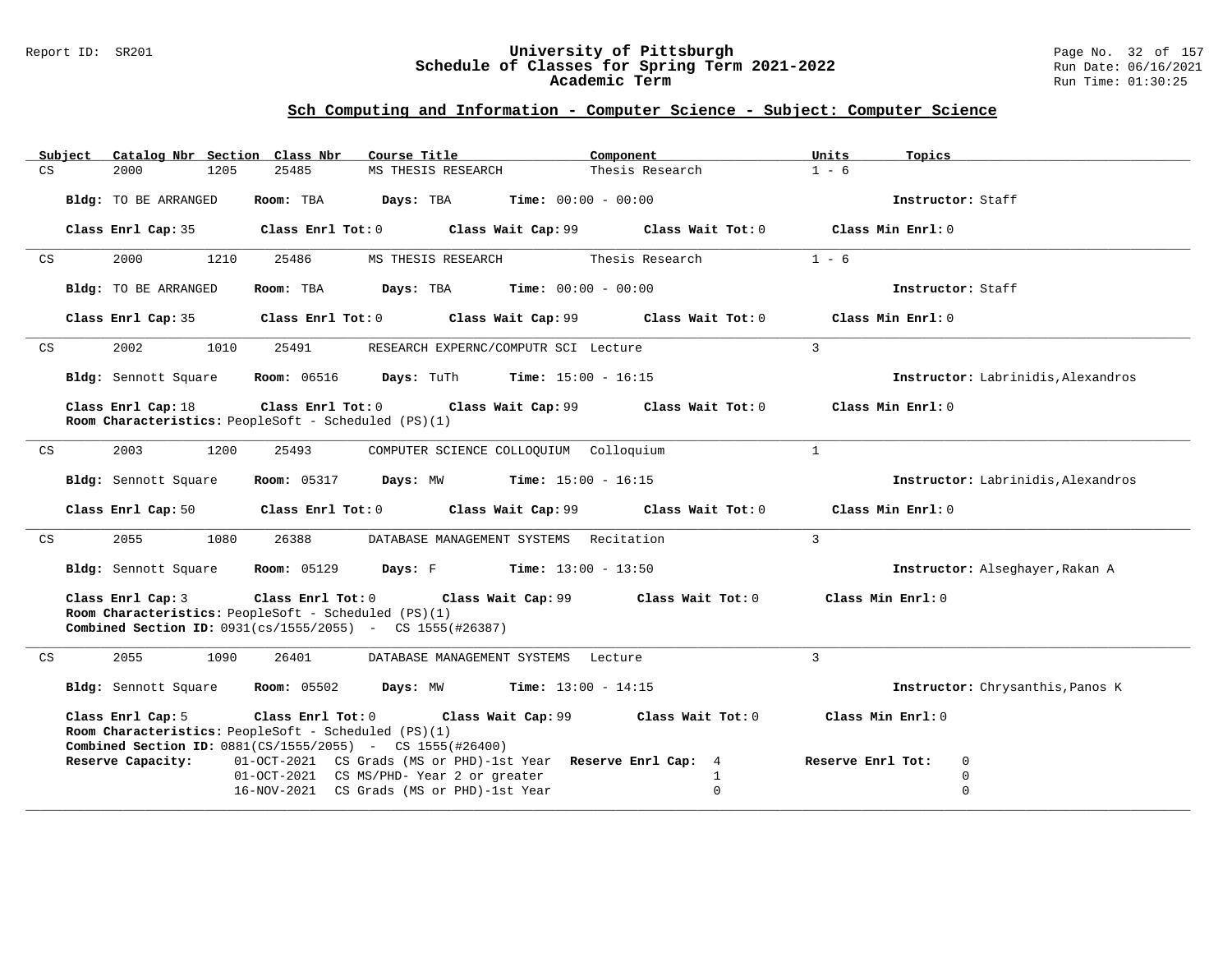#### Report ID: SR201 **University of Pittsburgh** Page No. 33 of 157 **Schedule of Classes for Spring Term 2021-2022** Run Date: 06/16/2021 **Academic Term** Run Time: 01:30:25

|    | Subject              | Catalog Nbr Section Class Nbr                                                                                                                     | Course Title                                                  | Component                    | Units<br>Topics                 |
|----|----------------------|---------------------------------------------------------------------------------------------------------------------------------------------------|---------------------------------------------------------------|------------------------------|---------------------------------|
| CS | 2055                 | 1110<br>26434                                                                                                                                     | DATABASE MANAGEMENT SYSTEMS                                   | Recitation                   | $\overline{3}$                  |
|    | Bldg: Sennott Square | <b>Room: 06110</b>                                                                                                                                | Days: F                                                       | <b>Time:</b> $17:00 - 17:50$ | Instructor: Alseghayer, Rakan A |
|    | Class Enrl Cap: 3    | Class Enrl Tot: 0<br>Room Characteristics: PeopleSoft - Scheduled (PS)(1)<br><b>Combined Section ID:</b> 0726(CS/1555/2055) - CS 1555(#26433)     | Class Wait Cap: 99                                            | Class Wait Tot: 0            | Class Min Enrl: 0               |
| CS | 2055                 | 1120<br>27738                                                                                                                                     | DATABASE MANAGEMENT SYSTEMS Lecture                           |                              | $\mathbf{3}$                    |
|    | Bldg: TBA            | Room: TBA                                                                                                                                         | Days: TBA<br>Time: TBA                                        |                              | Instructor: Staff               |
|    | Class Enrl Cap: 5    | Class Enrl Tot: 0<br>Room Characteristics: PeopleSoft - Scheduled (PS)(1)<br><b>Combined Section ID:</b> $0984(CS/1555/2055)$ - CS $1555(#27737)$ | Class Wait Cap: 99                                            | Class Wait Tot: 0            | Class Min Enrl: 0               |
|    | Reserve Capacity:    |                                                                                                                                                   | 01-OCT-2021 CS Grads (MS or PHD)-1st Year Reserve Enrl Cap: 4 |                              | Reserve Enrl Tot:<br>$\Omega$   |
|    |                      |                                                                                                                                                   | 01-OCT-2021 CS MS/PHD- Year 2 or greater                      | $\mathbf{1}$<br>$\Omega$     | $\Omega$<br>$\Omega$            |
|    |                      |                                                                                                                                                   | 16-NOV-2021 CS Grads (MS or PHD)-1st Year                     |                              |                                 |
| CS | 2055                 | 27740<br>1125                                                                                                                                     | DATABASE MANAGEMENT SYSTEMS Recitation                        |                              | $\overline{3}$                  |
|    | Bldg: Sennott Square | <b>Room:</b> 06110                                                                                                                                | Days: W                                                       | <b>Time:</b> $09:00 - 09:50$ | Instructor: Alseghayer, Rakan A |
|    | Class Enrl Cap: 3    | Class Enrl Tot: 0<br>Room Characteristics: PeopleSoft - Scheduled (PS)(1)<br><b>Combined Section ID:</b> 0985(CS/1555/2055) - CS 1555(#27741)     | Class Wait Cap: 99                                            | Class Wait Tot: 0            | Class Min Enrl: 0               |
| CS | 2055                 | 27743<br>1130                                                                                                                                     | DATABASE MANAGEMENT SYSTEMS Recitation                        |                              | $\mathbf{3}$                    |
|    | Bldg: Sennott Square | <b>Room:</b> 06110                                                                                                                                | Days: W                                                       | <b>Time:</b> $10:00 - 10:50$ | Instructor: Alseghayer, Rakan A |
|    | Class Enrl Cap: 3    | Class Enrl Tot: 0<br>Room Characteristics: PeopleSoft - Scheduled (PS)(1)<br><b>Combined Section ID:</b> 0986(CS/1555/2055) - CS 1555(#27742)     | Class Wait Cap: 99                                            | Class Wait Tot: 0            | Class Min Enrl: 0               |
| CS | 2056                 | 1030<br>25709                                                                                                                                     | INTRODUCTION TO DATA SCIENCE Lecture                          |                              | $\overline{3}$                  |
|    | Bldg: TBA            | Room: TBA                                                                                                                                         | Days: TBA<br>Time: TBA                                        |                              | Instructor: Staff               |
|    | Class Enrl Cap: 2    | Class Enrl Tot: 0<br>Room Characteristics: PeopleSoft - Scheduled (PS)(1)<br><b>Combined Section ID:</b> $0698(CS/1656/2056)$ - CS 1656(#25706)   | Class Wait Cap: 99                                            | Class Wait Tot: 0            | Class Min Enrl: 0               |
|    | Reserve Capacity:    |                                                                                                                                                   | 01-OCT-2021 CS Grads (MS or PHD)-1st Year Reserve Enrl Cap: 2 |                              | Reserve Enrl Tot:<br>0          |
|    |                      |                                                                                                                                                   | 01-OCT-2021 CS MS/PHD- Year 2 or greater                      | $\mathbf{1}$                 | 0                               |
|    |                      |                                                                                                                                                   | 16-NOV-2021 CS Grads (MS or PHD)-1st Year                     | $\Omega$                     | $\mathbf 0$                     |
|    |                      |                                                                                                                                                   |                                                               |                              |                                 |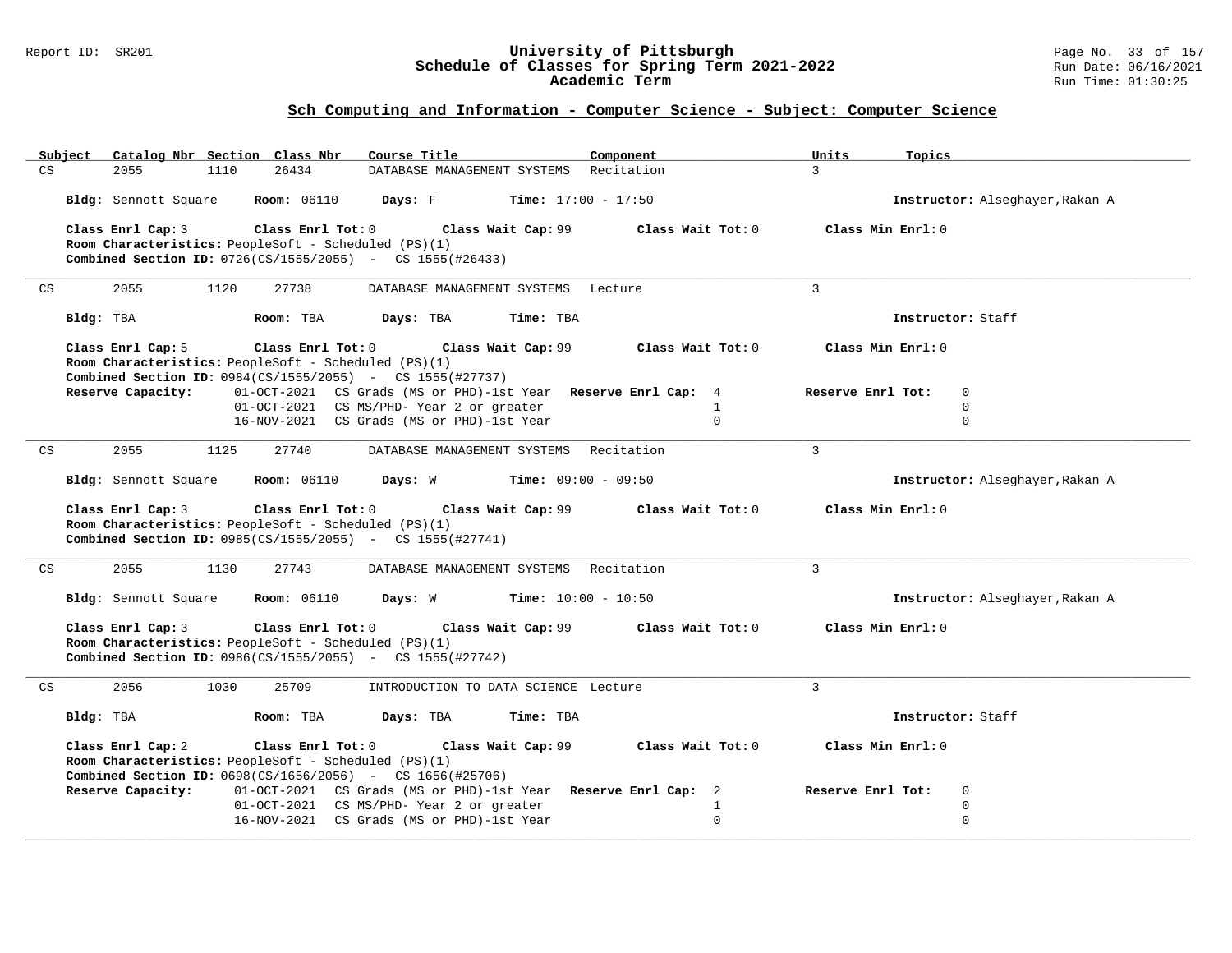#### Report ID: SR201 **University of Pittsburgh** Page No. 34 of 157 **Schedule of Classes for Spring Term 2021-2022** Run Date: 06/16/2021 **Academic Term** Run Time: 01:30:25

| Catalog Nbr Section Class Nbr<br>Subject                                                        | Course Title                                                    | Component         | Units<br>Topics                  |                                       |
|-------------------------------------------------------------------------------------------------|-----------------------------------------------------------------|-------------------|----------------------------------|---------------------------------------|
| 25710<br>CS<br>2056<br>1040                                                                     | INTRODUCTION TO DATA SCIENCE Recitation                         |                   | $\mathcal{L}$                    |                                       |
| Bldg: TBA<br>Room: TBA                                                                          | Days: TBA<br>Time: TBA                                          |                   | Instructor: Staff                |                                       |
|                                                                                                 |                                                                 |                   |                                  |                                       |
| $Class$ $Enr1$ $Tot: 0$<br>Class Enrl Cap: 3                                                    | Class Wait Cap: 99                                              | Class Wait Tot: 0 | Class Min Enrl: $0$              |                                       |
| <b>Combined Section ID:</b> 0697(CS/1656/2056) - CS 1656(#25707)                                |                                                                 |                   |                                  |                                       |
| 2056<br>1050<br>25711<br>CS                                                                     | INTRODUCTION TO DATA SCIENCE Recitation                         |                   | $\overline{3}$                   |                                       |
| Bldg: TBA<br>Room: TBA                                                                          | Days: TBA<br>Time: TBA                                          |                   | Instructor: Staff                |                                       |
|                                                                                                 |                                                                 |                   |                                  |                                       |
| Class Enrl Cap: 1<br><b>Combined Section ID:</b> $0696(CS/1656/2056)$ - CS $1656(#25708)$       | Class Enrl Tot: 0 Class Wait Cap: 99                            | Class Wait Tot: 0 | Class Min Enrl: 0                |                                       |
|                                                                                                 |                                                                 |                   |                                  |                                       |
| 2110<br>1010<br>25494<br>$\mathop{\rm CS}\nolimits$                                             | THEORY OF COMPUTATION                                           | Lecture           | 3                                |                                       |
| Bldg: Information ScienceRoom: 00305 Days: MW Time: 09:30 - 10:45                               |                                                                 |                   |                                  | Instructor: Aronis, John M            |
| Class Enrl Cap: 13                                                                              | Class Enrl Tot: 0 Class Wait Cap: 99                            | Class Wait Tot: 0 | Class Min Enrl: 0                |                                       |
| Attributes: Class Materials on Reserve at Hillman Library                                       |                                                                 |                   |                                  |                                       |
| <b>Combined Section ID:</b> 0051(CS 1511/CS 2110) - CS 1511(#25385)                             |                                                                 |                   |                                  |                                       |
| Reserve Capacity:                                                                               | 01-OCT-2021 CS Grads (MS or PHD)-1st Year Reserve Enrl Cap: 4   |                   | Reserve Enrl Tot:<br>$\mathbf 0$ |                                       |
|                                                                                                 | 01-OCT-2021 CS MS/PHD- Year 2 or greater                        | 9<br>$\mathbf 0$  | $\mathbf 0$<br>$\mathbf 0$       |                                       |
|                                                                                                 | 16-NOV-2021 CS Grads (MS or PHD)-1st Year                       |                   |                                  |                                       |
| CS<br>2150<br>1100<br>25497                                                                     | DESIGN & ANALYSIS OF ALGORTHMSLecture                           |                   | $\mathbf{3}$                     |                                       |
| <b>Room:</b> 05505<br>Bldg: Sennott Square                                                      | <b>Days:</b> MW <b>Time:</b> $13:00 - 14:15$                    |                   |                                  | Instructor: Kosiyatrakul, Thumrongsak |
| Class Enrl Cap: 25                                                                              | Class Enrl Tot: 0 Class Wait Cap: 99                            | Class Wait Tot: 0 | Class Min Enrl: 0                |                                       |
| Room Characteristics: PeopleSoft - Scheduled (PS)(1)                                            |                                                                 |                   |                                  |                                       |
| Reserve Capacity:                                                                               | 01-OCT-2021 CS Grads (MS or PHD)-1st Year Reserve Enrl Cap: 4   |                   | Reserve Enrl Tot:<br>$\mathbf 0$ |                                       |
|                                                                                                 | 01-OCT-2021 CS MS/PHD- Year 2 or greater                        | 21                | $\mathbf 0$                      |                                       |
|                                                                                                 | 16-NOV-2021 CS Grads (MS or PHD)-1st Year                       | $\Omega$          | $\Omega$                         |                                       |
| $\mathop{\rm CS}\nolimits$<br>2210<br>1010<br>25500                                             | COMPILER DESIGN                                                 | Lecture           | $\mathcal{L}$                    |                                       |
| Bldg: Sennott Square                                                                            | <b>Room:</b> 05313 <b>Days:</b> MW <b>Time:</b> $16:30 - 17:45$ |                   |                                  | Instructor: Tang, Xulong              |
|                                                                                                 |                                                                 | Class Wait Tot: 0 | Class Min Enrl: 0                |                                       |
| Class Enrl Cap: 29<br>Class Enrl Tot: 0<br>Room Characteristics: PeopleSoft - Scheduled (PS)(1) | Class Wait Cap: 99                                              |                   |                                  |                                       |
| Reserve Capacity:                                                                               | 01-OCT-2021 CS Grads (MS or PHD)-1st Year Reserve Enrl Cap: 4   |                   | Reserve Enrl Tot:<br>0           |                                       |
|                                                                                                 | 01-OCT-2021 CS MS/PHD- Year 2 or greater                        | 21                | $\mathbf 0$                      |                                       |
|                                                                                                 | 16-NOV-2021 CS Grads (MS or PHD)-1st Year                       | $\Omega$          | $\Omega$                         |                                       |
|                                                                                                 |                                                                 |                   |                                  |                                       |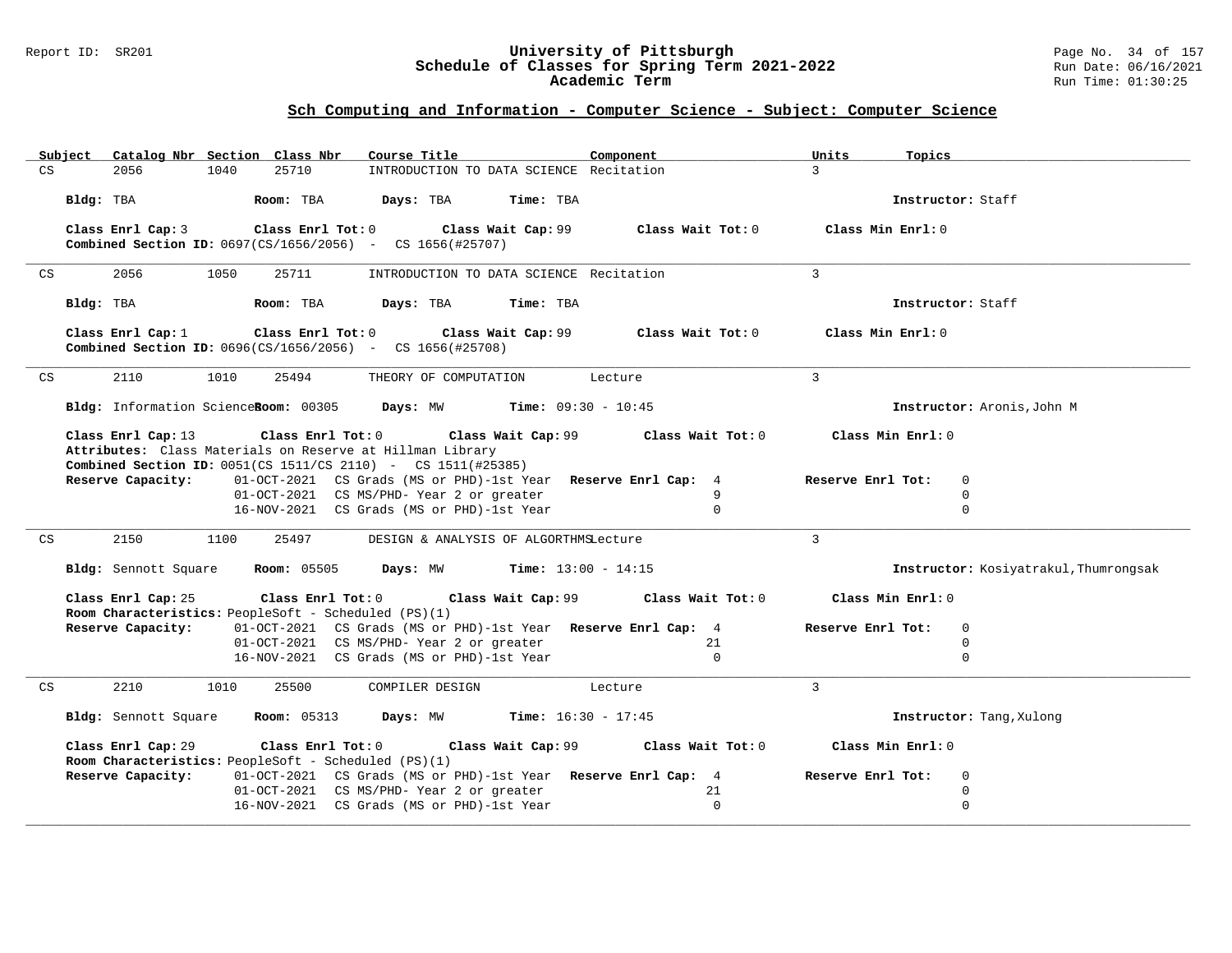#### Report ID: SR201 **University of Pittsburgh** Page No. 35 of 157 **Schedule of Classes for Spring Term 2021-2022** Run Date: 06/16/2021 **Academic Term** Run Time: 01:30:25

| Subject | Catalog Nbr Section Class Nbr                                                                                                                                                                                                                                                                                              |      |                   | Course Title                                                                          |                    | Component                  |                   | Units<br>Topics                  |                |  |
|---------|----------------------------------------------------------------------------------------------------------------------------------------------------------------------------------------------------------------------------------------------------------------------------------------------------------------------------|------|-------------------|---------------------------------------------------------------------------------------|--------------------|----------------------------|-------------------|----------------------------------|----------------|--|
| CS      | 2310                                                                                                                                                                                                                                                                                                                       | 1080 | 27747             | SOFTWARE ENGINEERING                                                                  |                    | Lecture                    |                   | $\overline{3}$                   |                |  |
|         | Bldg: TBA<br>Days: TuTh<br><b>Time:</b> $16:00 - 17:15$<br>Room: TBA                                                                                                                                                                                                                                                       |      |                   |                                                                                       |                    | Instructor: Chang, Shi-Kuo |                   |                                  |                |  |
|         | Class Enrl Cap: 25<br>Class Enrl Tot: 0<br>Class Wait Cap: 99<br>Class Wait Tot: 0<br>Room Characteristics: PeopleSoft - Scheduled (PS)(1)                                                                                                                                                                                 |      |                   |                                                                                       |                    |                            | Class Min Enrl: 0 |                                  |                |  |
|         | Reserve Capacity:                                                                                                                                                                                                                                                                                                          |      |                   | 01-OCT-2021 CS Grads (MS or PHD)-1st Year Reserve Enrl Cap: 5                         |                    |                            |                   | Reserve Enrl Tot:                | $\mathbf{0}$   |  |
|         |                                                                                                                                                                                                                                                                                                                            |      |                   | 01-OCT-2021 CS MS/PHD- Year 2 or greater                                              |                    |                            | 20                |                                  | $\Omega$       |  |
|         |                                                                                                                                                                                                                                                                                                                            |      |                   | 16-NOV-2021 CS Grads (MS or PHD)-1st Year                                             |                    |                            | $\Omega$          |                                  | $\Omega$       |  |
|         |                                                                                                                                                                                                                                                                                                                            |      |                   |                                                                                       |                    |                            |                   |                                  |                |  |
| CS      | 2520                                                                                                                                                                                                                                                                                                                       | 1010 | 29753             | WIDE AREA NETWORKS                                                                    |                    | Lecture                    |                   | $\mathbf{3}$                     |                |  |
|         | <b>Room: 06516</b><br>Days: Th<br><b>Time:</b> $18:00 - 20:50$<br>Bldg: Sennott Square                                                                                                                                                                                                                                     |      |                   |                                                                                       |                    |                            |                   | Instructor: Mosse, Daniel        |                |  |
|         | Class Enrl Cap: 16                                                                                                                                                                                                                                                                                                         |      | Class Enrl Tot: 0 |                                                                                       | Class Wait Cap: 99 | Class Wait Tot: 0          |                   | Class Min Enrl: 0                |                |  |
|         |                                                                                                                                                                                                                                                                                                                            |      |                   | Room Characteristics: PeopleSoft - Scheduled (PS)(1)                                  |                    |                            |                   |                                  |                |  |
|         |                                                                                                                                                                                                                                                                                                                            |      |                   | <b>Combined Section ID:</b> $0807(CS/2520/TELCOM/2321)$ - TELCOM 2321(#29754)         |                    |                            |                   |                                  |                |  |
|         | Reserve Capacity:                                                                                                                                                                                                                                                                                                          |      |                   | 01-OCT-2021 CS Grads (MS or PHD)-1st Year Reserve Enrl Cap: 4                         |                    |                            |                   | Reserve Enrl Tot:                | $\mathbf{0}$   |  |
|         |                                                                                                                                                                                                                                                                                                                            |      |                   | 01-OCT-2021 CS MS/PHD- Year 2 or greater<br>16-NOV-2021 CS Grads (MS or PHD)-1st Year |                    |                            | 12                |                                  | $\mathbf 0$    |  |
|         |                                                                                                                                                                                                                                                                                                                            |      |                   |                                                                                       |                    |                            | $\mathbf 0$       |                                  | $\mathbf 0$    |  |
| CS      | 2550<br>1010<br>29755<br>PRINCIPLES OF DATABASE SYSTEMSLecture<br>Bldg: Sennott Square<br><b>Room:</b> 05313<br>Days: MW<br><b>Time:</b> $18:00 - 19:15$<br>Class Enrl Cap: 25<br>Class Enrl Tot: 0<br>Class Wait Cap: 99<br>Class Wait Tot: 0<br>Room Characteristics: PeopleSoft - Scheduled (PS)(1)                     |      |                   |                                                                                       |                    |                            |                   | $\mathbf{3}$                     |                |  |
|         |                                                                                                                                                                                                                                                                                                                            |      |                   |                                                                                       |                    |                            |                   | Instructor: Chrysanthis, Panos K |                |  |
|         |                                                                                                                                                                                                                                                                                                                            |      |                   |                                                                                       |                    |                            |                   | Class Min Enrl: 0                |                |  |
|         | Reserve Capacity:                                                                                                                                                                                                                                                                                                          |      |                   | 01-OCT-2021 CS Grads (MS or PHD)-1st Year Reserve Enrl Cap: 4                         |                    |                            |                   | Reserve Enrl Tot:                | $\mathbf{0}$   |  |
|         |                                                                                                                                                                                                                                                                                                                            |      |                   | 01-OCT-2021 CS MS/PHD- Year 2 or greater                                              |                    |                            | 21                |                                  | $\Omega$       |  |
|         |                                                                                                                                                                                                                                                                                                                            |      |                   | 16-NOV-2021 CS Grads (MS or PHD)-1st Year                                             |                    |                            | $\Omega$          |                                  | $\Omega$       |  |
|         |                                                                                                                                                                                                                                                                                                                            |      |                   |                                                                                       |                    |                            |                   |                                  |                |  |
| CS      | 2750                                                                                                                                                                                                                                                                                                                       | 1010 | 25633             | MACHINE LEARNING                                                                      |                    | Lecture                    |                   | $\overline{3}$                   |                |  |
|         | <b>Room:</b> 05313<br>Days: TuTh<br><b>Time:</b> $13:00 - 14:15$<br>Bldg: Sennott Square<br>Class Enrl Cap: 18<br>Class Enrl Tot: 0<br>Class Wait Cap: 99 Class Wait Tot: 0<br>Room Characteristics: PeopleSoft - Scheduled (PS)(1)<br><b>Combined Section ID:</b> $0109(CS/2750/ISSP/2170)$ - ISSP $2170(\text{\#}10605)$ |      |                   |                                                                                       |                    |                            |                   | Instructor: Hauskrecht, Milos    |                |  |
|         |                                                                                                                                                                                                                                                                                                                            |      |                   |                                                                                       |                    |                            |                   | Class Min Enrl: 0                |                |  |
|         | Reserve Capacity:                                                                                                                                                                                                                                                                                                          |      |                   | 01-OCT-2021 CS Grads (MS or PHD)-1st Year Reserve Enrl Cap: 4                         |                    |                            |                   | Reserve Enrl Tot:                | $\overline{0}$ |  |
|         |                                                                                                                                                                                                                                                                                                                            |      |                   | 01-OCT-2021 CS MS/PHD- Year 2 or greater                                              |                    |                            | 14                |                                  | $\mathbf 0$    |  |
|         |                                                                                                                                                                                                                                                                                                                            |      |                   | 16-NOV-2021 CS Grads (MS or PHD)-1st Year                                             |                    |                            | $\mathbf 0$       |                                  | $\mathbf 0$    |  |
|         |                                                                                                                                                                                                                                                                                                                            |      |                   |                                                                                       |                    |                            |                   |                                  |                |  |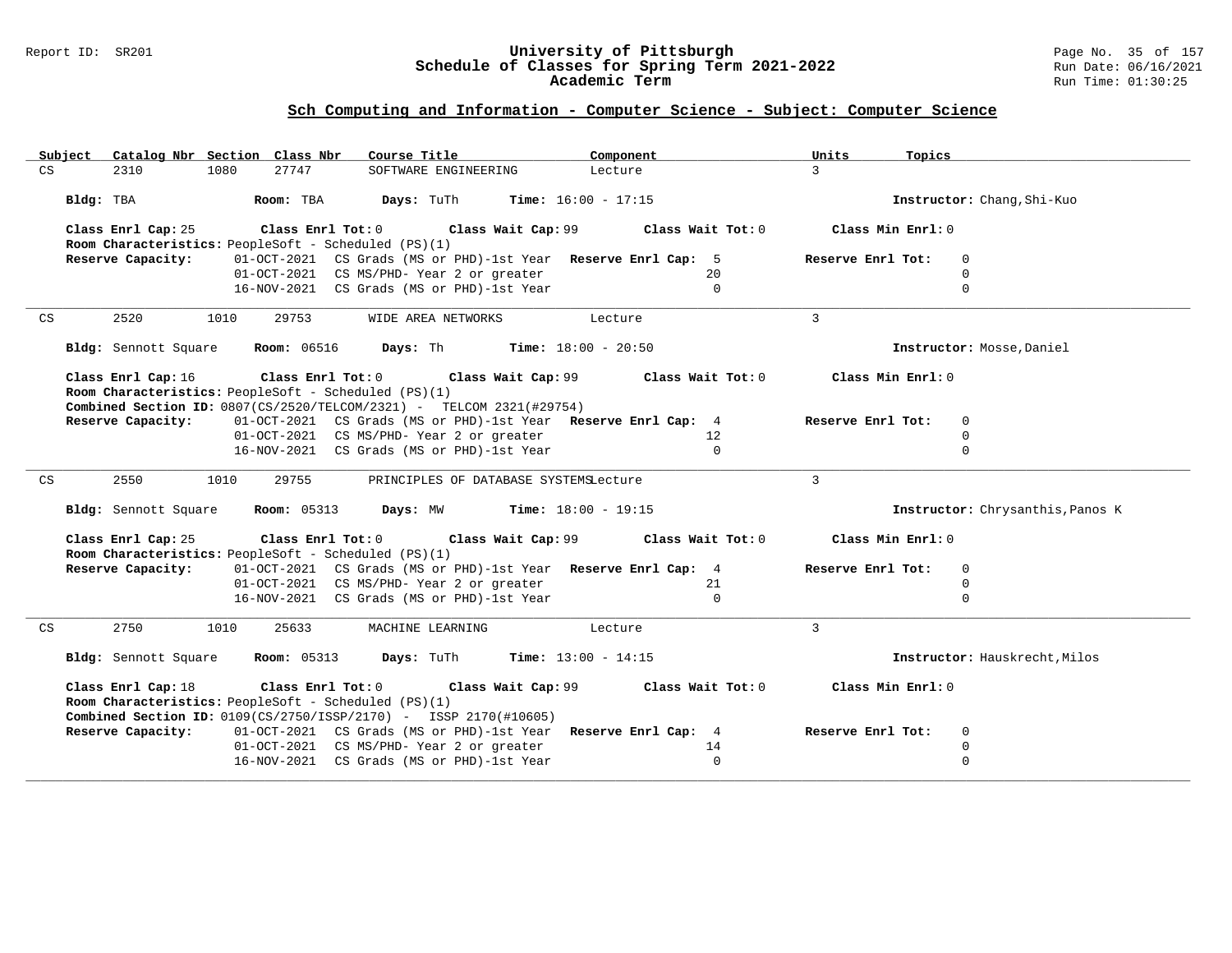#### Report ID: SR201 **University of Pittsburgh** Page No. 36 of 157 **Schedule of Classes for Spring Term 2021-2022** Run Date: 06/16/2021 **Academic Term** Run Time: 01:30:25

| 25724<br>$\mathbf{3}$<br>CS<br>2770<br>1020<br>COMPUTER VISION<br>Lecture<br>Bldg: Sennott Square Room: 05129 Days: TuTh Time: 11:00 - 12:15<br>Instructor: Kovashka, Adriana Ivanona<br>Class Min Enrl: 0<br>Class Enrl Cap: 26<br>Class Enrl Tot: $0$ Class Wait Cap: $99$ Class Wait Tot: $0$<br>Room Characteristics: PeopleSoft - Scheduled (PS)(1)<br><b>Combined Section ID:</b> 0860(CS/2770/ISSP/2180) - ISSP 2180(#24737)<br>01-OCT-2021 CS Grads (MS or PHD)-1st Year Reserve Enrl Cap: 4<br>Reserve Capacity:<br>Reserve Enrl Tot:<br>$\mathbf 0$<br>01-OCT-2021 CS MS/PHD- Year 2 or greater<br>20<br>$\mathbf 0$<br>$\mathbf 0$<br>16-NOV-2021 CS Grads (MS or PHD)-1st Year<br>$\Omega$<br>2900<br>1010<br>25511<br>GRADUATE INTERNSHIP 1nternship<br>$\overline{1}$<br>CS<br>Room: TBA $Days:$ TBA $Time: 00:00 - 00:00$<br>Bldg: TO BE ARRANGED<br>Instructor: Tang, Xulong<br>Class Min Enrl: 0<br>Class Enrl Cap: 35<br>Class Enrl Tot: $0$ Class Wait Cap: $99$ Class Wait Tot: $0$<br>$\mathbf{1}$<br>2900<br>1020<br>25512<br>GRADUATE INTERNSHIP<br>CS<br>Internship<br>Room: TBA $Days: TBA$ Time: $00:00 - 00:00$<br>Bldg: TO BE ARRANGED<br>Instructor: Chang, Shi-Kuo<br>Class Enrl Cap: 35 Class Enrl Tot: 0 Class Wait Cap: 99 Class Wait Tot: 0 Class Min Enrl: 0<br>$\mathbf{1}$<br>2900<br>GRADUATE INTERNSHIP 1nternship<br>1030<br>25513<br>CS<br>Room: TBA $\rule{1em}{0.15mm}$ Days: TBA Time: $00:00 - 00:00$<br>Bldg: TO BE ARRANGED<br>Instructor: Childers, Bruce Robert<br>Class Enrl Cap: 35 Class Enrl Tot: 0 Class Wait Cap: 99 Class Wait Tot: 0 Class Min Enrl: 0<br>$\overline{1}$<br>2900 000<br>1040<br>25514<br>CS<br>GRADUATE INTERNSHIP 1nternship<br>Room: TBA $Days: TBA$ Time: $00:00 - 00:00$<br>Bldg: TO BE ARRANGED<br>Instructor: Chrysanthis, Panos K<br>Class Enrl Cap: 35 $\qquad$ Class Enrl Tot: 0 $\qquad$ Class Wait Cap: 99 $\qquad$ Class Wait Tot: 0<br>Class Min Enrl: 0<br>$\overline{1}$<br>2900<br>1050<br>25515<br>GRADUATE INTERNSHIP<br>Internship<br>CS<br>Room: TBA $\rule{1em}{0.15mm}$ Days: TBA Time: $00:00 - 00:00$<br>Bldg: TO BE ARRANGED<br>Instructor: Hauskrecht, Milos<br>Class Enrl Cap: 35 $\,$ Class Enrl Tot: 0 $\,$ Class Wait Cap: 99 $\,$ Class Wait Tot: 0 $\,$<br>Class Min Enrl: 0<br>$\mathbf{1}$<br>2900<br>1060<br>25516<br>GRADUATE INTERNSHIP 1nternship<br>CS<br>Room: TBA $Days:$ TBA $Time: 00:00 - 00:00$<br>Bldg: TO BE ARRANGED<br>Instructor: Lee, Stephen<br>Class Enrl Tot: 0 Class Wait Cap: 99<br>Class Wait Tot: 0<br>Class Min Enrl: 0<br>Class Enrl Cap: 35 | Subject | Catalog Nbr Section Class Nbr | Course Title | Component | Units<br>Topics |  |
|-----------------------------------------------------------------------------------------------------------------------------------------------------------------------------------------------------------------------------------------------------------------------------------------------------------------------------------------------------------------------------------------------------------------------------------------------------------------------------------------------------------------------------------------------------------------------------------------------------------------------------------------------------------------------------------------------------------------------------------------------------------------------------------------------------------------------------------------------------------------------------------------------------------------------------------------------------------------------------------------------------------------------------------------------------------------------------------------------------------------------------------------------------------------------------------------------------------------------------------------------------------------------------------------------------------------------------------------------------------------------------------------------------------------------------------------------------------------------------------------------------------------------------------------------------------------------------------------------------------------------------------------------------------------------------------------------------------------------------------------------------------------------------------------------------------------------------------------------------------------------------------------------------------------------------------------------------------------------------------------------------------------------------------------------------------------------------------------------------------------------------------------------------------------------------------------------------------------------------------------------------------------------------------------------------------------------------------------------------------------------------------------------------------------------------------------------------------------------------------------------------------------------------------------------------------------------------------|---------|-------------------------------|--------------|-----------|-----------------|--|
|                                                                                                                                                                                                                                                                                                                                                                                                                                                                                                                                                                                                                                                                                                                                                                                                                                                                                                                                                                                                                                                                                                                                                                                                                                                                                                                                                                                                                                                                                                                                                                                                                                                                                                                                                                                                                                                                                                                                                                                                                                                                                                                                                                                                                                                                                                                                                                                                                                                                                                                                                                                   |         |                               |              |           |                 |  |
|                                                                                                                                                                                                                                                                                                                                                                                                                                                                                                                                                                                                                                                                                                                                                                                                                                                                                                                                                                                                                                                                                                                                                                                                                                                                                                                                                                                                                                                                                                                                                                                                                                                                                                                                                                                                                                                                                                                                                                                                                                                                                                                                                                                                                                                                                                                                                                                                                                                                                                                                                                                   |         |                               |              |           |                 |  |
|                                                                                                                                                                                                                                                                                                                                                                                                                                                                                                                                                                                                                                                                                                                                                                                                                                                                                                                                                                                                                                                                                                                                                                                                                                                                                                                                                                                                                                                                                                                                                                                                                                                                                                                                                                                                                                                                                                                                                                                                                                                                                                                                                                                                                                                                                                                                                                                                                                                                                                                                                                                   |         |                               |              |           |                 |  |
|                                                                                                                                                                                                                                                                                                                                                                                                                                                                                                                                                                                                                                                                                                                                                                                                                                                                                                                                                                                                                                                                                                                                                                                                                                                                                                                                                                                                                                                                                                                                                                                                                                                                                                                                                                                                                                                                                                                                                                                                                                                                                                                                                                                                                                                                                                                                                                                                                                                                                                                                                                                   |         |                               |              |           |                 |  |
|                                                                                                                                                                                                                                                                                                                                                                                                                                                                                                                                                                                                                                                                                                                                                                                                                                                                                                                                                                                                                                                                                                                                                                                                                                                                                                                                                                                                                                                                                                                                                                                                                                                                                                                                                                                                                                                                                                                                                                                                                                                                                                                                                                                                                                                                                                                                                                                                                                                                                                                                                                                   |         |                               |              |           |                 |  |
|                                                                                                                                                                                                                                                                                                                                                                                                                                                                                                                                                                                                                                                                                                                                                                                                                                                                                                                                                                                                                                                                                                                                                                                                                                                                                                                                                                                                                                                                                                                                                                                                                                                                                                                                                                                                                                                                                                                                                                                                                                                                                                                                                                                                                                                                                                                                                                                                                                                                                                                                                                                   |         |                               |              |           |                 |  |
|                                                                                                                                                                                                                                                                                                                                                                                                                                                                                                                                                                                                                                                                                                                                                                                                                                                                                                                                                                                                                                                                                                                                                                                                                                                                                                                                                                                                                                                                                                                                                                                                                                                                                                                                                                                                                                                                                                                                                                                                                                                                                                                                                                                                                                                                                                                                                                                                                                                                                                                                                                                   |         |                               |              |           |                 |  |
|                                                                                                                                                                                                                                                                                                                                                                                                                                                                                                                                                                                                                                                                                                                                                                                                                                                                                                                                                                                                                                                                                                                                                                                                                                                                                                                                                                                                                                                                                                                                                                                                                                                                                                                                                                                                                                                                                                                                                                                                                                                                                                                                                                                                                                                                                                                                                                                                                                                                                                                                                                                   |         |                               |              |           |                 |  |
|                                                                                                                                                                                                                                                                                                                                                                                                                                                                                                                                                                                                                                                                                                                                                                                                                                                                                                                                                                                                                                                                                                                                                                                                                                                                                                                                                                                                                                                                                                                                                                                                                                                                                                                                                                                                                                                                                                                                                                                                                                                                                                                                                                                                                                                                                                                                                                                                                                                                                                                                                                                   |         |                               |              |           |                 |  |
|                                                                                                                                                                                                                                                                                                                                                                                                                                                                                                                                                                                                                                                                                                                                                                                                                                                                                                                                                                                                                                                                                                                                                                                                                                                                                                                                                                                                                                                                                                                                                                                                                                                                                                                                                                                                                                                                                                                                                                                                                                                                                                                                                                                                                                                                                                                                                                                                                                                                                                                                                                                   |         |                               |              |           |                 |  |
|                                                                                                                                                                                                                                                                                                                                                                                                                                                                                                                                                                                                                                                                                                                                                                                                                                                                                                                                                                                                                                                                                                                                                                                                                                                                                                                                                                                                                                                                                                                                                                                                                                                                                                                                                                                                                                                                                                                                                                                                                                                                                                                                                                                                                                                                                                                                                                                                                                                                                                                                                                                   |         |                               |              |           |                 |  |
|                                                                                                                                                                                                                                                                                                                                                                                                                                                                                                                                                                                                                                                                                                                                                                                                                                                                                                                                                                                                                                                                                                                                                                                                                                                                                                                                                                                                                                                                                                                                                                                                                                                                                                                                                                                                                                                                                                                                                                                                                                                                                                                                                                                                                                                                                                                                                                                                                                                                                                                                                                                   |         |                               |              |           |                 |  |
|                                                                                                                                                                                                                                                                                                                                                                                                                                                                                                                                                                                                                                                                                                                                                                                                                                                                                                                                                                                                                                                                                                                                                                                                                                                                                                                                                                                                                                                                                                                                                                                                                                                                                                                                                                                                                                                                                                                                                                                                                                                                                                                                                                                                                                                                                                                                                                                                                                                                                                                                                                                   |         |                               |              |           |                 |  |
|                                                                                                                                                                                                                                                                                                                                                                                                                                                                                                                                                                                                                                                                                                                                                                                                                                                                                                                                                                                                                                                                                                                                                                                                                                                                                                                                                                                                                                                                                                                                                                                                                                                                                                                                                                                                                                                                                                                                                                                                                                                                                                                                                                                                                                                                                                                                                                                                                                                                                                                                                                                   |         |                               |              |           |                 |  |
|                                                                                                                                                                                                                                                                                                                                                                                                                                                                                                                                                                                                                                                                                                                                                                                                                                                                                                                                                                                                                                                                                                                                                                                                                                                                                                                                                                                                                                                                                                                                                                                                                                                                                                                                                                                                                                                                                                                                                                                                                                                                                                                                                                                                                                                                                                                                                                                                                                                                                                                                                                                   |         |                               |              |           |                 |  |
|                                                                                                                                                                                                                                                                                                                                                                                                                                                                                                                                                                                                                                                                                                                                                                                                                                                                                                                                                                                                                                                                                                                                                                                                                                                                                                                                                                                                                                                                                                                                                                                                                                                                                                                                                                                                                                                                                                                                                                                                                                                                                                                                                                                                                                                                                                                                                                                                                                                                                                                                                                                   |         |                               |              |           |                 |  |
|                                                                                                                                                                                                                                                                                                                                                                                                                                                                                                                                                                                                                                                                                                                                                                                                                                                                                                                                                                                                                                                                                                                                                                                                                                                                                                                                                                                                                                                                                                                                                                                                                                                                                                                                                                                                                                                                                                                                                                                                                                                                                                                                                                                                                                                                                                                                                                                                                                                                                                                                                                                   |         |                               |              |           |                 |  |
|                                                                                                                                                                                                                                                                                                                                                                                                                                                                                                                                                                                                                                                                                                                                                                                                                                                                                                                                                                                                                                                                                                                                                                                                                                                                                                                                                                                                                                                                                                                                                                                                                                                                                                                                                                                                                                                                                                                                                                                                                                                                                                                                                                                                                                                                                                                                                                                                                                                                                                                                                                                   |         |                               |              |           |                 |  |
|                                                                                                                                                                                                                                                                                                                                                                                                                                                                                                                                                                                                                                                                                                                                                                                                                                                                                                                                                                                                                                                                                                                                                                                                                                                                                                                                                                                                                                                                                                                                                                                                                                                                                                                                                                                                                                                                                                                                                                                                                                                                                                                                                                                                                                                                                                                                                                                                                                                                                                                                                                                   |         |                               |              |           |                 |  |
|                                                                                                                                                                                                                                                                                                                                                                                                                                                                                                                                                                                                                                                                                                                                                                                                                                                                                                                                                                                                                                                                                                                                                                                                                                                                                                                                                                                                                                                                                                                                                                                                                                                                                                                                                                                                                                                                                                                                                                                                                                                                                                                                                                                                                                                                                                                                                                                                                                                                                                                                                                                   |         |                               |              |           |                 |  |
|                                                                                                                                                                                                                                                                                                                                                                                                                                                                                                                                                                                                                                                                                                                                                                                                                                                                                                                                                                                                                                                                                                                                                                                                                                                                                                                                                                                                                                                                                                                                                                                                                                                                                                                                                                                                                                                                                                                                                                                                                                                                                                                                                                                                                                                                                                                                                                                                                                                                                                                                                                                   |         |                               |              |           |                 |  |
|                                                                                                                                                                                                                                                                                                                                                                                                                                                                                                                                                                                                                                                                                                                                                                                                                                                                                                                                                                                                                                                                                                                                                                                                                                                                                                                                                                                                                                                                                                                                                                                                                                                                                                                                                                                                                                                                                                                                                                                                                                                                                                                                                                                                                                                                                                                                                                                                                                                                                                                                                                                   |         |                               |              |           |                 |  |
|                                                                                                                                                                                                                                                                                                                                                                                                                                                                                                                                                                                                                                                                                                                                                                                                                                                                                                                                                                                                                                                                                                                                                                                                                                                                                                                                                                                                                                                                                                                                                                                                                                                                                                                                                                                                                                                                                                                                                                                                                                                                                                                                                                                                                                                                                                                                                                                                                                                                                                                                                                                   |         |                               |              |           |                 |  |
|                                                                                                                                                                                                                                                                                                                                                                                                                                                                                                                                                                                                                                                                                                                                                                                                                                                                                                                                                                                                                                                                                                                                                                                                                                                                                                                                                                                                                                                                                                                                                                                                                                                                                                                                                                                                                                                                                                                                                                                                                                                                                                                                                                                                                                                                                                                                                                                                                                                                                                                                                                                   |         |                               |              |           |                 |  |
|                                                                                                                                                                                                                                                                                                                                                                                                                                                                                                                                                                                                                                                                                                                                                                                                                                                                                                                                                                                                                                                                                                                                                                                                                                                                                                                                                                                                                                                                                                                                                                                                                                                                                                                                                                                                                                                                                                                                                                                                                                                                                                                                                                                                                                                                                                                                                                                                                                                                                                                                                                                   |         |                               |              |           |                 |  |
|                                                                                                                                                                                                                                                                                                                                                                                                                                                                                                                                                                                                                                                                                                                                                                                                                                                                                                                                                                                                                                                                                                                                                                                                                                                                                                                                                                                                                                                                                                                                                                                                                                                                                                                                                                                                                                                                                                                                                                                                                                                                                                                                                                                                                                                                                                                                                                                                                                                                                                                                                                                   |         |                               |              |           |                 |  |
|                                                                                                                                                                                                                                                                                                                                                                                                                                                                                                                                                                                                                                                                                                                                                                                                                                                                                                                                                                                                                                                                                                                                                                                                                                                                                                                                                                                                                                                                                                                                                                                                                                                                                                                                                                                                                                                                                                                                                                                                                                                                                                                                                                                                                                                                                                                                                                                                                                                                                                                                                                                   |         |                               |              |           |                 |  |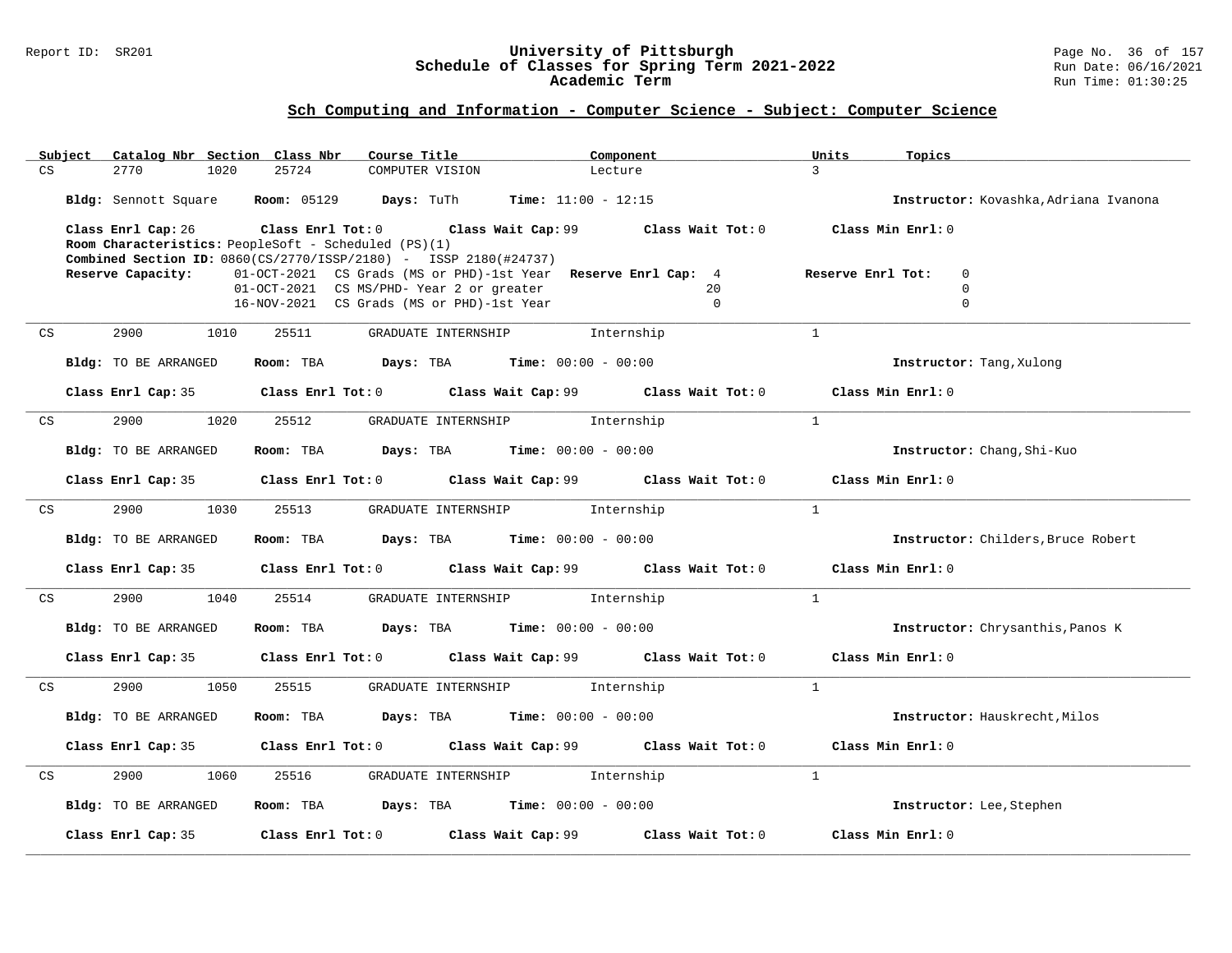#### Report ID: SR201 **University of Pittsburgh** Page No. 37 of 157 **Schedule of Classes for Spring Term 2021-2022** Run Date: 06/16/2021 **Academic Term** Run Time: 01:30:25

|    | Subject | Catalog Nbr Section Class Nbr | Course Title                                |                                      | Component                                                                                   | Units<br>Topics                           |
|----|---------|-------------------------------|---------------------------------------------|--------------------------------------|---------------------------------------------------------------------------------------------|-------------------------------------------|
| CS |         | 2900<br>1070                  | 25517                                       | GRADUATE INTERNSHIP                  | Internship                                                                                  | $\mathbf{1}$                              |
|    |         | Bldg: TO BE ARRANGED          | Room: TBA $Days:$ TBA $Time: 00:00 - 00:00$ |                                      |                                                                                             | Instructor: Kovashka, Adriana Ivanona     |
|    |         |                               |                                             |                                      |                                                                                             |                                           |
|    |         |                               |                                             |                                      | Class Enrl Cap: 35 Class Enrl Tot: 0 Class Wait Cap: 99 Class Wait Tot: 0                   | Class Min Enrl: 0                         |
| CS |         | 2900 1080 25518               |                                             | GRADUATE INTERNSHIP 1nternship       |                                                                                             | $\mathbf{1}$                              |
|    |         | Bldg: TO BE ARRANGED          | Room: TBA $Days:$ TBA $Time: 00:00 - 00:00$ |                                      |                                                                                             | <b>Instructor:</b> Labrinidis, Alexandros |
|    |         |                               |                                             |                                      | Class Enrl Cap: 35 Class Enrl Tot: 0 Class Wait Cap: 99 Class Wait Tot: 0 Class Min Enrl: 0 |                                           |
|    | CS      | 2900                          | 1090 25519                                  | GRADUATE INTERNSHIP 1nternship       |                                                                                             | $\mathbf{1}$                              |
|    |         |                               |                                             |                                      |                                                                                             |                                           |
|    |         | Bldg: TO BE ARRANGED          | Room: TBA $Days:$ TBA $Time: 00:00 - 00:00$ |                                      |                                                                                             | Instructor: Lange, John R                 |
|    |         |                               |                                             |                                      | Class Enrl Cap: 35 Class Enrl Tot: 0 Class Wait Cap: 99 Class Wait Tot: 0                   | Class Min Enrl: 0                         |
| CS |         | 2900<br>1100                  | 25520                                       | GRADUATE INTERNSHIP 1nternship       |                                                                                             | $\mathbf{1}$                              |
|    |         | Bldg: TO BE ARRANGED          | Room: TBA $Days: TBA$ Time: $00:00 - 00:00$ |                                      |                                                                                             | Instructor: Lee, Adam J                   |
|    |         |                               |                                             |                                      | Class Enrl Cap: 35 Class Enrl Tot: 0 Class Wait Cap: 99 Class Wait Tot: 0                   | Class Min Enrl: 0                         |
| CS |         | 2900 000                      | 1110 25523 GRADUATE INTERNSHIP Internship   |                                      |                                                                                             | $\mathbf{1}$                              |
|    |         |                               | Room: TBA $Days:$ TBA $Time: 00:00 - 00:00$ |                                      |                                                                                             |                                           |
|    |         | Bldg: TO BE ARRANGED          |                                             |                                      |                                                                                             | Instructor: Litman, Diane J               |
|    |         |                               |                                             |                                      | Class Enrl Cap: 35 Class Enrl Tot: 0 Class Wait Cap: 99 Class Wait Tot: 0                   | Class Min Enrl: 0                         |
|    | CS      | 2900 000                      | 1120 25524                                  | GRADUATE INTERNSHIP 1nternship       |                                                                                             | $\mathbf{1}$                              |
|    |         | Bldg: TO BE ARRANGED          | Room: TBA $Days: TBA$ Time: $00:00 - 00:00$ |                                      |                                                                                             | Instructor: Melhem, Rami G                |
|    |         |                               |                                             |                                      | Class Enrl Cap: 35 Class Enrl Tot: 0 Class Wait Cap: 99 Class Wait Tot: 0                   | Class Min Enrl: 0                         |
| CS |         | 2900<br>1130                  | 25525                                       | GRADUATE INTERNSHIP 1nternship       |                                                                                             | $\mathbf{1}$                              |
|    |         | Bldg: TO BE ARRANGED          | Room: TBA $Days: TBA$ Time: $00:00 - 00:00$ |                                      |                                                                                             | Instructor: Mosse, Daniel                 |
|    |         |                               |                                             |                                      | Class Enrl Cap: 35 Class Enrl Tot: 0 Class Wait Cap: 99 Class Wait Tot: 0                   | Class Min Enrl: 0                         |
|    |         |                               |                                             |                                      |                                                                                             |                                           |
| CS |         | 2900<br>1140                  |                                             | 25526 GRADUATE INTERNSHIP Internship |                                                                                             | $\mathbf{1}$                              |
|    |         | Bldg: TO BE ARRANGED          | Room: TBA Days: TBA                         | <b>Time:</b> $00:00 - 00:00$         |                                                                                             | Instructor:                               |
|    |         | Class Enrl Cap: 35            | $Class$ $Enrl$ $Tot: 0$                     |                                      | Class Wait Cap: 99 Class Wait Tot: 0                                                        | Class Min Enrl: 0                         |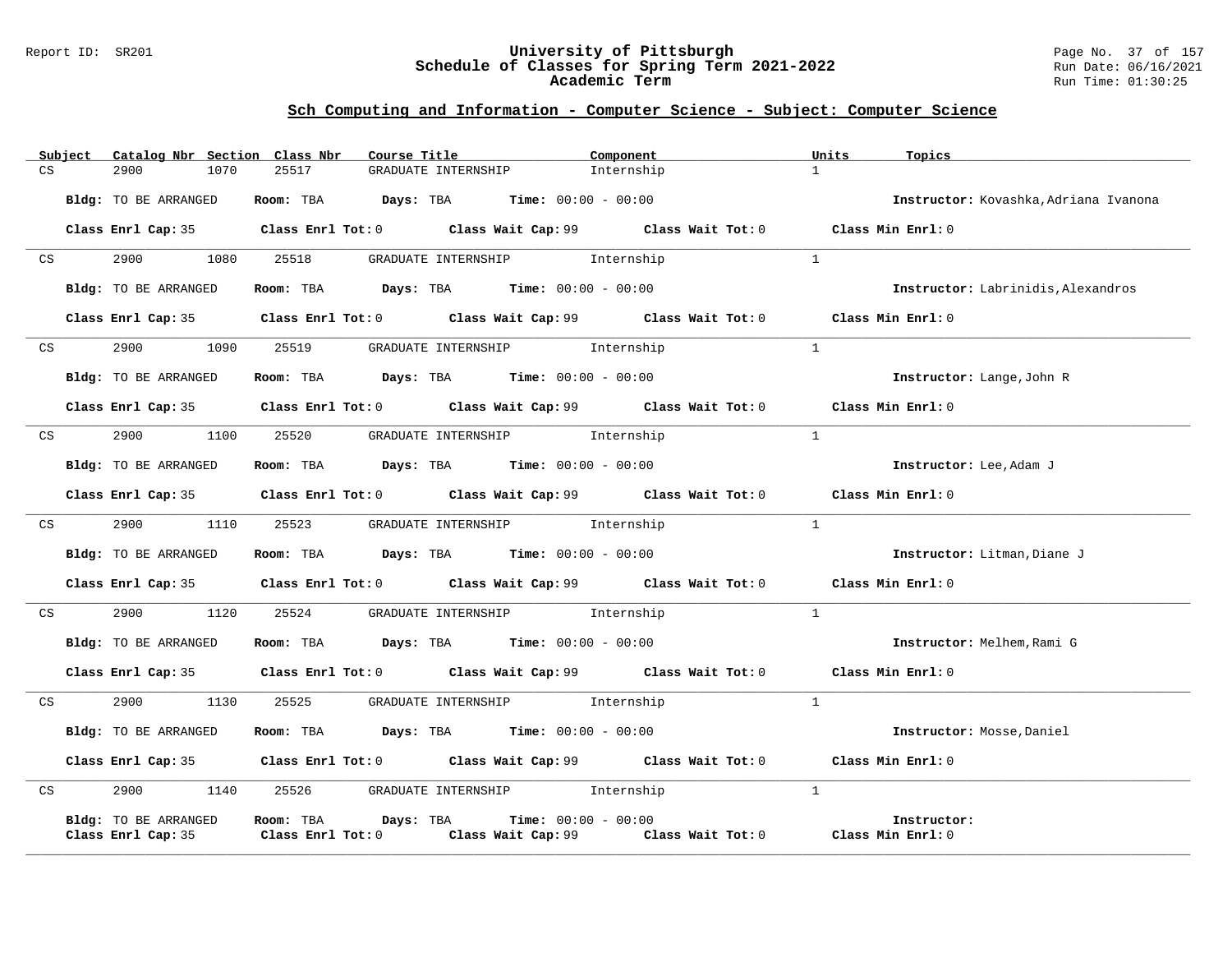#### Report ID: SR201 **University of Pittsburgh** Page No. 38 of 157 **Schedule of Classes for Spring Term 2021-2022** Run Date: 06/16/2021 **Academic Term** Run Time: 01:30:25

|    | Subject         | Catalog Nbr Section Class Nbr |                                                                                         | Course Title                         | Component                                                                                   | Units<br>Topics              |
|----|-----------------|-------------------------------|-----------------------------------------------------------------------------------------|--------------------------------------|---------------------------------------------------------------------------------------------|------------------------------|
| CS |                 | 1150<br>2900                  | 25527                                                                                   | GRADUATE INTERNSHIP                  | Internship                                                                                  | 1                            |
|    |                 | Bldg: TO BE ARRANGED          | Room: TBA $Days:$ TBA $Time: 00:00 - 00:00$                                             |                                      |                                                                                             | Instructor: Hwang, Seong Jae |
|    |                 |                               |                                                                                         |                                      | Class Enrl Cap: 35 Class Enrl Tot: 0 Class Wait Cap: 99 Class Wait Tot: 0 Class Min Enrl: 0 |                              |
|    | CS              |                               | 2900 1160 25528 GRADUATE INTERNSHIP Internship                                          |                                      |                                                                                             | $\mathbf{1}$                 |
|    |                 | Bldg: TO BE ARRANGED          | Room: TBA $Days:$ TBA $Time: 00:00 - 00:00$                                             |                                      |                                                                                             | Instructor:                  |
|    |                 |                               |                                                                                         |                                      | Class Enrl Cap: 35 Class Enrl Tot: 0 Class Wait Cap: 99 Class Wait Tot: 0 Class Min Enrl: 0 |                              |
|    |                 |                               | CS 2900 1170 25529 GRADUATE INTERNSHIP Internship                                       |                                      |                                                                                             | $\mathbf{1}$                 |
|    |                 | Bldg: TO BE ARRANGED          | Room: TBA $Days: TBA$ Time: $00:00 - 00:00$                                             |                                      |                                                                                             | Instructor: Zhang, Youtao    |
|    |                 |                               |                                                                                         |                                      | Class Enrl Cap: 35 Class Enrl Tot: 0 Class Wait Cap: 99 Class Wait Tot: 0 Class Min Enrl: 0 |                              |
|    | CS              |                               | 2900 1180 25530 GRADUATE INTERNSHIP Internship                                          |                                      |                                                                                             | $\overline{1}$               |
|    |                 | Bldg: TO BE ARRANGED          | Room: TBA $Days:$ TBA $Time: 00:00 - 00:00$                                             |                                      | Class Enrl Cap: 35 Class Enrl Tot: 0 Class Wait Cap: 99 Class Wait Tot: 0 Class Min Enrl: 0 | Instructor:                  |
|    | CS              |                               | 2900 1190 25531 GRADUATE INTERNSHIP Internship                                          |                                      |                                                                                             | $\frac{1}{2}$                |
|    |                 | Bldg: TO BE ARRANGED          | Room: TBA $\rule{1em}{0.15mm}$ Days: TBA $\rule{1.15mm}]{0.15mm}$ Time: $0.000 - 0.000$ |                                      |                                                                                             | Instructor: Staff            |
|    |                 |                               |                                                                                         |                                      | Class Enrl Cap: 35 Class Enrl Tot: 0 Class Wait Cap: 99 Class Wait Tot: 0 Class Min Enrl: 0 |                              |
|    |                 |                               | CS 2900 1200 25532 GRADUATE INTERNSHIP Internship                                       |                                      |                                                                                             | $\overline{1}$               |
|    |                 | Bldg: TO BE ARRANGED          | Room: TBA $\rule{1em}{0.15mm}$ Days: TBA Time: $00:00 - 00:00$                          |                                      |                                                                                             | Instructor: Staff            |
|    |                 |                               |                                                                                         |                                      | Class Enrl Cap: 35 Class Enrl Tot: 0 Class Wait Cap: 99 Class Wait Tot: 0 Class Min Enrl: 0 |                              |
| CS |                 | 2900<br>1205                  |                                                                                         | 25533 GRADUATE INTERNSHIP Internship |                                                                                             | $\mathbf{1}$                 |
|    |                 | Bldg: TO BE ARRANGED          | Room: TBA $\rule{1em}{0.15mm}$ Days: TBA Time: $00:00 - 00:00$                          |                                      |                                                                                             | Instructor: Staff            |
|    |                 |                               |                                                                                         |                                      | Class Enrl Cap: 35 Class Enrl Tot: 0 Class Wait Cap: 99 Class Wait Tot: 0 Class Min Enrl: 0 |                              |
|    | CS <sub>2</sub> |                               | 2900 1210 25534 GRADUATE INTERNSHIP Internship                                          |                                      |                                                                                             | $\mathbf{1}$                 |
|    |                 | Bldg: TO BE ARRANGED          | Room: TBA $\rule{1em}{0.15mm}$ Days: TBA Time: $00:00 - 00:00$                          |                                      |                                                                                             | Instructor: Staff            |
|    |                 |                               |                                                                                         |                                      | Class Enrl Cap: 35 Class Enrl Tot: 0 Class Wait Cap: 99 Class Wait Tot: 0 Class Min Enrl: 0 |                              |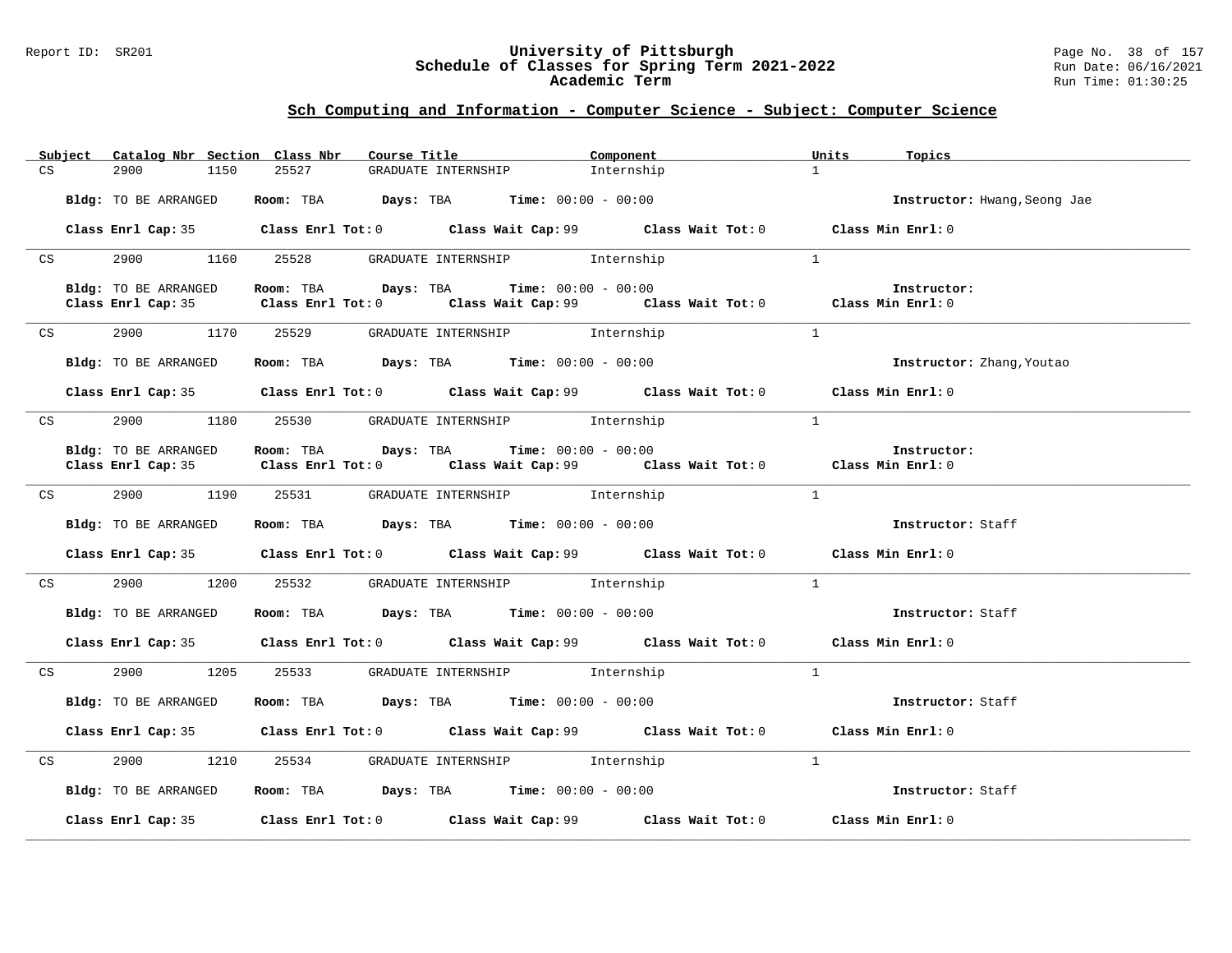#### Report ID: SR201 **University of Pittsburgh** Page No. 39 of 157 **Schedule of Classes for Spring Term 2021-2022** Run Date: 06/16/2021 **Academic Term** Run Time: 01:30:25

|    | Subject | Catalog Nbr Section Class Nbr |                                                                | Course Title | Component        |                                                                                             | Units             | Topics                                |
|----|---------|-------------------------------|----------------------------------------------------------------|--------------|------------------|---------------------------------------------------------------------------------------------|-------------------|---------------------------------------|
| CS |         | 2910<br>1010                  | 25543                                                          | MS PROJECT   |                  | Directed Studies                                                                            | $1 - 3$           |                                       |
|    |         | Bldg: TO BE ARRANGED          | Room: TBA $Days:$ TBA $Time: 00:00 - 00:00$                    |              |                  |                                                                                             |                   | Instructor: Lee, Stephen              |
|    |         |                               |                                                                |              |                  | Class Enrl Cap: 35 Class Enrl Tot: 0 Class Wait Cap: 99 Class Wait Tot: 0 Class Min Enrl: 0 |                   |                                       |
| CS |         | 2910<br>1020                  | 25544                                                          | MS PROJECT   |                  | Directed Studies                                                                            | $1 - 3$           |                                       |
|    |         | Bldg: TO BE ARRANGED          | Room: TBA $Days:$ TBA $Time:$ $00:00 - 00:00$                  |              |                  |                                                                                             |                   | Instructor: Chang, Shi-Kuo            |
|    |         |                               |                                                                |              |                  | Class Enrl Cap: 35 Class Enrl Tot: 0 Class Wait Cap: 99 Class Wait Tot: 0 Class Min Enrl: 0 |                   |                                       |
|    | CS      | 2910<br>1030                  | 25545                                                          | MS PROJECT   |                  | Directed Studies                                                                            | $1 - 3$           |                                       |
|    |         | Bldg: TO BE ARRANGED          | Room: TBA $Days:$ TBA $Time: 00:00 - 00:00$                    |              |                  |                                                                                             |                   | Instructor: Childers, Bruce Robert    |
|    |         |                               |                                                                |              |                  | Class Enrl Cap: 35 Class Enrl Tot: 0 Class Wait Cap: 99 Class Wait Tot: 0 Class Min Enrl: 0 |                   |                                       |
| CS |         | 2910<br>1040 25546            |                                                                | MS PROJECT   | Directed Studies |                                                                                             | $1 - 3$           |                                       |
|    |         | Bldg: TO BE ARRANGED          | Room: TBA $\rule{1em}{0.15mm}$ Days: TBA Time: $00:00 - 00:00$ |              |                  |                                                                                             |                   | Instructor: Chrysanthis, Panos K      |
|    |         |                               |                                                                |              |                  | Class Enrl Cap: 35 Class Enrl Tot: 0 Class Wait Cap: 99 Class Wait Tot: 0 Class Min Enrl: 0 |                   |                                       |
|    | CS      | 2910 1050 25547               |                                                                | MS PROJECT   |                  | Directed Studies                                                                            | $1 - 3$           |                                       |
|    |         | Bldg: TO BE ARRANGED          | Room: TBA $Days: TBA$ Time: $00:00 - 00:00$                    |              |                  |                                                                                             |                   | Instructor: Hauskrecht, Milos         |
|    |         |                               |                                                                |              |                  | Class Enrl Cap: 35 Class Enrl Tot: 0 Class Wait Cap: 99 Class Wait Tot: 0 Class Min Enrl: 0 |                   |                                       |
| CS |         | 2910<br>1060                  | 25548                                                          | MS PROJECT   |                  | Directed Studies                                                                            | $1 - 3$           |                                       |
|    |         | Bldg: TO BE ARRANGED          | <b>Room:</b> TBA <b>Days:</b> TBA <b>Time:</b> 00:00 - 00:00   |              |                  |                                                                                             |                   | Instructor: Tang, Xulong              |
|    |         |                               |                                                                |              |                  | Class Enrl Cap: 35 Class Enrl Tot: 0 Class Wait Cap: 99 Class Wait Tot: 0 Class Min Enrl: 0 |                   |                                       |
| CS |         | 2910                          | 1070 25549                                                     | MS PROJECT   |                  | Directed Studies                                                                            | $1 - 3$           |                                       |
|    |         | Bldg: TO BE ARRANGED          | Room: TBA $Days:$ TBA $Time: 00:00 - 00:00$                    |              |                  |                                                                                             |                   | Instructor: Kovashka, Adriana Ivanona |
|    |         | Class Enrl Cap: 35            |                                                                |              |                  | Class Enrl Tot: 0 Class Wait Cap: 99 Class Wait Tot: 0                                      | Class Min Enrl: 0 |                                       |
| CS |         | 2910<br>1080                  | 25550                                                          | MS PROJECT   |                  | Directed Studies                                                                            | $1 - 3$           |                                       |
|    |         | Bldg: TO BE ARRANGED          | <b>Room:</b> TBA <b>Days:</b> TBA <b>Time:</b> 00:00 - 00:00   |              |                  |                                                                                             |                   | Instructor: Labrinidis, Alexandros    |
|    |         | Class Enrl Cap: 35            |                                                                |              |                  | Class Enrl Tot: $0$ Class Wait Cap: $99$ Class Wait Tot: $0$ Class Min Enrl: $0$            |                   |                                       |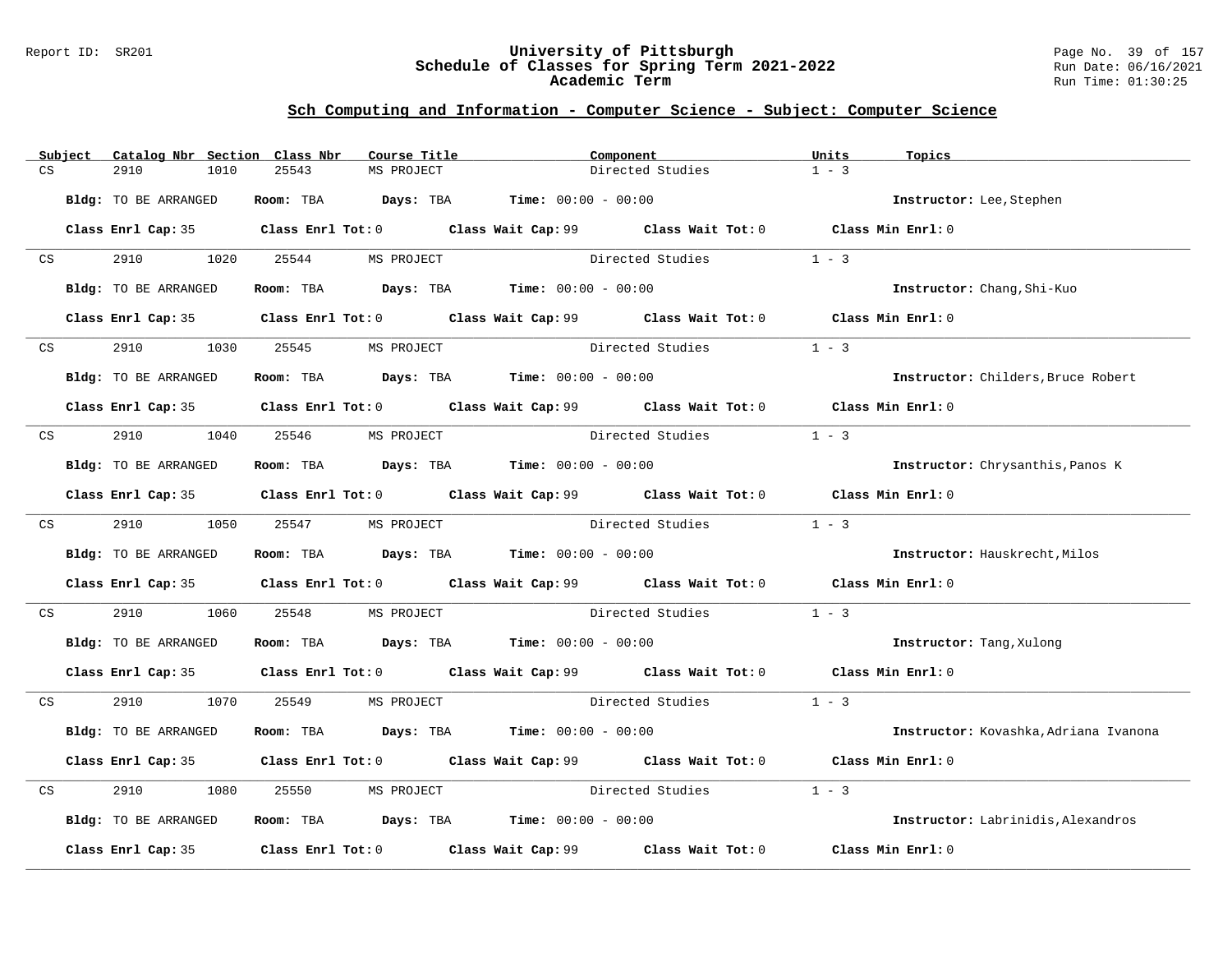| CS <sub>2</sub> | 2910<br>1090                               | 25551     | MS PROJECT                                                               | Directed Studies      |                                                                                                     | $1 - 3$                     |
|-----------------|--------------------------------------------|-----------|--------------------------------------------------------------------------|-----------------------|-----------------------------------------------------------------------------------------------------|-----------------------------|
|                 | Bldg: TO BE ARRANGED                       |           | Room: TBA $Days:$ TBA $Time: 00:00 - 00:00$                              |                       |                                                                                                     | Instructor: Lange, John R   |
|                 |                                            |           |                                                                          |                       | Class Enrl Cap: 35 Class Enrl Tot: 0 Class Wait Cap: 99 Class Wait Tot: 0 Class Min Enrl: 0         |                             |
|                 | CS 2910 1100 25552 MS PROJECT              |           |                                                                          |                       | Directed Studies 1 - 3                                                                              |                             |
|                 | Bldg: TO BE ARRANGED                       |           | Room: TBA $\rule{1em}{0.15mm}$ Days: TBA Time: $00:00 - 00:00$           |                       |                                                                                                     | Instructor: Lee, Adam J     |
|                 |                                            |           |                                                                          |                       | Class Enrl Cap: 35 Class Enrl Tot: 0 Class Wait Cap: 99 Class Wait Tot: 0 Class Min Enrl: 0         |                             |
|                 |                                            |           |                                                                          |                       | CS 2910 1110 25553 MS PROJECT Directed Studies 1 - 3                                                |                             |
|                 | Bldg: TO BE ARRANGED                       |           | $\texttt{Room:}$ TBA $\texttt{Days:}$ TBA $\texttt{Time:}$ 00:00 - 00:00 |                       |                                                                                                     | Instructor: Litman, Diane J |
|                 |                                            |           |                                                                          |                       | Class Enrl Cap: 35 Class Enrl Tot: 0 Class Wait Cap: 99 Class Wait Tot: 0 Class Min Enrl: 0         |                             |
|                 | CS 2910 1120 25554 MS PROJECT              |           |                                                                          |                       | Directed Studies 1 - 3                                                                              |                             |
|                 |                                            |           | Bldg: TO BE ARRANGED ROOM: TBA Days: TBA Time: 00:00 - 00:00             |                       |                                                                                                     | Instructor: Melhem, Rami G  |
|                 |                                            |           |                                                                          |                       | Class Enrl Cap: 35 Class Enrl Tot: 0 Class Wait Cap: 99 Class Wait Tot: 0 Class Min Enrl: 0         |                             |
|                 | CS 2910 1130 25555 MS PROJECT              |           |                                                                          | Directed Studies      |                                                                                                     | $1 - 3$                     |
|                 | Bldg: TO BE ARRANGED                       |           | Room: TBA $Days:$ TBA $Time: 00:00 - 00:00$                              |                       |                                                                                                     | Instructor: Mosse, Daniel   |
|                 |                                            |           |                                                                          |                       | Class Enrl Cap: 35 Class Enrl Tot: 0 Class Wait Cap: 99 Class Wait Tot: 0 Class Min Enrl: 0         |                             |
| CS              | 2910 1140 25556 MS PROJECT                 |           |                                                                          |                       | Directed Studies                                                                                    | $1 - 3$                     |
|                 |                                            |           | Bldg: TO BE ARRANGED Room: TBA Days: TBA Time: 00:00 - 00:00             |                       | Class Enrl Cap: 35 Class Enrl Tot: 0 Class Wait Cap: 99 Class Wait Tot: 0 Class Min Enrl: 0         | Instructor:                 |
|                 |                                            |           |                                                                          |                       | CS 2910 1150 25557 MS PROJECT Directed Studies 1 - 3                                                |                             |
|                 | Bldg: TO BE ARRANGED                       | Room: TBA | Days: TBA                                                                | $Time: 00:00 - 00:00$ | Class Enrl Cap: 35 Class Enrl Tot: 0 Class Wait Cap: 99 Class Wait Tot: 0 Class Min Enrl: 0         | Instructor:                 |
|                 | CS 2910 1160 25558 MS PROJECT              |           |                                                                          |                       | Directed Studies 1 - 3                                                                              |                             |
|                 | Bldg: TO BE ARRANGED<br>Class Enrl Cap: 35 |           | Room: TBA $Days:$ TBA $Time: 00:00 - 00:00$                              |                       | Class Enrl Tot: 0 $\qquad$ Class Wait Cap: 99 $\qquad$ Class Wait Tot: 0 $\qquad$ Class Min Enrl: 0 | Instructor:                 |
|                 | CS 2910 1170 25559 MS PROJECT              |           |                                                                          |                       | Directed Studies                                                                                    | $1 - 3$                     |
|                 | Bldg: TO BE ARRANGED                       |           | Room: TBA $Days:$ TBA $Time: 00:00 - 00:00$                              |                       |                                                                                                     | Instructor: Zhang, Youtao   |
|                 |                                            |           |                                                                          |                       | Class Enrl Cap: 35 Class Enrl Tot: 0 Class Wait Cap: 99 Class Wait Tot: 0                           | Class Min Enrl: 0           |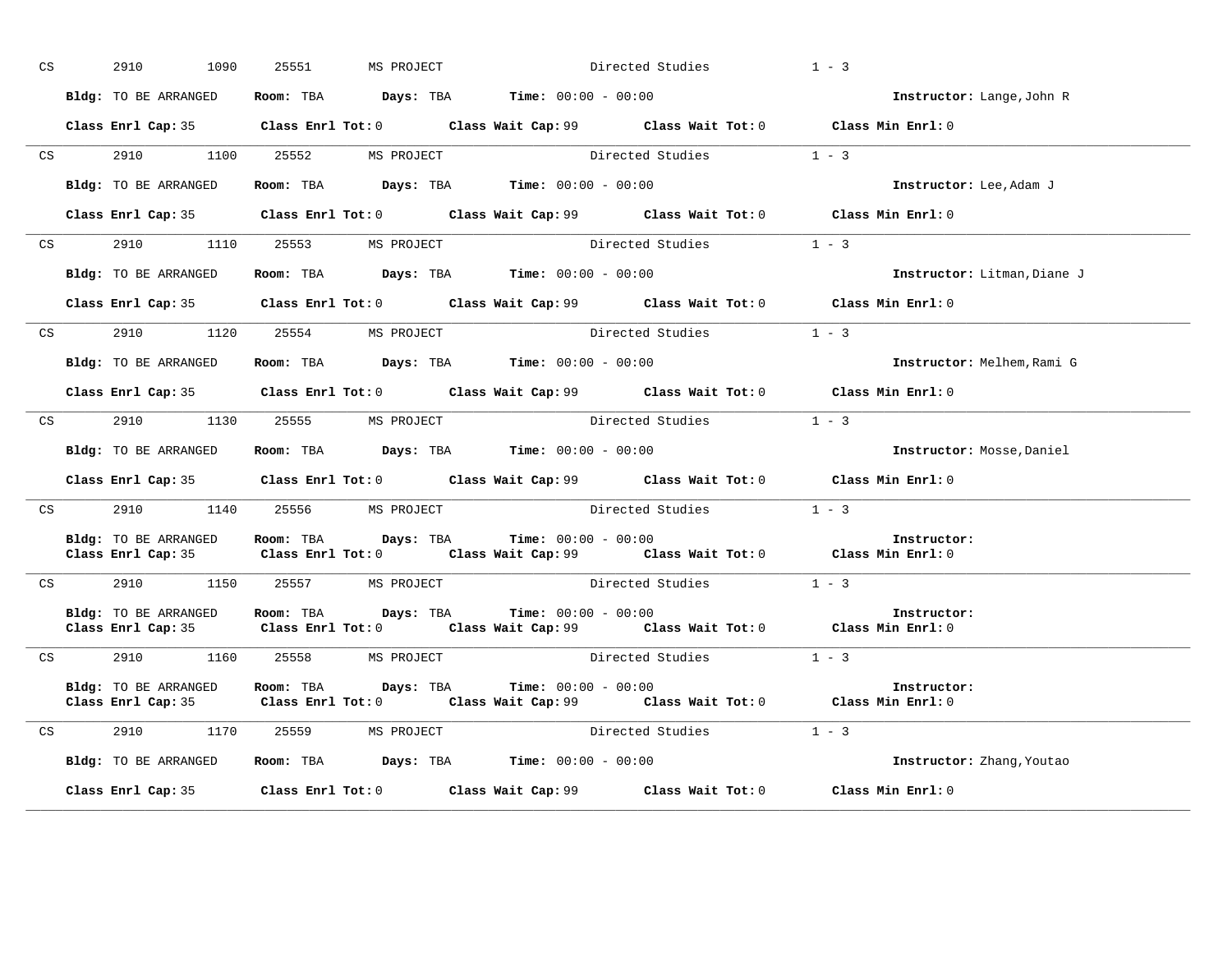#### Report ID: SR201 **University of Pittsburgh** Page No. 41 of 157 **Schedule of Classes for Spring Term 2021-2022** Run Date: 06/16/2021 **Academic Term** Run Time: 01:30:25

|    | Subject         | Catalog Nbr Section Class Nbr |                                                              | Course Title | Component                                                                                   | Units   | Topics                             |
|----|-----------------|-------------------------------|--------------------------------------------------------------|--------------|---------------------------------------------------------------------------------------------|---------|------------------------------------|
| CS |                 | 2910<br>1180                  | 25560                                                        | MS PROJECT   | Directed Studies                                                                            | $1 - 3$ |                                    |
|    |                 | Bldg: TO BE ARRANGED          | <b>Room:</b> TBA <b>Days:</b> TBA <b>Time:</b> 00:00 - 00:00 |              |                                                                                             |         | Instructor: Hwang, Seong Jae       |
|    |                 |                               |                                                              |              | Class Enrl Cap: 35 Class Enrl Tot: 0 Class Wait Cap: 99 Class Wait Tot: 0 Class Min Enrl: 0 |         |                                    |
|    | CS <sub>2</sub> |                               | 2910 1190 25561 MS PROJECT                                   |              | Directed Studies                                                                            | $1 - 3$ |                                    |
|    |                 | Bldg: TO BE ARRANGED          | Room: TBA $Days:$ TBA $Time:$ $00:00 - 00:00$                |              |                                                                                             |         | Instructor: Staff                  |
|    |                 |                               |                                                              |              | Class Enrl Cap: 35 Class Enrl Tot: 0 Class Wait Cap: 99 Class Wait Tot: 0 Class Min Enrl: 0 |         |                                    |
|    |                 |                               | CS 2910 1200 25562 MS PROJECT                                |              | Directed Studies                                                                            | $1 - 3$ |                                    |
|    |                 | Bldg: TO BE ARRANGED          | Room: TBA $Days:$ TBA $Time: 00:00 - 00:00$                  |              |                                                                                             |         | Instructor: Staff                  |
|    |                 |                               |                                                              |              | Class Enrl Cap: 35 Class Enrl Tot: 0 Class Wait Cap: 99 Class Wait Tot: 0 Class Min Enrl: 0 |         |                                    |
|    |                 |                               | CS 2910 1205 25563 MS PROJECT                                |              | Directed Studies                                                                            | $1 - 3$ |                                    |
|    |                 | Bldg: TO BE ARRANGED          | Room: TBA $Days:$ TBA $Time: 00:00 - 00:00$                  |              |                                                                                             |         | Instructor: Staff                  |
|    |                 |                               |                                                              |              | Class Enrl Cap: 35 Class Enrl Tot: 0 Class Wait Cap: 99 Class Wait Tot: 0 Class Min Enrl: 0 |         |                                    |
|    |                 |                               | CS 2910 1210 25564 MS PROJECT                                |              | Directed Studies 1 - 3                                                                      |         |                                    |
|    |                 | Bldg: TO BE ARRANGED          | Room: TBA $Days: TBA$ Time: $00:00 - 00:00$                  |              |                                                                                             |         | Instructor: Staff                  |
|    |                 |                               |                                                              |              | Class Enrl Cap: 35 Class Enrl Tot: 0 Class Wait Cap: 99 Class Wait Tot: 0 Class Min Enrl: 0 |         |                                    |
|    | CS              | 2990 700                      |                                                              |              | 1010 25592 INDEPENDENT STUDY Independent Study 1 - 9                                        |         |                                    |
|    |                 | Bldg: TO BE ARRANGED          |                                                              |              | Room: TBA $Days:$ TBA $Time: 00:00 - 00:00$                                                 |         | Instructor: Lee, Stephen           |
|    |                 |                               |                                                              |              | Class Enrl Cap: 35 Class Enrl Tot: 0 Class Wait Cap: 99 Class Wait Tot: 0 Class Min Enrl: 0 |         |                                    |
|    |                 |                               |                                                              |              | CS 2990 1020 25593 INDEPENDENT STUDY Independent Study 1 - 9                                |         |                                    |
|    |                 | Bldg: TO BE ARRANGED          |                                                              |              | <b>Room:</b> TBA <b>Days:</b> TBA <b>Time:</b> 00:00 - 00:00                                |         | Instructor: Chang, Shi-Kuo         |
|    |                 |                               |                                                              |              | Class Enrl Cap: 35 Class Enrl Tot: 0 Class Wait Cap: 99 Class Wait Tot: 0 Class Min Enrl: 0 |         |                                    |
| CS |                 | 2990                          |                                                              |              | 1030 25594 INDEPENDENT STUDY Independent Study                                              | $1 - 9$ |                                    |
|    |                 | Bldg: TO BE ARRANGED          |                                                              |              | Room: TBA $Days:$ TBA $Time:$ $00:00 - 00:00$                                               |         | Instructor: Childers, Bruce Robert |
|    |                 |                               |                                                              |              | Class Enrl Cap: 35 Class Enrl Tot: 0 Class Wait Cap: 99 Class Wait Tot: 0 Class Min Enrl: 0 |         |                                    |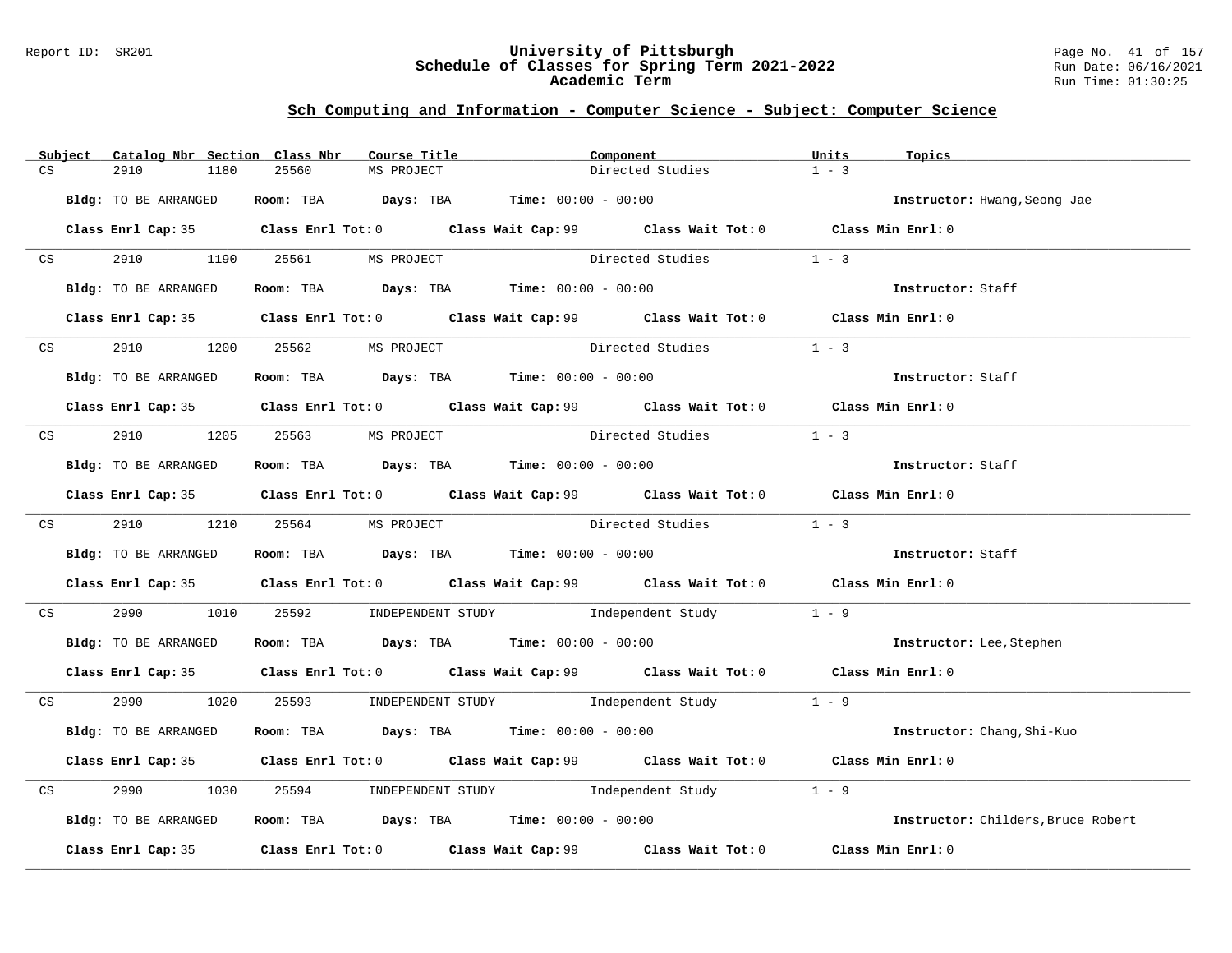| CS | 2990<br>1040         | INDEPENDENT STUDY 1ndependent Study<br>25595                                                | $1 - 9$                               |
|----|----------------------|---------------------------------------------------------------------------------------------|---------------------------------------|
|    | Bldg: TO BE ARRANGED | Room: TBA $Days:$ TBA $Time: 00:00 - 00:00$                                                 | Instructor: Chrysanthis, Panos K      |
|    |                      | Class Enrl Cap: 35 Class Enrl Tot: 0 Class Wait Cap: 99 Class Wait Tot: 0 Class Min Enrl: 0 |                                       |
|    |                      | CS 2990 1050 25596 INDEPENDENT STUDY Independent Study 1 - 9                                |                                       |
|    | Bldg: TO BE ARRANGED | Room: TBA $Days:$ TBA $Time: 00:00 - 00:00$                                                 | Instructor: Hauskrecht, Milos         |
|    |                      | Class Enrl Cap: 35 Class Enrl Tot: 0 Class Wait Cap: 99 Class Wait Tot: 0 Class Min Enrl: 0 |                                       |
|    |                      | CS 2990 1060 25597 INDEPENDENT STUDY Independent Study 1 - 9                                |                                       |
|    |                      | Bldg: TO BE ARRANGED ROOM: TBA Days: TBA Time: 00:00 - 00:00                                | <b>Instructor:</b> Tang, Xulong       |
|    |                      | Class Enrl Cap: 35 Class Enrl Tot: 0 Class Wait Cap: 99 Class Wait Tot: 0 Class Min Enrl: 0 |                                       |
|    |                      | CS 2990 1070 25598 INDEPENDENT STUDY Independent Study 1 - 9                                |                                       |
|    | Bldg: TO BE ARRANGED | Room: TBA Days: TBA Time: $00:00 - 00:00$                                                   | Instructor: Kovashka, Adriana Ivanona |
|    |                      | Class Enrl Cap: 35 Class Enrl Tot: 0 Class Wait Cap: 99 Class Wait Tot: 0 Class Min Enrl: 0 |                                       |
|    |                      | CS 2990 1080 25599 INDEPENDENT STUDY Independent Study 1 - 9                                |                                       |
|    | Bldg: TO BE ARRANGED | Room: TBA $Days:$ TBA $Time: 00:00 - 00:00$                                                 | Instructor: Labrinidis, Alexandros    |
|    |                      | Class Enrl Cap: 35 Class Enrl Tot: 0 Class Wait Cap: 99 Class Wait Tot: 0 Class Min Enrl: 0 |                                       |
|    |                      | CS 2990 1090 25600 INDEPENDENT STUDY Independent Study 1 - 9                                |                                       |
|    | Bldg: TO BE ARRANGED | Room: TBA $Days:$ TBA $Time: 00:00 - 00:00$                                                 | Instructor: Lange, John R             |
|    |                      | Class Enrl Cap: 35 Class Enrl Tot: 0 Class Wait Cap: 99 Class Wait Tot: 0 Class Min Enrl: 0 |                                       |
|    |                      | CS 2990 1100 25601 INDEPENDENT STUDY Independent Study 1 - 9                                |                                       |
|    | Bldg: TO BE ARRANGED | Room: TBA $\rule{1em}{0.15mm}$ Days: TBA Time: $00:00 - 00:00$                              | Instructor: Lee, Adam J               |
|    |                      | Class Enrl Cap: 35 Class Enrl Tot: 0 Class Wait Cap: 99 Class Wait Tot: 0 Class Min Enrl: 0 |                                       |
|    |                      | CS 2990 1110 25602 INDEPENDENT STUDY Independent Study 1 - 9                                |                                       |
|    | Bldg: TO BE ARRANGED | Room: TBA $Days:$ TBA $Time: 00:00 - 00:00$                                                 | Instructor: Litman, Diane J           |
|    |                      | Class Enrl Cap: 35 Class Enrl Tot: 0 Class Wait Cap: 99 Class Wait Tot: 0 Class Min Enrl: 0 |                                       |
|    |                      | CS 2990 1120 25603 INDEPENDENT STUDY Independent Study 1 - 9                                |                                       |
|    |                      | Bldg: TO BE ARRANGED Room: TBA Days: TBA Time: 00:00 - 00:00                                | Instructor: Melhem, Rami G            |
|    |                      | Class Enrl Cap: 35 Class Enrl Tot: 0 Class Wait Cap: 99 Class Wait Tot: 0                   | Class Min Enrl: 0                     |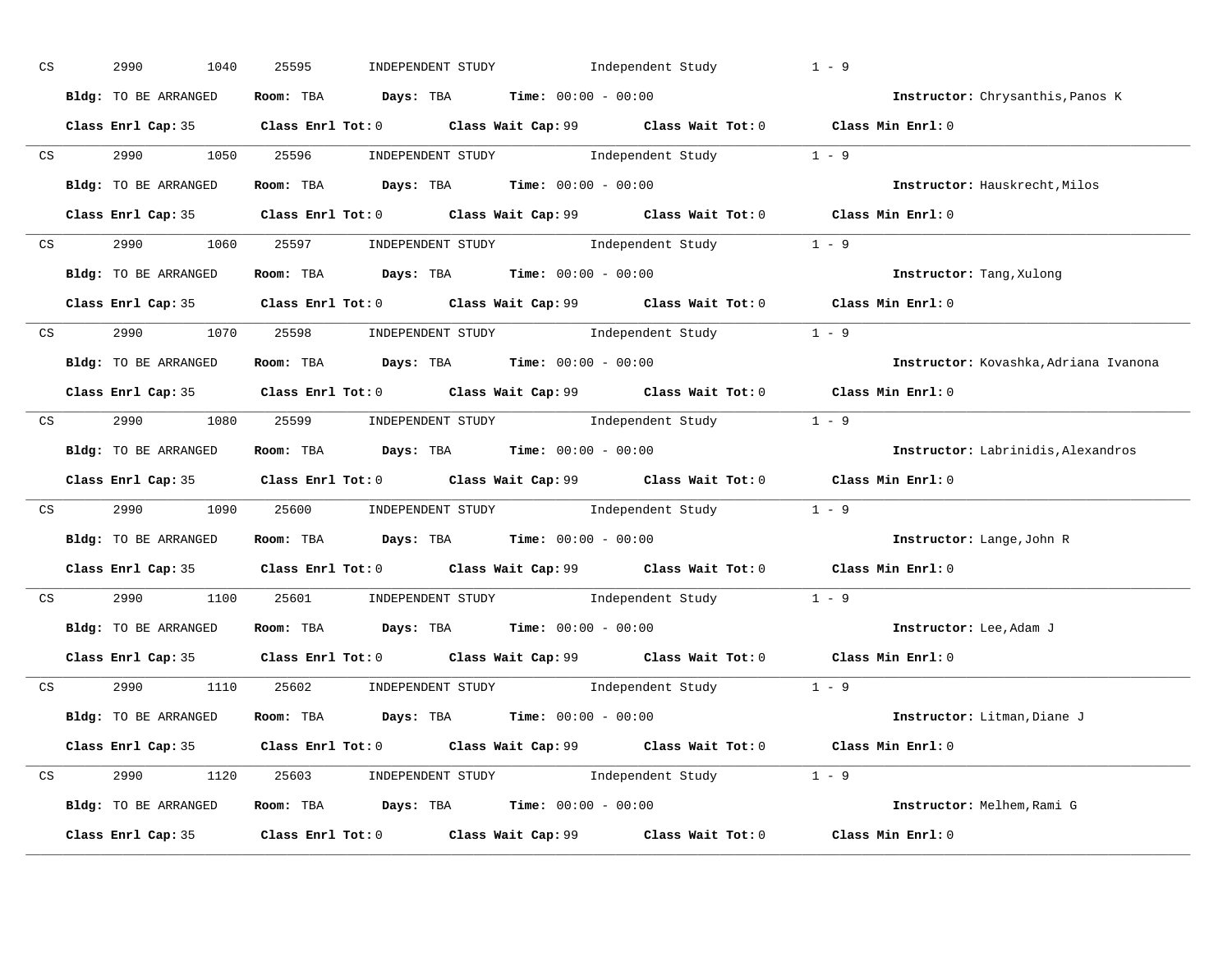#### Report ID: SR201 **University of Pittsburgh** Page No. 43 of 157 **Schedule of Classes for Spring Term 2021-2022** Run Date: 06/16/2021 **Academic Term** Run Time: 01:30:25

|    | Subject         | Catalog Nbr Section Class Nbr |                                                                         | Course Title <b>Source Search</b> | Component                                                                                            | Units<br>Topics              |  |
|----|-----------------|-------------------------------|-------------------------------------------------------------------------|-----------------------------------|------------------------------------------------------------------------------------------------------|------------------------------|--|
| CS |                 | 1130<br>2990                  | 25604                                                                   | INDEPENDENT STUDY                 | Independent Study                                                                                    | $1 - 9$                      |  |
|    |                 | Bldg: TO BE ARRANGED          | Room: TBA $Days:$ TBA $Time: 00:00 - 00:00$                             |                                   |                                                                                                      | Instructor: Mosse, Daniel    |  |
|    |                 |                               |                                                                         |                                   | Class Enrl Cap: 35 Class Enrl Tot: 0 Class Wait Cap: 99 Class Wait Tot: 0 Class Min Enrl: 0          |                              |  |
|    | CS              |                               |                                                                         |                                   | 2990 1140 25613 INDEPENDENT STUDY Independent Study 1 - 9                                            |                              |  |
|    |                 | Bldg: TO BE ARRANGED          | Room: TBA $\rule{1em}{0.15mm}$ Days: TBA $\qquad$ Time: $00:00 - 00:00$ |                                   |                                                                                                      | Instructor:                  |  |
|    |                 | Class Enrl Cap: 35            |                                                                         |                                   | Class Enrl Tot: 0 $\qquad$ Class Wait Cap: 99 $\qquad$ Class Wait Tot: 0 $\qquad$ Class Min Enrl: 0  |                              |  |
|    | CS <sub>2</sub> | 2990 1150                     |                                                                         |                                   | 25614 INDEPENDENT STUDY Independent Study 1 - 9                                                      |                              |  |
|    |                 | Bldg: TO BE ARRANGED          | Room: TBA $\rule{1em}{0.15mm}$ Days: TBA Time: $00:00 - 00:00$          |                                   |                                                                                                      | Instructor: Pruhs, Kirk R    |  |
|    |                 |                               |                                                                         |                                   | Class Enrl Cap: 35 Class Enrl Tot: 0 Class Wait Cap: 99 Class Wait Tot: 0 Class Min Enrl: 0          |                              |  |
|    |                 |                               |                                                                         |                                   | CS 2990 1160 25615 INDEPENDENT STUDY Independent Study 1 - 9                                         |                              |  |
|    |                 | Bldg: TO BE ARRANGED          | Room: TBA $\rule{1em}{0.15mm}$ Days: TBA Time: $00:00 - 00:00$          |                                   |                                                                                                      | Instructor: Walker, Erin     |  |
|    |                 |                               |                                                                         |                                   | Class Enrl Cap: 35 Class Enrl Tot: 0 Class Wait Cap: 99 Class Wait Tot: 0 Class Min Enrl: 0          |                              |  |
|    | CS              | 2990 700                      |                                                                         |                                   | 1170 25616 INDEPENDENT STUDY Independent Study 1 - 9                                                 |                              |  |
|    |                 | Bldg: TO BE ARRANGED          | Room: TBA $Days:$ TBA $Time:$ 00:00 - 00:00                             |                                   |                                                                                                      | Instructor: Zhang, Youtao    |  |
|    |                 |                               |                                                                         |                                   | Class Enrl Cap: 35 Class Enrl Tot: 0 Class Wait Cap: 99 Class Wait Tot: 0 Class Min Enrl: 0          |                              |  |
|    | CS              |                               |                                                                         |                                   | 2990 1180 25617 INDEPENDENT STUDY Independent Study 1 - 9                                            |                              |  |
|    |                 | Bldg: TO BE ARRANGED          | Room: TBA $Days:$ TBA Time: $00:00 - 00:00$                             |                                   |                                                                                                      | Instructor: Hwang, Seong Jae |  |
|    |                 |                               |                                                                         |                                   | Class Enrl Cap: 35 Class Enrl Tot: 0 Class Wait Cap: 99 Class Wait Tot: 0 Class Min Enrl: 0          |                              |  |
|    |                 |                               | CS 2990 1190 25618 INDEPENDENT STUDY                                    |                                   | Independent Study                                                                                    | $1 - 9$                      |  |
|    |                 | Bldg: TO BE ARRANGED          |                                                                         |                                   | <b>ROOM: TBA Days: TBA Time:</b> 00:00 - 00:00                                                       | Instructor: Hwa, Rebecca     |  |
|    |                 |                               |                                                                         |                                   | Class Enrl Cap: 35 Class Enrl Tot: 0 Class Wait Cap: 99 Class Wait Tot: 0 Class Min Enrl: 0          |                              |  |
|    | CS              | 2990 700                      |                                                                         |                                   | 1200 25619 INDEPENDENT STUDY Independent Study 1 - 9                                                 |                              |  |
|    |                 | Bldg: TO BE ARRANGED          | Room: TBA $\rule{1em}{0.15mm}$ Days: TBA Time: $00:00 - 00:00$          |                                   |                                                                                                      | Instructor: Staff            |  |
|    |                 |                               |                                                                         |                                   | Class Enrl Cap: 35 $\qquad$ Class Enrl Tot: 0 $\qquad$ Class Wait Cap: 99 $\qquad$ Class Wait Tot: 0 | Class Min Enrl: 0            |  |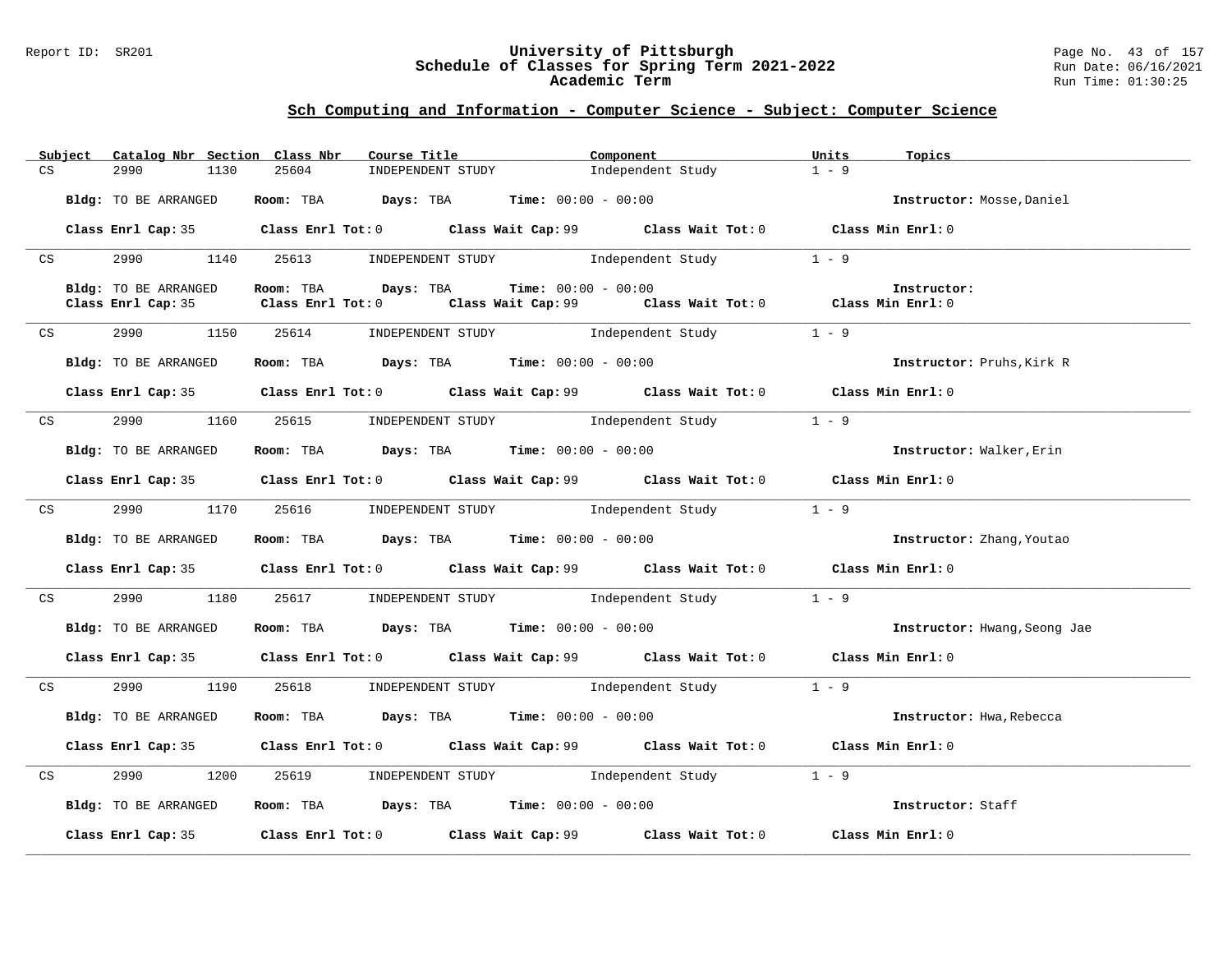#### Report ID: SR201 **University of Pittsburgh** Page No. 44 of 157 **Schedule of Classes for Spring Term 2021-2022** Run Date: 06/16/2021 **Academic Term** Run Time: 01:30:25

|    | Subject | Catalog Nbr Section Class Nbr |       | Course Title                                                     | Component                                                                                   | Units<br>Topics                    |  |
|----|---------|-------------------------------|-------|------------------------------------------------------------------|---------------------------------------------------------------------------------------------|------------------------------------|--|
| CS |         | 2990<br>1205                  | 25748 | INDEPENDENT STUDY                                                | Independent Study                                                                           | $1 - 9$                            |  |
|    |         | Bldg: TO BE ARRANGED          |       | Room: TBA $Days: TBA$ Time: $00:00 - 00:00$                      |                                                                                             | Instructor: Staff                  |  |
|    |         |                               |       |                                                                  | Class Enrl Cap: 35 Class Enrl Tot: 0 Class Wait Cap: 99 Class Wait Tot: 0 Class Min Enrl: 0 |                                    |  |
|    | CS      | 2990 1210                     |       |                                                                  | 25620 INDEPENDENT STUDY 1ndependent Study                                                   | $1 - 9$                            |  |
|    |         | Bldg: TO BE ARRANGED          |       | Room: TBA $\rule{1em}{0.15mm}$ Days: TBA Time: $00:00 - 00:00$   |                                                                                             | Instructor: Staff                  |  |
|    |         |                               |       |                                                                  | Class Enrl Cap: 35 Class Enrl Tot: 0 Class Wait Cap: 99 Class Wait Tot: 0 Class Min Enrl: 0 |                                    |  |
|    | CS      | 2990 — 100                    |       | 1220 25621 INDEPENDENT STUDY Independent Study                   |                                                                                             | $1 - 9$                            |  |
|    |         | Bldg: TO BE ARRANGED          |       | Room: TBA $Days:$ TBA $Time: 00:00 - 00:00$                      |                                                                                             | Instructor: Staff                  |  |
|    |         |                               |       |                                                                  | Class Enrl Cap: 35 Class Enrl Tot: 0 Class Wait Cap: 99 Class Wait Tot: 0 Class Min Enrl: 0 |                                    |  |
|    |         |                               |       | CS 3000 1010 25272 RESEARCH AND DISSERTATION PHD Thesis Research |                                                                                             | $1 - 9$                            |  |
|    |         | Bldg: TO BE ARRANGED          |       | Room: TBA $Days:$ TBA $Time: 00:00 - 00:00$                      |                                                                                             | Instructor: Tang, Xulong           |  |
|    |         |                               |       |                                                                  | Class Enrl Cap: 35 Class Enrl Tot: 0 Class Wait Cap: 99 Class Wait Tot: 0 Class Min Enrl: 0 |                                    |  |
|    |         |                               |       |                                                                  | CS 3000 1020 25297 RESEARCH AND DISSERTATION PHD Thesis Research                            | $1 - 9$                            |  |
|    |         | Bldg: TO BE ARRANGED          |       | Room: TBA $Days:$ TBA $Time: 00:00 - 00:00$                      |                                                                                             | Instructor: Chang, Shi-Kuo         |  |
|    |         |                               |       |                                                                  | Class Enrl Cap: 35 Class Enrl Tot: 0 Class Wait Cap: 99 Class Wait Tot: 0 Class Min Enrl: 0 |                                    |  |
| CS |         | 3000<br>1030                  | 25303 |                                                                  | RESEARCH AND DISSERTATION PHD Thesis Research                                               | $1 - 9$                            |  |
|    |         | Bldg: TO BE ARRANGED          |       | Room: TBA $Days:$ TBA $Time: 00:00 - 00:00$                      |                                                                                             | Instructor: Childers, Bruce Robert |  |
|    |         |                               |       |                                                                  | Class Enrl Cap: 35 Class Enrl Tot: 0 Class Wait Cap: 99 Class Wait Tot: 0 Class Min Enrl: 0 |                                    |  |
|    |         |                               |       |                                                                  | CS 3000 1040 25306 RESEARCH AND DISSERTATION PHD Thesis Research 1 - 9                      |                                    |  |
|    |         | Bldg: TO BE ARRANGED          |       | Room: TBA $Days:$ TBA $Time: 00:00 - 00:00$                      |                                                                                             | Instructor: Chrysanthis, Panos K   |  |
|    |         |                               |       |                                                                  | Class Enrl Cap: 35 Class Enrl Tot: 0 Class Wait Cap: 99 Class Wait Tot: 0 Class Min Enrl: 0 |                                    |  |
| CS |         | 3000<br>1050                  | 25308 | RESEARCH AND DISSERTATION PHD Thesis Research                    |                                                                                             | $1 - 9$                            |  |
|    |         | Bldg: TO BE ARRANGED          |       | Room: TBA $Days: TBA$ Time: $00:00 - 00:00$                      |                                                                                             | Instructor: Hauskrecht, Milos      |  |
|    |         |                               |       |                                                                  | Class Enrl Cap: 35 Class Enrl Tot: 0 Class Wait Cap: 99 Class Wait Tot: 0 Class Min Enrl: 0 |                                    |  |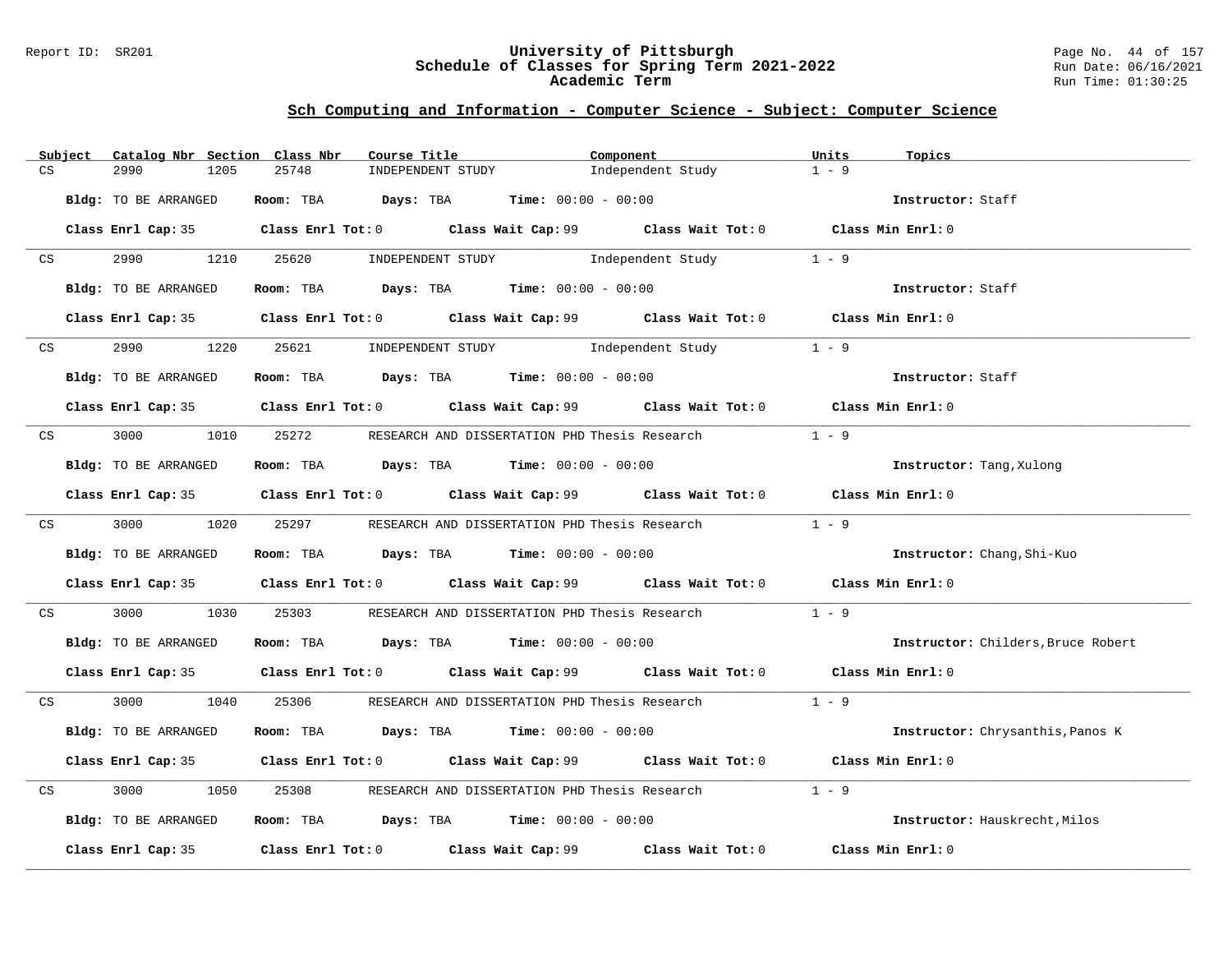| CS |                 | 3000<br>1060                               | 25310                                             | RESEARCH AND DISSERTATION PHD Thesis Research                                               |         | $1 - 9$                               |
|----|-----------------|--------------------------------------------|---------------------------------------------------|---------------------------------------------------------------------------------------------|---------|---------------------------------------|
|    |                 | Bldg: TO BE ARRANGED                       |                                                   | Room: TBA $Days:$ TBA $Time: 00:00 - 00:00$                                                 |         | Instructor: Lee, Stephen              |
|    |                 |                                            |                                                   | Class Enrl Cap: 35 Class Enrl Tot: 0 Class Wait Cap: 99 Class Wait Tot: 0 Class Min Enrl: 0 |         |                                       |
|    |                 | CS 3000 1070 25315                         |                                                   | RESEARCH AND DISSERTATION PHD Thesis Research 1 - 9                                         |         |                                       |
|    |                 | Bldg: TO BE ARRANGED                       |                                                   | Room: TBA $Days:$ TBA Time: $00:00 - 00:00$                                                 |         | Instructor: Kovashka, Adriana Ivanona |
|    |                 |                                            |                                                   | Class Enrl Cap: 35 Class Enrl Tot: 0 Class Wait Cap: 99 Class Wait Tot: 0 Class Min Enrl: 0 |         |                                       |
|    | CS <sub>2</sub> |                                            |                                                   | 3000 1080 25316 RESEARCH AND DISSERTATION PHD Thesis Research 1 - 9                         |         |                                       |
|    |                 | Bldg: TO BE ARRANGED                       |                                                   | Room: TBA $Days:$ TBA $Time: 00:00 - 00:00$                                                 |         | Instructor: Labrinidis, Alexandros    |
|    |                 |                                            |                                                   | Class Enrl Cap: 35 Class Enrl Tot: 0 Class Wait Cap: 99 Class Wait Tot: 0 Class Min Enrl: 0 |         |                                       |
| CS |                 |                                            |                                                   | 3000 1090 25317 RESEARCH AND DISSERTATION PHD Thesis Research                               | $1 - 9$ |                                       |
|    |                 | Bldg: TO BE ARRANGED                       |                                                   | Room: TBA $\rule{1em}{0.15mm}$ Days: TBA $\rule{1.5mm}{0.15mm}$ Time: $00:00 - 00:00$       |         | Instructor: Lange, John R             |
|    |                 |                                            |                                                   | Class Enrl Cap: 35 Class Enrl Tot: 0 Class Wait Cap: 99 Class Wait Tot: 0 Class Min Enrl: 0 |         |                                       |
|    | CS              | 3000 000<br>1100                           |                                                   | 25321 RESEARCH AND DISSERTATION PHD Thesis Research                                         |         | $1 - 9$                               |
|    |                 | Bldg: TO BE ARRANGED                       |                                                   | Room: TBA $\rule{1em}{0.15mm}$ Days: TBA $\rule{1.5mm}{0.15mm}$ Time: $00:00 - 00:00$       |         | Instructor: Lee, Adam J               |
|    |                 |                                            |                                                   | Class Enrl Cap: 35 Class Enrl Tot: 0 Class Wait Cap: 99 Class Wait Tot: 0 Class Min Enrl: 0 |         |                                       |
|    |                 |                                            |                                                   | CS 3000 1110 25323 RESEARCH AND DISSERTATION PHD Thesis Research 1 - 9                      |         |                                       |
|    |                 | Bldg: TO BE ARRANGED                       |                                                   | Room: TBA $Days:$ TBA Time: $00:00 - 00:00$                                                 |         | Instructor: Litman, Diane J           |
|    |                 |                                            |                                                   | Class Enrl Cap: 35 Class Enrl Tot: 0 Class Wait Cap: 99 Class Wait Tot: 0 Class Min Enrl: 0 |         |                                       |
| CS |                 |                                            |                                                   | 3000 1120 25325 RESEARCH AND DISSERTATION PHD Thesis Research 1 - 9                         |         |                                       |
|    |                 | Bldg: TO BE ARRANGED                       |                                                   | Room: TBA $Days: TBA$ Time: $00:00 - 00:00$                                                 |         | Instructor: Melhem, Rami G            |
|    |                 |                                            |                                                   | Class Enrl Cap: 35 Class Enrl Tot: 0 Class Wait Cap: 99 Class Wait Tot: 0                   |         | Class Min Enrl: 0                     |
| CS |                 |                                            |                                                   | 3000 1130 25328 RESEARCH AND DISSERTATION PHD Thesis Research 1 - 9                         |         |                                       |
|    |                 | Bldg: TO BE ARRANGED                       |                                                   | Room: TBA $Days:$ TBA $Time: 00:00 - 00:00$                                                 |         | Instructor: Mosse, Daniel             |
|    |                 |                                            |                                                   | Class Enrl Cap: 35 Class Enrl Tot: 0 Class Wait Cap: 99 Class Wait Tot: 0 Class Min Enrl: 0 |         |                                       |
| CS |                 | 3000<br>1140                               |                                                   | 25330 RESEARCH AND DISSERTATION PHD Thesis Research 1 - 9                                   |         |                                       |
|    |                 | Bldg: TO BE ARRANGED<br>Class Enrl Cap: 35 | Room: TBA<br>Days: TBA<br>$Class$ $Enrl$ $Tot: 0$ | $Time: 00:00 - 00:00$<br>Class Wait Cap: 99 Class Wait Tot: 0                               |         | Instructor:<br>Class Min Enrl: 0      |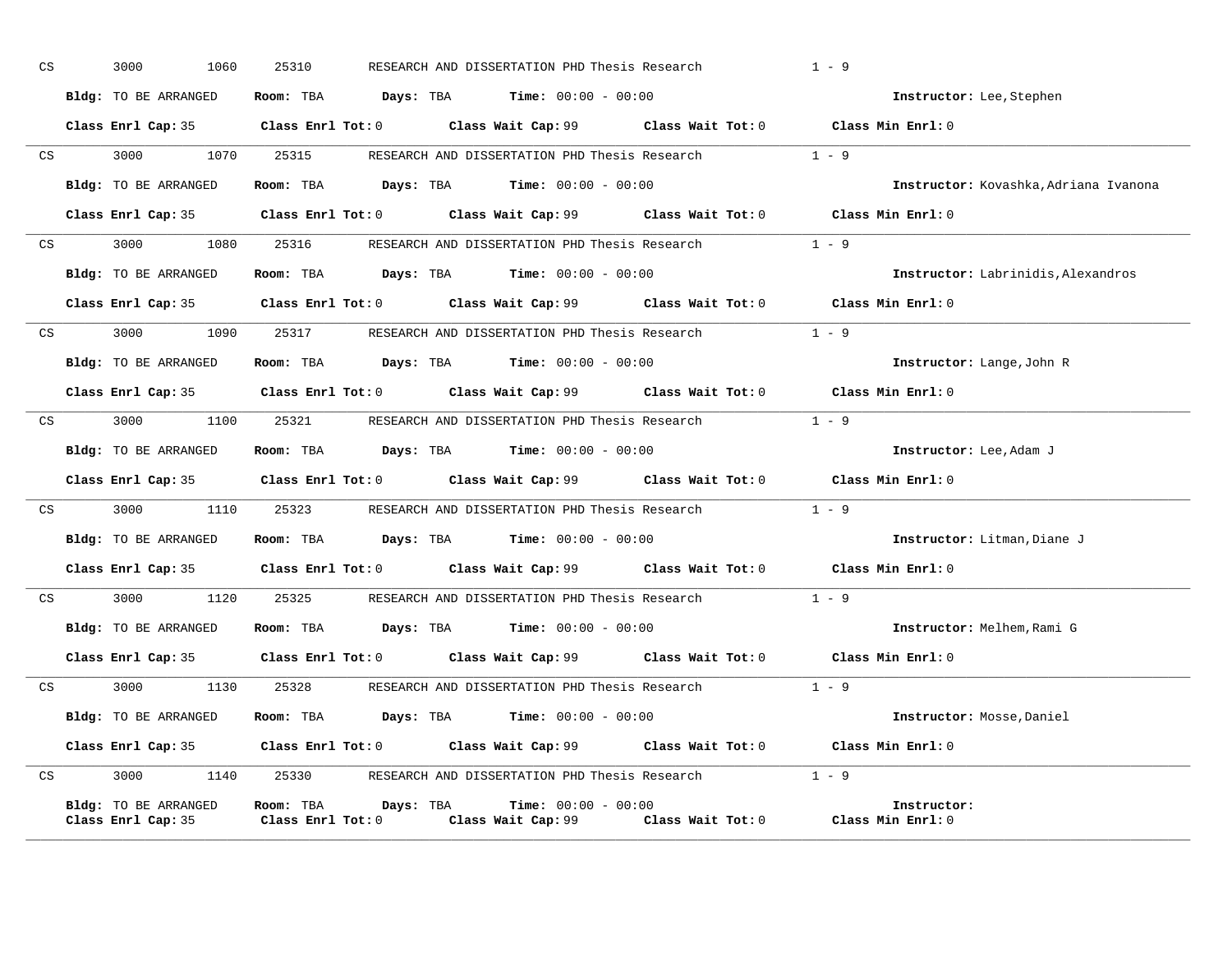#### Report ID: SR201 **University of Pittsburgh** Page No. 46 of 157 **Schedule of Classes for Spring Term 2021-2022** Run Date: 06/16/2021 **Academic Term** Run Time: 01:30:25

|    | Subject |                      | Catalog Nbr Section Class Nbr | Course Title | Component                                                                               |                                                                                             | Units   | Topics                           |
|----|---------|----------------------|-------------------------------|--------------|-----------------------------------------------------------------------------------------|---------------------------------------------------------------------------------------------|---------|----------------------------------|
| CS |         | 3000<br>1150         | 25333                         |              | RESEARCH AND DISSERTATION PHD Thesis Research                                           |                                                                                             | $1 - 9$ |                                  |
|    |         |                      |                               |              |                                                                                         |                                                                                             |         |                                  |
|    |         | Bldg: TO BE ARRANGED |                               |              | Room: TBA $Days: TBA$ Time: $00:00 - 00:00$                                             | Class Enrl Cap: 35 Class Enrl Tot: 0 Class Wait Cap: 99 Class Wait Tot: 0 Class Min Enrl: 0 |         | Instructor:                      |
|    |         |                      |                               |              |                                                                                         |                                                                                             |         |                                  |
| CS |         | 3000<br>1160         | 25335                         |              | RESEARCH AND DISSERTATION PHD Thesis Research                                           |                                                                                             | $1 - 9$ |                                  |
|    |         | Bldg: TO BE ARRANGED |                               |              | Room: TBA $Days:$ TBA $Time: 00:00 - 00:00$                                             |                                                                                             |         | Instructor:                      |
|    |         |                      |                               |              |                                                                                         | Class Enrl Cap: 35 Class Enrl Tot: 0 Class Wait Cap: 99 Class Wait Tot: 0 Class Min Enrl: 0 |         |                                  |
|    |         |                      |                               |              |                                                                                         |                                                                                             |         |                                  |
| CS |         | 3000<br>1170         | 25337                         |              | RESEARCH AND DISSERTATION PHD Thesis Research                                           |                                                                                             | $1 - 9$ |                                  |
|    |         | Bldg: TO BE ARRANGED |                               |              | Room: TBA $Days:$ TBA $Time:$ $00:00 - 00:00$                                           |                                                                                             |         | <b>Instructor:</b> Zhang, Youtao |
|    |         |                      |                               |              |                                                                                         | Class Enrl Cap: 35 Class Enrl Tot: 0 Class Wait Cap: 99 Class Wait Tot: 0 Class Min Enrl: 0 |         |                                  |
|    | CS      |                      | 3000 1180 25339               |              | RESEARCH AND DISSERTATION PHD Thesis Research                                           |                                                                                             | $1 - 9$ |                                  |
|    |         | Bldg: TO BE ARRANGED |                               |              | Room: TBA $\rule{1em}{0.15mm}$ Days: TBA $\rule{1.5mm}{0.15mm}$ Time: $00:00 - 00:00$   |                                                                                             |         | Instructor: Hwang, Seong Jae     |
|    |         |                      |                               |              |                                                                                         | Class Enrl Cap: 35 Class Enrl Tot: 0 Class Wait Cap: 99 Class Wait Tot: 0 Class Min Enrl: 0 |         |                                  |
| CS |         | 3000 1190            |                               |              |                                                                                         | 25341 RESEARCH AND DISSERTATION PHD Thesis Research 1 - 9                                   |         |                                  |
|    |         | Bldg: TO BE ARRANGED |                               |              | Room: TBA $\rule{1em}{0.15mm}$ Days: TBA $\rule{1.15mm}]{0.15mm}$ Time: $0.000 - 0.000$ |                                                                                             |         | Instructor: Staff                |
|    |         |                      |                               |              |                                                                                         | Class Enrl Cap: 35 Class Enrl Tot: 0 Class Wait Cap: 99 Class Wait Tot: 0 Class Min Enrl: 0 |         |                                  |
|    | CS      | 3000 1200            | 25343                         |              |                                                                                         | RESEARCH AND DISSERTATION PHD Thesis Research                                               | $1 - 9$ |                                  |
|    |         | Bldg: TO BE ARRANGED |                               |              | Room: TBA $\rule{1em}{0.15mm}$ Days: TBA Time: $00:00 - 00:00$                          |                                                                                             |         | Instructor: Staff                |
|    |         |                      |                               |              |                                                                                         | Class Enrl Cap: 35 Class Enrl Tot: 0 Class Wait Cap: 99 Class Wait Tot: 0 Class Min Enrl: 0 |         |                                  |
| CS |         | 3000<br>1205         | 25346                         |              | RESEARCH AND DISSERTATION PHD Thesis Research                                           |                                                                                             | $1 - 9$ |                                  |
|    |         | Bldg: TO BE ARRANGED |                               |              | Room: TBA $\rule{1em}{0.15mm}$ Days: TBA Time: $00:00 - 00:00$                          |                                                                                             |         | Instructor: Staff                |
|    |         |                      |                               |              |                                                                                         | Class Enrl Cap: 35 Class Enrl Tot: 0 Class Wait Cap: 99 Class Wait Tot: 0 Class Min Enrl: 0 |         |                                  |
| CS |         | 3000 000             | 1210                          |              |                                                                                         |                                                                                             | $1 - 9$ |                                  |
|    |         | Bldg: TO BE ARRANGED |                               |              | Room: TBA $Days:$ TBA Time: $00:00 - 00:00$                                             |                                                                                             |         | Instructor: Staff                |
|    |         |                      |                               |              |                                                                                         | Class Enrl Cap: 35 Class Enrl Tot: 0 Class Wait Cap: 99 Class Wait Tot: 0 Class Min Enrl: 0 |         |                                  |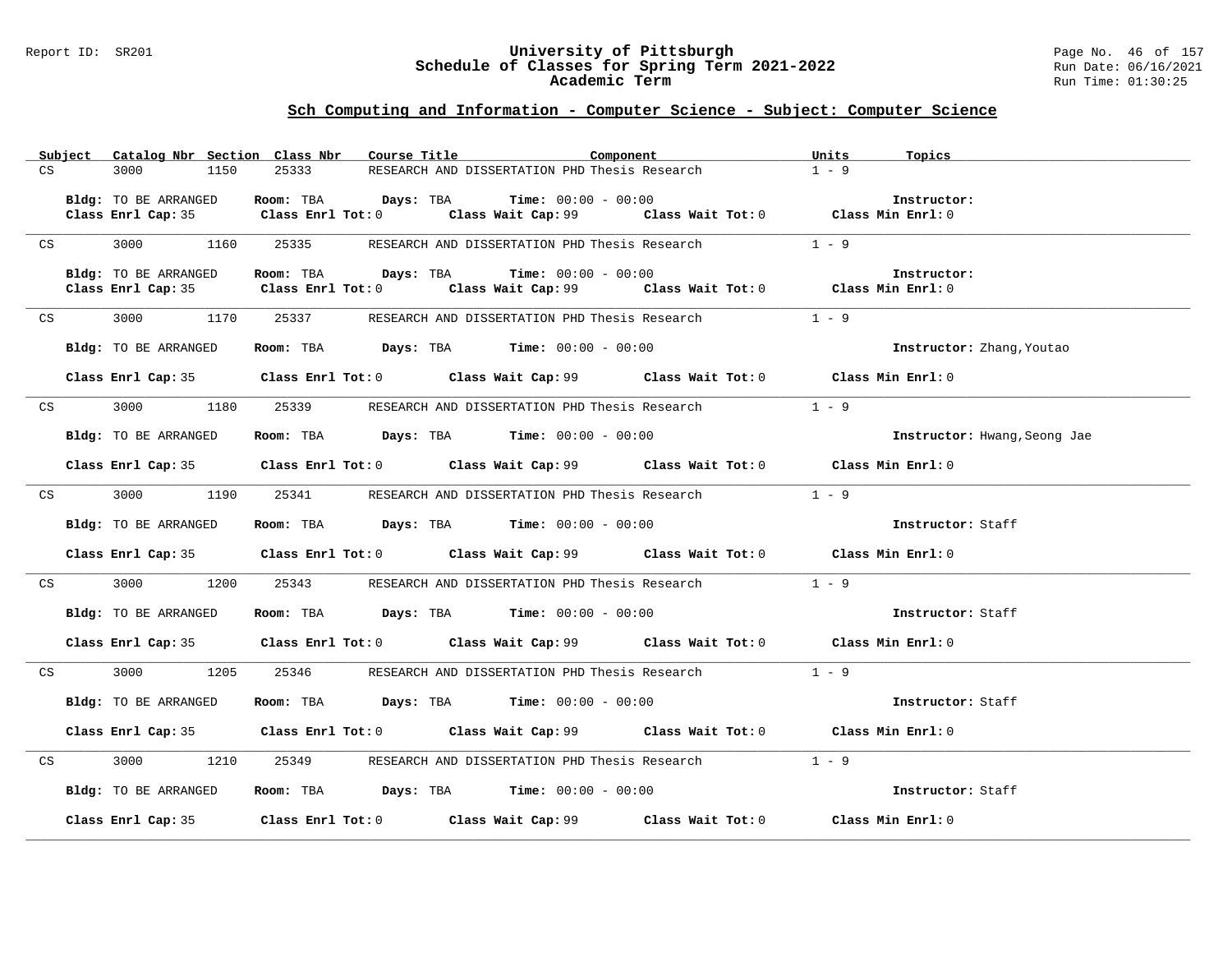# Report ID: SR201 **1988 Mage No. 47 of 1989 Mage No. 47 of 157**<br>**Schedule of Classes for Spring Term 2021-2022** 1989 Run Date: 06/16/2021 Schedule of Classes for Spring Term 2021-2022<br>Academic Term

#### **Sch Computing and Information - Computer Science - Subject: Computer Science**

| Subject   | Catalog Nbr Section Class Nbr                                                     |      |                   | Course Title                          |                              | Component         | Units             | Topics                   |
|-----------|-----------------------------------------------------------------------------------|------|-------------------|---------------------------------------|------------------------------|-------------------|-------------------|--------------------------|
| CS        | 3551                                                                              | 1010 | 29789             | ADV TOPICS IN DISTBD INFOR SYSLecture |                              |                   |                   |                          |
| Bldg: TBA |                                                                                   |      | Room: TBA         | Days: TuTh                            | <b>Time:</b> $16:00 - 17:15$ |                   |                   | Instructor: Babay, Amy E |
|           | Class Enrl Cap: 30<br><b>Room Characteristics:</b> PeopleSoft - Scheduled (PS)(1) |      | Class Enrl Tot: 0 |                                       | Class Wait Cap: 99           | Class Wait Tot: 0 | Class Min Enrl: 0 |                          |

This course will examine emerging technologies in distributed information systems. These systems are becoming increasingly integral to modern life, powering the large-scale cloud services we rely on as well as critical infrastructure systems. Therefore, the course will emphasize principles underlying the design and construction of robust, highly available distributed systems that are capable of withstanding failures and malicious attacks. Specific topics will include global content distribution networks and network programmability, fault- and intrusion-tolerant replication for cloud data stores, and performance attacks and defenses. Students will gain both an understanding of the provable theoretical guarantees provided by these systems and hands-on system building experience.

| CS | 3710                                                                                                                                                         | 1010 | 29266              |          | ADV TOPICS ARTIFICL INTELLGNC Lecture |                     |                   |                              |
|----|--------------------------------------------------------------------------------------------------------------------------------------------------------------|------|--------------------|----------|---------------------------------------|---------------------|-------------------|------------------------------|
|    | Bldg: Sennott Square                                                                                                                                         |      | <b>Room:</b> 06516 | Days: MW | <b>Time:</b> $16:30 - 17:45$          |                     |                   | Instructor: Hwang, Seong Jae |
|    | Class Enrl Cap: 13<br><b>Room Characteristics:</b> PeopleSoft - Scheduled (PS)(1)<br><b>Combined Section ID:</b> 0276(CS/3710/ISSP/3565) - ISSP 3565(#29267) |      | Class Enrl Tot: 0  |          | Class Wait Cap: 99                    | Class Wait Tot: $0$ | Class Min Enrl: 0 |                              |

Methods in medical image analysis: This course will cover introductory to advanced topics in medical imaging analysis using methods in statistics, machine learning, and computer vision. Throughout the course, students will implement various methods on real medical imaging data (e.g., MRI, fMRI), see how various problems can be addressed (e.g., finding brain regions associated with disease risk factors), and understand what it means to solve them. By the end of the course, students will be able to identify problems medical imaging analysis, apply appropriate methods from various fields, and derive scientific findings from their analyses. Recommended: Basic knowledge in Linear algebra, Algorithms, and Artificial Intelligence; Basic proficiency in Matlab and Python or Java. Pre-requisites: Data-Structure (CS-0445), or by consent of the instructor.

| CS | 3750                                                                              | 1010 | 29269              |                                                                         | ADV TOPICS IN MACHINE LEARNINGSeminar |                     | 3                             |  |
|----|-----------------------------------------------------------------------------------|------|--------------------|-------------------------------------------------------------------------|---------------------------------------|---------------------|-------------------------------|--|
|    | <b>Bldg:</b> Sennott Square                                                       |      | <b>Room:</b> 05313 | Days: TuTh                                                              | <b>Time:</b> $09:00 - 10:15$          |                     | Instructor: Hauskrecht, Milos |  |
|    | Class Enrl Cap: 35<br><b>Room Characteristics:</b> PeopleSoft - Scheduled (PS)(1) |      | Class Enrl Tot: 0  | <b>Combined Section ID:</b> 0725(CS/3750/ISSP/3535) - ISSP 3535(#29268) | Class Wait Cap: 99                    | Class Wait Tot: 0   | Class Min Enrl: 0             |  |
| CS | 3790                                                                              | 1030 | 30235              | ADV TOPCS EDUCL TEC                                                     |                                       | Lecture             | 3                             |  |
|    | <b>Bldg:</b> Sennott Square                                                       |      | <b>Room:</b> 05313 | Days: W                                                                 | <b>Time:</b> $10:00 - 12:50$          |                     | Instructor: Walker, Erin      |  |
|    | Class Enrl Cap: 25<br><b>Room Characteristics:</b> PeopleSoft - Scheduled (PS)(1) |      | Class Enrl Tot: 0  |                                                                         | Class Wait Cap: 99                    | Class Wait Tot: $0$ | Class Min Enrl: 0             |  |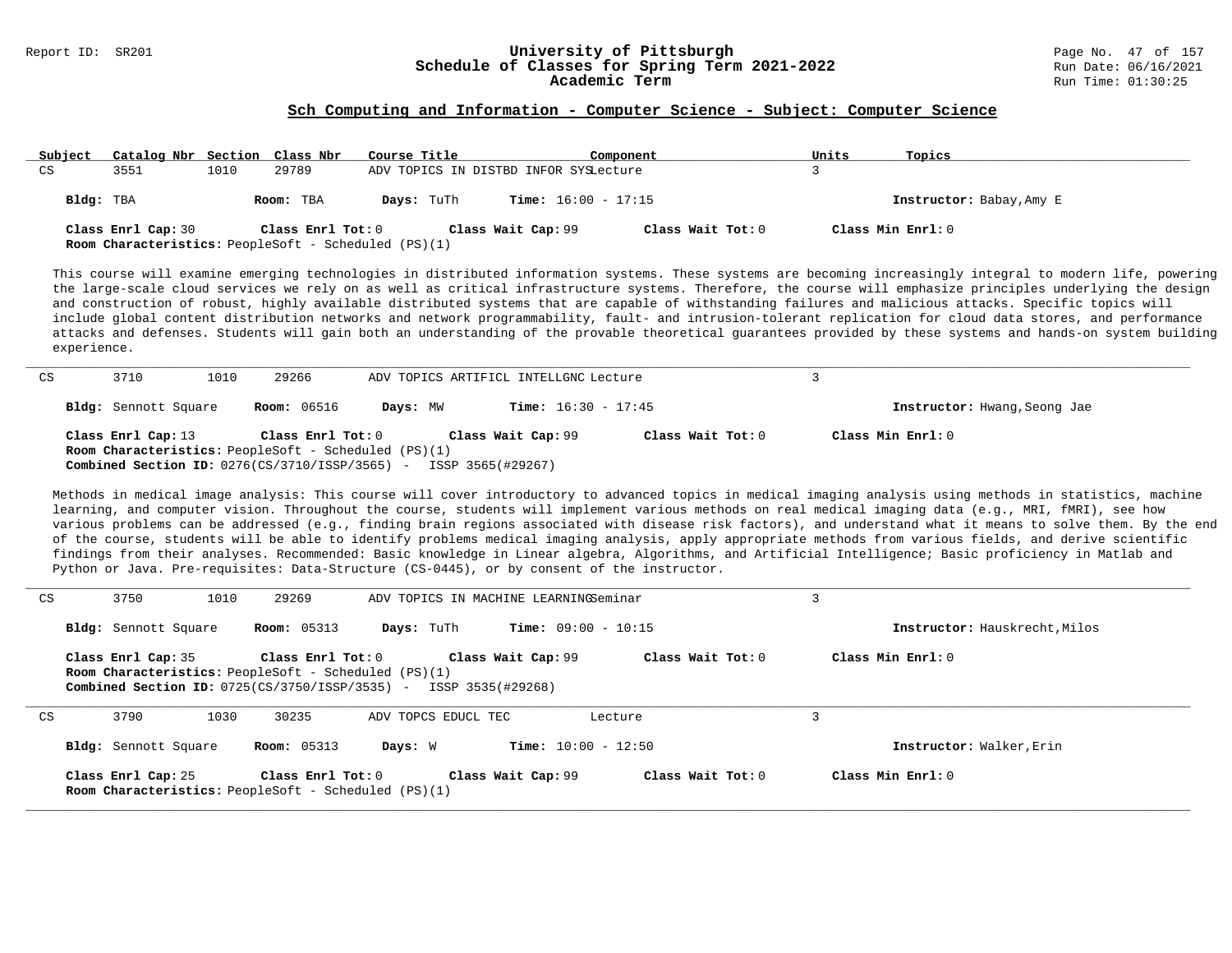#### Report ID: SR201 **University of Pittsburgh** Page No. 48 of 157 **Schedule of Classes for Spring Term 2021-2022** Run Date: 06/16/2021 **Academic Term** Run Time: 01:30:25

|    | Subject         | Catalog Nbr Section Class Nbr | Course Title                                                                          |                                           | Component                                                                                   | Units<br>Topics |                                       |
|----|-----------------|-------------------------------|---------------------------------------------------------------------------------------|-------------------------------------------|---------------------------------------------------------------------------------------------|-----------------|---------------------------------------|
| CS |                 | 3900<br>1010                  | 25358                                                                                 | PHD DIRECTED STUDY                        | Directed Studies                                                                            | $1 - 9$         |                                       |
|    |                 | Bldg: TO BE ARRANGED          | Room: TBA $Days:$ TBA $Time: 00:00 - 00:00$                                           |                                           |                                                                                             |                 | Instructor: Tang, Xulong              |
|    |                 |                               |                                                                                       |                                           | Class Enrl Cap: 35 Class Enrl Tot: 0 Class Wait Cap: 99 Class Wait Tot: 0 Class Min Enrl: 0 |                 |                                       |
|    | CS <sub>2</sub> | 3900 1020 25360               |                                                                                       |                                           | PHD DIRECTED STUDY Directed Studies 1 - 9                                                   |                 |                                       |
|    |                 | Bldg: TO BE ARRANGED          | Room: TBA $Days:$ TBA $Time: 00:00 - 00:00$                                           |                                           |                                                                                             |                 | Instructor: Chang, Shi-Kuo            |
|    |                 |                               |                                                                                       |                                           | Class Enrl Cap: 35 Class Enrl Tot: 0 Class Wait Cap: 99 Class Wait Tot: 0 Class Min Enrl: 0 |                 |                                       |
|    | CS              | 3900<br>1030                  |                                                                                       | 25364 PHD DIRECTED STUDY Directed Studies |                                                                                             | $1 - 9$         |                                       |
|    |                 | Bldg: TO BE ARRANGED          | Room: TBA $\rule{1em}{0.15mm}$ Days: TBA $\rule{1.5mm}{0.15mm}$ Time: $00:00 - 00:00$ |                                           |                                                                                             |                 | Instructor: Childers, Bruce Robert    |
|    |                 |                               |                                                                                       |                                           | Class Enrl Cap: 35 Class Enrl Tot: 0 Class Wait Cap: 99 Class Wait Tot: 0 Class Min Enrl: 0 |                 |                                       |
|    |                 | CS 3900 1040 25368            |                                                                                       | PHD DIRECTED STUDY Directed Studies       |                                                                                             | $1 - 9$         |                                       |
|    |                 | Bldg: TO BE ARRANGED          | Room: TBA $\rule{1em}{0.15mm}$ Days: TBA Time: $00:00 - 00:00$                        |                                           |                                                                                             |                 | Instructor: Chrysanthis, Panos K      |
|    |                 |                               |                                                                                       |                                           | Class Enrl Cap: 35 Class Enrl Tot: 0 Class Wait Cap: 99 Class Wait Tot: 0 Class Min Enrl: 0 |                 |                                       |
|    |                 |                               |                                                                                       |                                           | CS 3900 1050 25371 PHD DIRECTED STUDY Directed Studies                                      | $1 - 9$         |                                       |
|    |                 | Bldg: TO BE ARRANGED          | Room: TBA $Days:$ TBA $Time: 00:00 - 00:00$                                           |                                           |                                                                                             |                 | Instructor: Hauskrecht, Milos         |
|    |                 |                               |                                                                                       |                                           | Class Enrl Cap: 35 Class Enrl Tot: 0 Class Wait Cap: 99 Class Wait Tot: 0 Class Min Enrl: 0 |                 |                                       |
| CS |                 | 3900 000                      | 1060 25374                                                                            |                                           | PHD DIRECTED STUDY Directed Studies                                                         | $1 - 9$         |                                       |
|    |                 | Bldg: TO BE ARRANGED          | Room: TBA $Days:$ TBA $Time: 00:00 - 00:00$                                           |                                           |                                                                                             |                 | Instructor: Znati, Taieb              |
|    |                 |                               |                                                                                       |                                           | Class Enrl Cap: 35 Class Enrl Tot: 0 Class Wait Cap: 99 Class Wait Tot: 0 Class Min Enrl: 0 |                 |                                       |
|    |                 |                               |                                                                                       |                                           | CS 3900 1070 25375 PHD DIRECTED STUDY Directed Studies 1 - 9                                |                 |                                       |
|    |                 | Bldg: TO BE ARRANGED          | Room: TBA $Days:$ TBA $Time: 00:00 - 00:00$                                           |                                           |                                                                                             |                 | Instructor: Kovashka, Adriana Ivanona |
|    |                 |                               |                                                                                       |                                           | Class Enrl Cap: 35 Class Enrl Tot: 0 Class Wait Cap: 99 Class Wait Tot: 0 Class Min Enrl: 0 |                 |                                       |
| CS |                 | 3900<br>1080                  | 25378                                                                                 |                                           | PHD DIRECTED STUDY Directed Studies                                                         | $1 - 9$         |                                       |
|    |                 | Bldg: TO BE ARRANGED          | Room: TBA $Days:$ TBA $Time: 00:00 - 00:00$                                           |                                           |                                                                                             |                 | Instructor: Labrinidis, Alexandros    |
|    |                 |                               |                                                                                       |                                           | Class Enrl Cap: 35 Class Enrl Tot: 0 Class Wait Cap: 99 Class Wait Tot: 0 Class Min Enrl: 0 |                 |                                       |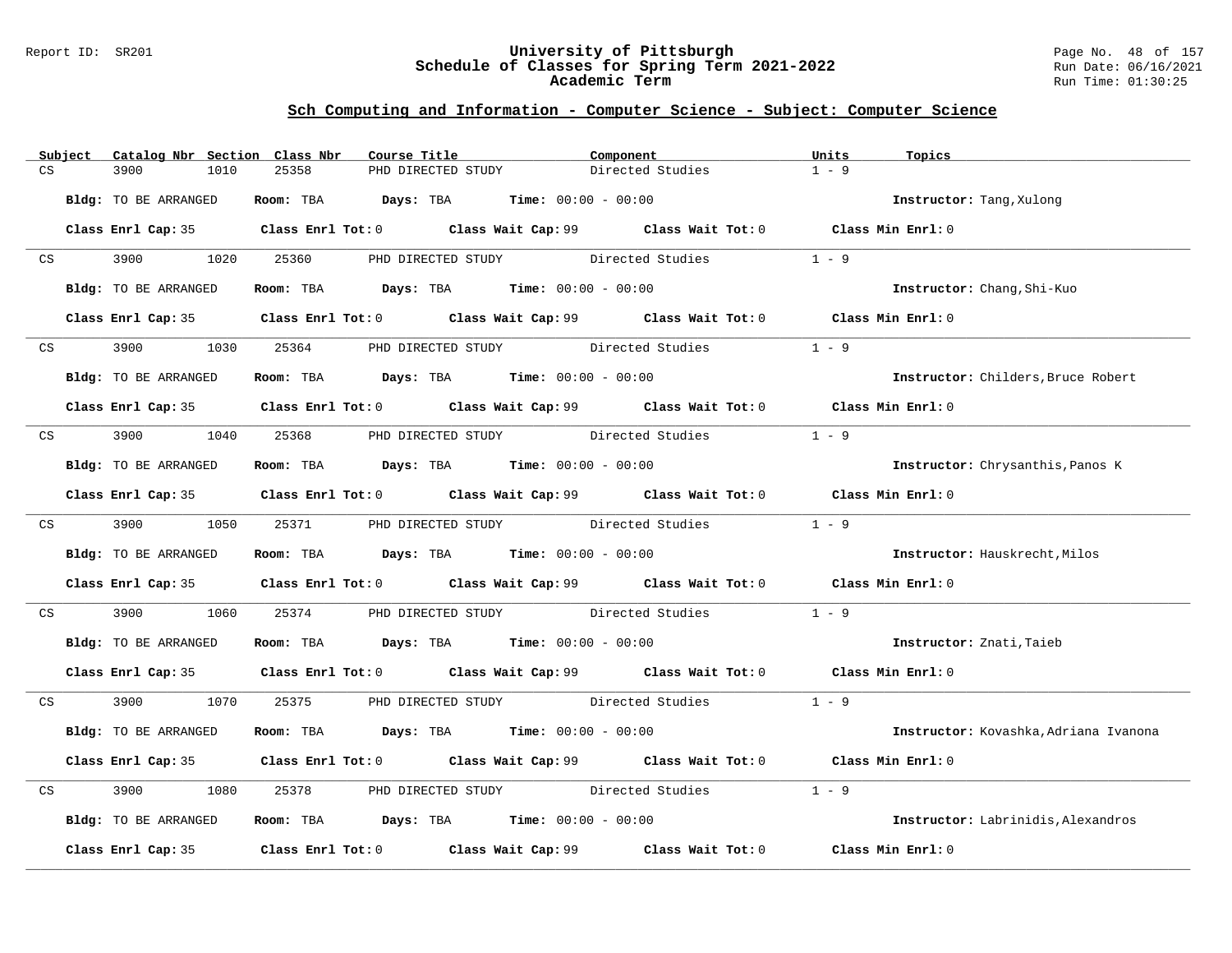| CS <sub>2</sub> | 3900<br>1090         | 25380                                                        | PHD DIRECTED STUDY Directed Studies |                                                                                             | $1 - 9$                     |
|-----------------|----------------------|--------------------------------------------------------------|-------------------------------------|---------------------------------------------------------------------------------------------|-----------------------------|
|                 | Bldg: TO BE ARRANGED | Room: TBA $Days:$ TBA $Time: 00:00 - 00:00$                  |                                     |                                                                                             | Instructor: Lange, John R   |
|                 |                      |                                                              |                                     | Class Enrl Cap: 35 Class Enrl Tot: 0 Class Wait Cap: 99 Class Wait Tot: 0 Class Min Enrl: 0 |                             |
|                 |                      |                                                              |                                     | CS 3900 1100 25382 PHD DIRECTED STUDY Directed Studies 1 - 9                                |                             |
|                 | Bldg: TO BE ARRANGED | Room: TBA $Days: TBA$ Time: $00:00 - 00:00$                  |                                     |                                                                                             | Instructor: Lee, Adam J     |
|                 |                      |                                                              |                                     | Class Enrl Cap: 35 Class Enrl Tot: 0 Class Wait Cap: 99 Class Wait Tot: 0 Class Min Enrl: 0 |                             |
|                 |                      | CS 3900 1110 25384 PHD DIRECTED STUDY Directed Studies       |                                     |                                                                                             | $1 - 9$                     |
|                 | Bldg: TO BE ARRANGED | Room: TBA $Days:$ TBA $Time: 00:00 - 00:00$                  |                                     |                                                                                             | Instructor: Litman, Diane J |
|                 |                      |                                                              |                                     | Class Enrl Cap: 35 Class Enrl Tot: 0 Class Wait Cap: 99 Class Wait Tot: 0 Class Min Enrl: 0 |                             |
|                 |                      |                                                              |                                     | CS 3900 1120 25386 PHD DIRECTED STUDY Directed Studies 1 - 9                                |                             |
|                 | Bldg: TO BE ARRANGED | Room: TBA $Days: TBA$ Time: $00:00 - 00:00$                  |                                     |                                                                                             | Instructor: Melhem, Rami G  |
|                 |                      |                                                              |                                     | Class Enrl Cap: 35 Class Enrl Tot: 0 Class Wait Cap: 99 Class Wait Tot: 0 Class Min Enrl: 0 |                             |
|                 |                      |                                                              |                                     | CS 3900 1130 25388 PHD DIRECTED STUDY Directed Studies                                      | $1 - 9$                     |
|                 | Bldg: TO BE ARRANGED | Room: TBA $Days:$ TBA $Time:$ $00:00 - 00:00$                |                                     |                                                                                             | Instructor: Mosse, Daniel   |
|                 |                      |                                                              |                                     | Class Enrl Cap: 35 Class Enrl Tot: 0 Class Wait Cap: 99 Class Wait Tot: 0 Class Min Enrl: 0 |                             |
|                 |                      |                                                              |                                     | CS 3900 1140 25389 PHD DIRECTED STUDY Directed Studies 1 - 9                                |                             |
|                 |                      | Bldg: TO BE ARRANGED Room: TBA Days: TBA Time: 00:00 - 00:00 |                                     | Class Enrl Cap: 35 Class Enrl Tot: 0 Class Wait Cap: 99 Class Wait Tot: 0 Class Min Enrl: 0 | Instructor:                 |
|                 |                      |                                                              |                                     | CS 3900 1150 25391 PHD DIRECTED STUDY Directed Studies 1 - 9                                |                             |
|                 | Bldg: TO BE ARRANGED | Room: TBA $Days:$ TBA $Time: 00:00 - 00:00$                  |                                     | Class Enrl Cap: 35 Class Enrl Tot: 0 Class Wait Cap: 99 Class Wait Tot: 0 Class Min Enrl: 0 | Instructor:                 |
|                 |                      |                                                              |                                     | CS 3900 1160 25393 PHD DIRECTED STUDY Directed Studies 1 - 9                                |                             |
|                 |                      | Bldg: TO BE ARRANGED Room: TBA Days: TBA Time: 00:00 - 00:00 |                                     | Class Enrl Cap: 35 Class Enrl Tot: 0 Class Wait Cap: 99 Class Wait Tot: 0 Class Min Enrl: 0 | Instructor:                 |
|                 |                      |                                                              |                                     | CS 3900 1170 25396 PHD DIRECTED STUDY Directed Studies 1 - 9                                |                             |
|                 |                      | Bldg: TO BE ARRANGED Room: TBA Days: TBA Time: 00:00 - 00:00 |                                     | Class Enrl Cap: 35 Class Enrl Tot: 0 Class Wait Cap: 99 Class Wait Tot: 0 Class Min Enrl: 0 | Instructor:                 |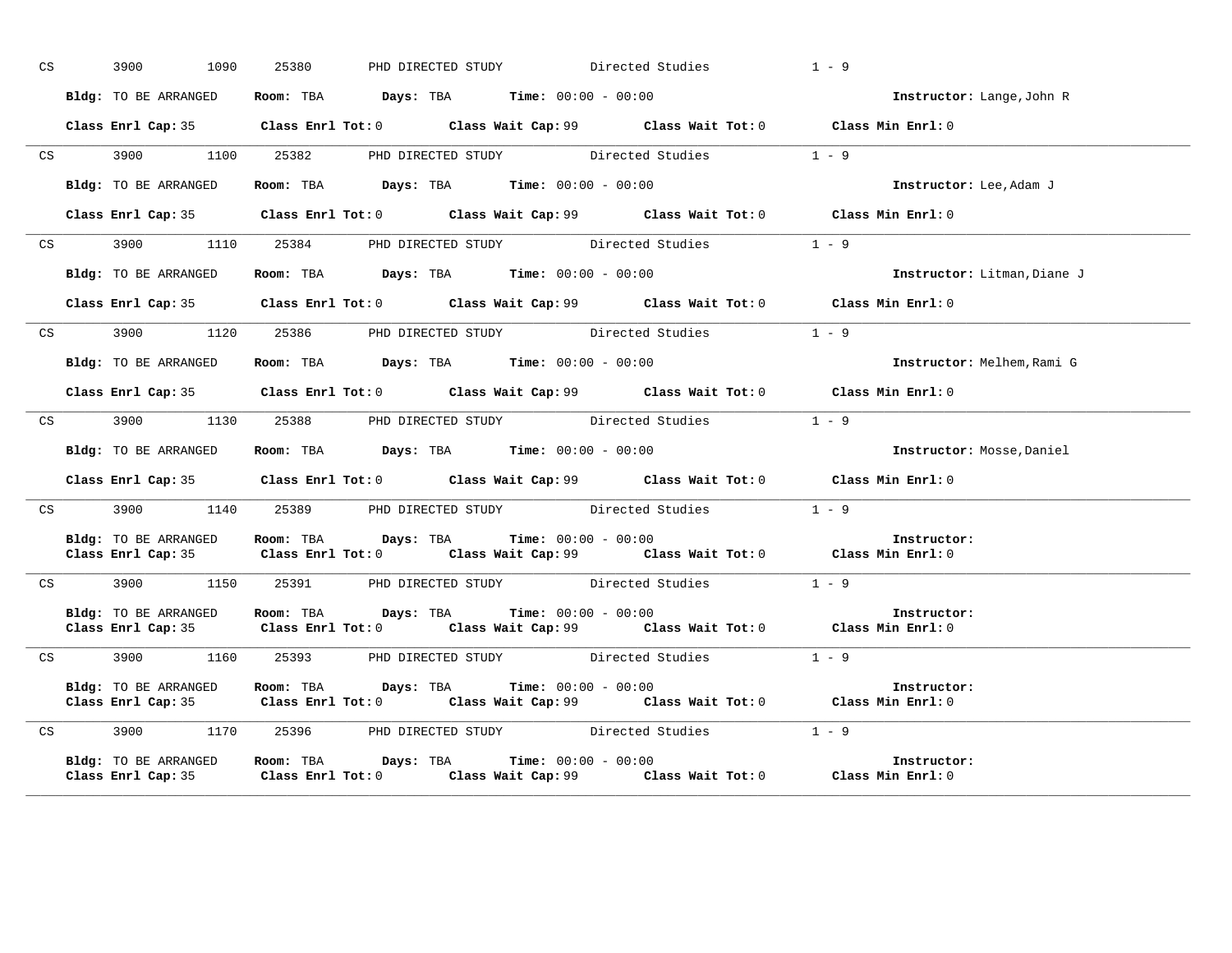#### Report ID: SR201 **University of Pittsburgh** Page No. 50 of 157 **Schedule of Classes for Spring Term 2021-2022** Run Date: 06/16/2021 **Academic Term** Run Time: 01:30:25

|    | Subject | Catalog Nbr Section Class Nbr              |                                             | Course Title <b>Source Search</b><br>Component                                              | Units<br>Topics   |  |
|----|---------|--------------------------------------------|---------------------------------------------|---------------------------------------------------------------------------------------------|-------------------|--|
| CS |         | 3900<br>1180                               | 25399                                       | Directed Studies<br>PHD DIRECTED STUDY                                                      | $1 - 9$           |  |
|    |         | Bldg: TO BE ARRANGED<br>Class Enrl Cap: 35 | Room: TBA $Days:$ TBA Time: $00:00 - 00:00$ | Class Enrl Tot: $0$ Class Wait Cap: $99$ Class Wait Tot: $0$ Class Min Enrl: $0$            | Instructor:       |  |
| CS |         | 1190<br>3900                               | 25400                                       | PHD DIRECTED STUDY Directed Studies                                                         | $1 - 9$           |  |
|    |         | Bldg: TO BE ARRANGED                       | Room: TBA                                   | <b>Days:</b> TBA <b>Time:</b> $00:00 - 00:00$                                               | Instructor: Staff |  |
|    |         |                                            |                                             | Class Enrl Cap: 35 Class Enrl Tot: 0 Class Wait Cap: 99 Class Wait Tot: 0 Class Min Enrl: 0 |                   |  |
| CS |         | 1200<br>3900                               | 25402                                       | PHD DIRECTED STUDY Directed Studies                                                         | $1 - 9$           |  |
|    |         | Bldg: TO BE ARRANGED                       | Room: TBA $Days:$ TBA $Time: 00:00 - 00:00$ |                                                                                             | Instructor: Staff |  |
|    |         |                                            |                                             | Class Enrl Cap: 35 Class Enrl Tot: 0 Class Wait Cap: 99 Class Wait Tot: 0 Class Min Enrl: 0 |                   |  |
| CS |         | 1205<br>3900                               | 25403                                       | PHD DIRECTED STUDY Directed Studies                                                         | $1 - 9$           |  |
|    |         | <b>Bldg:</b> TO BE ARRANGED                | Room: TBA $Days:$ TBA $Time: 00:00 - 00:00$ |                                                                                             | Instructor: Staff |  |
|    |         |                                            |                                             | Class Enrl Cap: 35 Class Enrl Tot: 0 Class Wait Cap: 99 Class Wait Tot: 0 Class Min Enrl: 0 |                   |  |
| CS |         | 1210<br>3900                               | 25405                                       | PHD DIRECTED STUDY Directed Studies                                                         | $1 - 9$           |  |
|    |         | Bldg: TO BE ARRANGED                       |                                             | Room: TBA $\rule{1em}{0.15mm}$ Days: TBA $\rule{1.15mm}]{0.15mm}$ Time: $0.000 - 0.000$     | Instructor: Staff |  |
|    |         |                                            |                                             | Class Enrl Cap: 35 Class Enrl Tot: 0 Class Wait Cap: 99 Class Wait Tot: 0 Class Min Enrl: 0 |                   |  |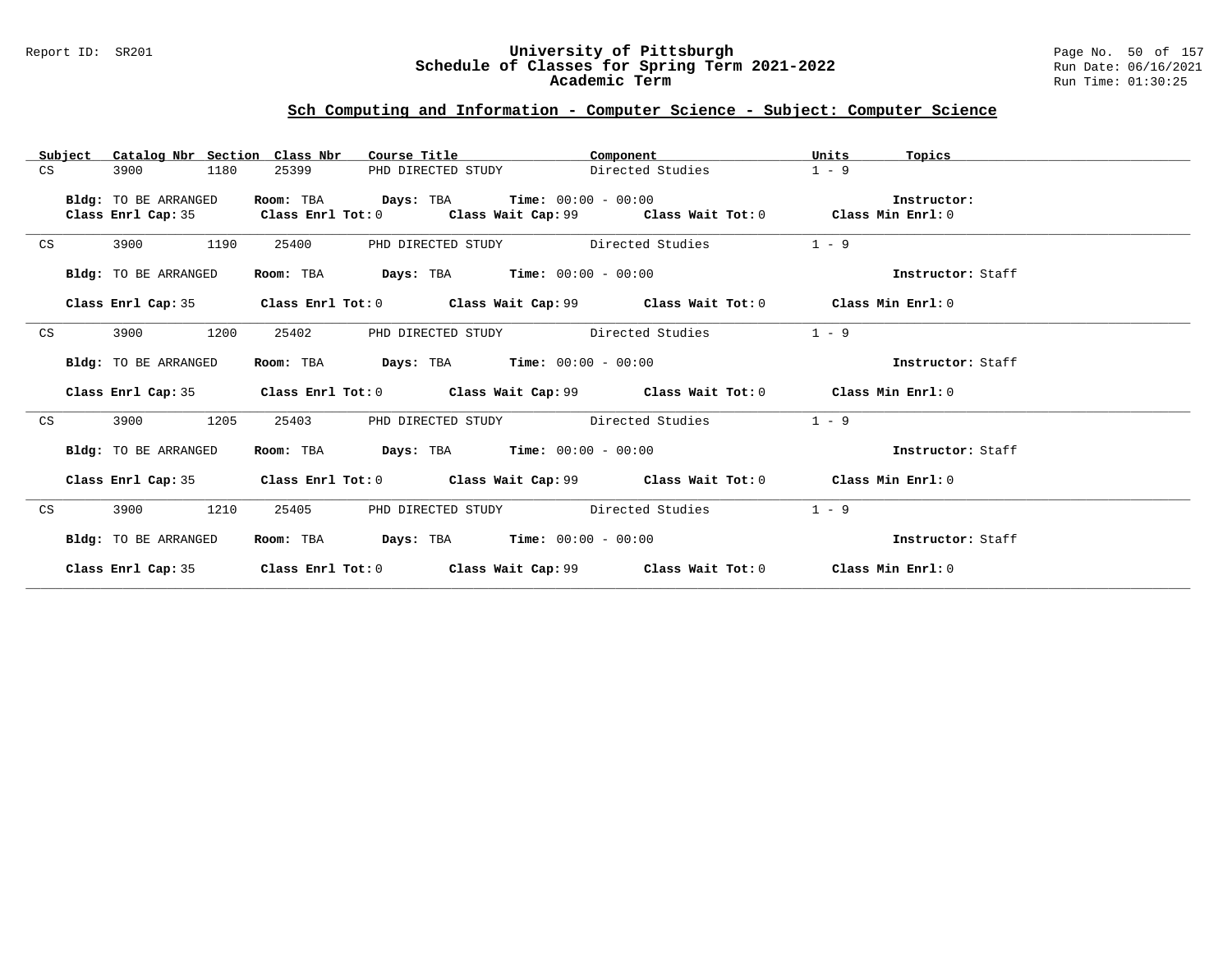#### Report ID: SR201 **University of Pittsburgh** Page No. 51 of 157 **Schedule of Classes for Spring Term 2021-2022** Run Date: 06/16/2021 **Academic Term** Run Time: 01:30:25

| Subject | Catalog Nbr Section Class Nbr | Course Title                         | Component                                                                                                                       |                       | Units<br>Topics                           |  |
|---------|-------------------------------|--------------------------------------|---------------------------------------------------------------------------------------------------------------------------------|-----------------------|-------------------------------------------|--|
| ISSP    | 2000<br>1010                  | 10459<br>MS RESEARCH                 |                                                                                                                                 | Thesis Research       | $1 - 9$                                   |  |
|         | Bldg: TO BE ARRANGED          |                                      | Room: TBA $Days:$ TBA $Time: 00:00 - 00:00$                                                                                     |                       | Instructor: Ashley, Kevin D               |  |
|         |                               |                                      | Class Enrl Cap: 30 Class Enrl Tot: 0 Class Wait Cap: 99 Class Wait Tot: 0 Class Min Enrl: 0                                     |                       |                                           |  |
| ISSP    | 2000 - 100<br>1015            | 21486 MS RESEARCH                    |                                                                                                                                 | Thesis Research       | $1 - 9$                                   |  |
|         | <b>Bldg:</b> TO BE ARRANGED   |                                      | Room: TBA $Days:$ TBA $Time: 00:00 - 00:00$                                                                                     |                       | Instructor: Brusilovsky, Peter Leonid     |  |
|         |                               |                                      | Class Enrl Cap: 10 $\qquad$ Class Enrl Tot: 0 $\qquad$ Class Wait Cap: 99 $\qquad$ Class Wait Tot: 0 $\qquad$ Class Min Enrl: 0 |                       |                                           |  |
| ISSP    | 2000<br>1020                  | 21487 MS RESEARCH                    |                                                                                                                                 | Thesis Research       | $1 - 9$                                   |  |
|         | <b>Bldg:</b> TO BE ARRANGED   |                                      | Room: TBA $Days:$ TBA $Time: 00:00 - 00:00$                                                                                     |                       | Instructor: Cooper, Gregory F             |  |
|         |                               |                                      | Class Enrl Cap: 10 Class Enrl Tot: 0 Class Wait Cap: 99 Class Wait Tot: 0 Class Min Enrl: 0                                     |                       |                                           |  |
| ISSP    | 2000 1025 21488               | MS RESEARCH                          |                                                                                                                                 | Thesis Research       | $1 - 9$                                   |  |
|         | Bldg: TO BE ARRANGED          |                                      | Room: TBA $Days:$ TBA Time: $00:00 - 00:00$                                                                                     |                       | Instructor: Druzdzel, Marek J             |  |
|         |                               |                                      | Class Enrl Cap: 10 Class Enrl Tot: 0 Class Wait Cap: 99 Class Wait Tot: 0 Class Min Enrl: 0                                     |                       |                                           |  |
| ISSP    | 2000 000                      | 1030 21489<br>MS RESEARCH            |                                                                                                                                 | Thesis Research       | $1 - 9$                                   |  |
|         | Bldg: TO BE ARRANGED          |                                      | Room: TBA $Days:$ TBA $Time: 00:00 - 00:00$                                                                                     |                       | Instructor: Ganapathiraju, Madhavi Kumari |  |
|         |                               |                                      | Class Enrl Cap: 10 $\qquad$ Class Enrl Tot: 0 $\qquad$ Class Wait Cap: 99 $\qquad$ Class Wait Tot: 0                            |                       | Class Min Enrl: 0                         |  |
| ISSP    | 2000<br>1035                  | 21490                                | MS RESEARCH <b>Thesis Research</b>                                                                                              |                       | $1 - 9$                                   |  |
|         | Bldg: TO BE ARRANGED          |                                      | <b>Room:</b> TBA $Days:$ TBA $Time: 00:00 - 00:00$                                                                              |                       | Instructor: Gopalakrishnan, Vanathi       |  |
|         |                               |                                      | Class Enrl Cap: 10 Class Enrl Tot: 0 Class Wait Cap: 99 Class Wait Tot: 0 Class Min Enrl: 0                                     |                       |                                           |  |
| ISSP    | 2000 1040                     | 21491 MS RESEARCH                    |                                                                                                                                 | Thesis Research 1 - 9 |                                           |  |
|         | Bldg: TO BE ARRANGED          |                                      | Room: TBA $Days: TBA$ Time: $00:00 - 00:00$                                                                                     |                       | Instructor: Hauskrecht, Milos             |  |
|         |                               |                                      | Class Enrl Cap: 10 Class Enrl Tot: 0 Class Wait Cap: 99 Class Wait Tot: 0                                                       |                       | Class Min Enrl: 0                         |  |
| ISSP    | 2000<br>1045                  | 21492<br>MS RESEARCH                 | Thesis Research                                                                                                                 |                       | $1 - 9$                                   |  |
|         | Bldg: TO BE ARRANGED          |                                      | Room: TBA $\rule{1em}{0.15mm}$ Days: TBA $\rule{1.5mm}{0.15mm}$ Time: $00:00 - 00:00$                                           |                       | Instructor: He, Daging                    |  |
|         | Class Enrl Cap: 10            | Class Enrl Tot: 0 Class Wait Cap: 99 |                                                                                                                                 | Class Wait Tot: 0     | Class Min Enrl: 0                         |  |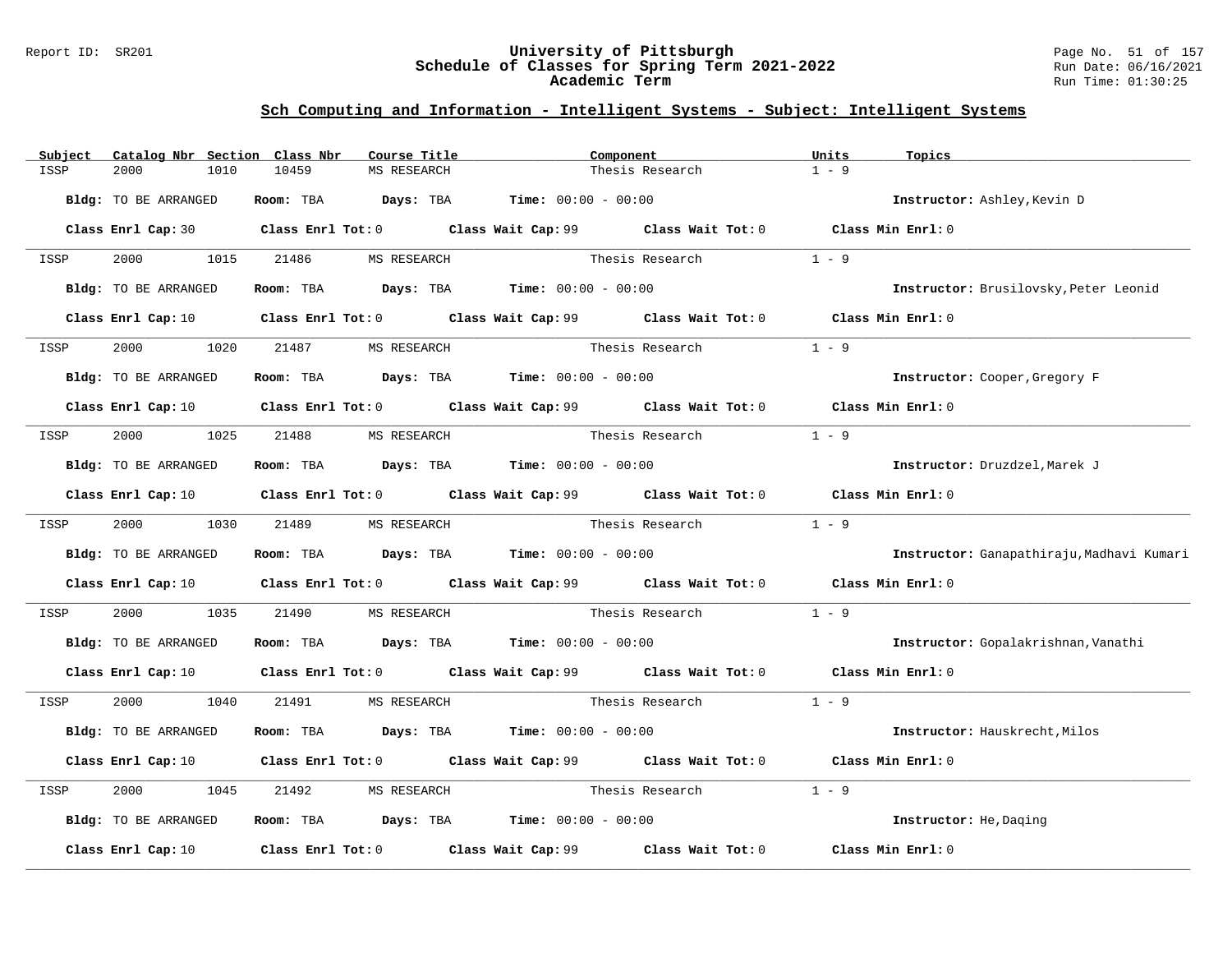| ISSP | 2000<br>1050                               | 21493<br>MS RESEARCH                                                                           | Thesis Research                                                                                                                                                 | $1 - 9$                              |
|------|--------------------------------------------|------------------------------------------------------------------------------------------------|-----------------------------------------------------------------------------------------------------------------------------------------------------------------|--------------------------------------|
|      | Bldg: TO BE ARRANGED                       | Room: TBA $Days:$ TBA $Time: 00:00 - 00:00$                                                    |                                                                                                                                                                 | Instructor: Hirtle, Stephen C        |
|      |                                            |                                                                                                | Class Enrl Cap: 10 $\qquad$ Class Enrl Tot: 0 $\qquad$ Class Wait Cap: 99 $\qquad$ Class Wait Tot: 0 $\qquad$ Class Min Enrl: 0                                 |                                      |
| ISSP |                                            | 2000 1055 21494 MS RESEARCH                                                                    | Thesis Research $1 - 9$                                                                                                                                         |                                      |
|      | Bldg: TO BE ARRANGED                       | <b>Room:</b> TBA $\qquad \qquad$ <b>Days:</b> TBA $\qquad \qquad$ <b>Time:</b> $00:00 - 00:00$ |                                                                                                                                                                 | Instructor: Hwa, Rebecca             |
|      |                                            |                                                                                                | Class Enrl Cap: 10 $\qquad$ Class Enrl Tot: 0 $\qquad$ Class Wait Cap: 99 $\qquad$ Class Wait Tot: 0 $\qquad$ Class Min Enrl: 0                                 |                                      |
|      |                                            | ISSP 2000 1060 21495 MS RESEARCH                                                               | Thesis Research                                                                                                                                                 | $1 - 9$                              |
|      | Bldg: TO BE ARRANGED                       | Room: TBA $Days:$ TBA $Time: 00:00 - 00:00$                                                    |                                                                                                                                                                 | Instructor: Lewis, Charles Michael   |
|      |                                            |                                                                                                | Class Enrl Cap: 10 Class Enrl Tot: 0 Class Wait Cap: 99 Class Wait Tot: 0 Class Min Enrl: 0                                                                     |                                      |
| ISSP |                                            |                                                                                                | 2000 1065 21496 MS RESEARCH Thesis Research                                                                                                                     | $1 - 9$                              |
|      | Bldg: TO BE ARRANGED                       | Room: TBA $\rule{1em}{0.15mm}$ Days: TBA $\rule{1.5mm}{0.15mm}$ Time: $00:00 - 00:00$          |                                                                                                                                                                 | Instructor: Litman, Diane J          |
|      |                                            |                                                                                                | Class Enrl Cap: 10 $\qquad$ Class Enrl Tot: 0 $\qquad$ Class Wait Cap: 99 $\qquad$ Class Wait Tot: 0 $\qquad$ Class Min Enrl: 0                                 |                                      |
| ISSP |                                            | 2000 1070 21497 MS RESEARCH                                                                    | Thesis Research $1 - 9$                                                                                                                                         |                                      |
|      |                                            | Bldg: TO BE ARRANGED Room: TBA Days: TBA Time: 00:00 - 00:00                                   |                                                                                                                                                                 | Instructor: Munro, Paul W            |
|      |                                            |                                                                                                | Class Enrl Cap: 10 $\qquad$ Class Enrl Tot: 0 $\qquad$ Class Wait Cap: 99 $\qquad$ Class Wait Tot: 0 $\qquad$ Class Min Enrl: 0                                 |                                      |
|      |                                            | ISSP 2000 1075 21498 MS RESEARCH                                                               | Thesis Research                                                                                                                                                 | $1 - 9$                              |
|      | Bldg: TO BE ARRANGED                       | Room: TBA Days: TBA                                                                            | <b>Time:</b> $00:00 - 00:00$<br>Class Enrl Cap: 10 $\qquad$ Class Enrl Tot: 0 $\qquad$ Class Wait Cap: 99 $\qquad$ Class Wait Tot: 0 $\qquad$ Class Min Enrl: 0 | Instructor:                          |
|      |                                            | ISSP 2000 1080 21499 MS RESEARCH                                                               | Thesis Research                                                                                                                                                 | $1 - 9$                              |
|      | Bldg: TO BE ARRANGED                       | <b>Room:</b> TBA $Days:$ TBA $Time: 00:00 - 00:00$                                             |                                                                                                                                                                 | Instructor: Schunn, Christian Dieter |
|      |                                            |                                                                                                | Class Enrl Cap: 10 $\qquad$ Class Enrl Tot: 0 $\qquad$ Class Wait Cap: 99 $\qquad$ Class Wait Tot: 0 $\qquad$ Class Min Enrl: 0                                 |                                      |
| ISSP |                                            | 2000 1085 21500 MS RESEARCH                                                                    | Thesis Research                                                                                                                                                 | $1 - 9$                              |
|      | Bldg: TO BE ARRANGED<br>Class Enrl Cap: 10 | Room: TBA Days: TBA                                                                            | $Time: 00:00 - 00:00$<br>Class Enrl Tot: $0$ Class Wait Cap: $99$ Class Wait Tot: $0$ Class Min Enrl: $0$                                                       | Instructor:                          |
|      |                                            | ISSP 2000 1090 21501 MS RESEARCH                                                               | Thesis Research                                                                                                                                                 | $1 - 9$                              |
|      | Bldg: TO BE ARRANGED                       | Room: TBA $Days:$ TBA $Time: 00:00 - 00:00$                                                    |                                                                                                                                                                 | Instructor: Visweswaran, Shyam       |
|      | Class Enrl Cap: 10                         |                                                                                                | Class Enrl Tot: $0$ Class Wait Cap: $99$ Class Wait Tot: $0$                                                                                                    | Class Min Enrl: 0                    |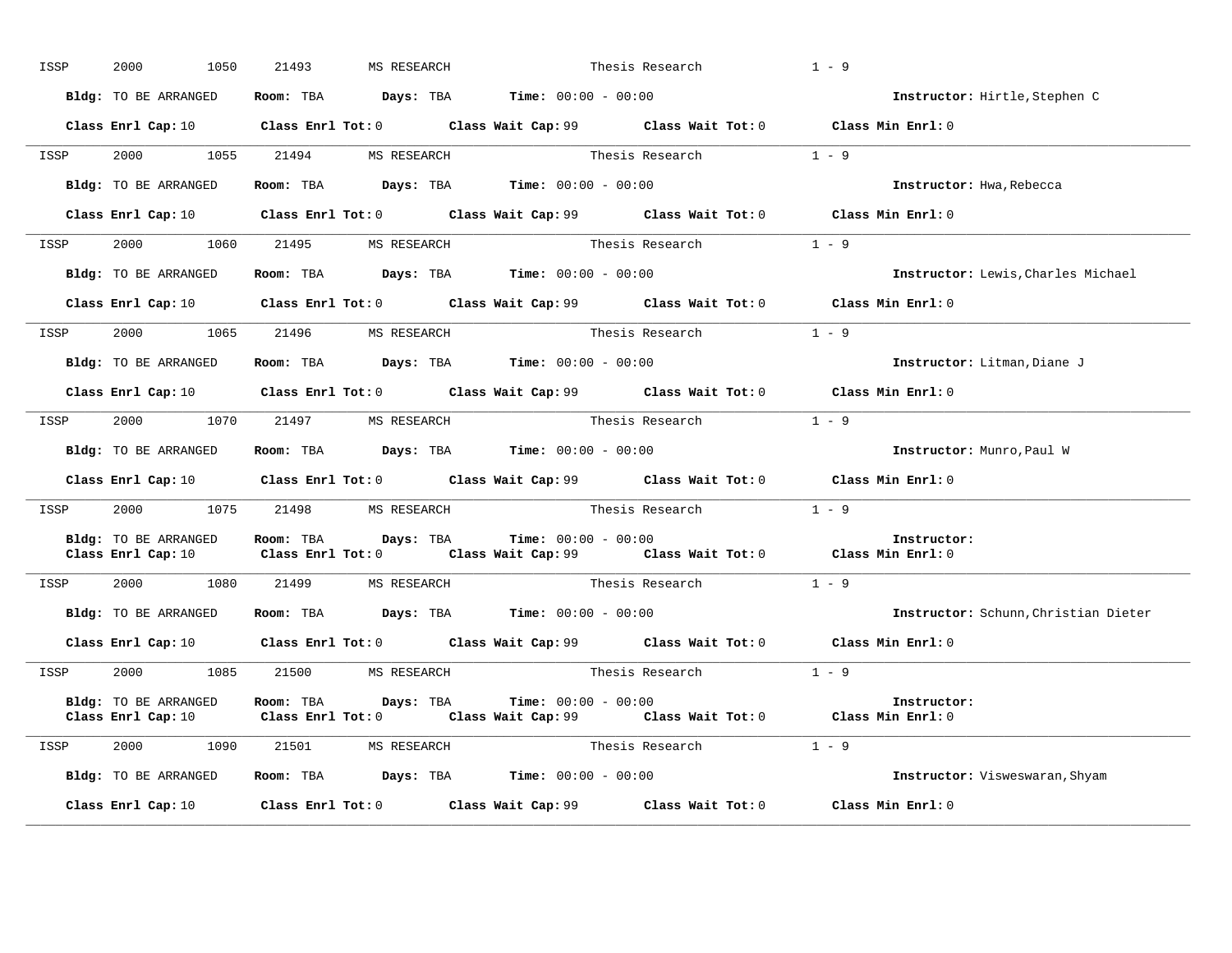#### Report ID: SR201 **University of Pittsburgh** Page No. 53 of 157 **Schedule of Classes for Spring Term 2021-2022** Run Date: 06/16/2021 **Academic Term** Run Time: 01:30:25

| Catalog Nbr Section Class Nbr<br>Subject                                                       | Course Title                                                    | Component                                              | Units<br>Topics                                 |
|------------------------------------------------------------------------------------------------|-----------------------------------------------------------------|--------------------------------------------------------|-------------------------------------------------|
| 2000<br>1095<br>21502<br>ISSP                                                                  | MS RESEARCH                                                     | Thesis Research                                        | $1 - 9$                                         |
| Bldg: TO BE ARRANGED<br>Room: TBA                                                              | <b>Time:</b> $00:00 - 00:00$<br>Days: TBA                       |                                                        | Instructor:                                     |
| Class Enrl Cap: 10                                                                             | Class Enrl Tot: 0                                               | Class Wait Cap: 99 Class Wait Tot: 0                   | Class Min Enrl: 0                               |
|                                                                                                |                                                                 |                                                        |                                                 |
| 2000<br>1100<br>21503<br>ISSP                                                                  | MS RESEARCH                                                     | Thesis Research                                        | $1 - 9$                                         |
| Bldg: TO BE ARRANGED                                                                           | <b>Time:</b> $00:00 - 00:00$<br>Room: TBA Days: TBA             |                                                        | Instructor:                                     |
| Class Enrl Cap: 10                                                                             | $Class$ $Enr1$ $Tot: 0$                                         | Class Wait Cap: 99 Class Wait Tot: 0                   | Class Min Enrl: 0                               |
|                                                                                                |                                                                 |                                                        |                                                 |
| 2000<br>1105<br>21504<br>ISSP                                                                  | MS RESEARCH                                                     | Thesis Research                                        | $1 - 9$                                         |
| Bldg: TO BE ARRANGED<br>Room: TBA                                                              | $\texttt{Davis:}$ TBA $\texttt{Time:}$ 00:00 - 00:00            |                                                        | Instructor: Jiang, Xia                          |
|                                                                                                |                                                                 |                                                        |                                                 |
| Class Enrl Cap: 10                                                                             | $Class$ $Enrl$ $Tot: 0$<br>Class Wait Cap: 99                   | Class Wait Tot: 0                                      | Class Min Enrl: 0                               |
| 2030<br>1070<br>11020<br>ISSP                                                                  | ADV TOPICS INTELLIGENT SYSTEMSSeminar                           | $\mathbf{1}$                                           |                                                 |
|                                                                                                |                                                                 |                                                        |                                                 |
| Bldg: TO BE ARRANGED<br>Room: TBA                                                              | <b>Days:</b> F <b>Time:</b> $12:30 - 13:55$                     |                                                        | Instructor: Gopalakrishnan, Vanathi             |
| Class Enrl Cap: 20                                                                             | Class Enrl Tot:0<br>Class Wait Cap: $99$ Class Wait Tot: 0      |                                                        | Class Min Enrl: 0                               |
| Reserve Capacity:                                                                              | 01-OCT-2021 ISP MS or PHD                                       | Reserve Enrl Cap: 20                                   | Reserve Enrl Tot:<br>$\mathbf 0$                |
|                                                                                                | 03-JAN-2022 ISP MS or PHD                                       | $\Omega$                                               | $\Omega$                                        |
| ISSP<br>2170<br>1030<br>10605                                                                  | MACHINE LEARNING                                                | $\mathbf{3}$<br>Lecture                                |                                                 |
|                                                                                                |                                                                 |                                                        |                                                 |
|                                                                                                | Bldg: Sennott Square Room: 05313 Days: TuTh Time: 13:00 - 14:15 |                                                        | Instructor: Hauskrecht, Milos                   |
| Class Enrl Cap: 10                                                                             | $\texttt{Class}$ $\texttt{Enrl}$ $\texttt{Tot:}$ $0$            | Class Wait Cap: 99 $\,$ Class Wait Tot: 0 $\,$         | Class Min Enrl: 0                               |
| Room Characteristics: PeopleSoft - Scheduled (PS)(1)                                           |                                                                 |                                                        |                                                 |
| <b>Combined Section ID:</b> $0109(CS/2750/1SSP/2170)$ - CS $2750(#25633)$                      |                                                                 |                                                        |                                                 |
| Reserve Capacity: 01-OCT-2021 ISP MS or PHD                                                    |                                                                 | Reserve Enrl Cap: 10<br>$\Omega$                       | Reserve Enrl Tot:<br>$\mathbf 0$<br>$\mathbf 0$ |
|                                                                                                | 03-JAN-2022 ISP MS or PHD                                       |                                                        |                                                 |
| 2180<br>1020<br>24737<br>ISSP                                                                  | COMPUTER VISION                                                 | $\mathbf{3}$<br>Lecture                                |                                                 |
|                                                                                                | Time: $11:00 - 12:15$                                           |                                                        | Instructor: Kovashka, Adriana Ivanona           |
| Bldg: Sennott Square Room: 05129                                                               | Days: TuTh                                                      |                                                        |                                                 |
| Class Enrl Cap: 9                                                                              | Class Enrl Tot: 0                                               | Class Wait Cap: 99 Class Wait Tot: 0 Class Min Enrl: 0 |                                                 |
| Room Characteristics: PeopleSoft - Scheduled (PS)(1)                                           |                                                                 |                                                        |                                                 |
| <b>Combined Section ID:</b> $0860(CS/2770/1SSP/2180)$ - CS $2770(#25724)$<br>Reserve Capacity: | 01-OCT-2021 ISP MS or PHD                                       | Reserve Enrl Cap: 9                                    | Reserve Enrl Tot:<br>0                          |
|                                                                                                | 03-JAN-2022 ISP MS or PHD                                       | $\Omega$                                               | $\Omega$                                        |
|                                                                                                |                                                                 |                                                        |                                                 |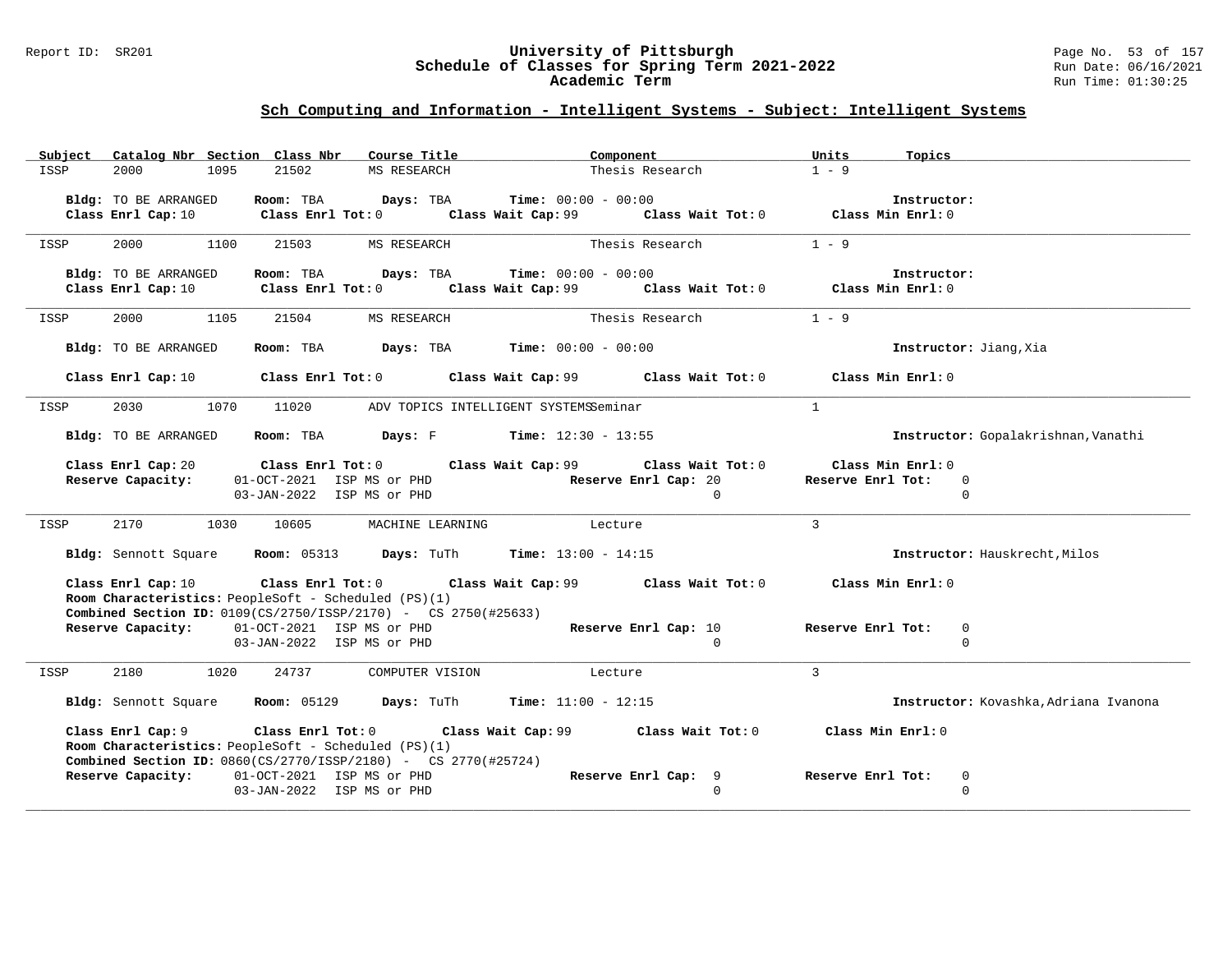#### Report ID: SR201 **University of Pittsburgh** Page No. 54 of 157 **Schedule of Classes for Spring Term 2021-2022** Run Date: 06/16/2021 **Academic Term** Run Time: 01:30:25

| Subject | Catalog Nbr Section Class Nbr        | Course Title                                                                                                                                                         | Component                                                    | Units<br>Topics                              |
|---------|--------------------------------------|----------------------------------------------------------------------------------------------------------------------------------------------------------------------|--------------------------------------------------------------|----------------------------------------------|
| ISSP    | 2430<br>1100                         | 23899<br>SOCIAL COMPUTING                                                                                                                                            | Lecture                                                      | $\mathcal{E}$                                |
|         | Bldg: Information ScienceRoom: 00405 | Days: W                                                                                                                                                              | <b>Time:</b> $12:00 - 14:50$                                 | Instructor: Anderson, Katharine              |
|         |                                      |                                                                                                                                                                      |                                                              | Liskey, Brandi Michelle                      |
|         | Class Enrl Cap: 2                    | Class Enrl Tot: 0<br>Class Wait Cap: 99<br>Room Characteristics: PeopleSoft - Scheduled (PS)(1)<br>Combined Section ID: 0048(INFSCI/ISSP/2430) - INFSCI 2430(#25623) | Class Wait Tot: 0                                            | Class Min Enrl: 0                            |
|         | Reserve Capacity:                    | 01-OCT-2021 ISP MS or PHD<br>03-JAN-2022 ISP MS or PHD                                                                                                               | Reserve Enrl Cap: 2<br>$\mathbf 0$                           | Reserve Enrl Tot:<br>$\mathbf 0$<br>$\Omega$ |
| ISSP    | 2900<br>1010                         | 10606<br>GRADUATE INTERNSHIP                                                                                                                                         | Internship                                                   | $1 - 3$                                      |
|         | Bldg: TO BE ARRANGED                 | Room: TBA<br>Days: TBA                                                                                                                                               | <b>Time:</b> $00:00 - 00:00$                                 | Instructor: Ashley, Kevin D                  |
|         | Class Enrl Cap: 10                   |                                                                                                                                                                      | Class Enrl Tot: $0$ Class Wait Cap: $99$ Class Wait Tot: $0$ | Class Min Enrl: 0                            |
| ISSP    | 2900<br>1015                         | 21467<br>GRADUATE INTERNSHIP                                                                                                                                         | Internship                                                   | $1 - 3$                                      |
|         | Bldg: TO BE ARRANGED                 | Room: TBA                                                                                                                                                            | <b>Days:</b> TBA <b>Time:</b> $00:00 - 00:00$                | Instructor: Brusilovsky, Peter Leonid        |
|         | Class Enrl Cap: 10                   | Class Enrl Tot: 0                                                                                                                                                    | Class Wait Cap: 99<br>Class Wait Tot: 0                      | Class Min Enrl: 0                            |
| ISSP    | 1020<br>2900                         | 21468<br>GRADUATE INTERNSHIP                                                                                                                                         | Internship                                                   | $1 - 3$                                      |
|         | Bldg: TO BE ARRANGED                 | Days: TBA<br>Room: TBA                                                                                                                                               | <b>Time:</b> $00:00 - 00:00$                                 | Instructor: Cooper, Gregory F                |
|         | Class Enrl Cap: 10                   | Class Enrl Tot: 0                                                                                                                                                    | Class Wait Cap: 99 Class Wait Tot: 0                         | Class Min Enrl: 0                            |
| ISSP    | 2900<br>1025                         | 21469<br>GRADUATE INTERNSHIP                                                                                                                                         | Internship                                                   | $1 - 3$                                      |
|         | <b>Bldg:</b> TO BE ARRANGED          | Room: TBA                                                                                                                                                            | <b>Days:</b> TBA <b>Time:</b> $00:00 - 00:00$                | Instructor: Druzdzel, Marek J                |
|         | Class Enrl Cap: 10                   | Class Enrl Tot: 0                                                                                                                                                    | Class Wait Cap: 99 Class Wait Tot: 0                         | Class Min Enrl: 0                            |
| ISSP    | 2900<br>1030                         | 21470<br>GRADUATE INTERNSHIP                                                                                                                                         | Internship                                                   | $1 - 3$                                      |
|         | <b>Bldg:</b> TO BE ARRANGED          | Room: TBA<br>Days: TBA                                                                                                                                               | <b>Time:</b> $00:00 - 00:00$                                 | Instructor: Ganapathiraju, Madhavi Kumari    |
|         | Class Enrl Cap: 10                   | Class Enrl Tot: 0                                                                                                                                                    | Class Wait Cap: 99 Class Wait Tot: 0                         | Class Min Enrl: 0                            |
| ISSP    | 2900<br>1035                         | 21471<br>GRADUATE INTERNSHIP                                                                                                                                         | Internship                                                   | $1 - 3$                                      |
|         | Bldg: TO BE ARRANGED                 | Room: TBA<br>Days: TBA                                                                                                                                               | <b>Time:</b> $00:00 - 00:00$                                 | Instructor: Gopalakrishnan, Vanathi          |
|         | Class Enrl Cap: 10                   | Class Enrl Tot: 0                                                                                                                                                    | Class Wait Cap: 99<br>Class Wait Tot: 0                      | Class Min Enrl: 0                            |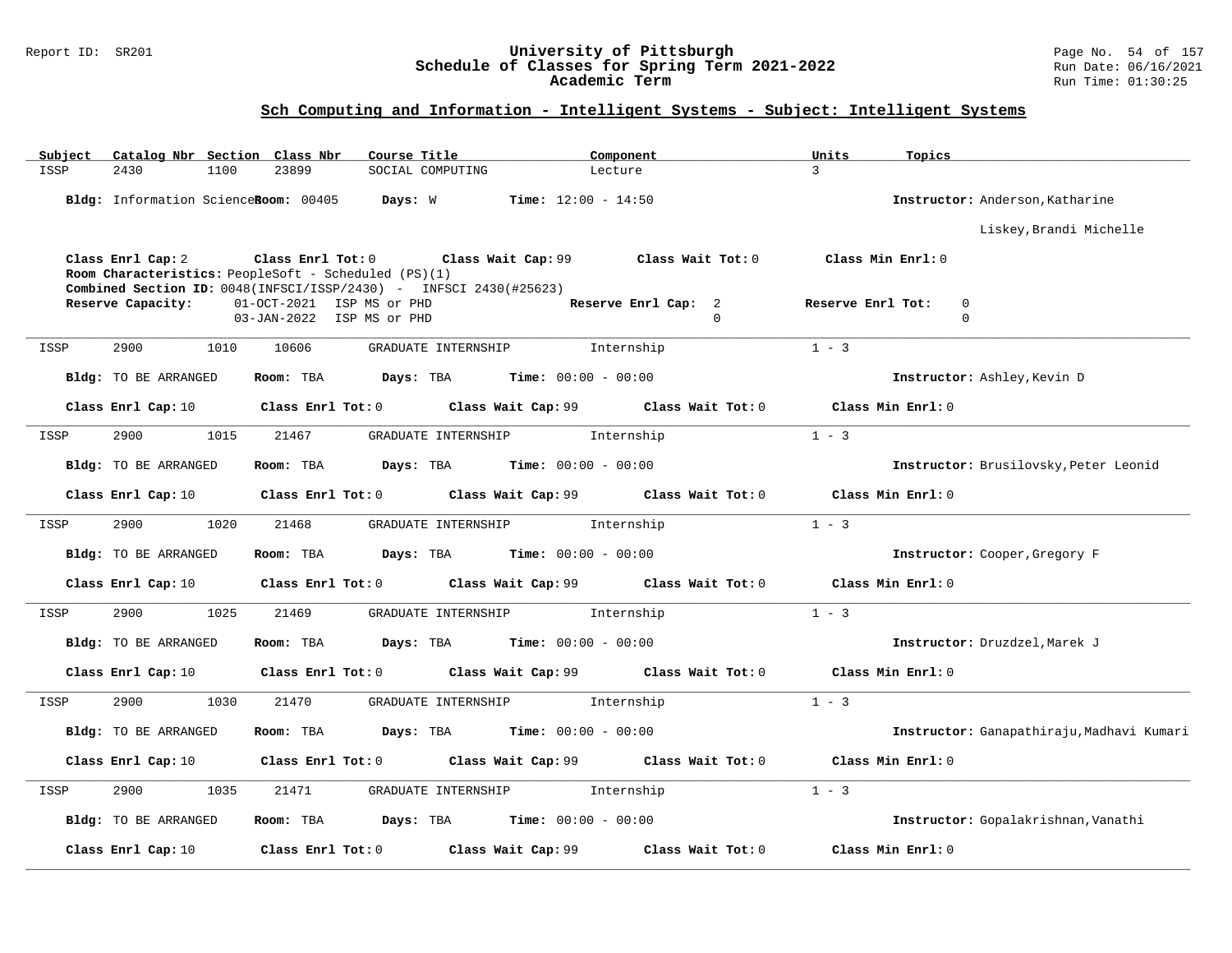| ISSP | 2900<br>1040         | 21472<br>GRADUATE INTERNSHIP                                                                                                               | Internship | $1 - 3$                              |
|------|----------------------|--------------------------------------------------------------------------------------------------------------------------------------------|------------|--------------------------------------|
|      | Bldg: TO BE ARRANGED | Room: TBA $Days:$ TBA $Time: 00:00 - 00:00$                                                                                                |            | Instructor: Hauskrecht, Milos        |
|      |                      | Class Enrl Cap: 10 Class Enrl Tot: 0 Class Wait Cap: 99 Class Wait Tot: 0 Class Min Enrl: 0                                                |            |                                      |
| ISSP |                      | 2900 1045 21473 GRADUATE INTERNSHIP Internship                                                                                             | $1 - 3$    |                                      |
|      | Bldg: TO BE ARRANGED | Room: TBA $Days:$ TBA $Time: 00:00 - 00:00$                                                                                                |            | Instructor: He, Daging               |
|      |                      | Class Enrl Cap: 10 Class Enrl Tot: 0 Class Wait Cap: 99 Class Wait Tot: 0 Class Min Enrl: 0                                                |            |                                      |
| ISSP |                      | 2900 1050 21474 GRADUATE INTERNSHIP Internship                                                                                             |            | $1 - 3$                              |
|      | Bldg: TO BE ARRANGED | Room: TBA $Days:$ TBA $Time: 00:00 - 00:00$                                                                                                |            | Instructor: Hirtle, Stephen C        |
|      |                      | Class Enrl Cap: 10 Class Enrl Tot: 0 Class Wait Cap: 99 Class Wait Tot: 0 Class Min Enrl: 0                                                |            |                                      |
| ISSP |                      | 2900 1055 21475 GRADUATE INTERNSHIP Internship                                                                                             |            | $1 - 3$                              |
|      |                      | <b>Bldg:</b> TO BE ARRANGED <b>Room:</b> TBA <b>Days:</b> TBA <b>Time:</b> $00:00 - 00:00$                                                 |            | Instructor: Hwa, Rebecca             |
|      |                      | Class Enrl Cap: 10 Class Enrl Tot: 0 Class Wait Cap: 99 Class Wait Tot: 0 Class Min Enrl: 0                                                |            |                                      |
| ISSP |                      | 2900 1060 21476 GRADUATE INTERNSHIP Internship                                                                                             |            | $1 - 3$                              |
|      | Bldg: TO BE ARRANGED | Room: TBA $\rule{1em}{0.15mm}$ Days: TBA Time: $00:00 - 00:00$                                                                             |            | Instructor: Lewis, Charles Michael   |
|      |                      | Class Enrl Cap: 10 $\qquad$ Class Enrl Tot: 0 $\qquad$ Class Wait Cap: 99 $\qquad$ Class Wait Tot: 0 $\qquad$ Class Min Enrl: 0            |            |                                      |
|      |                      | ISSP 2900 1065 21477 GRADUATE INTERNSHIP Internship                                                                                        |            | $1 - 3$                              |
|      |                      | <b>Bldg:</b> TO BE ARRANGED <b>ROOM:</b> TBA <b>Days:</b> TBA <b>Time:</b> $00:00 - 00:00$                                                 |            | Instructor: Litman, Diane J          |
|      |                      | Class Enrl Cap: 10 Class Enrl Tot: 0 Class Wait Cap: 99 Class Wait Tot: 0 Class Min Enrl: 0                                                |            |                                      |
|      |                      | ISSP 2900 1070 21478 GRADUATE INTERNSHIP Internship                                                                                        |            | $1 - 3$                              |
|      | Bldg: TO BE ARRANGED | <b>Room:</b> TBA $Days:$ TBA $Time: 00:00 - 00:00$                                                                                         |            | Instructor: Munro, Paul W            |
|      |                      | Class Enrl Cap: 10 $\qquad$ Class Enrl Tot: 0 $\qquad$ Class Wait Cap: 99 $\qquad$ Class Wait Tot: 0 $\qquad$ Class Min Enrl: 0            |            |                                      |
| ISSP |                      | 2900 1075 21479 GRADUATE INTERNSHIP Internship                                                                                             |            | $1 - 3$                              |
|      | Bldg: TO BE ARRANGED | Room: TBA $Days:$ TBA $Time: 00:00 - 00:00$<br>Class Enrl Cap: 10 Class Enrl Tot: 0 Class Wait Cap: 99 Class Wait Tot: 0 Class Min Enrl: 0 |            | Instructor:                          |
|      |                      | ISSP 2900 1080 21480 GRADUATE INTERNSHIP Internship                                                                                        |            | $1 - 3$                              |
|      | Bldg: TO BE ARRANGED | Room: TBA $Days:$ TBA $Time: 00:00 - 00:00$                                                                                                |            | Instructor: Schunn, Christian Dieter |
|      | Class Enrl Cap: 10   | Class Enrl Tot: $0$ Class Wait Cap: $99$ Class Wait Tot: $0$                                                                               |            | Class Min Enrl: 0                    |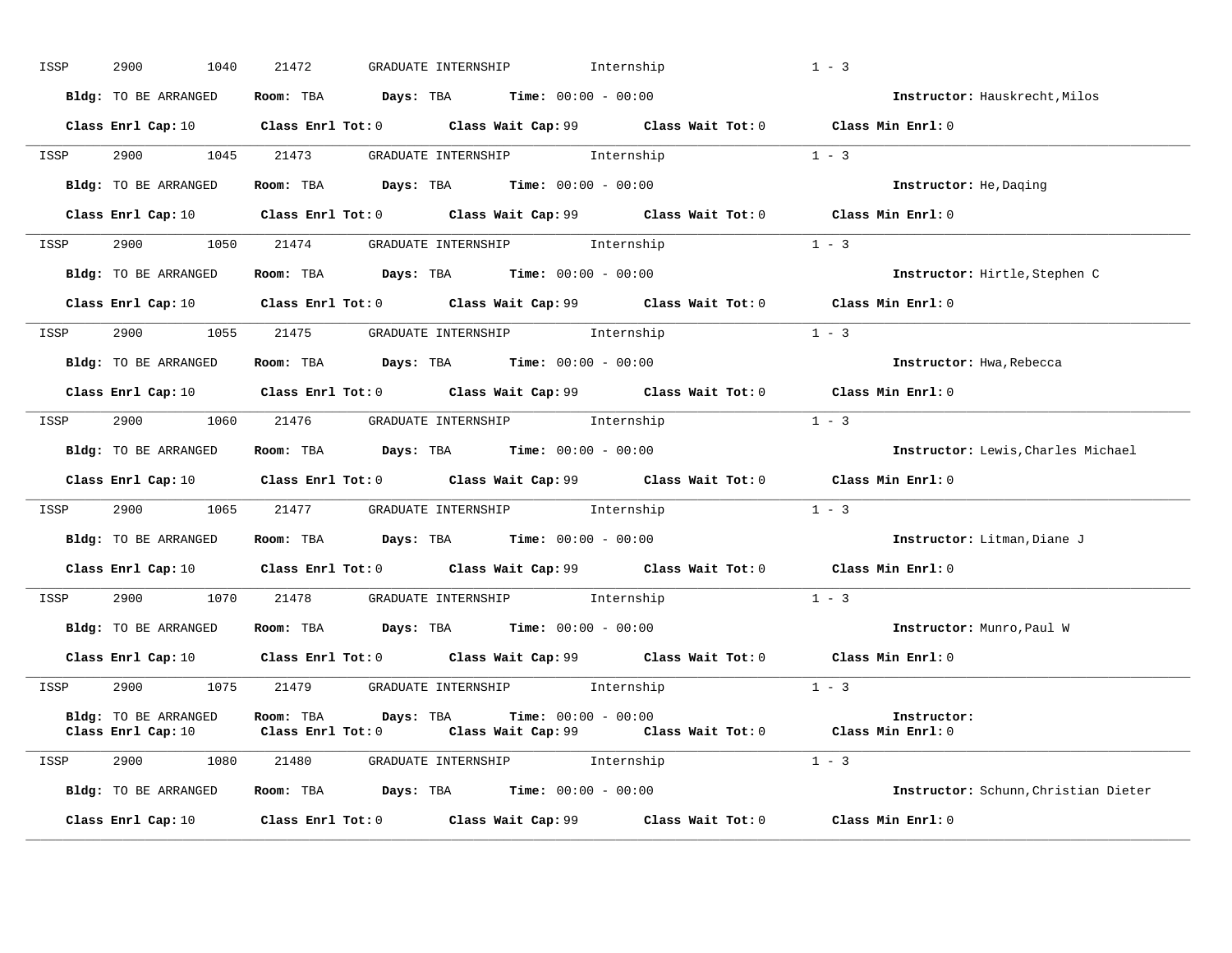#### Report ID: SR201 **University of Pittsburgh** Page No. 56 of 157 **Schedule of Classes for Spring Term 2021-2022** Run Date: 06/16/2021 **Academic Term** Run Time: 01:30:25

| Subject Catalog Nbr Section Class Nbr | Course Title <b>Sourse In the Sea</b>                                                                                                                         | Component  | Units<br>Topics                |
|---------------------------------------|---------------------------------------------------------------------------------------------------------------------------------------------------------------|------------|--------------------------------|
| ISSP<br>2900<br>1085                  | GRADUATE INTERNSHIP<br>21481                                                                                                                                  | Internship | $1 - 3$                        |
| Bldg: TO BE ARRANGED                  | Room: TBA $Days:$ TBA $Time: 00:00 - 00:00$                                                                                                                   |            | Instructor:                    |
|                                       | Class Enrl Cap: 10 Class Enrl Tot: 0 Class Wait Cap: 99 Class Wait Tot: 0 Class Min Enrl: 0                                                                   |            |                                |
|                                       |                                                                                                                                                               |            |                                |
| 2900 1090 21482<br>ISSP               | GRADUATE INTERNSHIP 1nternship                                                                                                                                |            | $1 - 3$                        |
| Bldg: TO BE ARRANGED                  | Room: TBA $Days:$ TBA Time: $00:00 - 00:00$                                                                                                                   |            | Instructor: Visweswaran, Shyam |
|                                       | Class Enrl Cap: 10 Class Enrl Tot: 0 Class Wait Cap: 99 Class Wait Tot: 0 Class Min Enrl: 0                                                                   |            |                                |
| ISSP                                  | 2900 1095 21483 GRADUATE INTERNSHIP Internship                                                                                                                |            | $1 - 3$                        |
|                                       |                                                                                                                                                               |            |                                |
| Bldg: TO BE ARRANGED                  | Room: TBA $Days: TBA$ Time: $00:00 - 00:00$<br>Class Enrl Cap: 10 Class Enrl Tot: 0 Class Wait Cap: 99 Class Wait Tot: 0 Class Min Enrl: 0                    |            | Instructor:                    |
|                                       |                                                                                                                                                               |            |                                |
| ISSP                                  | 2900 1100 21484 GRADUATE INTERNSHIP Internship                                                                                                                |            | $1 - 3$                        |
|                                       |                                                                                                                                                               |            |                                |
| Bldg: TO BE ARRANGED                  | Room: TBA $\rule{1em}{0.15mm}$ Days: TBA Time: $00:00 - 00:00$<br>Class Enrl Cap: 10 Class Enrl Tot: 0 Class Wait Cap: 99 Class Wait Tot: 0 Class Min Enrl: 0 |            | Instructor:                    |
|                                       |                                                                                                                                                               |            |                                |
| ISSP                                  | 2900 1105 21485 GRADUATE INTERNSHIP Internship                                                                                                                |            | $1 - 3$                        |
| Bldg: TO BE ARRANGED                  | Room: TBA $\rule{1em}{0.15mm}$ Days: TBA Time: $00:00 - 00:00$                                                                                                |            | Instructor: Jiang, Xia         |
|                                       |                                                                                                                                                               |            |                                |
|                                       | Class Enrl Cap: 10 Class Enrl Tot: 0 Class Wait Cap: 99 Class Wait Tot: 0 Class Min Enrl: 0                                                                   |            |                                |
| 2902<br>ISSP                          | 1010 10007 DIRECTED STUDY Directed Studies                                                                                                                    |            | $1 - 9$                        |
| Bldg: TO BE ARRANGED                  | Room: TBA Days: TBA Time: $00:00 - 00:00$                                                                                                                     |            | Instructor: Ashley, Kevin D    |
|                                       | Class Enrl Cap: 30 Class Enrl Tot: 0 Class Wait Cap: 99 Class Wait Tot: 0 Class Min Enrl: 0                                                                   |            |                                |
| ISSP                                  | 2902 1015 10540 DIRECTED STUDY Directed Studies 1 - 9                                                                                                         |            |                                |
| Bldg: TO BE ARRANGED                  | Room: TBA $\rule{1em}{0.15mm}$ Days: TBA Time: $00:00 - 00:00$                                                                                                |            | Instructor: Staff              |
|                                       | Class Enrl Cap: 30 Class Enrl Tot: 0 Class Wait Cap: 99 Class Wait Tot: 0 Class Min Enrl: 0                                                                   |            |                                |
| ISSP                                  | 2902 1020 21449 DIRECTED STUDY Directed Studies                                                                                                               |            | $1 - 9$                        |
| Bldg: TO BE ARRANGED                  | Room: TBA $\rule{1em}{0.15mm}$ Days: TBA Time: $00:00 - 00:00$                                                                                                |            | Instructor: Cooper, Gregory F  |
|                                       | Class Enrl Cap: 10 Class Enrl Tot: 0 Class Wait Cap: 99 Class Wait Tot: 0 Class Min Enrl: 0                                                                   |            |                                |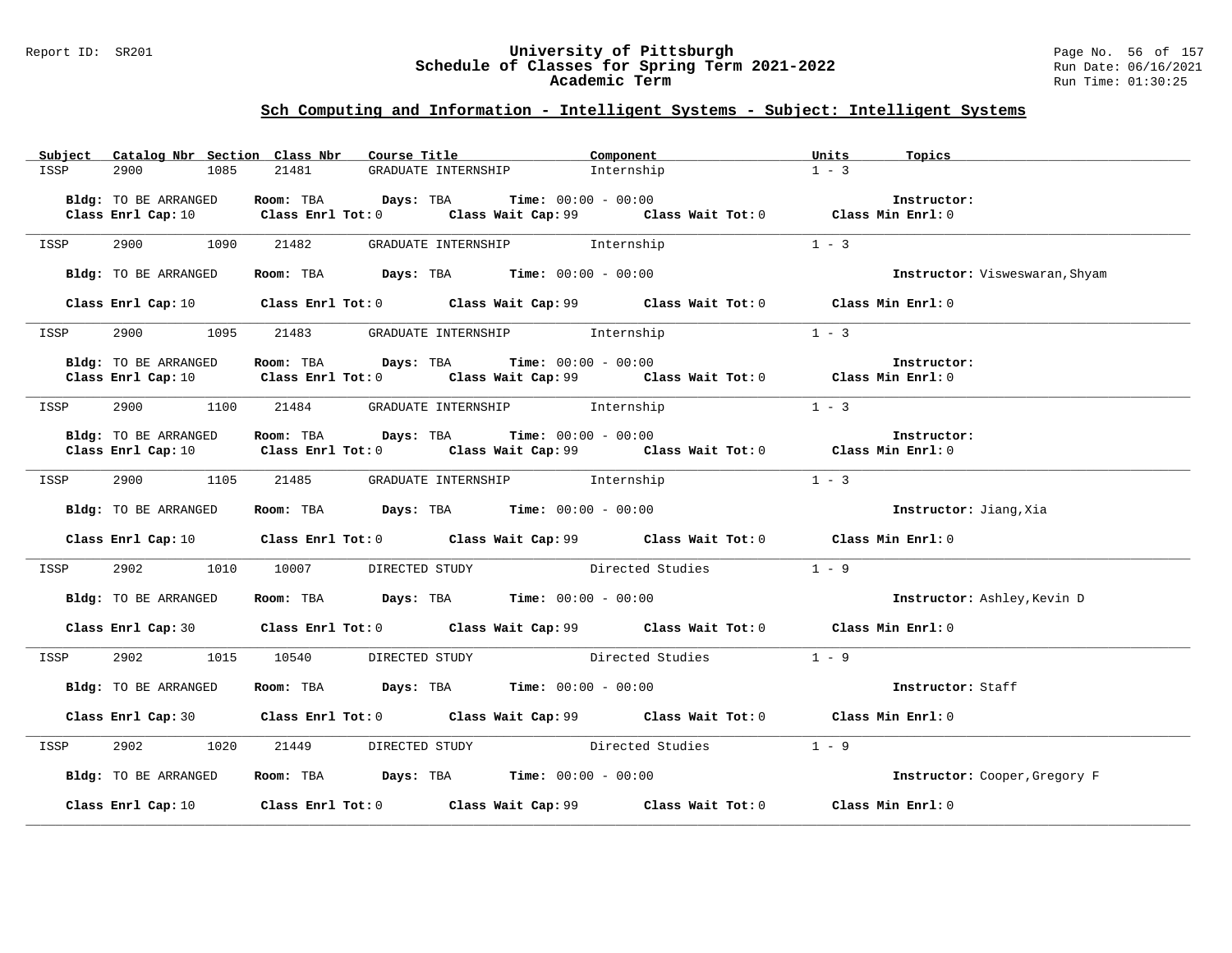#### Report ID: SR201 **University of Pittsburgh** Page No. 57 of 157 **Schedule of Classes for Spring Term 2021-2022** Run Date: 06/16/2021 **Academic Term** Run Time: 01:30:25

| Subject | Catalog Nbr Section Class Nbr | Course Title                                                   |                                               | Component                                                                                                                       | Units<br>Topics                           |  |
|---------|-------------------------------|----------------------------------------------------------------|-----------------------------------------------|---------------------------------------------------------------------------------------------------------------------------------|-------------------------------------------|--|
| ISSP    | 2902<br>1025                  | 21450                                                          | DIRECTED STUDY                                | Directed Studies                                                                                                                | $1 - 9$                                   |  |
|         | Bldg: TO BE ARRANGED          | Room: TBA                                                      | <b>Days:</b> TBA <b>Time:</b> $00:00 - 00:00$ |                                                                                                                                 | Instructor: Druzdzel, Marek J             |  |
|         |                               |                                                                |                                               | Class Enrl Cap: 10 $\qquad$ Class Enrl Tot: 0 $\qquad$ Class Wait Cap: 99 $\qquad$ Class Wait Tot: 0 $\qquad$ Class Min Enrl: 0 |                                           |  |
| ISSP    | 2902<br>1030                  | 21451                                                          | DIRECTED STUDY                                | Directed Studies                                                                                                                | $1 - 9$                                   |  |
|         | Bldg: TO BE ARRANGED          | Room: TBA $Days: TBA$ Time: $00:00 - 00:00$                    |                                               |                                                                                                                                 | Instructor: Ganapathiraju, Madhavi Kumari |  |
|         |                               |                                                                |                                               | Class Enrl Cap: 10 $\qquad$ Class Enrl Tot: 0 $\qquad$ Class Wait Cap: 99 $\qquad$ Class Wait Tot: 0 $\qquad$ Class Min Enrl: 0 |                                           |  |
| ISSP    | 2902<br>1035                  | 21452                                                          | DIRECTED STUDY                                | Directed Studies                                                                                                                | $1 - 9$                                   |  |
|         | Bldg: TO BE ARRANGED          | Room: TBA $\rule{1em}{0.15mm}$ Days: TBA Time: $00:00 - 00:00$ |                                               |                                                                                                                                 | Instructor: Gopalakrishnan, Vanathi       |  |
|         |                               |                                                                |                                               | Class Enrl Cap: 10 Class Enrl Tot: 0 Class Wait Cap: 99 Class Wait Tot: 0 Class Min Enrl: 0                                     |                                           |  |
| ISSP    | 2902                          | 1040 21453                                                     | DIRECTED STUDY                                | Directed Studies                                                                                                                | $1 - 9$                                   |  |
|         | Bldg: TO BE ARRANGED          | Room: TBA $Days:$ TBA $Time: 00:00 - 00:00$                    |                                               |                                                                                                                                 | Instructor: Hauskrecht, Milos             |  |
|         |                               |                                                                |                                               | Class Enrl Cap: 10 Class Enrl Tot: 0 Class Wait Cap: 99 Class Wait Tot: 0 Class Min Enrl: 0                                     |                                           |  |
| ISSP    | 2902 1045 21454               |                                                                | DIRECTED STUDY                                | Directed Studies                                                                                                                | $1 - 9$                                   |  |
|         | Bldg: TO BE ARRANGED          | Room: TBA $Days:$ TBA $Time: 00:00 - 00:00$                    |                                               |                                                                                                                                 | Instructor: He, Daging                    |  |
|         |                               |                                                                |                                               | Class Enrl Cap: 10 Class Enrl Tot: 0 Class Wait Cap: 99 Class Wait Tot: 0 Class Min Enrl: 0                                     |                                           |  |
| ISSP    | 2902<br>1050                  | 21455                                                          |                                               | DIRECTED STUDY Directed Studies                                                                                                 | $1 - 9$                                   |  |
|         | Bldg: TO BE ARRANGED          | Room: TBA $Days:$ TBA $Time: 00:00 - 00:00$                    |                                               |                                                                                                                                 | Instructor: Hirtle, Stephen C             |  |
|         |                               |                                                                |                                               | Class Enrl Cap: 10 Class Enrl Tot: 0 Class Wait Cap: 99 Class Wait Tot: 0 Class Min Enrl: 0                                     |                                           |  |
| ISSP    | 2902<br>1055                  | 21456                                                          |                                               | DIRECTED STUDY Directed Studies 1 - 9                                                                                           |                                           |  |
|         | Bldg: TO BE ARRANGED          | Room: TBA $Days:$ TBA $Time: 00:00 - 00:00$                    |                                               |                                                                                                                                 | Instructor: Hwa, Rebecca                  |  |
|         |                               |                                                                |                                               | Class Enrl Cap: 10 $\qquad$ Class Enrl Tot: 0 $\qquad$ Class Wait Cap: 99 $\qquad$ Class Wait Tot: 0 $\qquad$ Class Min Enrl: 0 |                                           |  |
| ISSP    | 2902<br>1060                  | 21457                                                          | DIRECTED STUDY                                | Directed Studies                                                                                                                | $1 - 9$                                   |  |
|         | Bldg: TO BE ARRANGED          | Room: TBA $Days: TBA$ Time: $00:00 - 00:00$                    |                                               |                                                                                                                                 | Instructor: Lewis, Charles Michael        |  |
|         | Class Enrl Cap: 10            |                                                                |                                               | Class Enrl Tot: $0$ Class Wait Cap: $99$ Class Wait Tot: $0$                                                                    | Class Min Enrl: 0                         |  |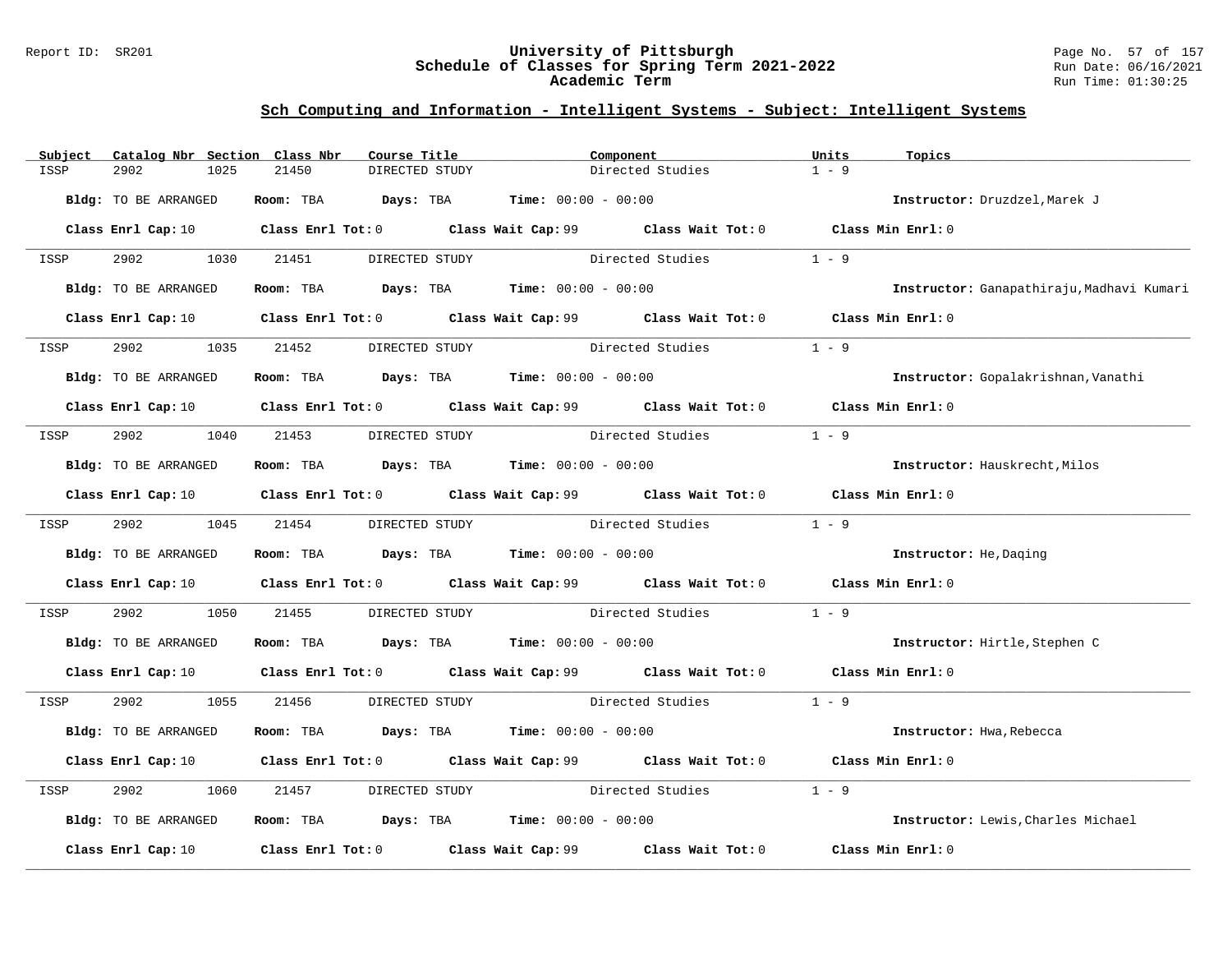| ISSP | 2902<br>1065         | 21458<br>DIRECTED STUDY                                                                                                                                                                      |  | Directed Studies | $1 - 9$                              |
|------|----------------------|----------------------------------------------------------------------------------------------------------------------------------------------------------------------------------------------|--|------------------|--------------------------------------|
|      | Bldg: TO BE ARRANGED | Room: TBA $Days: TBA$ Time: $00:00 - 00:00$                                                                                                                                                  |  |                  | Instructor: Litman, Diane J          |
|      |                      | Class Enrl Cap: 10 Class Enrl Tot: 0 Class Wait Cap: 99 Class Wait Tot: 0 Class Min Enrl: 0                                                                                                  |  |                  |                                      |
| ISSP |                      | 2902 1070 21459 DIRECTED STUDY                                                                                                                                                               |  | Directed Studies | $1 - 9$                              |
|      | Bldg: TO BE ARRANGED | Room: TBA $Days: TBA$ Time: $00:00 - 00:00$                                                                                                                                                  |  |                  | Instructor: Munro, Paul W            |
|      |                      | Class Enrl Cap: 10 Class Enrl Tot: 0 Class Wait Cap: 99 Class Wait Tot: 0 Class Min Enrl: 0                                                                                                  |  |                  |                                      |
| ISSP |                      | 2902 1075 21460 DIRECTED STUDY Directed Studies                                                                                                                                              |  |                  | $1 - 9$                              |
|      | Bldg: TO BE ARRANGED | <b>Room:</b> TBA $Days: TBA$ <b>Time:</b> $00:00 - 00:00$<br>Class Enrl Cap: 10 $\qquad$ Class Enrl Tot: 0 $\qquad$ Class Wait Cap: 99 $\qquad$ Class Wait Tot: 0 $\qquad$ Class Min Enrl: 0 |  |                  | Instructor:                          |
| ISSP |                      | 2902 1080 21461 DIRECTED STUDY Directed Studies 1 - 9                                                                                                                                        |  |                  |                                      |
|      | Bldg: TO BE ARRANGED | Room: TBA $Days:$ TBA Time: $00:00 - 00:00$                                                                                                                                                  |  |                  | Instructor: Schunn, Christian Dieter |
|      |                      | Class Enrl Cap: 10 Class Enrl Tot: 0 Class Wait Cap: 99 Class Wait Tot: 0 Class Min Enrl: 0                                                                                                  |  |                  |                                      |
|      |                      | ISSP 2902 1085 21462 DIRECTED STUDY Directed Studies 1 - 9                                                                                                                                   |  |                  |                                      |
|      | Bldg: TO BE ARRANGED | Room: TBA $Days:$ TBA $Time: 00:00 - 00:00$<br>Class Enrl Cap: 10 $\qquad$ Class Enrl Tot: 0 $\qquad$ Class Wait Cap: 99 $\qquad$ Class Wait Tot: 0 $\qquad$ Class Min Enrl: 0               |  |                  | Instructor:                          |
| ISSP |                      | 2902 1090 21463 DIRECTED STUDY Directed Studies                                                                                                                                              |  |                  | $1 - 9$                              |
|      | Bldg: TO BE ARRANGED | Room: TBA $Days:$ TBA $Time:$ $00:00 - 00:00$                                                                                                                                                |  |                  | Instructor: Visweswaran, Shyam       |
|      |                      | Class Enrl Cap: 10 $\qquad$ Class Enrl Tot: 0 $\qquad$ Class Wait Cap: 99 $\qquad$ Class Wait Tot: 0 $\qquad$ Class Min Enrl: 0                                                              |  |                  |                                      |
| ISSP |                      | 2902 1095 21464 DIRECTED STUDY Directed Studies 1 - 9                                                                                                                                        |  |                  |                                      |
|      | Bldg: TO BE ARRANGED | Room: TBA $Days:$ TBA $Time: 00:00 - 00:00$<br>Class Enrl Cap: 10 Class Enrl Tot: 0 Class Wait Cap: 99 Class Wait Tot: 0 Class Min Enrl: 0                                                   |  |                  | Instructor:                          |
|      |                      | ISSP 2902 1100 21465 DIRECTED STUDY Directed Studies 1 - 9                                                                                                                                   |  |                  |                                      |
|      | Bldg: TO BE ARRANGED | Room: TBA $Days:$ TBA $Time: 00:00 - 00:00$<br>Class Enrl Cap: 10 $\qquad$ Class Enrl Tot: 0 $\qquad$ Class Wait Cap: 99 $\qquad$ Class Wait Tot: 0 $\qquad$ Class Min Enrl: 0               |  |                  | Instructor:                          |
| ISSP |                      | 2902 1105 21466 DIRECTED STUDY Directed Studies 1 - 9                                                                                                                                        |  |                  |                                      |
|      | Bldg: TO BE ARRANGED | Room: TBA $Days:$ TBA $Time:$ $00:00 - 00:00$                                                                                                                                                |  |                  | Instructor: Staff                    |
|      | Class Enrl Cap: 10   | Class Enrl Tot: $0$ Class Wait Cap: $99$ Class Wait Tot: $0$                                                                                                                                 |  |                  | Class Min Enrl: 0                    |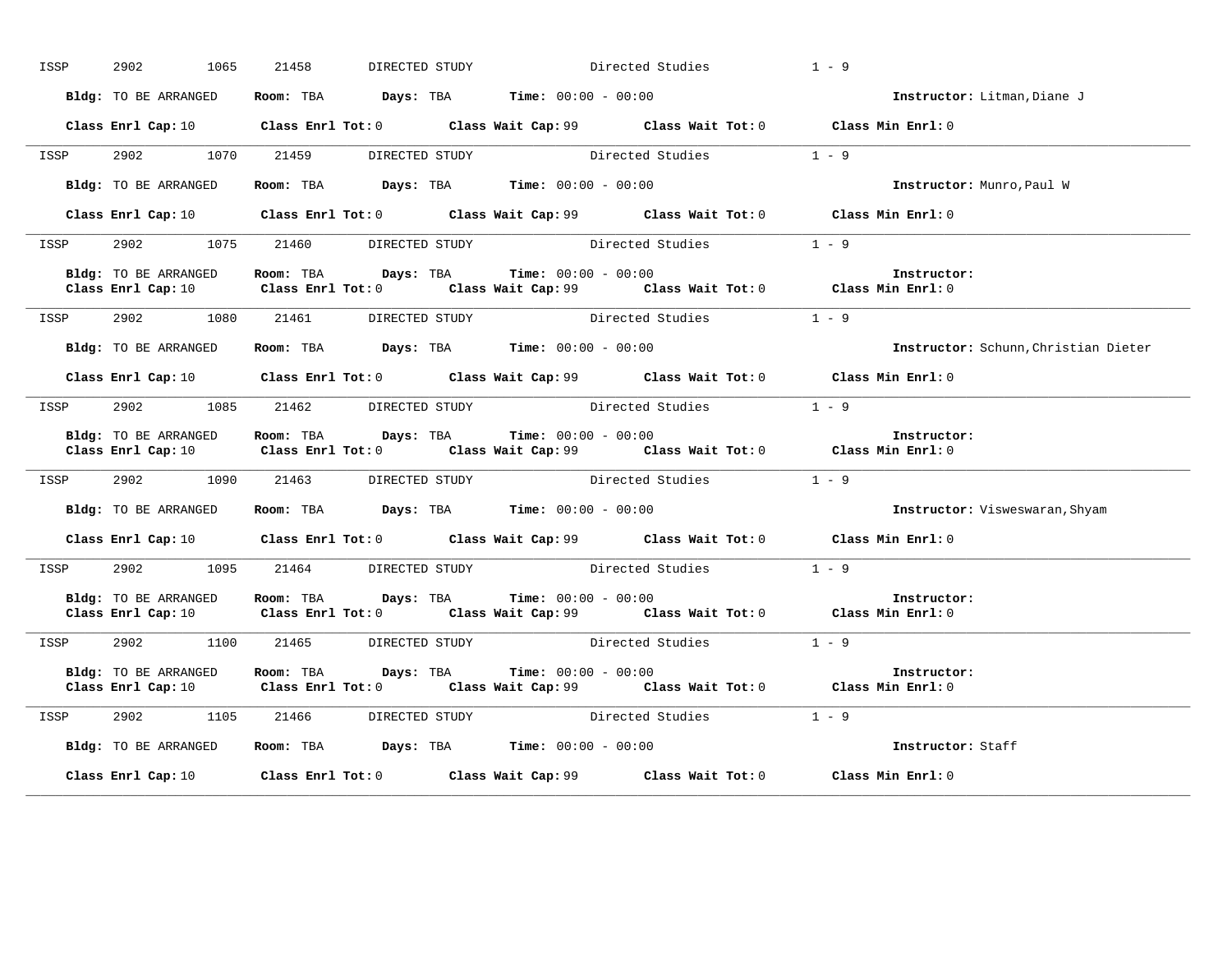#### Report ID: SR201 **University of Pittsburgh** Page No. 59 of 157 **Schedule of Classes for Spring Term 2021-2022** Run Date: 06/16/2021 **Academic Term** Run Time: 01:30:25

| Catalog Nbr Section Class Nbr<br>Subject | Course Title                                                                                                                    | Component                           | Units<br>Topics                           |
|------------------------------------------|---------------------------------------------------------------------------------------------------------------------------------|-------------------------------------|-------------------------------------------|
| ISSP<br>2990<br>1010                     | 10008<br>INDEPENDENT STUDY                                                                                                      | Independent Study                   | $1 - 9$                                   |
| Bldg: TO BE ARRANGED                     | Room: TBA $Days:$ TBA $Time: 00:00 - 00:00$                                                                                     |                                     | Instructor: Ashley, Kevin D               |
|                                          | Class Enrl Cap: 30 $\qquad$ Class Enrl Tot: 0 $\qquad$ Class Wait Cap: 99 $\qquad$ Class Wait Tot: 0                            |                                     | Class Min Enrl: 0                         |
| 2990 700<br>1015<br>ISSP                 | 21524                                                                                                                           | INDEPENDENT STUDY 1ndependent Study | $1 - 9$                                   |
| <b>Bldg:</b> TO BE ARRANGED              | Room: TBA $Days:$ TBA $Time: 00:00 - 00:00$                                                                                     |                                     | Instructor: Brusilovsky, Peter Leonid     |
|                                          | Class Enrl Cap: 10 $\qquad$ Class Enrl Tot: 0 $\qquad$ Class Wait Cap: 99 $\qquad$ Class Wait Tot: 0 $\qquad$ Class Min Enrl: 0 |                                     |                                           |
| 2990<br>1020<br>ISSP                     | 21525                                                                                                                           | INDEPENDENT STUDY 1ndependent Study | $1 - 9$                                   |
| Bldg: TO BE ARRANGED                     | Room: TBA $Days: TBA$ Time: $00:00 - 00:00$                                                                                     |                                     | Instructor: Cooper, Gregory F             |
|                                          | Class Enrl Cap: 10 $\qquad$ Class Enrl Tot: 0 $\qquad$ Class Wait Cap: 99 $\qquad$ Class Wait Tot: 0 $\qquad$ Class Min Enrl: 0 |                                     |                                           |
| 2990<br>ISSP                             | 1025 21526 INDEPENDENT STUDY Independent Study                                                                                  |                                     | $1 - 9$                                   |
| <b>Bldg:</b> TO BE ARRANGED              | Room: TBA $Days: TBA$ Time: $00:00 - 00:00$                                                                                     |                                     | Instructor: Benos, Panagiotis             |
|                                          | Class Enrl Cap: 10 $\qquad$ Class Enrl Tot: 0 $\qquad$ Class Wait Cap: 99 $\qquad$ Class Wait Tot: 0 $\qquad$ Class Min Enrl: 0 |                                     |                                           |
| 2990 1030 21527<br>ISSP                  |                                                                                                                                 | INDEPENDENT STUDY 1ndependent Study | $1 - 9$                                   |
| Bldg: TO BE ARRANGED                     | Room: TBA $Days:$ TBA $Time: 00:00 - 00:00$                                                                                     |                                     | Instructor: Ganapathiraju, Madhavi Kumari |
|                                          | Class Enrl Cap: 10 Class Enrl Tot: 0 Class Wait Cap: 99 Class Wait Tot: 0                                                       |                                     | Class Min Enrl: 0                         |
| 2990<br>1035<br>ISSP                     | 21528                                                                                                                           | INDEPENDENT STUDY 1ndependent Study | $1 - 9$                                   |
| <b>Bldg:</b> TO BE ARRANGED              | Room: TBA $\rule{1em}{0.15mm}$ Days: TBA Time: $00:00 - 00:00$                                                                  |                                     | Instructor: Gopalakrishnan, Vanathi       |
|                                          | Class Enrl Cap: 10 $\qquad$ Class Enrl Tot: 0 $\qquad$ Class Wait Cap: 99 $\qquad$ Class Wait Tot: 0 $\qquad$ Class Min Enrl: 0 |                                     |                                           |
| 2990 1040<br>ISSP                        | 21529                                                                                                                           | INDEPENDENT STUDY 1 - 9             |                                           |
| Bldg: TO BE ARRANGED                     | Room: TBA $Days:$ TBA $Time: 00:00 - 00:00$                                                                                     |                                     | Instructor: Hauskrecht, Milos             |
|                                          | Class Enrl Cap: 10 $\qquad$ Class Enrl Tot: 0 $\qquad$ Class Wait Cap: 99 $\qquad$ Class Wait Tot: 0                            |                                     | Class Min Enrl: 0                         |
| 2990<br>1045<br>ISSP                     | 21530                                                                                                                           | INDEPENDENT STUDY 1ndependent Study | $1 - 9$                                   |
| Bldg: TO BE ARRANGED                     | Room: TBA $Days:$ TBA $Time: 00:00 - 00:00$                                                                                     |                                     | Instructor: Wagner, Michael M             |
| Class Enrl Cap: 10                       | Class Enrl Tot: 0 Class Wait Cap: 99                                                                                            | Class Wait Tot: 0                   | Class Min Enrl: 0                         |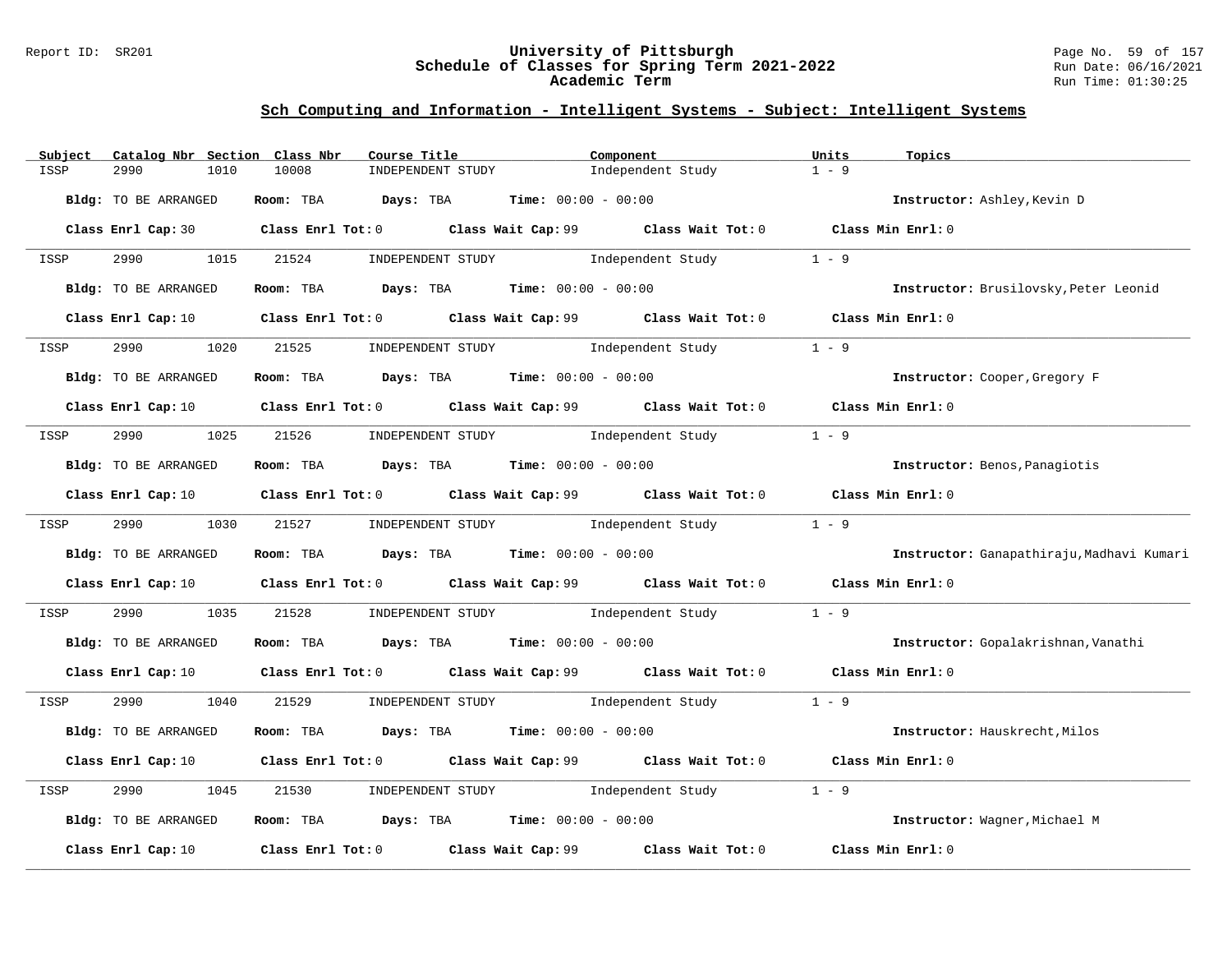| ISSP | 2990<br>1050         | Independent Study<br>21531<br>INDEPENDENT STUDY                                                                                 | $1 - 9$ |                                    |
|------|----------------------|---------------------------------------------------------------------------------------------------------------------------------|---------|------------------------------------|
|      | Bldg: TO BE ARRANGED | Room: TBA $Days:$ TBA $Time: 00:00 - 00:00$                                                                                     |         | Instructor: Hirtle, Stephen C      |
|      |                      | Class Enrl Cap: 10 Class Enrl Tot: 0 Class Wait Cap: 99 Class Wait Tot: 0 Class Min Enrl: 0                                     |         |                                    |
| ISSP |                      | 2990 1055 21532 INDEPENDENT STUDY Independent Study 1 - 9                                                                       |         |                                    |
|      | Bldg: TO BE ARRANGED | Room: TBA $Days:$ TBA $Time: 00:00 - 00:00$                                                                                     |         | Instructor: Hwa, Rebecca           |
|      |                      | Class Enrl Cap: 10 $\qquad$ Class Enrl Tot: 0 $\qquad$ Class Wait Cap: 99 $\qquad$ Class Wait Tot: 0 $\qquad$ Class Min Enrl: 0 |         |                                    |
|      |                      | ISSP 2990 1060 21533 INDEPENDENT STUDY Independent Study 1 - 9                                                                  |         |                                    |
|      |                      | Bldg: TO BE ARRANGED ROOM: TBA Days: TBA Time: 00:00 - 00:00                                                                    |         | Instructor: Lewis, Charles Michael |
|      |                      | Class Enrl Cap: 10 Class Enrl Tot: 0 Class Wait Cap: 99 Class Wait Tot: 0 Class Min Enrl: 0                                     |         |                                    |
| ISSP |                      | 2990 1065 21534 INDEPENDENT STUDY Independent Study 1 - 9                                                                       |         |                                    |
|      | Bldg: TO BE ARRANGED | Room: TBA $Days:$ TBA $Time: 00:00 - 00:00$                                                                                     |         | Instructor: Litman, Diane J        |
|      |                      | Class Enrl Cap: 10 $\qquad$ Class Enrl Tot: 0 $\qquad$ Class Wait Cap: 99 $\qquad$ Class Wait Tot: 0 $\qquad$ Class Min Enrl: 0 |         |                                    |
|      |                      | ISSP 2990 1070 21535 INDEPENDENT STUDY Independent Study 1 - 9                                                                  |         |                                    |
|      | Bldg: TO BE ARRANGED | Room: TBA $Days:$ TBA $Time: 00:00 - 00:00$                                                                                     |         | Instructor: Munro, Paul W          |
|      |                      | Class Enrl Cap: 10 $\qquad$ Class Enrl Tot: 0 $\qquad$ Class Wait Cap: 99 $\qquad$ Class Wait Tot: 0 $\qquad$ Class Min Enrl: 0 |         |                                    |
| ISSP |                      | 2990 1075 21536 INDEPENDENT STUDY Independent Study 1 - 9                                                                       |         |                                    |
|      | Bldg: TO BE ARRANGED | Room: TBA $Days:$ TBA $Time: 00:00 - 00:00$                                                                                     |         | Instructor: Batmanghelich, Kayhan  |
|      |                      | Class Enrl Cap: 10 $\qquad$ Class Enrl Tot: 0 $\qquad$ Class Wait Cap: 99 $\qquad$ Class Wait Tot: 0 $\qquad$ Class Min Enrl: 0 |         |                                    |
| ISSP |                      | 2990 1080 21537 INDEPENDENT STUDY Independent Study 1 - 9                                                                       |         |                                    |
|      | Bldg: TO BE ARRANGED | Room: TBA $Days: TBA$ Time: $00:00 - 00:00$                                                                                     |         | Instructor: Cohn, Jeffrey F        |
|      | Class Enrl Cap: 10   | Class Enrl Tot: 0 $\qquad$ Class Wait Cap: 99 $\qquad$ Class Wait Tot: 0 $\qquad$ Class Min Enrl: 0                             |         |                                    |
|      |                      | ISSP 2990 1085 21538 INDEPENDENT STUDY Independent Study 1 - 9                                                                  |         |                                    |
|      | Bldg: TO BE ARRANGED | Room: TBA $Days: TBA$ Time: $00:00 - 00:00$                                                                                     |         | Instructor: Chikina, Maria D       |
|      |                      | Class Enrl Cap: 10 $\qquad$ Class Enrl Tot: 0 $\qquad$ Class Wait Cap: 99 $\qquad$ Class Wait Tot: 0 $\qquad$ Class Min Enrl: 0 |         |                                    |
|      |                      | ISSP 2990 1090 21539 INDEPENDENT STUDY Independent Study 1 - 9                                                                  |         |                                    |
|      | Bldg: TO BE ARRANGED | Room: TBA $Days$ : TBA $Time: 00:00 - 00:00$                                                                                    |         | Instructor: Visweswaran, Shyam     |
|      |                      | Class Enrl Cap: 10 Class Enrl Tot: 0 Class Wait Cap: 99 Class Wait Tot: 0                                                       |         | Class Min Enrl: 0                  |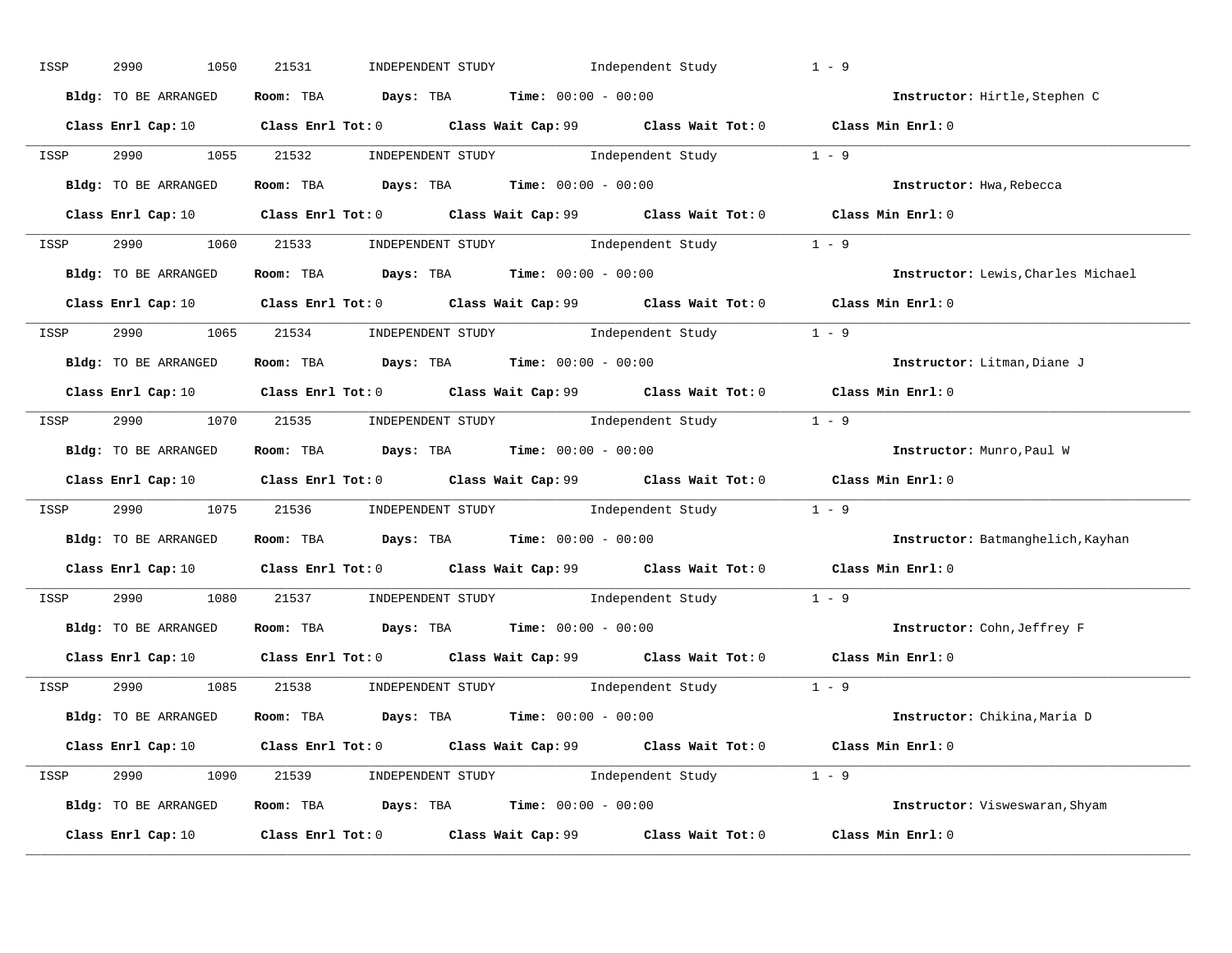#### Report ID: SR201 **University of Pittsburgh** Page No. 61 of 157 **Schedule of Classes for Spring Term 2021-2022** Run Date: 06/16/2021 **Academic Term** Run Time: 01:30:25

| Subject | Catalog Nbr Section Class Nbr | Course Title                                                                                                                    |                                                       | Component         | Units<br>Topics                       |  |
|---------|-------------------------------|---------------------------------------------------------------------------------------------------------------------------------|-------------------------------------------------------|-------------------|---------------------------------------|--|
| ISSP    | 2990<br>1095                  | 21540<br>INDEPENDENT STUDY                                                                                                      |                                                       | Independent Study | $1 - 9$                               |  |
|         | Bldg: TO BE ARRANGED          | Room: TBA                                                                                                                       | <b>Days:</b> TBA <b>Time:</b> $00:00 - 00:00$         |                   | Instructor: Wu, Shandong              |  |
|         |                               | Class Enrl Cap: 10 Class Enrl Tot: 0 Class Wait Cap: 99 Class Wait Tot: 0 Class Min Enrl: 0                                     |                                                       |                   |                                       |  |
| ISSP    | 2990 700<br>1100              | 21541                                                                                                                           | INDEPENDENT STUDY 1ndependent Study                   |                   | $1 - 9$                               |  |
|         | Bldg: TO BE ARRANGED          | Room: TBA $Days:$ TBA $Time: 00:00 - 00:00$                                                                                     |                                                       |                   | Instructor: Lu, Xinghua               |  |
|         |                               | Class Enrl Cap: 10 $\qquad$ Class Enrl Tot: 0 $\qquad$ Class Wait Cap: 99 $\qquad$ Class Wait Tot: 0 $\qquad$ Class Min Enrl: 0 |                                                       |                   |                                       |  |
| ISSP    | 1105<br>2990                  | 21542                                                                                                                           | INDEPENDENT STUDY 1ndependent Study                   |                   | $1 - 9$                               |  |
|         | Bldg: TO BE ARRANGED          | Room: TBA $Days:$ TBA $Time: 00:00 - 00:00$                                                                                     |                                                       |                   | Instructor: Kovashka, Adriana Ivanona |  |
|         |                               | Class Enrl Cap: 10 $\qquad$ Class Enrl Tot: 0 $\qquad$ Class Wait Cap: 99 $\qquad$ Class Wait Tot: 0 $\qquad$ Class Min Enrl: 0 |                                                       |                   |                                       |  |
| ISSP    | 2990                          | 1110 21971                                                                                                                      | INDEPENDENT STUDY 1ndependent Study                   |                   | $1 - 9$                               |  |
|         | Bldg: TO BE ARRANGED          | Room: TBA $Days:$ TBA Time: $00:00 - 00:00$                                                                                     |                                                       |                   | Instructor: Hochheiser, Harry Stewart |  |
|         |                               | Class Enrl Cap: 10 $\qquad$ Class Enrl Tot: 0 $\qquad$ Class Wait Cap: 99 $\qquad$ Class Wait Tot: 0 $\qquad$ Class Min Enrl: 0 |                                                       |                   |                                       |  |
| ISSP    | 3000 000                      | 1010 10009                                                                                                                      | RESEARCH AND DISSERTATION PHD Thesis Research         |                   | $1 - 9$                               |  |
|         | Bldg: TO BE ARRANGED          | Room: TBA $Days:$ TBA $Time: 00:00 - 00:00$                                                                                     |                                                       |                   | Instructor: Ashley, Kevin D           |  |
|         |                               | Class Enrl Cap: 30 Class Enrl Tot: 0 Class Wait Cap: 99 Class Wait Tot: 0 Class Min Enrl: 0                                     |                                                       |                   |                                       |  |
| ISSP    | 3000<br>1015                  | 21505                                                                                                                           | RESEARCH AND DISSERTATION PHD Thesis Research         |                   | $1 - 9$                               |  |
|         | Bldg: TO BE ARRANGED          | Room: TBA $\rule{1em}{0.15mm}$ Days: TBA $\rule{1.15mm}]{0.15mm}$ Time: $0.000 - 0.0000$                                        |                                                       |                   | Instructor: Brusilovsky, Peter Leonid |  |
|         |                               | Class Enrl Cap: 10 $\qquad$ Class Enrl Tot: 0 $\qquad$ Class Wait Cap: 99 $\qquad$ Class Wait Tot: 0 $\qquad$ Class Min Enrl: 0 |                                                       |                   |                                       |  |
| ISSP    | 3000 1020                     | 21506                                                                                                                           | RESEARCH AND DISSERTATION PHD Thesis Research $1 - 9$ |                   |                                       |  |
|         | Bldg: TO BE ARRANGED          | Room: TBA $Days:$ TBA $Time: 00:00 - 00:00$                                                                                     |                                                       |                   | Instructor: Cooper, Gregory F         |  |
|         |                               | Class Enrl Cap: 10 Class Enrl Tot: 0 Class Wait Cap: 99 Class Wait Tot: 0                                                       |                                                       |                   | Class Min Enrl: 0                     |  |
| ISSP    | 3000<br>1025                  | 21507                                                                                                                           | RESEARCH AND DISSERTATION PHD Thesis Research         |                   | $1 - 9$                               |  |
|         | Bldg: TO BE ARRANGED          | Room: TBA $Days:$ TBA Time: $00:00 - 00:00$                                                                                     |                                                       |                   | Instructor: Druzdzel, Marek J         |  |
|         | Class Enrl Cap: 10            | Class Enrl Tot: 0 Class Wait Cap: 99                                                                                            |                                                       | Class Wait Tot: 0 | Class Min Enrl: 0                     |  |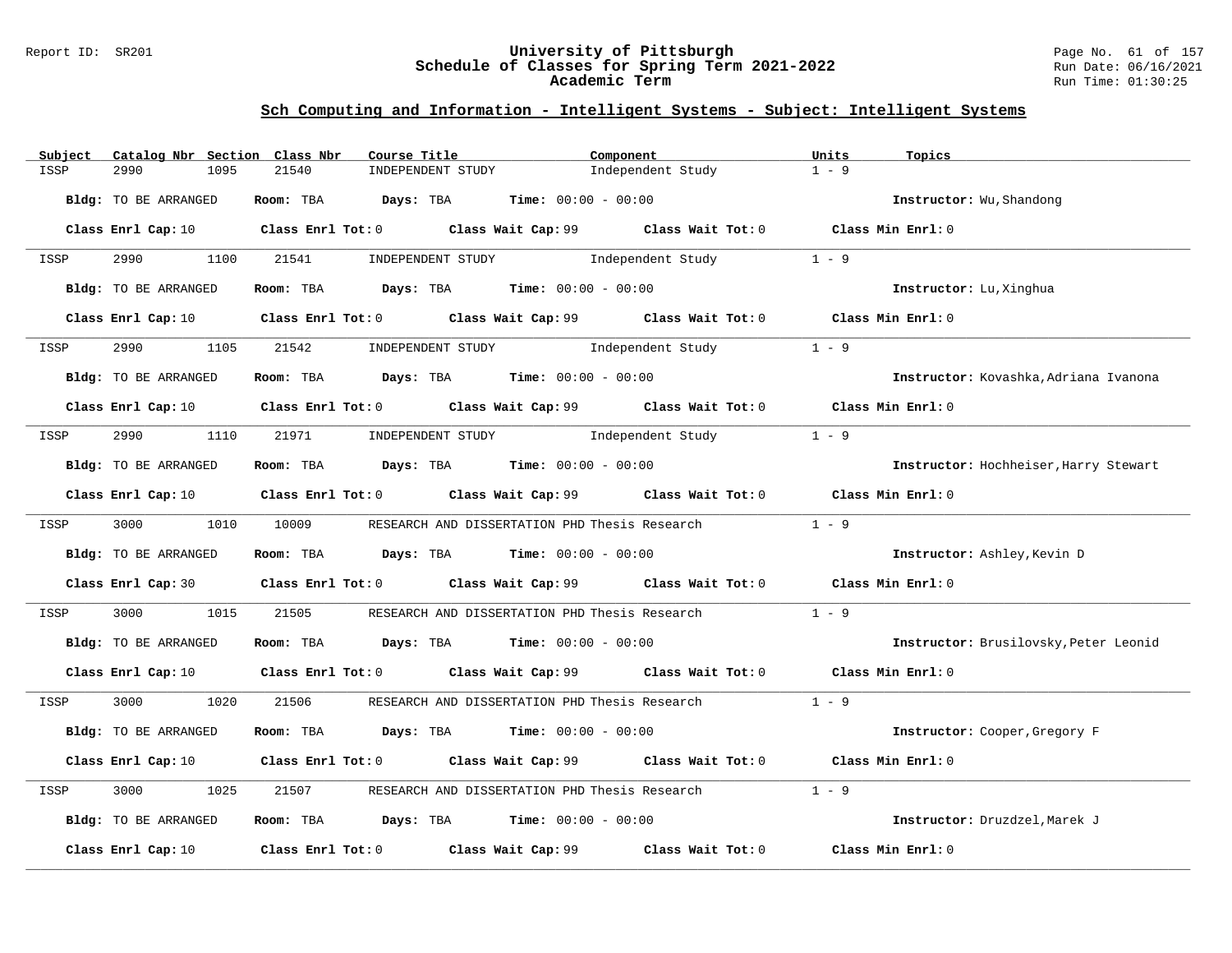| ISSP | 3000<br>1030                | 21508                   |                    | RESEARCH AND DISSERTATION PHD Thesis Research |                                                        | $1 - 9$                                   |
|------|-----------------------------|-------------------------|--------------------|-----------------------------------------------|--------------------------------------------------------|-------------------------------------------|
|      | Bldg: TO BE ARRANGED        | Room: TBA               | Days: TBA          | <b>Time:</b> $00:00 - 00:00$                  |                                                        | Instructor: Ganapathiraju, Madhavi Kumari |
|      | Class Enrl Cap: 10          | $Class$ $Enr1$ $Tot: 0$ |                    | Class Wait Cap: 99                            |                                                        | Class Wait Tot: 0 Class Min Enrl: 0       |
| ISSP | 3000<br>1035                | 21509                   |                    | RESEARCH AND DISSERTATION PHD Thesis Research |                                                        | $1 - 9$                                   |
|      | <b>Bldg:</b> TO BE ARRANGED | Room: TBA               | Days: TBA          | <b>Time:</b> $00:00 - 00:00$                  |                                                        | Instructor: Gopalakrishnan, Vanathi       |
|      | Class Enrl Cap: 10          | Class Enrl Tot: 0       |                    |                                               | Class Wait Cap: 99 Class Wait Tot: 0 Class Min Enrl: 0 |                                           |
| ISSP | 3000<br>1040                | 21510                   |                    |                                               | RESEARCH AND DISSERTATION PHD Thesis Research 1 - 9    |                                           |
|      | <b>Bldg:</b> TO BE ARRANGED | Room: TBA               | Days: TBA          | <b>Time:</b> $00:00 - 00:00$                  |                                                        | Instructor: Hauskrecht, Milos             |
|      | Class Enrl Cap: 10          | $Class$ $Enr1$ $Tot: 0$ |                    |                                               | Class Wait Cap: 99 Class Wait Tot: 0                   | Class Min Enrl: 0                         |
| ISSP | 3000<br>1045                | 21511                   |                    | RESEARCH AND DISSERTATION PHD Thesis Research |                                                        | $1 - 9$                                   |
|      | <b>Bldg:</b> TO BE ARRANGED | Room: TBA               | Days: TBA          | $Time: 00:00 - 00:00$                         |                                                        | Instructor: He, Daging                    |
|      | Class Enrl Cap: 10          | Class Enrl Tot: 0       |                    |                                               | Class Wait Cap: 99 Class Wait Tot: 0                   | Class Min Enrl: 0                         |
| ISSP | 3000<br>1050                | 21512                   |                    | RESEARCH AND DISSERTATION PHD Thesis Research |                                                        | $1 - 9$                                   |
|      | <b>Bldg:</b> TO BE ARRANGED | Room: TBA               | Days: TBA          | $Time: 00:00 - 00:00$                         |                                                        | Instructor: Hirtle, Stephen C             |
|      | Class Enrl Cap: 10          | $Class$ $Enr1$ $Tot: 0$ |                    |                                               | Class Wait Cap: 99 Class Wait Tot: 0                   | Class Min Enrl: 0                         |
| ISSP | 3000<br>1055                | 21513                   |                    | RESEARCH AND DISSERTATION PHD Thesis Research |                                                        | $1 - 9$                                   |
|      | <b>Bldg:</b> TO BE ARRANGED | Room: TBA               |                    | <b>Days:</b> TBA <b>Time:</b> $00:00 - 00:00$ |                                                        | Instructor: Hwa, Rebecca                  |
|      | Class Enrl Cap: 10          | $Class$ $Enrl$ $Tot: 0$ |                    | Class Wait Cap: 99                            | Class Wait Tot: 0                                      | Class Min Enrl: 0                         |
| ISSP | 3000<br>1060                | 21514                   |                    | RESEARCH AND DISSERTATION PHD Thesis Research |                                                        | $1 - 9$                                   |
|      | Bldg: TO BE ARRANGED        | Room: TBA               |                    | <b>Days:</b> TBA <b>Time:</b> $00:00 - 00:00$ |                                                        | Instructor: Lewis, Charles Michael        |
|      | Class Enrl Cap: 10          | Class Enrl Tot: 0       |                    | Class Wait Cap: 99                            | Class Wait Tot: 0                                      | Class Min $Enr1:0$                        |
| ISSP | 3000<br>1065                | 21515                   |                    | RESEARCH AND DISSERTATION PHD Thesis Research |                                                        | $1 - 9$                                   |
|      | <b>Bldg:</b> TO BE ARRANGED | Room: TBA               | Days: TBA          | <b>Time:</b> $00:00 - 00:00$                  |                                                        | Instructor: Litman, Diane J               |
|      | Class Enrl Cap: 10          | Class Enrl Tot: 0       |                    | Class Wait Cap: 99                            |                                                        | Class Wait Tot: 0 Class Min Enrl: 0       |
| ISSP | 3000<br>1070                | 21516                   |                    |                                               | RESEARCH AND DISSERTATION PHD Thesis Research 1 - 9    |                                           |
|      | Bldg: TO BE ARRANGED        | Room: TBA               |                    | <b>Days:</b> TBA <b>Time:</b> $00:00 - 00:00$ |                                                        | Instructor: Munro, Paul W                 |
|      | Class Enrl Cap: 10          | Class Enrl Tot: 0       | Class Wait Cap: 99 |                                               |                                                        |                                           |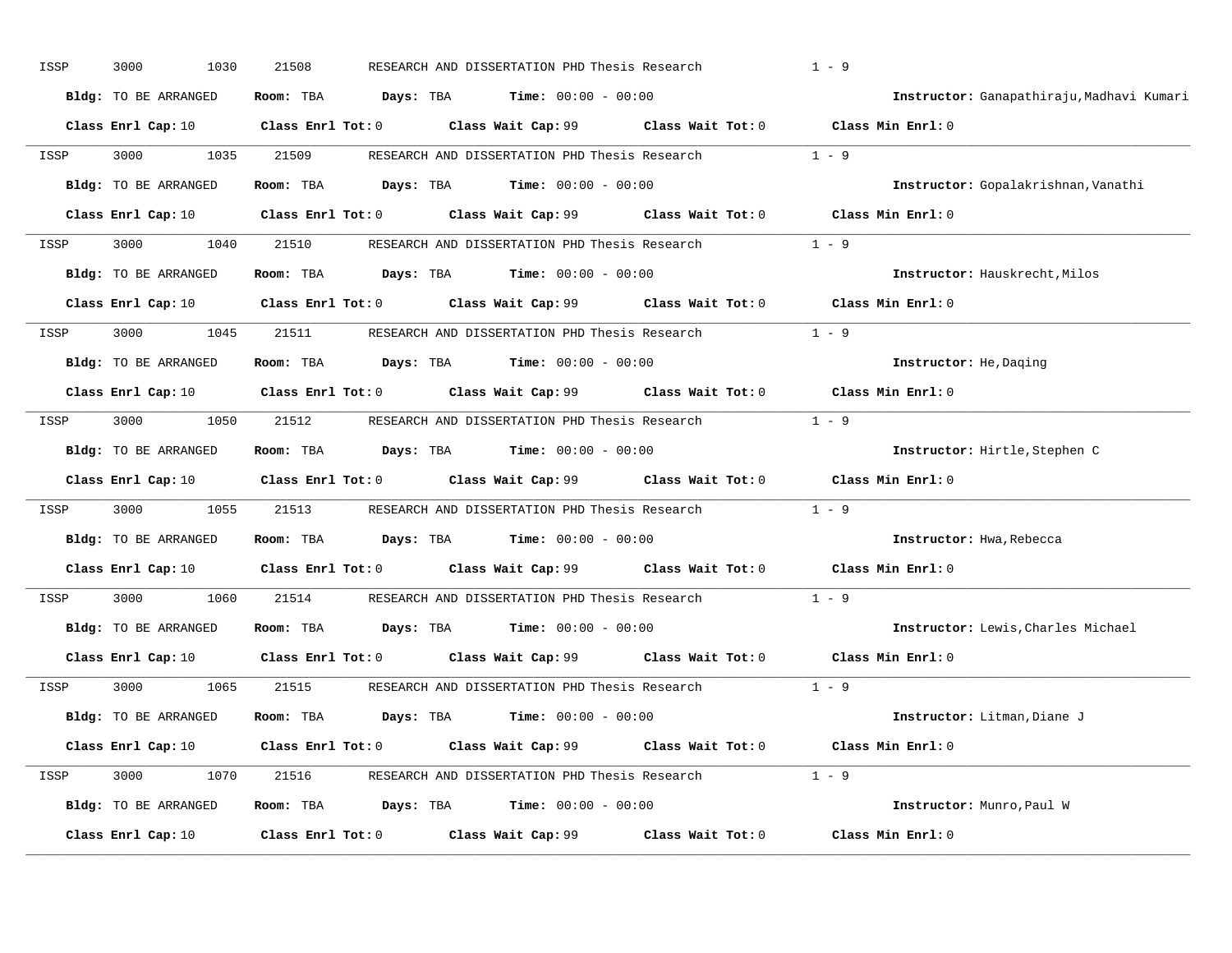#### Report ID: SR201 **University of Pittsburgh** Page No. 63 of 157 **Schedule of Classes for Spring Term 2021-2022** Run Date: 06/16/2021 **Academic Term** Run Time: 01:30:25

| Catalog Nbr Section Class Nbr<br>Subject | Course Title                                                                                         | Component<br>Units                                     | Topics                         |
|------------------------------------------|------------------------------------------------------------------------------------------------------|--------------------------------------------------------|--------------------------------|
| 3000<br>1075<br>ISSP                     | RESEARCH AND DISSERTATION PHD Thesis Research<br>21517                                               | $1 - 9$                                                |                                |
| Bldg: TO BE ARRANGED                     | <b>Days:</b> TBA <b>Time:</b> $00:00 - 00:00$<br>Room: TBA                                           |                                                        | Instructor: Lu, Xinghua        |
|                                          | Class Enrl Cap: 10 Class Enrl Tot: 0 Class Wait Cap: 99 Class Wait Tot: 0 Class Min Enrl: 0          |                                                        |                                |
| 3000<br>1080<br>ISSP                     | 21518<br>RESEARCH AND DISSERTATION PHD Thesis Research                                               | $1 - 9$                                                |                                |
| Bldg: TO BE ARRANGED                     | Room: TBA $Days:$ TBA $Time: 00:00 - 00:00$                                                          |                                                        | Instructor: Lu, Xinghua        |
| Class Enrl Cap: 10                       | Class Enrl Tot: $0$ Class Wait Cap: $99$ Class Wait Tot: $0$                                         |                                                        | Class Min Enrl: 0              |
| 3000<br>1085<br>ISSP                     | RESEARCH AND DISSERTATION PHD Thesis Research<br>21519                                               | $1 - 9$                                                |                                |
| Bldg: TO BE ARRANGED                     | Room: TBA $Days:$ TBA $Time: 00:00 - 00:00$                                                          |                                                        | Instructor: Tsui, Fu-Chiang    |
|                                          | Class Enrl Cap: 10 Class Enrl Tot: 0 Class Wait Cap: 99 Class Wait Tot: 0 Class Min Enrl: 0          |                                                        |                                |
| 3000<br>1090<br>ISSP                     | 21520<br>RESEARCH AND DISSERTATION PHD Thesis Research                                               | $1 - 9$                                                |                                |
| Bldg: TO BE ARRANGED                     | Room: TBA $\rule{1em}{0.15mm}$ Days: TBA $\rule{1em}{0.15mm}$ Time: $00:00 - 00:00$                  |                                                        | Instructor: Visweswaran, Shyam |
|                                          | Class Enrl Cap: 10 Class Enrl Tot: 0 Class Wait Cap: 99 Class Wait Tot: 0 Class Min Enrl: 0          |                                                        |                                |
| 3000<br>1095<br>ISSP                     | 21521<br>RESEARCH AND DISSERTATION PHD Thesis Research                                               | $1 - 9$                                                |                                |
| <b>Bldg:</b> TO BE ARRANGED              | Room: TBA<br><b>Days:</b> TBA <b>Time:</b> $00:00 - 00:00$                                           |                                                        | Instructor:                    |
|                                          | Class Enrl Cap: 10 Class Enrl Tot: 0 Class Wait Cap: 99 Class Wait Tot: 0 Class Min Enrl: 0          |                                                        |                                |
| 3000<br>1100<br>ISSP                     | 21522<br>RESEARCH AND DISSERTATION PHD Thesis Research                                               | $1 - 9$                                                |                                |
| Bldg: TO BE ARRANGED                     | Room: TBA<br>Days: TBA<br><b>Time:</b> $00:00 - 00:00$                                               |                                                        | Instructor:                    |
| Class Enrl Cap: 10                       | $Class$ $Enr1$ $Tot: 0$                                                                              | Class Wait Cap: 99 Class Wait Tot: 0 Class Min Enrl: 0 |                                |
| 3000<br>1105<br>ISSP                     | 21523<br>RESEARCH AND DISSERTATION PHD Thesis Research                                               | $1 - 9$                                                |                                |
| Bldg: TO BE ARRANGED                     | Room: TBA<br>$\texttt{Davis:}$ TBA $\texttt{Time:}$ 00:00 - 00:00                                    |                                                        | Instructor: Jiang, Xia         |
|                                          | Class Enrl Cap: 10 $\qquad$ Class Enrl Tot: 0 $\qquad$ Class Wait Cap: 99 $\qquad$ Class Wait Tot: 0 |                                                        | Class Min Enrl: 0              |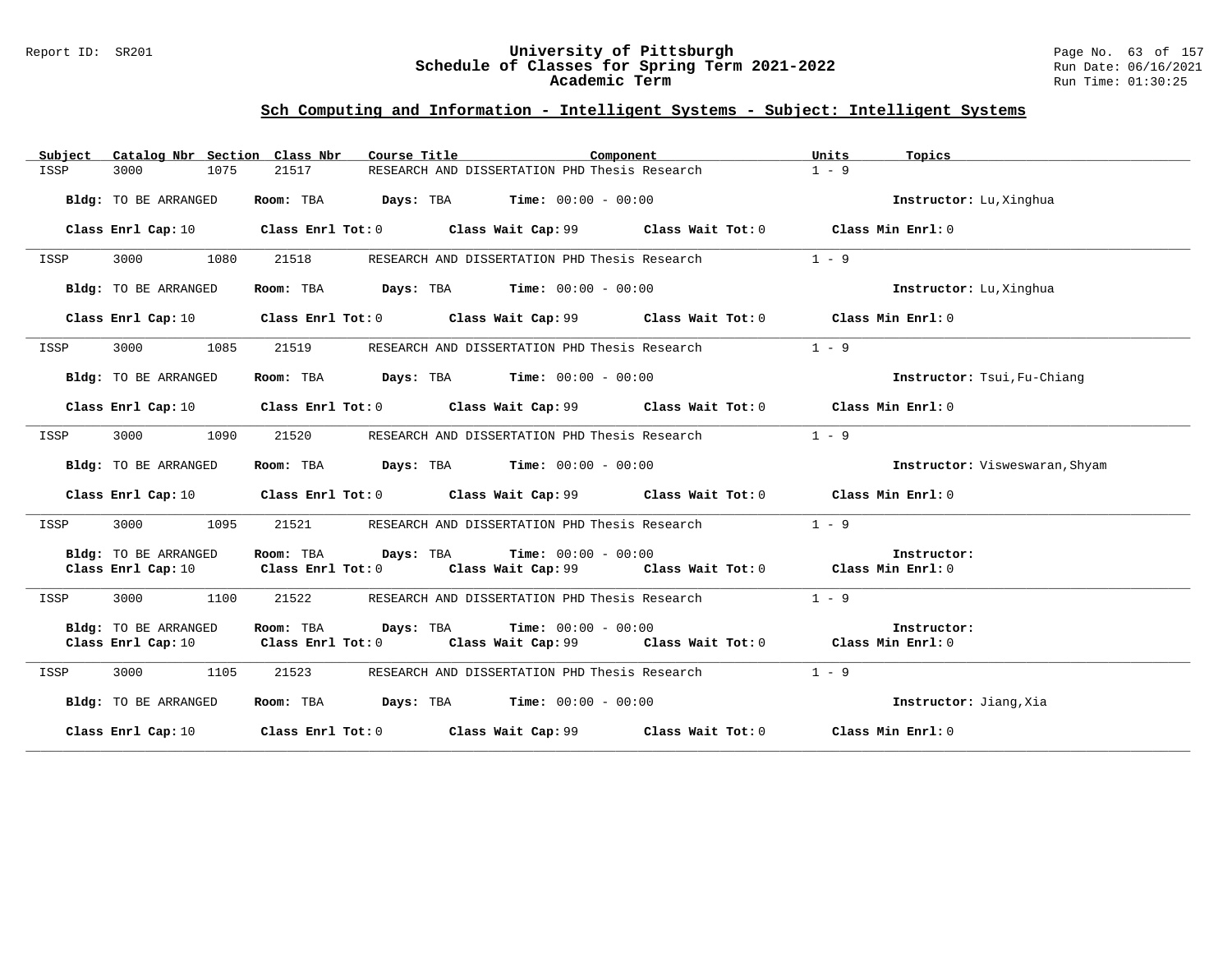#### Report ID: SR201 **University of Pittsburgh** Page No. 64 of 157 **Schedule of Classes for Spring Term 2021-2022** Run Date: 06/16/2021 **Academic Term** Run Time: 01:30:25

| Subject | Catalog Nbr Section Class Nbr                                             |             |                    | Course Title              |                                                        | Component                    |                     | Units<br>Topics   |                               |
|---------|---------------------------------------------------------------------------|-------------|--------------------|---------------------------|--------------------------------------------------------|------------------------------|---------------------|-------------------|-------------------------------|
| ISSP    | 3535                                                                      | 1010        | 29268              |                           | ADV TOPICS IN MACHINE LEARNINGSeminar                  |                              |                     | 3                 |                               |
|         | Bldg: Sennott Square                                                      |             | <b>Room: 05313</b> | <b>Days:</b> TuTh         |                                                        | <b>Time:</b> $09:00 - 10:15$ |                     |                   | Instructor: Hauskrecht, Milos |
|         |                                                                           |             |                    |                           | Class Enrl Cap: 5 Class Enrl Tot: 0 Class Wait Cap: 99 |                              | Class Wait Tot: 0   | Class Min Enrl: 0 |                               |
|         | <b>Room Characteristics:</b> PeopleSoft - Scheduled (PS)(1)               |             |                    |                           |                                                        |                              |                     |                   |                               |
|         | <b>Combined Section ID:</b> $0725(CS/3750/ISBNSSP/3535) - CS3750(#29269)$ |             |                    |                           |                                                        |                              |                     |                   |                               |
|         | Reserve Capacity:                                                         |             |                    | 01-OCT-2021 ISP MS or PHD |                                                        | Reserve Enrl Cap: 5          |                     | Reserve Enrl Tot: | $\mathbf{0}$                  |
|         |                                                                           | 03-JAN-2022 |                    | ISP MS or PHD             |                                                        |                              |                     |                   |                               |
| ISSP    | 3565                                                                      | 1010        | 29267              |                           | ADV TOPICS ARTIFICL INTELLGNC Lecture                  |                              |                     | 3                 |                               |
|         |                                                                           |             |                    |                           |                                                        |                              |                     |                   |                               |
|         | Bldg: Sennott Square                                                      |             | <b>Room:</b> 06516 | Days: MW                  |                                                        | <b>Time:</b> $16:30 - 17:45$ |                     |                   | Instructor: Hwang, Seong Jae  |
|         | Class Enrl Cap: 4 Class Enrl Tot: 0                                       |             |                    |                           | Class Wait Cap: 99                                     |                              | Class Wait Tot: $0$ | Class Min Enrl: 0 |                               |
|         | Room Characteristics: PeopleSoft - Scheduled (PS)(1)                      |             |                    |                           |                                                        |                              |                     |                   |                               |
|         | <b>Combined Section ID:</b> 0276(CS/3710/ISSP/3565) - CS 3710(#29266)     |             |                    |                           |                                                        |                              |                     |                   |                               |
|         | Reserve Capacity:                                                         |             |                    | 01-OCT-2021 ISP MS or PHD |                                                        | Reserve Enrl Cap: 3          |                     | Reserve Enrl Tot: | $\mathbf 0$                   |
|         |                                                                           |             |                    | 03-JAN-2022 ISP MS or PHD |                                                        |                              | 0                   |                   | 0                             |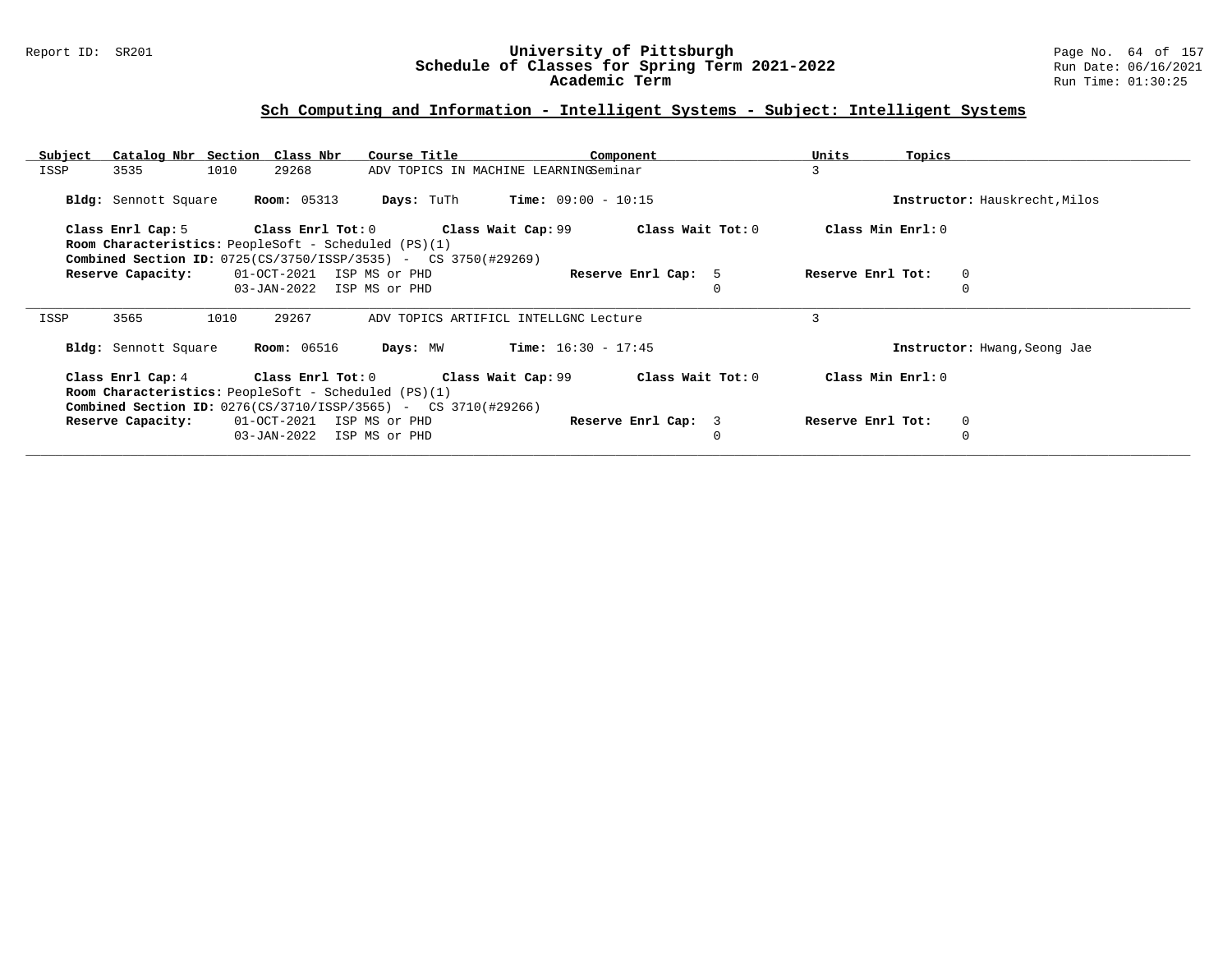#### Report ID: SR201 **University of Pittsburgh** Page No. 65 of 157 **Schedule of Classes for Spring Term 2021-2022** Run Date: 06/16/2021 **Academic Term** Run Time: 01:30:25

| Subject   |                       |      | Catalog Nbr Section Class Nbr                                               | Course Title                                                  | Component                                                                               |                           | Units          | Topics                                                                                                                                                      |
|-----------|-----------------------|------|-----------------------------------------------------------------------------|---------------------------------------------------------------|-----------------------------------------------------------------------------------------|---------------------------|----------------|-------------------------------------------------------------------------------------------------------------------------------------------------------------|
| INFSCI    | 0010                  | 1025 | 25414                                                                       |                                                               | INTRO TO INFORM, SYS & SOCIETYLecture                                                   |                           | $\overline{3}$ |                                                                                                                                                             |
| Bldg: TBA |                       |      | Room: TBA                                                                   | Days: Tu                                                      | <b>Time:</b> $15:00 - 17:30$                                                            |                           |                | Instructor: Perkoski, Robert R                                                                                                                              |
|           | Class Enrl Cap: 90    |      | Class Enrl Tot: 0                                                           |                                                               | Class Wait Cap: 20                                                                      | Class Wait Tot: 0         |                | Class Min Enrl: 0                                                                                                                                           |
|           |                       |      |                                                                             | Attributes: DSAS Quant.-Formal Reason General Ed. Requirement |                                                                                         |                           |                |                                                                                                                                                             |
|           |                       |      | Room Characteristics: PeopleSoft - Scheduled (PS)(1)                        |                                                               |                                                                                         |                           |                |                                                                                                                                                             |
| INFSCI    | 0013                  | 1050 | 25629                                                                       |                                                               | COMPUTER METHODS IN HUMANITIESLecture                                                   |                           | $\mathbf{3}$   |                                                                                                                                                             |
|           | Bldg: Bellefield Hall |      | <b>Room:</b> 00314                                                          | Days: MWF                                                     | <b>Time:</b> $10:00 - 10:50$                                                            | UNIVERSITY HONORS COLLEGE |                | Instructor: Staff                                                                                                                                           |
|           | Class Enrl Cap: 2     |      | Class Enrl Tot: 0                                                           |                                                               | Class Wait Cap: 2                                                                       | Class Wait Tot: 0         |                | Class Min Enrl: 0                                                                                                                                           |
|           |                       |      |                                                                             |                                                               | Attributes: DSAS Quant.-Formal Reason General Ed. Requirement, University Honors Course |                           |                |                                                                                                                                                             |
|           |                       |      |                                                                             |                                                               |                                                                                         |                           |                | Combined Section ID: 0104(RELGST/1780/SLAV/1050/GER/1550)- RELGST 1780(#17892), LING 1050(#17893), GER 1550(#17894), CLASS 1050(#17895), SLAV 1050(#18000), |
|           |                       |      |                                                                             |                                                               |                                                                                         |                           |                |                                                                                                                                                             |
| INFSCI    | 0419                  | 1010 | 28966                                                                       |                                                               | PYTHON FOR DATA MGT & ANLYTCS Lecture                                                   |                           | $\mathbf{3}$   |                                                                                                                                                             |
|           |                       |      | Bldg: Information ScienceRoom: 00403                                        | Days: Tu                                                      | <b>Time:</b> $12:00 - 14:30$                                                            |                           |                | Instructor: Babichenko, Dmitriy                                                                                                                             |
|           | Class Enrl Cap: 50    |      | Class Enrl Tot: 0                                                           |                                                               | Class Wait Cap: 20                                                                      | Class Wait Tot: 0         |                | Class Min Enrl: 0                                                                                                                                           |
|           |                       |      | Room Characteristics: PeopleSoft - Scheduled (PS)(1)                        |                                                               |                                                                                         |                           |                |                                                                                                                                                             |
| INFSCI    | 1022                  | 1150 | 25589                                                                       |                                                               | DATABASE MANAGEMENT SYSTEMS Lecture                                                     |                           | $\overline{3}$ |                                                                                                                                                             |
|           |                       |      |                                                                             |                                                               |                                                                                         |                           |                |                                                                                                                                                             |
|           |                       |      | Bldg: Information ScienceRoom: 00404                                        | Days: W                                                       | <b>Time:</b> $12:00 - 14:30$                                                            |                           |                | Instructor: Perkoski, Robert R                                                                                                                              |
|           | Class Enrl Cap: 45    |      | Class Enrl Tot: 0<br>Room Characteristics: PeopleSoft - Scheduled $(PS)(1)$ |                                                               | Class Wait Cap: 20                                                                      | Class Wait Tot: 0         |                | Class Min Enrl: 0                                                                                                                                           |
|           |                       |      |                                                                             |                                                               |                                                                                         |                           |                |                                                                                                                                                             |
| INFSCI    | 1023                  | 1100 | 27820                                                                       |                                                               | INNOVATION & ENTREPRN IN IT Lecture                                                     |                           | $\mathbf{3}$   |                                                                                                                                                             |
|           |                       |      | Bldg: Information ScienceRoom: 00411                                        | Days: Th                                                      | <b>Time:</b> $14:00 - 16:25$                                                            |                           |                | Instructor: Anderson, Katharine                                                                                                                             |
|           | Class Enrl Cap: 32    |      | Class Enrl Tot: 0                                                           | Attributes: SCI Expression: Communication General Ed. Req.    | Class Wait Cap: 20                                                                      | Class Wait Tot: 0         |                | Class Min Enrl: 0                                                                                                                                           |
|           |                       |      | Room Characteristics: PeopleSoft - Scheduled (PS)(1)                        |                                                               |                                                                                         |                           |                |                                                                                                                                                             |
| INFSCI    | 1024                  | 1060 | 25610                                                                       |                                                               | ANALYSIS OF INFORMTN SYSTEMS Lecture                                                    |                           | $\mathcal{E}$  |                                                                                                                                                             |
|           |                       |      | Bldg: Information ScienceRoom: 00405                                        | Days: Tu                                                      | <b>Time:</b> $15:00 - 17:30$                                                            |                           |                | Instructor: Mitchell, Leona                                                                                                                                 |
|           |                       |      |                                                                             |                                                               |                                                                                         |                           |                |                                                                                                                                                             |
|           | Class Enrl Cap: 45    |      | Class Enrl Tot: 0<br>Room Characteristics: PeopleSoft - Scheduled (PS)(1)   |                                                               | Class Wait Cap: 20                                                                      | Class Wait Tot: 0         |                | Class Min Enrl: 0                                                                                                                                           |
|           |                       |      |                                                                             |                                                               |                                                                                         |                           |                |                                                                                                                                                             |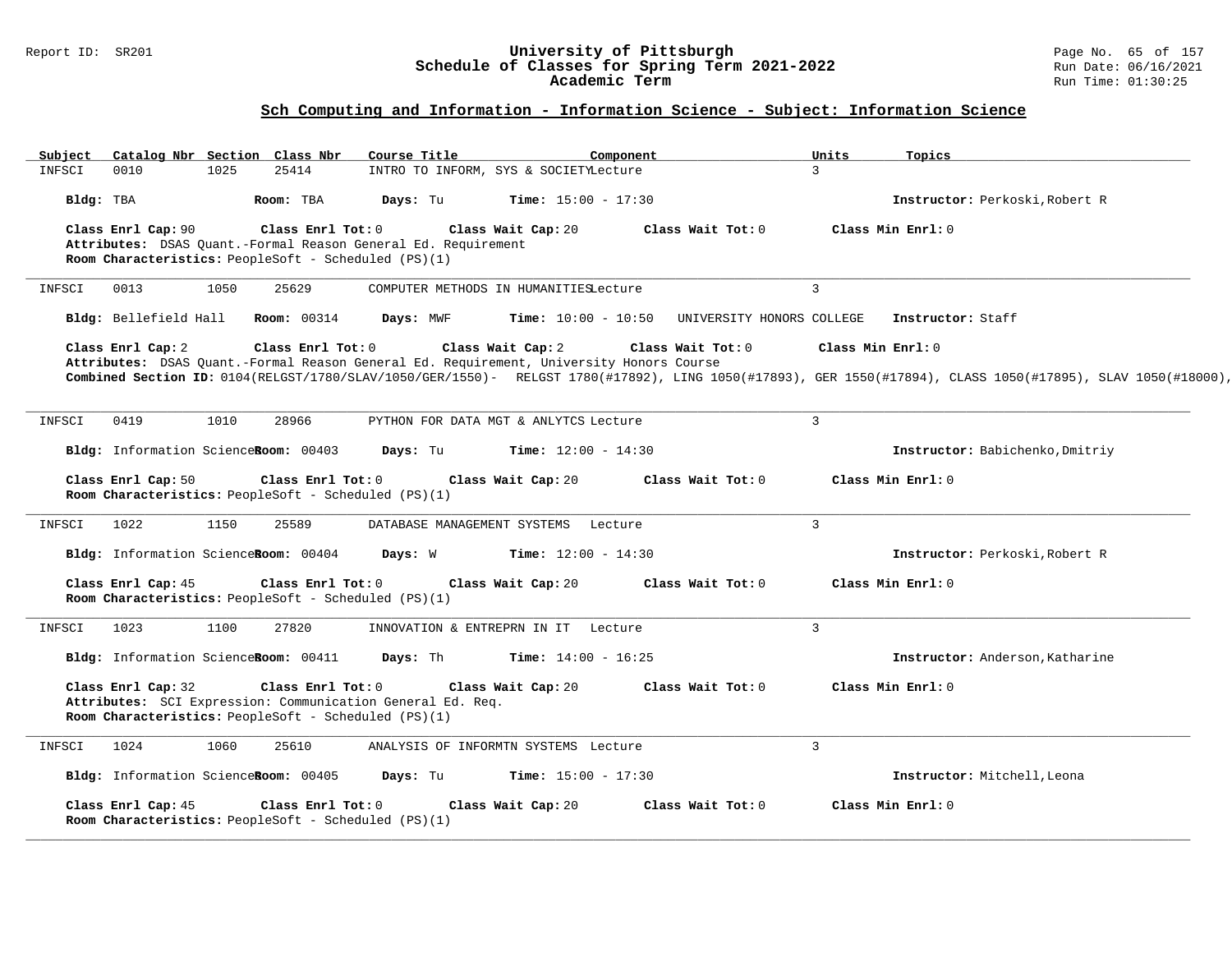#### Report ID: SR201 **University of Pittsburgh** Page No. 66 of 157 **Schedule of Classes for Spring Term 2021-2022** Run Date: 06/16/2021 **Academic Term** Run Time: 01:30:25

| Catalog Nbr Section Class Nbr<br>Subject                                                                                                                                              | Course Title                          | Component                    | Units<br>Topics                       |
|---------------------------------------------------------------------------------------------------------------------------------------------------------------------------------------|---------------------------------------|------------------------------|---------------------------------------|
| 1027<br>1010<br>25919<br>INFSCI                                                                                                                                                       | PROJECT MANAGEMENT                    | Lecture                      | $\mathbf{R}$                          |
| Bldg: Information ScienceRoom: 00501                                                                                                                                                  | Days: W                               | <b>Time:</b> $15:00 - 17:30$ | Instructor: Mitchell, Leona           |
| Class Enrl Cap: 35<br>Class Enrl Tot: 0                                                                                                                                               | Class Wait Cap: 20                    | Class Wait Tot: 0            | Class Min Enrl: 0                     |
| Room Characteristics: PeopleSoft - Scheduled (PS)(1)                                                                                                                                  |                                       |                              |                                       |
| 1010<br>27275<br>INFSCI<br>1040                                                                                                                                                       | INTRODUCTION TO DATA ANALYTICSLecture |                              | 3                                     |
| Bldg: Information ScienceRoom: 00404                                                                                                                                                  | Days: Tu                              | <b>Time:</b> $11:00 - 13:30$ | Instructor: Yurko, Joseph             |
| Class Enrl Cap: 48<br>Class Enrl Tot: 0<br>Room Characteristics: PeopleSoft - Scheduled (PS)(1)                                                                                       | Class Wait Cap: 20                    | Class Wait Tot: 0            | Class Min Enrl: 0                     |
| 1044<br>1040<br>25658<br>INFSCI                                                                                                                                                       | HUMAN FACTORS IN SYSTEM DESIGNLecture |                              | $\overline{3}$                        |
| Bldg: Information ScienceRoom: 00404                                                                                                                                                  | Days: W                               | <b>Time:</b> $15:00 - 17:30$ | Instructor: Hirtle, Stephen C         |
| Class Enrl Cap: 57<br>Class Enrl Tot: 0<br>Attributes: Class Materials on Reserve at Hillman Library<br>Room Characteristics: PeopleSoft - Scheduled (PS)(1)                          | Class Wait Cap: 20                    | Class Wait Tot: 0            | Class Min $Enr1: 0$                   |
| 1050<br>INFSCI<br>1070<br>25704                                                                                                                                                       | INTRO TO TELCOM & NETWORKS            | Lecture                      | $\overline{3}$                        |
| Bldg: Information ScienceRoom: 00305                                                                                                                                                  | Days: MW                              | <b>Time:</b> $11:00 - 12:15$ | Instructor: Weiss, Martin B           |
| Class Enrl Tot: 0<br>Class Enrl Cap: 48<br><b>Combined Section ID:</b> $0674$ (INFSCI/1070/TELCOM/2000) - TELCOM 2000(#25705)                                                         | Class Wait Cap: 20                    | Class Wait Tot: 0            | Class Min Enrl: 0                     |
| 1071<br>1030<br>25693<br>INFSCI                                                                                                                                                       | APPLICATIONS OF NETWORKS              | Lecture                      | $\overline{3}$                        |
| Room: TBA<br>Bldg: TBA                                                                                                                                                                | Days: Th                              | <b>Time:</b> $13:00 - 15:30$ | Instructor: Pelechrinis, Konstantinos |
| Class Enrl Cap: 20<br>Class Enrl Tot: 0<br>Room Characteristics: PeopleSoft - Scheduled (PS)(1)<br>Combined Section ID: 0963(INFSCI/1071/TELCOM/2310) - TELCOM 2310(#25694)           | Class Wait Cap: 20                    | Class Wait Tot: 0            | Class Min Enrl: 0                     |
| 1072<br>27276<br>1010<br>INFSCI                                                                                                                                                       | INTRO TO WIRELESS NETWORKS            | Lecture                      | 3                                     |
| Bldg: Information ScienceRoom: 00406                                                                                                                                                  | Days: TuTh                            | <b>Time:</b> $10:00 - 11:15$ | Instructor: Tipper, David Warren      |
| Class Enrl Cap: 20<br>Class Enrl Tot: 0<br>Room Characteristics: PeopleSoft - Scheduled (PS)(1)<br><b>Combined Section ID:</b> $0974$ (INFSCI/1072/TELCOM/2700) - TELCOM 2700(#27277) | Class Wait Cap: 20                    | Class Wait $Tot: 0$          | Class Min Enrl: 0                     |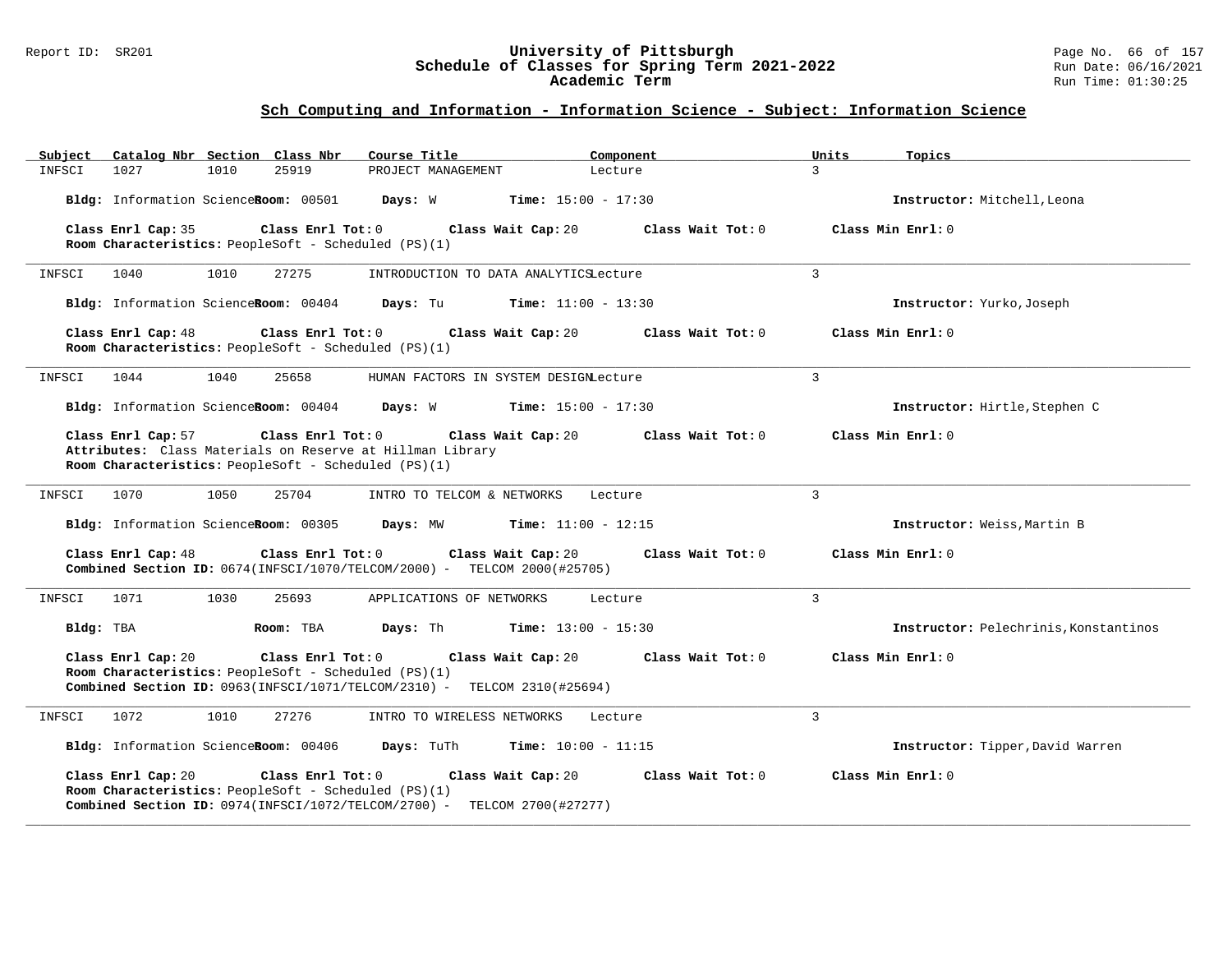#### Report ID: SR201 **University of Pittsburgh** Page No. 67 of 157 **Schedule of Classes for Spring Term 2021-2022** Run Date: 06/16/2021 **Academic Term** Run Time: 01:30:25

| Catalog Nbr Section Class Nbr<br>Subject | Course Title                                                                                                        | Component                                                                                   | Units<br>Topics                     |
|------------------------------------------|---------------------------------------------------------------------------------------------------------------------|---------------------------------------------------------------------------------------------|-------------------------------------|
| 1075<br>1030<br>INFSCI                   | 25662<br>NETWORK SECURITY                                                                                           | Lecture                                                                                     | $\mathbf{z}$                        |
|                                          | Bldg: Information ScienceRoom: 00404 Days: Tu Time: 18:00 - 20:30                                                   |                                                                                             | Instructor: Shimeall, Timothy J     |
| Class Enrl Cap: 32                       | Room Characteristics: PeopleSoft - Scheduled (PS)(1)                                                                | Class Enrl Tot: 0 Class Wait Cap: 20 Class Wait Tot: 0                                      | Class Min Enrl: 0                   |
| 1079<br>1060<br>INFSCI                   | 25578                                                                                                               | COMPUTER NETWORKING LABORATORYLecture                                                       | $\mathbf{3}$                        |
|                                          | Bldg: Information ScienceRoom: 00831 Days: Tu Time: 15:00 - 17:50                                                   |                                                                                             | Instructor: Anjum, Usman            |
| Class Enrl Cap: 10                       | <b>Combined Section ID:</b> $0035$ (INFSCI/1079/TELCOM/2010) - TELCOM 2010(#25579)                                  | Class Enrl Tot: 0 Class Wait Cap: 10 Class Wait Tot: 0                                      | Class Min Enrl: 0                   |
| 1079<br>INFSCI<br>1065                   | 25718                                                                                                               | COMPUTER NETWORKING LABORATORYLecture                                                       | $\mathbf{3}$                        |
|                                          | Bldg: Information ScienceRoom: 00831 Days: M Time: 12:00 - 14:50                                                    |                                                                                             | Instructor: Anjum, Usman            |
| Class Enrl Cap: 10                       | Class Enrl Tot: 0 Class Wait Cap: 10<br>Combined Section ID: $0743$ (INFSCI/1079/TELCOM/2010) - TELCOM 2010(#25719) |                                                                                             | Class Wait Tot: 0 Class Min Enrl: 0 |
| 1080<br>1010<br>INFSCI                   | 25663<br>INDEPENDENT STUDY                                                                                          | Independent Study                                                                           | $1 - 3$                             |
| Bldg: TO BE ARRANGED                     | Room: TBA $Days:$ TBA $Time: 00:00 - 00:00$                                                                         |                                                                                             | Instructor: Babichenko, Dmitriy     |
| Class Enrl Cap: 35                       |                                                                                                                     | Class Enrl Tot: 0 Class Wait Cap: 20 Class Wait Tot: 0                                      | Class Min Enrl: 0                   |
| 1040<br>INFSCI<br>1080                   | 25664<br>INDEPENDENT STUDY                                                                                          | Independent Study                                                                           | $1 - 3$                             |
| Bldg: TO BE ARRANGED                     | Room: TBA $Days: TBA$ Time: $12:00 - 12:00$                                                                         |                                                                                             | Instructor: Perkoski, Robert R      |
| Class Enrl Cap: 35                       |                                                                                                                     | Class Enrl Tot: $0$ Class Wait Cap: $20$ Class Wait Tot: $0$ Class Min Enrl: $0$            |                                     |
| 1080<br>1050<br>INFSCI                   | 25665                                                                                                               | INDEPENDENT STUDY 1ndependent Study                                                         | $1 - 3$                             |
| Bldg: TO BE ARRANGED                     | Room: TBA $\rule{1em}{0.15mm}$ Days: TBA Time: $00:00 - 00:00$                                                      |                                                                                             | Instructor: Staff                   |
|                                          |                                                                                                                     | Class Enrl Cap: 35 Class Enrl Tot: 0 Class Wait Cap: 20 Class Wait Tot: 0 Class Min Enrl: 0 |                                     |
| 1080<br>1060<br>INFSCI                   | 25666                                                                                                               | INDEPENDENT STUDY 1ndependent Study                                                         | $1 - 3$                             |
| Bldg: TO BE ARRANGED                     | Room: TBA $Days:$ TBA Time: $00:00 - 00:00$                                                                         |                                                                                             | Instructor: Staff                   |
| Class Enrl Cap: 35                       | Class Enrl Tot: 0 Class Wait Cap: 20                                                                                | Class Wait Tot: 0                                                                           | Class Min Enrl: 0                   |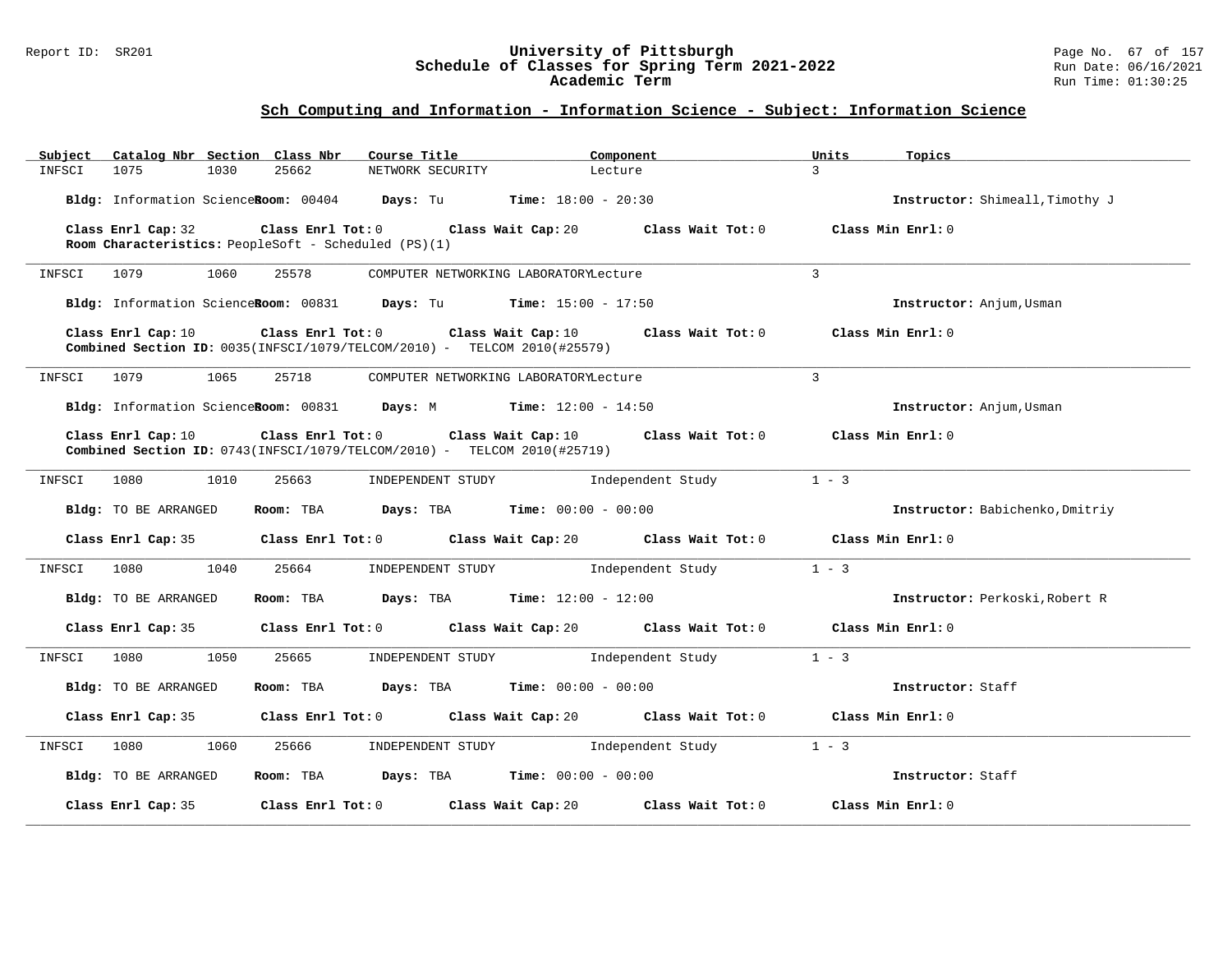#### Report ID: SR201 **University of Pittsburgh** Page No. 68 of 157 **Schedule of Classes for Spring Term 2021-2022** Run Date: 06/16/2021 **Academic Term** Run Time: 01:30:25

| Catalog Nbr Section Class Nbr<br>Subject | Course Title                                                                                | Component         | Units<br>Topics                |
|------------------------------------------|---------------------------------------------------------------------------------------------|-------------------|--------------------------------|
| INFSCI<br>1080<br>1070                   | INDEPENDENT STUDY<br>25667                                                                  | Independent Study | $1 - 3$                        |
| Bldg: TO BE ARRANGED                     | Room: TBA $Days:$ TBA $Time: 00:00 - 00:00$                                                 |                   | Instructor: Staff              |
|                                          | Class Enrl Cap: 35 Class Enrl Tot: 0 Class Wait Cap: 20 Class Wait Tot: 0 Class Min Enrl: 0 |                   |                                |
|                                          | INFSCI 1080 1080 25668 INDEPENDENT STUDY Independent Study 1 - 3                            |                   |                                |
| Bldg: TO BE ARRANGED                     | Room: TBA $Days:$ TBA $Time:$ $12:00 - 12:00$                                               |                   | Instructor: Karimi, Hassan Ali |
|                                          | Class Enrl Cap: 35 Class Enrl Tot: 0 Class Wait Cap: 20 Class Wait Tot: 0 Class Min Enrl: 0 |                   |                                |
|                                          | INFSCI 1080 1090 25669 INDEPENDENT STUDY Independent Study 1 - 3                            |                   |                                |
| Bldg: TO BE ARRANGED                     | Room: TBA $Days:$ TBA $Time: 00:00 - 00:00$                                                 |                   | Instructor: Staff              |
|                                          | Class Enrl Cap: 35 Class Enrl Tot: 0 Class Wait Cap: 20 Class Wait Tot: 0 Class Min Enrl: 0 |                   |                                |
|                                          | INFSCI 1080 1100 25670 INDEPENDENT STUDY Independent Study 1 - 3                            |                   |                                |
| Bldg: TO BE ARRANGED                     | Room: TBA $Days:$ TBA $Time:$ $12:00 - 12:00$                                               |                   | Instructor: Staff              |
|                                          | Class Enrl Cap: 35 Class Enrl Tot: 0 Class Wait Cap: 20 Class Wait Tot: 0 Class Min Enrl: 0 |                   |                                |
|                                          | INFSCI 1080 1110 25671 INDEPENDENT STUDY Independent Study 1 - 3                            |                   |                                |
| Bldg: TO BE ARRANGED                     | <b>ROOM:</b> TBA <b>Days:</b> TBA <b>Time:</b> $12:00 - 12:00$                              |                   | Instructor: Staff              |
|                                          | Class Enrl Cap: 35 Class Enrl Tot: 0 Class Wait Cap: 20 Class Wait Tot: 0 Class Min Enrl: 0 |                   |                                |
|                                          | INFSCI 1080 1120 25672 INDEPENDENT STUDY Independent Study 1 - 3                            |                   |                                |
| Bldg: TO BE ARRANGED                     | Room: TBA $Days:$ TBA Time: $00:00 - 00:00$                                                 |                   | Instructor: Staff              |
|                                          | Class Enrl Cap: 35 Class Enrl Tot: 0 Class Wait Cap: 20 Class Wait Tot: 0 Class Min Enrl: 0 |                   |                                |
|                                          | INFSCI 1080 1130 25673 INDEPENDENT STUDY Independent Study 1 - 3                            |                   |                                |
| Bldg: TO BE ARRANGED                     | Room: TBA $Days$ : TBA $Time: 00:00 - 00:00$                                                |                   | Instructor: Staff              |
|                                          | Class Enrl Cap: 35 Class Enrl Tot: 0 Class Wait Cap: 20 Class Wait Tot: 0 Class Min Enrl: 0 |                   |                                |
| INFSCI 1080<br>1140                      | 25674 INDEPENDENT STUDY Independent Study 1 - 3                                             |                   |                                |
| Bldg: TO BE ARRANGED                     | Room: TBA $Days:$ TBA $Time: 00:00 - 00:00$                                                 |                   | Instructor: Perkoski, Robert R |
|                                          | Class Enrl Cap: 35 Class Enrl Tot: 0 Class Wait Cap: 20 Class Wait Tot: 0                   |                   | Class Min Enrl: 0              |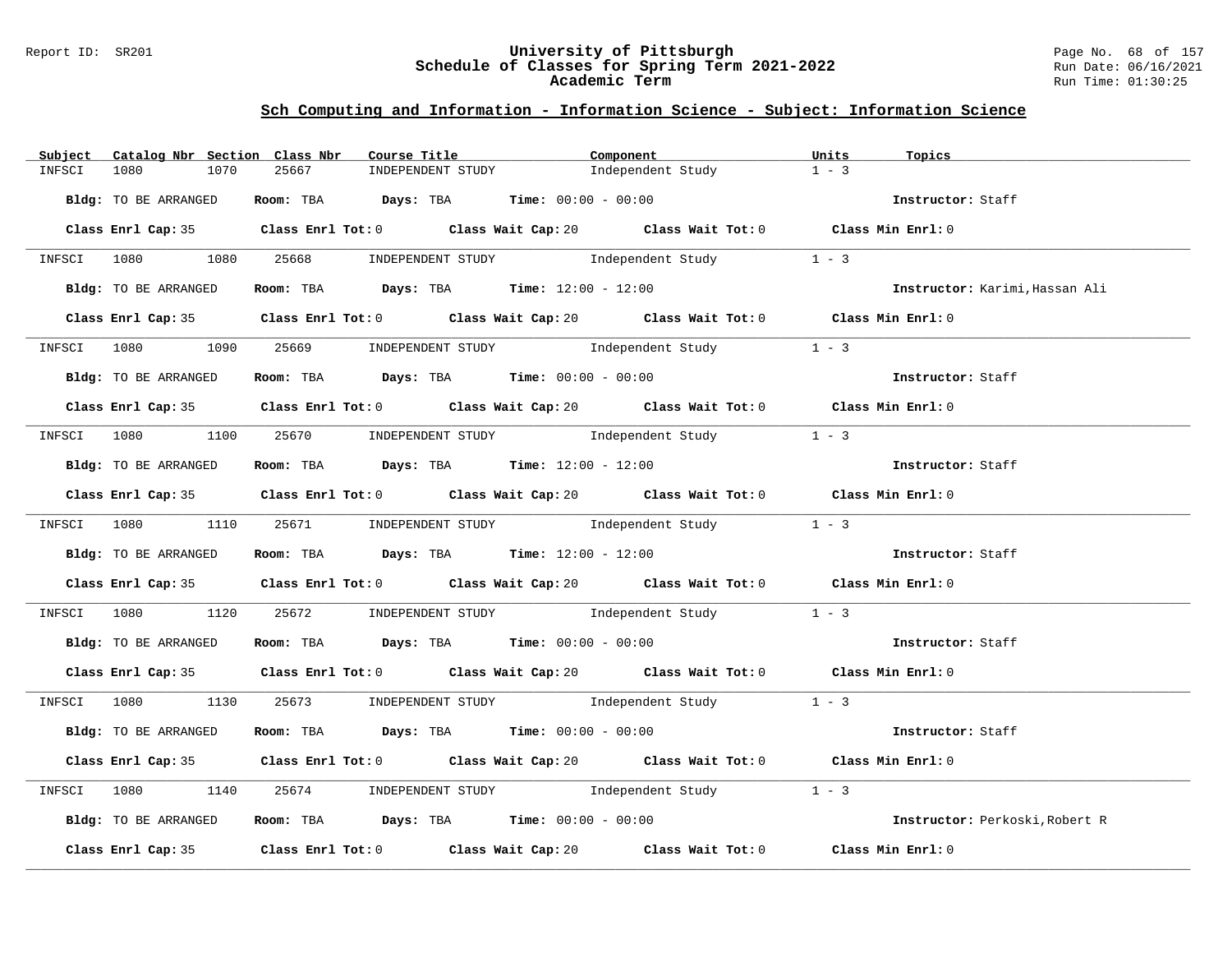| INFSCI | 1160<br>1080                                      | 25675                                                        | INDEPENDENT STUDY 1ndependent Study                                                         | $1 - 3$                         |
|--------|---------------------------------------------------|--------------------------------------------------------------|---------------------------------------------------------------------------------------------|---------------------------------|
|        | Bldg: TO BE ARRANGED                              | Room: TBA $Days:$ TBA $Time: 00:00 - 00:00$                  |                                                                                             | Instructor: Staff               |
|        |                                                   |                                                              | Class Enrl Cap: 35 Class Enrl Tot: 0 Class Wait Cap: 20 Class Wait Tot: 0 Class Min Enrl: 0 |                                 |
|        |                                                   |                                                              | INFSCI 1080 1170 25677 INDEPENDENT STUDY Independent Study 1 - 3                            |                                 |
|        | Bldg: TO BE ARRANGED                              |                                                              | Room: TBA $Days:$ TBA $Time: 00:00 - 00:00$                                                 | Instructor: Staff               |
|        |                                                   |                                                              | Class Enrl Cap: 35 Class Enrl Tot: 0 Class Wait Cap: 20 Class Wait Tot: 0 Class Min Enrl: 0 |                                 |
|        |                                                   |                                                              | INFSCI 1080 1180 25676 INDEPENDENT STUDY Independent Study 1 - 3                            |                                 |
|        | Bldg: TO BE ARRANGED                              | Room: TBA $Days:$ TBA $Time:$ 00:00 - 00:00                  |                                                                                             | Instructor: Staff               |
|        |                                                   |                                                              | Class Enrl Cap: 35 Class Enrl Tot: 0 Class Wait Cap: 20 Class Wait Tot: 0 Class Min Enrl: 0 |                                 |
|        |                                                   |                                                              | INFSCI 1080 1190 25678 INDEPENDENT STUDY Independent Study 1 - 3                            |                                 |
|        |                                                   |                                                              | Bldg: TO BE ARRANGED Room: TBA Days: TBA Time: $00:00 - 00:00$                              |                                 |
|        |                                                   |                                                              | Class Enrl Cap: 35 Class Enrl Tot: 0 Class Wait Cap: 20 Class Wait Tot: 0 Class Min Enrl: 0 |                                 |
|        |                                                   |                                                              | INFSCI 1080 1200 25679 INDEPENDENT STUDY Independent Study 1 - 3                            |                                 |
|        | Bldg: TO BE ARRANGED                              | Room: TBA $Days:$ TBA $Time: 00:00 - 00:00$                  |                                                                                             | Instructor: Staff               |
|        |                                                   |                                                              | Class Enrl Cap: 35 Class Enrl Tot: 0 Class Wait Cap: 20 Class Wait Tot: 0 Class Min Enrl: 0 |                                 |
|        |                                                   |                                                              | INFSCI 1080 1210 25680 INDEPENDENT STUDY Independent Study 1 - 3                            |                                 |
|        | Bldg: TO BE ARRANGED                              |                                                              | <b>ROOM: TBA Days: TBA Time:</b> 00:00 - 00:00                                              | Instructor: Staff               |
|        |                                                   |                                                              | Class Enrl Cap: 35 Class Enrl Tot: 0 Class Wait Cap: 20 Class Wait Tot: 0 Class Min Enrl: 0 |                                 |
|        |                                                   |                                                              | INFSCI 1080 1215 25681 INDEPENDENT STUDY Independent Study 1 - 3                            |                                 |
|        | Bldg: TO BE ARRANGED                              |                                                              | <b>Room:</b> TBA <b>Days:</b> TBA <b>Time:</b> 00:00 - 00:00                                | Instructor: Thaw, David Bernard |
|        |                                                   |                                                              | Class Enrl Cap: 35 Class Enrl Tot: 0 Class Wait Cap: 20 Class Wait Tot: 0 Class Min Enrl: 0 |                                 |
|        |                                                   |                                                              | INFSCI 1081 1010 26809 TEAM-BASED CAPSTONE PROJECT Directed Studies 1 - 3                   |                                 |
|        |                                                   | Bldg: TO BE ARRANGED ROOM: TBA Days: TBA Time: 00:00 - 00:00 |                                                                                             | Instructor: Babichenko, Dmitriy |
|        |                                                   |                                                              |                                                                                             | Booth, Kayla Michelle           |
|        | Class Enrl Cap: 35<br>Attributes: Capstone Course |                                                              | Class Enrl Tot: $0$ Class Wait Cap: $20$ Class Wait Tot: $0$ Class Min Enrl: $0$            |                                 |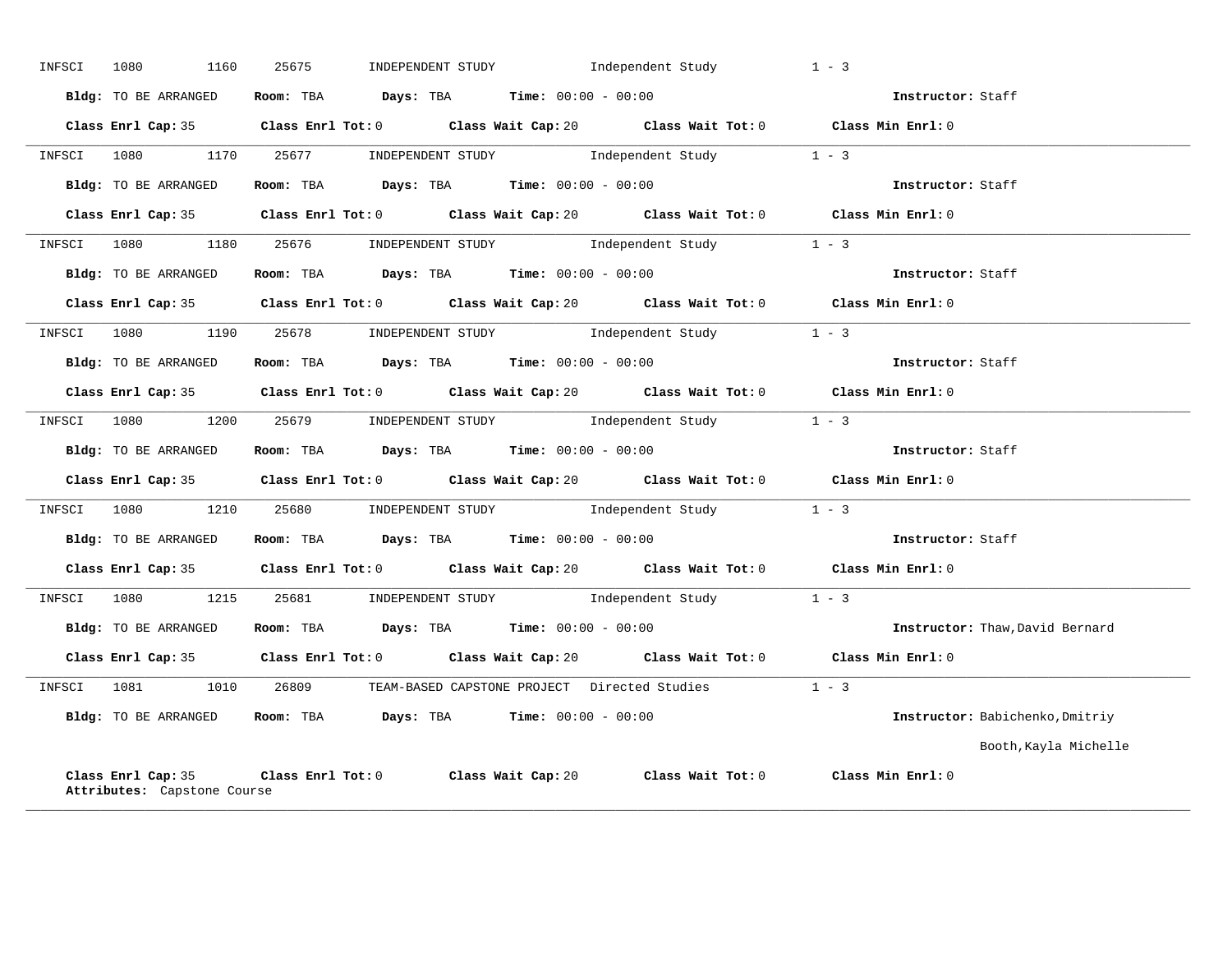#### Report ID: SR201 **University of Pittsburgh** Page No. 70 of 157 **Schedule of Classes for Spring Term 2021-2022** Run Date: 06/16/2021 **Academic Term** Run Time: 01:30:25

| Catalog Nbr Section Class Nbr<br>Subject | Course Title                                                                                                                                                    | Component                                                                                                                                                                                                                          | Units<br>Topics                             |
|------------------------------------------|-----------------------------------------------------------------------------------------------------------------------------------------------------------------|------------------------------------------------------------------------------------------------------------------------------------------------------------------------------------------------------------------------------------|---------------------------------------------|
| 1082<br>1010<br>INFSCI                   | 26759                                                                                                                                                           | INFORMATION SCI COOPV PROGRAM Independent Study                                                                                                                                                                                    | $\mathbf{1}$                                |
| Bldg: TO BE ARRANGED                     | Room: TBA<br>Days: TBA                                                                                                                                          | <b>Time:</b> $00:00 - 00:00$                                                                                                                                                                                                       | Instructor: Mitchell, Leona                 |
|                                          |                                                                                                                                                                 |                                                                                                                                                                                                                                    | Singh, Alka                                 |
| Class Enrl Cap: 999                      | Class Enrl Tot: 0                                                                                                                                               | Class Wait Cap: 20<br>Class Wait Tot: 0                                                                                                                                                                                            | Class Min Enrl: 0                           |
|                                          |                                                                                                                                                                 | <b></b> This class has an additional fee. For more information go to <a <br="" href="http://www.registrar.pitt.edu">target="_blank"&gt;http://www.registrar.pitt.edu/</a> , and click on Faculty and Staff, then Course and Class. |                                             |
| 1085<br>1015<br>INFSCI                   | 25682<br>INTERNSHIP                                                                                                                                             | Practicum                                                                                                                                                                                                                          | $\overline{3}$                              |
| Bldg: TO BE ARRANGED                     | Room: TBA<br>Days: TBA                                                                                                                                          | <b>Time:</b> $00:00 - 00:00$                                                                                                                                                                                                       | Instructor: Mitchell, Leona                 |
|                                          |                                                                                                                                                                 |                                                                                                                                                                                                                                    | Singh, Alka                                 |
| Class Enrl Cap: 35                       | Class Enrl Tot: 0                                                                                                                                               | Class Wait Cap: 20<br>Class Wait Tot: 0                                                                                                                                                                                            | Class Min Enrl: 0                           |
| 1091<br>1010<br>INFSCI                   | 28965<br>SPECIAL TOPICS: BEHAVIORAL                                                                                                                             | Lecture                                                                                                                                                                                                                            | $\overline{3}$                              |
| Bldg: Information ScienceRoom: 00411     | Days: W                                                                                                                                                         | Time: $12:00 - 14:30$                                                                                                                                                                                                              | Instructor: Babichenko, Dmitriy             |
| Class Enrl Cap: 30                       | Class Enrl Tot: 0<br>Room Characteristics: PeopleSoft - Scheduled (PS)(1)                                                                                       | Class Wait Cap: 20<br>Class Wait Tot: 0                                                                                                                                                                                            | Class Min Enrl: 0                           |
| 2170<br>1100<br>INFSCI                   | 25626<br>CRYPTOGRAPHY                                                                                                                                           | Lecture                                                                                                                                                                                                                            | $\overline{3}$                              |
| Bldg: Information ScienceRoom: 00406     | Days: TuTh                                                                                                                                                      | <b>Time:</b> $13:00 - 14:15$                                                                                                                                                                                                       | Instructor: Krishnamurthy, Prashant Venkata |
| Class Enrl Cap: 25                       | Class Enrl Tot: 0<br>Room Characteristics: PeopleSoft - Scheduled (PS)(1)<br><b>Combined Section ID:</b> $0088$ (INFSCI/2170/TELCOM/2820) - TELCOM 2820(#25627) | Class Wait Cap: 99<br>Class Wait Tot: 0                                                                                                                                                                                            | Class Min Enrl: 0                           |
| Reserve Capacity:                        | 01-OCT-2021 IS PhD Students only                                                                                                                                | Reserve Enrl Cap: 10                                                                                                                                                                                                               | Reserve Enrl Tot:<br>$\mathbf 0$            |
|                                          | 03-JAN-2022 IS PhD Students only                                                                                                                                | $\Omega$                                                                                                                                                                                                                           | $\Omega$                                    |
| 1200<br>INFSCI<br>2300                   | 25683                                                                                                                                                           | HUMAN INFORMATION PROCESSING Lecture                                                                                                                                                                                               | $\overline{3}$                              |
| Bldg: Information ScienceRoom: 00403     | Days: Th                                                                                                                                                        | <b>Time:</b> $12:00 - 14:50$                                                                                                                                                                                                       | Instructor: Hirtle, Stephen C               |
| Class Enrl Cap: 60                       | Class Enrl Tot: 0<br>Room Characteristics: PeopleSoft - Scheduled (PS)(1)                                                                                       | Class Wait Cap: 99<br>Class Wait Tot: 0                                                                                                                                                                                            | Class Min Enrl: 0                           |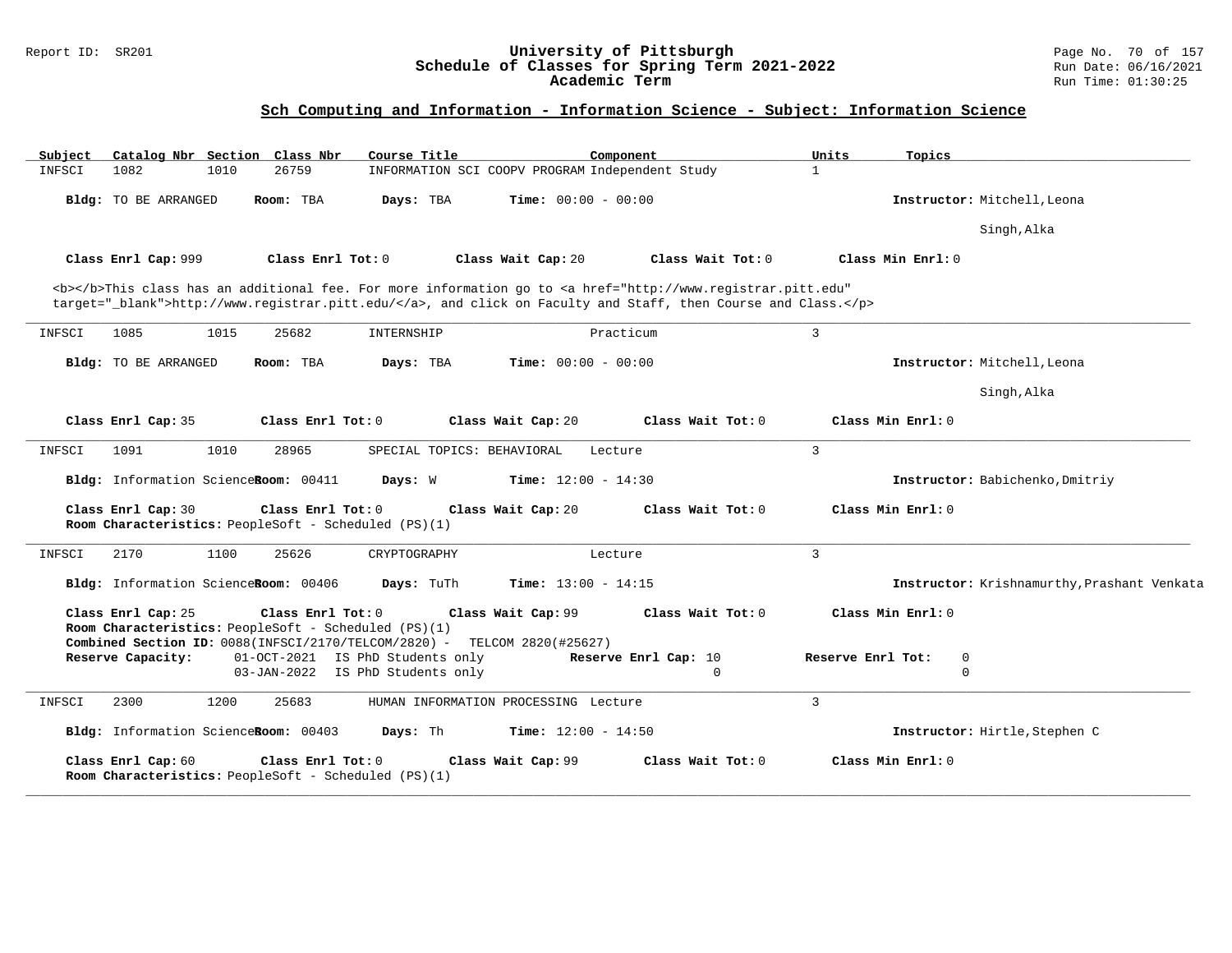#### Report ID: SR201 **University of Pittsburgh** Page No. 71 of 157 **Schedule of Classes for Spring Term 2021-2022** Run Date: 06/16/2021 **Academic Term** Run Time: 01:30:25

| Catalog Nbr Section Class Nbr<br>Subject                                                                                                                                     | Course Title<br>Component                                                                                | Units<br>Topics                              |  |  |  |  |  |
|------------------------------------------------------------------------------------------------------------------------------------------------------------------------------|----------------------------------------------------------------------------------------------------------|----------------------------------------------|--|--|--|--|--|
| 1250<br>25684<br>INFSCI<br>2410                                                                                                                                              | INTRO TO NEURAL NETWORKS<br>Lecture                                                                      | 3                                            |  |  |  |  |  |
| Bldg: TBA<br>Room: TBA                                                                                                                                                       | Days: W<br><b>Time:</b> $15:00 - 17:50$                                                                  | Instructor: Munro, Paul W                    |  |  |  |  |  |
| Class Enrl Cap: 105<br>Class $Enr1$ Tot: $0$<br>Room Characteristics: PeopleSoft - Scheduled (PS)(1)                                                                         | Class Wait Cap: 99<br>Class Wait Tot: 0                                                                  | Class Min Enrl: 0                            |  |  |  |  |  |
| Reserve Capacity:                                                                                                                                                            | 01-OCT-2021 IS PhD Students only<br>Reserve Enrl Cap: 10<br>03-JAN-2022 IS PhD Students only<br>$\Omega$ | Reserve Enrl Tot:<br>$\mathbf 0$<br>$\Omega$ |  |  |  |  |  |
| INFSCI<br>2430<br>1100<br>25623                                                                                                                                              | SOCIAL COMPUTING<br>Lecture                                                                              | $\overline{3}$                               |  |  |  |  |  |
| Bldg: Information ScienceRoom: 00405 Days: W                                                                                                                                 | Instructor: Anderson, Katharine                                                                          |                                              |  |  |  |  |  |
|                                                                                                                                                                              |                                                                                                          | Liskey, Brandi Michelle                      |  |  |  |  |  |
| Class Enrl Cap: 38<br>Class Enrl Tot: 0<br>Room Characteristics: PeopleSoft - Scheduled (PS)(1)<br><b>Combined Section ID:</b> $0048$ (INFSCI/ISSP/2430) - ISSP 2430(#23899) | Class Min Enrl: 0                                                                                        |                                              |  |  |  |  |  |
| 1010<br>27293<br>INFSCI<br>2440                                                                                                                                              | ARTIFICIAL INTELLIGENCE<br>Lecture                                                                       | $\overline{3}$                               |  |  |  |  |  |
| Bldg: Information ScienceRoom: 00405                                                                                                                                         | Days: Tu<br><b>Time:</b> $12:00 - 14:50$                                                                 | Instructor: He, Daging                       |  |  |  |  |  |
| Class Enrl Cap: 45<br>Class Enrl Tot: 0<br>Room Characteristics: PeopleSoft - Scheduled (PS)(1)                                                                              | Class Min Enrl: 0                                                                                        |                                              |  |  |  |  |  |
| 2470<br>1030<br>25685<br>INFSCI                                                                                                                                              | INTERACTIVE SYSTEM DESIGN<br>Lecture                                                                     | 3                                            |  |  |  |  |  |
| Bldg: Information ScienceRoom: 00405                                                                                                                                         | Days: M<br><b>Time:</b> $12:00 - 14:50$                                                                  | Instructor: Brusilovsky, Peter Leonid        |  |  |  |  |  |
| Class Enrl Cap: 50<br>Class Enrl Tot: 0<br>Room Characteristics: PeopleSoft - Scheduled (PS)(1)                                                                              | Class Wait Tot: 0<br>Class Wait Cap: 99                                                                  | Class Min Enrl: 0                            |  |  |  |  |  |
| 2480<br>1010<br>28978<br>INFSCI                                                                                                                                              | ADAPTIVE INFORMATION SYSTEMS Lecture                                                                     | 3                                            |  |  |  |  |  |
| Bldg: Information ScienceRoom: 00406                                                                                                                                         | Days: Tu<br><b>Time:</b> $15:00 - 17:50$                                                                 | Instructor: Brusilovsky, Peter Leonid        |  |  |  |  |  |
| Class Enrl Cap: 38<br>Class Enrl Tot: 0<br>Class Wait Cap: 99<br>Class Wait Tot: 0<br>Class Min Enrl: 0<br>Room Characteristics: PeopleSoft - Scheduled (PS)(1)              |                                                                                                          |                                              |  |  |  |  |  |
| 2560<br>INFSCI<br>1080<br>25687                                                                                                                                              | NETWORK & WEB DATA TECHNLGIES Lecture                                                                    | 3                                            |  |  |  |  |  |
| Bldg: TBA<br>Room: TBA                                                                                                                                                       | <b>Days:</b> Th <b>Time:</b> $09:00 - 11:50$                                                             | Instructor: Burton, Matthew C                |  |  |  |  |  |
| Class Enrl Cap: 60<br>$Class$ $Enr1$ $Tot: 0$<br>Room Characteristics: PeopleSoft - Scheduled (PS)(1)                                                                        | Class Min $Enr1: 0$                                                                                      |                                              |  |  |  |  |  |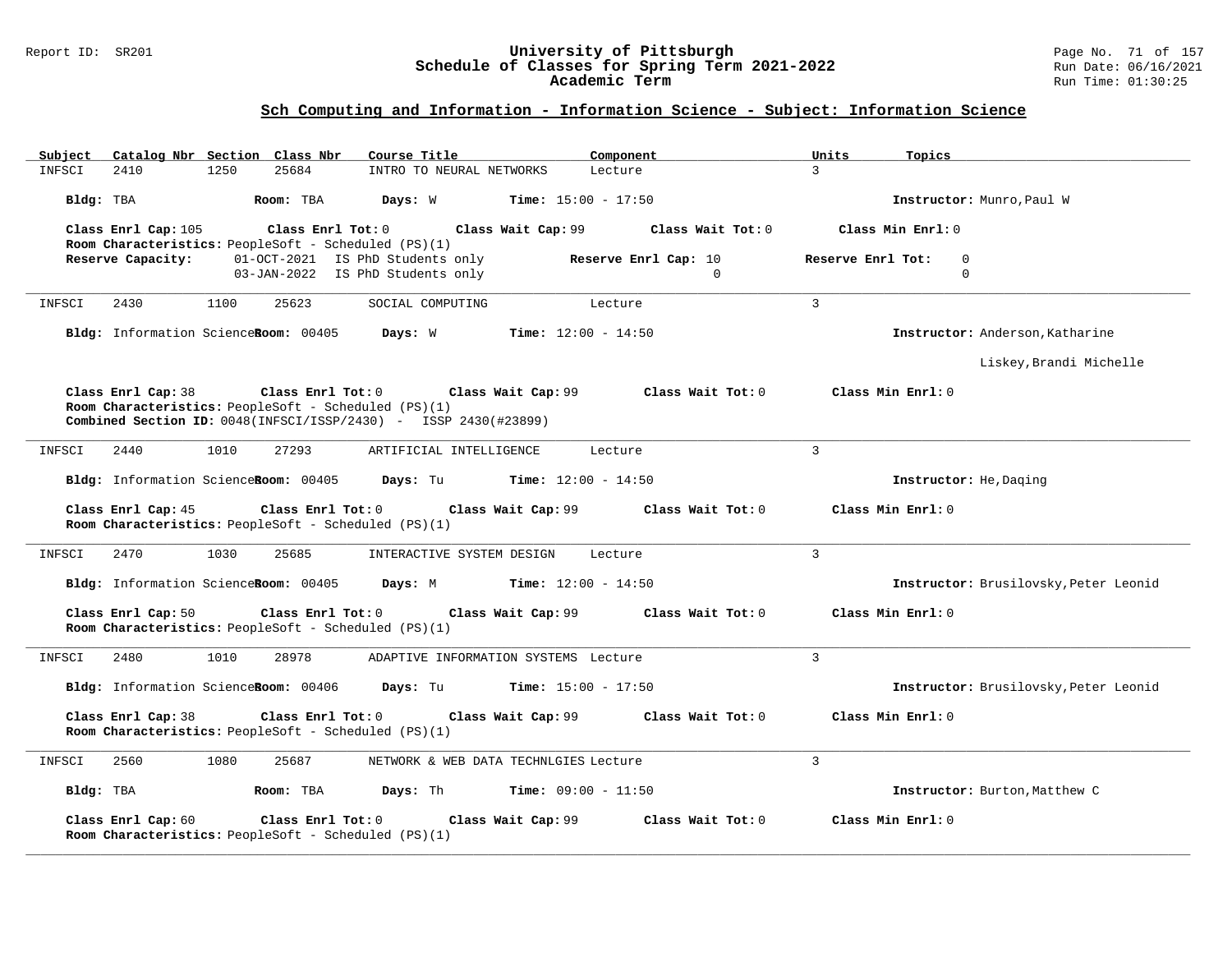#### Report ID: SR201 **University of Pittsburgh** Page No. 72 of 157 **Schedule of Classes for Spring Term 2021-2022** Run Date: 06/16/2021 **Academic Term** Run Time: 01:30:25

| Subject                                                                                                                                                                                                                          | Catalog Nbr Section Class Nbr |      |           | Course Title                                                                                  | Component                |                                | Units                                        | Topics                         |
|----------------------------------------------------------------------------------------------------------------------------------------------------------------------------------------------------------------------------------|-------------------------------|------|-----------|-----------------------------------------------------------------------------------------------|--------------------------|--------------------------------|----------------------------------------------|--------------------------------|
| INFSCI                                                                                                                                                                                                                           | 2591                          | 1030 | 25924     | ALGORITHM DESIGN                                                                              | Lecture                  |                                | $\mathcal{L}$                                |                                |
|                                                                                                                                                                                                                                  |                               |      |           | Bldg: Information ScienceRoom: 00403 Days: M Time: 18:00 - 20:50                              |                          |                                |                                              | Instructor: Walker, Jon        |
| Class Enrl Cap: 75<br>Class Enrl Tot: $0$ Class Wait Cap: $99$ Class Wait Tot: $0$<br>Room Characteristics: PeopleSoft - Scheduled (PS)(1)                                                                                       |                               |      |           |                                                                                               |                          | Class Min Enrl: 0              |                                              |                                |
|                                                                                                                                                                                                                                  |                               |      |           | <b>Reserve Capacity:</b> 01-0CT-2021 IS PhD Students only<br>03-JAN-2022 IS PhD Students only | Reserve Enrl Cap: 10     | $\Omega$                       | Reserve Enrl Tot:                            | $\mathbf 0$<br>$\Omega$        |
| INFSCI                                                                                                                                                                                                                           | 2595 1010                     |      | 27274     | MACHINE LEARNING                                                                              | <b>Example 1</b> Lecture |                                | $\overline{3}$                               |                                |
| Bldg: TBA                                                                                                                                                                                                                        |                               |      | Room: TBA | <b>Days:</b> W <b>Time:</b> $12:00 - 14:50$                                                   |                          |                                |                                              | Instructor: Yurko, Joseph      |
| Class Enrl Cap: 65<br>Class Enrl Tot: 0 Class Wait Cap: 99<br>Class Wait Tot: 0<br>Room Characteristics: PeopleSoft - Scheduled (PS)(1)                                                                                          |                               |      |           |                                                                                               |                          |                                | Class Min Enrl: 0                            |                                |
| INFSCI                                                                                                                                                                                                                           | 2621                          | 1100 | 30302     | SECRTY MGMT & CMP FORENSICS Lecture                                                           |                          |                                | $\overline{3}$                               |                                |
|                                                                                                                                                                                                                                  |                               |      |           | Bldg: Information ScienceRoom: 00522 Days: Th Time: 18:00 - 20:50                             |                          |                                |                                              | Instructor: Bertocci, Maureen  |
| Class Enrl Cap: 20<br>Class Enrl Tot: $0$ Class Wait Cap: $99$ Class Wait Tot: $0$                                                                                                                                               |                               |      |           |                                                                                               |                          |                                | Class Min Enrl: 0                            |                                |
| INFSCI                                                                                                                                                                                                                           | 2711                          | 1030 | 25728     | ADV TOPICS IN DATABASE MGT                                                                    | Lecture                  |                                | $\overline{3}$                               |                                |
| Bldg: Information ScienceRoom: 00403 Days: W Time: 12:00 - 14:50                                                                                                                                                                 |                               |      |           |                                                                                               |                          |                                | Instructor: Zadorozny, Vladimir Iosifovich   |                                |
| Class Enrl Cap: 74<br>Class Enrl Tot: $0$ Class Wait Cap: $99$ Class Wait Tot: $0$<br>Room Characteristics: PeopleSoft - Scheduled (PS)(1)<br><b>Combined Section ID:</b> $0957$ (INFSCI/2711/TELCOM/2326) - TELCOM 2326(#25729) |                               |      |           |                                                                                               |                          |                                |                                              | Class Min Enrl: 0              |
| Reserve Capacity: 01-OCT-2021 IS PhD Students only Reserve Enrl Cap: 10<br>03-JAN-2022 IS PhD Students only<br>$\Omega$                                                                                                          |                               |      |           |                                                                                               |                          |                                | Reserve Enrl Tot:<br>$\mathbf 0$<br>$\Omega$ |                                |
| INFSCI                                                                                                                                                                                                                           | 2750                          | 1060 | 28122     | CLOUD COMPUTING                                                                               | Lecture                  |                                | 3                                            |                                |
|                                                                                                                                                                                                                                  |                               |      |           | Bldg: Information ScienceRoom: 00404 Days: M Time: 15:00 - 17:50                              |                          |                                |                                              | Instructor: Palanisamy, Balaji |
| Class Enrl Tot: 0<br>Class Wait Cap: 99 Class Wait Tot: 0<br>Class Enrl Cap: 60<br>Room Characteristics: PeopleSoft - Scheduled (PS)(1)                                                                                          |                               |      |           |                                                                                               |                          |                                | Class Min Enrl: 0                            |                                |
| INFSCI                                                                                                                                                                                                                           | 2750                          | 1100 | 25273     | CLOUD COMPUTING                                                                               | Lecture                  |                                | $\overline{3}$                               |                                |
| Bldg: Information ScienceRoom: 00305 Days: Tu Time: 15:00 - 17:50                                                                                                                                                                |                               |      |           |                                                                                               |                          | Instructor: Palanisamy, Balaji |                                              |                                |
|                                                                                                                                                                                                                                  | Class Enrl Cap: 60            |      |           | Class Enrl Tot: 0 Class Wait Cap: 99                                                          |                          | Class Wait Tot: 0              |                                              | Class Min Enrl: 0              |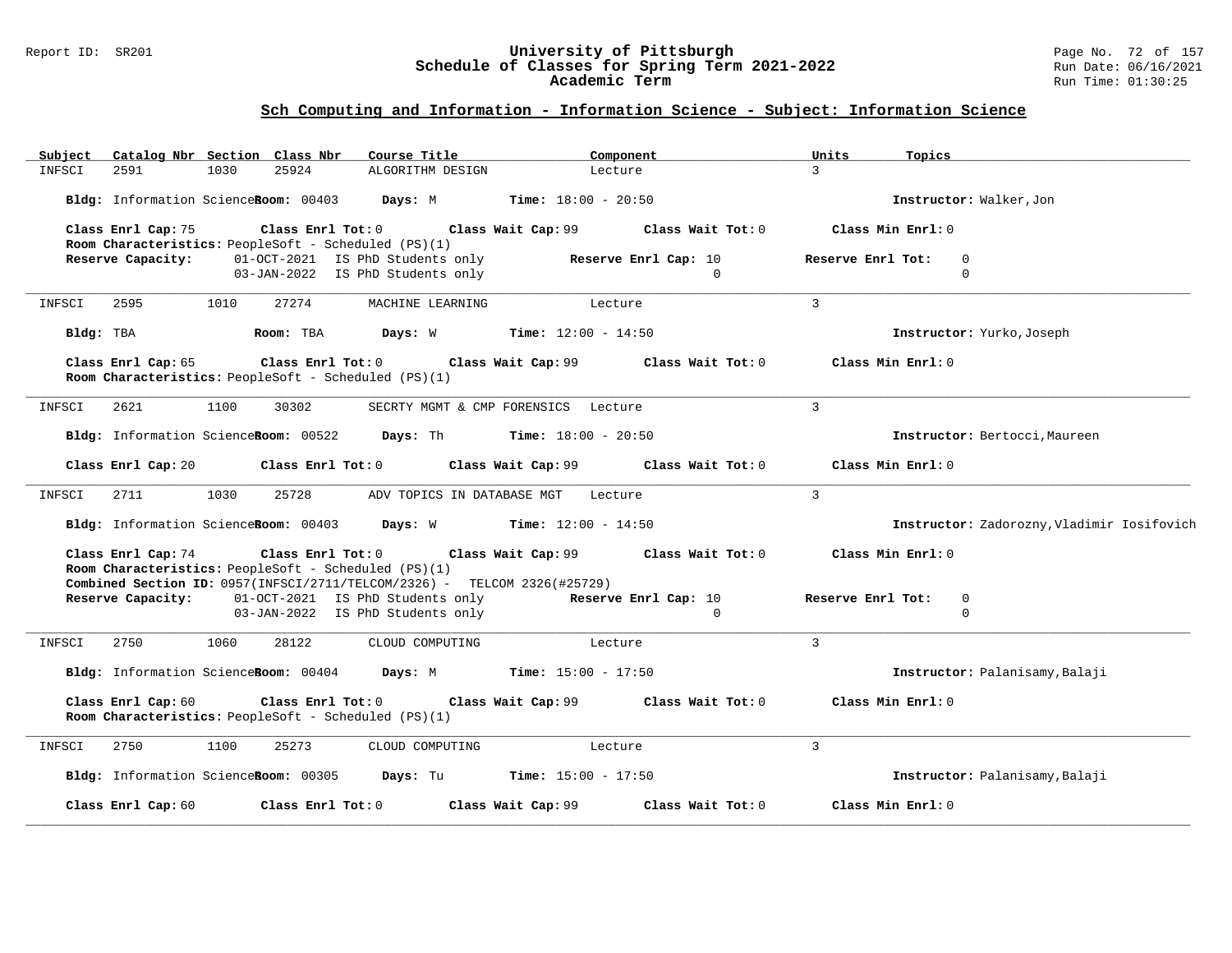# Report ID: SR201 **1988 Mage 19: Schedule of Classes for Spring Term 2021-2022** Page No. 73 of 157<br>**Schedule of Classes for Spring Term 2021-2022** Run Date: 06/16/2021 Schedule of Classes for Spring Term 2021-2022<br>**Academic Term**

#### **Sch Computing and Information - Information Science - Subject: Information Science**

| Subject | Catalog Nbr Section Class Nbr        |      |                   | Course Title                                                                      | Component         | Units             | Topics                         |
|---------|--------------------------------------|------|-------------------|-----------------------------------------------------------------------------------|-------------------|-------------------|--------------------------------|
| INFSCI  | 2809                                 | 1220 | 27736             | SPATIAL DATA ANALYTICS                                                            | Lecture           |                   |                                |
|         | Bldg: Information ScienceRoom: 00404 |      |                   | <b>Time:</b> $12:00 - 14:50$<br>Davs: Th                                          |                   |                   | Instructor: Karimi, Hassan Ali |
|         | Class Enrl Cap: 50                   |      | Class Enrl Tot: 0 | Class Wait Cap: 99<br><b>Room Characteristics:</b> PeopleSoft - Scheduled (PS)(1) | Class Wait Tot: 0 | Class Min Enrl: 0 |                                |

This course covers spatial data analytics topics which are fundamentally different than the topics usually covered in data analytics and data mining courses. In data analytics and data mining courses typically techniques for analyzing data from various types and applications are covered, whereas in this course the focus is on techniques for analyzing spatial data which, due to their unique characteristics, cannot be analyzed by common techniques used for analyzing non-spatial data. Topics covered include spatial data types and characteristics, spatial point pattern analysis, area objects and spatial autocorrelation, local statistics, and map overlay and new approaches to spatial analysis.

| INFSCI | 1010<br>2910                | 25276             | INDEP STUDY: FOUNDATIONS                            | Independent Study                                                                                   | $1 - 3$                               |
|--------|-----------------------------|-------------------|-----------------------------------------------------|-----------------------------------------------------------------------------------------------------|---------------------------------------|
|        | Bldg: TO BE ARRANGED        | Room: TBA         | <b>Days:</b> TBA <b>Time:</b> $00:00 - 00:00$       |                                                                                                     | Instructor: Pelechrinis, Konstantinos |
|        | Class Enrl Cap: 99          |                   |                                                     | Class Enrl Tot: 0 $\qquad$ Class Wait Cap: 99 $\qquad$ Class Wait Tot: 0 $\qquad$ Class Min Enrl: 0 |                                       |
| INFSCI | 1020<br>2910                | 25277             | INDEP STUDY: FOUNDATIONS                            | Independent Study                                                                                   | $1 - 3$                               |
|        | Bldg: TO BE ARRANGED        | Room: TBA         | <b>Days:</b> TBA <b>Time:</b> $00:00 - 00:00$       |                                                                                                     | Instructor: Munro, Paul W             |
|        | Class Enrl Cap: 99          |                   |                                                     | Class Enrl Tot: 0 $\,$ Class Wait Cap: 99 $\,$ Class Wait Tot: 0 $\,$ Class Min Enrl: 0 $\,$        |                                       |
| INFSCI | 1030<br>2910                | 25279             | INDEP STUDY: FOUNDATIONS                            | Independent Study                                                                                   | $1 - 3$                               |
|        | Bldg: TO BE ARRANGED        | Room: TBA         | <b>Days:</b> TBA <b>Time:</b> $00:00 - 00:00$       |                                                                                                     | Instructor: Karimi Hassan Ali         |
|        | Class Enrl Cap: 99          |                   |                                                     | Class Enrl Tot: 0 Class Wait Cap: 99 Class Wait Tot: 0                                              | Class Min Enrl: 0                     |
| INFSCI | 2910<br>1040                | 25281             | INDEP STUDY: FOUNDATIONS                            | Independent Study                                                                                   | $1 - 3$                               |
|        | Bldg: TO BE ARRANGED        | Room: TBA         | <b>Days:</b> TBA <b>Time:</b> $00:00 - 00:00$       |                                                                                                     | Instructor: Staff                     |
|        | Class Enrl Cap: 99          |                   |                                                     | Class Enrl Tot: $0$ Class Wait Cap: 99 Class Wait Tot: $0$ Class Min Enrl: $0$                      |                                       |
| INFSCI | 1050<br>2910                | 25287             | INDEP STUDY: FOUNDATIONS                            | Independent Study                                                                                   | $1 - 3$                               |
|        | <b>Bldg:</b> TO BE ARRANGED | Room: TBA         | $\texttt{DayS:}$ TBA $\texttt{Time:}$ 00:00 - 00:00 |                                                                                                     | Instructor: Staff                     |
|        | Class Enrl Cap: 99          | Class Enrl Tot: 0 | Class Wait Cap: 99                                  | Class Wait Tot: 0                                                                                   | Class Min Enrl: 0                     |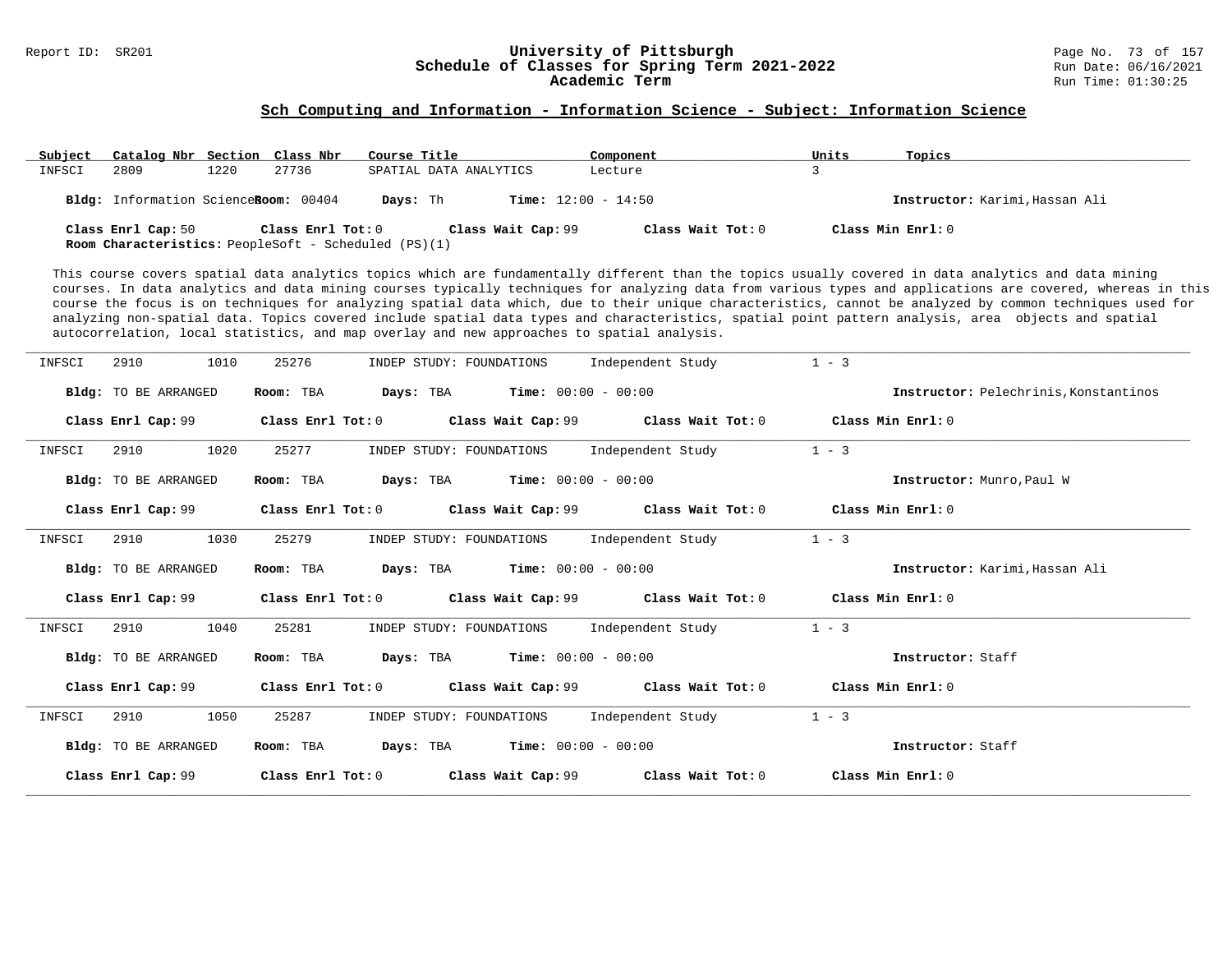#### Report ID: SR201 **University of Pittsburgh** Page No. 74 of 157 **Schedule of Classes for Spring Term 2021-2022** Run Date: 06/16/2021 **Academic Term** Run Time: 01:30:25

| Catalog Nbr Section Class Nbr<br>Subject | Component<br>Course Title                                                                   | Units<br>Topics   |
|------------------------------------------|---------------------------------------------------------------------------------------------|-------------------|
| 2910<br>INFSCI<br>1060                   | 25288<br>INDEP STUDY: FOUNDATIONS<br>Independent Study                                      | $1 - 3$           |
| Bldg: TO BE ARRANGED                     | Room: TBA $Days: TBA$ Time: $00:00 - 00:00$                                                 | Instructor: Staff |
|                                          | Class Enrl Cap: 99 Class Enrl Tot: 0 Class Wait Cap: 99 Class Wait Tot: 0 Class Min Enrl: 0 |                   |
|                                          | INFSCI 2910 1070 25294 INDEP STUDY: FOUNDATIONS Independent Study 1 - 3                     |                   |
| Bldg: TO BE ARRANGED                     | Room: TBA $Days:$ TBA $Time: 00:00 - 00:00$                                                 | Instructor: Staff |
|                                          | Class Enrl Cap: 99 Class Enrl Tot: 0 Class Wait Cap: 99 Class Wait Tot: 0 Class Min Enrl: 0 |                   |
|                                          | INFSCI 2910 1080 25296 INDEP STUDY: FOUNDATIONS Independent Study                           | $1 - 3$           |
| Bldg: TO BE ARRANGED                     | Room: TBA $Days:$ TBA Time: $00:00 - 00:00$                                                 | Instructor: Staff |
|                                          | Class Enrl Cap: 99 Class Enrl Tot: 0 Class Wait Cap: 99 Class Wait Tot: 0 Class Min Enrl: 0 |                   |
|                                          | INFSCI 2910 1090 25314 INDEP STUDY: FOUNDATIONS Independent Study                           | $1 - 3$           |
| Bldg: TO BE ARRANGED                     | Room: TBA $Days:$ TBA $Time: 00:00 - 00:00$                                                 | Instructor: Staff |
|                                          | Class Enrl Cap: 99 Class Enrl Tot: 0 Class Wait Cap: 99 Class Wait Tot: 0 Class Min Enrl: 0 |                   |
|                                          | INFSCI 2910 1100 25347 INDEP STUDY: FOUNDATIONS Independent Study 1 - 3                     |                   |
| Bldg: TO BE ARRANGED                     | <b>ROOM: TBA Days: TBA Time:</b> 00:00 - 00:00                                              | Instructor: Staff |
|                                          | Class Enrl Cap: 99 Class Enrl Tot: 0 Class Wait Cap: 99 Class Wait Tot: 0 Class Min Enrl: 0 |                   |
|                                          | INFSCI 2910 1110 25350 INDEP STUDY: FOUNDATIONS Independent Study 1 - 3                     |                   |
| Bldg: TO BE ARRANGED                     | Room: TBA $Days: TBA$ Time: $00:00 - 00:00$                                                 | Instructor: Staff |
|                                          | Class Enrl Cap: 99 Class Enrl Tot: 0 Class Wait Cap: 99 Class Wait Tot: 0 Class Min Enrl: 0 |                   |
|                                          | INFSCI 2910 1120 25352 INDEP STUDY: FOUNDATIONS Independent Study 1 - 3                     |                   |
| Bldg: TO BE ARRANGED                     | Room: TBA $Days:$ TBA Time: $00:00 - 00:00$                                                 | Instructor: Staff |
|                                          | Class Enrl Cap: 99 Class Enrl Tot: 0 Class Wait Cap: 99 Class Wait Tot: 0 Class Min Enrl: 0 |                   |
| INFSCI 2910<br>1130                      | 25353 INDEP STUDY: FOUNDATIONS Independent Study 1 - 3                                      |                   |
| Bldg: TO BE ARRANGED                     | <b>Room:</b> TBA $Days$ : TBA $Time: 00:00 - 00:00$                                         | Instructor: Staff |
|                                          | Class Enrl Cap: 99 Class Enrl Tot: 0 Class Wait Cap: 99 Class Wait Tot: 0                   | Class Min Enrl: 0 |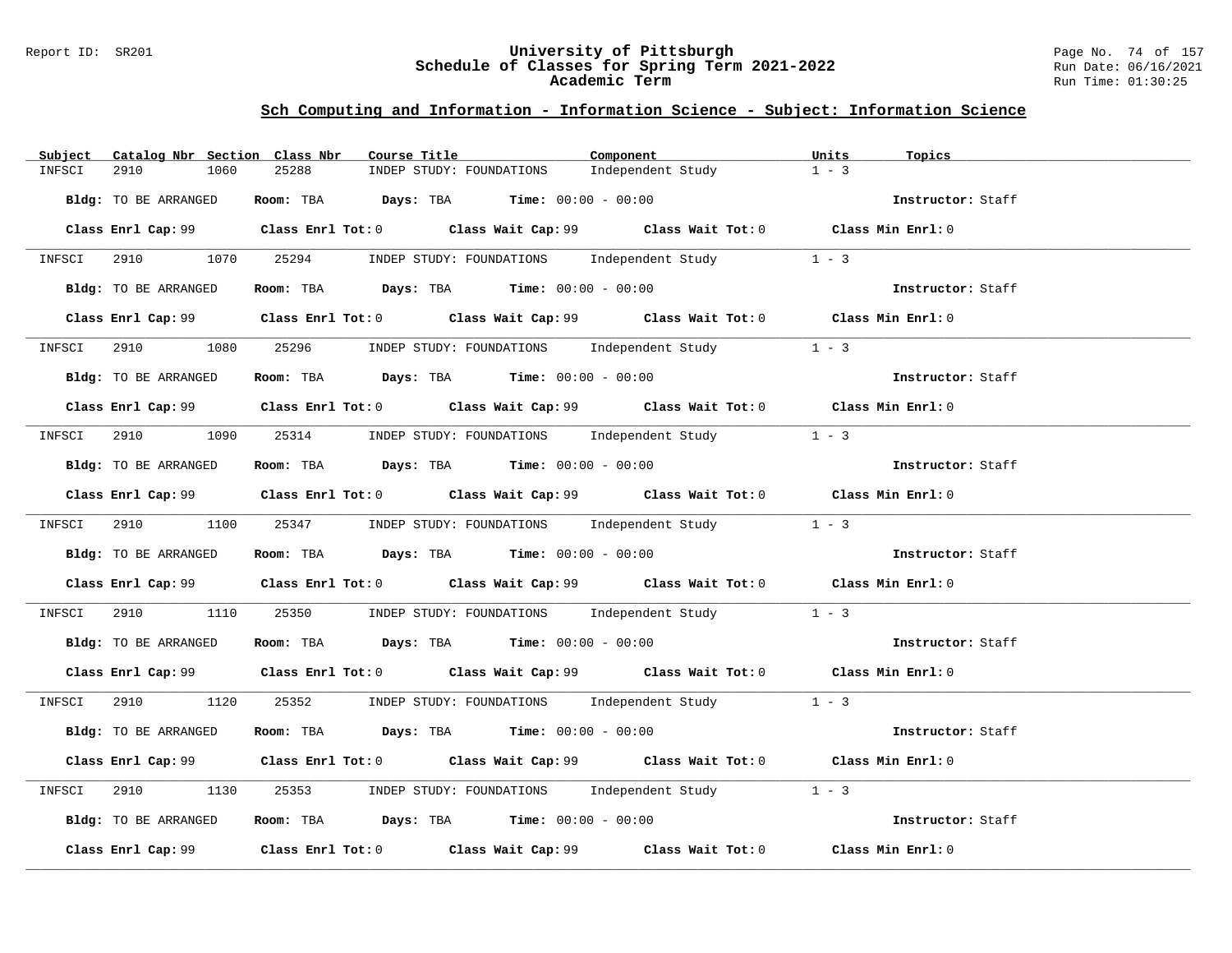| INFSCI<br>2930<br>1010     | 25355<br>INDEPENDENT STUDY: COGNITIVE Independent Study                                              | $1 - 3$                               |
|----------------------------|------------------------------------------------------------------------------------------------------|---------------------------------------|
| Bldg: TO BE ARRANGED       | Room: TBA $Days:$ TBA $Time: 00:00 - 00:00$                                                          | Instructor: Brusilovsky, Peter Leonid |
|                            |                                                                                                      | Class Min Enrl: 0                     |
| 2930 and $\sim$<br>INFSCI  | 1020 25356<br>INDEPENDENT STUDY: COGNITIVE Independent Study 1 - 3                                   |                                       |
| Bldg: TO BE ARRANGED       | Room: TBA $\rule{1em}{0.15mm}$ Days: TBA Time: $00:00 - 00:00$                                       | Instructor: Hirtle, Stephen C         |
| Class Enrl Cap: 99         | Class Enrl Tot: 0 $\qquad$ Class Wait Cap: 99 $\qquad$ Class Wait Tot: 0 $\qquad$ Class Min Enrl: 0  |                                       |
| INFSCI                     | 2930 1030 25362 INDEPENDENT STUDY: COGNITIVE Independent Study 1 - 3                                 |                                       |
| Bldg: TO BE ARRANGED       | Room: TBA $Days:$ TBA $Time: 00:00 - 00:00$                                                          | Instructor: Munro, Paul W             |
|                            | Class Enrl Cap: 99 Class Enrl Tot: 0 Class Wait Cap: 99 Class Wait Tot: 0 Class Min Enrl: 0          |                                       |
| 2930<br>INFSCI             | 1040 25365 INDEPENDENT STUDY: COGNITIVE Independent Study 1 - 3                                      |                                       |
| Bldg: TO BE ARRANGED       | Room: TBA $Days: TBA$ Time: $00:00 - 00:00$                                                          | Instructor: Babichenko, Dmitriy       |
|                            | Class Enrl Cap: 99 $\qquad$ Class Enrl Tot: 0 $\qquad$ Class Wait Cap: 99 $\qquad$ Class Wait Tot: 0 | Class Min Enrl: 0                     |
| INFSCI                     | 2930 1050 25404 INDEPENDENT STUDY: COGNITIVE Independent Study 1 - 3                                 |                                       |
| Bldg: TO BE ARRANGED       | Room: TBA $Days:$ TBA $Time: 00:00 - 00:00$                                                          | Instructor: Lin, Yuru                 |
|                            |                                                                                                      | Class Min Enrl: 0                     |
| 2930 000<br>1060<br>INFSCI | 25407 INDEPENDENT STUDY: COGNITIVE Independent Study 1 - 3                                           |                                       |
| Bldg: TO BE ARRANGED       | Room: TBA $Days:$ TBA $Time: 00:00 - 00:00$                                                          | Instructor: Booth, Kayla Michelle     |
|                            | Class Enrl Cap: 99 Class Enrl Tot: 0 Class Wait Cap: 99 Class Wait Tot: 0                            | Class Min Enrl: 0                     |
| 1070<br>2930<br>INFSCI     | 25408 INDEPENDENT STUDY: COGNITIVE Independent Study                                                 | $1 - 3$                               |
| Bldg: TO BE ARRANGED       | Room: TBA $Days:$ TBA $Time: 00:00 - 00:00$                                                          | Instructor: Booth, Kayla Michelle     |
| Class Enrl Cap: 99         | Class Enrl Tot: $0$ Class Wait Cap: $99$ Class Wait Tot: $0$ Class Min Enrl: $0$                     |                                       |
| 2930<br>INFSCI             | 1080   25410   INDEPENDENT STUDY: COGNITIVE Independent Study   1 - 3                                |                                       |
| Bldg: TO BE ARRANGED       | Room: TBA $Days:$ TBA $Time: 00:00 - 00:00$                                                          | Instructor: Staff                     |
|                            |                                                                                                      | Class Min Enrl: 0                     |
| INFSCI                     | 2930 1090 25413 INDEPENDENT STUDY: COGNITIVE Independent Study 1 - 3                                 |                                       |
| Bldg: TO BE ARRANGED       | Room: TBA $Days:$ TBA $Time: 00:00 - 00:00$                                                          | Instructor: Staff                     |
| Class Enrl Cap: 99         | Class Enrl Tot: 0 Class Wait Cap: 99 Class Wait Tot: 0                                               | Class Min Enrl: 0                     |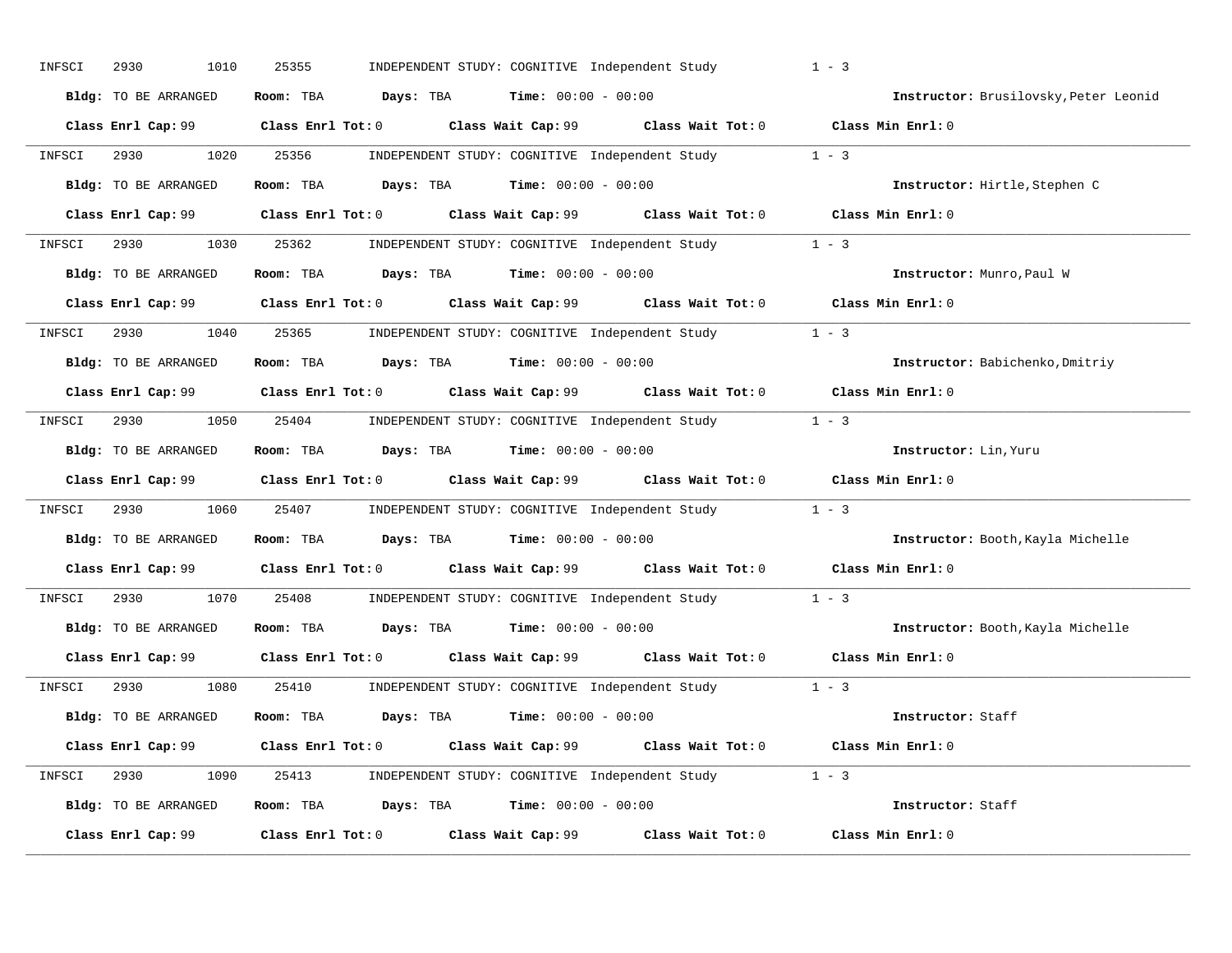#### Report ID: SR201 **University of Pittsburgh** Page No. 76 of 157 **Schedule of Classes for Spring Term 2021-2022** Run Date: 06/16/2021 **Academic Term** Run Time: 01:30:25

| Subject<br>Catalog Nbr Section Class Nbr | Course Title<br>Component                                                                                                       | Units<br>Topics                 |
|------------------------------------------|---------------------------------------------------------------------------------------------------------------------------------|---------------------------------|
| 2930<br>1100<br>INFSCI                   | 25416<br>INDEPENDENT STUDY: COGNITIVE Independent Study                                                                         | $1 - 3$                         |
| Bldg: TO BE ARRANGED                     | Room: TBA $Days:$ TBA $Time: 00:00 - 00:00$                                                                                     | Instructor: Staff               |
|                                          | Class Enrl Cap: 99 Class Enrl Tot: 0 Class Wait Cap: 99 Class Wait Tot: 0 Class Min Enrl: 0                                     |                                 |
| INFSCI 2930 1110 25417                   | INDEPENDENT STUDY: COGNITIVE Independent Study                                                                                  | $1 - 3$                         |
| Bldg: TO BE ARRANGED                     | Room: TBA $\rule{1em}{0.15mm}$ Days: TBA Time: $00:00 - 00:00$                                                                  | Instructor: Staff               |
|                                          | Class Enrl Cap: 99 Class Enrl Tot: 0 Class Wait Cap: 99 Class Wait Tot: 0 Class Min Enrl: 0                                     |                                 |
| INFSCI 2930                              | 1120 25427 INDEPENDENT STUDY: COGNITIVE Independent Study                                                                       | $1 - 3$                         |
| Bldg: TO BE ARRANGED                     | Room: TBA $Days:$ TBA $Time: 00:00 - 00:00$                                                                                     | Instructor: Staff               |
|                                          | Class Enrl Cap: 99 $\qquad$ Class Enrl Tot: 0 $\qquad$ Class Wait Cap: 99 $\qquad$ Class Wait Tot: 0 $\qquad$ Class Min Enrl: 0 |                                 |
| INFSCI 2930                              | 1130 25428 INDEPENDENT STUDY: COGNITIVE Independent Study 1 - 3                                                                 |                                 |
| Bldg: TO BE ARRANGED                     | Room: TBA $Days:$ TBA Time: $00:00 - 00:00$                                                                                     | Instructor: Staff               |
|                                          | Class Enrl Cap: 99 Class Enrl Tot: 0 Class Wait Cap: 99 Class Wait Tot: 0 Class Min Enrl: 0                                     |                                 |
|                                          | INFSCI 2950 1010 25430 INDEPENDENT STUDY: SYSTEMS Independent Study 1 - 3                                                       |                                 |
| Bldg: TO BE ARRANGED                     | Room: TBA $Days: TBA$ Time: $00:00 - 00:00$                                                                                     | Instructor: Farzan, Rosta       |
|                                          | Class Enrl Cap: 99 Class Enrl Tot: 0 Class Wait Cap: 99 Class Wait Tot: 0 Class Min Enrl: 0                                     |                                 |
| 2950<br>1020<br>INFSCI                   | 25432 INDEPENDENT STUDY: SYSTEMS Independent Study                                                                              | $1 - 3$                         |
| Bldg: TO BE ARRANGED                     | Room: TBA Days: TBA Time: $00:00 - 00:00$                                                                                       | Instructor: Babichenko, Dmitriy |
|                                          | Class Enrl Cap: 99 Class Enrl Tot: 0 Class Wait Cap: 99 Class Wait Tot: 0 Class Min Enrl: 0                                     |                                 |
|                                          | INFSCI 2950 1030 25434 INDEPENDENT STUDY: SYSTEMS Independent Study 1 - 3                                                       |                                 |
| Bldg: TO BE ARRANGED                     | Room: TBA $Days:$ TBA $Time: 00:00 - 00:00$                                                                                     | Instructor: Lin, Yuru           |
|                                          | Class Enrl Cap: 99 Class Enrl Tot: 0 Class Wait Cap: 99 Class Wait Tot: 0 Class Min Enrl: 0                                     |                                 |
| 2950<br>1040<br>INFSCI                   | 25437 INDEPENDENT STUDY: SYSTEMS Independent Study                                                                              | $1 - 3$                         |
| Bldg: TO BE ARRANGED                     | Room: TBA $Days:$ TBA $Time: 00:00 - 00:00$                                                                                     | Instructor: He, Daging          |
|                                          | Class Enrl Cap: 99 Class Enrl Tot: 0 Class Wait Cap: 99 Class Wait Tot: 0                                                       | Class Min Enrl: 0               |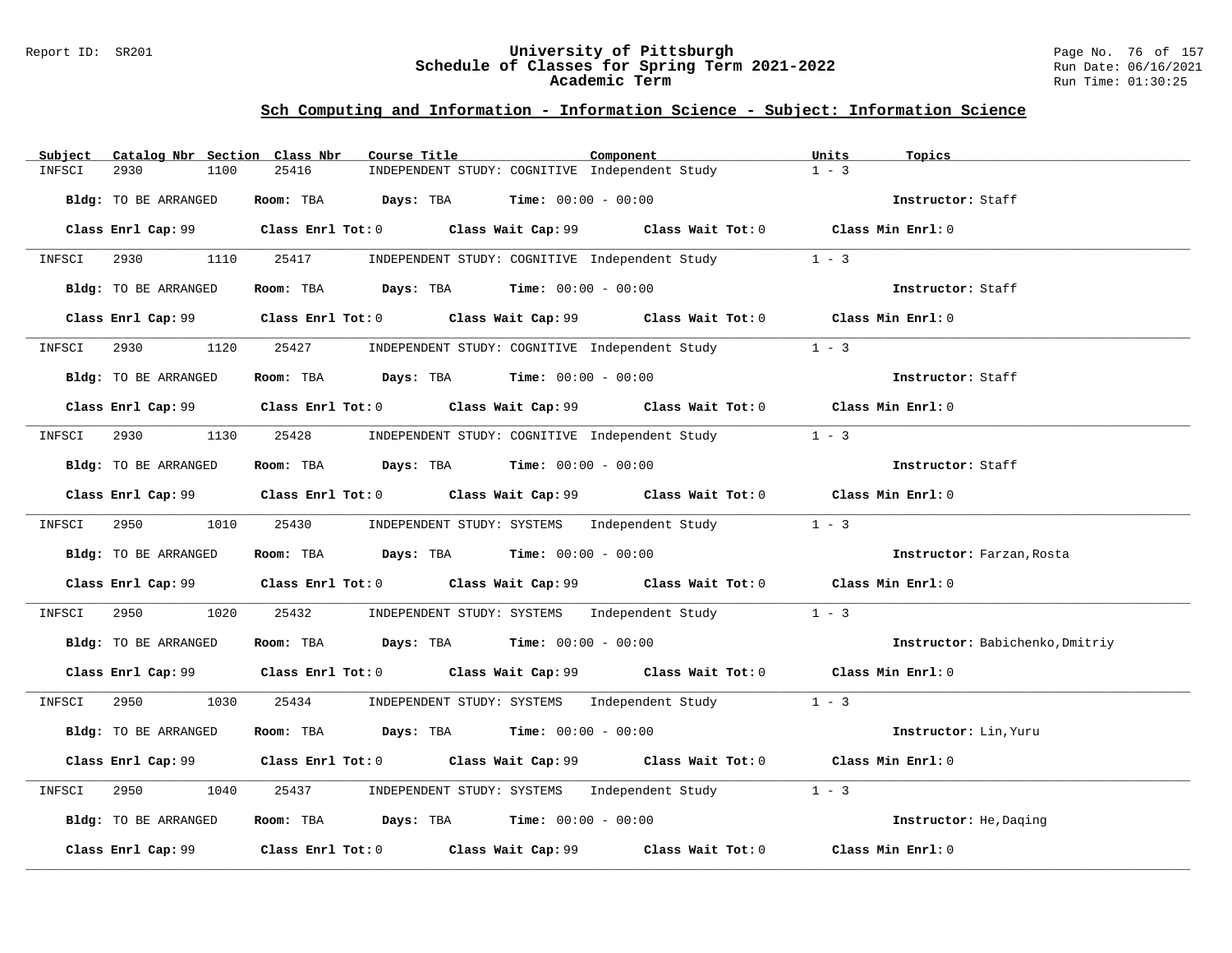| INFSCI | 2950<br>1050                                      | 25439<br>INDEPENDENT STUDY: SYSTEMS Independent Study                                                                                                                                                      | $1 - 3$                                    |
|--------|---------------------------------------------------|------------------------------------------------------------------------------------------------------------------------------------------------------------------------------------------------------------|--------------------------------------------|
|        | <b>Bldg:</b> TO BE ARRANGED<br>Class Enrl Cap: 99 | Room: TBA Days: TBA<br><b>Time:</b> $00:00 - 00:00$<br>Class Wait Tot: $0$ Class Min Enrl: $0$<br>Class Enrl Tot: $0$<br>Class Wait Cap: 99                                                                | Instructor:                                |
| INFSCI | 2950<br>1060                                      | 25441<br>INDEPENDENT STUDY: SYSTEMS Independent Study                                                                                                                                                      | $1 - 3$                                    |
|        | Bldg: TO BE ARRANGED                              | Room: TBA $\rule{1em}{0.15mm}$ Days: TBA $\rule{1.5mm}{0.15mm}$ Time: $00:00 - 00:00$                                                                                                                      | Instructor: Karimi, Hassan Ali             |
|        |                                                   | Class Enrl Cap: 99 Class Enrl Tot: 0 Class Wait Cap: 99 Class Wait Tot: 0 Class Min Enrl: 0                                                                                                                |                                            |
| INFSCI | 2950 1070 25444                                   | INDEPENDENT STUDY: SYSTEMS Independent Study 1 - 3                                                                                                                                                         |                                            |
|        | Bldg: TO BE ARRANGED<br>Class Enrl Cap: 99        | Room: TBA Days: TBA<br><b>Time:</b> $00:00 - 00:00$<br>Class Enrl Tot: 0 $\overline{\phantom{0}}$ Class Wait Cap: 99 $\overline{\phantom{0}}$ Class Wait Tot: 0 $\overline{\phantom{0}}$ Class Min Enrl: 0 | Instructor:                                |
| INFSCI | 2950<br>1080                                      | 25445<br>INDEPENDENT STUDY: SYSTEMS Independent Study                                                                                                                                                      | $1 - 3$                                    |
|        | Bldg: TO BE ARRANGED                              | Room: TBA $Days:$ TBA $Time: 00:00 - 00:00$                                                                                                                                                                | Instructor: Palanisamy, Balaji             |
|        |                                                   | Class Enrl Cap: 99 Class Enrl Tot: 0 Class Wait Cap: 99 Class Wait Tot: 0 Class Min Enrl: 0                                                                                                                |                                            |
| INFSCI |                                                   | 2950 1090 25446 INDEPENDENT STUDY: SYSTEMS Independent Study 1 - 3                                                                                                                                         |                                            |
|        | Bldg: TO BE ARRANGED                              | Room: TBA $Days:$ TBA $Time: 00:00 - 00:00$                                                                                                                                                                | Instructor: Pelechrinis, Konstantinos      |
|        |                                                   | Class Enrl Cap: 99 Class Enrl Tot: 0 Class Wait Cap: 99 Class Wait Tot: 0 Class Min Enrl: 0                                                                                                                |                                            |
| INFSCI |                                                   | 2950 1100 25447 INDEPENDENT STUDY: SYSTEMS Independent Study                                                                                                                                               | $1 - 3$                                    |
|        | Bldg: TO BE ARRANGED                              | Room: TBA $Days: TBA$ Time: $00:00 - 00:00$                                                                                                                                                                | Instructor: Zadorozny, Vladimir Iosifovich |
|        |                                                   | Class Enrl Cap: 99 Class Enrl Tot: 0 Class Wait Cap: 99 Class Wait Tot: 0                                                                                                                                  | Class Min Enrl: 0                          |
| INFSCI |                                                   | 2950 1110 25448 INDEPENDENT STUDY: SYSTEMS Independent Study                                                                                                                                               | $1 - 3$                                    |
|        | Bldg: TO BE ARRANGED                              | <b>Time:</b> $00:00 - 00:00$<br>Room: TBA Days: TBA<br>Class Enrl Cap: 99 Class Enrl Tot: 0 Class Wait Cap: 99 Class Wait Tot: 0 Class Min Enrl: 0                                                         | Instructor:                                |
| INFSCI |                                                   | 2950 1120 25449 INDEPENDENT STUDY: SYSTEMS Independent Study                                                                                                                                               | $1 - 3$                                    |
|        | Bldg: TO BE ARRANGED                              | Room: TBA $\rule{1em}{0.15mm}$ Days: TBA $\rule{1.15mm}]{0.15mm}$ Time: $0.000 - 0.0000$                                                                                                                   | Instructor: Palanisamy, Balaji             |
|        |                                                   | Class Enrl Cap: 99 Class Enrl Tot: 0 Class Wait Cap: 99 Class Wait Tot: 0 Class Min Enrl: 0                                                                                                                |                                            |
| INFSCI |                                                   | 2950 1130 25450 INDEPENDENT STUDY: SYSTEMS Independent Study                                                                                                                                               | $1 - 3$                                    |
|        | Bldg: TO BE ARRANGED                              | Room: TBA $Days: TBA$ Time: $00:00 - 00:00$                                                                                                                                                                | Instructor: Munro, Paul W                  |
|        | Class Enrl Cap: 99                                | Class Enrl Tot: 0 Class Wait Cap: 99<br>Class Wait Tot: 0                                                                                                                                                  | Class Min Enrl: 0                          |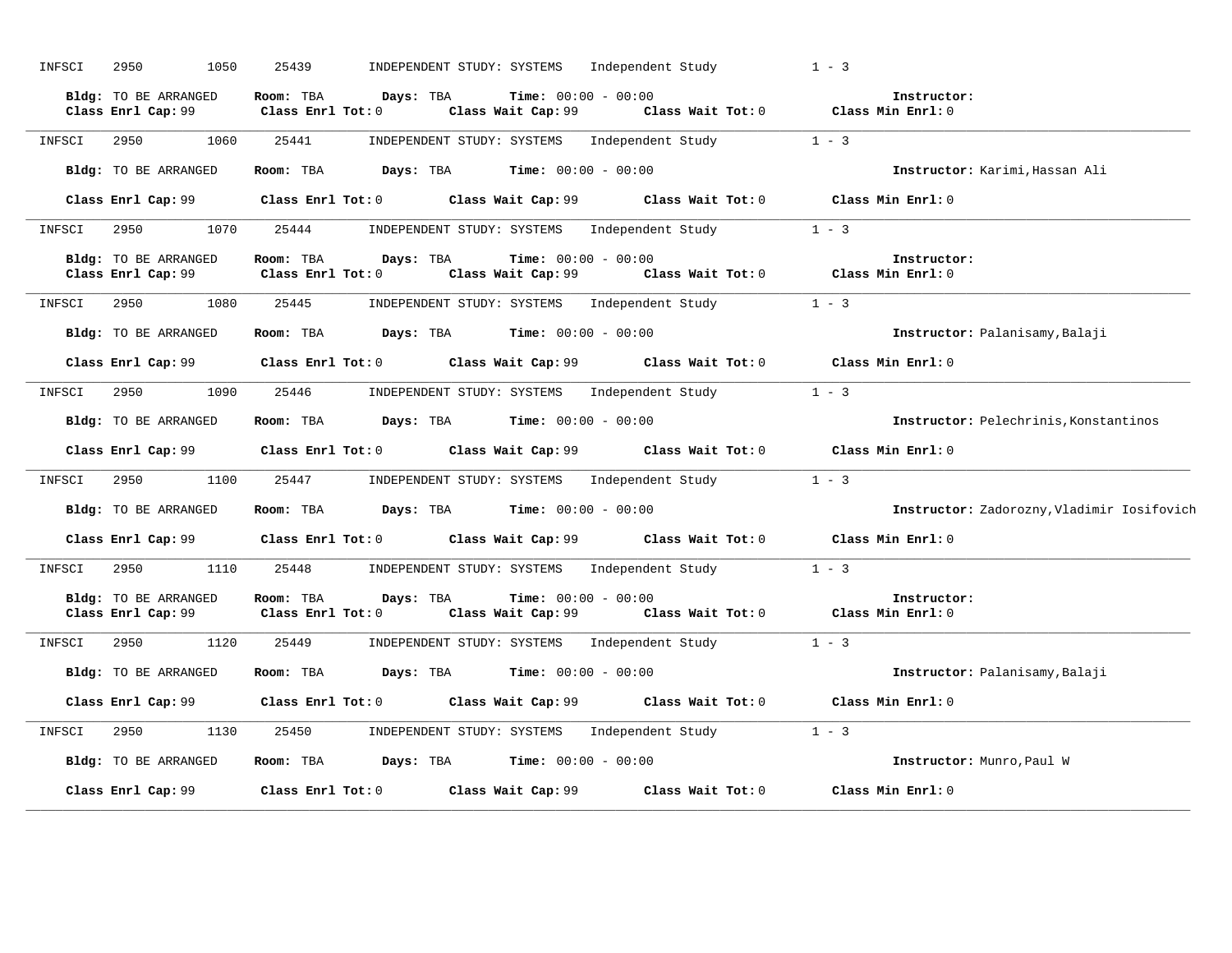#### Report ID: SR201 **University of Pittsburgh** Page No. 78 of 157 **Schedule of Classes for Spring Term 2021-2022** Run Date: 06/16/2021 **Academic Term** Run Time: 01:30:25

| Subject | Catalog Nbr Section Class Nbr | Course Title                                                                                                       | Component                                         | Units<br>Topics                       |
|---------|-------------------------------|--------------------------------------------------------------------------------------------------------------------|---------------------------------------------------|---------------------------------------|
| INFSCI  | 1140<br>2950                  | 25452<br>INDEPENDENT STUDY: SYSTEMS                                                                                | Independent Study                                 | $1 - 3$                               |
|         | Bldg: TO BE ARRANGED          | Room: TBA $Days:$ TBA $Time: 00:00 - 00:00$                                                                        |                                                   | Instructor: Tipper, David Warren      |
|         |                               | Class Enrl Cap: 99 Class Enrl Tot: 0 Class Wait Cap: 99 Class Wait Tot: 0 Class Min Enrl: 0                        |                                                   |                                       |
| INFSCI  |                               | 2950 1150 25453 INDEPENDENT STUDY: SYSTEMS Independent Study                                                       |                                                   | $1 - 3$                               |
|         | Bldg: TO BE ARRANGED          | Room: TBA $\rule{1em}{0.15mm}$ Days: TBA $\rule{1.5mm}{0.15mm}$ Time: $00:00 - 00:00$                              |                                                   | Instructor: Gomez, Marcela Michel     |
|         |                               | Class Enrl Cap: 99 Class Enrl Tot: 0 Class Wait Cap: 99 Class Wait Tot: 0 Class Min Enrl: 0                        |                                                   |                                       |
|         | INFSCI 2970 1030              |                                                                                                                    | 25455 INDEPENDENT STUDY 1 Independent Study 1 - 3 |                                       |
|         | Bldg: TO BE ARRANGED          | Room: TBA $Days: TBA$ Time: $00:00 - 00:00$                                                                        |                                                   | Instructor: Brusilovsky, Peter Leonid |
|         |                               | Class Enrl Cap: 99 Class Enrl Tot: 0 Class Wait Cap: 99 Class Wait Tot: 0 Class Min Enrl: 0                        |                                                   |                                       |
|         |                               | INFSCI 2970 1050 25456 INDEPENDENT STUDY Independent Study 1 - 3                                                   |                                                   |                                       |
|         | Bldg: TO BE ARRANGED          | <b>Room:</b> TBA <b>Days:</b> TBA <b>Time:</b> 00:00 - 00:00                                                       |                                                   | Instructor: Druzdzel, Marek J         |
|         |                               | Class Enrl Cap: 99 Class Enrl Tot: 0 Class Wait Cap: 99 Class Wait Tot: 0 Class Min Enrl: 0                        |                                                   |                                       |
| INFSCI  | 2970<br>1070                  |                                                                                                                    | 25457 INDEPENDENT STUDY Independent Study         | $1 - 3$                               |
|         | Bldg: TO BE ARRANGED          | Room: TBA Days: TBA<br>Class Enrl Cap: 99 Class Enrl Tot: 0 Class Wait Cap: 99 Class Wait Tot: 0 Class Min Enrl: 0 | <b>Time:</b> $00:00 - 00:00$                      | Instructor:                           |
| INFSCI  | 2970 1090                     |                                                                                                                    | 25458 INDEPENDENT STUDY Independent Study 1 - 3   |                                       |
|         | Bldg: TO BE ARRANGED          | Room: TBA Days: TBA<br>Class Enrl Cap: 99 Class Enrl Tot: 0 Class Wait Cap: 99 Class Wait Tot: 0 Class Min Enrl: 0 | <b>Time:</b> $00:00 - 00:00$                      | Instructor:                           |
| INFSCI  | 2970 70<br>1110               | 25459                                                                                                              | INDEPENDENT STUDY 1ndependent Study               | $1 - 3$                               |
|         | Bldg: TO BE ARRANGED          | Room: TBA $Days:$ TBA $Time: 00:00 - 00:00$                                                                        |                                                   | Instructor: He, Daging                |
|         |                               | Class Enrl Cap: 99 Class Enrl Tot: 0 Class Wait Cap: 99 Class Wait Tot: 0 Class Min Enrl: 0                        |                                                   |                                       |
| INFSCI  |                               | 2970 1130 25461 INDEPENDENT STUDY Independent Study                                                                |                                                   | $1 - 3$                               |
|         | Bldg: TO BE ARRANGED          | Room: TBA $\rule{1em}{0.15mm}$ Days: TBA Time: $00:00 - 00:00$                                                     |                                                   | Instructor: Hirtle, Stephen C         |
|         |                               | Class Enrl Cap: 99 Class Enrl Tot: 0 Class Wait Cap: 99 Class Wait Tot: 0                                          |                                                   | Class Min Enrl: 0                     |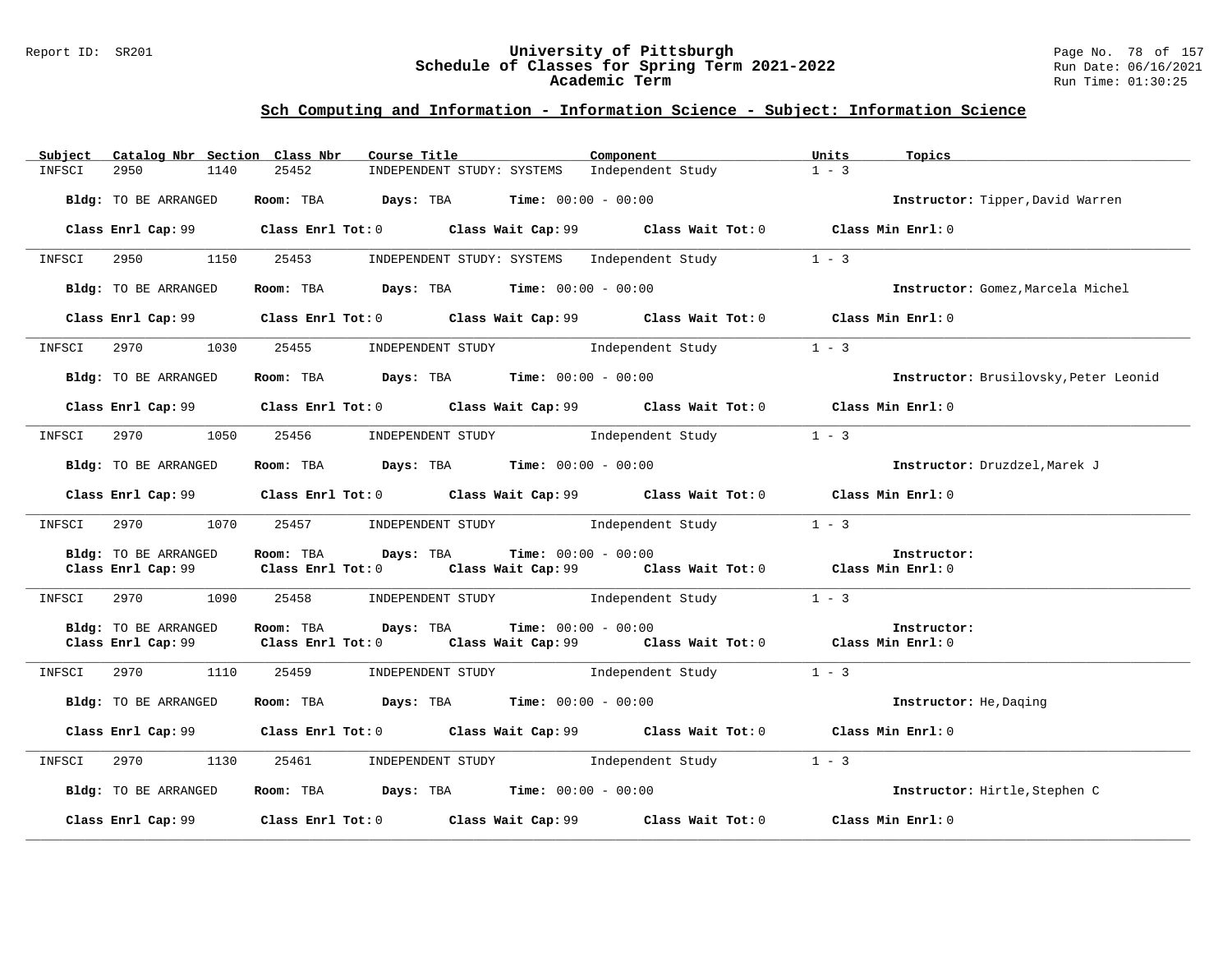#### Report ID: SR201 **University of Pittsburgh** Page No. 79 of 157 **Schedule of Classes for Spring Term 2021-2022** Run Date: 06/16/2021 **Academic Term** Run Time: 01:30:25

| Subject | Catalog Nbr Section Class Nbr              | Course Title                                                                                                                                                  | Component         | Units<br>Topics                              |
|---------|--------------------------------------------|---------------------------------------------------------------------------------------------------------------------------------------------------------------|-------------------|----------------------------------------------|
| INFSCI  | 2970<br>1150                               | 25466<br>INDEPENDENT STUDY                                                                                                                                    | Independent Study | $1 - 3$                                      |
|         | Bldg: TO BE ARRANGED                       | Days: TBA<br><b>Time:</b> $00:00 - 00:00$<br>Room: TBA                                                                                                        |                   | Instructor:                                  |
|         | Class Enrl Cap: 99                         | Class Enrl Tot: $0$ Class Wait Cap: $99$ Class Wait Tot: $0$ Class Min Enrl: $0$                                                                              |                   |                                              |
| INFSCI  | 2970<br>1155                               | 25467<br>INDEPENDENT STUDY 1ndependent Study                                                                                                                  |                   | $1 - 3$                                      |
|         | Bldg: TO BE ARRANGED                       | Room: TBA $Days:$ TBA $Time: 00:00 - 00:00$                                                                                                                   |                   | Instructor: Karimi, Hassan Ali               |
|         |                                            | Class Enrl Cap: 99 Class Enrl Tot: 0 Class Wait Cap: 99 Class Wait Tot: 0 Class Min Enrl: 0                                                                   |                   |                                              |
| INFSCI  | 2970<br>1170                               | 25476 INDEPENDENT STUDY 1ndependent Study                                                                                                                     |                   | $1 - 3$                                      |
|         | Bldg: TO BE ARRANGED                       | Room: TBA $\rule{1em}{0.15mm}$ Days: TBA Time: $00:00 - 00:00$                                                                                                |                   | Instructor: Krishnamurthy, Prashant Venkata  |
|         |                                            | Class Enrl Cap: 99 Class Enrl Tot: 0 Class Wait Cap: 99 Class Wait Tot: 0 Class Min Enrl: 0                                                                   |                   |                                              |
| INFSCI  | 2970<br>1190                               | 25477 INDEPENDENT STUDY Independent Study                                                                                                                     |                   | $1 - 3$                                      |
|         | Bldg: TO BE ARRANGED                       | Room: TBA $Days:$ TBA $Time:$ $00:00 - 00:00$                                                                                                                 |                   | Instructor: Lewis, Charles Michael           |
|         |                                            | Class Enrl Cap: 99 Class Enrl Tot: 0 Class Wait Cap: 99 Class Wait Tot: 0 Class Min Enrl: 0                                                                   |                   |                                              |
| INFSCI  | 2970 1210                                  | 25487<br>INDEPENDENT STUDY Independent Study                                                                                                                  |                   | $1 - 3$                                      |
|         | Bldg: TO BE ARRANGED<br>Class Enrl Cap: 99 | <b>Time:</b> $00:00 - 00:00$<br>Room: TBA<br>Davs: TBA<br>Class Enrl Tot: 0 $\qquad$ Class Wait Cap: 99 $\qquad$ Class Wait Tot: 0 $\qquad$ Class Min Enrl: 0 |                   | Instructor:                                  |
| INFSCI  | 2970<br>1230                               | 25488<br>INDEPENDENT STUDY 1ndependent Study                                                                                                                  |                   | $1 - 3$                                      |
|         | Bldg: TO BE ARRANGED                       | Room: TBA $Days:$ TBA $Time: 00:00 - 00:00$                                                                                                                   |                   | Instructor: Munro, Paul W                    |
|         |                                            | Class Enrl Cap: 99 Class Enrl Tot: 0 Class Wait Cap: 99 Class Wait Tot: 0 Class Min Enrl: 0                                                                   |                   |                                              |
| INFSCI  | 1250<br>2970                               | INDEPENDENT STUDY<br>25489                                                                                                                                    | Independent Study | $1 - 3$                                      |
|         | Bldg: TO BE ARRANGED                       | <b>Room:</b> TBA $Days: TBA$ <b>Time:</b> $00:00 - 00:00$                                                                                                     |                   | Instructor: Palanisamy, Balaji               |
|         |                                            | Class Enrl Cap: 99 Class Enrl Tot: 0 Class Wait Cap: 99 Class Wait Tot: 0 Class Min Enrl: 0                                                                   |                   |                                              |
| INFSCI  | 2970<br>1260                               | 25490 INDEPENDENT STUDY Independent Study                                                                                                                     |                   | $1 - 3$                                      |
|         | Bldg: TO BE ARRANGED                       | Room: TBA $\rule{1em}{0.15mm}$ Days: TBA Time: $00:00 - 00:00$                                                                                                |                   | <b>Instructor:</b> Pelechrinis, Konstantinos |
|         |                                            | Class Enrl Cap: 99 Class Enrl Tot: 0 Class Wait Cap: 99 Class Wait Tot: 0 Class Min Enrl: 0                                                                   |                   |                                              |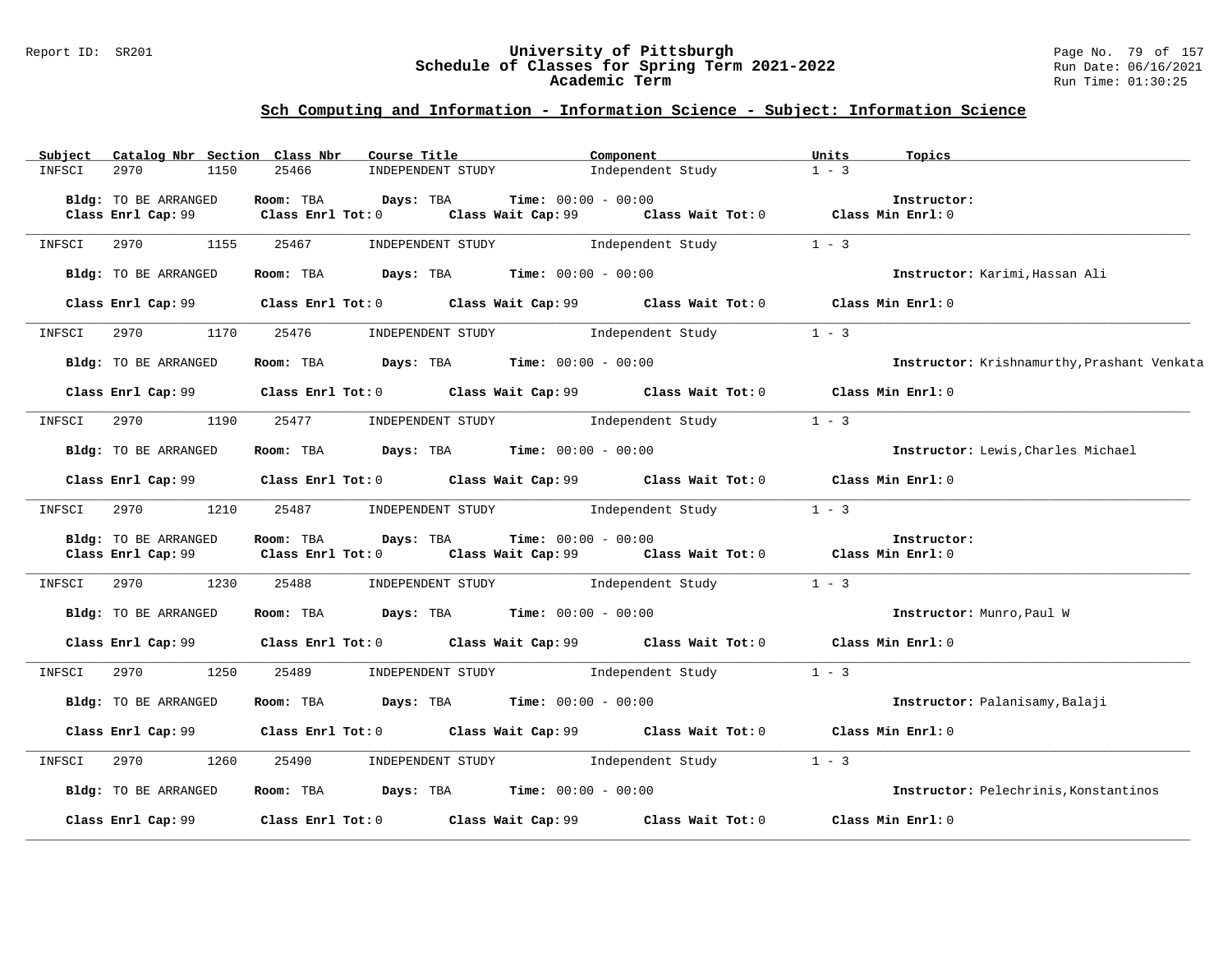#### Report ID: SR201 **University of Pittsburgh** Page No. 80 of 157 **Schedule of Classes for Spring Term 2021-2022** Run Date: 06/16/2021 **Academic Term** Run Time: 01:30:25

| Subject |                             |      | Catalog Nbr Section Class Nbr | Course Title |                   |                              | Component                                                                                                                                                                                                                          | Units          |                   | Topics                                     |
|---------|-----------------------------|------|-------------------------------|--------------|-------------------|------------------------------|------------------------------------------------------------------------------------------------------------------------------------------------------------------------------------------------------------------------------------|----------------|-------------------|--------------------------------------------|
| INFSCI  | 2970                        | 1270 | 25492                         |              | INDEPENDENT STUDY |                              | Independent Study                                                                                                                                                                                                                  | $1 - 3$        |                   |                                            |
|         | <b>Bldg:</b> TO BE ARRANGED |      | Room: TBA                     | Days: TBA    |                   | <b>Time:</b> $00:00 - 00:00$ |                                                                                                                                                                                                                                    |                |                   | Instructor: Weiss, Martin B                |
|         | Class Enrl Cap: 99          |      | Class Enrl Tot: 0             |              |                   | Class Wait Cap: 99           | Class Wait Tot: 0                                                                                                                                                                                                                  |                | Class Min Enrl: 0 |                                            |
| INFSCI  | 2970                        | 1280 | 26769                         |              | INDEPENDENT STUDY |                              | Independent Study                                                                                                                                                                                                                  | $1 - 3$        |                   |                                            |
|         | Bldg: TO BE ARRANGED        |      | Room: TBA                     | Days: TBA    |                   | Time: $00:00 - 00:00$        |                                                                                                                                                                                                                                    |                |                   | Instructor: Zadorozny, Vladimir Iosifovich |
|         | Class Enrl Cap: 99          |      | Class Enrl Tot: 0             |              |                   | Class Wait Cap: 99           | Class Wait Tot: 0                                                                                                                                                                                                                  |                | Class Min Enrl: 0 |                                            |
| INFSCI  | 2970                        | 1290 | 26959                         |              | INDEPENDENT STUDY |                              | Independent Study                                                                                                                                                                                                                  | $1 - 3$        |                   |                                            |
|         | <b>Bldg:</b> TO BE ARRANGED |      | Room: TBA                     | Days: TBA    |                   | Time: $00:00 - 00:00$        |                                                                                                                                                                                                                                    |                |                   | Instructor: Thaw, David Bernard            |
|         | Class Enrl Cap: 99          |      | Class Enrl Tot: 0             |              |                   | Class Wait Cap: 99           | Class Wait Tot: 0                                                                                                                                                                                                                  |                | Class Min Enrl: 0 |                                            |
| INFSCI  | 2980                        | 1010 | 25495                         | PRACTICUM    |                   |                              | Directed Studies                                                                                                                                                                                                                   | $3 - 6$        |                   |                                            |
|         | <b>Bldg:</b> TO BE ARRANGED |      | Room: TBA                     | Days: TBA    |                   | <b>Time:</b> $00:00 - 00:00$ |                                                                                                                                                                                                                                    |                |                   | Instructor: Tipper, David Warren           |
|         |                             |      |                               |              |                   |                              |                                                                                                                                                                                                                                    |                |                   | Singh, Alka                                |
|         | Class Enrl Cap: 99          |      | Class Enrl Tot: 0             |              |                   | Class Wait Cap: 99           | Class Wait Tot: 0                                                                                                                                                                                                                  |                | Class Min Enrl: 0 |                                            |
| INFSCI  | 2982                        | 1010 | 26760                         |              |                   |                              | INFORMATION SCI COOPV PROGRAM Independent Study                                                                                                                                                                                    | $\mathbf{1}$   |                   |                                            |
|         | <b>Bldg:</b> TO BE ARRANGED |      | Room: TBA                     | Days: TBA    |                   | <b>Time:</b> $00:00 - 00:00$ |                                                                                                                                                                                                                                    |                |                   | Instructor: Tipper, David Warren           |
|         |                             |      |                               |              |                   |                              |                                                                                                                                                                                                                                    |                |                   | Singh, Alka                                |
|         | Class Enrl Cap: 999         |      | Class Enrl Tot: 0             |              |                   | Class Wait Cap: 99           | Class Wait Tot: 0                                                                                                                                                                                                                  |                |                   | Class Min Enrl: 0                          |
|         |                             |      |                               |              |                   |                              | <b></b> This class has an additional fee. For more information go to <a <br="" href="http://www.registrar.pitt.edu">target="_blank"&gt;http://www.registrar.pitt.edu/</a> , and click on Faculty and Staff, then Course and Class. |                |                   |                                            |
| INFSCI  | 2995                        | 1010 | 25496                         | THESIS       |                   |                              | Directed Studies                                                                                                                                                                                                                   | $\overline{3}$ |                   |                                            |
|         | Bldg: TO BE ARRANGED        |      | Room: TBA                     | Days: TBA    |                   | <b>Time:</b> $00:00 - 00:00$ |                                                                                                                                                                                                                                    |                |                   | Instructor: Brusilovsky, Peter Leonid      |
|         | Class Enrl Cap: 35          |      | Class Enrl Tot: 0             |              |                   | Class Wait Cap: 99           | Class Wait Tot: 0                                                                                                                                                                                                                  |                | Class Min Enrl: 0 |                                            |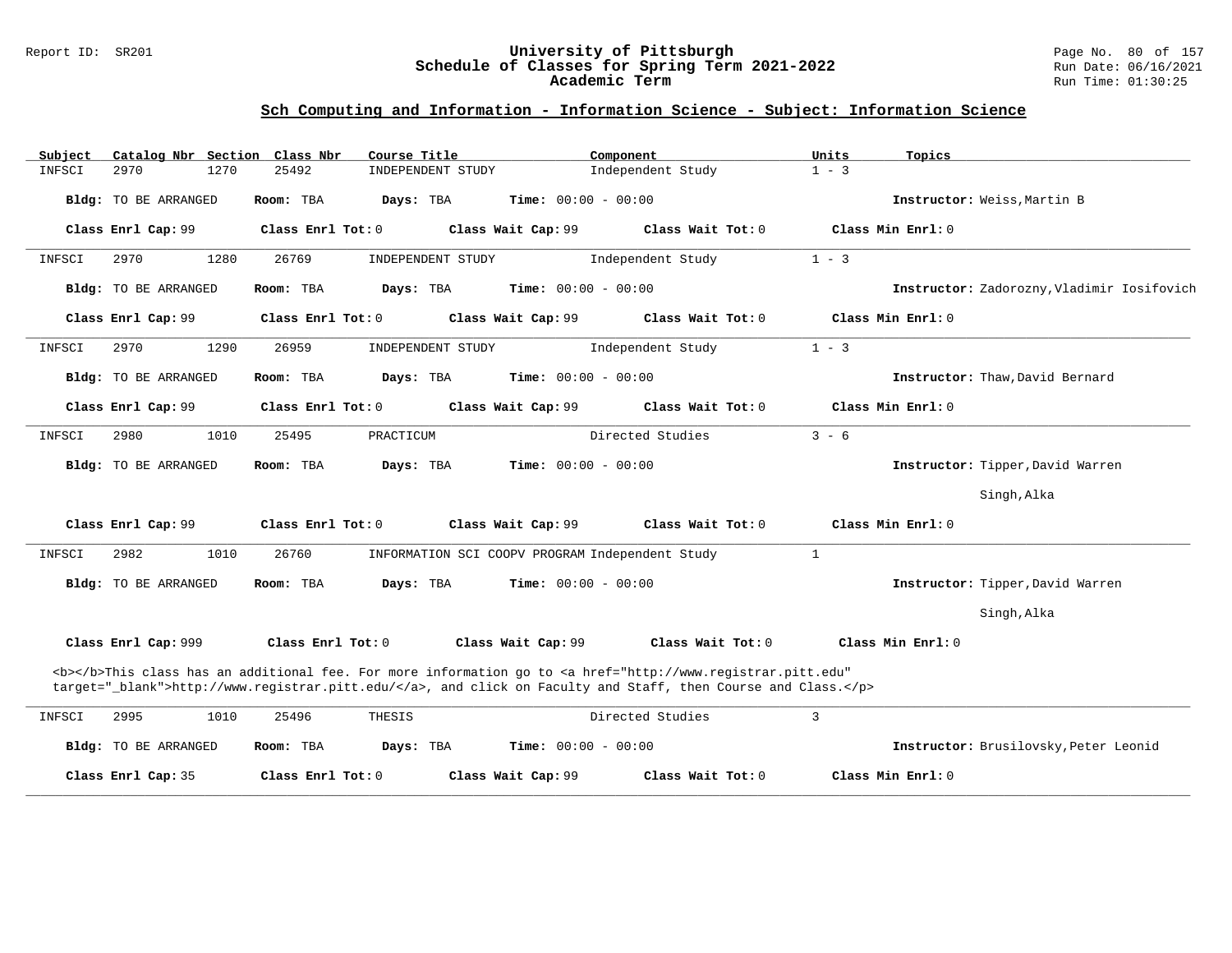#### Report ID: SR201 **University of Pittsburgh** Page No. 81 of 157 **Schedule of Classes for Spring Term 2021-2022** Run Date: 06/16/2021 **Academic Term** Run Time: 01:30:25

| Subject |                                            |      | Catalog Nbr Section Class Nbr    | Course Title |                                                                                       | Component        |                                                                                             | Units          | Topics                                      |
|---------|--------------------------------------------|------|----------------------------------|--------------|---------------------------------------------------------------------------------------|------------------|---------------------------------------------------------------------------------------------|----------------|---------------------------------------------|
| INFSCI  | 2995                                       | 1030 | 25498                            | THESIS       |                                                                                       | Directed Studies |                                                                                             | $\mathcal{E}$  |                                             |
|         | Bldg: TO BE ARRANGED                       |      | Room: TBA                        | Days: TBA    | <b>Time:</b> $00:00 - 00:00$                                                          |                  |                                                                                             |                | Instructor:                                 |
|         | Class Enrl Cap: 35                         |      | $Class$ $Enr1$ $Tot: 0$          |              | Class Wait Cap: 99                                                                    |                  | Class Wait Tot: 0 Class Min Enrl: 0                                                         |                |                                             |
| INFSCI  | 2995                                       | 1040 | 25499                            | THESIS       |                                                                                       | Directed Studies |                                                                                             | $\mathbf{3}$   |                                             |
|         | Bldg: TO BE ARRANGED                       |      | Room: TBA                        |              | <b>Days:</b> TBA <b>Time:</b> $00:00 - 00:00$                                         |                  |                                                                                             |                | Instructor: Farzan, Rosta                   |
|         |                                            |      |                                  |              |                                                                                       |                  | Class Enrl Cap: 35 Class Enrl Tot: 0 Class Wait Cap: 99 Class Wait Tot: 0 Class Min Enrl: 0 |                |                                             |
| INFSCI  | 2995                                       | 1050 | 25501                            | THESIS       |                                                                                       | Directed Studies |                                                                                             | $\overline{3}$ |                                             |
|         | Bldg: TO BE ARRANGED<br>Class Enrl Cap: 35 |      | Room: TBA<br>Class Enrl Tot: $0$ | Days: TBA    | <b>Time:</b> $00:00 - 00:00$                                                          |                  | Class Wait Cap: 99 Class Wait Tot: 0 Class Min Enrl: 0                                      |                | Instructor:                                 |
| INFSCI  | 2995                                       | 1060 | 25502                            | THESIS       |                                                                                       | Directed Studies |                                                                                             | $\mathcal{L}$  |                                             |
|         | Bldg: TO BE ARRANGED                       |      |                                  |              | Room: TBA $\rule{1em}{0.15mm}$ Days: TBA Time: $00:00 - 00:00$                        |                  |                                                                                             |                | Instructor: Hirtle, Stephen C               |
|         |                                            |      |                                  |              |                                                                                       |                  | Class Enrl Cap: 35 Class Enrl Tot: 0 Class Wait Cap: 99 Class Wait Tot: 0 Class Min Enrl: 0 |                |                                             |
| INFSCI  | 2995                                       | 1070 | 25503                            | THESIS       |                                                                                       | Directed Studies |                                                                                             | $\mathcal{L}$  |                                             |
|         | Bldg: TO BE ARRANGED                       |      |                                  |              | Room: TBA $\rule{1em}{0.15mm}$ Days: TBA $\rule{1.5mm}{0.15mm}$ Time: $00:00 - 00:00$ |                  |                                                                                             |                | Instructor: Joshi, James Bikram, Dhoj       |
|         |                                            |      |                                  |              | Class Enrl Cap: 35 Class Enrl Tot: 0 Class Wait Cap: 99 Class Wait Tot: 0             |                  |                                                                                             |                | Class Min Enrl: 0                           |
| INFSCI  | 2995                                       | 1080 | 25504                            | THESIS       |                                                                                       | Directed Studies |                                                                                             | $\overline{3}$ |                                             |
|         | Bldg: TO BE ARRANGED                       |      | Room: TBA                        |              | $\texttt{Days:}$ TBA $\texttt{Time:}$ 00:00 - 00:00                                   |                  |                                                                                             |                | Instructor: Karimi, Hassan Ali              |
|         |                                            |      |                                  |              | Class Enrl Cap: 35 Class Enrl Tot: 0 Class Wait Cap: 99 Class Wait Tot: 0             |                  |                                                                                             |                | Class Min Enrl: 0                           |
| INFSCI  | 2995                                       | 1090 | 25505                            | THESIS       |                                                                                       | Directed Studies |                                                                                             | $\overline{3}$ |                                             |
|         | Bldg: TO BE ARRANGED                       |      | Room: TBA                        |              | $\texttt{Days:}$ TBA <b>Time:</b> $00:00 - 00:00$                                     |                  |                                                                                             |                | Instructor: Krishnamurthy, Prashant Venkata |
|         |                                            |      |                                  |              |                                                                                       |                  | Class Enrl Cap: 35 Class Enrl Tot: 0 Class Wait Cap: 99 Class Wait Tot: 0 Class Min Enrl: 0 |                |                                             |
| INFSCI  | 2995                                       | 1100 | 25506                            | THESIS       |                                                                                       |                  | Directed Studies                                                                            | $\mathbf{3}$   |                                             |
|         | Bldg: TO BE ARRANGED                       |      |                                  |              | <b>Room:</b> TBA $Days:$ TBA $Time: 00:00 - 00:00$                                    |                  |                                                                                             |                | Instructor: Lewis, Charles Michael          |
|         | Class Enrl Cap: 35                         |      |                                  |              | Class Enrl Tot: $0$ Class Wait Cap: 99 $\,$ Class Wait Tot: $0$                       |                  |                                                                                             |                | Class Min Enrl: 0                           |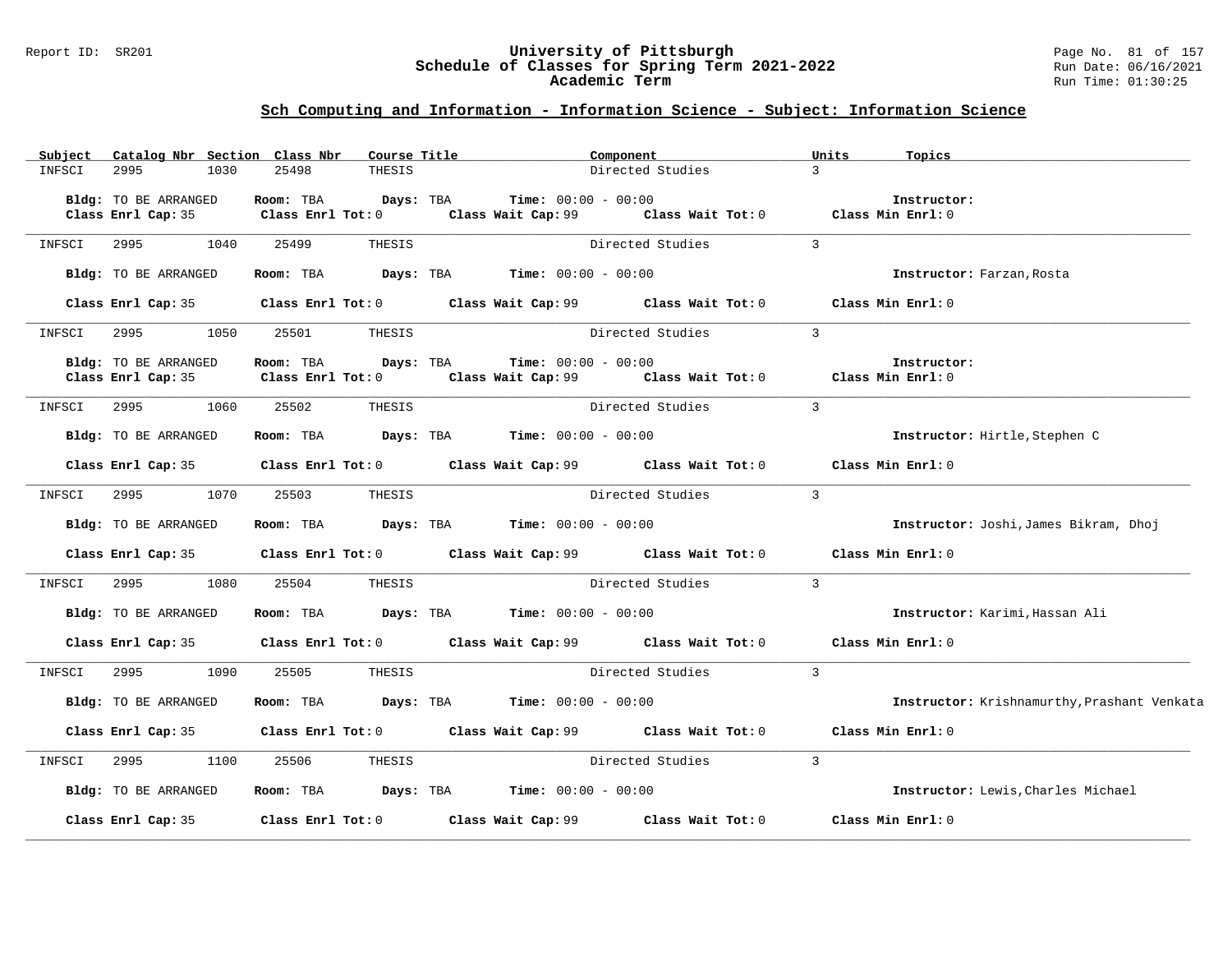#### Report ID: SR201 **University of Pittsburgh** Page No. 82 of 157 **Schedule of Classes for Spring Term 2021-2022** Run Date: 06/16/2021 **Academic Term** Run Time: 01:30:25

| Subject   |                                                                            |      | Catalog Nbr Section Class Nbr | Course Title |                                                             | Component        |                                                                                             | Units          | Topics                                                                                                                   |
|-----------|----------------------------------------------------------------------------|------|-------------------------------|--------------|-------------------------------------------------------------|------------------|---------------------------------------------------------------------------------------------|----------------|--------------------------------------------------------------------------------------------------------------------------|
| INFSCI    | 2995                                                                       | 1110 | 25507                         | THESIS       |                                                             | Directed Studies |                                                                                             | $\mathcal{L}$  |                                                                                                                          |
|           | Bldg: TO BE ARRANGED                                                       |      | Room: TBA                     |              | <b>Days:</b> TBA <b>Time:</b> $00:00 - 00:00$               |                  |                                                                                             |                | Instructor: Lin, Yuru                                                                                                    |
|           | Class Enrl Cap: 35                                                         |      |                               |              |                                                             |                  | Class Enrl Tot: 0 Class Wait Cap: 99 Class Wait Tot: 0                                      |                | Class Min Enrl: 0                                                                                                        |
| INFSCI    | 2995 700                                                                   | 1120 | 25508                         | THESIS       |                                                             | Directed Studies |                                                                                             | $\overline{3}$ |                                                                                                                          |
|           | Bldg: TO BE ARRANGED                                                       |      |                               |              | Room: TBA $Days:$ TBA $Time:$ $00:00 - 00:00$               |                  |                                                                                             |                | Instructor: Palanisamy, Balaji                                                                                           |
|           | Class Enrl Cap: 35                                                         |      |                               |              |                                                             |                  | Class Enrl Tot: $0$ Class Wait Cap: $99$ Class Wait Tot: $0$                                |                | Class Min Enrl: 0                                                                                                        |
| INFSCI    | 2995 1130                                                                  |      | 25509                         | THESIS       |                                                             | Directed Studies |                                                                                             | $\overline{3}$ |                                                                                                                          |
|           | Bldg: TO BE ARRANGED                                                       |      |                               |              | Room: TBA $Days:$ TBA $Time: 00:00 - 00:00$                 |                  |                                                                                             |                | Instructor: Zadorozny, Vladimir Iosifovich                                                                               |
|           |                                                                            |      |                               |              |                                                             |                  | Class Enrl Cap: 35 Class Enrl Tot: 0 Class Wait Cap: 99 Class Wait Tot: 0 Class Min Enrl: 0 |                |                                                                                                                          |
| INFSCI    |                                                                            | 1140 | 25510                         | THESIS       |                                                             | Directed Studies |                                                                                             | $\overline{3}$ |                                                                                                                          |
|           | Bldg: TO BE ARRANGED                                                       |      |                               |              | Room: TBA $Days:$ TBA $Time: 00:00 - 00:00$                 |                  |                                                                                             |                | Instructor: Staff                                                                                                        |
|           |                                                                            |      |                               |              |                                                             |                  | Class Enrl Cap: 35 Class Enrl Tot: 0 Class Wait Cap: 99 Class Wait Tot: 0 Class Min Enrl: 0 |                |                                                                                                                          |
| INFSCI    | 2995                                                                       | 1150 | 25521                         | THESIS       |                                                             | Directed Studies |                                                                                             | $\overline{3}$ |                                                                                                                          |
|           | Bldg: TO BE ARRANGED                                                       |      |                               |              | Room: TBA $Days:$ TBA $Time: 00:00 - 00:00$                 |                  |                                                                                             |                | Instructor: Staff                                                                                                        |
|           |                                                                            |      |                               |              |                                                             |                  | Class Enrl Cap: 99 Class Enrl Tot: 0 Class Wait Cap: 99 Class Wait Tot: 0 Class Min Enrl: 0 |                |                                                                                                                          |
| INFSCI    | 3250 326                                                                   | 1055 | 25522                         |              | RESEARCH SEMINAR Seminar                                    |                  |                                                                                             | $\mathbf{3}$   |                                                                                                                          |
|           |                                                                            |      |                               |              |                                                             |                  |                                                                                             |                | Bldg: Information ScienceRoom: 00828 Days: Th Time: 09:00 - 11:50 ADAPTIVE SYSTEMS Instructor: Brusilovsky, Peter Leonid |
|           |                                                                            |      |                               |              |                                                             |                  | Class Enrl Cap: 15 Class Enrl Tot: 0 Class Wait Cap: 99 Class Wait Tot: 0 Class Min Enrl: 0 |                |                                                                                                                          |
| INFSCI    | 3350                                                                       | 1000 | 31062                         |              | DOCTORAL SEMINAR Seminar                                    |                  |                                                                                             | $\overline{3}$ |                                                                                                                          |
| Bldg: TBA |                                                                            |      |                               |              | Room: TBA $\rule{1em}{0.15mm}$ Days: Th Time: 12:00 - 14:50 |                  |                                                                                             |                | Instructor: Palanisamy, Balaji                                                                                           |
|           | Class Enrl Cap: 35<br>Room Characteristics: PeopleSoft - Scheduled (PS)(1) |      |                               |              | Class Enrl Tot: 0 Class Wait Cap: 20                        |                  | Class Wait Tot: 0                                                                           |                | Class Min Enrl: 0                                                                                                        |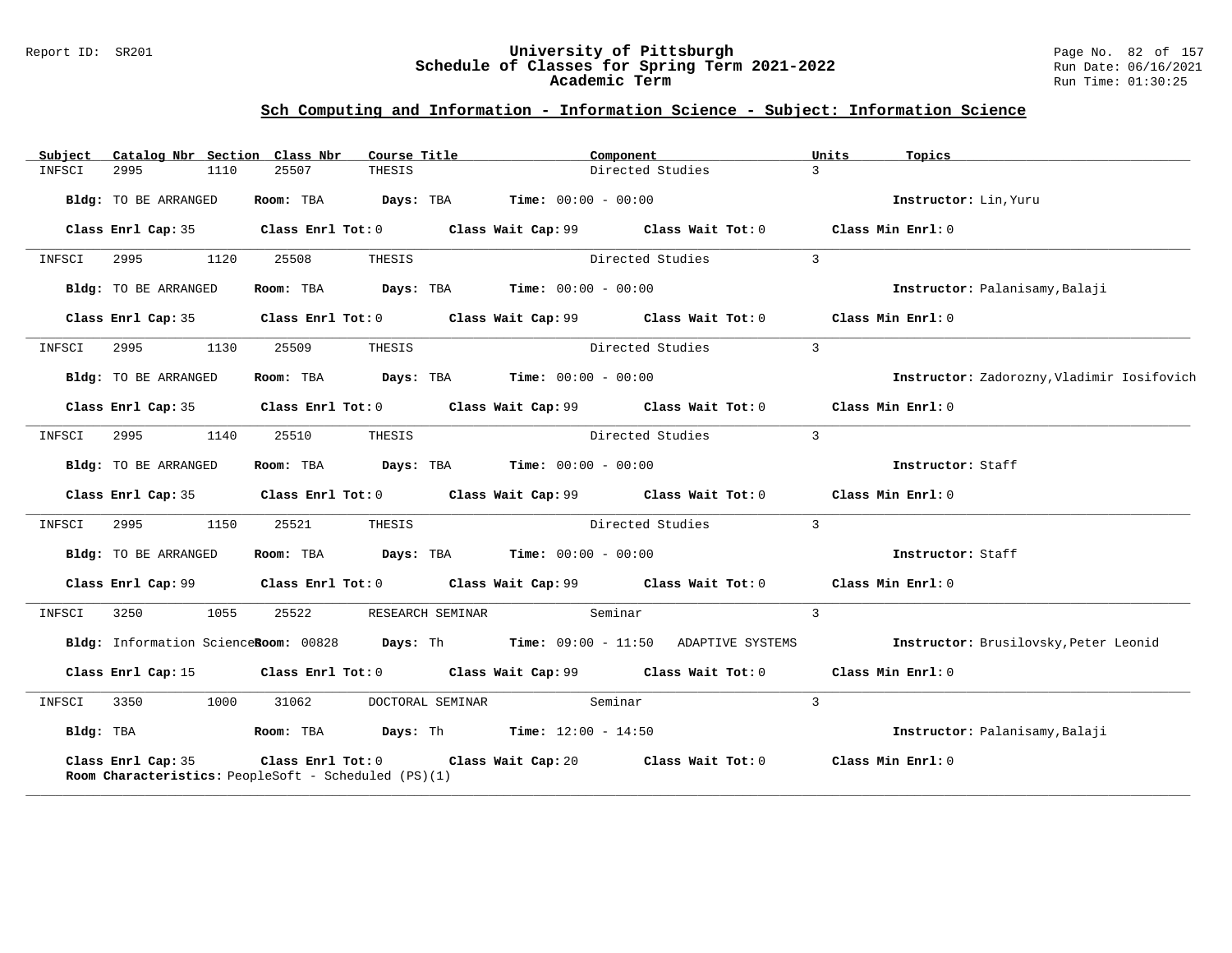#### Report ID: SR201 **University of Pittsburgh** Page No. 83 of 157 **Schedule of Classes for Spring Term 2021-2022** Run Date: 06/16/2021 **Academic Term** Run Time: 01:30:25

| Catalog Nbr Section Class Nbr<br>Subject | Course Title                                                 | Component                                                                                            | Units<br>Topics                       |
|------------------------------------------|--------------------------------------------------------------|------------------------------------------------------------------------------------------------------|---------------------------------------|
| 3990<br>1010<br>INFSCI                   | 25764<br><b>DISSERTATION</b>                                 | Thesis Research                                                                                      | $1 - 12$                              |
| Bldg: TO BE ARRANGED                     | Room: TBA $Days:$ TBA $Time: 00:00 - 00:00$                  |                                                                                                      | Instructor: Babay, Amy E              |
| Class Enrl Cap: 35                       |                                                              | Class Enrl Tot: 0 Class Wait Cap: 99 Class Wait Tot: 0                                               | Class Min Enrl: 0                     |
| 1020<br>3990<br>INFSCI                   | 25749<br>DISSERTATION                                        | Thesis Research                                                                                      | $1 - 12$                              |
| Bldg: TO BE ARRANGED                     | <b>Room:</b> TBA <b>Days:</b> TBA <b>Time:</b> 00:00 - 00:00 |                                                                                                      | Instructor: Brusilovsky, Peter Leonid |
|                                          |                                                              | Class Enrl Cap: 35 $\qquad$ Class Enrl Tot: 0 $\qquad$ Class Wait Cap: 99 $\qquad$ Class Wait Tot: 0 | Class Min Enrl: 0                     |
| 3990<br>1030<br>INFSCI                   | <b>DISSERTATION</b><br>25750                                 | Thesis Research                                                                                      | $1 - 12$                              |
| Bldg: TO BE ARRANGED                     | Room: TBA $Days: TBA$ Time: $00:00 - 00:00$                  |                                                                                                      | Instructor: Palanisamy, Balaji        |
|                                          |                                                              | Class Enrl Cap: 35 $\qquad$ Class Enrl Tot: 0 $\qquad$ Class Wait Cap: 99 $\qquad$ Class Wait Tot: 0 | Class Min Enrl: 0                     |
| 1040<br>3990<br>INFSCI                   | 25751<br>DISSERTATION                                        | Thesis Research                                                                                      | $1 - 12$                              |
| Bldg: TO BE ARRANGED                     | Room: TBA $Days: TBA$ Time: $00:00 - 00:00$                  |                                                                                                      | Instructor: Farzan, Rosta             |
|                                          |                                                              | Class Enrl Cap: 35 Class Enrl Tot: 0 Class Wait Cap: 99 Class Wait Tot: 0 Class Min Enrl: 0          |                                       |
| 3990<br>1050<br>INFSCI                   | 25752                                                        | DISSERTATION Thesis Research                                                                         | $1 - 12$                              |
| <b>Bldg:</b> TO BE ARRANGED              | Room: TBA $Days: TBA$ Time: $00:00 - 00:00$                  |                                                                                                      | Instructor: Hirtle, Stephen C         |
|                                          |                                                              | Class Enrl Cap: 35 Class Enrl Tot: 0 Class Wait Cap: 99 Class Wait Tot: 0 Class Min Enrl: 0          |                                       |
| 3990<br>1060<br>INFSCI                   | 25753<br>DISSERTATION                                        | Thesis Research                                                                                      | $1 - 12$                              |
| Bldg: TO BE ARRANGED                     | Room: TBA $Days: TBA$ Time: $00:00 - 00:00$                  |                                                                                                      | Instructor: Joshi, James Bikram, Dhoj |
|                                          |                                                              |                                                                                                      | Liskey,Brandi Michelle                |
|                                          |                                                              | Class Enrl Cap: 35 Class Enrl Tot: 0 Class Wait Cap: 99 Class Wait Tot: 0 Class Min Enrl: 0          |                                       |
| 3990 000<br>1070<br>INFSCI               | 25754<br>DISSERTATION                                        | Thesis Research                                                                                      | $1 - 12$                              |
| Bldg: TO BE ARRANGED                     | Room: TBA $Days:$ TBA $Time: 00:00 - 00:00$                  |                                                                                                      | Instructor: Karimi, Hassan Ali        |
| Class Enrl Cap: 35                       |                                                              | Class Enrl Tot: $0$ Class Wait Cap: 99 $\,$ Class Wait Tot: $0$                                      | Class Min Enrl: 0                     |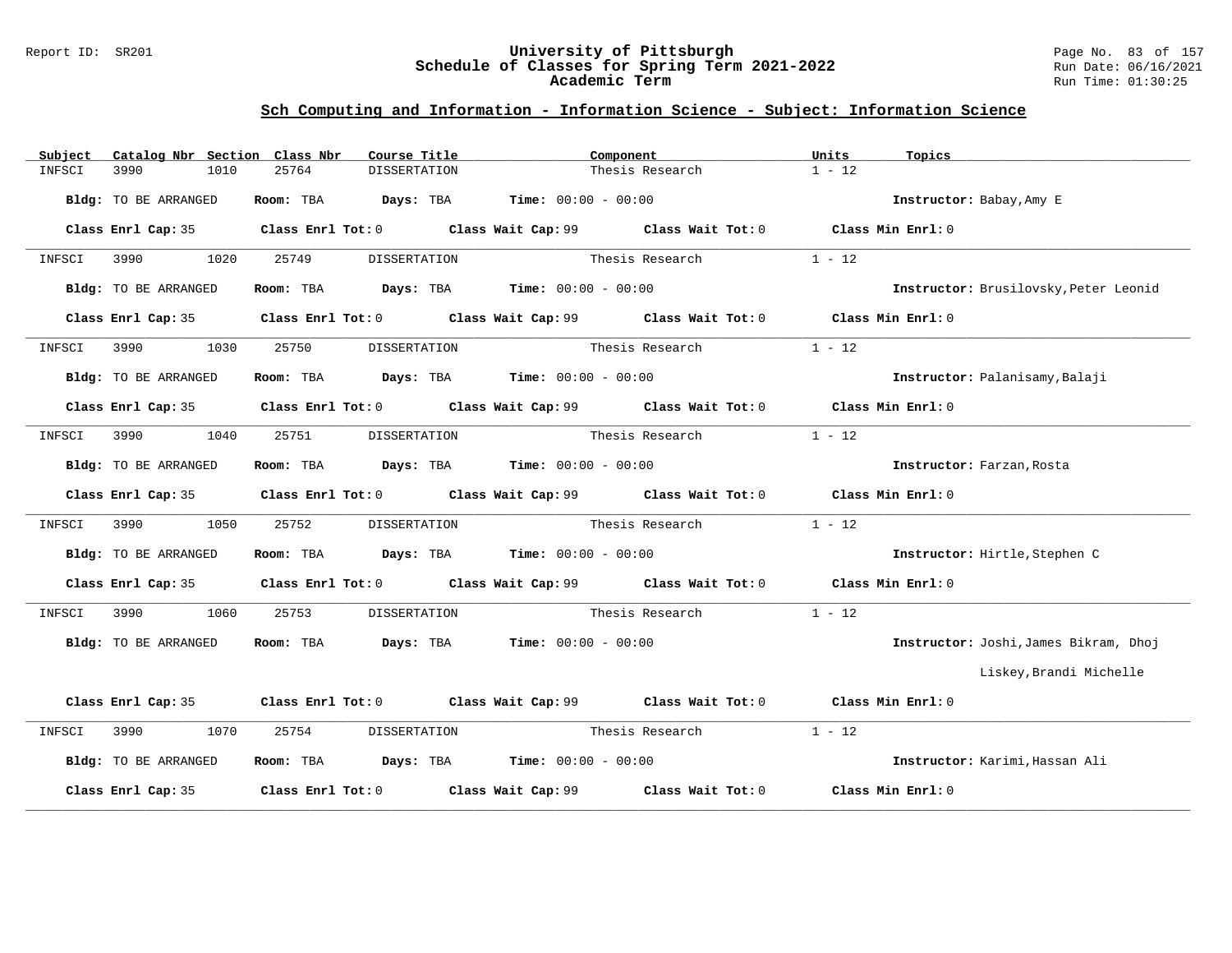#### Report ID: SR201 **University of Pittsburgh** Page No. 84 of 157 **Schedule of Classes for Spring Term 2021-2022** Run Date: 06/16/2021 **Academic Term** Run Time: 01:30:25

| Subject | Catalog Nbr Section Class Nbr              |                     | Course Title                                                   | Component             |                                                                                             | Units    | Topics                                      |
|---------|--------------------------------------------|---------------------|----------------------------------------------------------------|-----------------------|---------------------------------------------------------------------------------------------|----------|---------------------------------------------|
| INFSCI  | 3990<br>1080                               | 25755               | <b>DISSERTATION</b>                                            |                       | Thesis Research                                                                             | $1 - 12$ |                                             |
|         | Bldg: TO BE ARRANGED                       |                     | Room: TBA $Days: TBA$ Time: $00:00 - 00:00$                    |                       |                                                                                             |          | Instructor: Krishnamurthy, Prashant Venkata |
|         |                                            |                     |                                                                |                       | Class Enrl Cap: 35 Class Enrl Tot: 0 Class Wait Cap: 99 Class Wait Tot: 0 Class Min Enrl: 0 |          |                                             |
|         | INFSCI 3990 1090                           | 25756               | DISSERTATION                                                   | Thesis Research       |                                                                                             | $1 - 12$ |                                             |
|         | Bldg: TO BE ARRANGED                       |                     | Room: TBA $Days: TBA$ Time: $00:00 - 00:00$                    |                       |                                                                                             |          | Instructor: Lewis, Charles Michael          |
|         |                                            |                     |                                                                |                       | Class Enrl Cap: 35 Class Enrl Tot: 0 Class Wait Cap: 99 Class Wait Tot: 0 Class Min Enrl: 0 |          |                                             |
| INFSCI  | 3990 1100 25757                            |                     | DISSERTATION                                                   |                       | Thesis Research                                                                             | $1 - 12$ |                                             |
|         | Bldg: TO BE ARRANGED                       |                     | Room: TBA $Days: TBA$ Time: $00:00 - 00:00$                    |                       |                                                                                             |          | Instructor: Lin, Yuru                       |
|         |                                            |                     |                                                                |                       | Class Enrl Cap: 35 Class Enrl Tot: 0 Class Wait Cap: 99 Class Wait Tot: 0 Class Min Enrl: 0 |          |                                             |
| INFSCI  | 1120<br>3990                               | 25758               |                                                                |                       | DISSERTATION Thesis Research                                                                | $1 - 12$ |                                             |
|         | Bldg: TO BE ARRANGED                       |                     | Room: TBA $Days:$ TBA $Time: 00:00 - 00:00$                    |                       |                                                                                             |          | Instructor: He, Daging                      |
|         |                                            |                     |                                                                |                       | Class Enrl Cap: 35 Class Enrl Tot: 0 Class Wait Cap: 99 Class Wait Tot: 0 Class Min Enrl: 0 |          |                                             |
| INFSCI  | 3990 1140                                  |                     | 25759 DISSERTATION                                             | Thesis Research       |                                                                                             | $1 - 12$ |                                             |
|         | Bldg: TO BE ARRANGED                       |                     | Room: TBA $Days:$ TBA $Time: 00:00 - 00:00$                    |                       |                                                                                             |          | Instructor: Tipper, David Warren            |
|         |                                            |                     |                                                                |                       | Class Enrl Cap: 35 Class Enrl Tot: 0 Class Wait Cap: 99 Class Wait Tot: 0 Class Min Enrl: 0 |          |                                             |
|         | INFSCI 3990 1150 25760                     |                     | DISSERTATION                                                   |                       | Thesis Research                                                                             | $1 - 12$ |                                             |
|         | Bldg: TO BE ARRANGED                       |                     | Room: TBA $\rule{1em}{0.15mm}$ Days: TBA Time: $00:00 - 00:00$ |                       |                                                                                             |          | Instructor: Weiss, Martin B                 |
|         |                                            |                     |                                                                |                       | Class Enrl Cap: 35 Class Enrl Tot: 0 Class Wait Cap: 99 Class Wait Tot: 0 Class Min Enrl: 0 |          |                                             |
| INFSCI  | 1160<br>3990                               | 25761               |                                                                |                       | DISSERTATION Thesis Research                                                                | $1 - 12$ |                                             |
|         | Bldg: TO BE ARRANGED                       |                     | Room: TBA $Days:$ TBA $Time: 00:00 - 00:00$                    |                       |                                                                                             |          | Instructor: Zadorozny, Vladimir Iosifovich  |
|         |                                            |                     |                                                                |                       | Class Enrl Cap: 35 Class Enrl Tot: 0 Class Wait Cap: 99 Class Wait Tot: 0 Class Min Enrl: 0 |          |                                             |
| INFSCI  | 3990 1170 25762 DISSERTATION               |                     |                                                                | Thesis Research       |                                                                                             | $1 - 12$ |                                             |
|         | Bldg: TO BE ARRANGED<br>Class Enrl Cap: 35 | Class Enrl Tot: $0$ | Room: TBA Days: TBA                                            | $Time: 00:00 - 00:00$ | Class Wait Cap: 99 Class Wait Tot: 0                                                        |          | Instructor:<br>Class Min Enrl: 0            |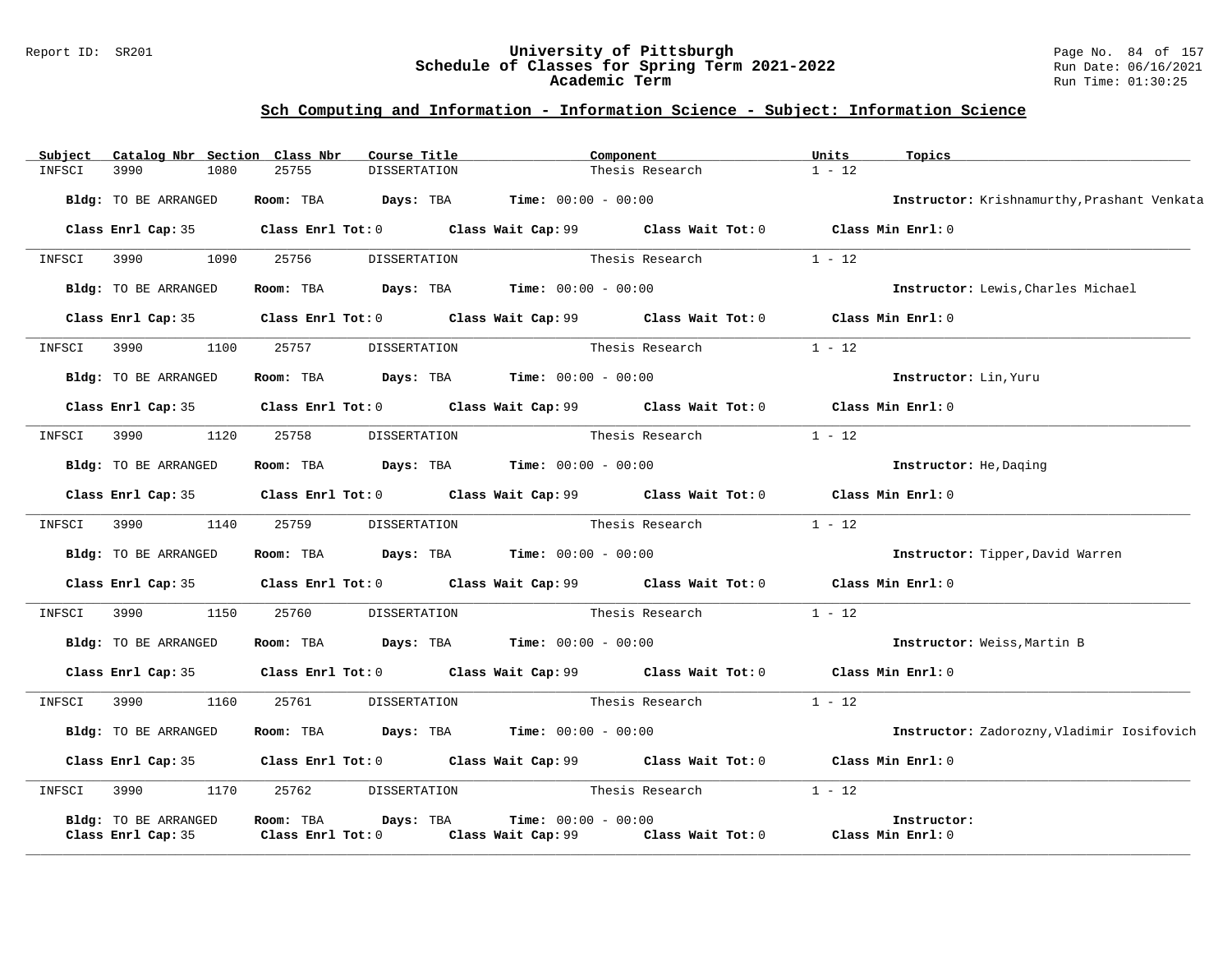#### Report ID: SR201 **University of Pittsburgh** Page No. 85 of 157 **Schedule of Classes for Spring Term 2021-2022** Run Date: 06/16/2021 **Academic Term** Run Time: 01:30:25

| Subject | Catalog Nbr Section Class Nbr |      |                     | Course Title        |                              | Component         | Units    | Topics                                |
|---------|-------------------------------|------|---------------------|---------------------|------------------------------|-------------------|----------|---------------------------------------|
| INFSCI  | 3990                          | 1180 | 25763               | <b>DISSERTATION</b> |                              | Thesis Research   | $1 - 12$ |                                       |
|         | <b>Bldg:</b> TO BE ARRANGED   |      | Room: TBA           | Days: TBA           | <b>Time:</b> $00:00 - 00:00$ |                   |          | Instructor: Pelechrinis, Konstantinos |
|         | Class Enrl Cap: 35            |      | Class Enrl Tot: $0$ |                     | Class Wait Cap: 99           | Class Wait Tot: 0 |          | Class Min $Enr1: 0$                   |
| INFSCI  | 3990                          | 1190 | 25765               | DISSERTATION        |                              | Thesis Research   | $1 - 12$ |                                       |
|         | <b>Bldg:</b> TO BE ARRANGED   |      | Room: TBA           | Days: TBA           | <b>Time:</b> $00:00 - 00:00$ |                   |          | Instructor: Staff                     |
|         | Class Enrl Cap: 35            |      | Class Enrl Tot: 0   |                     | Class Wait Cap: 99           | Class Wait Tot: 0 |          | Class Min Enrl: 0                     |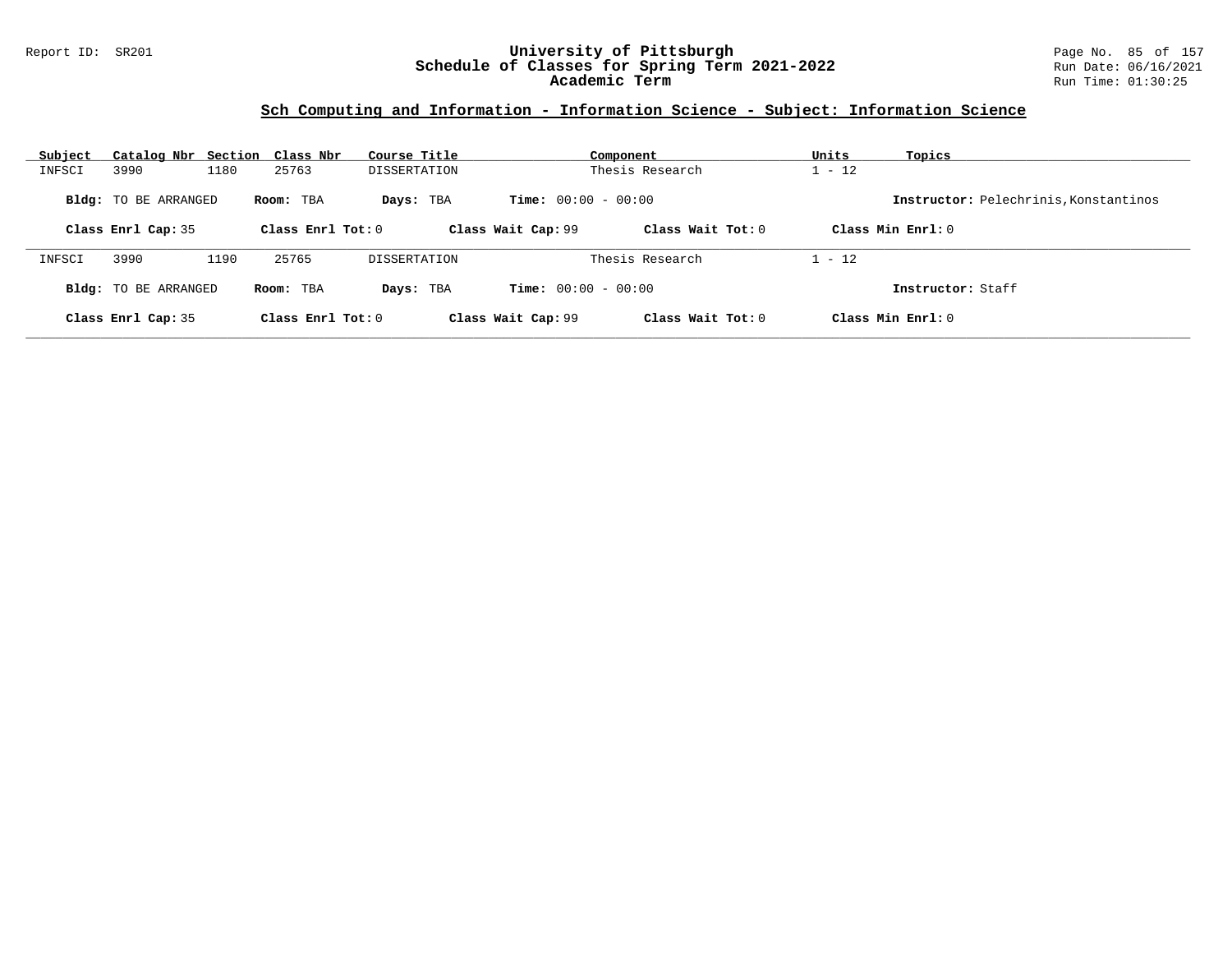#### Report ID: SR201 **University of Pittsburgh** Page No. 86 of 157 **Schedule of Classes for Spring Term 2021-2022** Run Date: 06/16/2021 **Academic Term** Run Time: 01:30:25

| Catalog Nbr Section Class Nbr<br>Subject | Course Title                                                                                                                                                 | Component                 | Units<br>Topics                       |
|------------------------------------------|--------------------------------------------------------------------------------------------------------------------------------------------------------------|---------------------------|---------------------------------------|
| 2022<br>LIS<br>1010                      | 28924<br>IMPLG SOLTNS FOR KNOWL ORGS Lecture                                                                                                                 | $\overline{3}$            |                                       |
| Bldg: Information ScienceRoom: 00501     | Days: Th<br><b>Time:</b> $09:00 - 11:50$                                                                                                                     |                           | Instructor: Burton, Matthew C         |
| Class Enrl Cap: 38                       | Class Enrl Tot: 0<br>Class Wait Cap: 20                                                                                                                      | Class Wait Tot: 0         | Class Min Enrl: 0                     |
|                                          | Room Characteristics: PeopleSoft - Scheduled (PS)(1)                                                                                                         |                           |                                       |
| 2022<br>1020<br>LIS                      | 30992<br>IMPLG SOLTNS FOR KNOWL ORGS                                                                                                                         | 3<br>Lecture              |                                       |
| Bldg: WEB Based Class                    | Days: TBA<br><b>Time:</b> $00:00 - 00:00$<br>Room: TBA                                                                                                       |                           | Instructor: Gunn, Chelsea Morning     |
| Class Enrl Cap: 35                       | Class Enrl Tot: 0<br>Class Wait Cap: 20                                                                                                                      | Class Wait Tot: 0         | Class Min Enrl: 0                     |
| 2030<br>1010<br>LIS                      | 28950<br>DATA AND INFO IN SYSTEMS                                                                                                                            | $\overline{3}$<br>Lecture |                                       |
| Bldg: TBA                                | Room: TBA<br>Days: W<br>$Time: 12:00 - 14:50$                                                                                                                |                           | Instructor: Biehl, Jacob              |
| Class Enrl Cap: 50                       | Class Enrl Tot: 0<br>Class Wait Cap: 20<br>Room Characteristics: PeopleSoft - Scheduled (PS)(1)                                                              | Class Wait Tot: 0         | Class Min Enrl: 0                     |
| 2030<br>1020<br>LIS                      | 28954<br>DATA AND INFO IN SYSTEMS                                                                                                                            | 3<br>Lecture              |                                       |
| Bldg: WEB Based Class                    | Room: TBA<br>Days: TBA<br><b>Time:</b> $00:00 - 00:00$                                                                                                       |                           | Instructor: Burton, Matthew C         |
| Class Enrl Cap: 50                       | Class Enrl Tot: 0<br>Class Wait Cap: 99                                                                                                                      | Class Wait Tot: 0         | Class Min Enrl: 0                     |
| 2140<br>1000<br>LIS                      | 31018<br>CRITICAL LIBRARN AND INFO PROFLecture                                                                                                               | $\overline{3}$            |                                       |
| Bldg: WEB Based Class                    | Room: TBA<br>Days: TBA<br><b>Time:</b> $00:00 - 00:00$                                                                                                       |                           | Instructor: Rapchak, Marcia Elizabeth |
| Class Enrl Cap: 35                       | Class Enrl Tot: 0<br>Class Wait Cap: 20                                                                                                                      | Class Wait Tot: 0         | Class Min Enrl: 0                     |
| 1005<br>LIS<br>2140                      | 31020<br>CRITICAL LIBRARN AND INFO PROFLecture                                                                                                               | $\mathbf{3}$              |                                       |
| Bldg: TBA                                | <b>Days:</b> M <b>Time:</b> $15:00 - 17:50$<br>Room: TBA                                                                                                     |                           | Instructor: Rapchak, Marcia Elizabeth |
| Class Enrl Cap: 35                       | Class Enrl Tot: 0<br>Class Wait Cap: 20<br>Room Characteristics: PeopleSoft - Scheduled (PS)(1)                                                              | Class Wait Tot: 0         | Class Min Enrl: 0                     |
| 2222<br>1010<br>LIS                      | 28938<br>ARCHIVAL APPRAISAL                                                                                                                                  | $\mathbf{3}$<br>Lecture   |                                       |
|                                          | Bldg: Information ScienceRoom: 00501 Days: Tu<br>$Time: 09:00 - 11:50$                                                                                       |                           | Instructor: Gunn, Chelsea Morning     |
| Class Enrl Cap: 38                       | Class Enrl Tot: 0<br>Class Wait Cap: 99<br>Attributes: Class Materials on Reserve at Hillman Library<br>Room Characteristics: PeopleSoft - Scheduled (PS)(1) | Class Wait Tot: 0         | Class Min Enrl: 0                     |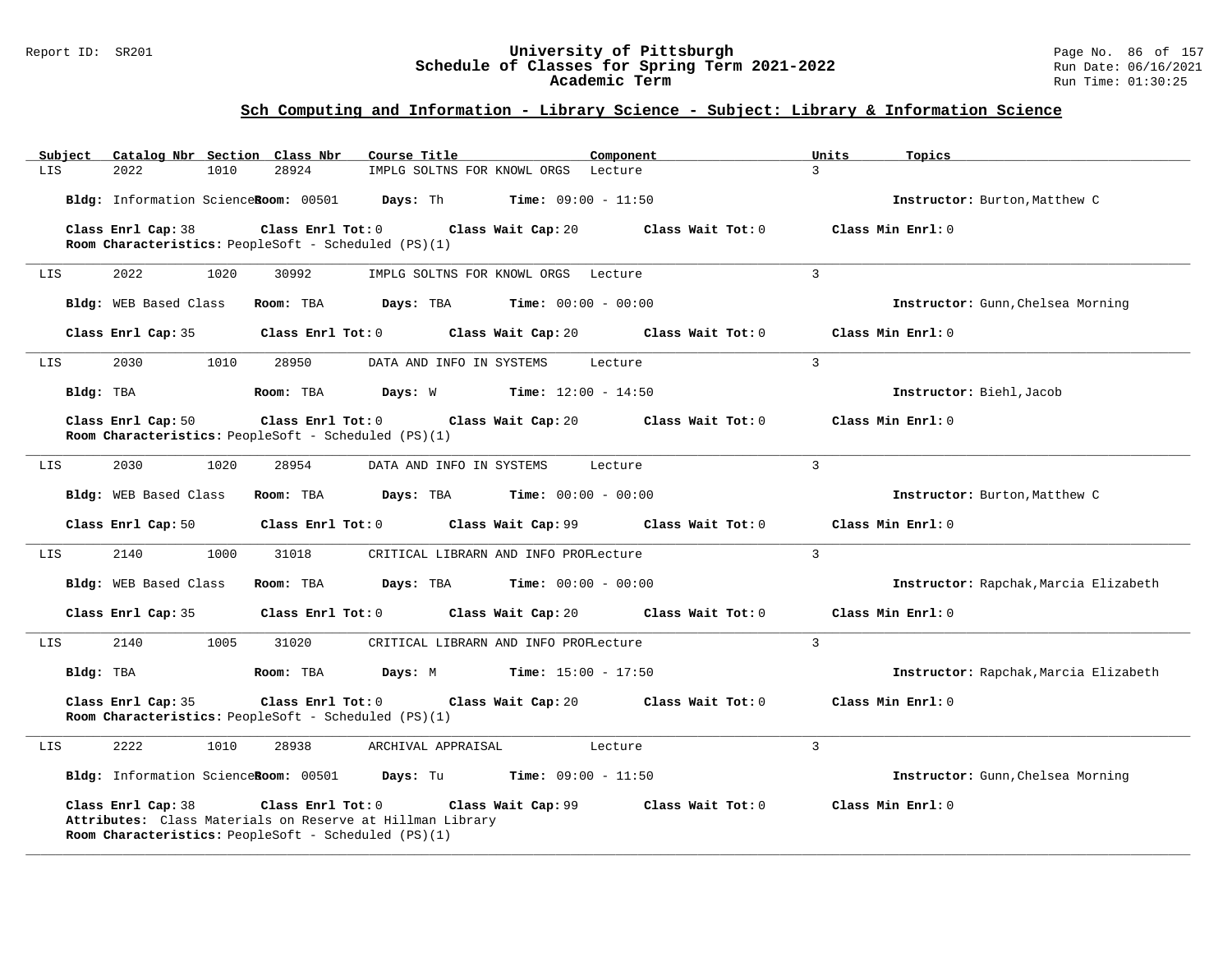#### Report ID: SR201 **University of Pittsburgh** Page No. 87 of 157 **Schedule of Classes for Spring Term 2021-2022** Run Date: 06/16/2021 **Academic Term** Run Time: 01:30:25

| Catalog Nbr Section Class Nbr<br>Subject | Course Title                                                                                         | Component                            | Units<br>Topics                    |
|------------------------------------------|------------------------------------------------------------------------------------------------------|--------------------------------------|------------------------------------|
| 2.2.2.2<br>1020<br>LIS                   | 28940<br>ARCHIVAL APPRAISAL                                                                          | $\mathbf{R}$<br>Lecture              |                                    |
| Bldg: WEB Based Class                    | Room: TBA<br>Days: TBA<br>$Time: 00:00 - 00:00$                                                      |                                      | Instructor: Gunn, Chelsea Morning  |
| Class Enrl Cap: 50                       | Class Enrl Tot: 0<br>Class Wait Cap: 99<br>Attributes: Class Materials on Reserve at Hillman Library | Class Wait Tot: 0                    | Class Min Enrl: 0                  |
| 2323<br>1030<br>LIS                      | 25542<br>RESOURCES FOR YOUNG ADULTS                                                                  | $\overline{3}$<br>Lecture            |                                    |
|                                          | Bldg: Information ScienceRoom: 00828 Days: Tu Time: 18:00 - 20:50                                    |                                      | Instructor: Biagini, Mary Kathryn  |
|                                          | Class Enrl Cap: 20 $\qquad$ Class Enrl Tot: 0 $\qquad$ Class Wait Cap: 99 $\qquad$ Class Wait Tot: 0 |                                      | Class Min Enrl: 0                  |
| 2323<br>1070<br>LIS                      | 25565<br>RESOURCES FOR YOUNG ADULTS                                                                  | $\mathcal{L}$<br>Lecture             |                                    |
| Bldg: WEB Based Class                    | <b>Days:</b> TBA <b>Time:</b> $00:00 - 00:00$<br>Room: TBA                                           |                                      | Instructor: Biagini, Mary Kathryn  |
| Class Enrl Cap: 99<br>Attributes: Online | Class Enrl Tot: 0 Class Wait Cap: 99 Class Wait Tot: 0                                               |                                      | Class Min Enrl: 0                  |
| 2325<br>1020<br>LIS                      | 28963<br>CRRCLM RESORC & SERVC/SCHL LIELecture                                                       | 3                                    |                                    |
| Bldg: WEB Based Class                    | Room: TBA<br>Days: TBA                                                                               | <b>Time:</b> $00:00 - 00:00$         | Instructor: Morris, Rebecca Jane   |
| Class Enrl Cap: 50                       | Class Enrl Tot: 0 Class Wait Cap: 99 Class Wait Tot: 0                                               |                                      | Class Min Enrl: 0                  |
| 2326<br>1020<br>LIS                      | 28945<br>STORYTELLING                                                                                | $\mathbf{3}$<br>Lecture              |                                    |
| Bldg: WEB Based Class                    | <b>Days:</b> TBA <b>Time:</b> $00:00 - 00:00$<br>Room: TBA                                           |                                      | Instructor: Morris, Rebecca Jane   |
| Class Enrl Cap: 50                       | Class Enrl Tot: 0 Class Wait Cap: 99 Class Wait Tot: 0                                               |                                      | Class Min $Enr1: 0$                |
| 2407<br>1000<br>LIS.                     | 31015<br>METADATA                                                                                    | 3<br>Lecture                         |                                    |
| Bldg: TBA                                | Room: TBA<br><b>Days:</b> M <b>Time:</b> $09:00 - 11:50$                                             |                                      | Instructor: Mattern, Eleanor Marie |
| Class Enrl Cap: 35                       | Class Enrl Tot: 0<br>Room Characteristics: PeopleSoft - Scheduled (PS)(1)                            | Class Wait Cap: 20 Class Wait Tot: 0 | Class Min Enrl: 0                  |
| LIS<br>2407<br>1005                      | 31017<br>METADATA                                                                                    | $\mathbf{R}$<br>Lecture              |                                    |
| Bldg: WEB Based Class                    | $Time: 00:00 - 00:00$<br>Room: TBA<br>Days: TBA                                                      |                                      | Instructor: Mattern, Eleanor Marie |
| Class Enrl Cap: 35                       | Class Enrl Tot: 0<br>Class Wait Cap: 20                                                              | Class Wait Tot: 0                    | Class Min Enrl: 0                  |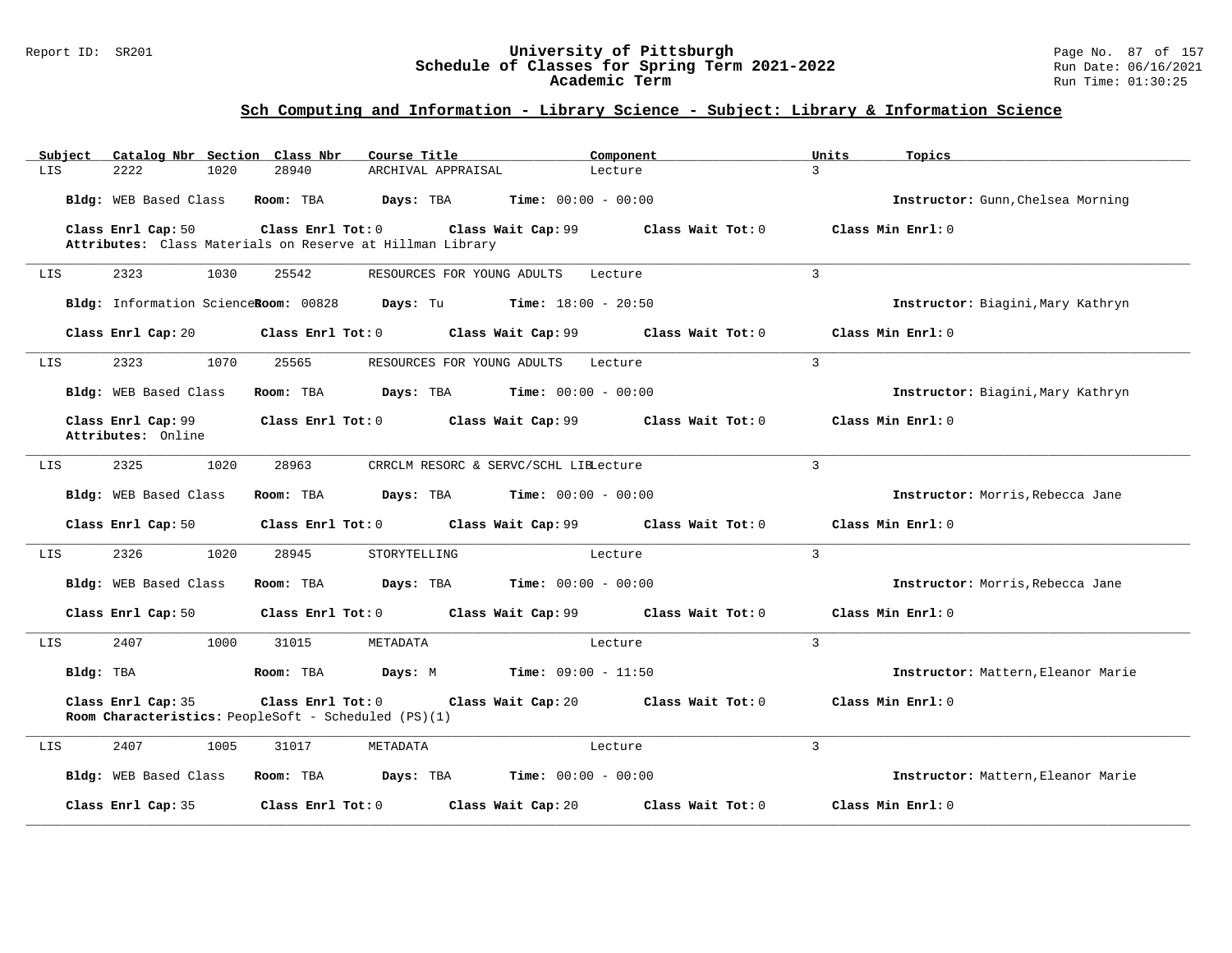#### Report ID: SR201 **University of Pittsburgh** Page No. 88 of 157 **Schedule of Classes for Spring Term 2021-2022** Run Date: 06/16/2021 **Academic Term** Run Time: 01:30:25

| Catalog Nbr Section Class Nbr<br>Subject<br>LIS<br>2500<br>1050 | Course Title<br>Component<br>25566<br>REFERENCE SOURCES AND SERVICESLecture                                          | Units<br>Topics<br>3                  |
|-----------------------------------------------------------------|----------------------------------------------------------------------------------------------------------------------|---------------------------------------|
| Bldg: WEB Based Class                                           | Room: TBA<br>Days: TBA<br><b>Time:</b> $00:00 - 00:00$                                                               | Instructor: Mahoney, Elizabeth T      |
| Class Enrl Cap: 99<br>Attributes: Online                        | Class Enrl Tot: 0<br>Class Wait Cap: 99<br>Class Wait Tot: 0                                                         | Class Min Enrl: 0                     |
| 2586<br>1005<br>LIS                                             | 31023<br>HEALTH SCIENCES RESORC & SERVSLecture                                                                       | 3                                     |
| Bldg: WEB Based Class                                           | Room: TBA<br><b>Days:</b> TBA <b>Time:</b> $00:00 - 00:00$                                                           | Instructor: Staff                     |
| Class Enrl Cap: 35                                              | Class Enrl Tot: 0<br>Class Wait Cap: 20<br>Class Wait Tot: 0                                                         | Class Min Enrl: 0                     |
| 2640<br>1010<br>LIS                                             | 29959<br>INSTRUCTIONAL DESIGN<br>Lecture                                                                             | $\overline{3}$                        |
| Bldg: WEB Based Class                                           | <b>Days:</b> TBA <b>Time:</b> $00:00 - 00:00$<br>Room: TBA                                                           | Instructor: Rapchak, Marcia Elizabeth |
| Class Enrl Cap: 50<br>Attributes: Online                        | Class Enrl Tot: 0<br>Class Wait Cap: 99<br>Class Wait Tot: 0                                                         | Class Min Enrl: 0                     |
| 2674<br>1010<br>LIS                                             | 29769<br>PRESERVING DIGITAL CULTURE<br>Lecture                                                                       | 3                                     |
| Bldg: Information ScienceRoom: 00828                            | <b>Days:</b> Tu <b>Time:</b> $15:00 - 17:50$                                                                         | Instructor: Mattern, Eleanor Marie    |
| Class Enrl Cap: 20                                              | $Class$ $Enr1$ $Tot: 0$<br>Class Wait Cap: 20<br>Class Wait Tot: 0                                                   | Class Min Enrl: 0                     |
| 2674<br>1020<br>LIS                                             | 29770<br>PRESERVING DIGITAL CULTURE<br>Lecture                                                                       | $\overline{3}$                        |
| Bldg: WEB Based Class                                           | Room: TBA<br>Days: TBA<br><b>Time:</b> $00:00 - 00:00$                                                               | Instructor: Mattern, Eleanor Marie    |
| Class Enrl Cap: 50<br>Attributes: Online                        | Class Enrl Tot: 0 Class Wait Cap: 99 Class Wait Tot: 0                                                               | Class Min Enrl: 0                     |
| 2700<br>1000<br>LIS                                             | 31019<br>MGNG & LEADNG INF SVCS<br>Lecture                                                                           | 3                                     |
| Bldg: TBA                                                       | Room: TBA<br><b>Days:</b> Th <b>Time:</b> $15:00 - 15:50$                                                            | Instructor: Currier, James David      |
| Class Enrl Cap: 35                                              | Class Enrl Tot: 0<br>Class Wait Cap: 20<br>Class Wait Tot: 0<br>Room Characteristics: PeopleSoft - Scheduled (PS)(1) | Class Min Enrl: 0                     |
| 2700<br>1005<br>LIS                                             | 31021<br>MGNG & LEADNG INF SVCS<br>Lecture                                                                           | 3                                     |
| Bldg: WEB Based Class                                           | Room: TBA<br>Days: TBA<br>$Time: 00:00 - 00:00$                                                                      | Instructor: Currier, James David      |
| Class Enrl Cap: 35                                              | Class Wait Tot: 0<br>Class Enrl Tot: $0$<br>Class Wait Cap: 20                                                       | Class Min Enrl: 0                     |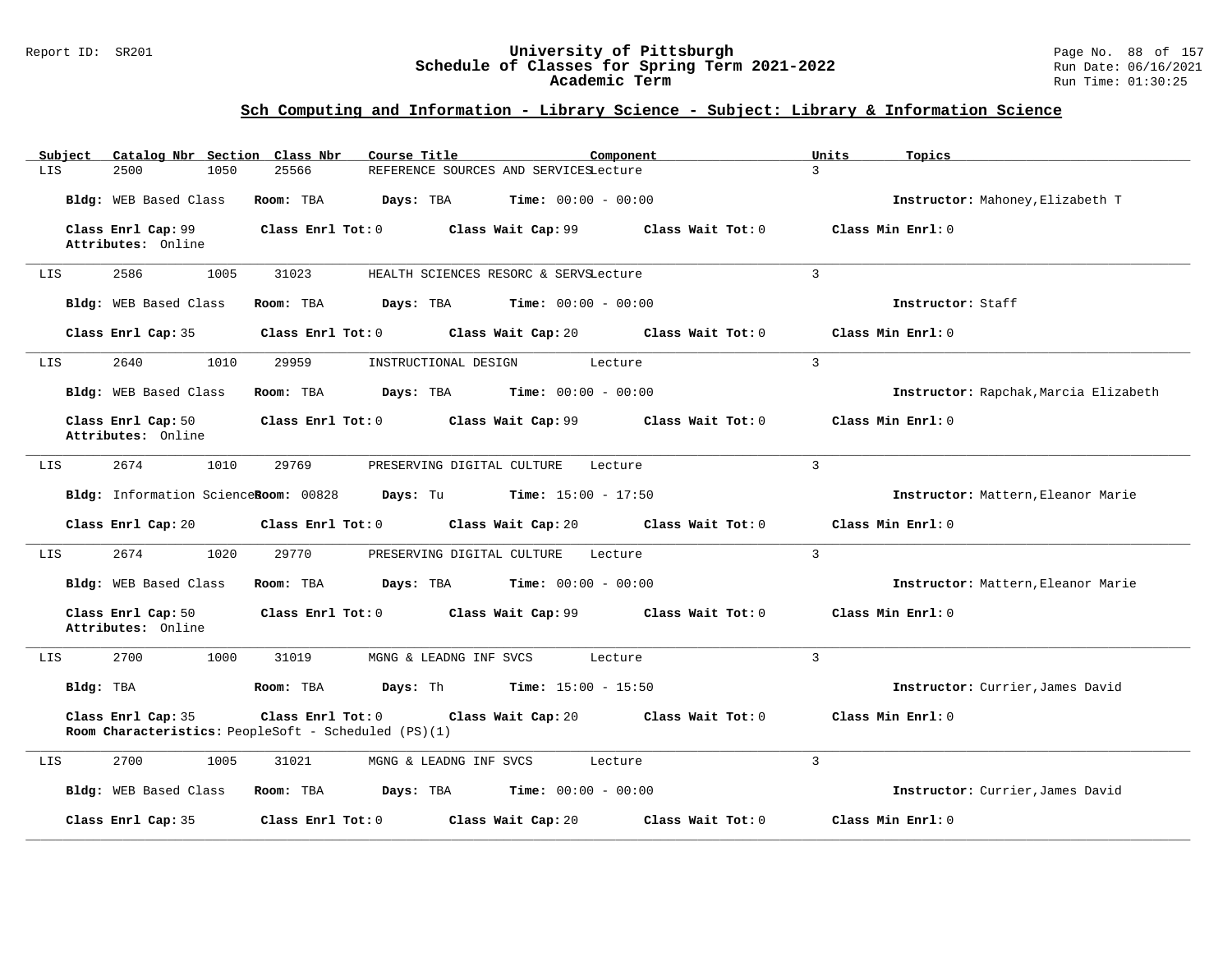#### Report ID: SR201 **University of Pittsburgh** Page No. 89 of 157 **Schedule of Classes for Spring Term 2021-2022** Run Date: 06/16/2021 **Academic Term** Run Time: 01:30:25

| Subject | Catalog Nbr Section Class Nbr | Course Title                                                                                | Component                                       | Units<br>Topics                       |
|---------|-------------------------------|---------------------------------------------------------------------------------------------|-------------------------------------------------|---------------------------------------|
| LIS     | 2901<br>1010                  | 25580<br>INDIVIDUAL RESEARCH 1                                                              | Independent Study                               | $1 - 3$                               |
|         | Bldg: TO BE ARRANGED          | Room: TBA $Days:$ TBA $Time: 00:00 - 00:00$                                                 |                                                 | Instructor: Biagini, Mary Kathryn     |
|         |                               | Class Enrl Cap: 35 Class Enrl Tot: 0 Class Wait Cap: 99 Class Wait Tot: 0 Class Min Enrl: 0 |                                                 |                                       |
| LIS     | 2901 1040 25581               |                                                                                             | INDIVIDUAL RESEARCH 1 Independent Study         | $1 - 3$                               |
|         | Bldg: TO BE ARRANGED          | Room: TBA $\rule{1em}{0.15mm}$ Days: TBA $\rule{1.5mm}{0.15mm}$ Time: $00:00 - 00:00$       |                                                 | Instructor: Currier, James David      |
|         |                               | Class Enrl Cap: 35 Class Enrl Tot: 0 Class Wait Cap: 99 Class Wait Tot: 0 Class Min Enrl: 0 |                                                 |                                       |
| LIS     |                               | 2901 1050 25582 INDIVIDUAL RESEARCH 1 Independent Study                                     |                                                 | $1 - 3$                               |
|         | Bldg: TO BE ARRANGED          | Room: TBA $Days:$ TBA $Time: 00:00 - 00:00$                                                 |                                                 | Instructor: Mattern, Eleanor Marie    |
|         |                               | Class Enrl Cap: 35 Class Enrl Tot: 0 Class Wait Cap: 99 Class Wait Tot: 0 Class Min Enrl: 0 |                                                 |                                       |
| LIS     | 2901 1070 25583               |                                                                                             | INDIVIDUAL RESEARCH 1 1 Independent Study       | $1 - 3$                               |
|         | Bldg: TO BE ARRANGED          | Room: TBA $Days:$ TBA Time: $00:00 - 00:00$                                                 |                                                 | Instructor: Mahoney, Elizabeth T      |
|         |                               | Class Enrl Cap: 35 Class Enrl Tot: 0 Class Wait Cap: 99 Class Wait Tot: 0 Class Min Enrl: 0 |                                                 |                                       |
| LIS     | 2901 1100 25584               |                                                                                             | INDIVIDUAL RESEARCH 1 1 Independent Study 1 - 3 |                                       |
|         | Bldg: TO BE ARRANGED          | Room: TBA $Days:$ TBA $Time: 00:00 - 00:00$                                                 |                                                 | Instructor: Rapchak, Marcia Elizabeth |
|         |                               | Class Enrl Cap: 35 Class Enrl Tot: 0 Class Wait Cap: 99 Class Wait Tot: 0 Class Min Enrl: 0 |                                                 |                                       |
| LIS     | 2901<br>1120                  | 25586                                                                                       | INDIVIDUAL RESEARCH 1 1 Independent Study       | $1 - 3$                               |
|         | Bldg: TO BE ARRANGED          | Room: TBA $Days:$ TBA $Time: 00:00 - 00:00$                                                 |                                                 | Instructor: Morris, Rebecca Jane      |
|         |                               | Class Enrl Cap: 35 Class Enrl Tot: 0 Class Wait Cap: 99 Class Wait Tot: 0 Class Min Enrl: 0 |                                                 |                                       |
| LIS     | 2901 1130                     | 25587 INDIVIDUAL RESEARCH 1 Independent Study 1 - 3                                         |                                                 |                                       |
|         | Bldg: TO BE ARRANGED          | Room: TBA $Days:$ TBA $Time: 00:00 - 00:00$                                                 |                                                 | Instructor: Burton, Matthew C         |
|         |                               | Class Enrl Cap: 35 Class Enrl Tot: 0 Class Wait Cap: 99 Class Wait Tot: 0 Class Min Enrl: 0 |                                                 |                                       |
| LIS     | 2901<br>1140                  | 25588 INDIVIDUAL RESEARCH 1 Independent Study                                               |                                                 | $1 - 3$                               |
|         | Bldg: TO BE ARRANGED          | Room: TBA $Days:$ TBA $Time: 00:00 - 00:00$                                                 |                                                 | Instructor: Biehl, Jacob              |
|         | Class Enrl Cap: 35            | Class Enrl Tot: 0 Class Wait Cap: 99                                                        | Class Wait Tot: 0                               | Class Min Enrl: 0                     |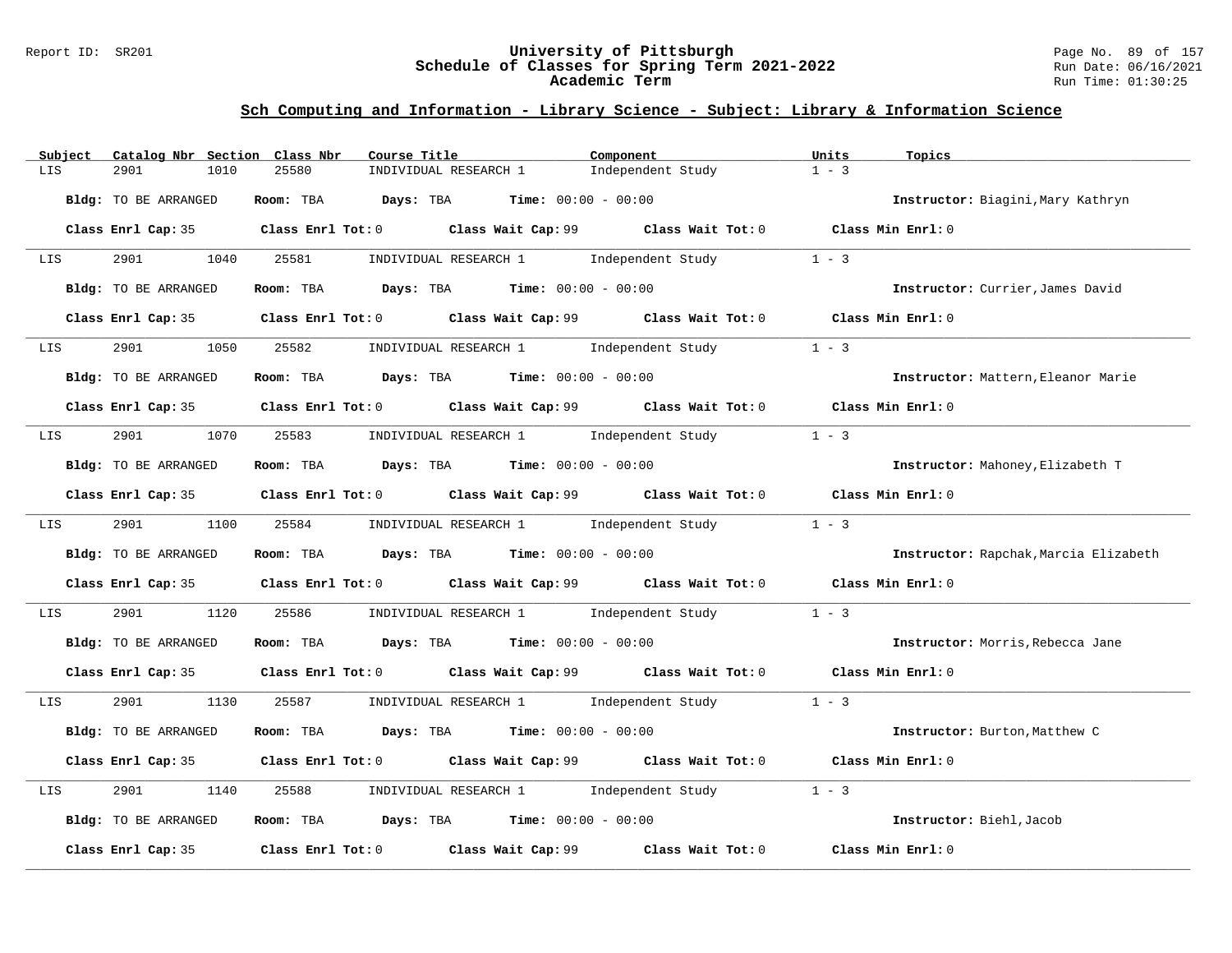| LIS                   | 2901<br>1150         | INDIVIDUAL RESEARCH 1 Independent Study<br>30994                                                    | $1 - 3$                               |
|-----------------------|----------------------|-----------------------------------------------------------------------------------------------------|---------------------------------------|
|                       | Bldg: TO BE ARRANGED | Room: TBA $Days:$ TBA $Time: 00:00 - 00:00$                                                         | Instructor: Gunn, Chelsea Morning     |
|                       |                      | Class Enrl Cap: 35 Class Enrl Tot: 0 Class Wait Cap: 20 Class Wait Tot: 0 Class Min Enrl: 0         |                                       |
| LIS                   |                      | 2901 1155 30995 INDIVIDUAL RESEARCH 1 Independent Study 1 - 3                                       |                                       |
|                       | Bldg: TO BE ARRANGED | Room: TBA $Days:$ TBA $Time: 00:00 - 00:00$                                                         | Instructor: Staff                     |
|                       |                      | Class Enrl Cap: 35 Class Enrl Tot: 0 Class Wait Cap: 20 Class Wait Tot: 0 Class Min Enrl: 0         |                                       |
|                       |                      | LIS 2902 1010 25591 INDIVIDUAL RESEARCH 2 Independent Study 1 - 3                                   |                                       |
|                       |                      | <b>Bldg:</b> TO BE ARRANGED <b>ROOM:</b> TBA <b>Days:</b> TBA <b>Time:</b> $00:00 - 00:00$          | Instructor: Rapchak, Marcia Elizabeth |
|                       |                      | Class Enrl Cap: 35 Class Enrl Tot: 0 Class Wait Cap: 99 Class Wait Tot: 0 Class Min Enrl: 0         |                                       |
| LIS <b>Limitation</b> |                      | 2902 1020 25605 INDIVIDUAL RESEARCH 2 Independent Study 1 - 3                                       |                                       |
|                       | Bldg: TO BE ARRANGED | Room: TBA $Days:$ TBA $Time: 00:00 - 00:00$                                                         | Instructor: Biehl, Jacob              |
|                       |                      | Class Enrl Cap: 35 Class Enrl Tot: 0 Class Wait Cap: 99 Class Wait Tot: 0 Class Min Enrl: 0         |                                       |
|                       |                      | LIS 2902 1030 25607 INDIVIDUAL RESEARCH 2 Independent Study 1 - 3                                   |                                       |
|                       | Bldg: TO BE ARRANGED | Room: TBA $Days:$ TBA $Time:$ $00:00 - 00:00$                                                       | Instructor: Burton, Matthew C         |
|                       |                      | Class Enrl Cap: 35 Class Enrl Tot: 0 Class Wait Cap: 99 Class Wait Tot: 0 Class Min Enrl: 0         |                                       |
| LIS <b>Limitation</b> |                      | 2902 1040 25249 INDIVIDUAL RESEARCH 2 Independent Study 1 - 3                                       |                                       |
|                       | Bldg: TO BE ARRANGED | Room: TBA $Days: TBA$ Time: $00:00 - 00:00$                                                         | Instructor: Biagini, Mary Kathryn     |
|                       |                      | Class Enrl Cap: 35 Class Enrl Tot: 0 Class Wait Cap: 99 Class Wait Tot: 0 Class Min Enrl: 0         |                                       |
| LIS                   |                      | 2902 1090 25250 INDIVIDUAL RESEARCH 2 Independent Study 1 - 3                                       |                                       |
|                       | Bldg: TO BE ARRANGED | Room: TBA $Days: TBA$ Time: $00:00 - 00:00$                                                         | Instructor: Currier, James David      |
|                       | Class Enrl Cap: 35   | Class Enrl Tot: 0 $\qquad$ Class Wait Cap: 99 $\qquad$ Class Wait Tot: 0 $\qquad$ Class Min Enrl: 0 |                                       |
|                       |                      | LIS 2902 1100 25251 INDIVIDUAL RESEARCH 2 Independent Study 1 - 3                                   |                                       |
|                       | Bldg: TO BE ARRANGED | Room: TBA $Days:$ TBA $Time:$ $00:00 - 00:00$                                                       | Instructor: Langmead, Alison Diane    |
|                       |                      | Class Enrl Cap: 35 Class Enrl Tot: 0 Class Wait Cap: 99 Class Wait Tot: 0 Class Min Enrl: 0         |                                       |
|                       |                      | LIS 2902 1130 25253 INDIVIDUAL RESEARCH 2 Independent Study 1 - 3                                   |                                       |
|                       | Bldg: TO BE ARRANGED | Room: TBA $Days$ : TBA $Time: 00:00 - 00:00$                                                        | Instructor: Mahoney, Elizabeth T      |
|                       |                      | Class Enrl Cap: 50 Class Enrl Tot: 0 Class Wait Cap: 99 Class Wait Tot: 0                           | Class Min Enrl: 0                     |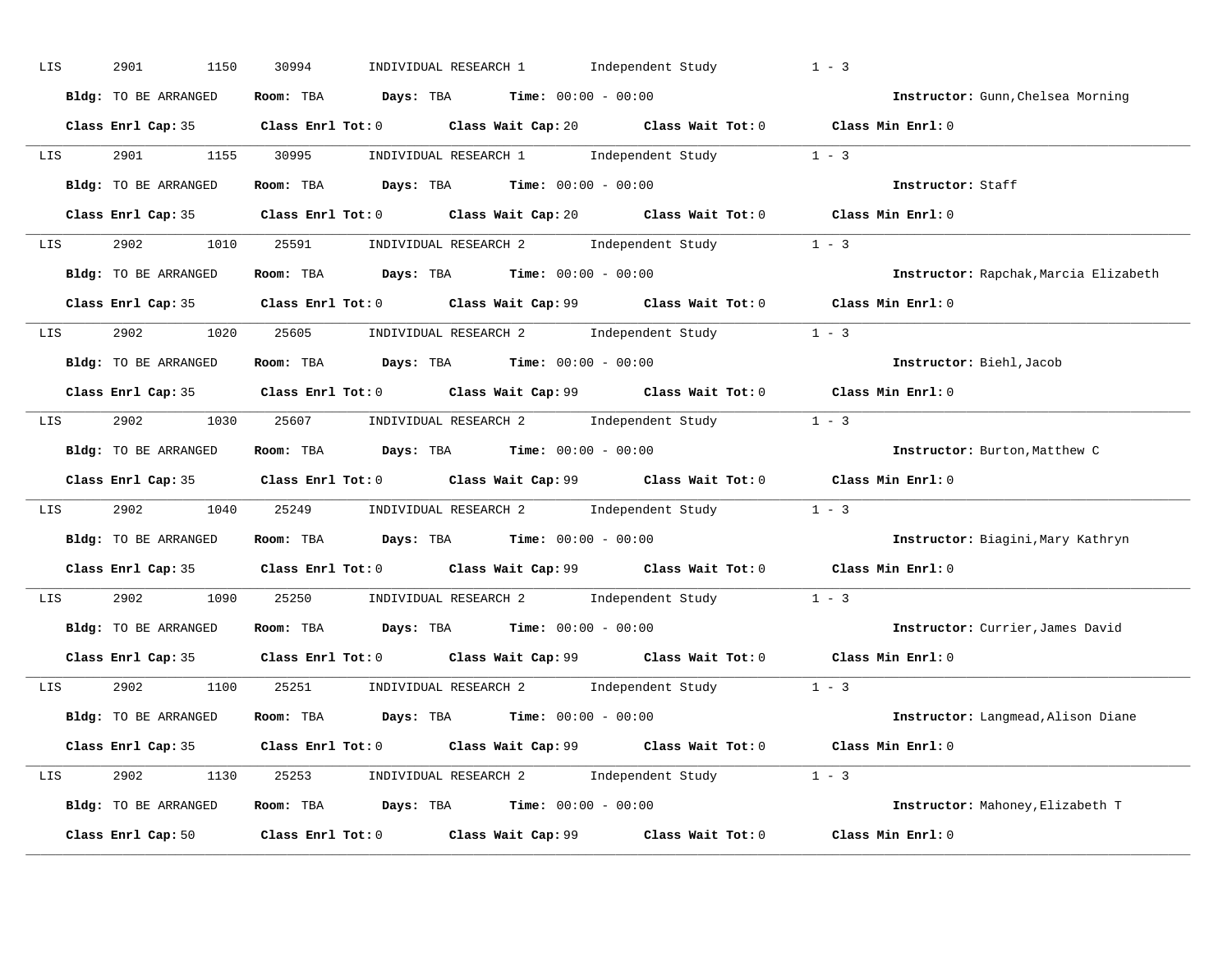#### Report ID: SR201 **University of Pittsburgh** Page No. 91 of 157 **Schedule of Classes for Spring Term 2021-2022** Run Date: 06/16/2021 **Academic Term** Run Time: 01:30:25

| Subject          | Catalog Nbr Section Class Nbr | Course Title                                                                                | Component                               | Units<br>Topics                       |
|------------------|-------------------------------|---------------------------------------------------------------------------------------------|-----------------------------------------|---------------------------------------|
| LIS              | 2902<br>1140                  | 30996<br>INDIVIDUAL RESEARCH 2                                                              | Independent Study                       | $1 - 3$                               |
|                  | Bldg: TO BE ARRANGED          | Room: TBA $Days:$ TBA $Time: 00:00 - 00:00$                                                 |                                         | Instructor: Mahoney, Elizabeth T      |
|                  | Class Enrl Cap: 35            | Class Enrl Tot: 0 Class Wait Cap: 20 Class Wait Tot: 0 Class Min Enrl: 0                    |                                         |                                       |
| LIS <b>Album</b> | 2902 1145                     | 30998                                                                                       | INDIVIDUAL RESEARCH 2 1ndependent Study | $1 - 3$                               |
|                  | Bldg: TO BE ARRANGED          | Room: TBA $Days:$ TBA $Time: 00:00 - 00:00$                                                 |                                         | Instructor: Rapchak, Marcia Elizabeth |
|                  |                               | Class Enrl Cap: 35 Class Enrl Tot: 0 Class Wait Cap: 20 Class Wait Tot: 0 Class Min Enrl: 0 |                                         |                                       |
| LIS              | 2902<br>1150                  | 30999      INDIVIDUAL RESEARCH 2       Independent Study                                    |                                         | $1 - 3$                               |
|                  | Bldg: TO BE ARRANGED          | Room: TBA $\rule{1em}{0.15mm}$ Days: TBA $\rule{1.15mm}]{0.15mm}$ Time: $00:00 - 00:00$     |                                         | Instructor: Morris, Rebecca Jane      |
|                  |                               | Class Enrl Cap: 35 Class Enrl Tot: 0 Class Wait Cap: 20 Class Wait Tot: 0 Class Min Enrl: 0 |                                         |                                       |
| LIS              |                               | 2902 1155 31000 INDIVIDUAL RESEARCH 2 Independent Study                                     |                                         | $1 - 3$                               |
|                  | Bldg: TO BE ARRANGED          | Room: TBA $Days: TBA$ Time: $00:00 - 00:00$                                                 |                                         | Instructor: Gunn, Chelsea Morning     |
|                  |                               | Class Enrl Cap: 35 Class Enrl Tot: 0 Class Wait Cap: 20 Class Wait Tot: 0 Class Min Enrl: 0 |                                         |                                       |
| LIS              |                               | 2902 1200 31001 INDIVIDUAL RESEARCH 2 Independent Study 1 - 3                               |                                         |                                       |
|                  | Bldg: TO BE ARRANGED          | Room: TBA $Days:$ TBA $Time: 00:00 - 00:00$                                                 |                                         | Instructor: Mattern, Eleanor Marie    |
|                  |                               | Class Enrl Cap: 35 Class Enrl Tot: 0 Class Wait Cap: 20 Class Wait Tot: 0 Class Min Enrl: 0 |                                         |                                       |
| LIS              | 2902<br>1205                  | 31002                                                                                       | INDIVIDUAL RESEARCH 2 1ndependent Study | $1 - 3$                               |
|                  | Bldg: TO BE ARRANGED          | Room: TBA $Days:$ TBA $Time: 00:00 - 00:00$                                                 |                                         | Instructor: Staff                     |
|                  |                               | Class Enrl Cap: 35 Class Enrl Tot: 0 Class Wait Cap: 20 Class Wait Tot: 0 Class Min Enrl: 0 |                                         |                                       |
| LIS              | 2921 1030                     | 28908<br>FIELD EXPERIENCE Practicum                                                         |                                         | $\mathcal{L}$                         |
|                  | Bldg: WEB Based Class         | Room: TBA $Days:$ TBA $Time: 00:00 - 00:00$                                                 |                                         | Instructor: Mahoney, Elizabeth T      |
|                  |                               | Class Enrl Cap: 50 Class Enrl Tot: 0 Class Wait Cap: 99 Class Wait Tot: 0 Class Min Enrl: 0 |                                         |                                       |
| LIS              | 2922<br>1060                  | 25255<br>PRACM IN SCH LIB MEDIA PROGRMSPracticum                                            |                                         | $3 - 6$                               |
|                  | Bldg: TO BE ARRANGED          | Room: TBA $\rule{1em}{0.15mm}$ Days: TBA Time: $00:00 - 00:00$                              |                                         | Instructor: Biagini, Mary Kathryn     |
|                  | Class Enrl Cap: 15            | Class Enrl Tot: 0 Class Wait Cap: 99                                                        | Class Wait Tot: 0                       | Class Min Enrl: 0                     |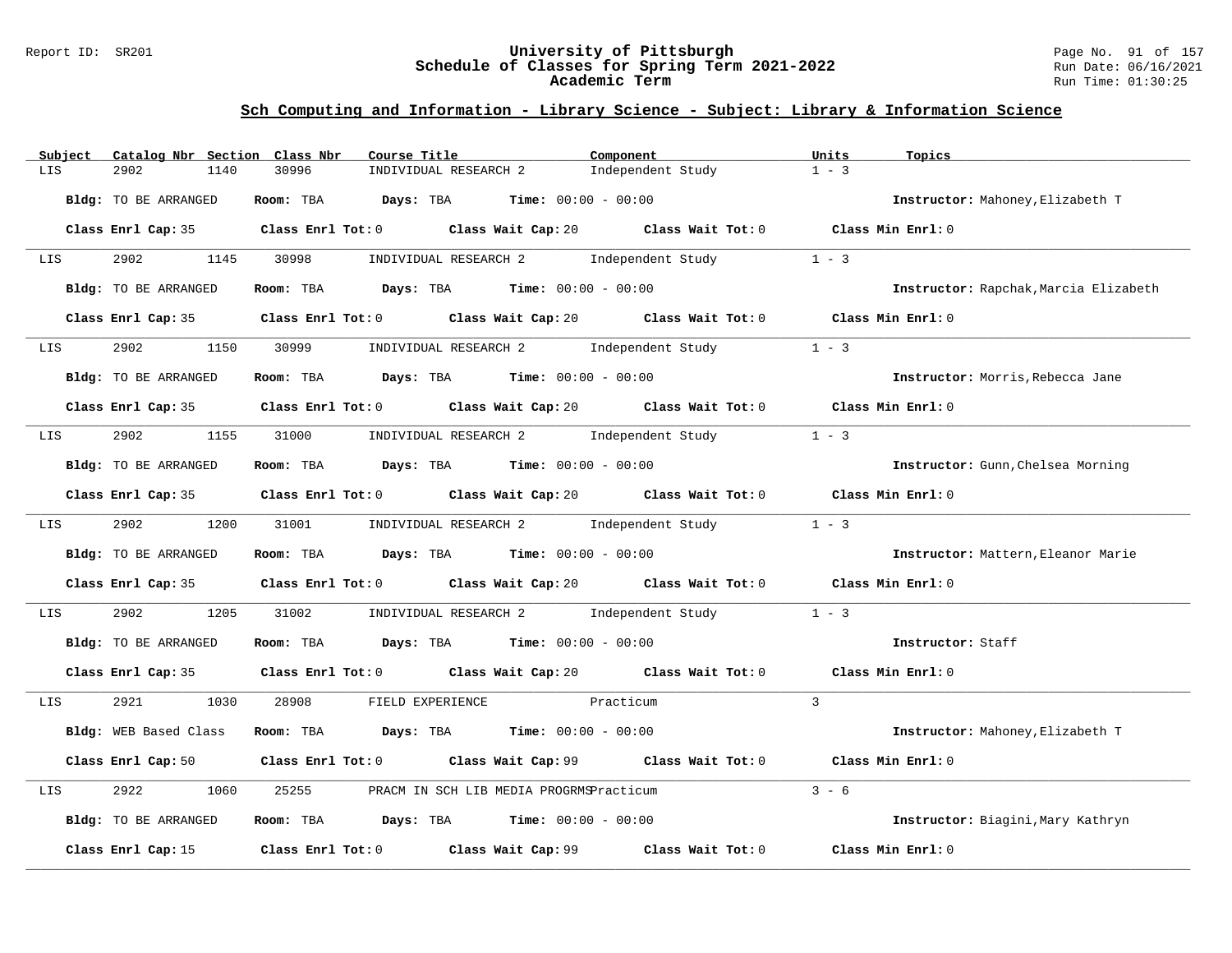| LIS | 2922<br>1080          | 25256<br>PRACM IN SCH LIB MEDIA PROGRMSPracticum                                            | $3 - 6$                               |
|-----|-----------------------|---------------------------------------------------------------------------------------------|---------------------------------------|
|     | Bldg: WEB Based Class | Room: TBA $Days:$ TBA $Time: 00:00 - 00:00$                                                 | Instructor: Biagini, Mary Kathryn     |
|     | Attributes: Online    | Class Enrl Cap: 99 Class Enrl Tot: 0 Class Wait Cap: 99 Class Wait Tot: 0 Class Min Enrl: 0 |                                       |
| LIS | 3901<br>1010          | INDIVIDUAL RESEARCH 1 Independent Study<br>25257                                            | $1 - 3$                               |
|     | Bldg: TO BE ARRANGED  | Room: TBA $Days:$ TBA $Time: 00:00 - 00:00$                                                 | Instructor: Biagini, Mary Kathryn     |
|     |                       | Class Enrl Cap: 35 Class Enrl Tot: 0 Class Wait Cap: 99 Class Wait Tot: 0 Class Min Enrl: 0 |                                       |
| LIS | 3901 1040             | 25258 INDIVIDUAL RESEARCH 1 Independent Study                                               | $1 - 3$                               |
|     | Bldg: TO BE ARRANGED  | Room: TBA $Days: TBA$ Time: $00:00 - 00:00$                                                 | Instructor: Currier, James David      |
|     |                       | Class Enrl Cap: 35 Class Enrl Tot: 0 Class Wait Cap: 99 Class Wait Tot: 0 Class Min Enrl: 0 |                                       |
| LIS | 3901 7                | 1050 25259 INDIVIDUAL RESEARCH 1 Independent Study                                          | $1 - 3$                               |
|     | Bldg: TO BE ARRANGED  | Room: TBA $Days:$ TBA $Time:$ $00:00 - 00:00$                                               | Instructor: Biehl, Jacob              |
|     |                       | Class Enrl Cap: 35 Class Enrl Tot: 0 Class Wait Cap: 99 Class Wait Tot: 0 Class Min Enrl: 0 |                                       |
|     | LIS 3901              | 1070 25260 INDIVIDUAL RESEARCH 1 Independent Study                                          | $1 - 3$                               |
|     | Bldg: TO BE ARRANGED  | Room: TBA $Days:$ TBA $Time:$ $00:00 - 00:00$                                               | Instructor: Langmead, Alison Diane    |
|     |                       | Class Enrl Cap: 35 Class Enrl Tot: 0 Class Wait Cap: 99 Class Wait Tot: 0 Class Min Enrl: 0 |                                       |
|     |                       | LIS 3901 1090 25261 INDIVIDUAL RESEARCH 1 Independent Study 1 - 3                           |                                       |
|     | Bldg: TO BE ARRANGED  | Room: TBA $Days:$ TBA $Time: 00:00 - 00:00$                                                 | Instructor: Rapchak, Marcia Elizabeth |
|     |                       | Class Enrl Cap: 35 Class Enrl Tot: 0 Class Wait Cap: 99 Class Wait Tot: 0 Class Min Enrl: 0 |                                       |
|     |                       | LIS 3901 1100 25262 INDIVIDUAL RESEARCH 1 Independent Study 1 - 3                           |                                       |
|     | Bldg: TO BE ARRANGED  | Room: TBA $\rule{1em}{0.15mm}$ Days: TBA $\rule{1.5mm}{0.15mm}$ Time: $00:00 - 00:00$       | Instructor: Morris, Rebecca Jane      |
|     |                       | Class Enrl Cap: 35 Class Enrl Tot: 0 Class Wait Cap: 99 Class Wait Tot: 0 Class Min Enrl: 0 |                                       |
|     |                       | LIS 3901 1110 25263 INDIVIDUAL RESEARCH 1 Independent Study 1 - 3                           |                                       |
|     |                       | Bldg: TO BE ARRANGED Room: TBA Days: TBA Time: 00:00 - 00:00                                | Instructor: Burton, Matthew C         |
|     |                       | Class Enrl Cap: 99 Class Enrl Tot: 0 Class Wait Cap: 99 Class Wait Tot: 0 Class Min Enrl: 0 |                                       |
| LIS |                       | 3901 1115 31003 INDIVIDUAL RESEARCH 1 Independent Study 1 - 3                               |                                       |
|     | Bldg: TO BE ARRANGED  | Room: TBA $Days:$ TBA $Time: 00:00 - 00:00$                                                 | Instructor: Gunn, Chelsea Morning     |
|     | Class Enrl Cap: 35    | Class Enrl Tot: $0$ Class Wait Cap: $20$ Class Wait Tot: $0$                                | Class Min Enrl: 0                     |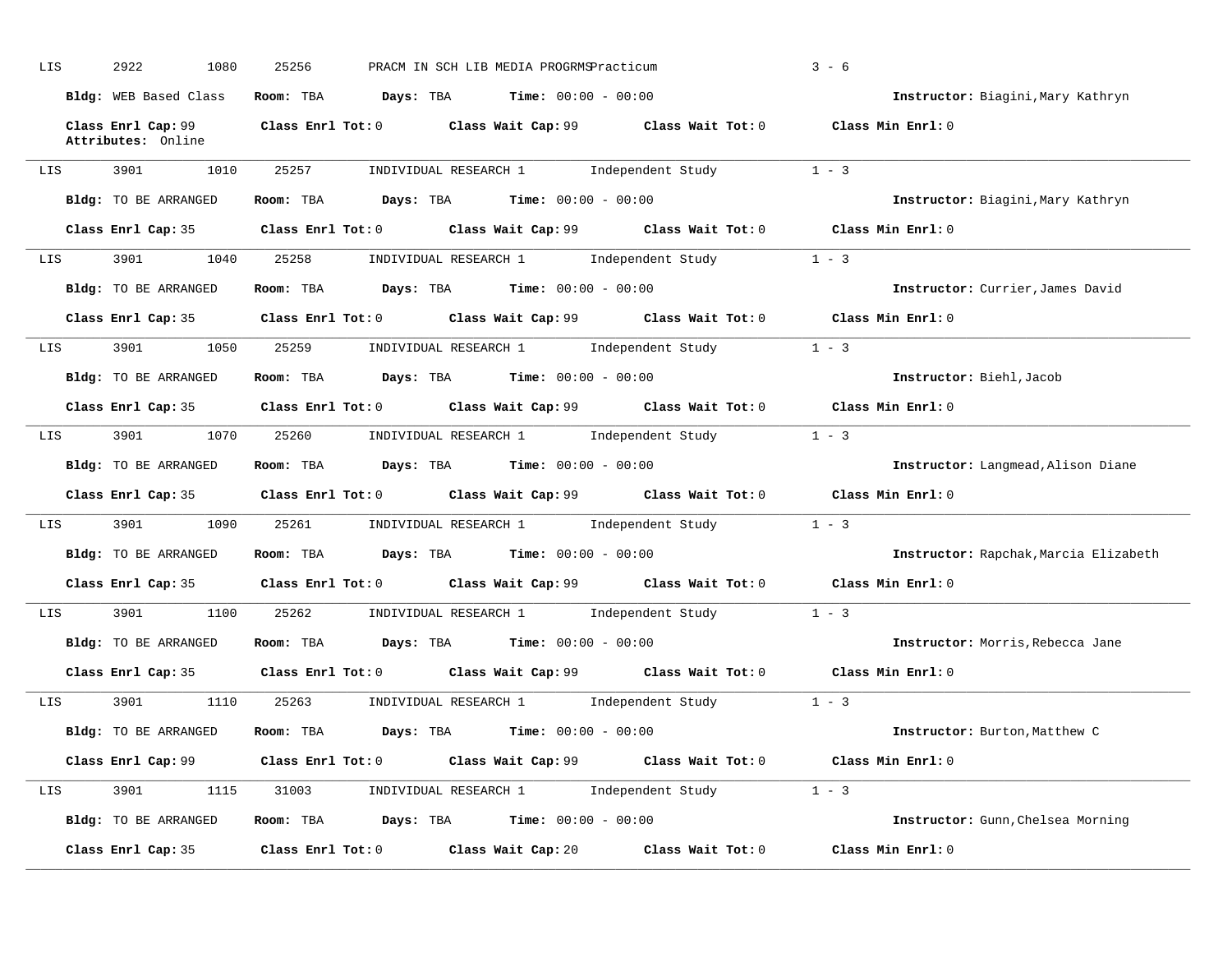| LIS | 3901<br>1120         | INDIVIDUAL RESEARCH 1 Independent Study<br>31004                                                    | $1 - 3$                               |
|-----|----------------------|-----------------------------------------------------------------------------------------------------|---------------------------------------|
|     | Bldg: TO BE ARRANGED | Room: TBA $Days:$ TBA $Time: 00:00 - 00:00$                                                         | Instructor: Mattern, Eleanor Marie    |
|     |                      | Class Enrl Cap: 35 Class Enrl Tot: 0 Class Wait Cap: 20 Class Wait Tot: 0 Class Min Enrl: 0         |                                       |
|     |                      | LIS 3901 1125 31005 INDIVIDUAL RESEARCH 1 Independent Study 1 - 3                                   |                                       |
|     | Bldg: TO BE ARRANGED | Room: TBA $Days:$ TBA $Time: 00:00 - 00:00$                                                         | Instructor: Staff                     |
|     |                      | Class Enrl Cap: 35 Class Enrl Tot: 0 Class Wait Cap: 20 Class Wait Tot: 0 Class Min Enrl: 0         |                                       |
|     |                      | LIS 3902 1010 25264 INDIVIDUAL RESEARCH 2 Independent Study 1 - 3                                   |                                       |
|     |                      | Bldg: TO BE ARRANGED ROOM: TBA Days: TBA Time: 00:00 - 00:00                                        | Instructor: Biagini, Mary Kathryn     |
|     |                      | Class Enrl Cap: 35 Class Enrl Tot: 0 Class Wait Cap: 99 Class Wait Tot: 0 Class Min Enrl: 0         |                                       |
|     |                      | LIS 3902 1030 25265 INDIVIDUAL RESEARCH 2 Independent Study 1 - 3                                   |                                       |
|     | Bldg: TO BE ARRANGED | Room: TBA $Days:$ TBA $Time: 00:00 - 00:00$                                                         | Instructor: Currier, James David      |
|     |                      | Class Enrl Cap: 35 Class Enrl Tot: 0 Class Wait Cap: 99 Class Wait Tot: 0 Class Min Enrl: 0         |                                       |
|     |                      | LIS 3902 1040 25266 INDIVIDUAL RESEARCH 2 Independent Study 1 - 3                                   |                                       |
|     | Bldg: TO BE ARRANGED | Room: TBA $Days:$ TBA $Time:$ $00:00 - 00:00$                                                       | Instructor: Biehl, Jacob              |
|     |                      | Class Enrl Cap: 35 Class Enrl Tot: 0 Class Wait Cap: 99 Class Wait Tot: 0 Class Min Enrl: 0         |                                       |
|     |                      | LIS 3902 1050 25267 INDIVIDUAL RESEARCH 2 Independent Study 1 - 3                                   |                                       |
|     | Bldg: TO BE ARRANGED | Room: TBA $Days: TBA$ Time: $00:00 - 00:00$                                                         | Instructor: Langmead, Alison Diane    |
|     |                      | Class Enrl Cap: 35 Class Enrl Tot: 0 Class Wait Cap: 99 Class Wait Tot: 0 Class Min Enrl: 0         |                                       |
| LIS |                      | 3902 1070 25268 INDIVIDUAL RESEARCH 2 Independent Study 1 - 3                                       |                                       |
|     | Bldg: TO BE ARRANGED | Room: TBA $Days: TBA$ Time: $00:00 - 00:00$                                                         | Instructor: Rapchak, Marcia Elizabeth |
|     | Class Enrl Cap: 35   | Class Enrl Tot: 0 $\qquad$ Class Wait Cap: 99 $\qquad$ Class Wait Tot: 0 $\qquad$ Class Min Enrl: 0 |                                       |
|     |                      | LIS 3902 1090 25269 INDIVIDUAL RESEARCH 2 Independent Study 1 - 3                                   |                                       |
|     | Bldg: TO BE ARRANGED | Room: TBA $Days:$ TBA $Time:$ $00:00 - 00:00$                                                       | Instructor: Morris, Rebecca Jane      |
|     |                      | Class Enrl Cap: 35 Class Enrl Tot: 0 Class Wait Cap: 99 Class Wait Tot: 0 Class Min Enrl: 0         |                                       |
|     |                      | LIS 3902 1100 25270 INDIVIDUAL RESEARCH 2 Independent Study 1 - 3                                   |                                       |
|     |                      | Bldg: TO BE ARRANGED ROOM: TBA Days: TBA Time: 00:00 - 00:00                                        | Instructor: Burton, Matthew C         |
|     |                      |                                                                                                     |                                       |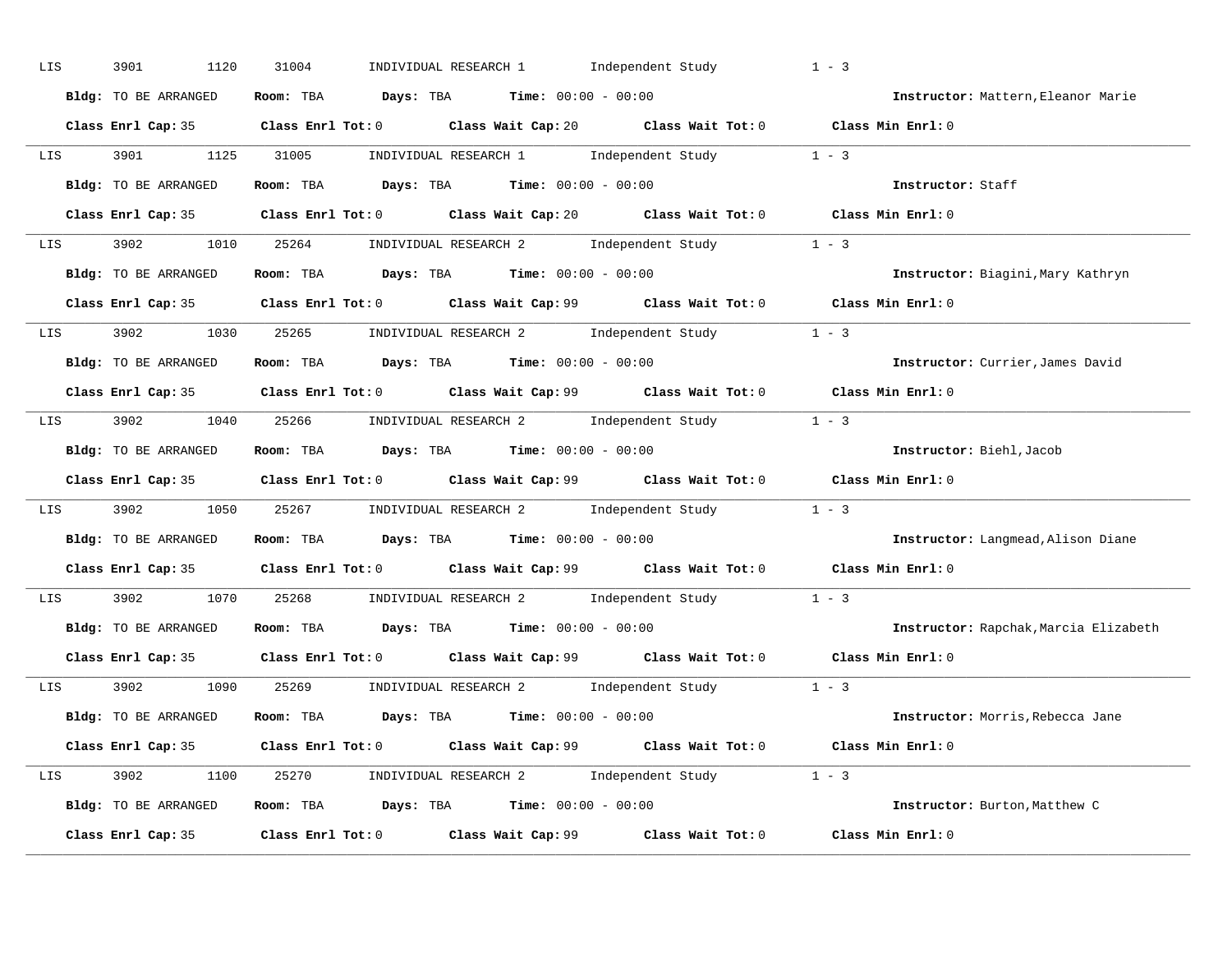#### Report ID: SR201 **University of Pittsburgh** Page No. 94 of 157 **Schedule of Classes for Spring Term 2021-2022** Run Date: 06/16/2021 **Academic Term** Run Time: 01:30:25

| Subject          | Catalog Nbr Section Class Nbr | Course Title                                                                                | Component         | Units<br>Topics                       |
|------------------|-------------------------------|---------------------------------------------------------------------------------------------|-------------------|---------------------------------------|
| LIS              | 3902<br>1105                  | INDIVIDUAL RESEARCH 2<br>31006                                                              | Independent Study | $1 - 3$                               |
|                  | Bldg: TO BE ARRANGED          | Room: TBA $Days:$ TBA $Time: 00:00 - 00:00$                                                 |                   | Instructor: Gunn, Chelsea Morning     |
|                  |                               | Class Enrl Cap: 35 Class Enrl Tot: 0 Class Wait Cap: 20 Class Wait Tot: 0 Class Min Enrl: 0 |                   |                                       |
| LIS              |                               | 3902 1110 31007 INDIVIDUAL RESEARCH 2 Independent Study                                     |                   | $1 - 3$                               |
|                  | Bldg: TO BE ARRANGED          | Room: TBA $Days:$ TBA $Time: 00:00 - 00:00$                                                 |                   | Instructor: Mattern, Eleanor Marie    |
|                  |                               | Class Enrl Cap: 35 Class Enrl Tot: 0 Class Wait Cap: 20 Class Wait Tot: 0 Class Min Enrl: 0 |                   |                                       |
| LIS <b>Album</b> | 3902                          | 1115 31008 INDIVIDUAL RESEARCH 2 Independent Study                                          |                   | $1 - 3$                               |
|                  | Bldg: TO BE ARRANGED          | Room: TBA $Days:$ TBA $Time: 00:00 - 00:00$                                                 |                   | Instructor: Staff                     |
|                  |                               | Class Enrl Cap: 35 Class Enrl Tot: 0 Class Wait Cap: 20 Class Wait Tot: 0 Class Min Enrl: 0 |                   |                                       |
| LIS              | 3950                          | 1015 25611 TEACHING PRACTICUM Practicum                                                     |                   | $\mathcal{L}$                         |
|                  | Bldg: TO BE ARRANGED          | Room: TBA $\rule{1em}{0.15mm}$ Days: TBA $\rule{1.5mm}{0.15mm}$ Time: $00:00 - 00:00$       |                   | Instructor: Rapchak, Marcia Elizabeth |
|                  |                               | Class Enrl Cap: 99 Class Enrl Tot: 0 Class Wait Cap: 99 Class Wait Tot: 0 Class Min Enrl: 0 |                   |                                       |
|                  | LIS 3950 1020 25612           | TEACHING PRACTICUM Practicum                                                                |                   | $\mathcal{L}$                         |
|                  | Bldg: TO BE ARRANGED          | Room: TBA $Days:$ TBA $Time: 00:00 - 00:00$                                                 |                   | Instructor: Biehl, Jacob              |
|                  |                               | Class Enrl Cap: 35 Class Enrl Tot: 0 Class Wait Cap: 99 Class Wait Tot: 0                   |                   | Class Min Enrl: 0                     |
| LIS              | 3950<br>1030                  | 25622<br>TEACHING PRACTICUM Practicum                                                       |                   | $\mathcal{E}$                         |
|                  | Bldg: TO BE ARRANGED          | Room: TBA $Days:$ TBA $Time: 00:00 - 00:00$                                                 |                   | Instructor: Burton, Matthew C         |
|                  |                               | Class Enrl Cap: 35 Class Enrl Tot: 0 Class Wait Cap: 99 Class Wait Tot: 0 Class Min Enrl: 0 |                   |                                       |
| LIS              | 3950 1040                     | 25271 TEACHING PRACTICUM Practicum                                                          |                   | $\mathcal{R}$                         |
|                  | Bldg: TO BE ARRANGED          | Room: TBA $Days:$ TBA $Time: 00:00 - 00:00$                                                 |                   | Instructor: Biagini, Mary Kathryn     |
|                  |                               | Class Enrl Cap: 35 Class Enrl Tot: 0 Class Wait Cap: 99 Class Wait Tot: 0                   |                   | Class Min Enrl: 0                     |
| LIS              | 3950<br>1080                  | 25274<br>TEACHING PRACTICUM Practicum                                                       |                   | 3                                     |
|                  | Bldg: TO BE ARRANGED          | Room: TBA $Days:$ TBA $Time: 00:00 - 00:00$                                                 |                   | Instructor: Currier, James David      |
|                  | Class Enrl Cap: 35            | Class Enrl Tot: $0$ Class Wait Cap: $99$ Class Wait Tot: $0$                                |                   | Class Min Enrl: 0                     |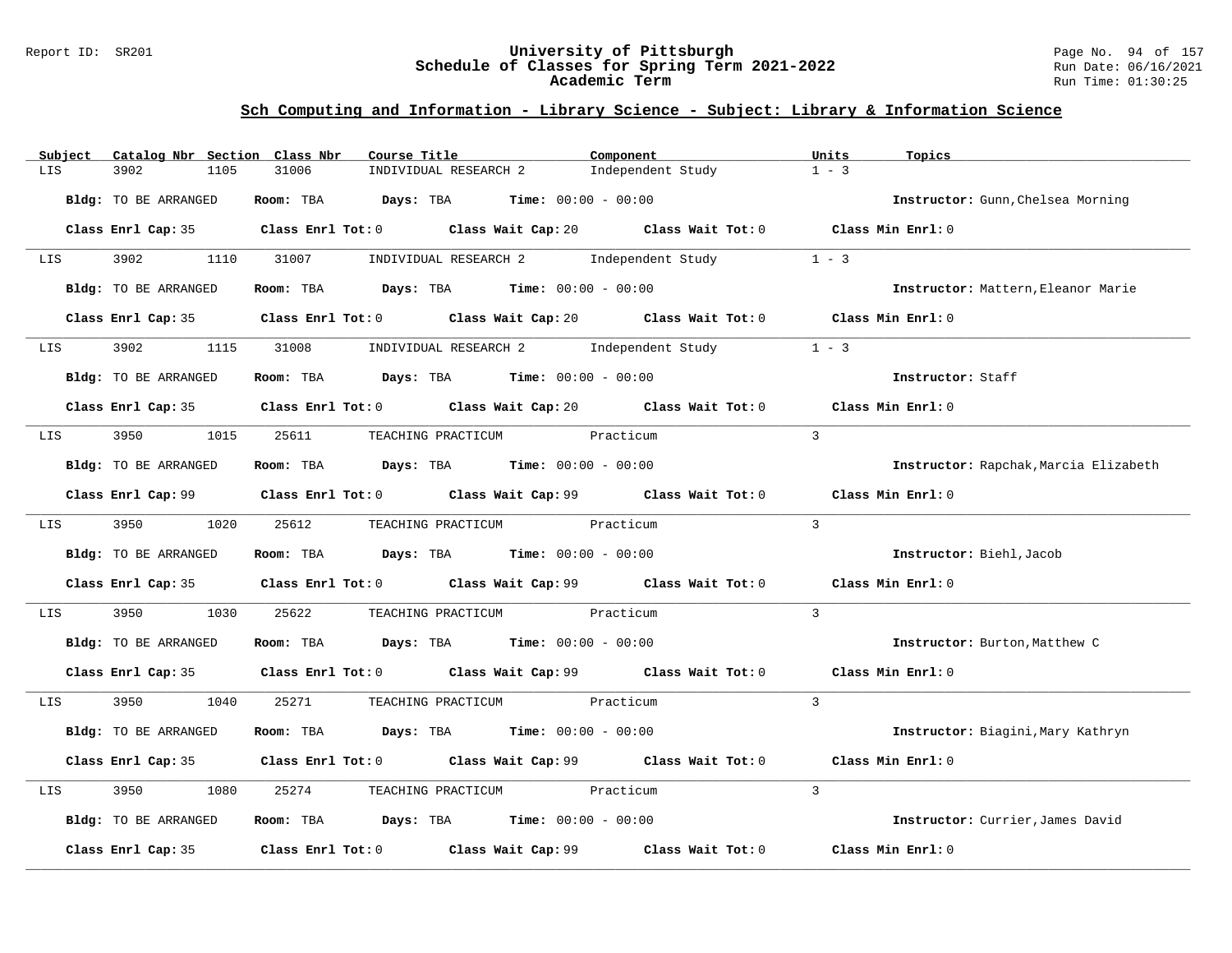| LIS | 3950<br>1090         | 25275                            | TEACHING PRACTICUM                                                                          | Practicum               | $\mathbf{3}$                       |
|-----|----------------------|----------------------------------|---------------------------------------------------------------------------------------------|-------------------------|------------------------------------|
|     | Bldg: TO BE ARRANGED |                                  | Room: TBA $Days:$ TBA $Time: 00:00 - 00:00$                                                 |                         | Instructor: Currier, James David   |
|     |                      |                                  | Class Enrl Cap: 35 Class Enrl Tot: 0 Class Wait Cap: 99 Class Wait Tot: 0 Class Min Enrl: 0 |                         |                                    |
|     | LIS 3950             | 1110 25278                       | TEACHING PRACTICUM Practicum                                                                |                         | $\overline{3}$                     |
|     | Bldg: TO BE ARRANGED |                                  | Room: TBA $Days:$ TBA $Time: 00:00 - 00:00$                                                 |                         | Instructor: Langmead, Alison Diane |
|     |                      |                                  | Class Enrl Cap: 99 Class Enrl Tot: 0 Class Wait Cap: 99 Class Wait Tot: 0 Class Min Enrl: 0 |                         |                                    |
|     |                      |                                  | LIS 3950 1115 31009 TEACHING PRACTICUM Practicum                                            |                         | $\overline{3}$                     |
|     |                      |                                  | Bldg: TO BE ARRANGED ROOM: TBA Days: TBA Time: 00:00 - 00:00                                |                         | Instructor: Morris, Rebecca Jane   |
|     |                      |                                  | Class Enrl Cap: 35 Class Enrl Tot: 0 Class Wait Cap: 20 Class Wait Tot: 0                   |                         | Class Min Enrl: 0                  |
|     |                      |                                  | LIS 3950 1120 31010 TEACHING PRACTICUM Practicum                                            |                         | $\overline{3}$                     |
|     | Bldg: TO BE ARRANGED |                                  | Room: TBA $Days:$ TBA $Time: 00:00 - 00:00$                                                 |                         | Instructor: Gunn, Chelsea Morning  |
|     |                      |                                  | Class Enrl Cap: 35 Class Enrl Tot: 0 Class Wait Cap: 20 Class Wait Tot: 0 Class Min Enrl: 0 |                         |                                    |
|     |                      |                                  | LIS 3950 1125 31011 TEACHING PRACTICUM Practicum                                            |                         | $\overline{3}$                     |
|     | Bldg: TO BE ARRANGED |                                  | <b>Room:</b> TBA $Days: TBA$ <b>Time:</b> $00:00 - 00:00$                                   |                         | Instructor: Mattern, Eleanor Marie |
|     |                      |                                  | Class Enrl Cap: 35 Class Enrl Tot: 0 Class Wait Cap: 20 Class Wait Tot: 0                   |                         | Class Min Enrl: 0                  |
| LIS | 3950<br>1130         |                                  | 31012 TEACHING PRACTICUM Practicum                                                          |                         | $\overline{3}$                     |
|     | Bldg: TO BE ARRANGED |                                  | <b>Room:</b> TBA $Days: TBA$ <b>Time:</b> $00:00 - 00:00$                                   |                         | Instructor: Staff                  |
|     |                      |                                  | Class Enrl Cap: 35 Class Enrl Tot: 0 Class Wait Cap: 20 Class Wait Tot: 0                   |                         | Class Min Enrl: 0                  |
| LIS | 3999 1990<br>1015    | 25283                            | DISSERTATION                                                                                | Thesis Research $1 - 9$ |                                    |
|     | Bldg: TO BE ARRANGED |                                  | <b>Room:</b> TBA $Days: TBA$ <b>Time:</b> $00:00 - 00:00$                                   |                         | Instructor: Biagini, Mary Kathryn  |
|     |                      |                                  | Class Enrl Cap: 99 Class Enrl Tot: 0 Class Wait Cap: 99 Class Wait Tot: 0                   |                         | Class Min $Enrl: 0$                |
|     | LIS 3999             | 1030 25286                       | DISSERTATION                                                                                | Thesis Research         | $1 - 9$                            |
|     | Bldg: TO BE ARRANGED |                                  | <b>Room:</b> TBA $Days: TBA$ <b>Time:</b> $00:00 - 00:00$                                   |                         | Instructor: Burton, Matthew C      |
|     |                      |                                  | Class Enrl Cap: 35 Class Enrl Tot: 0 Class Wait Cap: 99 Class Wait Tot: 0 Class Min Enrl: 0 |                         |                                    |
|     |                      | LIS 3999 1040 25289 DISSERTATION |                                                                                             | Thesis Research $1 - 9$ |                                    |
|     |                      |                                  |                                                                                             |                         |                                    |
|     | Bldg: TO BE ARRANGED |                                  | Room: TBA $Days:$ TBA $Time: 00:00 - 00:00$                                                 |                         | Instructor: Currier, James David   |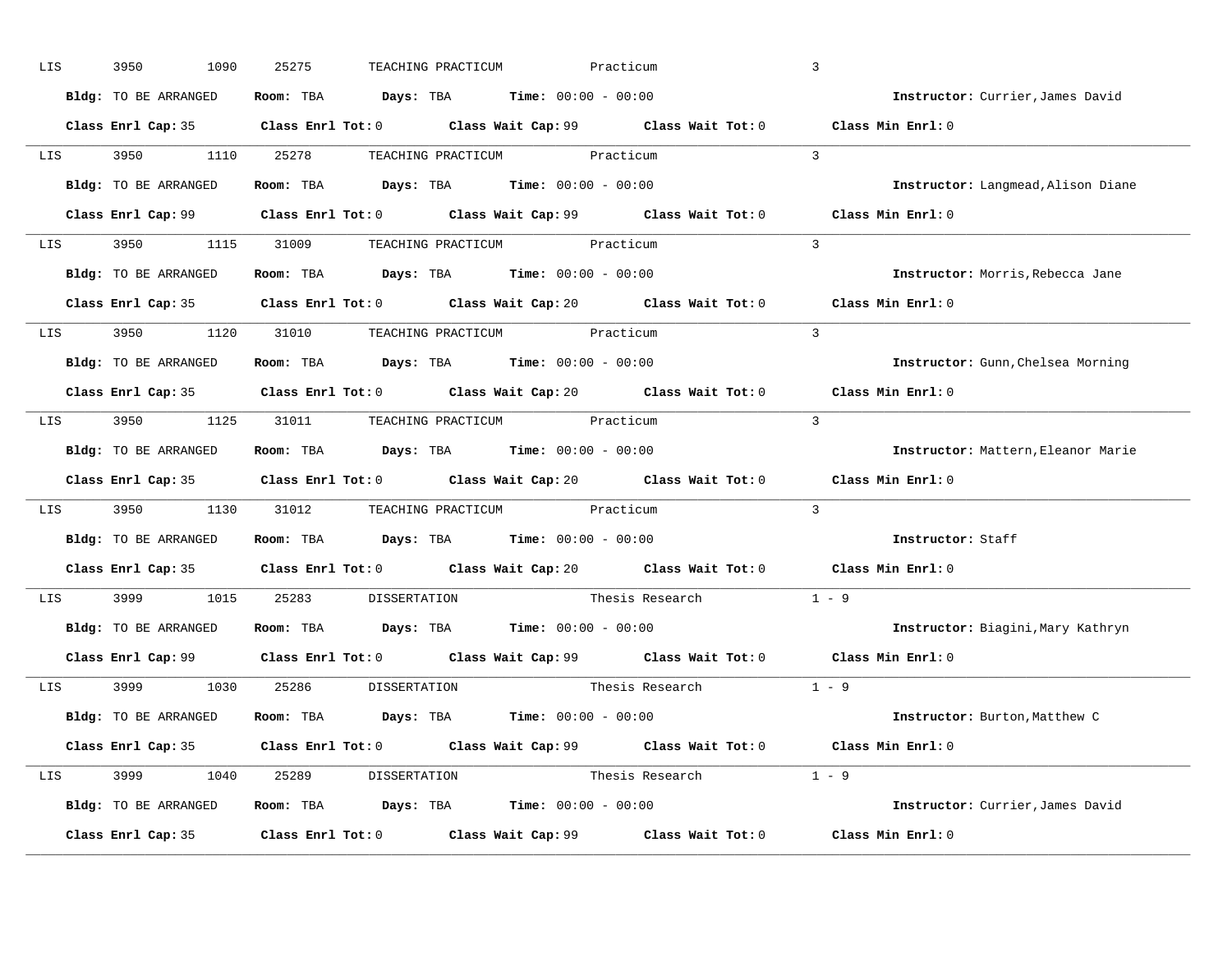#### Report ID: SR201 **University of Pittsburgh** Page No. 96 of 157 **Schedule of Classes for Spring Term 2021-2022** Run Date: 06/16/2021 **Academic Term** Run Time: 01:30:25

| Subject                                                                                                                                                                                                                         | Catalog Nbr Section Class Nbr |                       | Course Title                                                                          | Component                                                                                   | Units<br>Topics   |                                       |
|---------------------------------------------------------------------------------------------------------------------------------------------------------------------------------------------------------------------------------|-------------------------------|-----------------------|---------------------------------------------------------------------------------------|---------------------------------------------------------------------------------------------|-------------------|---------------------------------------|
| LIS                                                                                                                                                                                                                             | 3999<br>1060                  | 25292                 | <b>DISSERTATION</b>                                                                   | Thesis Research                                                                             | $1 - 9$           |                                       |
|                                                                                                                                                                                                                                 | Bldg: TO BE ARRANGED          |                       | Room: TBA $Days:$ TBA $Time: 00:00 - 00:00$                                           |                                                                                             |                   | Instructor: Biehl, Jacob              |
|                                                                                                                                                                                                                                 |                               |                       |                                                                                       | Class Enrl Cap: 35 Class Enrl Tot: 0 Class Wait Cap: 99 Class Wait Tot: 0 Class Min Enrl: 0 |                   |                                       |
| LIS DESCRIPTION OF THE STATE OF THE STATE OF THE STATE OF THE STATE OF THE STATE OF THE STATE OF THE STATE OF<br>The State of The State of The State of The State of The State of The State of The State of The State of The St | 1070                          | 25293                 | DISSERTATION                                                                          | Thesis Research                                                                             | $1 - 9$           |                                       |
|                                                                                                                                                                                                                                 | Bldg: TO BE ARRANGED          |                       | Room: TBA $Days:$ TBA $Time: 00:00 - 00:00$                                           |                                                                                             |                   | Instructor: Langmead, Alison Diane    |
|                                                                                                                                                                                                                                 |                               |                       |                                                                                       | Class Enrl Cap: 35 Class Enrl Tot: 0 Class Wait Cap: 99 Class Wait Tot: 0 Class Min Enrl: 0 |                   |                                       |
| LIS                                                                                                                                                                                                                             | 3999<br>1090                  | 25301                 | DISSERTATION                                                                          | Thesis Research                                                                             | $1 - 9$           |                                       |
|                                                                                                                                                                                                                                 | Bldg: TO BE ARRANGED          |                       | Room: TBA $Days:$ TBA $Time: 00:00 - 00:00$                                           |                                                                                             |                   | Instructor: Rapchak, Marcia Elizabeth |
|                                                                                                                                                                                                                                 |                               |                       |                                                                                       | Class Enrl Cap: 35 Class Enrl Tot: 0 Class Wait Cap: 99 Class Wait Tot: 0 Class Min Enrl: 0 |                   |                                       |
| LIS                                                                                                                                                                                                                             | 3999<br>1100                  | 25302                 |                                                                                       | DISSERTATION Thesis Research                                                                | $1 - 9$           |                                       |
|                                                                                                                                                                                                                                 | Bldg: TO BE ARRANGED          |                       | Room: TBA $Days:$ TBA $Time: 00:00 - 00:00$                                           |                                                                                             |                   | Instructor: Morris, Rebecca Jane      |
|                                                                                                                                                                                                                                 |                               |                       |                                                                                       | Class Enrl Cap: 35 Class Enrl Tot: 0 Class Wait Cap: 99 Class Wait Tot: 0 Class Min Enrl: 0 |                   |                                       |
| LIS                                                                                                                                                                                                                             | 3999<br>1110                  | 25304                 |                                                                                       | DISSERTATION Thesis Research                                                                | $1 - 9$           |                                       |
|                                                                                                                                                                                                                                 | Bldg: TO BE ARRANGED          |                       | Room: TBA $Days:$ TBA $Time: 00:00 - 00:00$                                           |                                                                                             |                   | Instructor: Gunn, Chelsea Morning     |
|                                                                                                                                                                                                                                 |                               |                       |                                                                                       | Class Enrl Cap: 99 Class Enrl Tot: 0 Class Wait Cap: 99 Class Wait Tot: 0 Class Min Enrl: 0 |                   |                                       |
| LIS                                                                                                                                                                                                                             | 3999<br>1115                  | 31014                 | DISSERTATION                                                                          | Thesis Research                                                                             | $1 - 9$           |                                       |
|                                                                                                                                                                                                                                 | Bldg: TO BE ARRANGED          |                       | Room: TBA $\rule{1em}{0.15mm}$ Days: TBA $\rule{1.5mm}{0.15mm}$ Time: $00:00 - 00:00$ |                                                                                             |                   | Instructor: Mattern, Eleanor Marie    |
|                                                                                                                                                                                                                                 |                               |                       |                                                                                       | Class Enrl Cap: 35 Class Enrl Tot: 0 Class Wait Cap: 20 Class Wait Tot: 0 Class Min Enrl: 0 |                   |                                       |
| LIS                                                                                                                                                                                                                             | 3999 1120                     | 31016<br>DISSERTATION |                                                                                       | Thesis Research                                                                             | $1 - 9$           |                                       |
|                                                                                                                                                                                                                                 | Bldg: TO BE ARRANGED          |                       | Room: TBA $Days:$ TBA $Time: 00:00 - 00:00$                                           |                                                                                             | Instructor: Staff |                                       |
|                                                                                                                                                                                                                                 |                               |                       |                                                                                       | Class Enrl Cap: 35 Class Enrl Tot: 0 Class Wait Cap: 20 Class Wait Tot: 0 Class Min Enrl: 0 |                   |                                       |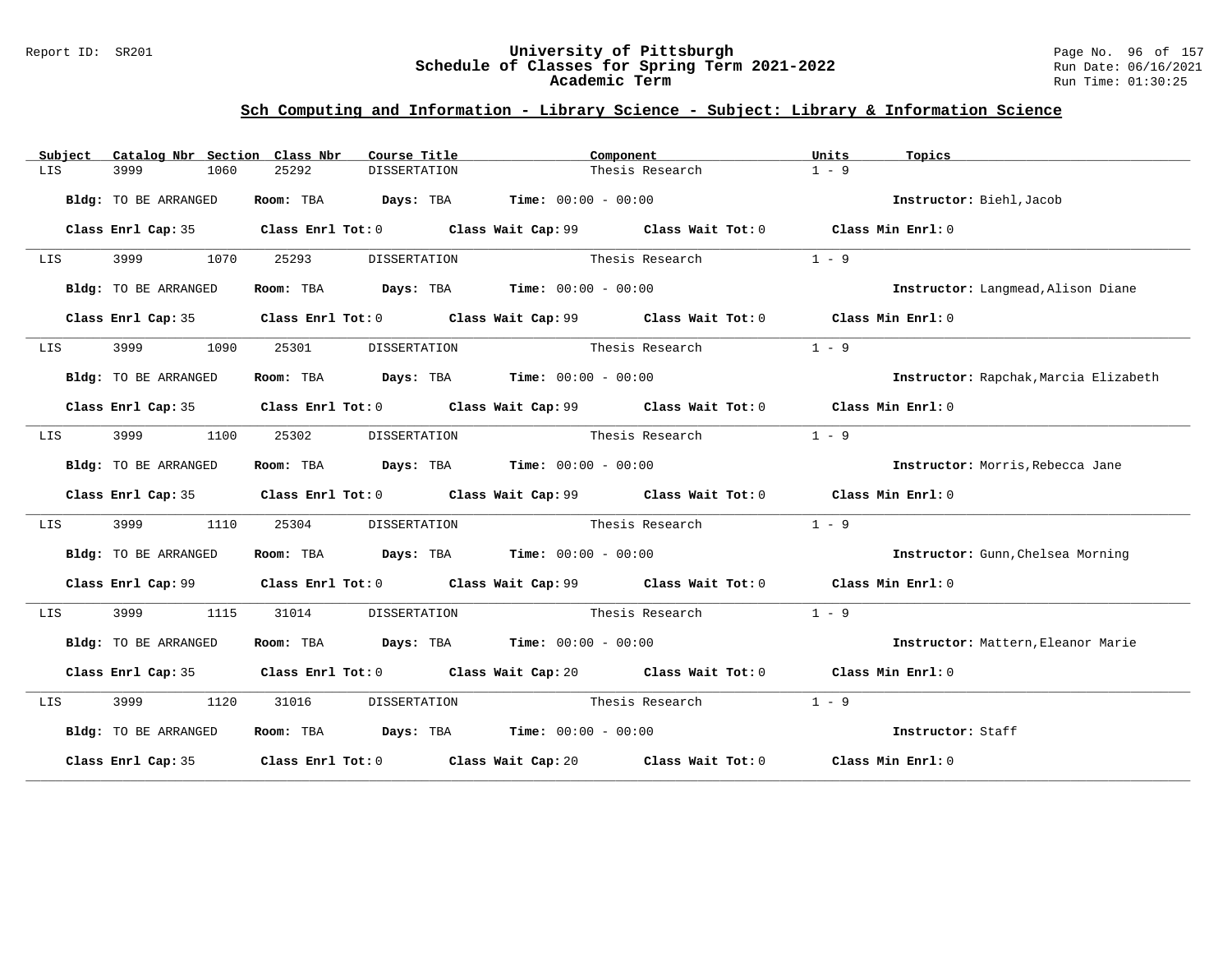#### Report ID: SR201 **University of Pittsburgh** Page No. 97 of 157 **Schedule of Classes for Spring Term 2021-2022** Run Date: 06/16/2021 **Academic Term** Run Time: 01:30:25

### **Sch Computing and Information - School of Computing and Information - Subject: Computing and Information**

| Subject Catalog Nbr Section Class Nbr                                                                 | Course Title <b>Source Search</b>                                                               | Component                                                                                           | Units<br>Topics                               |
|-------------------------------------------------------------------------------------------------------|-------------------------------------------------------------------------------------------------|-----------------------------------------------------------------------------------------------------|-----------------------------------------------|
| CMPINF<br>0001<br>1000<br>31026                                                                       | SCI FIRST-YEAR SEMINAR                                                                          | Seminar                                                                                             | $\mathbf{1}$                                  |
| Bldg: TBA                                                                                             | <b>Room:</b> TBA <b>Days:</b> Th <b>Time:</b> $13:00 - 13:50$                                   |                                                                                                     | Instructor: Parkes, Rachel A                  |
| Class Enrl Cap: 25                                                                                    |                                                                                                 | Class Enrl Tot: 0 $\qquad$ Class Wait Cap: 20 $\qquad$ Class Wait Tot: 0 $\qquad$ Class Min Enrl: 0 |                                               |
| Room Characteristics: PeopleSoft - Scheduled (PS)(1)                                                  |                                                                                                 |                                                                                                     |                                               |
| 0010<br>1010<br>29044<br>CMPINF                                                                       | BIG IDEAS IN COMPUTING & INFO Lecture                                                           |                                                                                                     | $\overline{4}$                                |
| Bldg: TBA                                                                                             | Room: TBA $Days: MW$ Time: $15:00 - 16:15$                                                      |                                                                                                     | Instructor: Chandrasekhar, Arjun              |
| Class Enrl Cap: 140<br>Room Characteristics: PeopleSoft - Scheduled (PS)(1)                           | Class Enrl Tot: $0$ Class Wait Cap: $20$ Class Wait Tot: $0$                                    |                                                                                                     | Class Min Enrl: 0                             |
| Reserve Capacity:                                                                                     | 01-OCT-2021 SCI First-year students Reserve Enrl Cap: 92<br>09-NOV-2021 SCI First-year students | $\Omega$                                                                                            | Reserve Enrl Tot:<br>$\Omega$<br>$\mathbf{0}$ |
| 0010<br>1020<br>29045<br>CMPINF                                                                       | BIG IDEAS IN COMPUTING & INFO Laboratory                                                        |                                                                                                     | $\overline{4}$                                |
| Bldg: TBA                                                                                             | <b>Room:</b> TBA <b>Days:</b> Th <b>Time:</b> $09:00 - 10:50$                                   |                                                                                                     | Instructor: Staff                             |
| Class Enrl Cap: 37<br>Room Characteristics: PeopleSoft - Scheduled (PS)(1)                            | Class Enrl Tot: 0 Class Wait Cap: 20                                                            | Class Wait Tot: 0                                                                                   | Class Min Enrl: 0                             |
| 0010<br>1030<br>29046<br>CMPINF                                                                       | BIG IDEAS IN COMPUTING & INFO Laboratory                                                        |                                                                                                     | $4\overline{ }$                               |
| Room: TBA<br>Bldg: TBA                                                                                | <b>Days:</b> Th <b>Time:</b> $11:00 - 12:50$                                                    |                                                                                                     | Instructor: Staff                             |
| Class Enrl Cap: 37<br>Room Characteristics: PeopleSoft - Scheduled (PS)(1)                            | Class Enrl Tot: 0 Class Wait Cap: 20                                                            | Class Wait Tot: 0                                                                                   | Class Min Enrl: 0                             |
| 1040<br>0010<br>29047<br>CMPINF                                                                       | BIG IDEAS IN COMPUTING & INFO Laboratory                                                        |                                                                                                     | $\overline{4}$                                |
| Bldg: TBA                                                                                             | Room: TBA $\rule{1em}{0.15mm}$ Days: F Time: 11:00 - 12:50                                      |                                                                                                     | Instructor: Staff                             |
| Class Enrl Cap: 37<br>$Class$ $Enr1$ $Tot: 0$<br>Room Characteristics: PeopleSoft - Scheduled (PS)(1) |                                                                                                 | Class Wait Cap: 20 $\qquad$ Class Wait Tot: 0 $\qquad$ Class Min Enrl: 0                            |                                               |
| 0010<br>1050<br>29048<br>CMPINF                                                                       | BIG IDEAS IN COMPUTING & INFO Laboratory                                                        |                                                                                                     | $\overline{4}$                                |
| Room: TBA<br>Bldg: TBA                                                                                | <b>Days:</b> F Time: $09:00 - 10:50$                                                            |                                                                                                     | Instructor: Staff                             |
| Class Enrl Cap: 37<br>Room Characteristics: PeopleSoft - Scheduled (PS)(1)                            | Class Enrl Tot: 0 Class Wait Cap: 20                                                            | Class Wait Tot: 0                                                                                   | Class Min Enrl: 0                             |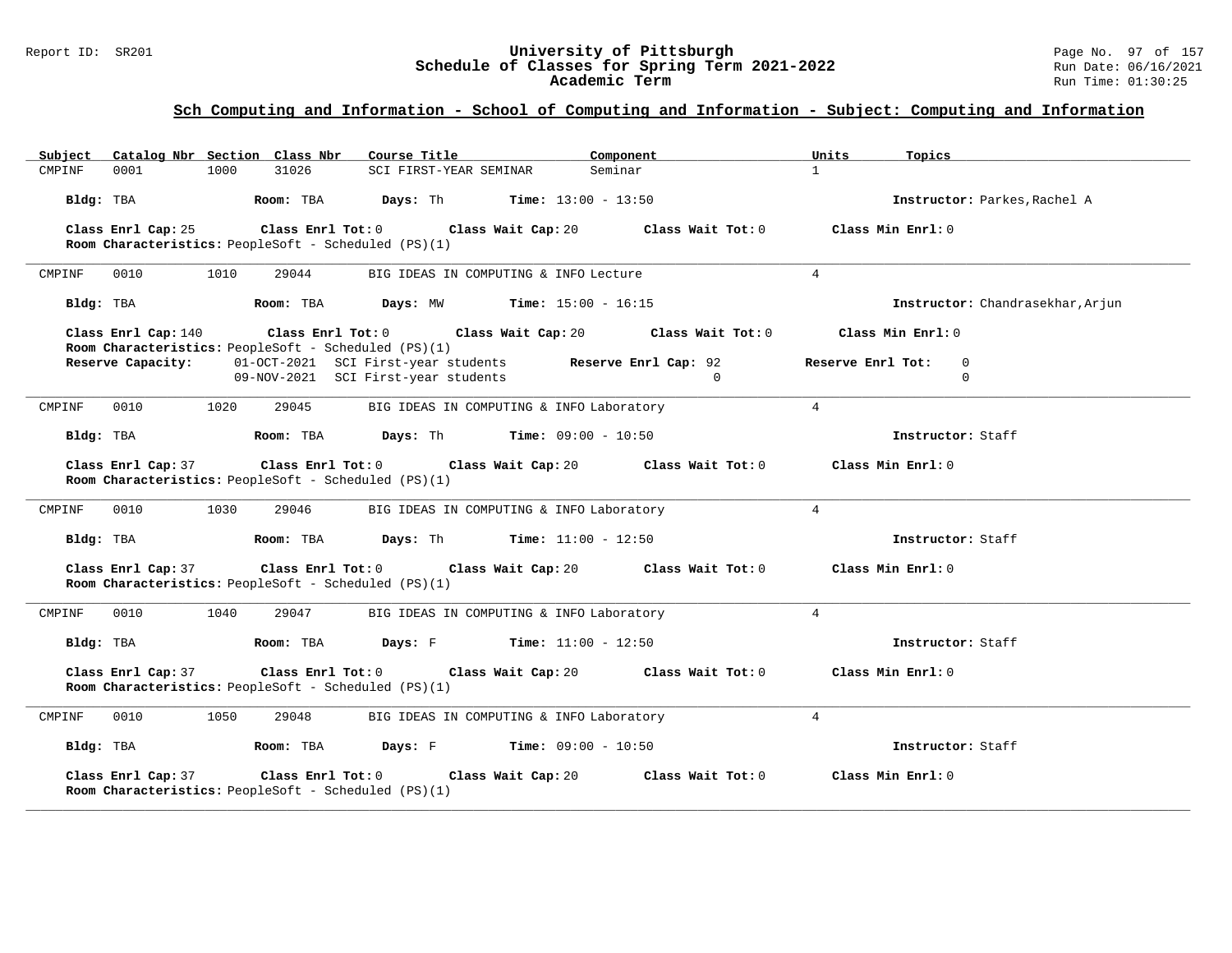#### Report ID: SR201 **University of Pittsburgh** Page No. 98 of 157 **Schedule of Classes for Spring Term 2021-2022** Run Date: 06/16/2021 **Academic Term** Run Time: 01:30:25

### **Sch Computing and Information - School of Computing and Information - Subject: Computing and Information**

| Subject   | Catalog Nbr Section Class Nbr |      |                   | Course Title                                                                                                |                    |                              | Component |                   | Units | Topics                                                                                                                                                                       |
|-----------|-------------------------------|------|-------------------|-------------------------------------------------------------------------------------------------------------|--------------------|------------------------------|-----------|-------------------|-------|------------------------------------------------------------------------------------------------------------------------------------------------------------------------------|
| CMPINF    | 1205                          | 1000 | 30993             | COMPARATIVE DIGITAL PRIVACIES Lecture                                                                       |                    |                              |           |                   |       |                                                                                                                                                                              |
| Bldg: TBA |                               |      | Room: TBA         | Days: MW                                                                                                    |                    | <b>Time:</b> $16:30 - 17:45$ |           |                   |       | Instructor: Shi, Song                                                                                                                                                        |
|           | Class Enrl Cap: 50            |      | Class Enrl Tot: 0 | Transatlantic Studies, West European Studies<br><b>Room Characteristics:</b> PeopleSoft - Scheduled (PS)(1) | Class Wait Cap: 20 |                              |           | Class Wait Tot: 0 |       | Class Min Enrl: 0<br>Attributes: SCI Polymathic Contexts: Ethical/Policy GE. Req., SCI Polymathic Contexts: Global⨯ Cul GE. Req., European and Eurasian Studies, European Ur |

**\_\_\_\_\_\_\_\_\_\_\_\_\_\_\_\_\_\_\_\_\_\_\_\_\_\_\_\_\_\_\_\_\_\_\_\_\_\_\_\_\_\_\_\_\_\_\_\_\_\_\_\_\_\_\_\_\_\_\_\_\_\_\_\_\_\_\_\_\_\_\_\_\_\_\_\_\_\_\_\_\_\_\_\_\_\_\_\_\_\_\_\_\_\_\_\_\_\_\_\_\_\_\_\_\_\_\_\_\_\_\_\_\_\_\_\_\_\_\_\_\_\_\_\_\_\_\_\_\_\_\_\_\_\_\_\_\_\_\_\_\_\_\_\_\_\_\_\_\_\_\_\_\_\_\_\_**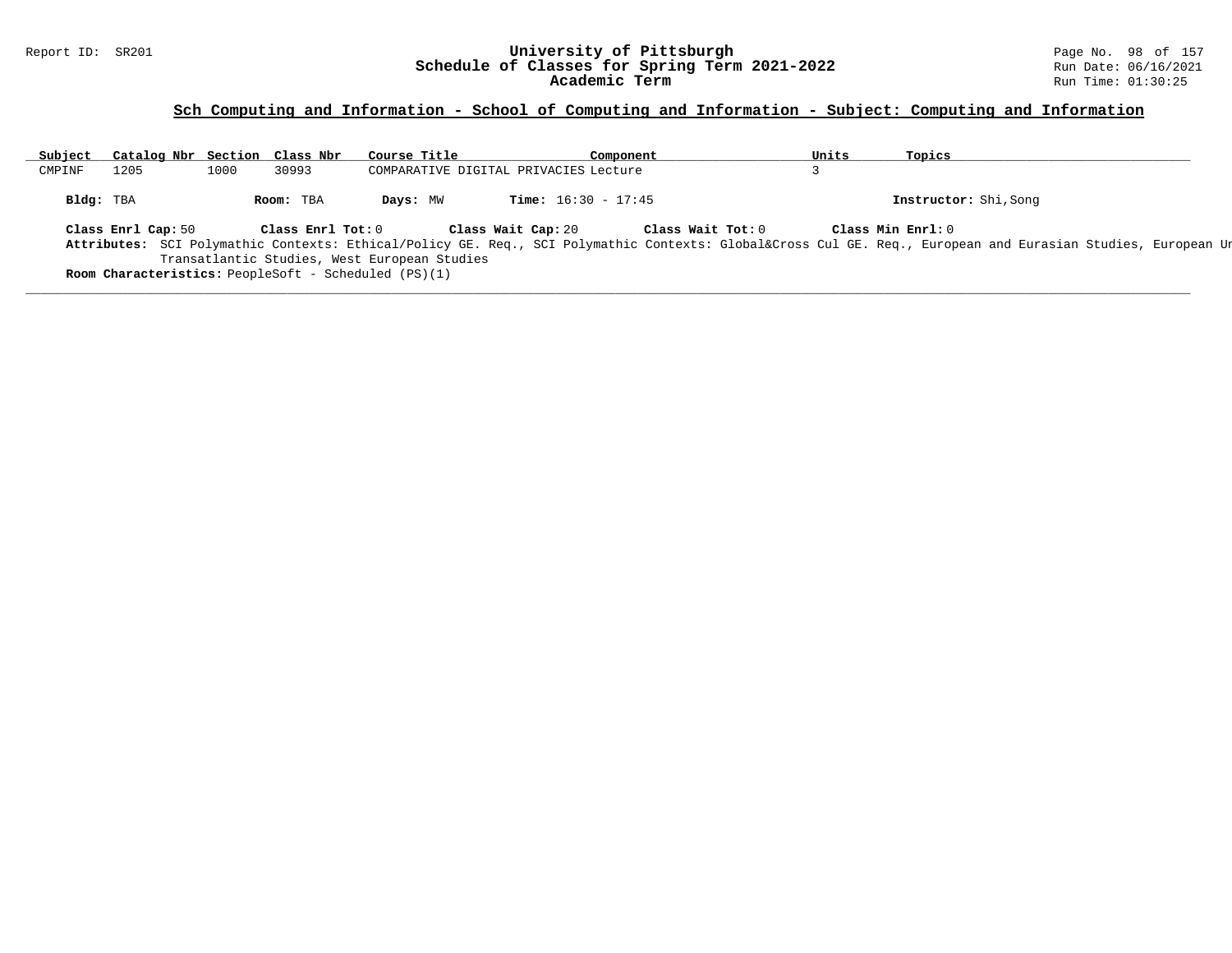# Report ID: SR201 **1998 Mage No. 99 of 157**<br>**Schedule of Classes for Spring Term 2021-2022** 2014 Run Date: 06/16/2021 Schedule of Classes for Spring Term 2021-2022<br>Academic Term

### **Sch Computing and Information - School of Computing and Information - Subject: FT Diss Study SIS**

| Subject | Catalog Nbr Section Class Nbr |      |                   | Course Title |                              | Component                                                                                                                                      | Units | Topics            |
|---------|-------------------------------|------|-------------------|--------------|------------------------------|------------------------------------------------------------------------------------------------------------------------------------------------|-------|-------------------|
| FTDJ    | 0000                          | 1010 | 14102             |              |                              | FULL-TIME DISSERTATION STUDY Full Time Dissertation                                                                                            |       |                   |
|         | <b>Bldg:</b> TO BE ARRANGED   |      | Room: TBA         | Days: TBA    | <b>Time:</b> $00:00 - 00:00$ |                                                                                                                                                |       | Instructor: Staff |
|         | Class Enrl Cap: 999           |      | Class Enrl Tot: 0 |              | Class Wait Cap: 99           | Class Wait Tot: 0                                                                                                                              |       | Class Min Enrl: 0 |
|         |                               |      |                   |              |                              | <b></b> This class has an additional fee. For more information go to <a <="" href="http://www.registrar.pitt.edu" td=""><td></td><td></td></a> |       |                   |

**\_\_\_\_\_\_\_\_\_\_\_\_\_\_\_\_\_\_\_\_\_\_\_\_\_\_\_\_\_\_\_\_\_\_\_\_\_\_\_\_\_\_\_\_\_\_\_\_\_\_\_\_\_\_\_\_\_\_\_\_\_\_\_\_\_\_\_\_\_\_\_\_\_\_\_\_\_\_\_\_\_\_\_\_\_\_\_\_\_\_\_\_\_\_\_\_\_\_\_\_\_\_\_\_\_\_\_\_\_\_\_\_\_\_\_\_\_\_\_\_\_\_\_\_\_\_\_\_\_\_\_\_\_\_\_\_\_\_\_\_\_\_\_\_\_\_\_\_\_\_\_\_\_\_\_\_**

target="\_blank">http://www.registrar.pitt.edu/</a>, and click on Faculty and Staff, then Course and Class.</p>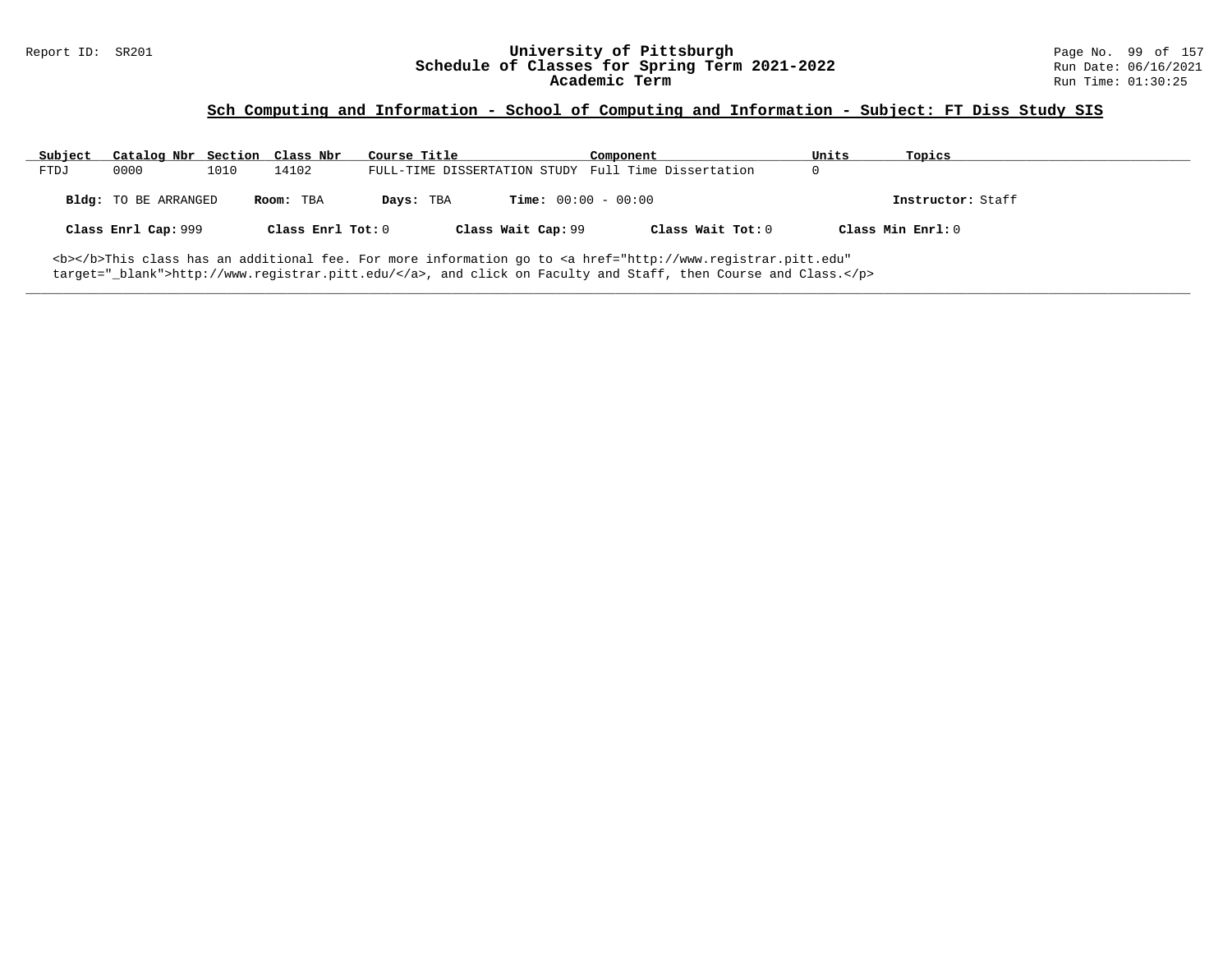#### Report ID: SR201 **University of Pittsburgh** Page No. 100 of 157 **Schedule of Classes for Spring Term 2021-2022** Run Date: 06/16/2021 **Academic Term** Run Time: 01:30:25

| Catalog Nbr Section Class Nbr<br>Subject                                                                                                                                              | Course Title<br>Component                    | Units<br>Topics                       |
|---------------------------------------------------------------------------------------------------------------------------------------------------------------------------------------|----------------------------------------------|---------------------------------------|
| 2000<br>1050<br>25705<br>TELCOM                                                                                                                                                       | INTRO TO TELECOMMUNICATIONS Lecture          | $\mathcal{L}$                         |
| Bldg: TBA<br>Room: TBA                                                                                                                                                                | Days: TBA<br>Time: TBA                       | Instructor: Staff                     |
| Class Enrl Cap: 2<br>Class Enrl Tot: 0<br>Combined Section ID: 0674(INFSCI/1070/TELCOM/2000) - INFSCI 1070(#25704)                                                                    | Class Wait Cap: 99<br>Class Wait Tot: 0      | Class Min Enrl: 0                     |
| 1010<br>25579<br>TELCOM<br>2010                                                                                                                                                       | COMPUTER NETWORKING LABORATORYLecture        | $\overline{3}$                        |
| Bldg: TBA<br>Room: TBA                                                                                                                                                                | Days: TBA<br>Time: TBA                       | Instructor: Staff                     |
| Class Enrl Cap: 5<br>Class Enrl Tot: 0<br>Combined Section ID: 0035(INFSCI/1079/TELCOM/2010) - INFSCI 1079(#25578)                                                                    | Class Wait Cap: 99<br>Class Wait Tot: 0      | Class Min Enrl: 0                     |
| 1065<br>TELCOM<br>2010<br>25719                                                                                                                                                       | COMPUTER NETWORKING LABORATORYLecture        | 3                                     |
| Bldg: TBA<br>Room: TBA                                                                                                                                                                | Time: TBA<br>Days: TBA                       | Instructor: Staff                     |
| Class Enrl Cap: 5<br>Class Enrl Tot: 0<br><b>Combined Section ID:</b> $0743$ (INFSCI/1079/TELCOM/2010) - INFSCI 1079(#25718)                                                          | Class Wait Cap: 99<br>Class Wait Tot: 0      | Class Min Enrl: 0                     |
| TELCOM<br>2011<br>1140<br>25309                                                                                                                                                       | TELECOMMUNICATIONS SEMINAR<br>Lecture        | $\mathbf{1}$                          |
| Bldg: Information ScienceRoom: 00305                                                                                                                                                  | <b>Days:</b> F <b>Time:</b> $12:00 - 14:50$  | Instructor: Tipper, David Warren      |
| Class Enrl Cap: 50<br>Class Enrl Tot: 0<br>Room Characteristics: Media - Data Projector/Monitor(1)                                                                                    | Class Wait Cap: 99<br>Class Wait Tot: 0      | Class Min $Err1:0$                    |
| 2310<br>1030<br>25694<br>TELCOM                                                                                                                                                       | APPLICATIONS OF NETWORKS<br>Lecture          | $\overline{3}$                        |
| Bldg: TBA<br>Room: TBA                                                                                                                                                                | Days: Th<br><b>Time:</b> $13:00 - 15:30$     | Instructor: Pelechrinis, Konstantinos |
| Class Enrl Cap: 10<br>Class Enrl Tot: 0<br>Room Characteristics: PeopleSoft - Scheduled (PS)(1)<br><b>Combined Section ID:</b> $0963$ (INFSCI/1071/TELCOM/2310) - INFSCI 1071(#25693) | Class Wait Cap: 99<br>Class Wait Tot: 0      | Class Min Enrl: 0                     |
| 1010<br>29754<br>2321<br>TELCOM                                                                                                                                                       | WIDE AREA NETWORKS<br>Lecture                | $\overline{3}$                        |
| <b>Room:</b> 06516<br>Bldg: Sennott Square                                                                                                                                            | <b>Days:</b> Th <b>Time:</b> $18:00 - 20:50$ | Instructor: Mosse, Daniel             |
| Class Enrl Cap: 2<br>Class Enrl Tot: 0<br>Room Characteristics: PeopleSoft - Scheduled (PS)(1)<br><b>Combined Section ID:</b> $0807 (CS/2520 / TELCOM/2321)$ - CS $2520 (#29753)$     | Class Wait Cap: 99<br>Class Wait Tot: 0      | Class Min Enrl: 0                     |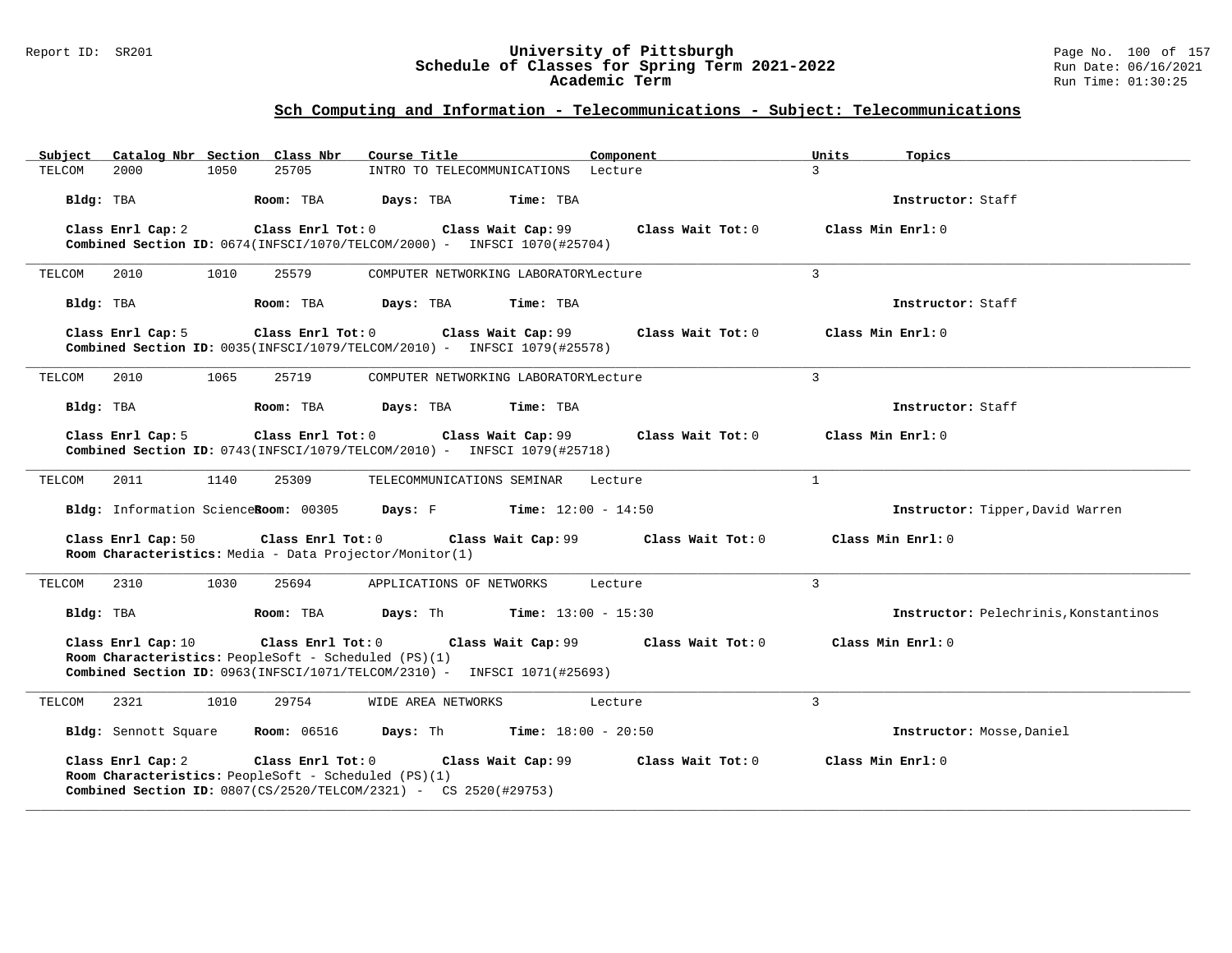#### Report ID: SR201 **University of Pittsburgh** Page No. 101 of 157 **Schedule of Classes for Spring Term 2021-2022** Run Date: 06/16/2021 **Academic Term** Run Time: 01:30:25

| Subject<br>Catalog Nbr Section Class Nbr | Course Title                                                                                                                                                                | Component         | Units<br>Topics                             |
|------------------------------------------|-----------------------------------------------------------------------------------------------------------------------------------------------------------------------------|-------------------|---------------------------------------------|
| 2326<br>1060<br>TELCOM                   | 25729<br>ADV TOPICS IN DATABASE MGT                                                                                                                                         | Lecture           | $\mathbf{3}$                                |
| Bldg: Information ScienceRoom: 00403     | Days: W<br><b>Time:</b> $12:00 - 14:50$                                                                                                                                     |                   | Instructor: Zadorozny, Vladimir Iosifovich  |
| Class Enrl Cap: $1$                      | Class Enrl Tot: 0<br>Class Wait Cap: 99<br>Room Characteristics: PeopleSoft - Scheduled (PS)(1)                                                                             | Class Wait Tot: 0 | Class Min Enrl: 0                           |
|                                          | Combined Section ID: 0957(INFSCI/2711/TELCOM/2326) - INFSCI 2711(#25728)                                                                                                    |                   |                                             |
| 2700<br>1010<br>TELCOM                   | 27277<br>INTRO TO WIRELESS NETWORKS                                                                                                                                         | Lecture           | $\overline{3}$                              |
| Bldg: Information ScienceRoom: 00406     | Days: TuTh<br>Time: $10:00 - 11:15$                                                                                                                                         |                   | Instructor: Tipper, David Warren            |
| Class Enrl Cap: 15                       | Class Enrl Tot: 0<br>Class Wait Cap: 99<br>Room Characteristics: PeopleSoft - Scheduled (PS)(1)<br>Combined Section ID: 0974(INFSCI/1072/TELCOM/2700) - INFSCI 1072(#27276) | Class Wait Tot: 0 | Class Min Enrl: 0                           |
| TELCOM<br>2820<br>1100                   | 25627<br>CRYPTOGRAPHY                                                                                                                                                       | Lecture           | $\overline{3}$                              |
| Bldg: Information ScienceRoom: 00406     | <b>Time:</b> $13:00 - 14:15$<br>Days: TuTh                                                                                                                                  |                   | Instructor: Krishnamurthy, Prashant Venkata |
| Class Enrl Cap: 13                       | Class Enrl Tot: 0<br>Class Wait Cap: 99<br>Room Characteristics: PeopleSoft - Scheduled (PS)(1)<br>Combined Section ID: 0088(INFSCI/2170/TELCOM/2820) - INFSCI 2170(#25626) | Class Wait Tot: 0 | Class Min Enrl: 0                           |
| 2921<br>1010<br>TELCOM                   | 25319<br>INDEP STUDY IN NETWORKING                                                                                                                                          | Independent Study | $1 - 3$                                     |
| <b>Bldg:</b> TO BE ARRANGED              | Room: TBA<br>Days: TBA<br><b>Time:</b> $00:00 - 00:00$                                                                                                                      |                   | Instructor: Pelechrinis, Konstantinos       |
| Class Enrl Cap: 35                       | Class Enrl Tot: 0<br>Class Wait Cap: 99                                                                                                                                     | Class Wait Tot: 0 | Class Min Enrl: 0                           |
| 2921<br>1020<br>TELCOM                   | 25322<br>INDEP STUDY IN NETWORKING                                                                                                                                          | Independent Study | $1 - 3$                                     |
| Bldg: TO BE ARRANGED                     | Days: TBA<br><b>Time:</b> $00:00 - 00:00$<br>Room: TBA                                                                                                                      |                   | Instructor: Staff                           |
| Class Enrl Cap: 35                       | Class Enrl Tot: 0<br>Class Wait Cap: 99                                                                                                                                     | Class Wait Tot: 0 | Class Min Enrl: 0                           |
| TELCOM<br>2921<br>1030                   | 25324<br>INDEP STUDY IN NETWORKING                                                                                                                                          | Independent Study | $1 - 3$                                     |
| Bldg: TO BE ARRANGED                     | Room: TBA<br>Days: TBA<br><b>Time:</b> $00:00 - 00:00$                                                                                                                      |                   | Instructor: Staff                           |
| Class Enrl Cap: 35                       | Class Enrl Tot: 0<br>Class Wait Cap: 99                                                                                                                                     | Class Wait Tot: 0 | Class Min Enrl: 0                           |
| 1050<br>TELCOM<br>2921                   | 25329<br>INDEP STUDY IN NETWORKING                                                                                                                                          | Independent Study | $1 - 3$                                     |
| <b>Bldg:</b> TO BE ARRANGED              | <b>Time:</b> $00:00 - 00:00$<br>Room: TBA<br>Days: TBA                                                                                                                      |                   | Instructor: Staff                           |
| Class Enrl Cap: 35                       | Class Enrl Tot: 0<br>Class Wait Cap: 99                                                                                                                                     | Class Wait Tot: 0 | Class Min Enrl: 0                           |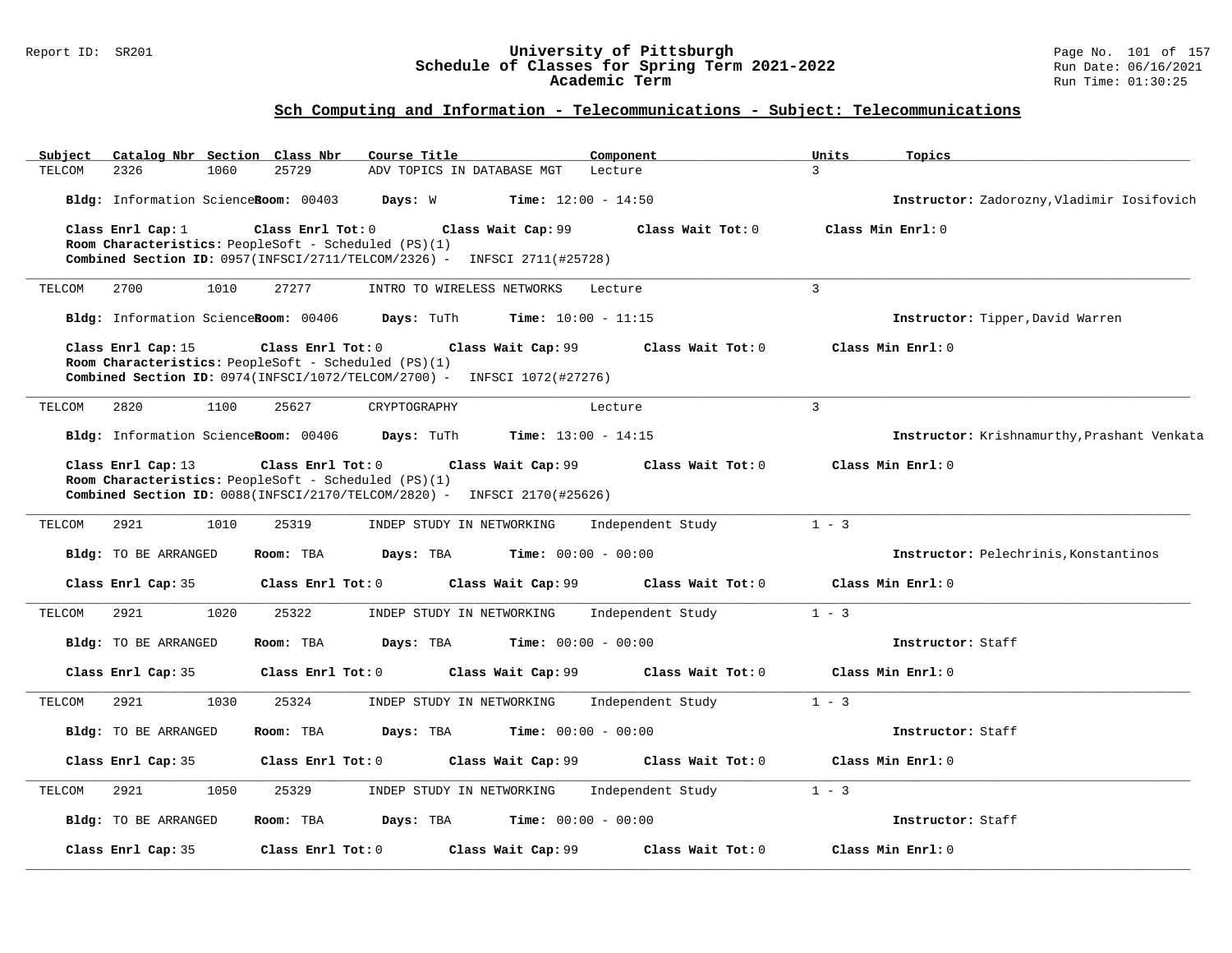| TELCOM | 2921<br>1060         | 25331                                                                                 | INDEP STUDY IN NETWORKING | Independent Study                                                                           | $1 - 3$                                     |
|--------|----------------------|---------------------------------------------------------------------------------------|---------------------------|---------------------------------------------------------------------------------------------|---------------------------------------------|
|        | Bldg: TO BE ARRANGED | Room: TBA $Days: TBA$ Time: $00:00 - 00:00$                                           |                           |                                                                                             | Instructor: Staff                           |
|        |                      |                                                                                       |                           | Class Enrl Cap: 35 Class Enrl Tot: 0 Class Wait Cap: 99 Class Wait Tot: 0 Class Min Enrl: 0 |                                             |
| TELCOM | 2921                 | 1070 25334                                                                            |                           | INDEP STUDY IN NETWORKING Independent Study 1 - 3                                           |                                             |
|        |                      | Bldg: TO BE ARRANGED Room: TBA Days: TBA Time: 00:00 - 00:00                          |                           |                                                                                             | Instructor: Staff                           |
|        |                      |                                                                                       |                           | Class Enrl Cap: 35 Class Enrl Tot: 0 Class Wait Cap: 99 Class Wait Tot: 0 Class Min Enrl: 0 |                                             |
| TELCOM | 2922 2022<br>1010    | 25340                                                                                 |                           | INDEP STDY IN COMMNCTN SYSTEMSIndependent Study 1 - 3                                       |                                             |
|        | Bldg: TO BE ARRANGED | Room: TBA $\rule{1em}{0.15mm}$ Days: TBA $\rule{1.5mm}{0.15mm}$ Time: $00:00 - 00:00$ |                           |                                                                                             | Instructor: Krishnamurthy, Prashant Venkata |
|        |                      |                                                                                       |                           | Class Enrl Cap: 35 Class Enrl Tot: 0 Class Wait Cap: 99 Class Wait Tot: 0 Class Min Enrl: 0 |                                             |
| TELCOM |                      |                                                                                       |                           | 2922 1020 25342 INDEP STDY IN COMMNCTN SYSTEMSIndependent Study 1 - 3                       |                                             |
|        | Bldg: TO BE ARRANGED |                                                                                       |                           | Room: TBA $Days$ : TBA $Time: 00:00 - 00:00$                                                | Instructor: Staff                           |
|        |                      |                                                                                       |                           | Class Enrl Cap: 35 Class Enrl Tot: 0 Class Wait Cap: 99 Class Wait Tot: 0 Class Min Enrl: 0 |                                             |
| TELCOM | 2922                 |                                                                                       |                           | 1030 25344 INDEP STDY IN COMMNCTN SYSTEMSIndependent Study 1 - 3                            |                                             |
|        | Bldg: TO BE ARRANGED | Room: TBA $Days:$ TBA $Time: 00:00 - 00:00$                                           |                           |                                                                                             | Instructor: Staff                           |
|        |                      |                                                                                       |                           | Class Enrl Cap: 35 Class Enrl Tot: 0 Class Wait Cap: 99 Class Wait Tot: 0 Class Min Enrl: 0 |                                             |
| TELCOM | 2922<br>1050         |                                                                                       |                           | 25345 INDEP STDY IN COMMNCTN SYSTEMSIndependent Study 1 - 3                                 |                                             |
|        | Bldg: TO BE ARRANGED | Room: TBA $Days:$ TBA Time: $00:00 - 00:00$                                           |                           |                                                                                             | Instructor: Staff                           |
|        |                      |                                                                                       |                           | Class Enrl Cap: 35 Class Enrl Tot: 0 Class Wait Cap: 99 Class Wait Tot: 0 Class Min Enrl: 0 |                                             |
| TELCOM | 2922<br>1060         |                                                                                       |                           | 25348 INDEP STDY IN COMMNCTN SYSTEMSIndependent Study                                       | $1 - 3$                                     |
|        | Bldg: TO BE ARRANGED | Room: TBA $\rule{1em}{0.15mm}$ Days: TBA $\rule{1.5mm}{0.15mm}$ Time: $00:00 - 00:00$ |                           |                                                                                             | Instructor: Staff                           |
|        | Class Enrl Cap: 35   |                                                                                       |                           | Class Enrl Tot: $0$ Class Wait Cap: $99$ Class Wait Tot: $0$ Class Min Enrl: $0$            |                                             |
| TELCOM | 2922<br>1070         |                                                                                       |                           | 25351 INDEP STDY IN COMMNCTN SYSTEMSIndependent Study 1 - 3                                 |                                             |
|        | Bldg: TO BE ARRANGED |                                                                                       |                           | Room: TBA $Days:$ TBA Time: $00:00 - 00:00$                                                 | Instructor: Staff                           |
|        |                      |                                                                                       |                           | Class Enrl Cap: 35 Class Enrl Tot: 0 Class Wait Cap: 99 Class Wait Tot: 0 Class Min Enrl: 0 |                                             |
|        |                      |                                                                                       |                           | TELCOM 2923 1010 25354 INDEP STUDY: COMPUTER COMMNCTNIndependent Study 1 - 3                |                                             |
|        | Bldg: TO BE ARRANGED | <b>Room:</b> TBA $Days: TBA$ <b>Time:</b> $00:00 - 00:00$                             |                           |                                                                                             | Instructor: Krishnamurthy, Prashant Venkata |
|        | Class Enrl Cap: 35   | $Class$ $Enrl$ $Tot: 0$                                                               |                           | Class Wait Cap: 99 Class Wait Tot: 0                                                        | Class Min Enrl: 0                           |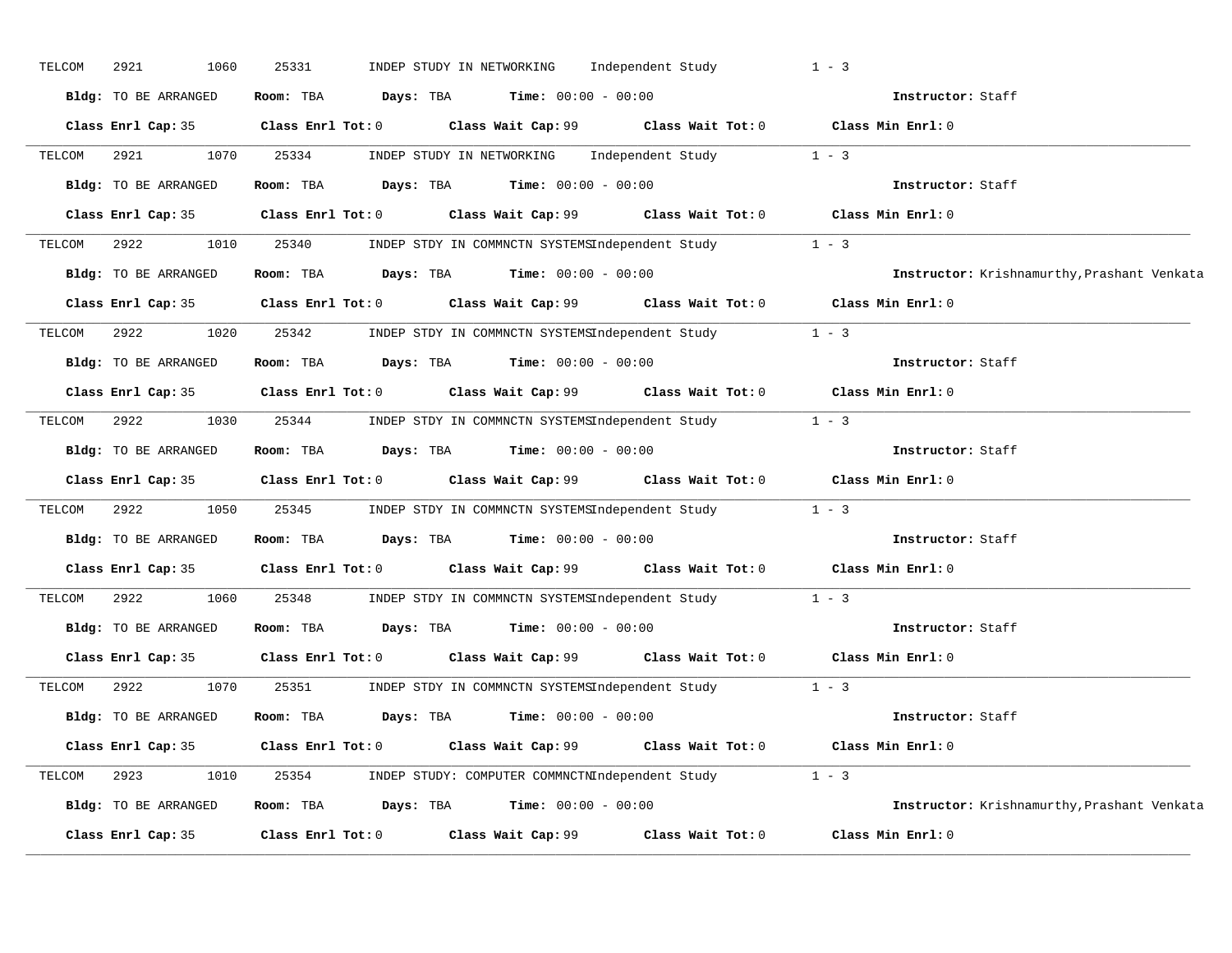#### Report ID: SR201 **University of Pittsburgh** Page No. 103 of 157 **Schedule of Classes for Spring Term 2021-2022** Run Date: 06/16/2021 **Academic Term** Run Time: 01:30:25

| Catalog Nbr Section Class Nbr<br>Subject | Course Title<br>Component                                                                   | Units<br>Topics   |
|------------------------------------------|---------------------------------------------------------------------------------------------|-------------------|
| 2923<br>1020<br>TELCOM                   | 25357<br>INDEP STUDY: COMPUTER COMMNCTNIndependent Study                                    | $1 - 3$           |
| Bldg: TO BE ARRANGED                     | Room: TBA $Days:$ TBA $Time: 00:00 - 00:00$                                                 | Instructor: Staff |
|                                          | Class Enrl Cap: 35 Class Enrl Tot: 0 Class Wait Cap: 99 Class Wait Tot: 0 Class Min Enrl: 0 |                   |
| TELCOM 2923 1030 25359                   | INDEP STUDY: COMPUTER COMMNCTNIndependent Study                                             | $1 - 3$           |
| Bldg: TO BE ARRANGED                     | Room: TBA $Days:$ TBA $Time: 00:00 - 00:00$                                                 | Instructor: Staff |
|                                          | Class Enrl Cap: 35 Class Enrl Tot: 0 Class Wait Cap: 99 Class Wait Tot: 0 Class Min Enrl: 0 |                   |
|                                          | TELCOM 2923 1050 25361 INDEP STUDY: COMPUTER COMMNCTNIndependent Study 1 - 3                |                   |
| Bldg: TO BE ARRANGED                     | Room: TBA $\rule{1em}{0.15mm}$ Days: TBA Time: $00:00 - 00:00$                              | Instructor: Staff |
|                                          | Class Enrl Cap: 35 Class Enrl Tot: 0 Class Wait Cap: 99 Class Wait Tot: 0 Class Min Enrl: 0 |                   |
|                                          | TELCOM 2923 1060 25367 INDEP STUDY: COMPUTER COMMNCTNIndependent Study 1 - 3                |                   |
| Bldg: TO BE ARRANGED                     | Room: TBA $\rule{1em}{0.15mm}$ Days: TBA Time: $00:00 - 00:00$                              | Instructor: Staff |
|                                          | Class Enrl Cap: 35 Class Enrl Tot: 0 Class Wait Cap: 99 Class Wait Tot: 0 Class Min Enrl: 0 |                   |
|                                          | TELCOM 2923 1070 25369 INDEP STUDY: COMPUTER COMMNCTNIndependent Study 1 - 3                |                   |
| Bldg: TO BE ARRANGED                     | Room: TBA $\rule{1em}{0.15mm}$ Days: TBA Time: $00:00 - 00:00$                              | Instructor: Staff |
|                                          | Class Enrl Cap: 35 Class Enrl Tot: 0 Class Wait Cap: 99 Class Wait Tot: 0 Class Min Enrl: 0 |                   |
| TELCOM 2924<br>1010                      | 25373 INDEP STUDY: TELCOM ADMIN Independent Study 1 - 3                                     |                   |
| Bldg: TO BE ARRANGED                     | Room: TBA Days: TBA Time: $00:00 - 00:00$                                                   | Instructor: Staff |
|                                          | Class Enrl Cap: 35 Class Enrl Tot: 0 Class Wait Cap: 99 Class Wait Tot: 0 Class Min Enrl: 0 |                   |
|                                          | TELCOM 2924 1020 25376 INDEP STUDY: TELCOM ADMIN Independent Study 1 - 3                    |                   |
| Bldg: TO BE ARRANGED                     | Room: TBA $Days: TBA$ Time: $00:00 - 00:00$                                                 | Instructor: Staff |
|                                          | Class Enrl Cap: 35 Class Enrl Tot: 0 Class Wait Cap: 99 Class Wait Tot: 0 Class Min Enrl: 0 |                   |
| 2924<br>1030<br>TELCOM                   | 25377 INDEP STUDY: TELCOM ADMIN Independent Study 1 - 3                                     |                   |
| Bldg: TO BE ARRANGED                     | Room: TBA $Days:$ TBA $Time: 00:00 - 00:00$                                                 | Instructor: Staff |
|                                          | Class Enrl Cap: 35 Class Enrl Tot: 0 Class Wait Cap: 99 Class Wait Tot: 0                   | Class Min Enrl: 0 |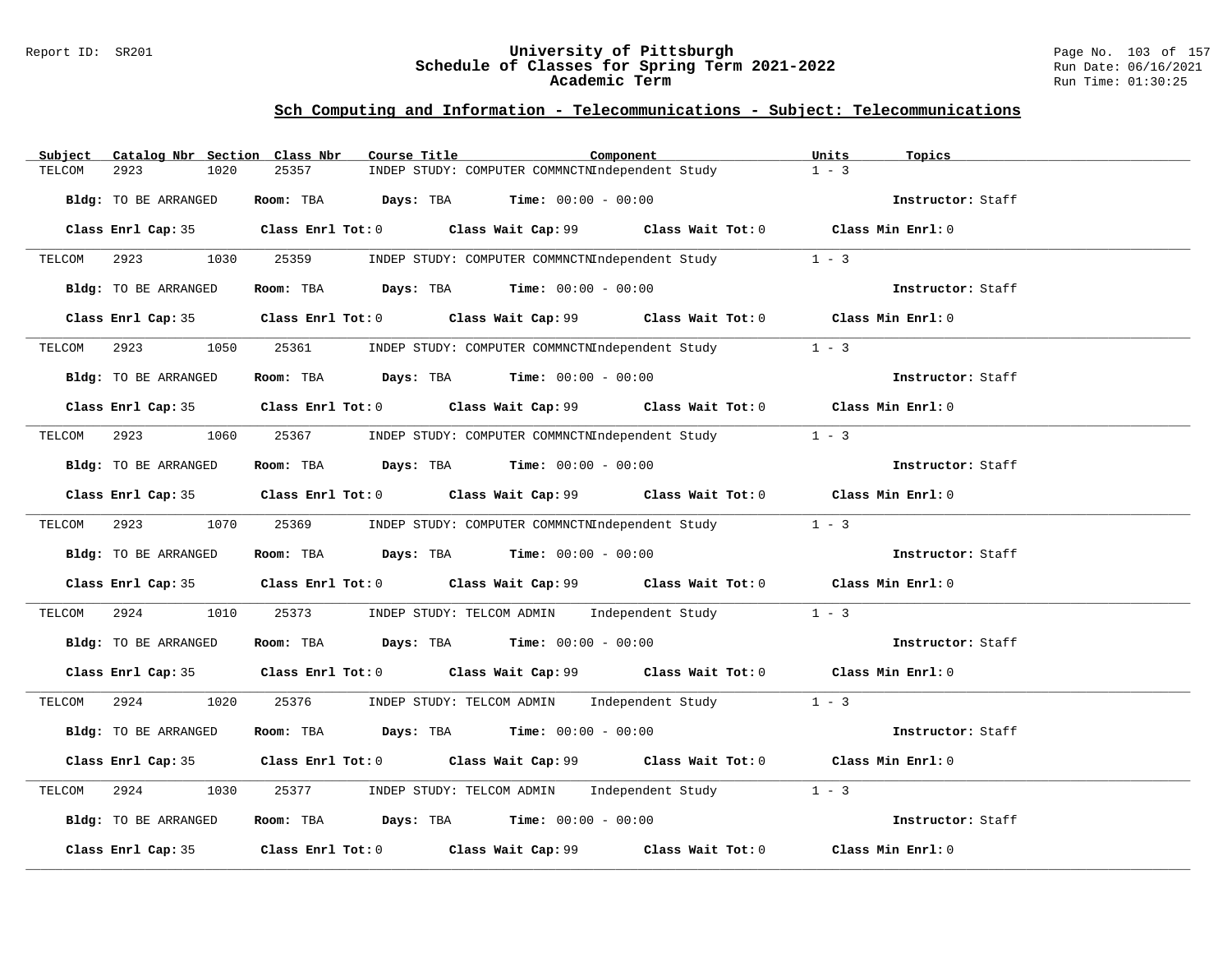| TELCOM 2924<br>1050  | 25379<br>INDEP STUDY: TELCOM ADMIN Independent Study                                        | $1 - 3$                     |
|----------------------|---------------------------------------------------------------------------------------------|-----------------------------|
| Bldg: TO BE ARRANGED | Room: TBA $Days:$ TBA $Time:$ $00:00 - 00:00$                                               | Instructor: Staff           |
|                      | Class Enrl Cap: 35 Class Enrl Tot: 0 Class Wait Cap: 99 Class Wait Tot: 0 Class Min Enrl: 0 |                             |
|                      | TELCOM 2924 1060 25381 INDEP STUDY: TELCOM ADMIN Independent Study 1 - 3                    |                             |
| Bldg: TO BE ARRANGED | Room: TBA $Days:$ TBA $Time: 00:00 - 00:00$                                                 | Instructor: Staff           |
|                      | Class Enrl Cap: 35 Class Enrl Tot: 0 Class Wait Cap: 99 Class Wait Tot: 0 Class Min Enrl: 0 |                             |
|                      | TELCOM 2924 1070 25383 INDEP STUDY: TELCOM ADMIN Independent Study 1 - 3                    |                             |
|                      | Bldg: TO BE ARRANGED Room: TBA Days: TBA Time: 00:00 - 00:00                                | Instructor: Weiss, Martin B |
|                      | Class Enrl Cap: 35 Class Enrl Tot: 0 Class Wait Cap: 99 Class Wait Tot: 0 Class Min Enrl: 0 |                             |
|                      | TELCOM 2925 1010 25387 INDP STDY: TELCOM ECON & POLCYIndependent Study 1 - 3                |                             |
| Bldg: TO BE ARRANGED | Room: TBA $\rule{1em}{0.15mm}$ Days: TBA $\rule{1.15mm}]{0.15mm}$ Time: $00:00 - 00:00$     | Instructor: Weiss, Martin B |
|                      | Class Enrl Cap: 35 Class Enrl Tot: 0 Class Wait Cap: 99 Class Wait Tot: 0 Class Min Enrl: 0 |                             |
|                      | TELCOM 2925 1020 25390 INDP STDY: TELCOM ECON & POLCYIndependent Study 1 - 3                |                             |
| Bldg: TO BE ARRANGED | Room: TBA $Days: TBA$ Time: $00:00 - 00:00$                                                 | Instructor: Staff           |
|                      | Class Enrl Cap: 35 Class Enrl Tot: 0 Class Wait Cap: 99 Class Wait Tot: 0 Class Min Enrl: 0 |                             |
|                      | TELCOM 2925 1030 25392 INDP STDY: TELCOM ECON & POLCYIndependent Study 1 - 3                |                             |
|                      | Bldg: TO BE ARRANGED Room: TBA Days: TBA Time: 00:00 - 00:00                                | Instructor: Staff           |
|                      | Class Enrl Cap: 35 Class Enrl Tot: 0 Class Wait Cap: 99 Class Wait Tot: 0 Class Min Enrl: 0 |                             |
|                      | TELCOM 2925 1050 25395 INDP STDY: TELCOM ECON & POLCYIndependent Study 1 - 3                |                             |
|                      | Bldg: TO BE ARRANGED Room: TBA Days: TBA Time: 00:00 - 00:00                                | Instructor: Staff           |
|                      | Class Enrl Cap: 35 Class Enrl Tot: 0 Class Wait Cap: 99 Class Wait Tot: 0 Class Min Enrl: 0 |                             |
|                      | TELCOM 2925 1060 25398 INDP STDY: TELCOM ECON & POLCYIndependent Study 1 - 3                |                             |
| Bldg: TO BE ARRANGED | Room: TBA $Days:$ TBA $Time:$ $00:00 - 00:00$                                               | Instructor: Staff           |
|                      | Class Enrl Cap: 35 Class Enrl Tot: 0 Class Wait Cap: 99 Class Wait Tot: 0 Class Min Enrl: 0 |                             |
|                      | TELCOM 2925 1070 25401 INDP STDY: TELCOM ECON & POLCYIndependent Study 1 - 3                |                             |
|                      | Bldg: TO BE ARRANGED Room: TBA Days: TBA Time: 00:00 - 00:00                                | Instructor: Staff           |
|                      | Class Enrl Cap: 35 Class Enrl Tot: 0 Class Wait Cap: 99 Class Wait Tot: 0                   | Class Min Enrl: 0           |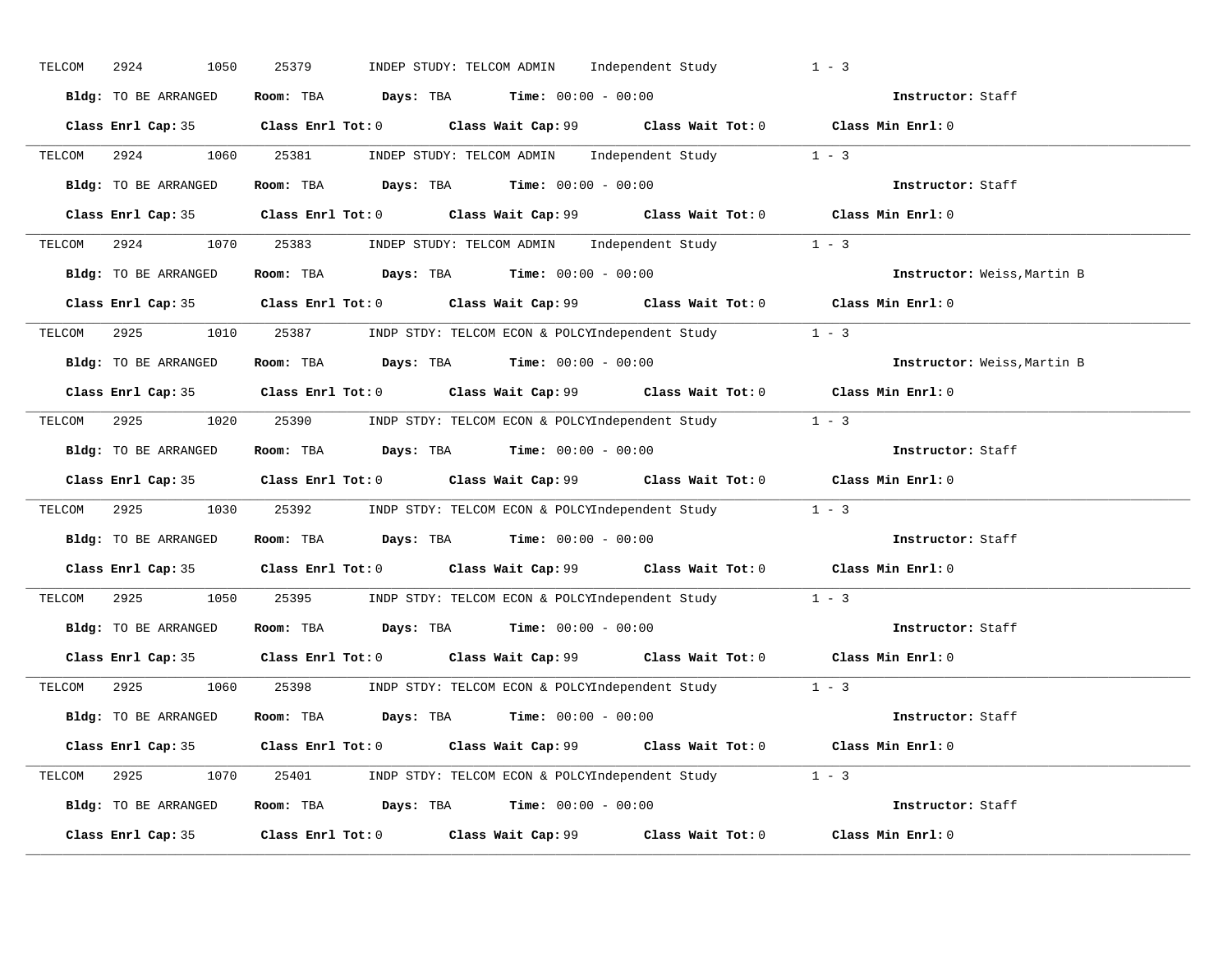#### Report ID: SR201 **University of Pittsburgh** Page No. 105 of 157 **Schedule of Classes for Spring Term 2021-2022** Run Date: 06/16/2021 **Academic Term** Run Time: 01:30:25

| Subject | Catalog Nbr Section Class Nbr |                   | Course Title                                         |                              | Component                                                                        | Units   | Topics                                      |
|---------|-------------------------------|-------------------|------------------------------------------------------|------------------------------|----------------------------------------------------------------------------------|---------|---------------------------------------------|
| TELCOM  | 2926<br>1010                  | 25406             | INDEP STUDY: HUMAN COMMUNICTN Independent Study      |                              |                                                                                  | $1 - 3$ |                                             |
|         | Bldg: TO BE ARRANGED          | Room: TBA         | Days: TBA                                            | $Time: 00:00 - 00:00$        |                                                                                  |         | Instructor: Krishnamurthy, Prashant Venkata |
|         | Class Enrl Cap: 35            |                   |                                                      |                              | Class Enrl Tot: 0 Class Wait Cap: 99 Class Wait Tot: 0 Class Min Enrl: 0         |         |                                             |
| TELCOM  | 1020<br>2926                  | 25409             |                                                      |                              | INDEP STUDY: HUMAN COMMUNICTN Independent Study                                  | $1 - 3$ |                                             |
|         | Bldg: TO BE ARRANGED          |                   | Room: TBA $Days:$ TBA $Time: 00:00 - 00:00$          |                              |                                                                                  |         | Instructor: Staff                           |
|         | Class Enrl Cap: 35            |                   | Class Enrl Tot: 0 Class Wait Cap: 99                 |                              | Class Wait Tot: 0 Class Min Enrl: 0                                              |         |                                             |
| TELCOM  | 2926<br>1030                  | 25411             |                                                      |                              | INDEP STUDY: HUMAN COMMUNICTN Independent Study 1 - 3                            |         |                                             |
|         | Bldg: TO BE ARRANGED          | Room: TBA         | <b>Days:</b> TBA <b>Time:</b> $00:00 - 00:00$        |                              |                                                                                  |         | Instructor: Staff                           |
|         | Class Enrl Cap: 35            |                   |                                                      |                              | Class Enrl Tot: 0 Class Wait Cap: 99 Class Wait Tot: 0                           |         | Class Min Enrl: 0                           |
| TELCOM  | 2926<br>1050                  | 25412             |                                                      |                              | INDEP STUDY: HUMAN COMMUNICTN Independent Study                                  | $1 - 3$ |                                             |
|         | Bldg: TO BE ARRANGED          | Room: TBA         | $\texttt{Davis:}$ TBA $\texttt{Time:}$ 00:00 - 00:00 |                              |                                                                                  |         | Instructor: Staff                           |
|         | Class Enrl Cap: 35            |                   |                                                      |                              | Class Enrl Tot: $0$ Class Wait Cap: $99$ Class Wait Tot: $0$ Class Min Enrl: $0$ |         |                                             |
| TELCOM  | 2926<br>1060                  | 25415             |                                                      |                              | INDEP STUDY: HUMAN COMMUNICTN Independent Study                                  | $1 - 3$ |                                             |
|         | Bldg: TO BE ARRANGED          | Room: TBA         | <b>Days:</b> TBA <b>Time:</b> $00:00 - 00:00$        |                              |                                                                                  |         | Instructor: Staff                           |
|         | Class Enrl Cap: 35            |                   | Class Enrl Tot: 0 Class Wait Cap: 99                 |                              | Class Wait Tot: 0 Class Min Enrl: 0                                              |         |                                             |
| TELCOM  | 2926<br>1070                  | 25418             |                                                      |                              | INDEP STUDY: HUMAN COMMUNICTN Independent Study 1 - 3                            |         |                                             |
|         | Bldg: TO BE ARRANGED          | Room: TBA         | <b>Days:</b> TBA <b>Time:</b> $00:00 - 00:00$        |                              |                                                                                  |         | Instructor: Staff                           |
|         | Class Enrl Cap: 35            |                   |                                                      |                              | Class Enrl Tot: 0 Class Wait Cap: 99 Class Wait Tot: 0                           |         | Class Min Enrl: 0                           |
| TELCOM  | 2927<br>1010                  | 25419             | IND STDY IN WIRELESS COMMNCTN Independent Study      |                              |                                                                                  | $1 - 3$ |                                             |
|         | Bldg: TO BE ARRANGED          | Room: TBA         | Days: TBA                                            | <b>Time:</b> $00:00 - 00:00$ |                                                                                  |         | Instructor:                                 |
|         | Class Enrl Cap: 35            | Class Enrl Tot: 0 |                                                      | Class Wait Cap: 99           | Class Wait Tot: 0 Class Min Enrl: 0                                              |         |                                             |
| TELCOM  | 2927<br>1020                  | 25420             |                                                      |                              | IND STDY IN WIRELESS COMMNCTN Independent Study                                  | $1 - 3$ |                                             |
|         | Bldg: TO BE ARRANGED          | Room: TBA         | <b>Days:</b> TBA <b>Time:</b> $00:00 - 00:00$        |                              |                                                                                  |         | Instructor: Krishnamurthy, Prashant Venkata |
|         | Class Enrl Cap: 35            |                   | Class Enrl Tot: 0 Class Wait Cap: 99                 |                              | Class Wait Tot: 0                                                                |         | Class Min Enrl: 0                           |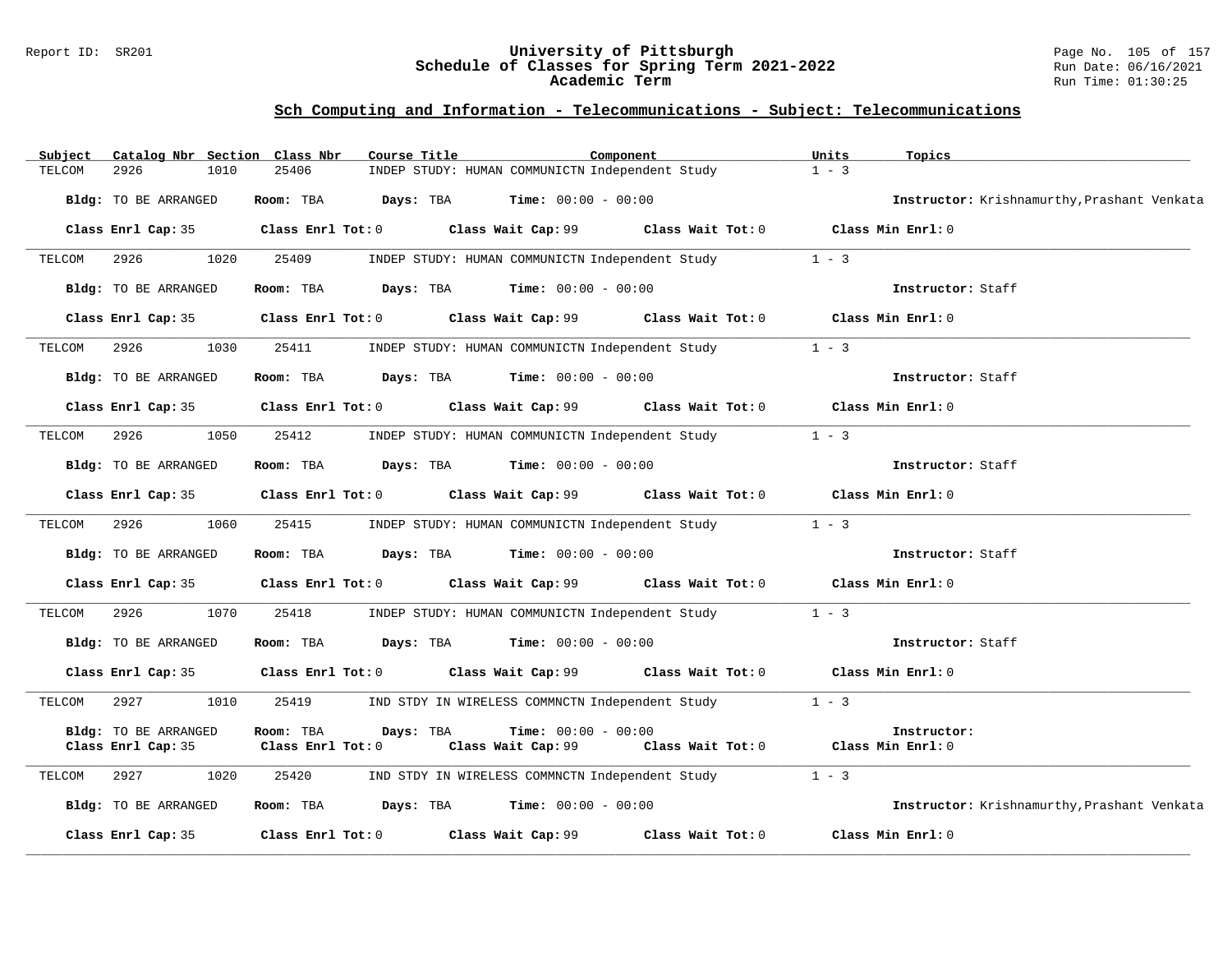#### Report ID: SR201 **University of Pittsburgh** Page No. 106 of 157 **Schedule of Classes for Spring Term 2021-2022** Run Date: 06/16/2021 **Academic Term** Run Time: 01:30:25

| Subject | Catalog Nbr Section Class Nbr              | Course Title                                      |                                                      | Component                                                                                   | Units<br>Topics                  |  |
|---------|--------------------------------------------|---------------------------------------------------|------------------------------------------------------|---------------------------------------------------------------------------------------------|----------------------------------|--|
| TELCOM  | 1030<br>2927                               | 25422                                             | IND STDY IN WIRELESS COMMNCTN Independent Study      |                                                                                             | $1 - 3$                          |  |
|         | Bldg: TO BE ARRANGED                       | Room: TBA<br>Days: TBA                            | <b>Time:</b> $00:00 - 00:00$                         |                                                                                             | Instructor:                      |  |
|         | Class Enrl Cap: 35                         | Class Enrl Tot: 0                                 | Class Wait Cap: 99                                   | Class Wait Tot: 0 Class Min Enrl: 0                                                         |                                  |  |
|         |                                            |                                                   |                                                      |                                                                                             |                                  |  |
| TELCOM  | 2927<br>1050                               | 25423                                             | IND STDY IN WIRELESS COMMNCTN Independent Study      |                                                                                             | $1 - 3$                          |  |
|         | Bldg: TO BE ARRANGED                       | Room: TBA                                         | $\texttt{Davis:}$ TBA $\texttt{Time:}$ 00:00 - 00:00 |                                                                                             | Instructor: Tipper, David Warren |  |
|         |                                            |                                                   |                                                      | Class Enrl Cap: 35 Class Enrl Tot: 0 Class Wait Cap: 99 Class Wait Tot: 0                   | Class Min Enrl: 0                |  |
| TELCOM  | 2927<br>1060                               | 25424                                             |                                                      | IND STDY IN WIRELESS COMMNCTN Independent Study                                             | $1 - 3$                          |  |
|         | Bldg: TO BE ARRANGED                       |                                                   | Room: TBA $Days:$ TBA $Time: 00:00 - 00:00$          |                                                                                             | Instructor: Staff                |  |
|         |                                            |                                                   |                                                      | Class Enrl Cap: 35 Class Enrl Tot: 0 Class Wait Cap: 99 Class Wait Tot: 0 Class Min Enrl: 0 |                                  |  |
| TELCOM  | 2927<br>1070                               | 25425                                             |                                                      | IND STDY IN WIRELESS COMMNCTN Independent Study                                             | $1 - 3$                          |  |
|         | Bldg: TO BE ARRANGED                       |                                                   | Room: TBA $Days:$ TBA $Time: 00:00 - 00:00$          |                                                                                             | Instructor: Staff                |  |
|         |                                            |                                                   |                                                      | Class Enrl Cap: 35 Class Enrl Tot: 0 Class Wait Cap: 99 Class Wait Tot: 0 Class Min Enrl: 0 |                                  |  |
| TELCOM  | 2928<br>1010                               | 25429                                             |                                                      | IND STDY SECU ASSURED INF SYS Independent Study                                             | $1 - 3$                          |  |
|         | Bldg: TO BE ARRANGED<br>Class Enrl Cap: 35 | Room: TBA<br>Days: TBA<br>$Class$ $Enr1$ $Tot: 0$ | <b>Time:</b> $00:00 - 00:00$<br>Class Wait Cap: 99   | Class Wait Tot: 0                                                                           | Instructor:<br>Class Min Enrl: 0 |  |
| TELCOM  | 2928 1020                                  | 25431                                             | IND STDY SECU ASSURED INF SYS Independent Study      |                                                                                             | $1 - 3$                          |  |
|         | Bldg: TO BE ARRANGED                       |                                                   | Room: TBA $Days:$ TBA $Time: 00:00 - 00:00$          |                                                                                             | Instructor: Palanisamy, Balaji   |  |
|         | Class Enrl Cap: 35                         |                                                   |                                                      | Class Enrl Tot: 0 Class Wait Cap: 99 Class Wait Tot: 0                                      | Class Min Enrl: 0                |  |
| TELCOM  | 1030<br>2928                               | 25433                                             |                                                      | IND STDY SECU ASSURED INF SYS Independent Study                                             | $1 - 3$                          |  |
|         | Bldg: TO BE ARRANGED                       |                                                   | Room: TBA $Days:$ TBA $Time: 00:00 - 00:00$          |                                                                                             | Instructor: Staff                |  |
|         |                                            |                                                   |                                                      | Class Enrl Cap: 35 Class Enrl Tot: 0 Class Wait Cap: 99 Class Wait Tot: 0                   | Class Min Enrl: 0                |  |
| TELCOM  | 2928<br>1050                               | 25435                                             |                                                      | IND STDY SECU ASSURED INF SYS Independent Study                                             | $1 - 3$                          |  |
|         | Bldg: TO BE ARRANGED                       |                                                   | Room: TBA $Days:$ TBA $Time: 00:00 - 00:00$          |                                                                                             | Instructor: Staff                |  |
|         | Class Enrl Cap: 35                         | Class Enrl Tot: 0 Class Wait Cap: 99              |                                                      | Class Wait Tot: 0                                                                           | Class Min Enrl: 0                |  |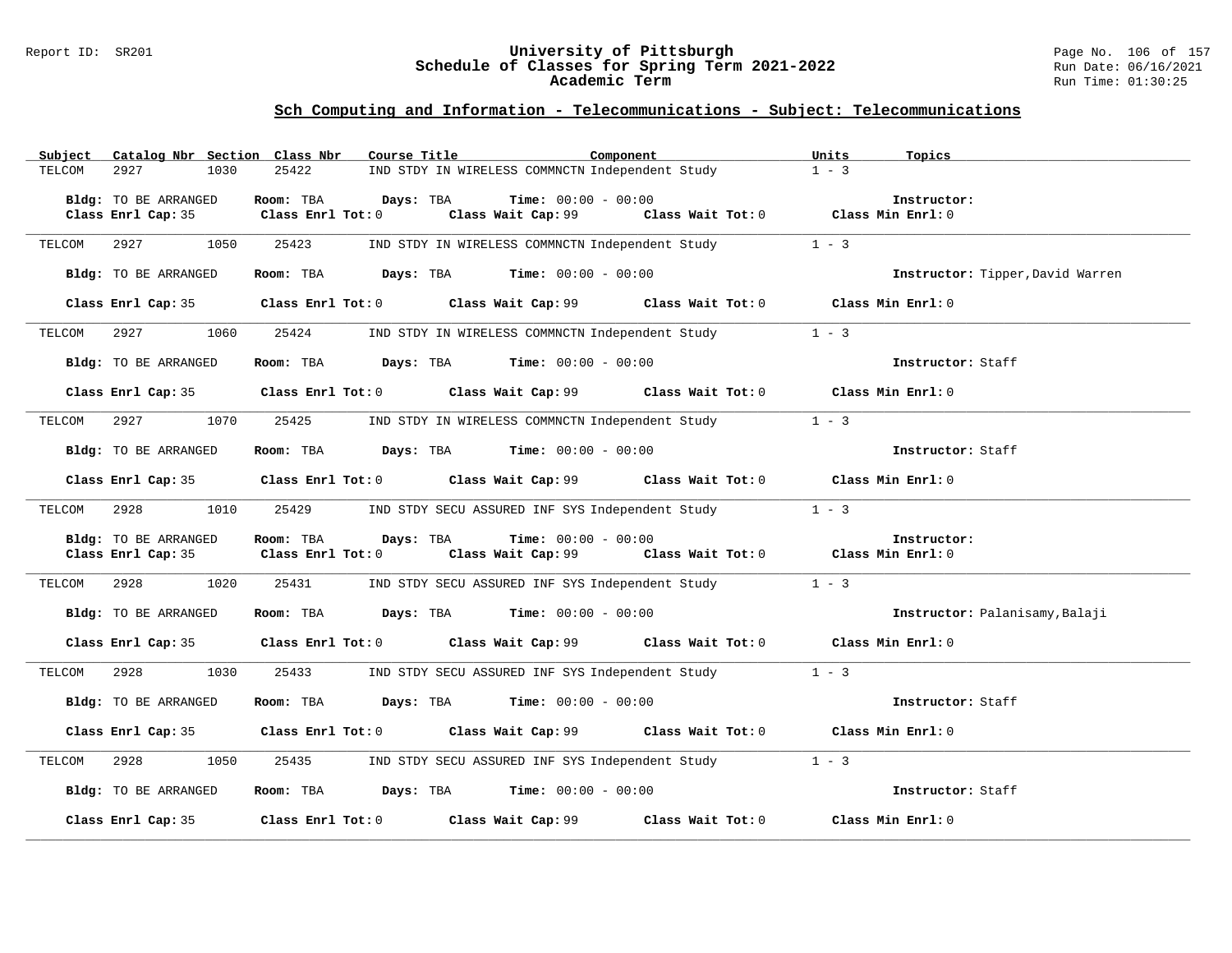#### Report ID: SR201 **University of Pittsburgh** Page No. 107 of 157 **Schedule of Classes for Spring Term 2021-2022** Run Date: 06/16/2021 **Academic Term** Run Time: 01:30:25

| Subject |                             |      | Catalog Nbr Section Class Nbr | Course Title                                                   |                                                 | Component                                                                                   | Units             | Topics                                       |
|---------|-----------------------------|------|-------------------------------|----------------------------------------------------------------|-------------------------------------------------|---------------------------------------------------------------------------------------------|-------------------|----------------------------------------------|
| TELCOM  | 2928                        | 1060 | 25438                         |                                                                | IND STDY SECU ASSURED INF SYS Independent Study |                                                                                             | $1 - 3$           |                                              |
|         | Bldg: TO BE ARRANGED        |      | Room: TBA                     |                                                                | <b>Days:</b> TBA <b>Time:</b> $00:00 - 00:00$   |                                                                                             |                   | Instructor: Staff                            |
|         | Class Enrl Cap: 35          |      |                               | $Class$ $Enrl$ $Tot: 0$                                        |                                                 | Class Wait Cap: 99 Class Wait Tot: 0 Class Min Enrl: 0                                      |                   |                                              |
| TELCOM  | 2928                        | 1070 | 25440                         |                                                                | IND STDY SECU ASSURED INF SYS Independent Study |                                                                                             | $1 - 3$           |                                              |
|         | Bldg: TO BE ARRANGED        |      | Room: TBA                     |                                                                | <b>Days:</b> TBA <b>Time:</b> $00:00 - 00:00$   |                                                                                             |                   | Instructor: Staff                            |
|         | Class Enrl Cap: 35          |      |                               |                                                                |                                                 | Class Enrl Tot: 0 Class Wait Cap: 99 Class Wait Tot: 0 Class Min Enrl: 0                    |                   |                                              |
| TELCOM  | 2928                        | 1080 | 25443                         |                                                                | IND STDY SECU ASSURED INF SYS Independent Study |                                                                                             | $1 - 3$           |                                              |
|         | Bldg: TO BE ARRANGED        |      | Room: TBA                     | Days: TBA                                                      | $Time: 00:00 - 00:00$                           |                                                                                             |                   | Instructor: Staff                            |
|         | Class Enrl Cap: 99          |      |                               |                                                                |                                                 | Class Enrl Tot: 0 Class Wait Cap: 99 Class Wait Tot: 0                                      | Class Min Enrl: 0 |                                              |
| TELCOM  | 2940                        | 1010 | 25535                         | PRACTICUM                                                      |                                                 | Practicum                                                                                   | $1 - 3$           |                                              |
|         | Bldg: TO BE ARRANGED        |      | Room: TBA                     | <b>Days:</b> TBA <b>Time:</b> $00:00 - 00:00$                  |                                                 |                                                                                             |                   | Instructor: Tipper, David Warren             |
|         |                             |      |                               |                                                                |                                                 |                                                                                             |                   | Singh, Alka                                  |
|         |                             |      |                               |                                                                |                                                 | Class Enrl Cap: 35 Class Enrl Tot: 0 Class Wait Cap: 99 Class Wait Tot: 0 Class Min Enrl: 0 |                   |                                              |
| TELCOM  | 2941                        | 1010 | 25536                         | MASTER'S THESIS                                                |                                                 | Thesis Research                                                                             | $3 - 6$           |                                              |
|         | <b>Bldg:</b> TO BE ARRANGED |      | Room: TBA                     | $\texttt{DayS:}$ TBA $\texttt{Time:}$ 00:00 - 00:00            |                                                 |                                                                                             |                   | Instructor: Joshi, James Bikram, Dhoj        |
|         |                             |      |                               |                                                                |                                                 | Class Enrl Cap: 35 Class Enrl Tot: 0 Class Wait Cap: 99 Class Wait Tot: 0 Class Min Enrl: 0 |                   |                                              |
| TELCOM  | 2941                        | 1020 | 25537                         | MASTER'S THESIS                                                |                                                 | Thesis Research                                                                             | $3 - 6$           |                                              |
|         | Bldg: TO BE ARRANGED        |      |                               | Room: TBA $\rule{1em}{0.15mm}$ Days: TBA Time: $00:00 - 00:00$ |                                                 |                                                                                             |                   | Instructor: Krishnamurthy, Prashant Venkata  |
|         |                             |      |                               |                                                                |                                                 | Class Enrl Cap: 35 Class Enrl Tot: 0 Class Wait Cap: 99 Class Wait Tot: 0 Class Min Enrl: 0 |                   |                                              |
| TELCOM  | 2941                        | 1030 | 25538                         | MASTER'S THESIS                                                | Thesis Research                                 |                                                                                             | $3 - 6$           |                                              |
|         | Bldg: TO BE ARRANGED        |      |                               | Room: TBA $Days:$ TBA $Time: 00:00 - 00:00$                    |                                                 |                                                                                             |                   | <b>Instructor:</b> Pelechrinis, Konstantinos |
|         | Class Enrl Cap: 35          |      |                               | Class Enrl Tot: 0 Class Wait Cap: 99                           |                                                 | Class Wait Tot: 0                                                                           |                   | Class Min Enrl: 0                            |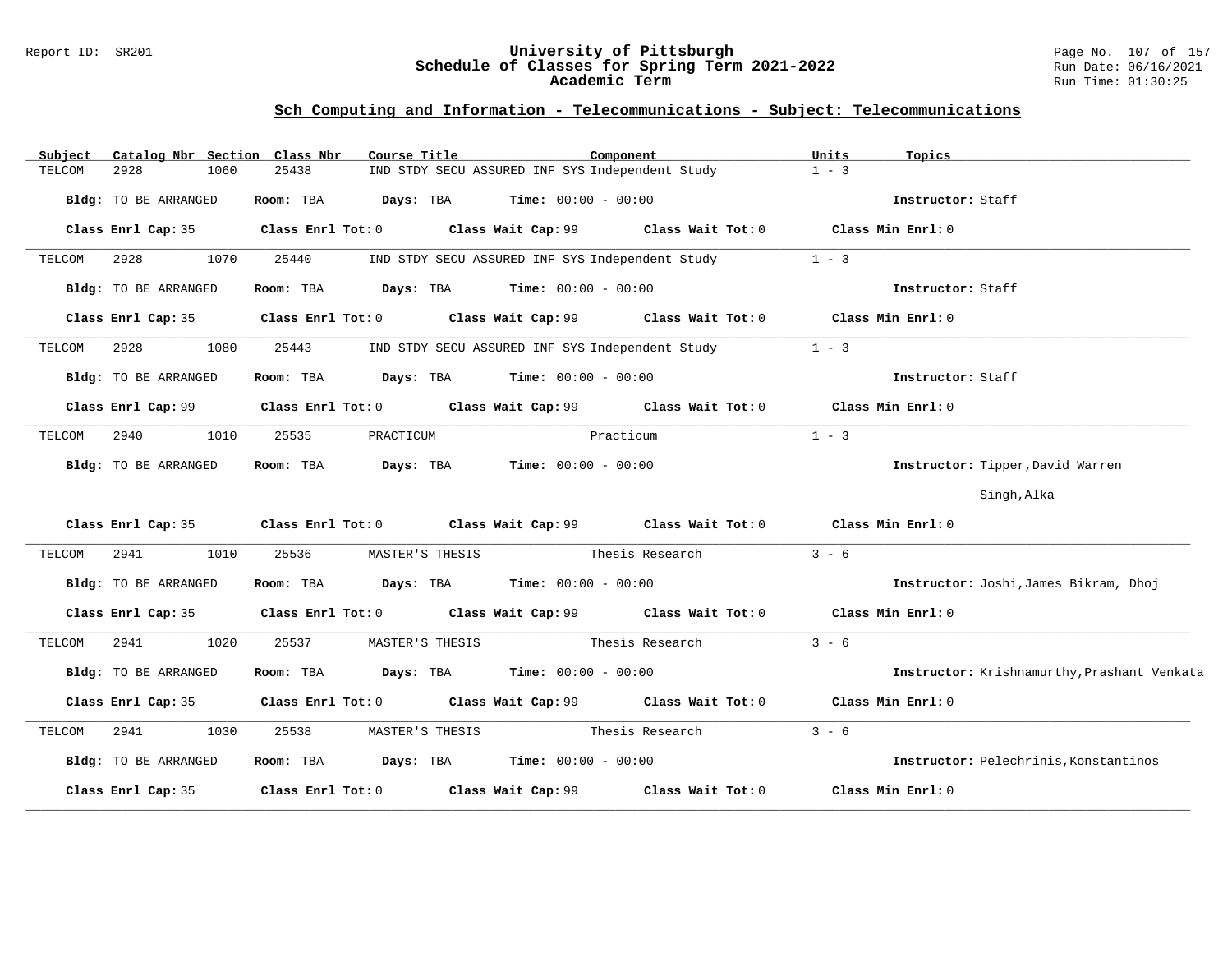#### Report ID: SR201 **University of Pittsburgh** Page No. 108 of 157 **Schedule of Classes for Spring Term 2021-2022** Run Date: 06/16/2021 **Academic Term** Run Time: 01:30:25

| Catalog Nbr Section<br>Subject             | Class Nbr<br>Course Title                     | Component                                                        | Units<br>Topics                  |
|--------------------------------------------|-----------------------------------------------|------------------------------------------------------------------|----------------------------------|
| 1050<br>2941<br>TELCOM                     | 25539<br>MASTER'S THESIS                      | Thesis Research                                                  | $3 - 6$                          |
| Bldg: TO BE ARRANGED                       | Room: TBA<br>Days: TBA                        | <b>Time:</b> $00:00 - 00:00$                                     | Instructor: Weiss, Martin B      |
| Class Enrl Cap: 35                         | Class Enrl Tot: 0                             | Class Wait Cap: 99<br>Class Wait Tot: 0                          | Class Min Enrl: 0                |
| 1060<br>2941<br>TELCOM                     | 25540<br>MASTER'S THESIS                      | Thesis Research                                                  | $3 - 6$                          |
| Bldg: TO BE ARRANGED                       | Room: TBA<br>Days: TBA                        | <b>Time:</b> $00:00 - 00:00$                                     | Instructor: Tipper, David Warren |
| Class Enrl Cap: 35                         | Class Enrl Tot: 0                             | Class Wait Cap: 99<br>Class Wait Tot: 0                          | Class Min Enrl: 0                |
| 1070<br>2941<br>TELCOM                     | 25541<br>MASTER'S THESIS                      | Thesis Research                                                  | $3 - 6$                          |
| Bldg: TO BE ARRANGED<br>Class Enrl Cap: 35 | Days: TBA<br>Room: TBA<br>Class Enrl Tot: $0$ | $Time: 00:00 - 00:00$<br>Class Wait Tot: 0<br>Class Wait Cap: 99 | Instructor:<br>Class Min Enrl: 0 |
| 2982<br>1010<br>TELCOM                     | 26758<br>TELCOM SCI COOPV PROGRAM             | Independent Study                                                | $\mathbf{1}$                     |
| Bldg: TO BE ARRANGED                       | Room: TBA<br>Days: TBA                        | <b>Time:</b> $00:00 - 00:00$                                     | Instructor: Tipper, David Warren |
|                                            |                                               |                                                                  | Singh, Alka                      |
| Class Enrl Cap: 999                        | Class $Enr1$ Tot: $0$                         | Class Wait Cap: 99<br>Class Wait Tot: 0                          | Class Min Enrl: 0                |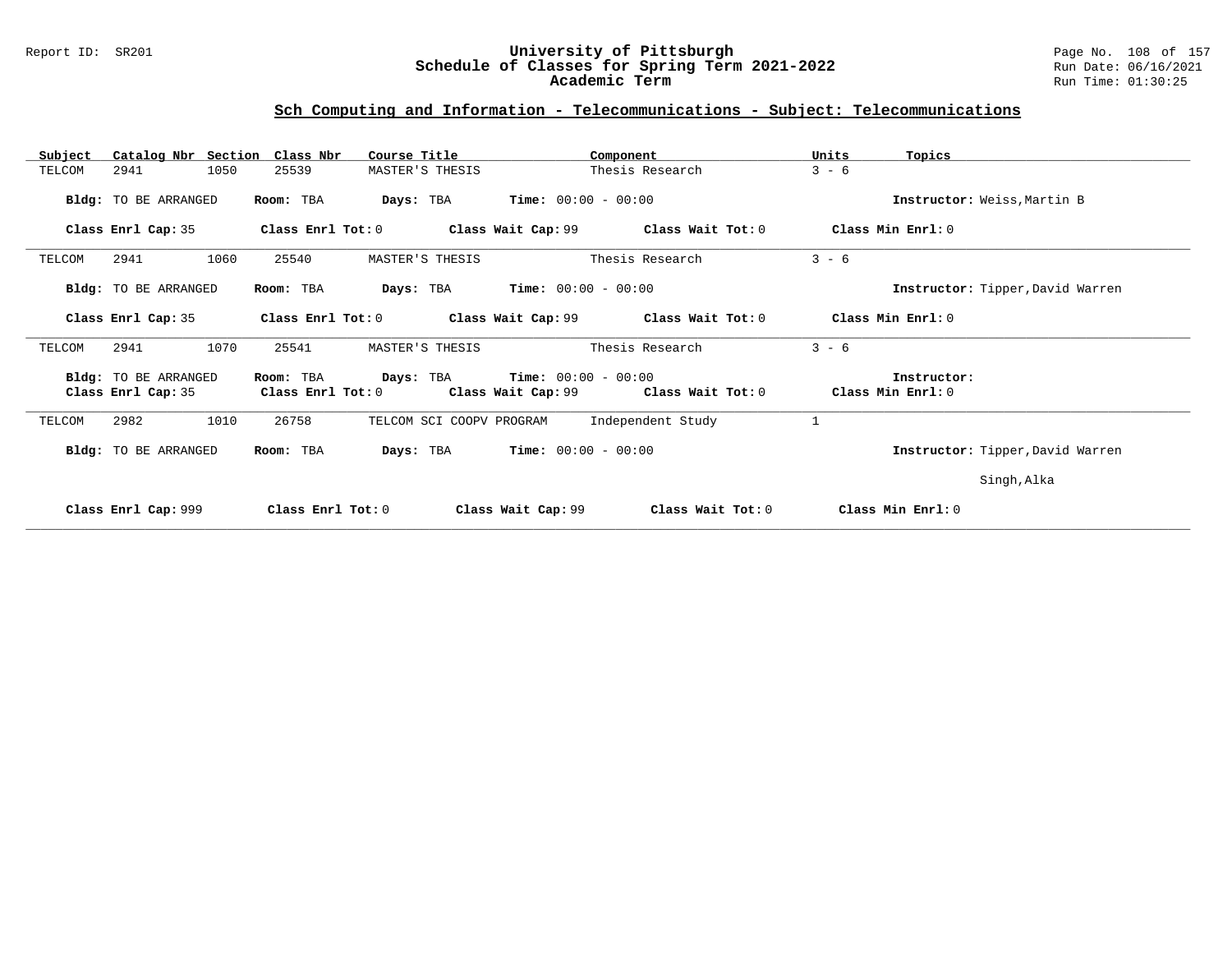### Report ID: SR201 **University of Pittsburgh** Page No. 109 of 157 **Schedule of Classes for Spring Term 2021-2022** Run Date: 06/16/2021 **CHS** Run Time: 01:30:25

|                            | Subject              |      | Catalog Nbr Section Class Nbr | Course Title | Component                                                                                                                                        | Units             | Topics              |  |
|----------------------------|----------------------|------|-------------------------------|--------------|--------------------------------------------------------------------------------------------------------------------------------------------------|-------------------|---------------------|--|
| CS                         | 0004                 | 8025 | 16499                         |              | INTRO COMPUTER PROGRMMNG-BASICLecture                                                                                                            | $\mathbf{3}$      |                     |  |
|                            | Bldg: TO BE ARRANGED |      | Room: TBA                     | Days: TBA    | <b>Time:</b> $00:00 - 00:00$                                                                                                                     |                   | Instructor: Staff   |  |
|                            | Class Enrl Cap: 9999 |      | Class Enrl Tot: 0             |              | Class Wait Cap: 0<br>Attributes: College In High School, DSAS Algebra General Ed. Requirement, DSAS Quant.-Formal Reason General Ed. Requirement | Class Wait Tot: 0 | Class Min Enrl: 0   |  |
| $\mathop{\rm CS}\nolimits$ | 0004                 | 8040 | 11208                         |              | INTRO COMPUTER PROGRMMNG-BASICLecture                                                                                                            | $\overline{3}$    |                     |  |
|                            | Bldg: TO BE ARRANGED |      | Room: TBA                     | Days: TBA    | <b>Time:</b> $00:00 - 00:00$                                                                                                                     |                   | Instructor: Staff   |  |
|                            | Class Enrl Cap: 9999 |      | Class Enrl Tot: 0             |              | Class Wait Cap: 0<br>Attributes: College In High School, DSAS Algebra General Ed. Requirement, DSAS Quant.-Formal Reason General Ed. Requirement | Class Wait Tot: 0 | Class Min Enrl: 0   |  |
| CS                         | 0004                 | 8050 | 16500                         |              | INTRO COMPUTER PROGRMMNG-BASICLecture                                                                                                            | $\mathbf{3}$      |                     |  |
|                            | Bldg: TO BE ARRANGED |      | Room: TBA                     | Days: TBA    | <b>Time:</b> $00:00 - 00:00$                                                                                                                     |                   | Instructor: Staff   |  |
|                            | Class Enrl Cap: 9999 |      | Class Enrl Tot: 0             |              | Class Wait Cap: 0<br>Attributes: College In High School, DSAS Algebra General Ed. Requirement, DSAS Quant.-Formal Reason General Ed. Requirement | Class Wait Tot: 0 | Class Min $Enr1: 0$ |  |
| CS                         | 0004                 | 8070 | 16501                         |              | INTRO COMPUTER PROGRMMNG-BASICLecture                                                                                                            | 3                 |                     |  |
|                            | Bldg: TO BE ARRANGED |      | Room: TBA                     | Days: TBA    | <b>Time:</b> $00:00 - 00:00$                                                                                                                     |                   | Instructor: Staff   |  |
|                            | Class Enrl Cap: 9999 |      | Class Enrl Tot: 0             |              | Class Wait Cap: 0<br>Attributes: College In High School, DSAS Algebra General Ed. Requirement, DSAS Quant.-Formal Reason General Ed. Requirement | Class Wait Tot: 0 | Class Min Enrl: 0   |  |
| $\mathop{\rm CS}\nolimits$ | 0004                 | 8080 | 11209                         |              | INTRO COMPUTER PROGRMMNG-BASICLecture                                                                                                            | $\overline{3}$    |                     |  |
|                            | Bldg: TO BE ARRANGED |      | Room: TBA                     | Days: TBA    | <b>Time:</b> $00:00 - 00:00$                                                                                                                     |                   | Instructor: Staff   |  |
|                            | Class Enrl Cap: 9999 |      | Class Enrl Tot: 0             |              | Class Wait Cap: 0<br>Attributes: College In High School, DSAS Algebra General Ed. Requirement, DSAS Quant.-Formal Reason General Ed. Requirement | Class Wait Tot: 0 | Class Min Enrl: 0   |  |
| CS                         | 0004                 | 8090 | 11210                         |              | INTRO COMPUTER PROGRMMNG-BASICLecture                                                                                                            | $\overline{3}$    |                     |  |
|                            | Bldg: TO BE ARRANGED |      | Room: TBA                     | Days: TBA    | <b>Time:</b> $00:00 - 00:00$                                                                                                                     |                   | Instructor: Staff   |  |
|                            | Class Enrl Cap: 9999 |      | Class Enrl Tot: 0             |              | Class Wait Cap: 0<br>Attributes: College In High School, DSAS Algebra General Ed. Requirement, DSAS Quant.-Formal Reason General Ed. Requirement | Class Wait Tot: 0 | Class Min Enrl: 0   |  |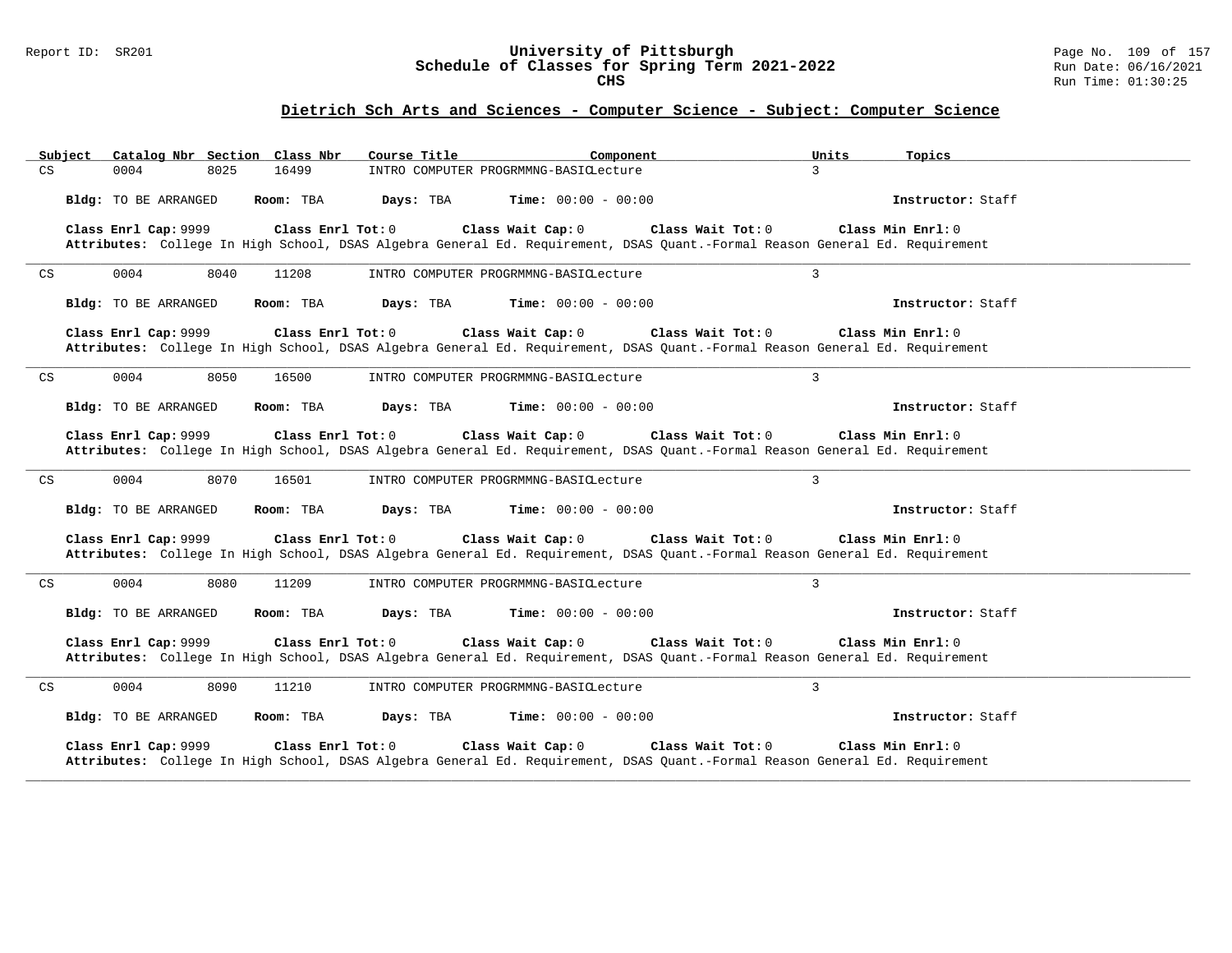### Report ID: SR201 **University of Pittsburgh** Page No. 110 of 157 **Schedule of Classes for Spring Term 2021-2022** Run Date: 06/16/2021 **CHS** Run Time: 01:30:25

| Catalog Nbr Section Class Nbr<br>Subject            | Course Title<br>Component                                                                                                                                             | Units<br>Topics   |
|-----------------------------------------------------|-----------------------------------------------------------------------------------------------------------------------------------------------------------------------|-------------------|
| CS<br>11211<br>0004<br>8130                         | INTRO COMPUTER PROGRMMNG-BASICLecture                                                                                                                                 | $\mathbf{3}$      |
| Bldg: TO BE ARRANGED<br>Room: TBA                   | Days: TBA<br><b>Time:</b> $00:00 - 00:00$                                                                                                                             | Instructor: Staff |
| Class Enrl Cap: 9999<br>Class Enrl Tot: 0           | Class Wait Cap: 0<br>Class Wait Tot: 0<br>Attributes: College In High School, DSAS Algebra General Ed. Requirement, DSAS Quant.-Formal Reason General Ed. Requirement | Class Min Enrl: 0 |
| $\mathop{\rm CS}\nolimits$<br>0004<br>8135<br>15006 | INTRO COMPUTER PROGRMMNG-BASICLecture                                                                                                                                 | $\overline{3}$    |
| Bldg: TO BE ARRANGED<br>Room: TBA                   | Days: TBA<br><b>Time:</b> $00:00 - 00:00$                                                                                                                             | Instructor: Staff |
| Class Enrl Cap: 9999<br>Class Enrl Tot: 0           | Class Wait Cap: 0<br>Class Wait Tot: 0<br>Attributes: College In High School, DSAS Algebra General Ed. Requirement, DSAS Quant.-Formal Reason General Ed. Requirement | Class Min Enrl: 0 |
| 0004<br>8136<br>$\mathop{\rm CS}\nolimits$<br>23688 | INTRO COMPUTER PROGRMMNG-BASICLecture                                                                                                                                 | $\overline{3}$    |
| Bldg: TO BE ARRANGED<br>Room: TBA                   | Days: TBA<br><b>Time:</b> $00:00 - 00:00$                                                                                                                             | Instructor: Staff |
| Class Enrl Cap: 9999<br>Class Enrl Tot: 0           | Class Wait Cap: 0<br>Class Wait Tot: 0<br>Attributes: College In High School, DSAS Algebra General Ed. Requirement, DSAS Quant.-Formal Reason General Ed. Requirement | Class Min Enrl: 0 |
| 0004<br>$\mathop{\rm CS}\nolimits$<br>8155<br>11311 | INTRO COMPUTER PROGRMMNG-BASICLecture                                                                                                                                 | $\overline{3}$    |
| Bldg: TO BE ARRANGED<br>Room: TBA                   | Days: TBA<br><b>Time:</b> $00:00 - 00:00$                                                                                                                             | Instructor: Staff |
| Class Enrl Cap: 9999<br>Class Enrl Tot: 0           | Class Wait Cap: 0<br>Class Wait Tot: 0<br>Attributes: College In High School, DSAS Algebra General Ed. Requirement, DSAS Quant.-Formal Reason General Ed. Requirement | Class Min Enrl: 0 |
| 0004<br>8175<br>17593<br>CS                         | INTRO COMPUTER PROGRMMNG-BASICLecture                                                                                                                                 | $\overline{3}$    |
| Bldg: TO BE ARRANGED<br>Room: TBA                   | <b>Time:</b> $00:00 - 00:00$<br>Days: TBA                                                                                                                             | Instructor: Staff |
| Class Enrl Cap: 9999<br>Class Enrl Tot: $0$         | Class Wait Cap: 0<br>Class Wait Tot: 0<br>Attributes: College In High School, DSAS Algebra General Ed. Requirement, DSAS Quant.-Formal Reason General Ed. Requirement | Class Min Enrl: 0 |
| $\mathop{\rm CS}\nolimits$<br>0004<br>8180<br>11212 | INTRO COMPUTER PROGRMMNG-BASICLecture                                                                                                                                 | $\overline{3}$    |
| Bldg: TO BE ARRANGED<br>Room: TBA                   | Days: TBA<br><b>Time:</b> $00:00 - 00:00$                                                                                                                             | Instructor: Staff |
| Class Enrl Cap: 9999<br>Class Enrl Tot: 0           | Class Wait Cap: 0<br>Class Wait Tot: 0<br>Attributes: College In High School, DSAS Algebra General Ed. Requirement, DSAS Quant.-Formal Reason General Ed. Requirement | Class Min Enrl: 0 |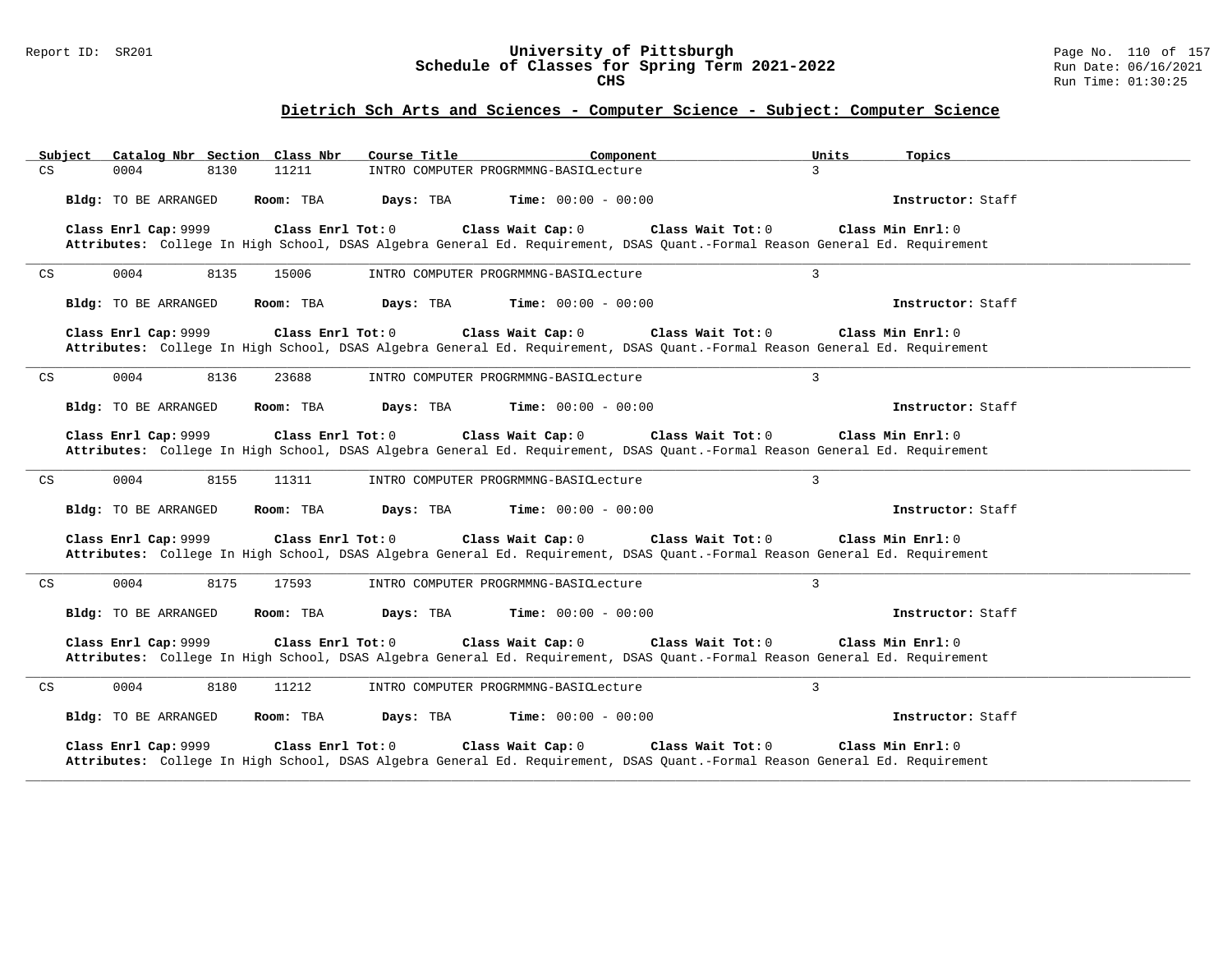### Report ID: SR201 **University of Pittsburgh** Page No. 111 of 157 **Schedule of Classes for Spring Term 2021-2022** Run Date: 06/16/2021 **CHS** Run Time: 01:30:25

| Catalog Nbr Section Class Nbr<br>Subject            | Course Title<br>Component                                                                                                                                             | Units<br>Topics   |
|-----------------------------------------------------|-----------------------------------------------------------------------------------------------------------------------------------------------------------------------|-------------------|
| CS<br>0004<br>24779<br>8182                         | INTRO COMPUTER PROGRMMNG-BASICLecture                                                                                                                                 | $\mathbf{3}$      |
| Bldg: TO BE ARRANGED<br>Room: TBA                   | Days: TBA<br><b>Time:</b> $00:00 - 00:00$                                                                                                                             | Instructor: Staff |
| Class Enrl Cap: 9999<br>Class Enrl Tot: 0           | Class Wait Cap: 0<br>Class Wait Tot: 0<br>Attributes: College In High School, DSAS Algebra General Ed. Requirement, DSAS Quant.-Formal Reason General Ed. Requirement | Class Min Enrl: 0 |
| $\mathop{\rm CS}\nolimits$<br>0004<br>8224<br>17168 | INTRO COMPUTER PROGRMMNG-BASICLecture                                                                                                                                 | $\overline{3}$    |
| Bldg: TO BE ARRANGED<br>Room: TBA                   | Days: TBA<br><b>Time:</b> $00:00 - 00:00$                                                                                                                             | Instructor: Staff |
| Class Enrl Cap: 9999<br>Class Enrl Tot: 0           | Class Wait Cap: 0<br>Class Wait Tot: 0<br>Attributes: College In High School, DSAS Algebra General Ed. Requirement, DSAS Quant.-Formal Reason General Ed. Requirement | Class Min Enrl: 0 |
| 0004<br>8230<br>$\mathop{\rm CS}\nolimits$<br>16502 | INTRO COMPUTER PROGRMMNG-BASICLecture                                                                                                                                 | $\overline{3}$    |
| Bldg: TO BE ARRANGED<br>Room: TBA                   | Days: TBA<br><b>Time:</b> $00:00 - 00:00$                                                                                                                             | Instructor: Staff |
| Class Enrl Cap: 9999<br>Class Enrl Tot: 0           | Class Wait Cap: 0<br>Class Wait Tot: 0<br>Attributes: College In High School, DSAS Algebra General Ed. Requirement, DSAS Quant.-Formal Reason General Ed. Requirement | Class Min Enrl: 0 |
| 0004<br>8235<br>$\mathop{\rm CS}\nolimits$<br>17169 | INTRO COMPUTER PROGRMMNG-BASICLecture                                                                                                                                 | $\overline{3}$    |
| Bldg: TO BE ARRANGED<br>Room: TBA                   | Days: TBA<br><b>Time:</b> $00:00 - 00:00$                                                                                                                             | Instructor: Staff |
| Class Enrl Cap: 9999<br>Class Enrl Tot: 0           | Class Wait Cap: 0<br>Class Wait Tot: 0<br>Attributes: College In High School, DSAS Algebra General Ed. Requirement, DSAS Quant.-Formal Reason General Ed. Requirement | Class Min Enrl: 0 |
| 0004<br>8240<br>11213<br>CS                         | INTRO COMPUTER PROGRMMNG-BASICLecture                                                                                                                                 | $\overline{3}$    |
| Bldg: TO BE ARRANGED<br>Room: TBA                   | <b>Time:</b> $00:00 - 00:00$<br>Days: TBA                                                                                                                             | Instructor: Staff |
| Class Enrl Cap: 9999<br>Class Enrl Tot: $0$         | Class Wait Cap: 0<br>Class Wait Tot: 0<br>Attributes: College In High School, DSAS Algebra General Ed. Requirement, DSAS Quant.-Formal Reason General Ed. Requirement | Class Min Enrl: 0 |
| $\mathop{\rm CS}\nolimits$<br>0004<br>8250<br>11214 | INTRO COMPUTER PROGRMMNG-BASICLecture                                                                                                                                 | $\overline{3}$    |
| Bldg: TO BE ARRANGED<br>Room: TBA                   | Days: TBA<br><b>Time:</b> $00:00 - 00:00$                                                                                                                             | Instructor: Staff |
| Class Enrl Cap: 9999<br>Class Enrl Tot: 0           | Class Wait Cap: 0<br>Class Wait Tot: 0<br>Attributes: College In High School, DSAS Algebra General Ed. Requirement, DSAS Quant.-Formal Reason General Ed. Requirement | Class Min Enrl: 0 |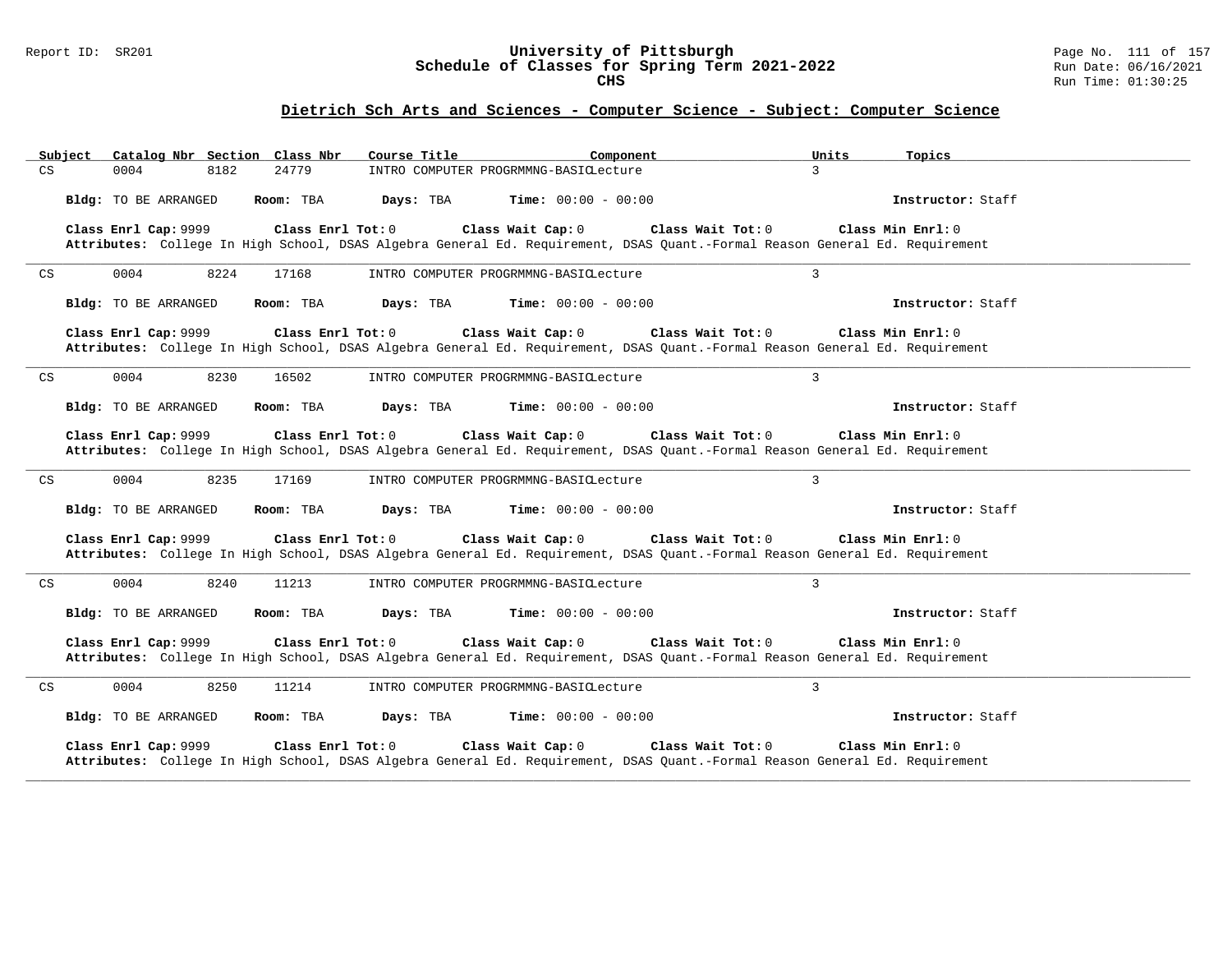### Report ID: SR201 **University of Pittsburgh** Page No. 112 of 157 **Schedule of Classes for Spring Term 2021-2022** Run Date: 06/16/2021 **CHS** Run Time: 01:30:25

|                            | Subject |                      |      | Catalog Nbr Section Class Nbr | Course Title | Component                             |                                                                                                                                                  | Units             | Topics              |  |
|----------------------------|---------|----------------------|------|-------------------------------|--------------|---------------------------------------|--------------------------------------------------------------------------------------------------------------------------------------------------|-------------------|---------------------|--|
| CS                         |         | 0004                 | 8255 | 23808                         |              | INTRO COMPUTER PROGRMMNG-BASICLecture |                                                                                                                                                  | $\mathbf{3}$      |                     |  |
|                            |         | Bldg: TO BE ARRANGED |      | Room: TBA                     | Days: TBA    | <b>Time:</b> $00:00 - 00:00$          |                                                                                                                                                  |                   | Instructor: Staff   |  |
|                            |         | Class Enrl Cap: 9999 |      | Class Enrl Tot: 0             |              | Class Wait Cap: 0                     | Class Wait Tot: 0<br>Attributes: College In High School, DSAS Algebra General Ed. Requirement, DSAS Quant.-Formal Reason General Ed. Requirement |                   | Class Min Enrl: 0   |  |
| $\mathop{\rm CS}\nolimits$ |         | 0004                 | 8320 | 11215                         |              | INTRO COMPUTER PROGRMMNG-BASICLecture |                                                                                                                                                  | $\overline{3}$    |                     |  |
|                            |         | Bldg: TO BE ARRANGED |      | Room: TBA                     | Days: TBA    | <b>Time:</b> $00:00 - 00:00$          |                                                                                                                                                  |                   | Instructor: Staff   |  |
|                            |         | Class Enrl Cap: 9999 |      | Class Enrl Tot: 0             |              | Class Wait Cap: 0                     | Class Wait Tot: 0<br>Attributes: College In High School, DSAS Algebra General Ed. Requirement, DSAS Quant.-Formal Reason General Ed. Requirement |                   | Class Min Enrl: 0   |  |
| CS                         |         | 0004                 | 8330 | 20600                         |              | INTRO COMPUTER PROGRMMNG-BASICLecture |                                                                                                                                                  | $\mathbf{3}$      |                     |  |
|                            |         | Bldg: TO BE ARRANGED |      | Room: TBA                     | Days: TBA    | <b>Time:</b> $00:00 - 00:00$          |                                                                                                                                                  |                   | Instructor: Staff   |  |
|                            |         | Class Enrl Cap: 9999 |      | Class Enrl Tot: 0             |              | Class Wait Cap: 0                     | Class Wait Tot: 0<br>Attributes: College In High School, DSAS Algebra General Ed. Requirement, DSAS Quant.-Formal Reason General Ed. Requirement |                   | Class Min $Enr1: 0$ |  |
| CS                         |         | 0004                 | 8340 | 11216                         |              | INTRO COMPUTER PROGRMMNG-BASICLecture |                                                                                                                                                  | 3                 |                     |  |
|                            |         | Bldg: TO BE ARRANGED |      | Room: TBA                     | Days: TBA    | <b>Time:</b> $00:00 - 00:00$          |                                                                                                                                                  |                   | Instructor: Staff   |  |
|                            |         | Class Enrl Cap: 9999 |      | Class Enrl Tot: 0             |              | Class Wait Cap: 0                     | Class Wait Tot: 0<br>Attributes: College In High School, DSAS Algebra General Ed. Requirement, DSAS Quant.-Formal Reason General Ed. Requirement |                   | Class Min Enrl: 0   |  |
| $\mathop{\rm CS}\nolimits$ |         | 0004                 | 8345 | 17912                         |              | INTRO COMPUTER PROGRMMNG-BASICLecture |                                                                                                                                                  | $\overline{3}$    |                     |  |
|                            |         | Bldg: TO BE ARRANGED |      | Room: TBA                     | Days: TBA    | <b>Time:</b> $00:00 - 00:00$          |                                                                                                                                                  |                   | Instructor: Staff   |  |
|                            |         | Class Enrl Cap: 9999 |      | Class Enrl Tot: 0             |              | Class Wait Cap: 0                     | Class Wait Tot: 0<br>Attributes: College In High School, DSAS Algebra General Ed. Requirement, DSAS Quant.-Formal Reason General Ed. Requirement |                   | Class Min Enrl: 0   |  |
| CS                         |         | 0004                 | 8346 | 23689                         |              | INTRO COMPUTER PROGRMMNG-BASICLecture |                                                                                                                                                  | $\overline{3}$    |                     |  |
|                            |         | Bldg: TO BE ARRANGED |      | Room: TBA                     | Days: TBA    | <b>Time:</b> $00:00 - 00:00$          |                                                                                                                                                  |                   | Instructor: Staff   |  |
|                            |         | Class Enrl Cap: 35   |      | Class Enrl Tot: 0             |              | Class Wait Cap: 0                     | Class Wait Tot: 0<br>Attributes: College In High School, DSAS Algebra General Ed. Requirement, DSAS Quant.-Formal Reason General Ed. Requirement | Class Min Enrl: 0 |                     |  |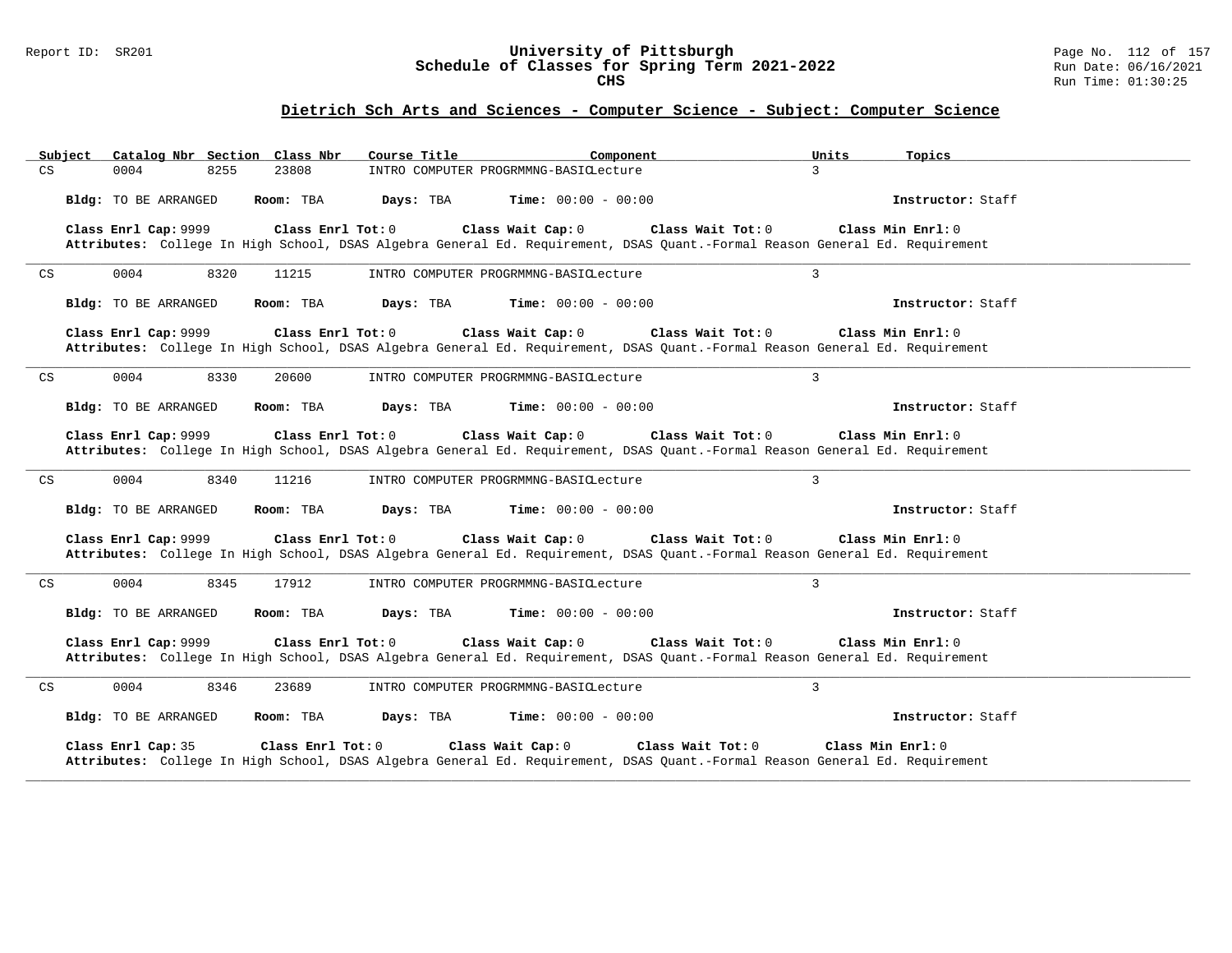### Report ID: SR201 **University of Pittsburgh** Page No. 113 of 157 **Schedule of Classes for Spring Term 2021-2022** Run Date: 06/16/2021 **CHS** Run Time: 01:30:25

| Catalog Nbr Section Class Nbr<br>Subject            | Course Title<br>Component                                                                                                                                             | Units<br>Topics   |
|-----------------------------------------------------|-----------------------------------------------------------------------------------------------------------------------------------------------------------------------|-------------------|
| CS<br>23816<br>0004<br>8347                         | INTRO COMPUTER PROGRMMNG-BASICLecture                                                                                                                                 | $\mathbf{3}$      |
| Bldg: TO BE ARRANGED<br>Room: TBA                   | <b>Time:</b> $00:00 - 00:00$<br>Days: TBA                                                                                                                             | Instructor: Staff |
| Class Enrl Cap: 9999<br>Class Enrl Tot: 0           | Class Wait Cap: 0<br>Class Wait Tot: 0<br>Attributes: College In High School, DSAS Algebra General Ed. Requirement, DSAS Quant.-Formal Reason General Ed. Requirement | Class Min Enrl: 0 |
| $\mathop{\rm CS}\nolimits$<br>0004<br>8348<br>23817 | INTRO COMPUTER PROGRMMNG-BASICLecture                                                                                                                                 | $\overline{3}$    |
| Bldg: TO BE ARRANGED<br>Room: TBA                   | Days: TBA<br><b>Time:</b> $00:00 - 00:00$                                                                                                                             | Instructor: Staff |
| Class Enrl Cap: 9999<br>Class Enrl Tot: 0           | Class Wait Cap: 0<br>Class Wait Tot: 0<br>Attributes: College In High School, DSAS Algebra General Ed. Requirement, DSAS Quant.-Formal Reason General Ed. Requirement | Class Min Enrl: 0 |
| 0004<br>8350<br>$\mathop{\rm CS}\nolimits$<br>21663 | INTRO COMPUTER PROGRMMNG-BASICLecture                                                                                                                                 | $\overline{3}$    |
| Bldg: TO BE ARRANGED<br>Room: TBA                   | Days: TBA<br><b>Time:</b> $00:00 - 00:00$                                                                                                                             | Instructor: Staff |
| Class Enrl Cap: 9999<br>Class Enrl Tot: 0           | Class Wait Cap: 0<br>Class Wait Tot: 0<br>Attributes: College In High School, DSAS Algebra General Ed. Requirement, DSAS Quant.-Formal Reason General Ed. Requirement | Class Min Enrl: 0 |
| 0004<br>$\mathop{\rm CS}\nolimits$<br>8355<br>21664 | INTRO COMPUTER PROGRMMNG-BASICLecture                                                                                                                                 | $\overline{3}$    |
| Bldg: TO BE ARRANGED<br>Room: TBA                   | Days: TBA<br><b>Time:</b> $00:00 - 00:00$                                                                                                                             | Instructor: Staff |
| Class Enrl Cap: 9999<br>Class Enrl Tot: 0           | Class Wait Cap: 0<br>Class Wait Tot: 0<br>Attributes: College In High School, DSAS Algebra General Ed. Requirement, DSAS Quant.-Formal Reason General Ed. Requirement | Class Min Enrl: 0 |
| 0004<br>8360<br>24468<br>CS                         | INTRO COMPUTER PROGRMMNG-BASICLecture                                                                                                                                 | $\overline{3}$    |
| Bldg: TO BE ARRANGED<br>Room: TBA                   | <b>Time:</b> $00:00 - 00:00$<br>Days: TBA                                                                                                                             | Instructor: Staff |
| Class Enrl Cap: 9999<br>Class Enrl Tot: $0$         | Class Wait Cap: 0<br>Class Wait Tot: 0<br>Attributes: College In High School, DSAS Algebra General Ed. Requirement, DSAS Quant.-Formal Reason General Ed. Requirement | Class Min Enrl: 0 |
| $\mathop{\rm CS}\nolimits$<br>0004<br>8365<br>24470 | INTRO COMPUTER PROGRMMNG-BASICLecture                                                                                                                                 | $\overline{3}$    |
| Bldg: TO BE ARRANGED<br>Room: TBA                   | Days: TBA<br><b>Time:</b> $00:00 - 00:00$                                                                                                                             | Instructor: Staff |
| Class Enrl Cap: 9999<br>Class Enrl Tot: 0           | Class Wait Cap: 0<br>Class Wait Tot: 0<br>Attributes: College In High School, DSAS Algebra General Ed. Requirement, DSAS Quant.-Formal Reason General Ed. Requirement | Class Min Enrl: 0 |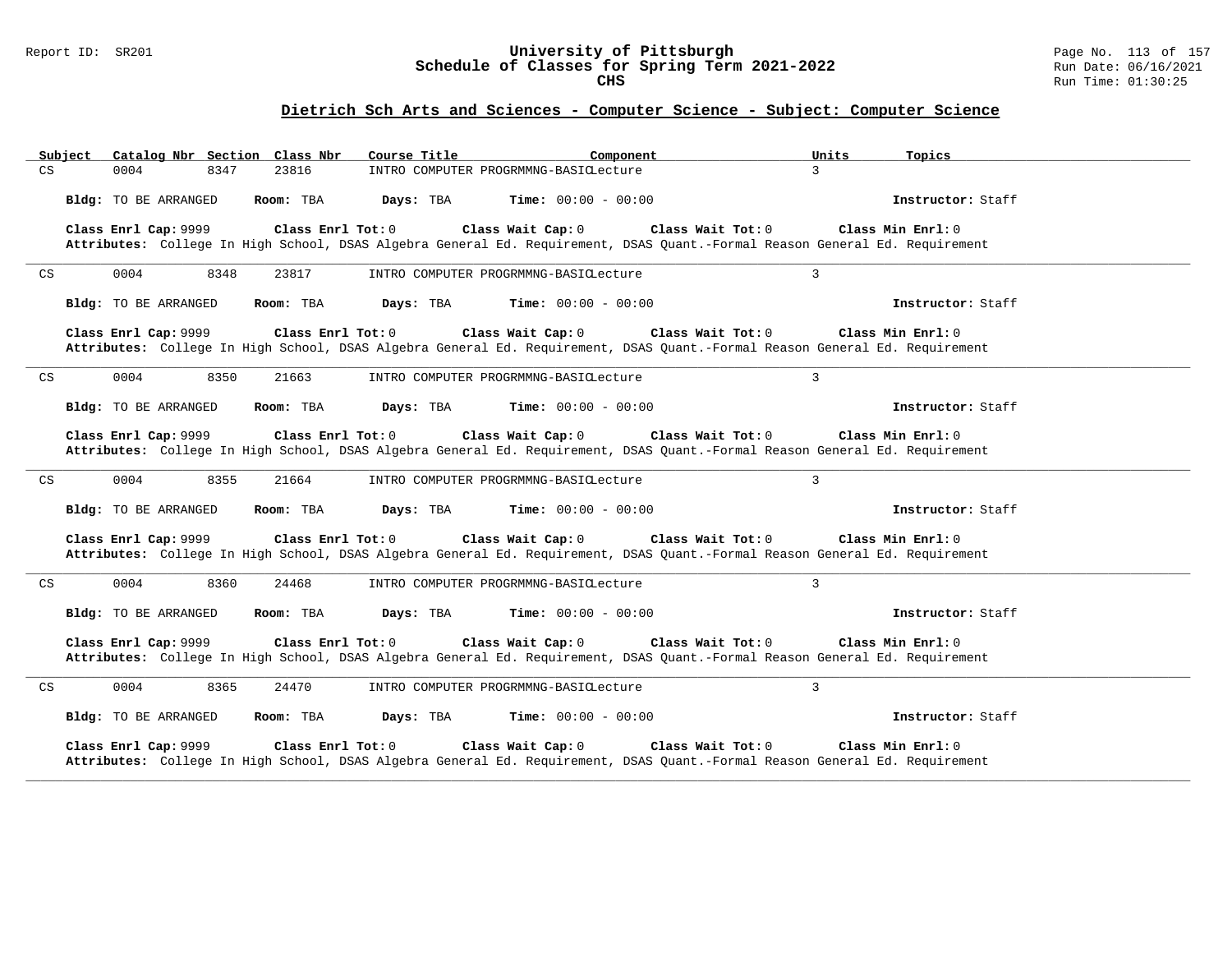### Report ID: SR201 **University of Pittsburgh** Page No. 114 of 157 **Schedule of Classes for Spring Term 2021-2022** Run Date: 06/16/2021 **CHS** Run Time: 01:30:25

| Subject                    |                                                            | Catalog Nbr Section Class Nbr | Course Title                          | Component                    | Units                                                                                                                                            | Topics              |
|----------------------------|------------------------------------------------------------|-------------------------------|---------------------------------------|------------------------------|--------------------------------------------------------------------------------------------------------------------------------------------------|---------------------|
| CS                         | 0004<br>8370                                               | 24471                         | INTRO COMPUTER PROGRMMNG-BASICLecture |                              | $\mathcal{L}$                                                                                                                                    |                     |
|                            | <b>Bldg:</b> TO BE ARRANGED                                | Room: TBA                     | Days: TBA                             | <b>Time:</b> $00:00 - 00:00$ |                                                                                                                                                  | Instructor: Staff   |
|                            | Class Enrl Cap: 9999                                       | Class Enrl Tot: $0$           | Class Wait Cap: 0                     |                              | Class Wait Tot: 0                                                                                                                                | Class Min $Enrl: 0$ |
|                            |                                                            |                               |                                       |                              | Attributes: College In High School, DSAS Algebra General Ed. Requirement, DSAS Quant.-Formal Reason General Ed. Requirement                      |                     |
| CS                         | 0004<br>8375                                               | 27044                         | INTRO COMPUTER PROGRMMNG-BASICLecture |                              | $\mathbf{3}$                                                                                                                                     |                     |
|                            | Bldg: TO BE ARRANGED                                       | Room: TBA                     | Days: TBA                             | <b>Time:</b> $00:00 - 00:00$ |                                                                                                                                                  | Instructor: Staff   |
|                            | Class Enrl Cap: 9999                                       | Class Enrl Tot: 0             | Class Wait Cap: 0                     |                              | Class Wait Tot: 0<br>Attributes: College In High School, DSAS Algebra General Ed. Requirement, DSAS Quant.-Formal Reason General Ed. Requirement | Class Min Enrl: 0   |
| $\mathop{\rm CS}\nolimits$ | 0134<br>8005                                               | 16508                         | WEB SITE DESIGN & DEVELOPMENT Lecture |                              | $\overline{3}$                                                                                                                                   |                     |
|                            | <b>Bldg:</b> TO BE ARRANGED                                | Room: TBA                     | Days: TBA                             | <b>Time:</b> $00:00 - 00:00$ |                                                                                                                                                  | Instructor: Staff   |
|                            | Class Enrl Cap: 9999<br>Attributes: College In High School | Class Enrl Tot: 0             | Class Wait Cap: 0                     |                              | Class Wait Tot: 0                                                                                                                                | Class Min Enrl: 0   |
| $\mathop{\rm CS}\nolimits$ | 0134<br>8040                                               | 17916                         | WEB SITE DESIGN & DEVELOPMENT Lecture |                              | $\mathbf{3}$                                                                                                                                     |                     |
|                            | <b>Bldg:</b> TO BE ARRANGED                                | Room: TBA                     | Days: TBA                             | <b>Time:</b> $00:00 - 00:00$ |                                                                                                                                                  | Instructor: Staff   |
|                            | Class Enrl Cap: 9999<br>Attributes: College In High School | Class Enrl Tot: 0             | Class Wait Cap: 0                     |                              | Class Wait Tot: 0                                                                                                                                | Class Min Enrl: 0   |
| CS                         | 0134<br>8050                                               | 20601                         | WEB SITE DESIGN & DEVELOPMENT Lecture |                              | $\overline{3}$                                                                                                                                   |                     |
|                            | <b>Bldg:</b> TO BE ARRANGED                                | Room: TBA                     | Days: TBA                             | <b>Time:</b> $00:00 - 00:00$ |                                                                                                                                                  | Instructor: Staff   |
|                            | Class Enrl Cap: 9999<br>Attributes: College In High School | Class Enrl Tot: 0             | Class Wait Cap: 0                     |                              | Class Wait Tot: 0                                                                                                                                | Class Min Enrl: 0   |
| CS                         | 8060<br>0134                                               | 15514                         | WEB SITE DESIGN & DEVELOPMENT Lecture |                              | $\overline{3}$                                                                                                                                   |                     |
|                            | Bldg: TO BE ARRANGED                                       | Room: TBA                     | Days: TBA                             | <b>Time:</b> $00:00 - 00:00$ |                                                                                                                                                  | Instructor: Staff   |
|                            | Class Enrl Cap: 9999<br>Attributes: College In High School | Class Enrl Tot: 0             | Class Wait Cap: 0                     |                              | Class Wait Tot: 0                                                                                                                                | Class Min Enrl: 0   |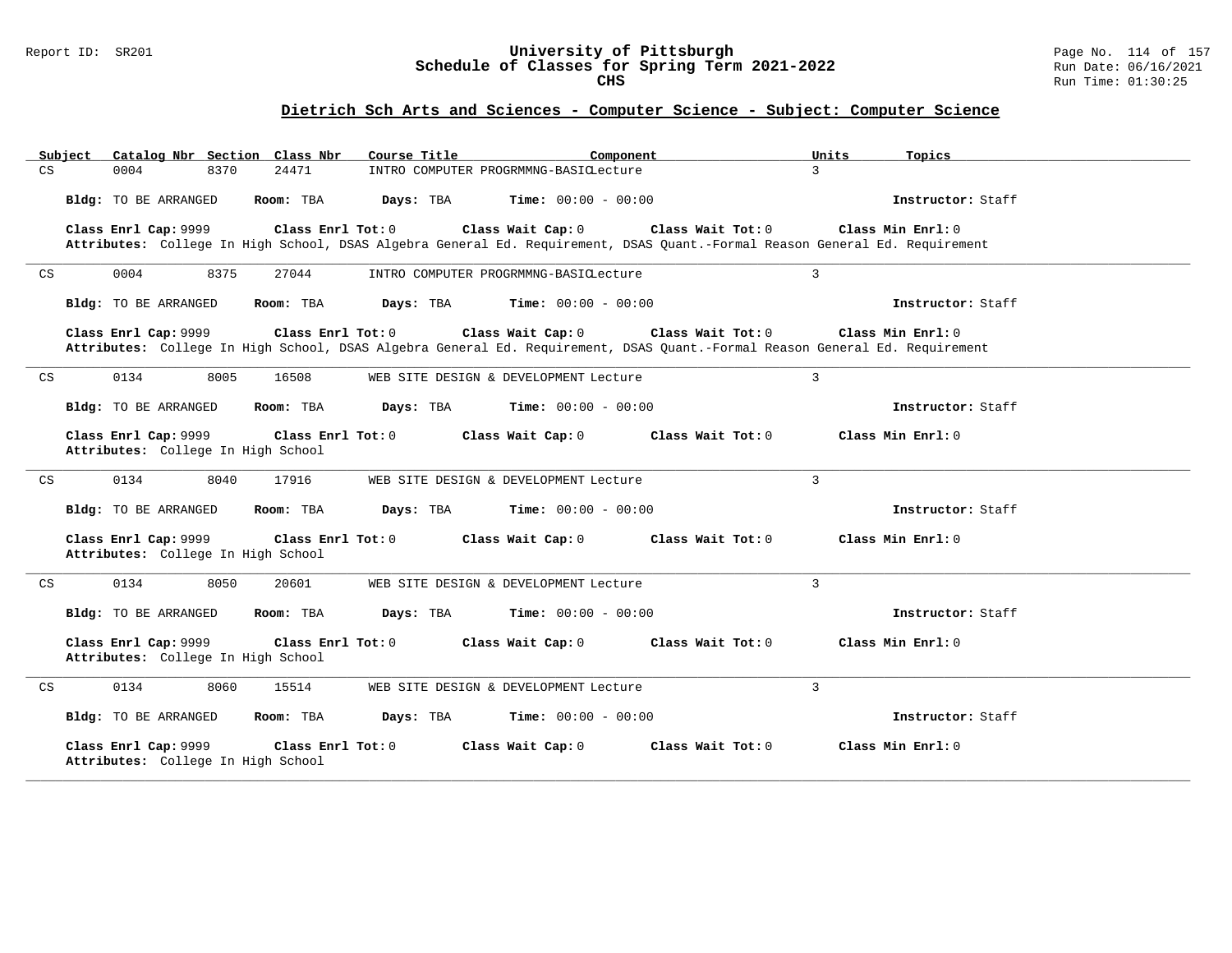### Report ID: SR201 **University of Pittsburgh** Page No. 115 of 157 **Schedule of Classes for Spring Term 2021-2022** Run Date: 06/16/2021 **CHS** Run Time: 01:30:25

|    | Subject |      |                                                            |      | Catalog Nbr Section Class Nbr | Course Title |                                       | Component           | Units          | Topics            |
|----|---------|------|------------------------------------------------------------|------|-------------------------------|--------------|---------------------------------------|---------------------|----------------|-------------------|
| CS |         | 0134 |                                                            | 8070 | 17170                         |              | WEB SITE DESIGN & DEVELOPMENT Lecture |                     | $\mathcal{L}$  |                   |
|    |         |      | Bldg: TO BE ARRANGED                                       |      | Room: TBA                     | Days: TBA    | <b>Time:</b> $00:00 - 00:00$          |                     |                | Instructor: Staff |
|    |         |      | Class Enrl Cap: 9999<br>Attributes: College In High School |      | Class Enrl Tot: 0             |              | Class Wait Cap: 0                     | Class Wait $Tot: 0$ |                | Class Min Enrl: 0 |
| CS |         | 0134 |                                                            | 8075 | 25183                         |              | WEB SITE DESIGN & DEVELOPMENT Lecture |                     | $\overline{3}$ |                   |
|    |         |      | Bldg: TO BE ARRANGED                                       |      | Room: TBA                     | Days: TBA    | <b>Time:</b> $00:00 - 00:00$          |                     |                | Instructor: Staff |
|    |         |      | Class Enrl Cap: 9999<br>Attributes: College In High School |      | Class Enrl Tot: 0             |              | Class Wait Cap: 0                     | Class Wait Tot: 0   |                | Class Min Enrl: 0 |
| CS |         | 0134 |                                                            | 8080 | 17487                         |              | WEB SITE DESIGN & DEVELOPMENT Lecture |                     | 3              |                   |
|    |         |      | Bldg: TO BE ARRANGED                                       |      | Room: TBA                     | Days: TBA    | <b>Time:</b> $00:00 - 00:00$          |                     |                | Instructor: Staff |
|    |         |      | Class Enrl Cap: 9999<br>Attributes: College In High School |      | Class Enrl Tot: 0             |              | Class Wait Cap: 0                     | Class Wait Tot: 0   |                | Class Min Enrl: 0 |
| CS |         | 0134 |                                                            | 8090 | 16510                         |              | WEB SITE DESIGN & DEVELOPMENT Lecture |                     | $\overline{3}$ |                   |
|    |         |      | Bldg: TO BE ARRANGED                                       |      | Room: TBA                     | Days: TBA    | <b>Time:</b> $00:00 - 00:00$          |                     |                | Instructor: Staff |
|    |         |      | Class Enrl Cap: 9999<br>Attributes: College In High School |      | Class Enrl Tot: 0             |              | Class Wait Cap: 0                     | Class Wait Tot: 0   |                | Class Min Enrl: 0 |
| CS |         | 0134 |                                                            | 8100 | 16512                         |              | WEB SITE DESIGN & DEVELOPMENT Lecture |                     | $\overline{3}$ |                   |
|    |         |      | Bldg: TO BE ARRANGED                                       |      | Room: TBA                     | Days: TBA    | <b>Time:</b> $00:00 - 00:00$          |                     |                | Instructor: Staff |
|    |         |      | Class Enrl Cap: 9999<br>Attributes: College In High School |      | Class Enrl Tot: 0             |              | Class Wait Cap: 0                     | Class Wait Tot: 0   |                | Class Min Enrl: 0 |
| CS |         | 0134 |                                                            | 8130 | 16513                         |              | WEB SITE DESIGN & DEVELOPMENT Lecture |                     | 3              |                   |
|    |         |      | Bldg: TO BE ARRANGED                                       |      | Room: TBA                     | Days: TBA    | <b>Time:</b> $00:00 - 00:00$          |                     |                | Instructor: Staff |
|    |         |      | Class Enrl Cap: 9999<br>Attributes: College In High School |      | Class Enrl Tot: 0             |              | Class Wait Cap: 0                     | Class Wait Tot: 0   |                | Class Min Enrl: 0 |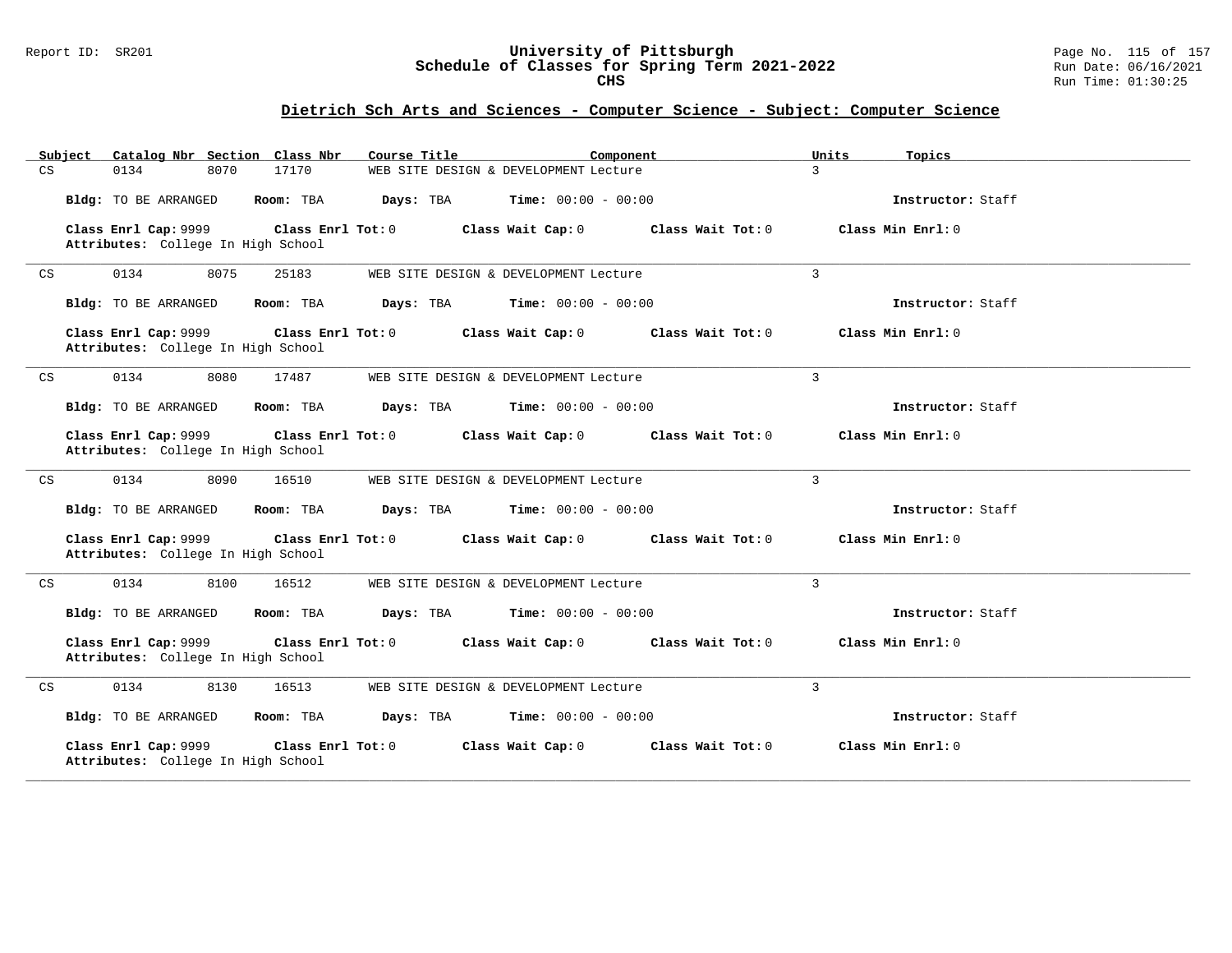### Report ID: SR201 **University of Pittsburgh** Page No. 116 of 157 **Schedule of Classes for Spring Term 2021-2022** Run Date: 06/16/2021 **CHS** Run Time: 01:30:25

|    | Subject |      |                      | Catalog Nbr Section Class Nbr                           | Course Title | Component                             |                     | Units          | Topics              |
|----|---------|------|----------------------|---------------------------------------------------------|--------------|---------------------------------------|---------------------|----------------|---------------------|
| CS |         | 0134 | 8140                 | 20602                                                   |              | WEB SITE DESIGN & DEVELOPMENT Lecture |                     | $\mathcal{L}$  |                     |
|    |         |      | Bldg: TO BE ARRANGED | Room: TBA                                               | Days: TBA    | <b>Time:</b> $00:00 - 00:00$          |                     |                | Instructor: Staff   |
|    |         |      | Class Enrl Cap: 9999 | Class Enrl Tot: 0<br>Attributes: College In High School |              | Class Wait Cap: 0                     | Class Wait $Tot: 0$ |                | Class Min $Enrl: 0$ |
| CS |         | 0134 | 8141                 | 23695                                                   |              | WEB SITE DESIGN & DEVELOPMENT Lecture |                     | $\overline{3}$ |                     |
|    |         |      | Bldg: TO BE ARRANGED | Room: TBA                                               | Days: TBA    | <b>Time:</b> $00:00 - 00:00$          |                     |                | Instructor: Staff   |
|    |         |      | Class Enrl Cap: 9999 | Class Enrl Tot: 0<br>Attributes: College In High School |              | Class Wait Cap: 0                     | Class Wait Tot: 0   |                | Class Min Enrl: 0   |
| CS |         | 0134 | 8142                 | 23696                                                   |              | WEB SITE DESIGN & DEVELOPMENT Lecture |                     | 3              |                     |
|    |         |      | Bldg: TO BE ARRANGED | Room: TBA                                               | Days: TBA    | <b>Time:</b> $00:00 - 00:00$          |                     |                | Instructor: Staff   |
|    |         |      | Class Enrl Cap: 9999 | Class Enrl Tot: 0<br>Attributes: College In High School |              | Class Wait Cap: 0                     | Class Wait Tot: 0   |                | Class Min Enrl: 0   |
| CS |         | 0134 | 8145                 | 21668                                                   |              | WEB SITE DESIGN & DEVELOPMENT Lecture |                     | $\overline{3}$ |                     |
|    |         |      | Bldg: TO BE ARRANGED | Room: TBA                                               | Days: TBA    | <b>Time:</b> $00:00 - 00:00$          |                     |                | Instructor: Staff   |
|    |         |      | Class Enrl Cap: 9999 | Class Enrl Tot: 0<br>Attributes: College In High School |              | Class Wait Cap: 0                     | Class Wait Tot: 0   |                | Class Min Enrl: 0   |
| CS |         | 0134 | 8150                 | 22722                                                   |              | WEB SITE DESIGN & DEVELOPMENT Lecture |                     | $\overline{3}$ |                     |
|    |         |      | Bldg: TO BE ARRANGED | Room: TBA                                               | Days: TBA    | <b>Time:</b> $00:00 - 00:00$          |                     |                | Instructor: Staff   |
|    |         |      | Class Enrl Cap: 9999 | Class Enrl Tot: 0<br>Attributes: College In High School |              | Class Wait Cap: 0                     | Class Wait Tot: 0   |                | Class Min Enrl: 0   |
| CS |         | 0134 | 8155                 | 24337                                                   |              | WEB SITE DESIGN & DEVELOPMENT Lecture |                     | 3              |                     |
|    |         |      | Bldg: TO BE ARRANGED | Room: TBA                                               | Days: TBA    | <b>Time:</b> $00:00 - 00:00$          |                     |                | Instructor: Staff   |
|    |         |      | Class Enrl Cap: 9999 | Class Enrl Tot: 0<br>Attributes: College In High School |              | Class Wait Cap: 0                     | Class Wait Tot: 0   |                | Class Min Enrl: 0   |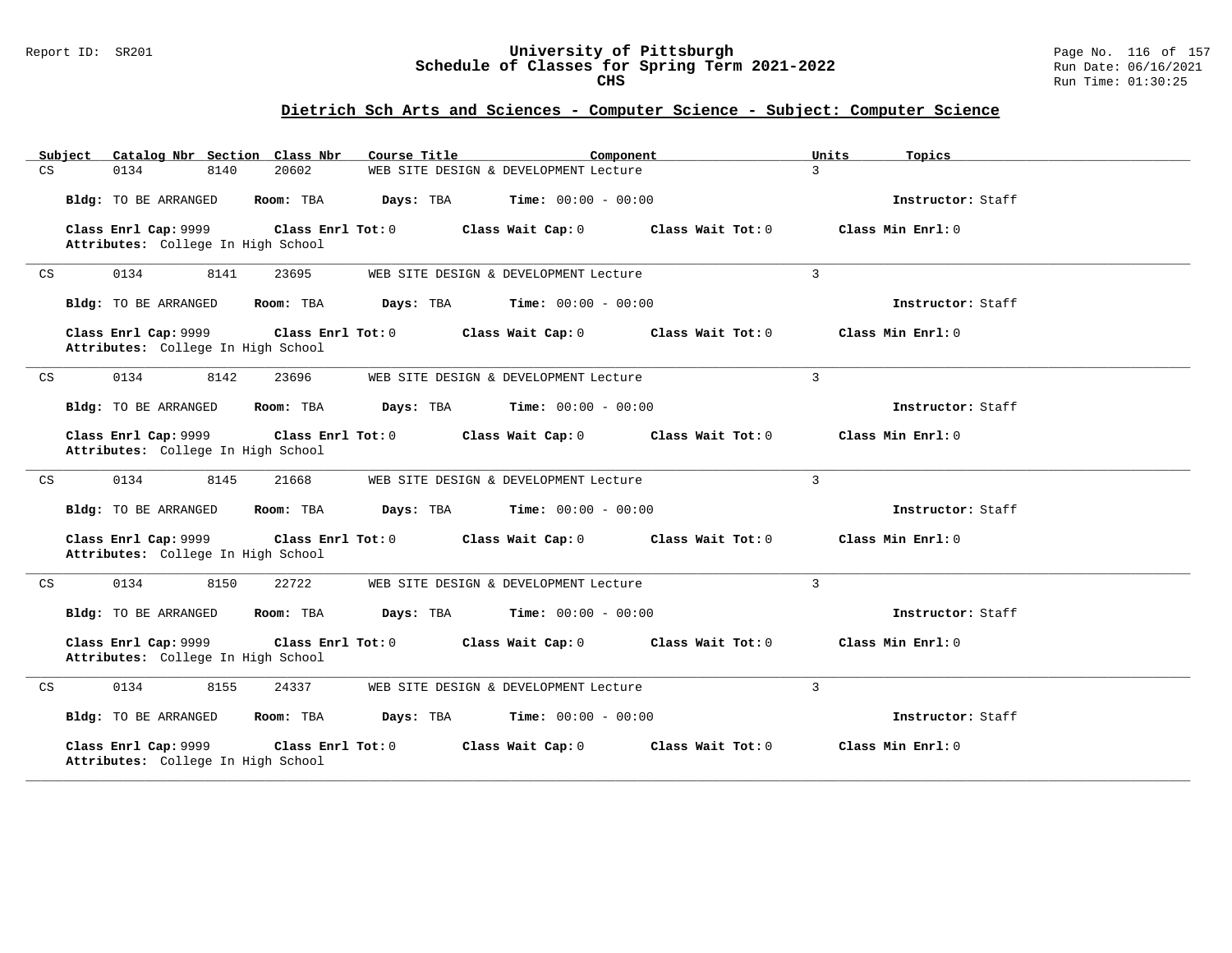### Report ID: SR201 **University of Pittsburgh** Page No. 117 of 157 **Schedule of Classes for Spring Term 2021-2022** Run Date: 06/16/2021 **CHS** Run Time: 01:30:25

|    | Subject |      |                      | Catalog Nbr Section Class Nbr                           | Course Title | Component                             |                     | Units          | Topics              |
|----|---------|------|----------------------|---------------------------------------------------------|--------------|---------------------------------------|---------------------|----------------|---------------------|
| CS |         | 0134 | 8200                 | 22748                                                   |              | WEB SITE DESIGN & DEVELOPMENT Lecture |                     | $\mathcal{L}$  |                     |
|    |         |      | Bldg: TO BE ARRANGED | Room: TBA                                               | Days: TBA    | <b>Time:</b> $00:00 - 00:00$          |                     |                | Instructor: Staff   |
|    |         |      | Class Enrl Cap: 9999 | Class Enrl Tot: 0<br>Attributes: College In High School |              | Class Wait Cap: 0                     | Class Wait $Tot: 0$ |                | Class Min $Enrl: 0$ |
| CS |         | 0134 | 8205                 | 24499                                                   |              | WEB SITE DESIGN & DEVELOPMENT Lecture |                     | $\overline{3}$ |                     |
|    |         |      | Bldg: TO BE ARRANGED | Room: TBA                                               | Days: TBA    | <b>Time:</b> $00:00 - 00:00$          |                     |                | Instructor: Staff   |
|    |         |      | Class Enrl Cap: 9999 | Class Enrl Tot: 0<br>Attributes: College In High School |              | Class Wait Cap: 0                     | Class Wait Tot: 0   |                | Class Min Enrl: 0   |
| CS |         | 0134 | 8210                 | 24501                                                   |              | WEB SITE DESIGN & DEVELOPMENT Lecture |                     | 3              |                     |
|    |         |      | Bldg: TO BE ARRANGED | Room: TBA                                               | Days: TBA    | <b>Time:</b> $00:00 - 00:00$          |                     |                | Instructor: Staff   |
|    |         |      | Class Enrl Cap: 9999 | Class Enrl Tot: 0<br>Attributes: College In High School |              | Class Wait Cap: 0                     | Class Wait Tot: 0   |                | Class Min Enrl: 0   |
| CS |         | 0134 | 8400                 | 26119                                                   |              | WEB SITE DESIGN & DEVELOPMENT Lecture |                     | $\overline{3}$ |                     |
|    |         |      | Bldg: TO BE ARRANGED | Room: TBA                                               | Days: TBA    | <b>Time:</b> $00:00 - 00:00$          |                     |                | Instructor: Staff   |
|    |         |      | Class Enrl Cap: 9999 | Class Enrl Tot: 0<br>Attributes: College In High School |              | Class Wait Cap: 0                     | Class Wait Tot: 0   |                | Class Min Enrl: 0   |
| CS |         | 0134 | 8405                 | 27050                                                   |              | WEB SITE DESIGN & DEVELOPMENT Lecture |                     | $\overline{3}$ |                     |
|    |         |      | Bldg: TO BE ARRANGED | Room: TBA                                               | Days: TBA    | <b>Time:</b> $00:00 - 00:00$          |                     |                | Instructor: Staff   |
|    |         |      | Class Enrl Cap: 9999 | Class Enrl Tot: 0<br>Attributes: College In High School |              | Class Wait Cap: 0                     | Class Wait Tot: 0   |                | Class Min Enrl: 0   |
| CS |         | 0134 | 8410                 | 27051                                                   |              | WEB SITE DESIGN & DEVELOPMENT Lecture |                     | 3              |                     |
|    |         |      | Bldg: TO BE ARRANGED | Room: TBA                                               | Days: TBA    | <b>Time:</b> $00:00 - 00:00$          |                     |                | Instructor: Staff   |
|    |         |      | Class Enrl Cap: 9999 | Class Enrl Tot: 0<br>Attributes: College In High School |              | Class Wait Cap: 0                     | Class Wait Tot: 0   |                | Class Min Enrl: 0   |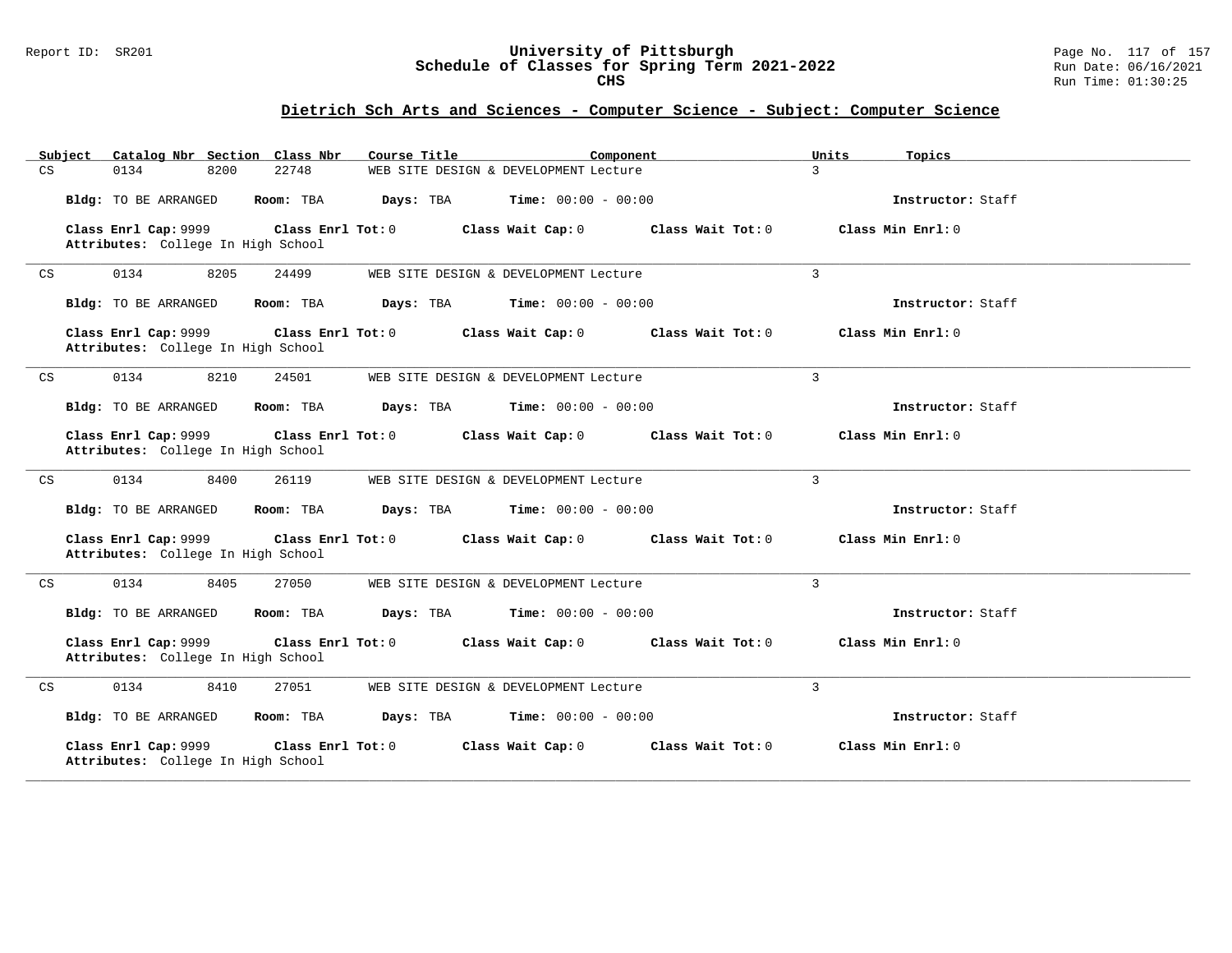### Report ID: SR201 **University of Pittsburgh** Page No. 118 of 157 **Schedule of Classes for Spring Term 2021-2022** Run Date: 06/16/2021 **CHS** Run Time: 01:30:25

|    | Subject | Catalog Nbr Section Class Nbr                              |      |                   | Course Title |                                       | Component           | Units          | Topics              |
|----|---------|------------------------------------------------------------|------|-------------------|--------------|---------------------------------------|---------------------|----------------|---------------------|
| CS | 0134    |                                                            | 8415 | 27052             |              | WEB SITE DESIGN & DEVELOPMENT Lecture |                     | $\mathcal{L}$  |                     |
|    |         | Bldg: TO BE ARRANGED                                       |      | Room: TBA         | Days: TBA    | <b>Time:</b> $00:00 - 00:00$          |                     |                | Instructor: Staff   |
|    |         | Class Enrl Cap: 9999<br>Attributes: College In High School |      | Class Enrl Tot: 0 |              | Class Wait Cap: 0                     | Class Wait $Tot: 0$ |                | Class Min $Enrl: 0$ |
| CS | 0134    |                                                            | 8420 | 27053             |              | WEB SITE DESIGN & DEVELOPMENT Lecture |                     | $\overline{3}$ |                     |
|    |         | Bldg: TO BE ARRANGED                                       |      | Room: TBA         | Days: TBA    | <b>Time:</b> $00:00 - 00:00$          |                     |                | Instructor: Staff   |
|    |         | Class Enrl Cap: 9999<br>Attributes: College In High School |      | Class Enrl Tot: 0 |              | Class Wait Cap: 0                     | Class Wait Tot: 0   |                | Class Min Enrl: 0   |
| CS | 0134    |                                                            | 8425 | 27542             |              | WEB SITE DESIGN & DEVELOPMENT Lecture |                     | 3              |                     |
|    |         | Bldg: TO BE ARRANGED                                       |      | Room: TBA         | Days: TBA    | <b>Time:</b> $00:00 - 00:00$          |                     |                | Instructor: Staff   |
|    |         | Class Enrl Cap: 9999<br>Attributes: College In High School |      | Class Enrl Tot: 0 |              | Class Wait Cap: 0                     | Class Wait Tot: 0   |                | Class Min Enrl: 0   |
| CS | 0134    |                                                            | 8430 | 28338             |              | WEB SITE DESIGN & DEVELOPMENT Lecture |                     | $\overline{3}$ |                     |
|    |         | Bldg: TO BE ARRANGED                                       |      | Room: TBA         | Days: TBA    | <b>Time:</b> $00:00 - 00:00$          |                     |                | Instructor: Staff   |
|    |         | Class Enrl Cap: 9999<br>Attributes: College In High School |      | Class Enrl Tot: 0 |              | Class Wait Cap: 0                     | Class Wait Tot: 0   |                | Class Min Enrl: 0   |
| CS | 0134    |                                                            | 8435 | 30359             |              | WEB SITE DESIGN & DEVELOPMENT Lecture |                     | $\overline{3}$ |                     |
|    |         | Bldg: TO BE ARRANGED                                       |      | Room: TBA         | Days: TBA    | <b>Time:</b> $00:00 - 00:00$          |                     |                | Instructor: Staff   |
|    |         | Class Enrl Cap: 9999<br>Attributes: College In High School |      | Class Enrl Tot: 0 |              | Class Wait Cap: 0                     | Class Wait Tot: 0   |                | Class Min Enrl: 0   |
| CS | 0134    |                                                            | 8440 | 30365             |              | WEB SITE DESIGN & DEVELOPMENT Lecture |                     | 3              |                     |
|    |         | Bldg: TO BE ARRANGED                                       |      | Room: TBA         | Days: TBA    | <b>Time:</b> $00:00 - 00:00$          |                     |                | Instructor: Staff   |
|    |         | Class Enrl Cap: 9999<br>Attributes: College In High School |      | Class Enrl Tot: 0 |              | Class Wait Cap: 0                     | Class Wait Tot: 0   |                | Class Min Enrl: 0   |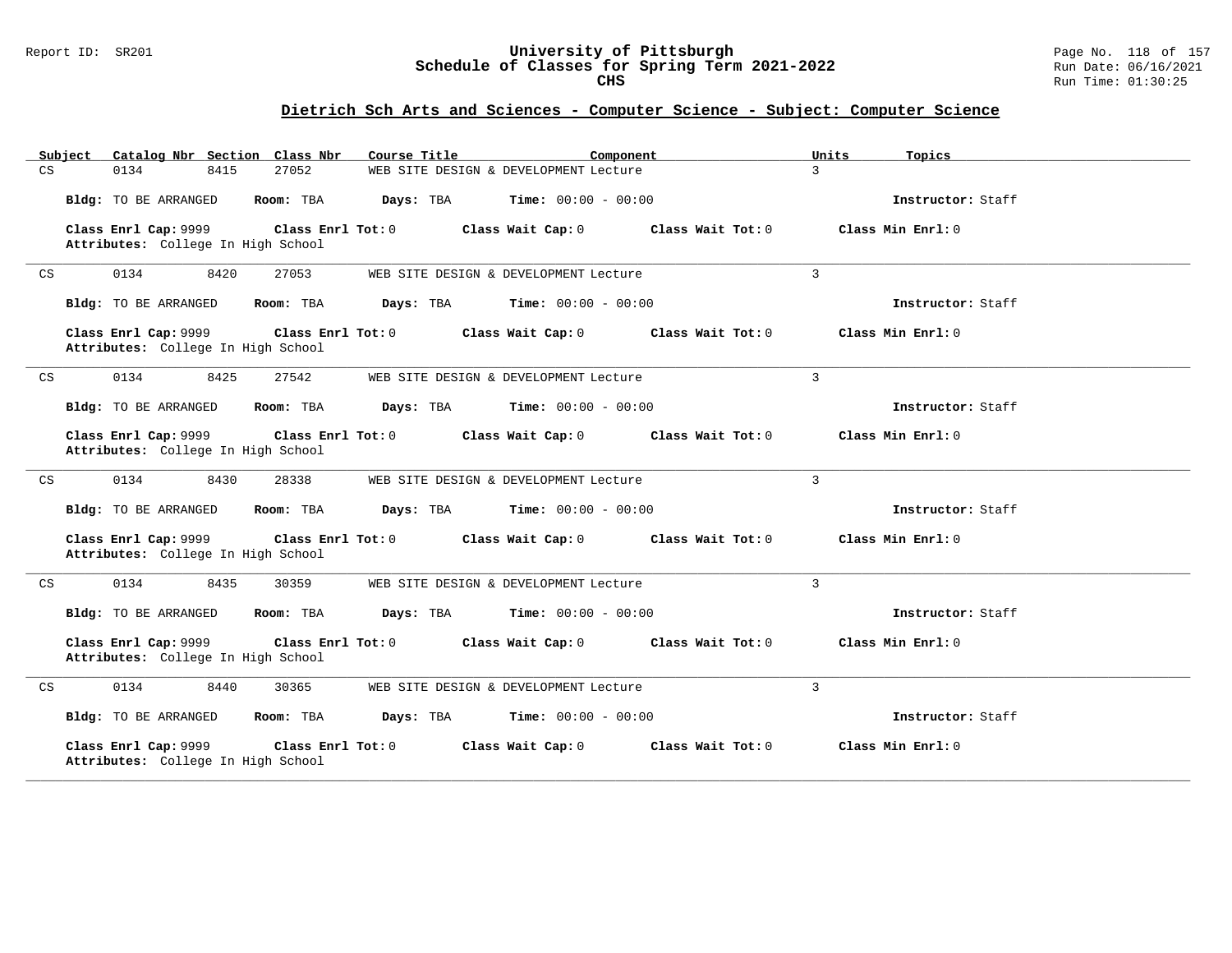### Report ID: SR201 **University of Pittsburgh** Page No. 119 of 157 **Schedule of Classes for Spring Term 2021-2022** Run Date: 06/16/2021 **CHS** Run Time: 01:30:25

| Subject    | Catalog Nbr Section Class Nbr                              |                   | Course Title | Component                             |                     | Units<br>Topics     |
|------------|------------------------------------------------------------|-------------------|--------------|---------------------------------------|---------------------|---------------------|
| CS<br>0134 | 8445                                                       | 30366             |              | WEB SITE DESIGN & DEVELOPMENT Lecture |                     | $\mathcal{L}$       |
|            | Bldg: TO BE ARRANGED                                       | Room: TBA         | Days: TBA    | <b>Time:</b> $00:00 - 00:00$          |                     | Instructor: Staff   |
|            | Class Enrl Cap: 9999<br>Attributes: College In High School | Class Enrl Tot: 0 |              | Class Wait Cap: 0                     | Class Wait $Tot: 0$ | Class Min $Enrl: 0$ |
| 0134<br>CS | 8450                                                       | 30377             |              | WEB SITE DESIGN & DEVELOPMENT Lecture |                     | $\overline{3}$      |
|            | Bldg: TO BE ARRANGED                                       | Room: TBA         | Days: TBA    | <b>Time:</b> $00:00 - 00:00$          |                     | Instructor: Staff   |
|            | Class Enrl Cap: 9999<br>Attributes: College In High School | Class Enrl Tot: 0 |              | Class Wait Cap: 0                     | Class Wait Tot: 0   | Class Min Enrl: 0   |
| CS<br>0134 | 8455                                                       | 30382             |              | WEB SITE DESIGN & DEVELOPMENT Lecture |                     | $\mathbf{3}$        |
|            | Bldg: TO BE ARRANGED                                       | Room: TBA         | Days: TBA    | <b>Time:</b> $00:00 - 00:00$          |                     | Instructor: Staff   |
|            | Class Enrl Cap: 9999<br>Attributes: College In High School | Class Enrl Tot: 0 |              | Class Wait Cap: 0                     | Class Wait Tot: 0   | Class Min Enrl: 0   |
| 0134<br>CS | 8460                                                       | 30416             |              | WEB SITE DESIGN & DEVELOPMENT Lecture |                     | $\overline{3}$      |
|            | Bldg: TO BE ARRANGED                                       | Room: TBA         | Days: TBA    | <b>Time:</b> $00:00 - 00:00$          |                     | Instructor: Staff   |
|            | Class Enrl Cap: 9999<br>Attributes: College In High School | Class Enrl Tot: 0 |              | Class Wait Cap: 0                     | Class Wait Tot: 0   | Class Min Enrl: 0   |
| 0334<br>CS | 8002                                                       | 24505             |              | INTM WEB DESIGN & DEVELOPMENT Lecture |                     | $\overline{3}$      |
|            | Bldg: TO BE ARRANGED                                       | Room: TBA         | Days: TBA    | <b>Time:</b> $00:00 - 00:00$          |                     | Instructor: Staff   |
|            | Class Enrl Cap: 9999<br>Attributes: College In High School | Class Enrl Tot: 0 |              | Class Wait Cap: 0                     | Class Wait Tot: 0   | Class Min Enrl: 0   |
| 0334<br>CS | 8004                                                       | 24506             |              | INTM WEB DESIGN & DEVELOPMENT Lecture |                     | 3                   |
|            | Bldg: TO BE ARRANGED                                       | Room: TBA         | Days: TBA    | <b>Time:</b> $00:00 - 00:00$          |                     | Instructor: Staff   |
|            | Class Enrl Cap: 9999<br>Attributes: College In High School | Class Enrl Tot: 0 |              | Class Wait Cap: 0                     | Class Wait Tot: 0   | Class Min Enrl: 0   |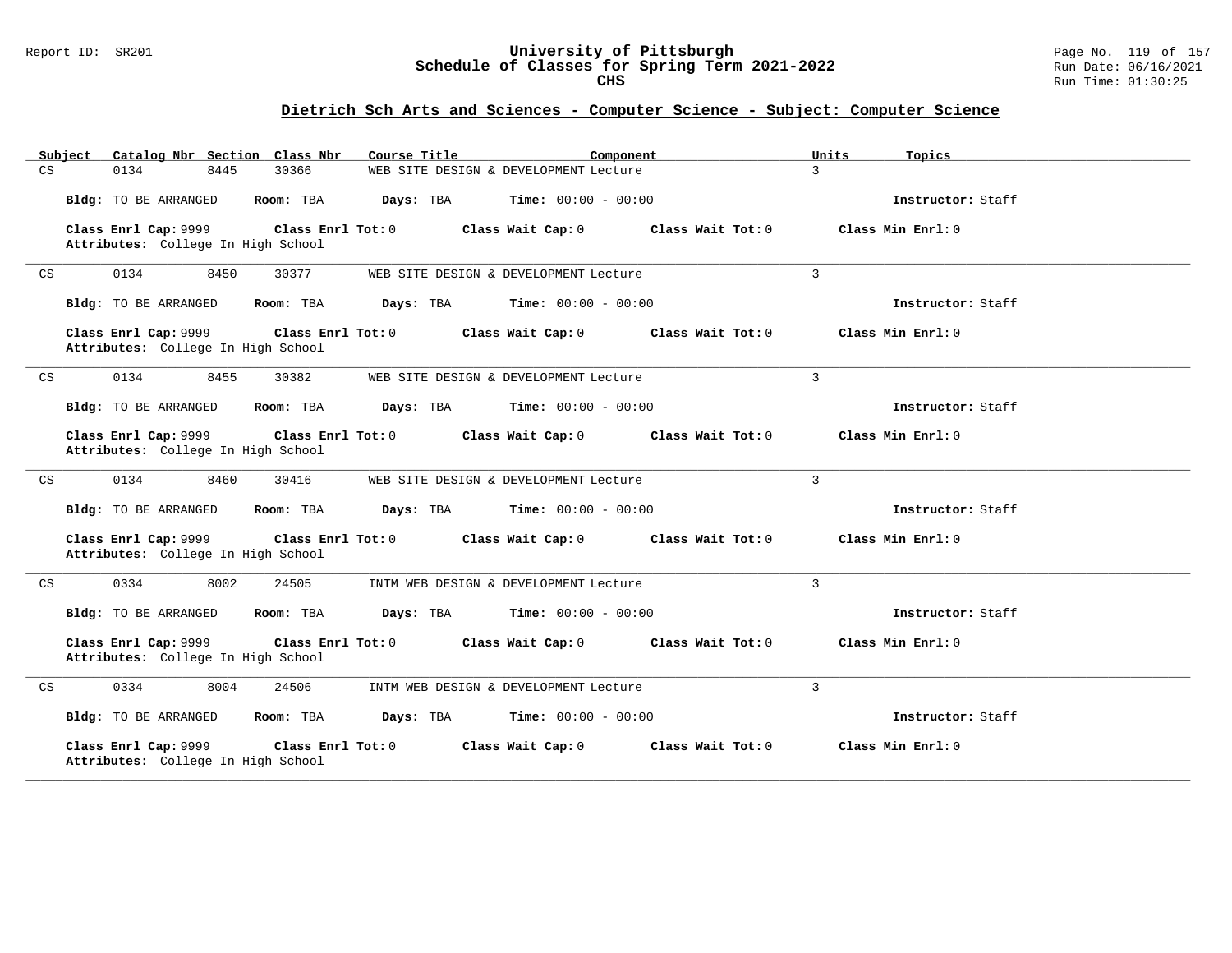### Report ID: SR201 **University of Pittsburgh** Page No. 120 of 157 **Schedule of Classes for Spring Term 2021-2022** Run Date: 06/16/2021 **CHS** Run Time: 01:30:25

|    | Subject |      |                      |      | Catalog Nbr Section Class Nbr                           | Course Title |                                       | Component                                                                                                  | Units          | Topics              |
|----|---------|------|----------------------|------|---------------------------------------------------------|--------------|---------------------------------------|------------------------------------------------------------------------------------------------------------|----------------|---------------------|
| CS |         | 0334 |                      | 8005 | 27054                                                   |              | INTM WEB DESIGN & DEVELOPMENT Lecture |                                                                                                            | $\mathcal{L}$  |                     |
|    |         |      | Bldg: TO BE ARRANGED |      | Room: TBA                                               | Days: TBA    | <b>Time:</b> $00:00 - 00:00$          |                                                                                                            |                | Instructor: Staff   |
|    |         |      | Class Enrl Cap: 9999 |      | Class Enrl Tot: 0<br>Attributes: College In High School |              | Class Wait Cap: 0                     | Class Wait Tot: 0                                                                                          |                | Class Min $Enrl: 0$ |
| CS |         | 0334 |                      | 8050 | 26120                                                   |              | INTM WEB DESIGN & DEVELOPMENT Lecture |                                                                                                            | $\overline{3}$ |                     |
|    |         |      | Bldg: TO BE ARRANGED |      | Room: TBA                                               | Days: TBA    | <b>Time:</b> $00:00 - 00:00$          |                                                                                                            |                | Instructor: Staff   |
|    |         |      | Class Enrl Cap: 9999 |      | Class Enrl Tot: 0<br>Attributes: College In High School |              | Class Wait Cap: 0                     | Class Wait Tot: 0                                                                                          |                | Class Min Enrl: 0   |
| CS |         | 0334 |                      | 8070 | 26121                                                   |              | INTM WEB DESIGN & DEVELOPMENT Lecture |                                                                                                            | $\mathbf{3}$   |                     |
|    |         |      | Bldg: TO BE ARRANGED |      | Room: TBA                                               | Days: TBA    | <b>Time:</b> $00:00 - 00:00$          |                                                                                                            |                | Instructor: Staff   |
|    |         |      | Class Enrl Cap: 9999 |      | Class Enrl Tot: 0<br>Attributes: College In High School |              | Class Wait Cap: 0                     | Class Wait Tot: 0                                                                                          |                | Class Min Enrl: 0   |
| CS |         | 0334 |                      | 8075 | 30396                                                   |              | INTM WEB DESIGN & DEVELOPMENT Lecture |                                                                                                            | $\overline{3}$ |                     |
|    |         |      | Bldg: TO BE ARRANGED |      | Room: TBA                                               | Days: TBA    | <b>Time:</b> $00:00 - 00:00$          |                                                                                                            |                | Instructor: Staff   |
|    |         |      | Class Enrl Cap: 9999 |      | Class Enrl Tot: 0<br>Attributes: College In High School |              | Class Wait Cap: 0                     | Class Wait Tot: 0                                                                                          |                | Class Min Enrl: 0   |
| CS |         | 0334 |                      | 8080 | 30422                                                   |              | INTM WEB DESIGN & DEVELOPMENT Lecture |                                                                                                            | $\overline{3}$ |                     |
|    |         |      | Bldg: TO BE ARRANGED |      | Room: TBA                                               | Days: TBA    | <b>Time:</b> $00:00 - 00:00$          |                                                                                                            |                | Instructor: Staff   |
|    |         |      | Class Enrl Cap: 9999 |      | Class Enrl Tot: 0<br>Attributes: College In High School |              | Class Wait Cap: 0                     | Class Wait Tot: 0                                                                                          |                | Class Min Enrl: 0   |
| CS |         | 0401 |                      | 8000 | 11312                                                   |              | INTRMEDT PROGRMMING USING JAVALecture |                                                                                                            | $\overline{4}$ |                     |
|    |         |      | Bldg: TO BE ARRANGED |      | Room: TBA                                               | Days: TBA    | <b>Time:</b> $00:00 - 00:00$          |                                                                                                            |                | Instructor: Staff   |
|    |         |      | Class Enrl Cap: 9999 |      | Class Enrl Tot: 0                                       |              | Class Wait Cap: 0                     | Class Wait Tot: 0<br>Attributes: College In High School, DSAS Quant.-Formal Reason General Ed. Requirement |                | Class Min Enrl: 0   |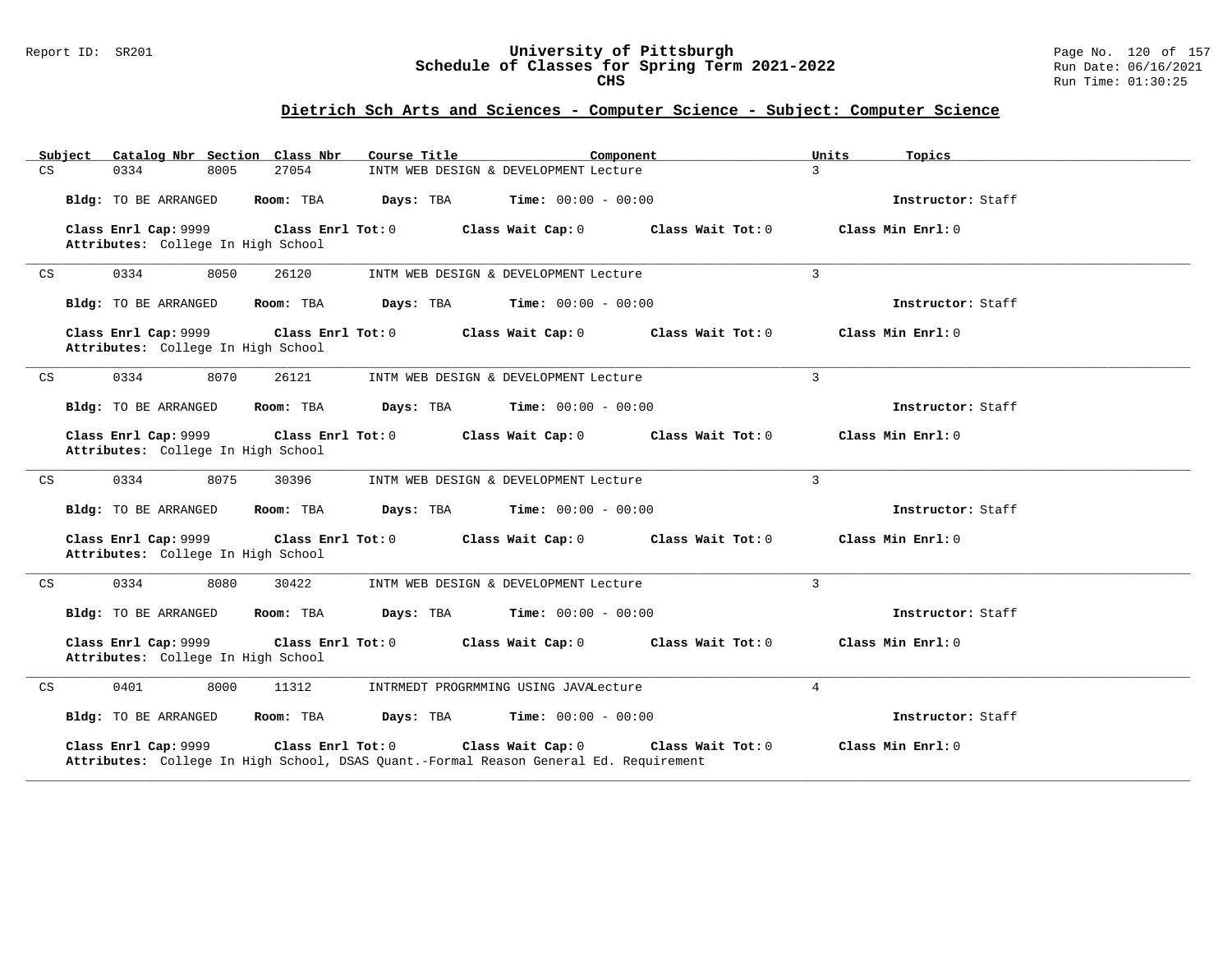### Report ID: SR201 **University of Pittsburgh** Page No. 121 of 157 **Schedule of Classes for Spring Term 2021-2022** Run Date: 06/16/2021 **CHS** Run Time: 01:30:25

| Catalog Nbr Section Class Nbr<br>Subject            | Course Title<br>Component                                                                                                         | Units<br>Topics   |
|-----------------------------------------------------|-----------------------------------------------------------------------------------------------------------------------------------|-------------------|
| CS<br>0401<br>8005<br>23697                         | INTRMEDT PROGRMMING USING JAVALecture                                                                                             | $\overline{4}$    |
| Bldg: TO BE ARRANGED<br>Room: TBA                   | Days: TBA<br><b>Time:</b> $00:00 - 00:00$                                                                                         | Instructor: Staff |
| Class Enrl Cap: 9999<br>Class Enrl Tot: 0           | Class Wait Cap: 0<br>Class Wait Tot: 0<br>Attributes: College In High School, DSAS Quant.-Formal Reason General Ed. Requirement   | Class Min Enrl: 0 |
| 0401<br>8010<br>23698<br>CS                         | INTRMEDT PROGRMMING USING JAVALecture                                                                                             | $\overline{4}$    |
| Bldg: TO BE ARRANGED<br>Room: TBA                   | Days: TBA<br><b>Time:</b> $00:00 - 00:00$                                                                                         | Instructor: Staff |
| Class Enrl Cap: 9999<br>Class Enrl Tot: 0           | Class Wait Cap: 0<br>Class Wait Tot: 0<br>Attributes: College In High School, DSAS Quant.-Formal Reason General Ed. Requirement   | Class Min Enrl: 0 |
| 0401<br>8050<br>$\mathop{\rm CS}\nolimits$<br>26122 | INTRMEDT PROGRMMING USING JAVALecture                                                                                             | $\overline{4}$    |
| Bldg: TO BE ARRANGED<br>Room: TBA                   | Days: TBA<br><b>Time:</b> $00:00 - 00:00$                                                                                         | Instructor: Staff |
| Class Enrl Cap: 9999<br>Class Enrl Tot: 0           | Class Wait Cap: 0<br>Class Wait Tot: 0<br>Attributes: College In High School, DSAS Quant.-Formal Reason General Ed. Requirement   | Class Min Enrl: 0 |
| 8060<br>0401<br>17917<br>CS                         | INTRMEDT PROGRMMING USING JAVALecture                                                                                             | $\overline{4}$    |
| Bldg: TO BE ARRANGED<br>Room: TBA                   | Days: TBA<br><b>Time:</b> $00:00 - 00:00$                                                                                         | Instructor: Staff |
| Class Enrl Cap: 9999<br>Class Enrl Tot: 0           | Class Wait Cap: 0<br>Class Wait Tot: 0<br>Attributes: College In High School, DSAS Quant.-Formal Reason General Ed. Requirement   | Class Min Enrl: 0 |
| 0401<br>8140<br>CS<br>15515                         | INTRMEDT PROGRMMING USING JAVALecture                                                                                             | 4                 |
| Bldg: TO BE ARRANGED<br>Room: TBA                   | <b>Time:</b> $00:00 - 00:00$<br>Days: TBA                                                                                         | Instructor: Staff |
| Class Enrl Cap: 9999<br>Class Enrl Tot: $0$         | Class Wait Cap: 0<br>Class Wait $Tot: 0$<br>Attributes: College In High School, DSAS Quant.-Formal Reason General Ed. Requirement | Class Min Enrl: 0 |
| 8141<br>0401<br>23699<br>CS                         | INTRMEDT PROGRMMING USING JAVALecture                                                                                             | $\overline{4}$    |
| Bldg: TO BE ARRANGED<br>Room: TBA                   | Days: TBA<br><b>Time:</b> $00:00 - 00:00$                                                                                         | Instructor: Staff |
| Class Enrl Cap: 9999<br>Class Enrl Tot: 0           | Class Wait Cap: 0<br>Class Wait Tot: 0<br>Attributes: College In High School, DSAS Quant.-Formal Reason General Ed. Requirement   | Class Min Enrl: 0 |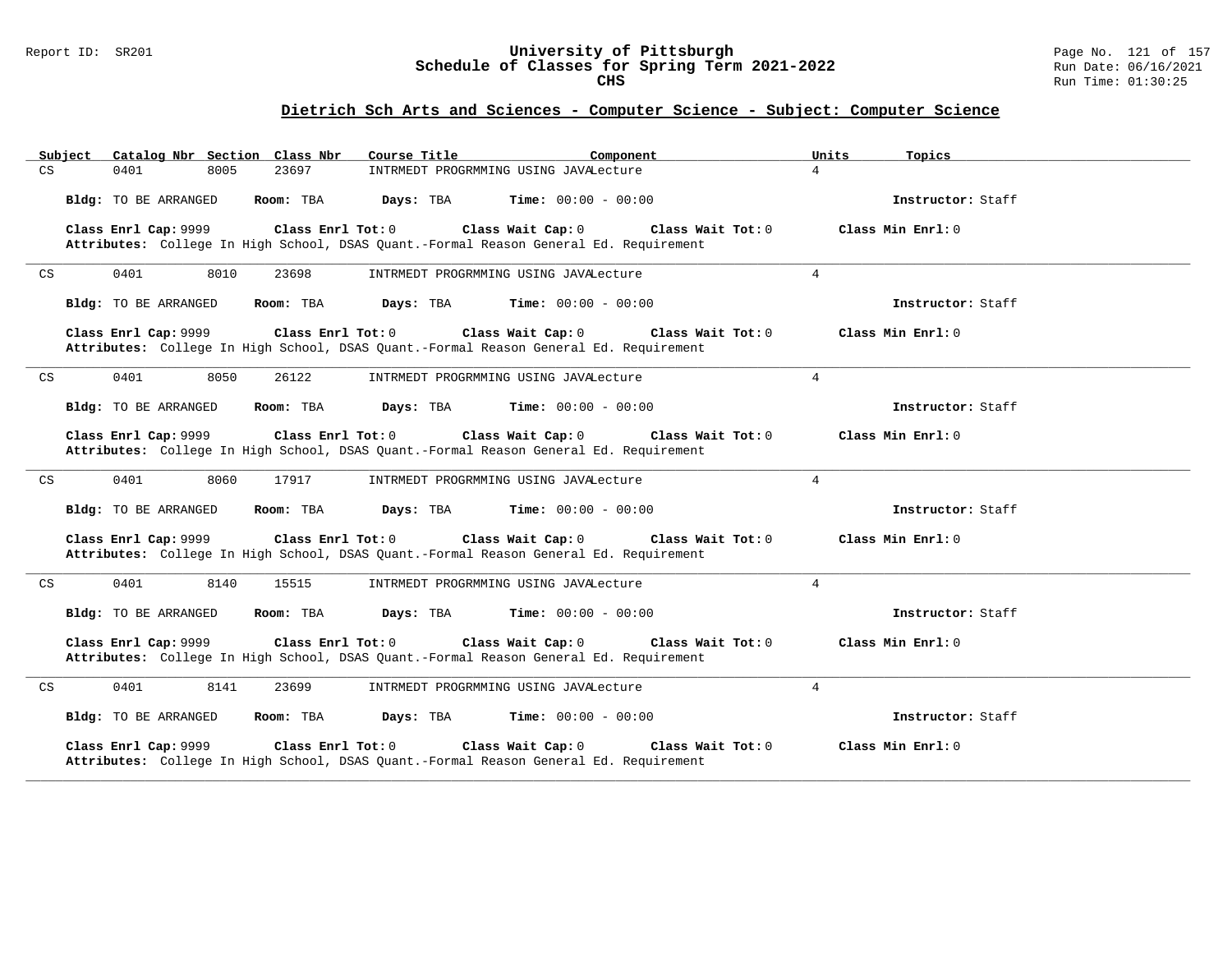### Report ID: SR201 **University of Pittsburgh** Page No. 122 of 157 **Schedule of Classes for Spring Term 2021-2022** Run Date: 06/16/2021 **CHS** Run Time: 01:30:25

| Subject                    |                      | Catalog Nbr Section Class Nbr<br>Course Title | Component                                                                                                                       | Units<br>Topics   |
|----------------------------|----------------------|-----------------------------------------------|---------------------------------------------------------------------------------------------------------------------------------|-------------------|
| CS                         | 0401<br>8145         | 22839                                         | INTRMEDT PROGRMMING USING JAVALecture                                                                                           | $\overline{4}$    |
|                            | Bldg: TO BE ARRANGED | Room: TBA                                     | $\texttt{DayS:}$ TBA $\texttt{Time:}$ 00:00 - 00:00                                                                             | Instructor: Staff |
|                            | Class Enrl Cap: 9999 | Class Enrl Tot: 0                             | Class Wait Cap: 0<br>Class Wait Tot: 0<br>Attributes: College In High School, DSAS Quant.-Formal Reason General Ed. Requirement | Class Min Enrl: 0 |
| $\mathop{\rm CS}\nolimits$ | 0401<br>8160         | 11202                                         | INTRMEDT PROGRMMING USING JAVALecture                                                                                           | $\overline{4}$    |
|                            | Bldg: TO BE ARRANGED | Room: TBA<br>Days: TBA                        | $Time: 00:00 - 00:00$                                                                                                           | Instructor: Staff |
|                            | Class Enrl Cap: 9999 | Class Enrl Tot: 0                             | Class Wait Cap: 0<br>Class Wait Tot: 0<br>Attributes: College In High School, DSAS Quant.-Formal Reason General Ed. Requirement | Class Min Enrl: 0 |
| CS                         | 0401<br>8165         | 21901                                         | INTRMEDT PROGRMMING USING JAVALecture                                                                                           | $\overline{4}$    |
|                            | Bldg: TO BE ARRANGED | Room: TBA<br>Days: TBA                        | $Time: 00:00 - 00:00$                                                                                                           | Instructor: Staff |
|                            | Class Enrl Cap: 9999 | Class Enrl Tot: 0                             | Class Wait Cap: 0<br>Class Wait Tot: 0<br>Attributes: College In High School, DSAS Quant.-Formal Reason General Ed. Requirement | Class Min Enrl: 0 |
| CS                         | 0401<br>8170         | 21900                                         | INTRMEDT PROGRMMING USING JAVALecture                                                                                           | $\overline{4}$    |
|                            | Bldg: TO BE ARRANGED | Days: TBA<br>Room: TBA                        | <b>Time:</b> $00:00 - 00:00$                                                                                                    | Instructor: Staff |
|                            | Class Enrl Cap: 9999 | Class Enrl Tot: 0                             | Class Wait Cap: 0<br>Class Wait Tot: 0<br>Attributes: College In High School, DSAS Quant.-Formal Reason General Ed. Requirement | Class Min Enrl: 0 |
| CS                         | 0401<br>8180         | 23235                                         | INTRMEDT PROGRMMING USING JAVALecture                                                                                           | $\overline{4}$    |
|                            | Bldg: TO BE ARRANGED | Room: TBA<br>Days: TBA                        | $Time: 00:00 - 00:00$                                                                                                           | Instructor: Staff |
|                            | Class Enrl Cap: 9999 | Class Enrl Tot: 0                             | Class Wait Cap: 0<br>Class Wait Tot: 0<br>Attributes: College In High School, DSAS Quant.-Formal Reason General Ed. Requirement | Class Min Enrl: 0 |
| CS                         | 0401<br>8181         | 23700                                         | INTRMEDT PROGRMMING USING JAVALecture                                                                                           | $\overline{4}$    |
|                            | Bldg: TO BE ARRANGED | Room: TBA<br>Days: TBA                        | $Time: 00:00 - 00:00$                                                                                                           | Instructor: Staff |
|                            | Class Enrl Cap: 9999 | Class Enrl Tot: 0                             | Class Wait Cap: 0<br>Class Wait Tot: 0<br>Attributes: College In High School, DSAS Quant.-Formal Reason General Ed. Requirement | Class Min Enrl: 0 |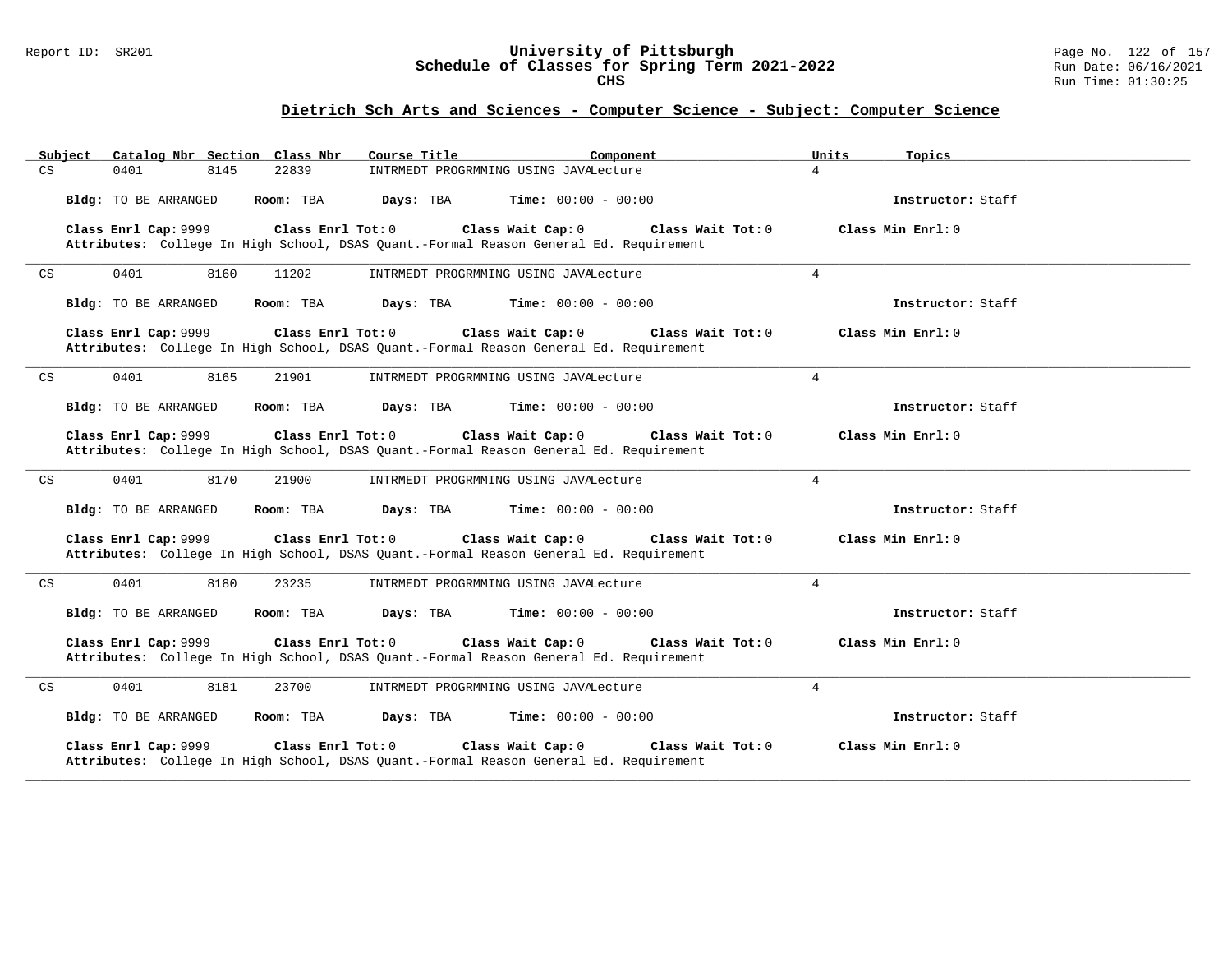### Report ID: SR201 **University of Pittsburgh** Page No. 123 of 157 **Schedule of Classes for Spring Term 2021-2022** Run Date: 06/16/2021 **CHS** Run Time: 01:30:25

| Catalog Nbr Section Class Nbr<br>Subject            | Course Title<br>Component                                                                                                         | Units<br>Topics   |
|-----------------------------------------------------|-----------------------------------------------------------------------------------------------------------------------------------|-------------------|
| CS<br>0401<br>8190<br>22723                         | INTRMEDT PROGRMMING USING JAVALecture                                                                                             | $\overline{4}$    |
| Bldg: TO BE ARRANGED<br>Room: TBA                   | Days: TBA<br><b>Time:</b> $00:00 - 00:00$                                                                                         | Instructor: Staff |
| Class Enrl Cap: 9999<br>Class Enrl Tot: 0           | Class Wait Cap: 0<br>Class Wait Tot: 0<br>Attributes: College In High School, DSAS Quant.-Formal Reason General Ed. Requirement   | Class Min Enrl: 0 |
| 0401<br>8200<br>22724<br>CS                         | INTRMEDT PROGRMMING USING JAVALecture                                                                                             | $\overline{4}$    |
| Bldg: TO BE ARRANGED<br>Room: TBA                   | Days: TBA<br><b>Time:</b> $00:00 - 00:00$                                                                                         | Instructor: Staff |
| Class Enrl Cap: 9999<br>Class Enrl Tot: 0           | Class Wait Cap: 0<br>Class Wait Tot: 0<br>Attributes: College In High School, DSAS Quant.-Formal Reason General Ed. Requirement   | Class Min Enrl: 0 |
| 0401<br>8210<br>$\mathop{\rm CS}\nolimits$<br>24509 | INTRMEDT PROGRMMING USING JAVALecture                                                                                             | $\overline{4}$    |
| Bldg: TO BE ARRANGED<br>Room: TBA                   | Days: TBA<br><b>Time:</b> $00:00 - 00:00$                                                                                         | Instructor: Staff |
| Class Enrl Cap: 9999<br>Class Enrl Tot: 0           | Class Wait Cap: 0<br>Class Wait Tot: 0<br>Attributes: College In High School, DSAS Quant.-Formal Reason General Ed. Requirement   | Class Min Enrl: 0 |
| 8220<br>0401<br>24511<br>CS                         | INTRMEDT PROGRMMING USING JAVALecture                                                                                             | $\overline{4}$    |
| Bldg: TO BE ARRANGED<br>Room: TBA                   | Days: TBA<br><b>Time:</b> $00:00 - 00:00$                                                                                         | Instructor: Staff |
| Class Enrl Cap: 9999<br>Class Enrl Tot: 0           | Class Wait Cap: 0<br>Class Wait Tot: 0<br>Attributes: College In High School, DSAS Quant.-Formal Reason General Ed. Requirement   | Class Min Enrl: 0 |
| 0401<br>8250<br>CS<br>26123                         | INTRMEDT PROGRMMING USING JAVALecture                                                                                             | 4                 |
| Bldg: TO BE ARRANGED<br>Room: TBA                   | <b>Time:</b> $00:00 - 00:00$<br>Days: TBA                                                                                         | Instructor: Staff |
| Class Enrl Cap: 9999<br>Class Enrl Tot: $0$         | Class Wait Cap: 0<br>Class Wait $Tot: 0$<br>Attributes: College In High School, DSAS Quant.-Formal Reason General Ed. Requirement | Class Min Enrl: 0 |
| 0401<br>8255<br>27055<br>CS                         | INTRMEDT PROGRMMING USING JAVALecture                                                                                             | $\overline{4}$    |
| Bldg: TO BE ARRANGED<br>Room: TBA                   | Days: TBA<br><b>Time:</b> $00:00 - 00:00$                                                                                         | Instructor: Staff |
| Class Enrl Cap: 9999<br>Class Enrl Tot: 0           | Class Wait Cap: 0<br>Class Wait Tot: 0<br>Attributes: College In High School, DSAS Quant.-Formal Reason General Ed. Requirement   | Class Min Enrl: 0 |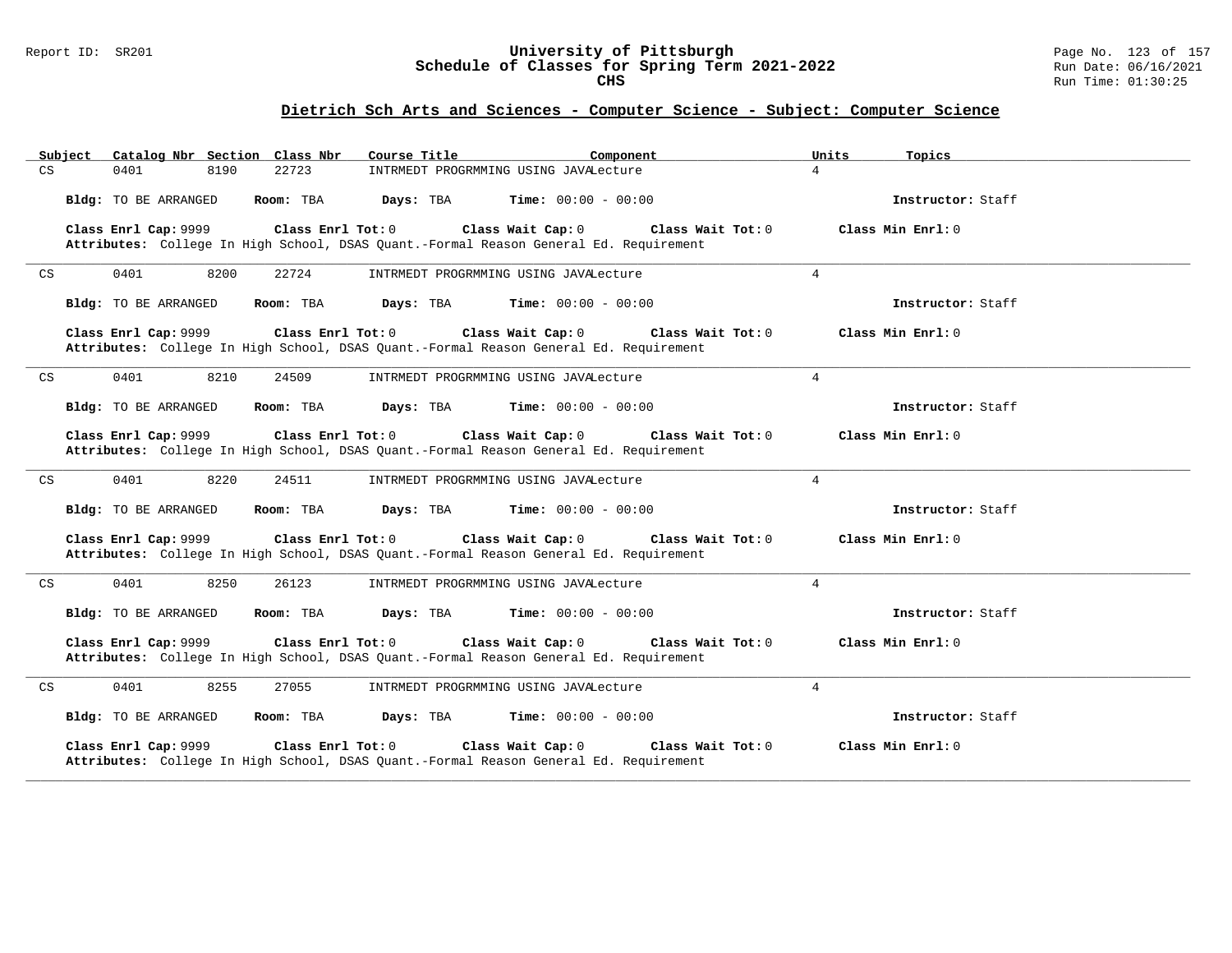### Report ID: SR201 **University of Pittsburgh** Page No. 124 of 157 **Schedule of Classes for Spring Term 2021-2022** Run Date: 06/16/2021 **CHS** Run Time: 01:30:25

| Subject | Catalog Nbr Section Class Nbr            | Course Title<br>Component                                                                                                                                                     | Units<br>Topics   |
|---------|------------------------------------------|-------------------------------------------------------------------------------------------------------------------------------------------------------------------------------|-------------------|
| CS      | 0401<br>8260<br>27056                    | INTRMEDT PROGRMMING USING JAVALecture                                                                                                                                         | $4\overline{ }$   |
|         | <b>Bldg:</b> TO BE ARRANGED<br>Room: TBA | <b>Days:</b> TBA <b>Time:</b> $00:00 - 00:00$                                                                                                                                 | Instructor: Staff |
|         |                                          | Class Enrl Cap: 9999 (class Enrl Tot: 0 (class Wait Cap: 0 (class Wait Tot: 0 $\sim$<br>Attributes: College In High School, DSAS Quant.-Formal Reason General Ed. Requirement | Class Min Enrl: 0 |
| CS      | 8265<br>0401<br>27057                    | INTRMEDT PROGRMMING USING JAVALecture                                                                                                                                         | $\overline{4}$    |
|         | Bldg: TO BE ARRANGED<br>Room: TBA        | <b>Days:</b> TBA <b>Time:</b> $00:00 - 00:00$                                                                                                                                 | Instructor: Staff |
|         |                                          | Class Enrl Cap: 9999 Class Enrl Tot: 0 Class Wait Cap: 0 Class Wait Tot: 0<br>Attributes: College In High School, DSAS Quant.-Formal Reason General Ed. Requirement           | Class Min Enrl: 0 |
| CS      | 8271<br>0401<br>27984                    | INTRMEDT PROGRMMING USING JAVALecture                                                                                                                                         | $\overline{4}$    |
|         | Bldg: TO BE ARRANGED<br>Room: TBA        | <b>Days:</b> TBA <b>Time:</b> $00:00 - 00:00$                                                                                                                                 | Instructor: Staff |
|         |                                          | Class Enrl Cap: 9999 Class Enrl Tot: 0 Class Wait Cap: 0 Class Wait Tot: 0<br>Attributes: College In High School, DSAS Quant.-Formal Reason General Ed. Requirement           | Class Min Enrl: 0 |
| CS      | 8275<br>0401<br>30408                    | INTRMEDT PROGRMMING USING JAVALecture                                                                                                                                         | $\overline{4}$    |
|         | <b>Bldg:</b> TO BE ARRANGED<br>Room: TBA | <b>Days:</b> TBA <b>Time:</b> $00:00 - 00:00$                                                                                                                                 | Instructor: Staff |
|         |                                          | Class Enrl Cap: 9999 Class Enrl Tot: 0 Class Wait Cap: 0 Class Wait Tot: 0<br>Attributes: College In High School, DSAS Quant.-Formal Reason General Ed. Requirement           | Class Min Enrl: 0 |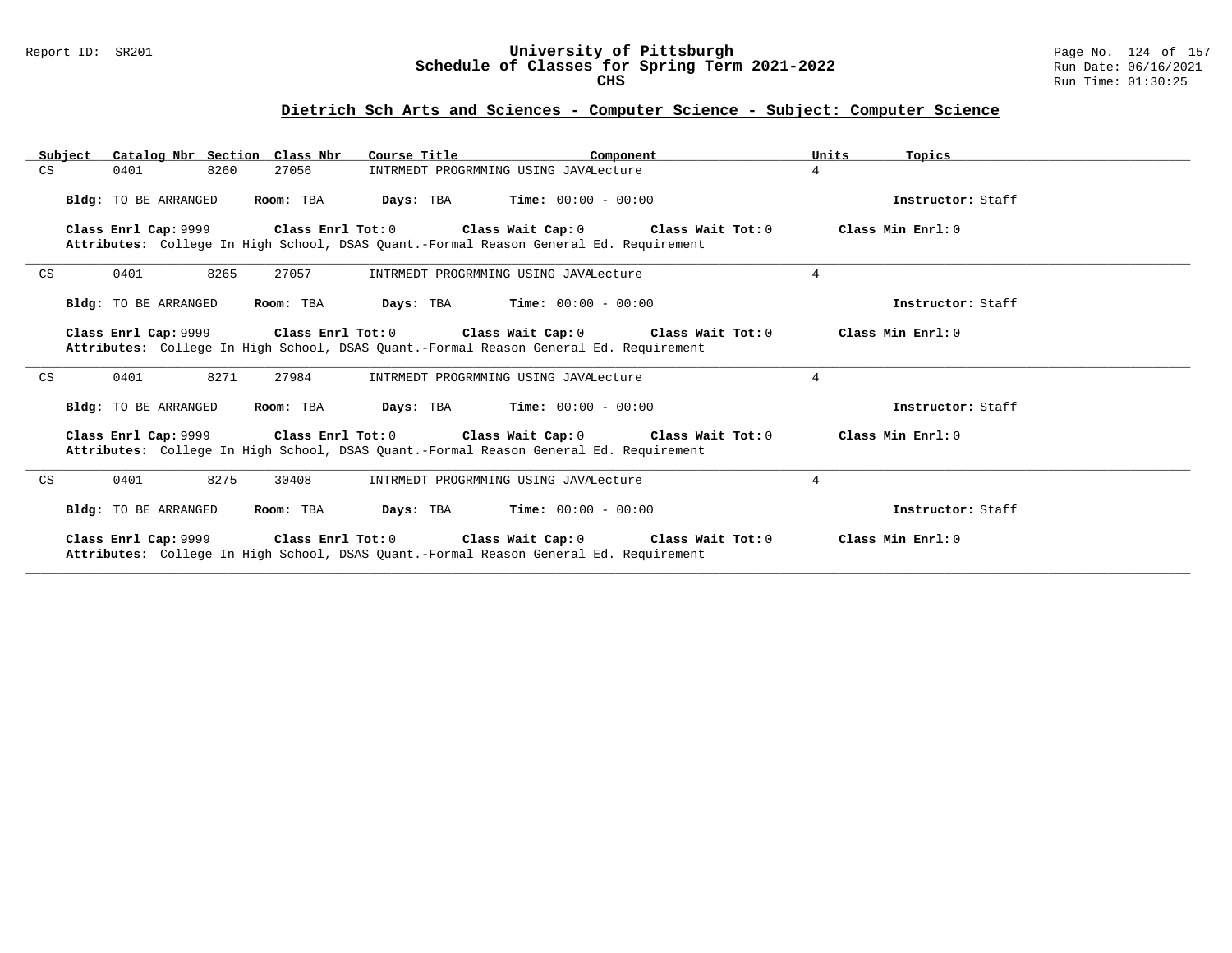### Report ID: SR201 **University of Pittsburgh** Page No. 125 of 157 **Schedule of Classes for Spring Term 2021-2022** Run Date: 06/16/2021 **CHS** Run Time: 01:30:25

## **Dietrich Sch Arts and Sciences - Information Science - Subject: Information Science**

| Catalog Nbr Section Class Nbr<br>Subject                                                                                           | Course Title              | Component                    | Units<br>Topics     |
|------------------------------------------------------------------------------------------------------------------------------------|---------------------------|------------------------------|---------------------|
| 24572<br>INFSCI<br>0011<br>8050                                                                                                    | INTRO TO INF SCI ADVANCED | Lecture                      | $\overline{3}$      |
| Bldg: TO BE ARRANGED<br>Room: TBA                                                                                                  | Days: TBA                 | <b>Time:</b> $00:00 - 00:00$ | Instructor: Staff   |
| Class Enrl Cap: 9999<br>Class Enrl Tot: 0<br>Attributes: College In High School, DSAS Quant.-Formal Reason General Ed. Requirement | Class Wait Cap: 0         | Class Wait Tot: 0            | Class Min $Enrl: 0$ |
| 0011<br>8051<br>24573<br>INFSCI                                                                                                    | INTRO TO INF SCI ADVANCED | Lecture                      | 3                   |
| Bldg: TO BE ARRANGED<br>Room: TBA                                                                                                  | Days: TBA                 | <b>Time:</b> $00:00 - 00:00$ | Instructor: Staff   |
| Class Enrl Cap: 9999<br>Class Enrl Tot: 0<br>Attributes: DSAS Quant.-Formal Reason General Ed. Requirement                         | Class Wait Cap: 0         | Class Wait Tot: 0            | Class Min Enrl: 0   |
| 8052<br>0011<br>24574<br>INFSCI                                                                                                    | INTRO TO INF SCI ADVANCED | Lecture                      | 3                   |
| Bldg: TO BE ARRANGED<br>Room: TBA                                                                                                  | Days: TBA                 | <b>Time:</b> $00:00 - 00:00$ | Instructor: Staff   |
| Class Enrl Cap: 9999<br>Class Enrl Tot: 0<br>Attributes: DSAS Quant.-Formal Reason General Ed. Requirement                         | Class Wait Cap: 0         | Class Wait Tot: 0            | Class Min Enrl: 0   |
| INFSCI<br>0011<br>8070<br>26137                                                                                                    | INTRO TO INF SCI ADVANCED | Lecture                      | 3                   |
| <b>Bldg:</b> TO BE ARRANGED<br>Room: TBA                                                                                           | Days: TBA                 | <b>Time:</b> $00:00 - 00:00$ | Instructor: Staff   |
| Class Enrl Cap: 9999<br>Class Enrl Tot: 0<br>Attributes: College In High School, DSAS Quant.-Formal Reason General Ed. Requirement | Class Wait Cap: 0         | Class Wait Tot: 0            | Class Min $Enr1: 0$ |
| 0011<br>8075<br>INFSCI<br>26198                                                                                                    | INTRO TO INF SCI ADVANCED | Lecture                      | 3                   |
| <b>Bldg:</b> TO BE ARRANGED<br>Room: TBA                                                                                           | Days: TBA                 | <b>Time:</b> $00:00 - 00:00$ | Instructor: Staff   |
| Class Enrl Cap: 9999<br>Class Enrl Tot: 0<br>Attributes: College In High School, DSAS Quant.-Formal Reason General Ed. Requirement | Class Wait Cap: 0         | Class Wait Tot: 0            | Class Min Enrl: 0   |
| 8076<br>INFSCI<br>0011<br>26199                                                                                                    | INTRO TO INF SCI ADVANCED | Lecture                      | 3                   |
| Bldg: TO BE ARRANGED<br>Room: TBA                                                                                                  | Days: TBA                 | <b>Time:</b> $00:00 - 00:00$ | Instructor: Staff   |
| Class Enrl Cap: 9999<br>Class Enrl Tot: 0<br>Attributes: College In High School, DSAS Quant.-Formal Reason General Ed. Requirement | Class Wait Cap: 0         | Class Wait Tot: 0            | Class Min Enrl: 0   |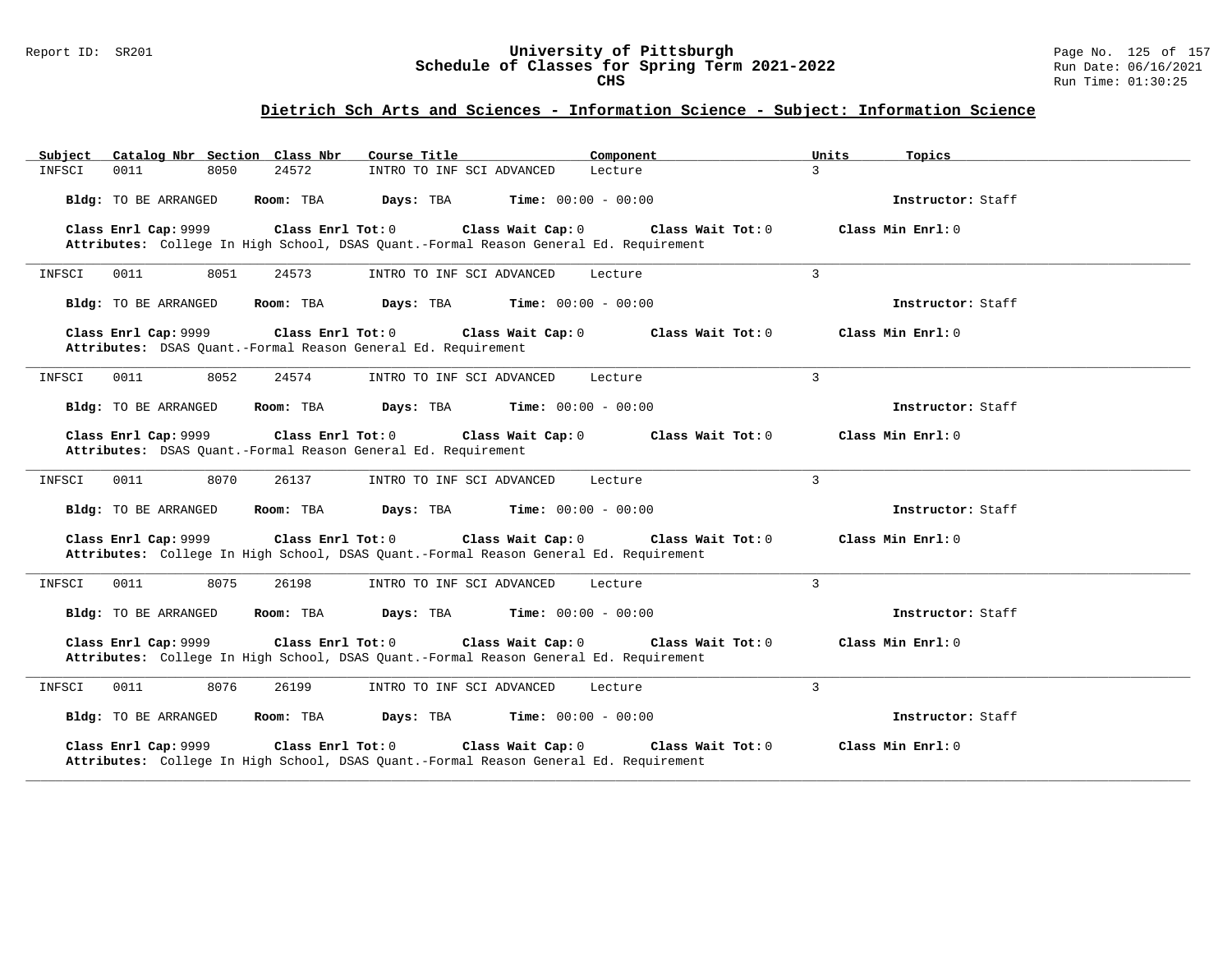### Report ID: SR201 **University of Pittsburgh** Page No. 126 of 157 **Schedule of Classes for Spring Term 2021-2022** Run Date: 06/16/2021 **CHS** Run Time: 01:30:25

## **Dietrich Sch Arts and Sciences - Information Science - Subject: Information Science**

| Catalog Nbr Section Class Nbr<br>Subject                                                                                           | Course Title              | Component                    | Units<br>Topics     |
|------------------------------------------------------------------------------------------------------------------------------------|---------------------------|------------------------------|---------------------|
| 0011<br>8090<br>26138<br>INFSCI                                                                                                    | INTRO TO INF SCI ADVANCED | Lecture                      | 3                   |
| <b>Bldg:</b> TO BE ARRANGED<br>Room: TBA                                                                                           | Days: TBA                 | <b>Time:</b> $00:00 - 00:00$ | Instructor: Staff   |
| Class Enrl Cap: 9999<br>Class Enrl Tot: 0<br>Attributes: College In High School, DSAS Quant.-Formal Reason General Ed. Requirement | Class Wait Cap: 0         | Class Wait Tot: 0            | Class Min $Enrl: 0$ |
| 0011<br>8100<br>INFSCI<br>26139                                                                                                    | INTRO TO INF SCI ADVANCED | Lecture                      | 3                   |
| Room: TBA<br><b>Bldg:</b> TO BE ARRANGED                                                                                           | Days: TBA                 | <b>Time:</b> $00:00 - 00:00$ | Instructor: Staff   |
| Class Enrl Cap: 9999<br>Class Enrl Tot: 0<br>Attributes: College In High School, DSAS Quant.-Formal Reason General Ed. Requirement | Class Wait Cap: 0         | Class Wait Tot: $0$          | Class Min $Enr1: 0$ |
| 8105<br>INFSCI<br>0011<br>26998                                                                                                    | INTRO TO INF SCI ADVANCED | Lecture                      | 3                   |
| Bldg: TBA<br>Room: TBA                                                                                                             | Days: TBA<br>Time: TBA    |                              | Instructor: Staff   |
| Class Enrl Cap: 999<br>Class Enrl Tot: 0<br>Attributes: College In High School, DSAS Quant.-Formal Reason General Ed. Requirement  | Class Wait Cap: 20        | Class Wait Tot: 0            | Class Min Enrl: 0   |
| 0011<br>8110<br>INFSCI<br>26997                                                                                                    | INTRO TO INF SCI ADVANCED | Lecture                      | 3                   |
| Bldg: TBA<br>Room: TBA                                                                                                             | Days: TBA<br>Time: TBA    |                              | Instructor: Staff   |
| Class Enrl Cap: 999<br>Class Enrl Tot: 0<br>Attributes: College In High School, DSAS Quant.-Formal Reason General Ed. Requirement  | Class Wait Cap: 20        | Class Wait Tot: 0            | Class Min Enrl: 0   |
| 8115<br>0011<br>27490<br>INFSCI                                                                                                    | INTRO TO INF SCI ADVANCED | Lecture                      | 3                   |
| Bldg: TO BE ARRANGED<br>Room: TBA                                                                                                  | Days: TBA                 | <b>Time:</b> $00:00 - 00:00$ | Instructor: Staff   |
| Class Enrl Cap: 9999<br>Class Enrl Tot: 0<br>Attributes: College In High School, DSAS Quant.-Formal Reason General Ed. Requirement | Class Wait Cap: 0         | Class Wait Tot: 0            | Class Min Enrl: 0   |
| INFSCI<br>0011<br>8120<br>30397                                                                                                    | INTRO TO INF SCI ADVANCED | Lecture                      | 3                   |
| Bldg: TO BE ARRANGED<br>Room: TBA                                                                                                  | Days: TBA                 | <b>Time:</b> $00:00 - 00:00$ | Instructor: Staff   |
| Class Enrl Cap: 9999<br>Class Enrl Tot: 0<br>Attributes: College In High School, DSAS Quant.-Formal Reason General Ed. Requirement | Class Wait Cap: 0         | Class Wait Tot: 0            | Class Min Enrl: 0   |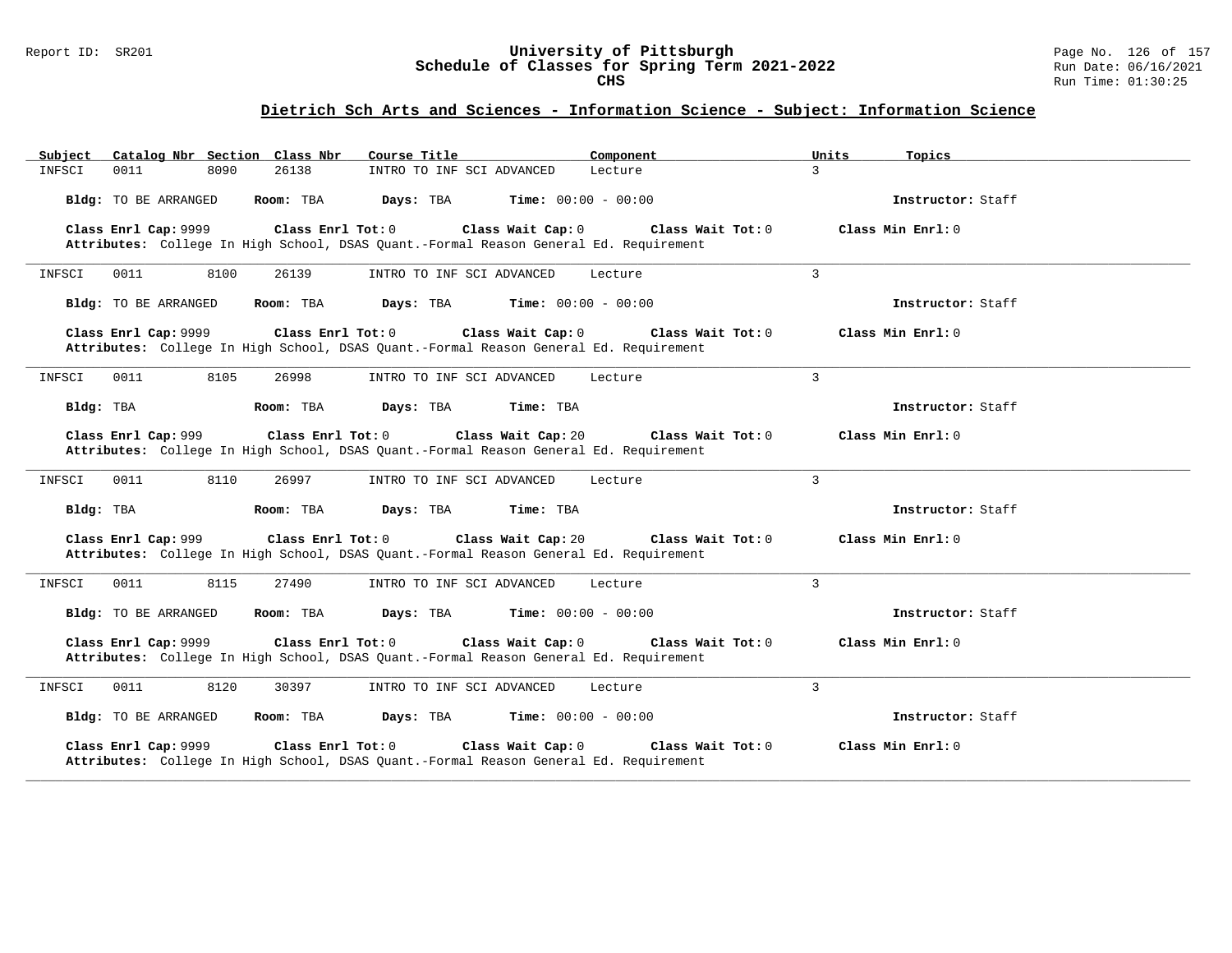### Report ID: SR201 **University of Pittsburgh** Page No. 127 of 157 **Schedule of Classes for Spring Term 2021-2022** Run Date: 06/16/2021 **CHS** Run Time: 01:30:25

# **Dietrich Sch Arts and Sciences - Information Science - Subject: Information Science**

| Catalog Nbr Section Class Nbr<br>Subject                                        | Course Title<br>Component                                                             | Units<br>Topics                        |
|---------------------------------------------------------------------------------|---------------------------------------------------------------------------------------|----------------------------------------|
| 0011<br>8125<br>30745<br>INFSCI                                                 | INTRO TO INF SCI ADVANCED<br>Lecture                                                  | $\overline{3}$                         |
| Bldg: TO BE ARRANGED<br>Room: TBA                                               | Days: TBA<br><b>Time:</b> $00:00 - 00:00$                                             | Instructor: Staff                      |
| Class Enrl Cap: 9999<br>Class Enrl Tot: 0                                       | Class Wait Cap: 0                                                                     | Class Wait Tot: 0<br>Class Min Enrl: 0 |
|                                                                                 | Attributes: College In High School, DSAS Quant.-Formal Reason General Ed. Requirement |                                        |
| 1074<br>8020<br>26154<br>INFSCI                                                 | COMPUTER SECURITY<br>Lecture                                                          | 3                                      |
| Bldg: TO BE ARRANGED<br>Room: TBA                                               | <b>Time:</b> $00:00 - 00:00$<br>Days: TBA                                             | Instructor: Staff                      |
| Class Enrl Cap: 9999<br>Class Enrl Tot: 0<br>Attributes: College In High School | Class Wait Cap: 0                                                                     | Class Wait Tot: 0<br>Class Min Enrl: 0 |
| 8050<br>24579<br>INFSCI<br>1074                                                 | COMPUTER SECURITY<br>Lecture                                                          | $\overline{3}$                         |
| <b>Bldg:</b> TO BE ARRANGED<br>Room: TBA                                        | <b>Time:</b> $00:00 - 00:00$<br>Days: TBA                                             | Instructor: Staff                      |
| Class Enrl Cap: 9999<br>Class Enrl Tot: 0                                       | Class Wait Cap: 0                                                                     | Class Wait Tot: 0<br>Class Min Enrl: 0 |
| 1074<br>8055<br>26271<br>INFSCI                                                 | COMPUTER SECURITY<br>Lecture                                                          | $\overline{3}$                         |
| Bldg: TO BE ARRANGED<br>Room: TBA                                               | Days: TBA<br><b>Time:</b> $00:00 - 00:00$                                             | Instructor: Staff                      |
| Class Enrl Cap: 9999<br>Class Enrl Tot: 0<br>Attributes: College In High School | Class Wait Cap: 0                                                                     | Class Wait Tot: 0<br>Class Min Enrl: 0 |
| 8060<br>27079<br>1074<br>INFSCI                                                 | COMPUTER SECURITY<br>Lecture                                                          | $\overline{3}$                         |
| Bldg: TO BE ARRANGED<br>Room: TBA                                               | Days: TBA<br><b>Time:</b> $00:00 - 00:00$                                             | Instructor: Staff                      |
| Class Enrl Cap: 9999<br>Class Enrl Tot: 0<br>Attributes: College In High School | Class Wait Cap: 0                                                                     | Class Wait Tot: 0<br>Class Min Enrl: 0 |
| 1074<br>8065<br>27511<br>INFSCI                                                 | COMPUTER SECURITY<br>Lecture                                                          | 3                                      |
| Bldg: TO BE ARRANGED<br>Room: TBA                                               | Days: TBA<br><b>Time:</b> $00:00 - 00:00$                                             | Instructor: Staff                      |
| Class Enrl Cap: 9999<br>Class Enrl Tot: 0<br>Attributes: College In High School | Class Wait Cap: 0                                                                     | Class Wait Tot: 0<br>Class Min Enrl: 0 |
| 1074<br>8070<br>27523<br>INFSCI                                                 | COMPUTER SECURITY<br>Lecture                                                          | $\overline{3}$                         |
| Bldg: TO BE ARRANGED<br>Room: TBA                                               | <b>Time:</b> $00:00 - 00:00$<br>Days: TBA                                             | Instructor: Staff                      |
| Class Enrl Cap: 9999<br>Class Enrl Tot: 0<br>Attributes: College In High School | Class Wait Cap: 0                                                                     | Class Wait Tot: 0<br>Class Min Enrl: 0 |

**\_\_\_\_\_\_\_\_\_\_\_\_\_\_\_\_\_\_\_\_\_\_\_\_\_\_\_\_\_\_\_\_\_\_\_\_\_\_\_\_\_\_\_\_\_\_\_\_\_\_\_\_\_\_\_\_\_\_\_\_\_\_\_\_\_\_\_\_\_\_\_\_\_\_\_\_\_\_\_\_\_\_\_\_\_\_\_\_\_\_\_\_\_\_\_\_\_\_\_\_\_\_\_\_\_\_\_\_\_\_\_\_\_\_\_\_\_\_\_\_\_\_\_\_\_\_\_\_\_\_\_\_\_\_\_\_\_\_\_\_\_\_\_\_\_\_\_\_\_\_\_\_\_\_\_\_**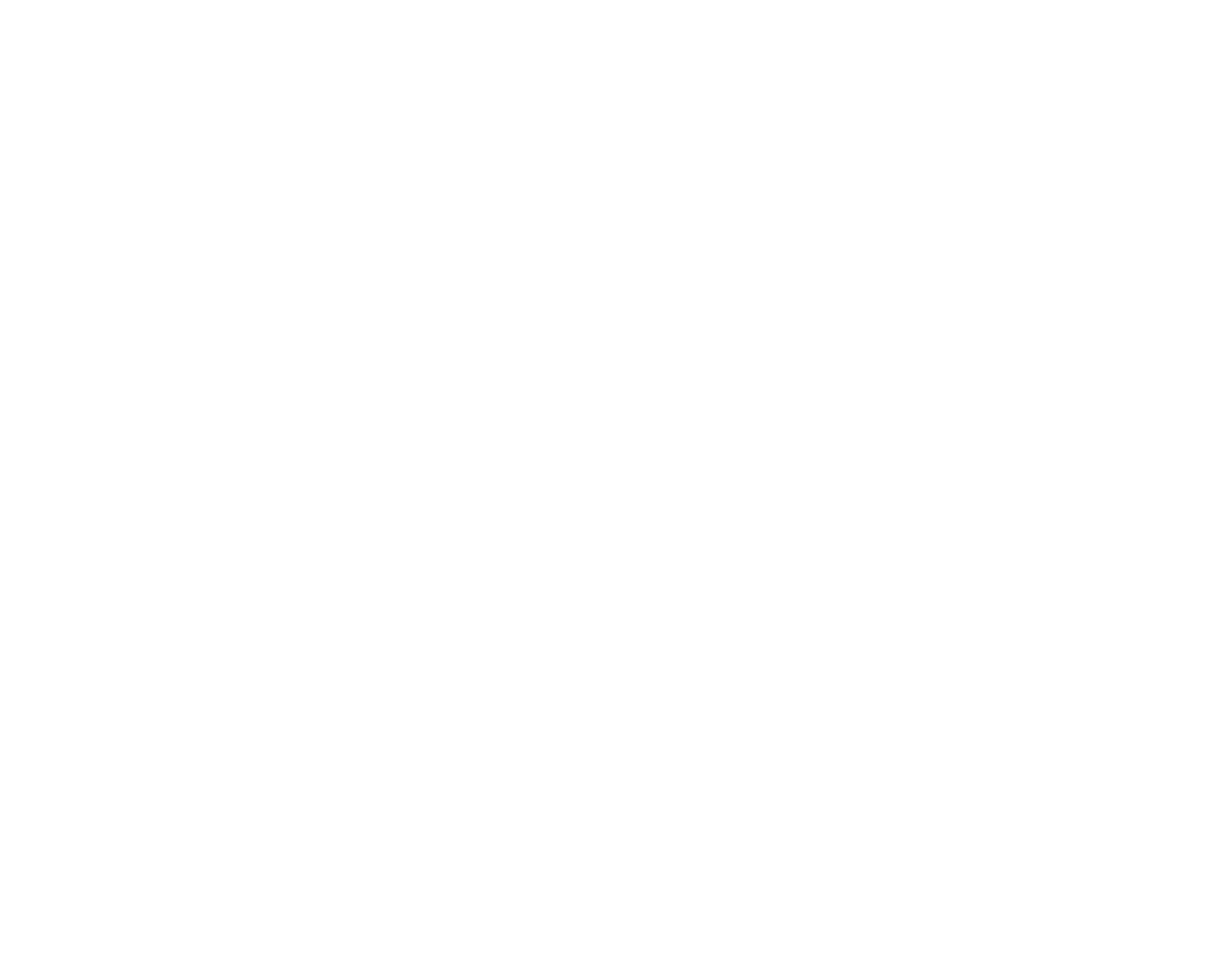### Report ID: SR201 **University of Pittsburgh** Page No. 129 of 157 **Schedule of Classes for Spring Term 2021-2022** Run Date: 06/16/2021 **CHS** Run Time: 01:30:25

| Catalog Nbr Section Class Nbr<br>Subject            | Course Title<br>Component                                                                                                                                                                    | Units<br>Topics     |
|-----------------------------------------------------|----------------------------------------------------------------------------------------------------------------------------------------------------------------------------------------------|---------------------|
| CS<br>23691<br>0007<br>8000                         | INTRO TO COMPUTER PROGRAMMING Lecture                                                                                                                                                        | $\mathcal{E}$       |
| Bldg: TO BE ARRANGED<br>Room: TBA                   | Days: TBA<br><b>Time:</b> $00:00 - 00:00$                                                                                                                                                    | Instructor: Staff   |
| Class Enrl Cap: 9999                                | Class Enrl Tot: 0<br>Class Wait Cap: 0<br>Class Wait Tot: 0<br>Attributes: College In High School, DSAS Algebra General Ed. Requirement, DSAS Quant.-Formal Reason General Ed. Requirement   | Class Min Enrl: 0   |
| 0007<br>$\mathop{\rm CS}\nolimits$<br>8005<br>11632 | INTRO TO COMPUTER PROGRAMMING Lecture                                                                                                                                                        | $\overline{3}$      |
| Bldg: TO BE ARRANGED<br>Room: TBA                   | Days: TBA<br><b>Time:</b> $00:00 - 00:00$                                                                                                                                                    | Instructor: Staff   |
| Class Enrl Cap: 9999                                | Class Enrl Tot: 0<br>Class Wait Cap: 0<br>Class Wait Tot: 0<br>Attributes: College In High School, DSAS Algebra General Ed. Requirement, DSAS Quant.-Formal Reason General Ed. Requirement   | Class Min Enrl: 0   |
| 0007<br>8010<br>$\mathop{\rm CS}\nolimits$<br>22705 | INTRO TO COMPUTER PROGRAMMING Lecture                                                                                                                                                        | $\overline{3}$      |
| Bldg: TO BE ARRANGED<br>Room: TBA                   | Days: TBA<br><b>Time:</b> $00:00 - 00:00$                                                                                                                                                    | Instructor: Staff   |
| Class Enrl Cap: 9999                                | Class Wait Cap: 0<br>Class Enrl Tot: 0<br>Class Wait Tot: 0<br>Attributes: College In High School, DSAS Algebra General Ed. Requirement, DSAS Quant.-Formal Reason General Ed. Requirement   | Class Min Enrl: 0   |
| 0007<br>8015<br>CS<br>22706                         | INTRO TO COMPUTER PROGRAMMING Lecture                                                                                                                                                        | $\overline{3}$      |
| Bldg: TO BE ARRANGED<br>Room: TBA                   | Days: TBA<br>Time: $00:00 - 00:00$                                                                                                                                                           | Instructor: Staff   |
| Class Enrl Cap: 9999                                | Class Enrl Tot: 0<br>Class Wait Cap: 0<br>Class Wait Tot: 0<br>Attributes: College In High School, DSAS Algebra General Ed. Requirement, DSAS Quant.-Formal Reason General Ed. Requirement   | Class Min Enrl: 0   |
| 0007<br>8018<br>CS<br>17993                         | INTRO TO COMPUTER PROGRAMMING Lecture                                                                                                                                                        | $\overline{3}$      |
| Bldg: TO BE ARRANGED<br>Room: TBA                   | <b>Time:</b> $00:00 - 00:00$<br>Days: TBA                                                                                                                                                    | Instructor: Staff   |
| Class Enrl Cap: 9999                                | Class Enrl Tot: $0$<br>Class Wait Cap: 0<br>Class Wait Tot: 0<br>Attributes: College In High School, DSAS Algebra General Ed. Requirement, DSAS Quant.-Formal Reason General Ed. Requirement | Class Min $Enr1: 0$ |
| 0007<br>8020<br>17913<br>CS                         | INTRO TO COMPUTER PROGRAMMING Lecture                                                                                                                                                        | 3                   |
| Bldg: TO BE ARRANGED<br>Room: TBA                   | Days: TBA<br><b>Time:</b> $00:00 - 00:00$                                                                                                                                                    | Instructor: Staff   |
| Class Enrl Cap: 9999                                | Class Enrl Tot: 0<br>Class Wait Cap: 0<br>Class Wait Tot: 0<br>Attributes: College In High School, DSAS Algebra General Ed. Requirement, DSAS Quant.-Formal Reason General Ed. Requirement   | Class Min Enrl: 0   |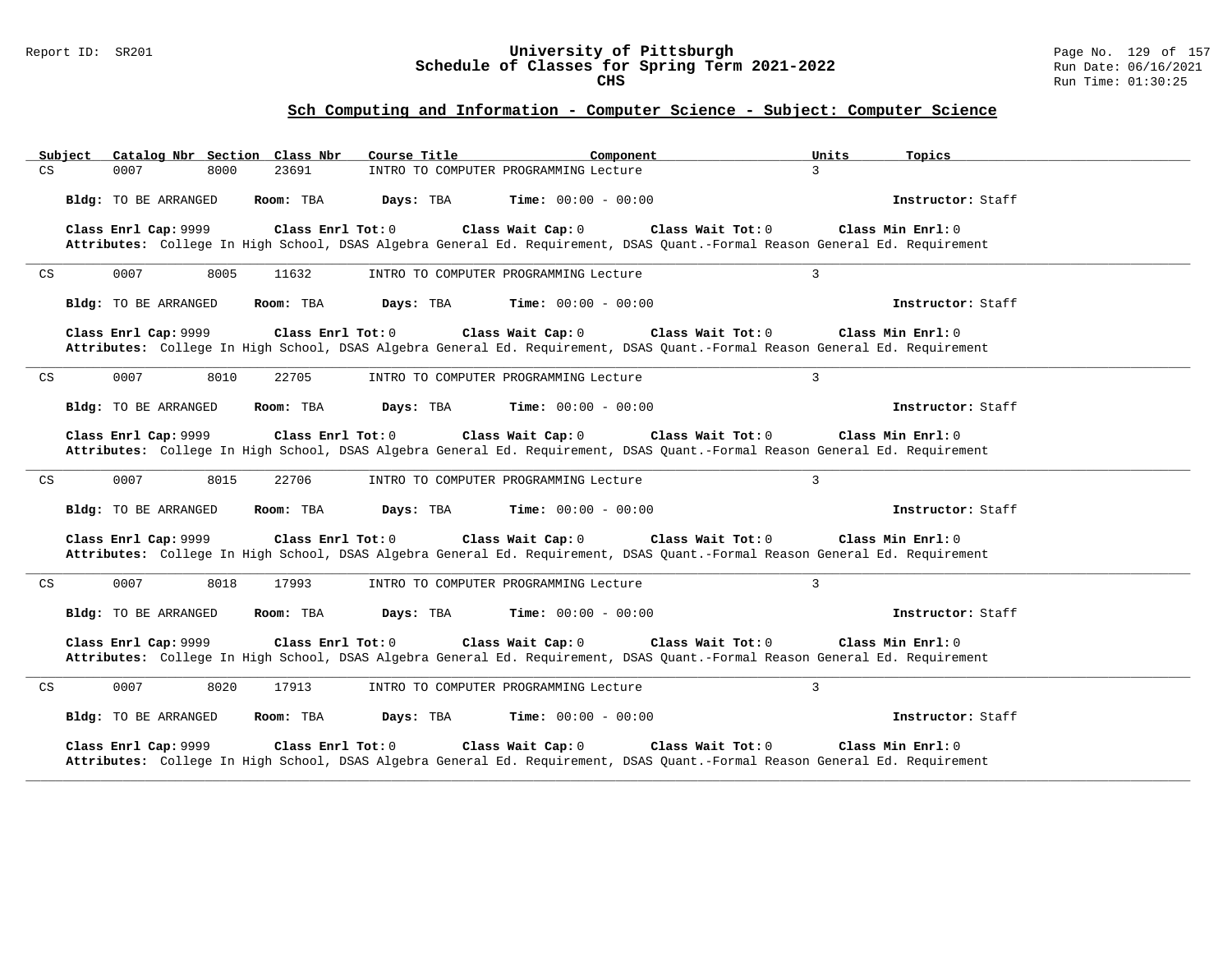### Report ID: SR201 **University of Pittsburgh** Page No. 130 of 157 **Schedule of Classes for Spring Term 2021-2022** Run Date: 06/16/2021 **CHS** Run Time: 01:30:25

| Catalog Nbr Section Class Nbr<br>Subject            | Course Title<br>Component                                                                                                                                             | Units<br>Topics     |
|-----------------------------------------------------|-----------------------------------------------------------------------------------------------------------------------------------------------------------------------|---------------------|
| CS<br>11203<br>0007<br>8030                         | INTRO TO COMPUTER PROGRAMMING Lecture                                                                                                                                 | $\mathcal{E}$       |
| Bldg: TO BE ARRANGED<br>Room: TBA                   | Days: TBA<br><b>Time:</b> $00:00 - 00:00$                                                                                                                             | Instructor: Staff   |
| Class Enrl Cap: 9999<br>Class Enrl Tot: 0           | Class Wait Cap: 0<br>Class Wait Tot: 0<br>Attributes: College In High School, DSAS Algebra General Ed. Requirement, DSAS Quant.-Formal Reason General Ed. Requirement | Class Min Enrl: 0   |
| 0007<br>$\mathop{\rm CS}\nolimits$<br>8040<br>11204 | INTRO TO COMPUTER PROGRAMMING Lecture                                                                                                                                 | $\overline{3}$      |
| Bldg: TO BE ARRANGED<br>Room: TBA                   | Days: TBA<br><b>Time:</b> $00:00 - 00:00$                                                                                                                             | Instructor: Staff   |
| Class Enrl Cap: 9999<br>Class Enrl Tot: 0           | Class Wait Cap: 0<br>Class Wait Tot: 0<br>Attributes: College In High School, DSAS Algebra General Ed. Requirement, DSAS Quant.-Formal Reason General Ed. Requirement | Class Min Enrl: 0   |
| 0007<br>8045<br>CS<br>23692                         | INTRO TO COMPUTER PROGRAMMING Lecture                                                                                                                                 | $\overline{3}$      |
| Bldg: TO BE ARRANGED<br>Room: TBA                   | Days: TBA<br><b>Time:</b> $00:00 - 00:00$                                                                                                                             | Instructor: Staff   |
| Class Enrl Cap: 9999<br>Class Enrl Tot: 0           | Class Wait Cap: 0<br>Class Wait Tot: 0<br>Attributes: College In High School, DSAS Algebra General Ed. Requirement, DSAS Quant.-Formal Reason General Ed. Requirement | Class Min Enrl: 0   |
| 0007<br>8055<br>26108<br>CS                         | INTRO TO COMPUTER PROGRAMMING Lecture                                                                                                                                 | $\overline{3}$      |
| Bldg: TO BE ARRANGED<br>Room: TBA                   | Days: TBA<br>Time: $00:00 - 00:00$                                                                                                                                    | Instructor: Staff   |
| Class Enrl Cap: 9999<br>Class Enrl Tot: 0           | Class Wait Cap: 0<br>Class Wait Tot: 0<br>Attributes: College In High School, DSAS Algebra General Ed. Requirement, DSAS Quant.-Formal Reason General Ed. Requirement | Class Min Enrl: 0   |
| 0007<br>8060<br>CS<br>26109                         | INTRO TO COMPUTER PROGRAMMING Lecture                                                                                                                                 | $\overline{3}$      |
| Bldg: TO BE ARRANGED<br>Room: TBA                   | <b>Time:</b> $00:00 - 00:00$<br>Days: TBA                                                                                                                             | Instructor: Staff   |
| Class Enrl Cap: 9999<br>Class Enrl Tot: $0$         | Class Wait Cap: 0<br>Class Wait Tot: 0<br>Attributes: College In High School, DSAS Algebra General Ed. Requirement, DSAS Quant.-Formal Reason General Ed. Requirement | Class Min $Enr1: 0$ |
| 0007<br>8065<br>26111<br>CS                         | INTRO TO COMPUTER PROGRAMMING Lecture                                                                                                                                 | 3                   |
| Bldg: TO BE ARRANGED<br>Room: TBA                   | Days: TBA<br><b>Time:</b> $00:00 - 00:00$                                                                                                                             | Instructor: Staff   |
| Class Enrl Cap: 9999<br>Class Enrl Tot: 0           | Class Wait Cap: 0<br>Class Wait Tot: 0<br>Attributes: College In High School, DSAS Algebra General Ed. Requirement, DSAS Quant.-Formal Reason General Ed. Requirement | Class Min Enrl: 0   |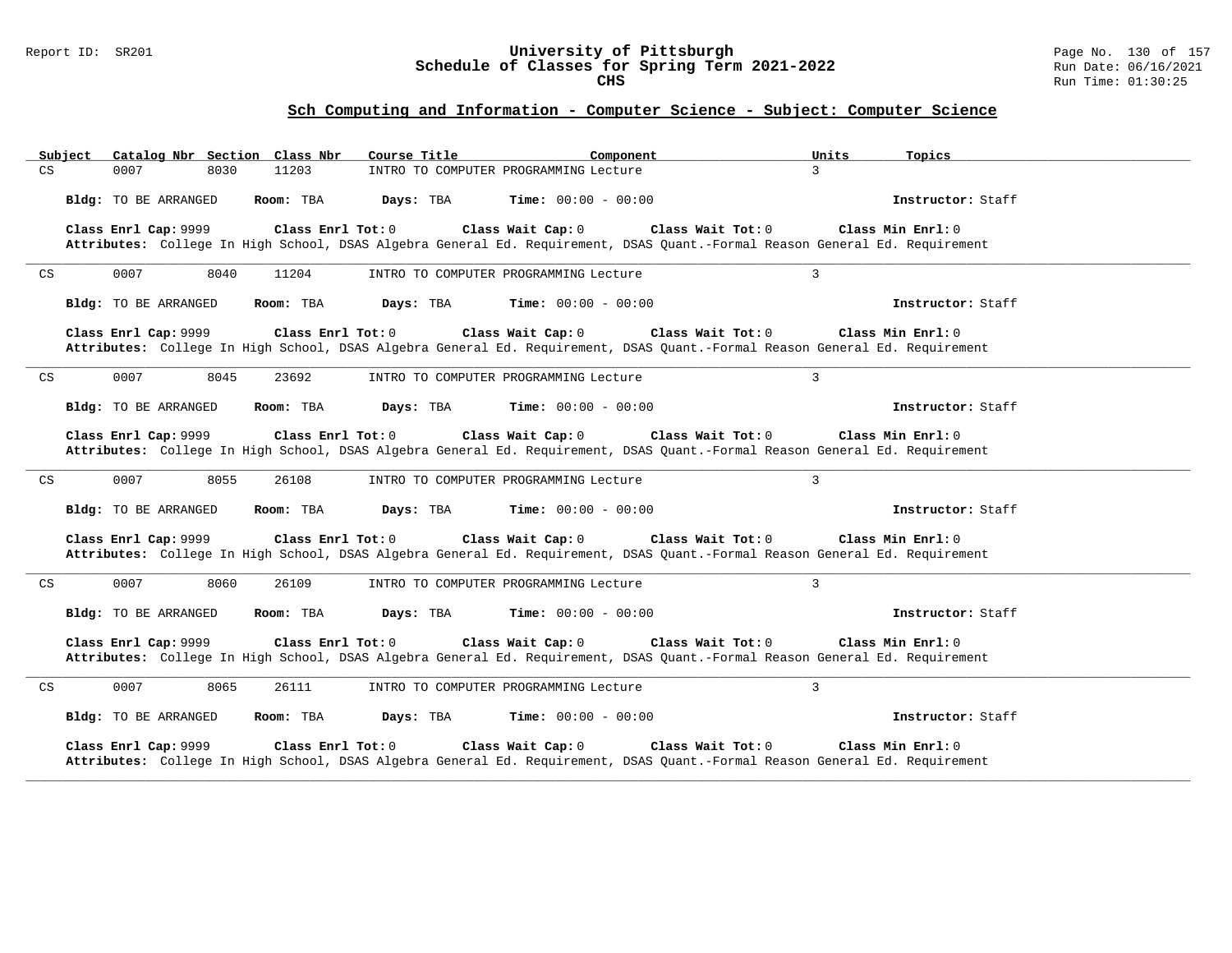### Report ID: SR201 **University of Pittsburgh** Page No. 131 of 157 **Schedule of Classes for Spring Term 2021-2022** Run Date: 06/16/2021 **CHS** Run Time: 01:30:25

| Catalog Nbr Section Class Nbr<br>Subject    | Course Title<br>Component                                                                                                                                             | Units<br>Topics     |
|---------------------------------------------|-----------------------------------------------------------------------------------------------------------------------------------------------------------------------|---------------------|
| CS<br>16503<br>0007<br>8078                 | INTRO TO COMPUTER PROGRAMMING Lecture                                                                                                                                 | $\mathcal{E}$       |
| Bldg: TO BE ARRANGED<br>Room: TBA           | Days: TBA<br><b>Time:</b> $00:00 - 00:00$                                                                                                                             | Instructor: Staff   |
| Class Enrl Cap: 9999<br>Class Enrl Tot: 0   | Class Wait Cap: 0<br>Class Wait Tot: 0<br>Attributes: College In High School, DSAS Algebra General Ed. Requirement, DSAS Quant.-Formal Reason General Ed. Requirement | Class Min Enrl: 0   |
| 0007<br>CS<br>8085<br>11310                 | INTRO TO COMPUTER PROGRAMMING Lecture                                                                                                                                 | $\overline{3}$      |
| Bldg: TO BE ARRANGED<br>Room: TBA           | Days: TBA<br><b>Time:</b> $00:00 - 00:00$                                                                                                                             | Instructor: Staff   |
| Class Enrl Cap: 9999<br>Class Enrl Tot: 0   | Class Wait Cap: 0<br>Class Wait Tot: 0<br>Attributes: College In High School, DSAS Algebra General Ed. Requirement, DSAS Quant.-Formal Reason General Ed. Requirement | Class Min Enrl: 0   |
| 0007<br>8095<br>CS<br>17980                 | INTRO TO COMPUTER PROGRAMMING Lecture                                                                                                                                 | $\overline{3}$      |
| Bldg: TO BE ARRANGED<br>Room: TBA           | Days: TBA<br><b>Time:</b> $00:00 - 00:00$                                                                                                                             | Instructor: Staff   |
| Class Enrl Cap: 9999<br>Class Enrl Tot: 0   | Class Wait Cap: 0<br>Class Wait Tot: 0<br>Attributes: College In High School, DSAS Algebra General Ed. Requirement, DSAS Quant.-Formal Reason General Ed. Requirement | Class Min Enrl: 0   |
| 0007<br>8100<br>CS<br>17914                 | INTRO TO COMPUTER PROGRAMMING Lecture                                                                                                                                 | $\overline{3}$      |
| Bldg: TO BE ARRANGED<br>Room: TBA           | Days: TBA<br>Time: $00:00 - 00:00$                                                                                                                                    | Instructor: Staff   |
| Class Enrl Cap: 9999<br>Class Enrl Tot: 0   | Class Wait Cap: 0<br>Class Wait Tot: 0<br>Attributes: College In High School, DSAS Algebra General Ed. Requirement, DSAS Quant.-Formal Reason General Ed. Requirement | Class Min Enrl: 0   |
| 0007<br>8115<br>22838<br>CS                 | INTRO TO COMPUTER PROGRAMMING Lecture                                                                                                                                 | $\overline{3}$      |
| Bldg: TO BE ARRANGED<br>Room: TBA           | <b>Time:</b> $00:00 - 00:00$<br>Days: TBA                                                                                                                             | Instructor: Staff   |
| Class Enrl Cap: 9999<br>Class Enrl Tot: $0$ | Class Wait Cap: 0<br>Class Wait Tot: 0<br>Attributes: College In High School, DSAS Algebra General Ed. Requirement, DSAS Quant.-Formal Reason General Ed. Requirement | Class Min $Enr1: 0$ |
| 0007<br>8132<br>16504<br>CS                 | INTRO TO COMPUTER PROGRAMMING Lecture                                                                                                                                 | 3                   |
| Bldg: TO BE ARRANGED<br>Room: TBA           | Days: TBA<br><b>Time:</b> $00:00 - 00:00$                                                                                                                             | Instructor: Staff   |
| Class Enrl Cap: 9999<br>Class Enrl Tot: 0   | Class Wait Cap: 0<br>Class Wait Tot: 0<br>Attributes: College In High School, DSAS Algebra General Ed. Requirement, DSAS Quant.-Formal Reason General Ed. Requirement | Class Min Enrl: 0   |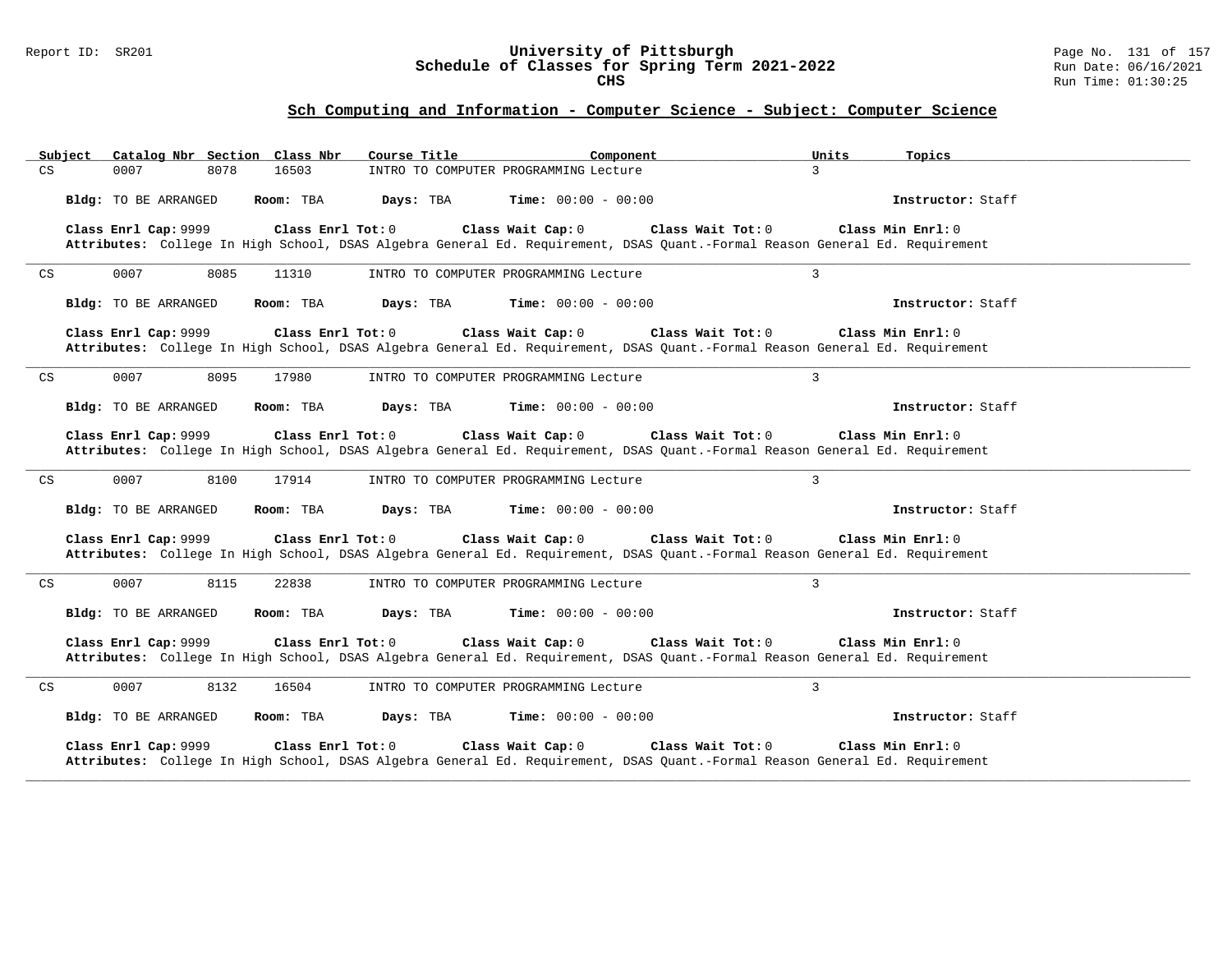### Report ID: SR201 **University of Pittsburgh** Page No. 132 of 157 **Schedule of Classes for Spring Term 2021-2022** Run Date: 06/16/2021 **CHS** Run Time: 01:30:25

| Catalog Nbr Section Class Nbr<br>Subject    | Course Title<br>Component                                                                                                                                             | Units<br>Topics     |
|---------------------------------------------|-----------------------------------------------------------------------------------------------------------------------------------------------------------------------|---------------------|
| CS<br>23693<br>0007<br>8133                 | INTRO TO COMPUTER PROGRAMMING Lecture                                                                                                                                 | $\mathcal{E}$       |
| Bldg: TO BE ARRANGED<br>Room: TBA           | Days: TBA<br><b>Time:</b> $00:00 - 00:00$                                                                                                                             | Instructor: Staff   |
| Class Enrl Cap: 9999<br>Class Enrl Tot: 0   | Class Wait Cap: 0<br>Class Wait Tot: 0<br>Attributes: College In High School, DSAS Algebra General Ed. Requirement, DSAS Quant.-Formal Reason General Ed. Requirement | Class Min Enrl: 0   |
| 0007<br>CS<br>8135<br>17915                 | INTRO TO COMPUTER PROGRAMMING Lecture                                                                                                                                 | $\overline{3}$      |
| Bldg: TO BE ARRANGED<br>Room: TBA           | Days: TBA<br><b>Time:</b> $00:00 - 00:00$                                                                                                                             | Instructor: Staff   |
| Class Enrl Cap: 9999<br>Class Enrl Tot: 0   | Class Wait Cap: 0<br>Class Wait Tot: 0<br>Attributes: College In High School, DSAS Algebra General Ed. Requirement, DSAS Quant.-Formal Reason General Ed. Requirement | Class Min Enrl: 0   |
| 0007<br>8136<br>CS<br>23896                 | INTRO TO COMPUTER PROGRAMMING Lecture                                                                                                                                 | $\overline{3}$      |
| Bldg: TO BE ARRANGED<br>Room: TBA           | Days: TBA<br><b>Time:</b> $00:00 - 00:00$                                                                                                                             | Instructor: Staff   |
| Class Enrl Cap: 9999<br>Class Enrl Tot: 0   | Class Wait Cap: 0<br>Class Wait Tot: 0<br>Attributes: College In High School, DSAS Algebra General Ed. Requirement, DSAS Quant.-Formal Reason General Ed. Requirement | Class Min Enrl: 0   |
| 0007<br>8137<br>CS<br>23897                 | INTRO TO COMPUTER PROGRAMMING Lecture                                                                                                                                 | $\overline{3}$      |
| Bldg: TO BE ARRANGED<br>Room: TBA           | Days: TBA<br>Time: $00:00 - 00:00$                                                                                                                                    | Instructor: Staff   |
| Class Enrl Cap: 9999<br>Class Enrl Tot: 0   | Class Wait Cap: 0<br>Class Wait Tot: 0<br>Attributes: College In High School, DSAS Algebra General Ed. Requirement, DSAS Quant.-Formal Reason General Ed. Requirement | Class Min Enrl: 0   |
| 0007<br>8140<br>CS<br>11205                 | INTRO TO COMPUTER PROGRAMMING Lecture                                                                                                                                 | $\overline{3}$      |
| Bldg: TO BE ARRANGED<br>Room: TBA           | <b>Time:</b> $00:00 - 00:00$<br>Days: TBA                                                                                                                             | Instructor: Staff   |
| Class Enrl Cap: 9999<br>Class Enrl Tot: $0$ | Class Wait Cap: 0<br>Class Wait Tot: 0<br>Attributes: College In High School, DSAS Algebra General Ed. Requirement, DSAS Quant.-Formal Reason General Ed. Requirement | Class Min $Enr1: 0$ |
| 0007<br>8150<br>11631<br>CS                 | INTRO TO COMPUTER PROGRAMMING Lecture                                                                                                                                 | 3                   |
| Bldg: TO BE ARRANGED<br>Room: TBA           | Days: TBA<br><b>Time:</b> $00:00 - 00:00$                                                                                                                             | Instructor: Staff   |
| Class Enrl Cap: 9999<br>Class Enrl Tot: 0   | Class Wait Cap: 0<br>Class Wait Tot: 0<br>Attributes: College In High School, DSAS Algebra General Ed. Requirement, DSAS Quant.-Formal Reason General Ed. Requirement | Class Min Enrl: 0   |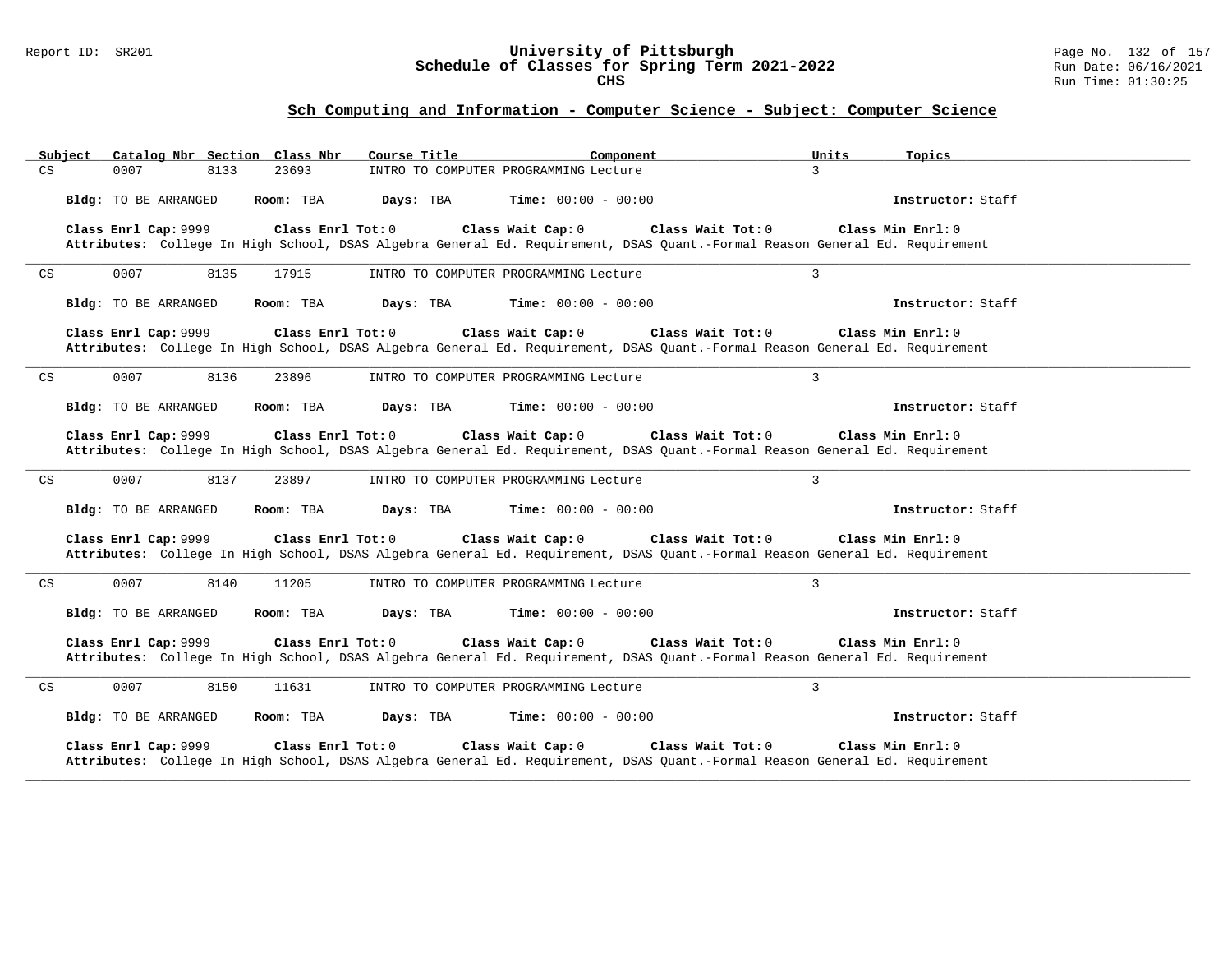### Report ID: SR201 **University of Pittsburgh** Page No. 133 of 157 **Schedule of Classes for Spring Term 2021-2022** Run Date: 06/16/2021 **CHS** Run Time: 01:30:25

| Catalog Nbr Section Class Nbr<br>Subject    | Course Title<br>Component                                                                                                                                             | Units<br>Topics     |
|---------------------------------------------|-----------------------------------------------------------------------------------------------------------------------------------------------------------------------|---------------------|
| CS<br>11206<br>0007<br>8170                 | INTRO TO COMPUTER PROGRAMMING Lecture                                                                                                                                 | $\mathcal{E}$       |
| Bldg: TO BE ARRANGED<br>Room: TBA           | Days: TBA<br><b>Time:</b> $00:00 - 00:00$                                                                                                                             | Instructor: Staff   |
| Class Enrl Cap: 9999<br>Class Enrl Tot: 0   | Class Wait Cap: 0<br>Class Wait Tot: 0<br>Attributes: College In High School, DSAS Algebra General Ed. Requirement, DSAS Quant.-Formal Reason General Ed. Requirement | Class Min Enrl: 0   |
| 0007<br>CS<br>8210<br>11207                 | INTRO TO COMPUTER PROGRAMMING Lecture                                                                                                                                 | $\overline{3}$      |
| Bldg: TO BE ARRANGED<br>Room: TBA           | Days: TBA<br><b>Time:</b> $00:00 - 00:00$                                                                                                                             | Instructor: Staff   |
| Class Enrl Cap: 9999<br>Class Enrl Tot: 0   | Class Wait Cap: 0<br>Class Wait Tot: 0<br>Attributes: College In High School, DSAS Algebra General Ed. Requirement, DSAS Quant.-Formal Reason General Ed. Requirement | Class Min Enrl: 0   |
| 0007<br>8211<br>CS<br>23694                 | INTRO TO COMPUTER PROGRAMMING Lecture                                                                                                                                 | $\overline{3}$      |
| Bldg: TO BE ARRANGED<br>Room: TBA           | Days: TBA<br><b>Time:</b> $00:00 - 00:00$                                                                                                                             | Instructor: Staff   |
| Class Enrl Cap: 9999<br>Class Enrl Tot: 0   | Class Wait Cap: 0<br>Class Wait Tot: 0<br>Attributes: College In High School, DSAS Algebra General Ed. Requirement, DSAS Quant.-Formal Reason General Ed. Requirement | Class Min Enrl: 0   |
| 0007<br>8215<br>CS<br>21665                 | INTRO TO COMPUTER PROGRAMMING Lecture                                                                                                                                 | $\overline{3}$      |
| Bldg: TO BE ARRANGED<br>Room: TBA           | Days: TBA<br>Time: $00:00 - 00:00$                                                                                                                                    | Instructor: Staff   |
| Class Enrl Cap: 9999<br>Class Enrl Tot: 0   | Class Wait Cap: 0<br>Class Wait Tot: 0<br>Attributes: College In High School, DSAS Algebra General Ed. Requirement, DSAS Quant.-Formal Reason General Ed. Requirement | Class Min Enrl: 0   |
| 0007<br>8220<br>21666<br>CS                 | INTRO TO COMPUTER PROGRAMMING Lecture                                                                                                                                 | $\overline{3}$      |
| Bldg: TO BE ARRANGED<br>Room: TBA           | <b>Time:</b> $00:00 - 00:00$<br>Days: TBA                                                                                                                             | Instructor: Staff   |
| Class Enrl Cap: 9999<br>Class Enrl Tot: $0$ | Class Wait Cap: 0<br>Class Wait Tot: 0<br>Attributes: College In High School, DSAS Algebra General Ed. Requirement, DSAS Quant.-Formal Reason General Ed. Requirement | Class Min $Enr1: 0$ |
| 0007<br>8225<br>21667<br>CS                 | INTRO TO COMPUTER PROGRAMMING Lecture                                                                                                                                 | 3                   |
| Bldg: TO BE ARRANGED<br>Room: TBA           | Days: TBA<br><b>Time:</b> $00:00 - 00:00$                                                                                                                             | Instructor: Staff   |
| Class Enrl Cap: 9999<br>Class Enrl Tot: 0   | Class Wait Cap: 0<br>Class Wait Tot: 0<br>Attributes: College In High School, DSAS Algebra General Ed. Requirement, DSAS Quant.-Formal Reason General Ed. Requirement | Class Min Enrl: 0   |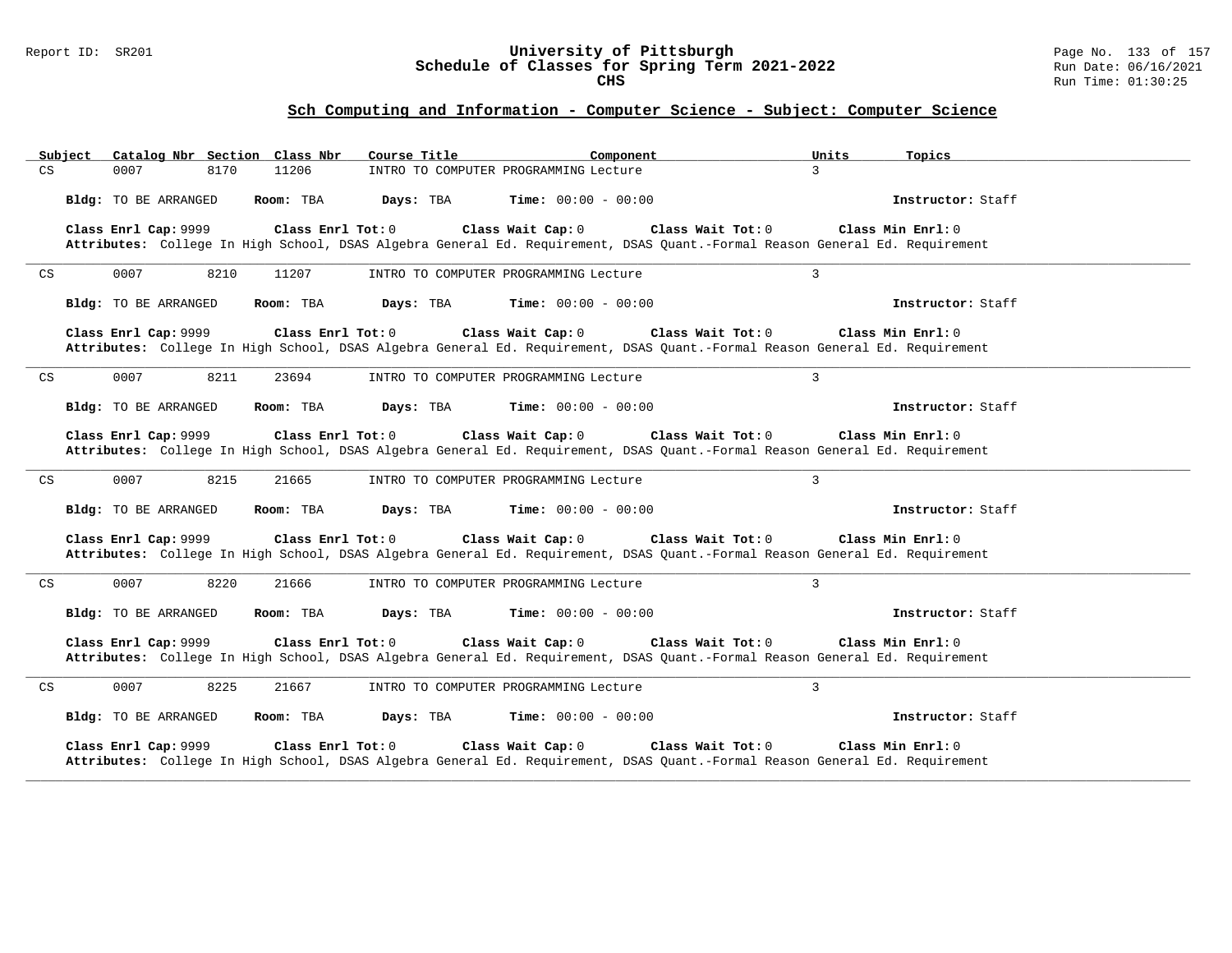### Report ID: SR201 **University of Pittsburgh** Page No. 134 of 157 **Schedule of Classes for Spring Term 2021-2022** Run Date: 06/16/2021 **CHS** Run Time: 01:30:25

| Catalog Nbr Section Class Nbr<br>Subject    | Course Title<br>Component                                                                                                                                             | Units<br>Topics     |
|---------------------------------------------|-----------------------------------------------------------------------------------------------------------------------------------------------------------------------|---------------------|
| CS<br>22707<br>0007<br>8300                 | INTRO TO COMPUTER PROGRAMMING Lecture                                                                                                                                 | $\mathcal{E}$       |
| Bldg: TO BE ARRANGED<br>Room: TBA           | Days: TBA<br><b>Time:</b> $00:00 - 00:00$                                                                                                                             | Instructor: Staff   |
| Class Enrl Cap: 9999<br>Class Enrl Tot: 0   | Class Wait Cap: 0<br>Class Wait Tot: 0<br>Attributes: College In High School, DSAS Algebra General Ed. Requirement, DSAS Quant.-Formal Reason General Ed. Requirement | Class Min Enrl: 0   |
| CS<br>0007<br>8350<br>22747                 | INTRO TO COMPUTER PROGRAMMING Lecture                                                                                                                                 | $\overline{3}$      |
| Bldg: TO BE ARRANGED<br>Room: TBA           | Days: TBA<br><b>Time:</b> $00:00 - 00:00$                                                                                                                             | Instructor: Staff   |
| Class Enrl Cap: 9999<br>Class Enrl Tot: 0   | Class Wait Cap: 0<br>Class Wait Tot: 0<br>Attributes: College In High School, DSAS Algebra General Ed. Requirement, DSAS Quant.-Formal Reason General Ed. Requirement | Class Min Enrl: 0   |
| 0007<br>8355<br>CS<br>24494                 | INTRO TO COMPUTER PROGRAMMING Lecture                                                                                                                                 | $\overline{3}$      |
| Bldg: TO BE ARRANGED<br>Room: TBA           | Days: TBA<br><b>Time:</b> $00:00 - 00:00$                                                                                                                             | Instructor: Staff   |
| Class Enrl Cap: 9999<br>Class Enrl Tot: 0   | Class Wait Cap: 0<br>Class Wait Tot: 0<br>Attributes: College In High School, DSAS Algebra General Ed. Requirement, DSAS Quant.-Formal Reason General Ed. Requirement | Class Min Enrl: 0   |
| 0007<br>8360<br>24495<br>CS                 | INTRO TO COMPUTER PROGRAMMING Lecture                                                                                                                                 | $\overline{3}$      |
| Bldg: TO BE ARRANGED<br>Room: TBA           | Days: TBA<br><b>Time:</b> $00:00 - 00:00$                                                                                                                             | Instructor: Staff   |
| Class Enrl Cap: 9999<br>Class Enrl Tot: 0   | Class Wait Cap: 0<br>Class Wait Tot: 0<br>Attributes: College In High School, DSAS Algebra General Ed. Requirement, DSAS Quant.-Formal Reason General Ed. Requirement | Class Min Enrl: 0   |
| 0007<br>8365<br>CS<br>24496                 | INTRO TO COMPUTER PROGRAMMING Lecture                                                                                                                                 | $\overline{3}$      |
| Bldg: TO BE ARRANGED<br>Room: TBA           | <b>Time:</b> $00:00 - 00:00$<br>Days: TBA                                                                                                                             | Instructor: Staff   |
| Class Enrl Cap: 9999<br>Class Enrl Tot: $0$ | Class Wait Cap: 0<br>Class Wait Tot: 0<br>Attributes: College In High School, DSAS Algebra General Ed. Requirement, DSAS Quant.-Formal Reason General Ed. Requirement | Class Min $Enr1: 0$ |
| 0007<br>8370<br>24497<br>CS                 | INTRO TO COMPUTER PROGRAMMING Lecture                                                                                                                                 | 3                   |
| Bldg: TO BE ARRANGED<br>Room: TBA           | Days: TBA<br><b>Time:</b> $00:00 - 00:00$                                                                                                                             | Instructor: Staff   |
| Class Enrl Cap: 9999<br>Class Enrl Tot: 0   | Class Wait Cap: 0<br>Class Wait Tot: 0<br>Attributes: College In High School, DSAS Algebra General Ed. Requirement, DSAS Quant.-Formal Reason General Ed. Requirement | Class Min Enrl: 0   |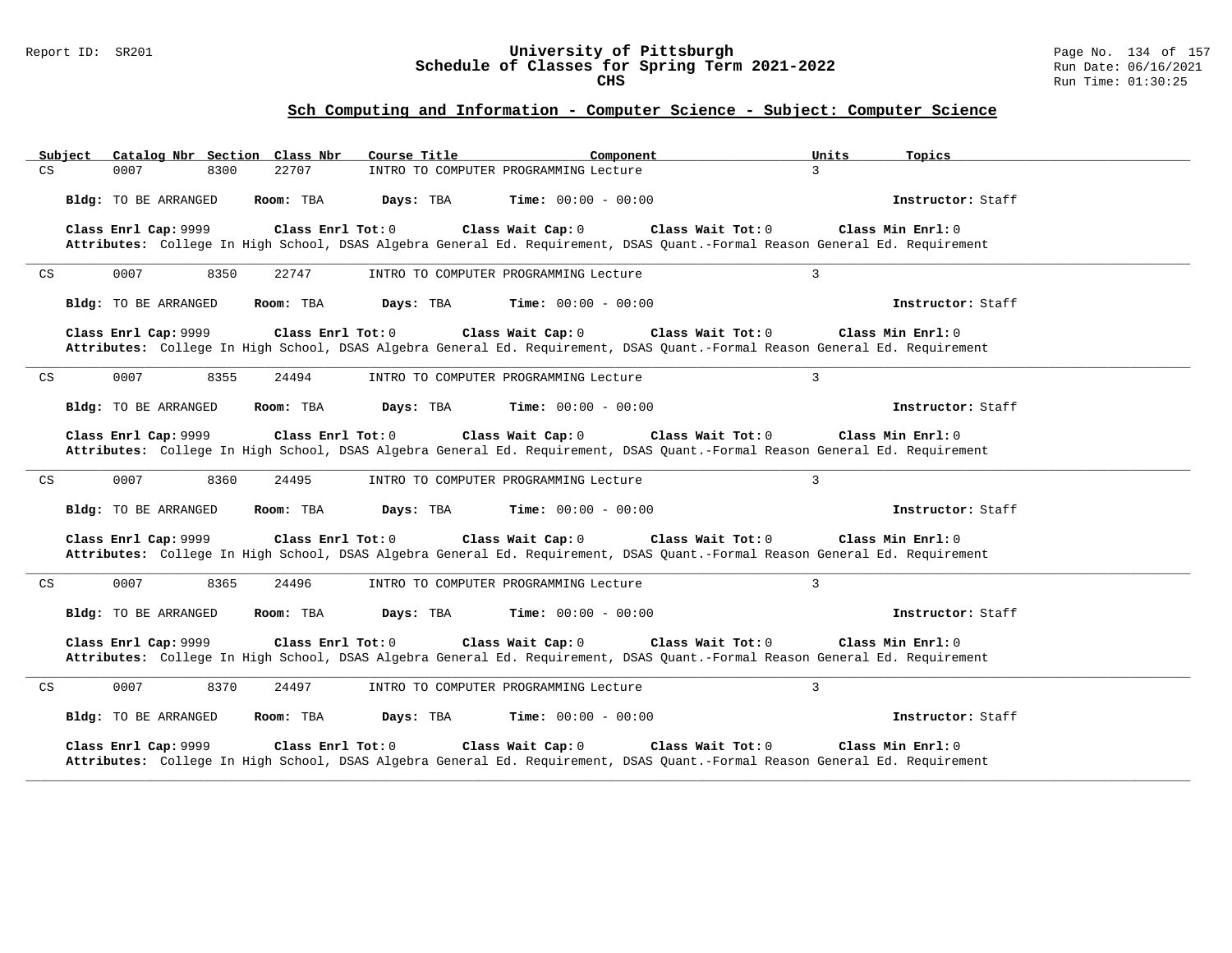### Report ID: SR201 **University of Pittsburgh** Page No. 135 of 157 **Schedule of Classes for Spring Term 2021-2022** Run Date: 06/16/2021 **CHS** Run Time: 01:30:25

| Catalog Nbr Section Class Nbr<br>Subject    | Course Title<br>Component                                                                                                                                             | Units<br>Topics     |
|---------------------------------------------|-----------------------------------------------------------------------------------------------------------------------------------------------------------------------|---------------------|
| CS<br>26112<br>0007<br>8400                 | INTRO TO COMPUTER PROGRAMMING Lecture                                                                                                                                 | $\mathcal{E}$       |
| Bldg: TO BE ARRANGED<br>Room: TBA           | Days: TBA<br><b>Time:</b> $00:00 - 00:00$                                                                                                                             | Instructor: Staff   |
| Class Enrl Cap: 9999<br>Class Enrl Tot: 0   | Class Wait Cap: 0<br>Class Wait Tot: 0<br>Attributes: College In High School, DSAS Algebra General Ed. Requirement, DSAS Quant.-Formal Reason General Ed. Requirement | Class Min Enrl: 0   |
| CS<br>0007<br>8500<br>24905                 | INTRO TO COMPUTER PROGRAMMING Lecture                                                                                                                                 | $\overline{3}$      |
| Bldg: TO BE ARRANGED<br>Room: TBA           | Days: TBA<br><b>Time:</b> $00:00 - 00:00$                                                                                                                             | Instructor: Staff   |
| Class Enrl Cap: 9999<br>Class Enrl Tot: 0   | Class Wait Cap: 0<br>Class Wait Tot: 0<br>Attributes: College In High School, DSAS Algebra General Ed. Requirement, DSAS Quant.-Formal Reason General Ed. Requirement | Class Min Enrl: 0   |
| 0007<br>8510<br>CS<br>26113                 | INTRO TO COMPUTER PROGRAMMING Lecture                                                                                                                                 | $\overline{3}$      |
| Bldg: TO BE ARRANGED<br>Room: TBA           | Days: TBA<br><b>Time:</b> $00:00 - 00:00$                                                                                                                             | Instructor: Staff   |
| Class Enrl Cap: 9999<br>Class Enrl Tot: 0   | Class Wait Cap: 0<br>Class Wait Tot: 0<br>Attributes: College In High School, DSAS Algebra General Ed. Requirement, DSAS Quant.-Formal Reason General Ed. Requirement | Class Min Enrl: 0   |
| 0007<br>8515<br>26114<br>CS                 | INTRO TO COMPUTER PROGRAMMING Lecture                                                                                                                                 | $\overline{3}$      |
| Bldg: TO BE ARRANGED<br>Room: TBA           | Days: TBA<br>Time: $00:00 - 00:00$                                                                                                                                    | Instructor: Staff   |
| Class Enrl Cap: 9999<br>Class Enrl Tot: 0   | Class Wait Cap: 0<br>Class Wait Tot: 0<br>Attributes: College In High School, DSAS Algebra General Ed. Requirement, DSAS Quant.-Formal Reason General Ed. Requirement | Class Min Enrl: 0   |
| 0007<br>8520<br>26220<br>CS                 | INTRO TO COMPUTER PROGRAMMING Lecture                                                                                                                                 | $\overline{3}$      |
| Bldg: TO BE ARRANGED<br>Room: TBA           | <b>Time:</b> $00:00 - 00:00$<br>Days: TBA                                                                                                                             | Instructor: Staff   |
| Class Enrl Cap: 9999<br>Class Enrl Tot: $0$ | Class Wait Cap: 0<br>Class Wait Tot: 0<br>Attributes: College In High School, DSAS Algebra General Ed. Requirement, DSAS Quant.-Formal Reason General Ed. Requirement | Class Min $Enr1: 0$ |
| 0007<br>8525<br>27045<br>CS                 | INTRO TO COMPUTER PROGRAMMING Lecture                                                                                                                                 | 3                   |
| Bldg: TO BE ARRANGED<br>Room: TBA           | Days: TBA<br><b>Time:</b> $00:00 - 00:00$                                                                                                                             | Instructor: Staff   |
| Class Enrl Cap: 9999<br>Class Enrl Tot: 0   | Class Wait Cap: 0<br>Class Wait Tot: 0<br>Attributes: College In High School, DSAS Algebra General Ed. Requirement, DSAS Quant.-Formal Reason General Ed. Requirement | Class Min Enrl: 0   |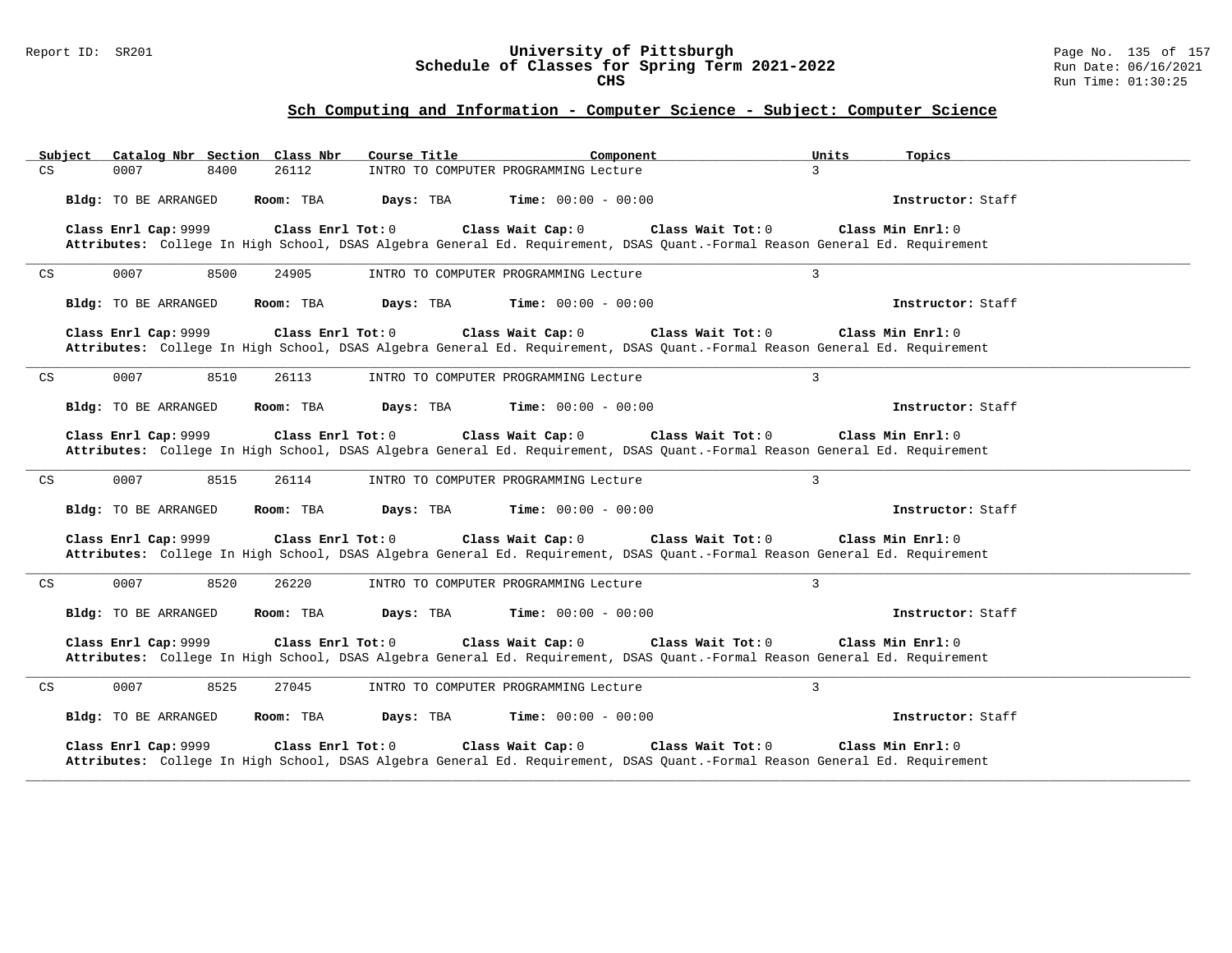### Report ID: SR201 **University of Pittsburgh** Page No. 136 of 157 **Schedule of Classes for Spring Term 2021-2022** Run Date: 06/16/2021 **CHS** Run Time: 01:30:25

| Catalog Nbr Section Class Nbr<br>Subject    | Course Title<br>Component                                                                                                                                             | Units<br>Topics     |
|---------------------------------------------|-----------------------------------------------------------------------------------------------------------------------------------------------------------------------|---------------------|
| CS<br>27046<br>0007<br>8530                 | INTRO TO COMPUTER PROGRAMMING Lecture                                                                                                                                 | $\mathcal{E}$       |
| Bldg: TO BE ARRANGED<br>Room: TBA           | Days: TBA<br><b>Time:</b> $00:00 - 00:00$                                                                                                                             | Instructor: Staff   |
| Class Enrl Cap: 9999<br>Class Enrl Tot: 0   | Class Wait Cap: 0<br>Class Wait Tot: 0<br>Attributes: College In High School, DSAS Algebra General Ed. Requirement, DSAS Quant.-Formal Reason General Ed. Requirement | Class Min Enrl: 0   |
| 0007<br>CS<br>8535<br>27494                 | INTRO TO COMPUTER PROGRAMMING Lecture                                                                                                                                 | $\overline{3}$      |
| Bldg: TO BE ARRANGED<br>Room: TBA           | Days: TBA<br><b>Time:</b> $00:00 - 00:00$                                                                                                                             | Instructor: Staff   |
| Class Enrl Cap: 9999<br>Class Enrl Tot: 0   | Class Wait Cap: 0<br>Class Wait Tot: 0<br>Attributes: College In High School, DSAS Algebra General Ed. Requirement, DSAS Quant.-Formal Reason General Ed. Requirement | Class Min Enrl: 0   |
| 0007<br>8540<br>CS<br>27500                 | INTRO TO COMPUTER PROGRAMMING Lecture                                                                                                                                 | $\overline{3}$      |
| Bldg: TO BE ARRANGED<br>Room: TBA           | Days: TBA<br><b>Time:</b> $00:00 - 00:00$                                                                                                                             | Instructor: Staff   |
| Class Enrl Cap: 9999<br>Class Enrl Tot: 0   | Class Wait Cap: 0<br>Class Wait Tot: 0<br>Attributes: College In High School, DSAS Algebra General Ed. Requirement, DSAS Quant.-Formal Reason General Ed. Requirement | Class Min Enrl: 0   |
| 0007<br>8545<br>27566<br>CS                 | INTRO TO COMPUTER PROGRAMMING Lecture                                                                                                                                 | $\overline{3}$      |
| Bldg: TO BE ARRANGED<br>Room: TBA           | Days: TBA<br>Time: $00:00 - 00:00$                                                                                                                                    | Instructor: Staff   |
| Class Enrl Cap: 9999<br>Class Enrl Tot: 0   | Class Wait Cap: 0<br>Class Wait Tot: 0<br>Attributes: College In High School, DSAS Algebra General Ed. Requirement, DSAS Quant.-Formal Reason General Ed. Requirement | Class Min Enrl: 0   |
| 0007<br>8550<br>27568<br>CS                 | INTRO TO COMPUTER PROGRAMMING Lecture                                                                                                                                 | $\overline{3}$      |
| Bldg: TO BE ARRANGED<br>Room: TBA           | <b>Time:</b> $00:00 - 00:00$<br>Days: TBA                                                                                                                             | Instructor: Staff   |
| Class Enrl Cap: 9999<br>Class Enrl Tot: $0$ | Class Wait Cap: 0<br>Class Wait Tot: 0<br>Attributes: College In High School, DSAS Algebra General Ed. Requirement, DSAS Quant.-Formal Reason General Ed. Requirement | Class Min $Enr1: 0$ |
| 0007<br>8555<br>28331<br>CS                 | INTRO TO COMPUTER PROGRAMMING Lecture                                                                                                                                 | 3                   |
| Bldg: TO BE ARRANGED<br>Room: TBA           | Days: TBA<br><b>Time:</b> $00:00 - 00:00$                                                                                                                             | Instructor: Staff   |
| Class Enrl Cap: 9999<br>Class Enrl Tot: 0   | Class Wait Cap: 0<br>Class Wait Tot: 0<br>Attributes: College In High School, DSAS Algebra General Ed. Requirement, DSAS Quant.-Formal Reason General Ed. Requirement | Class Min Enrl: 0   |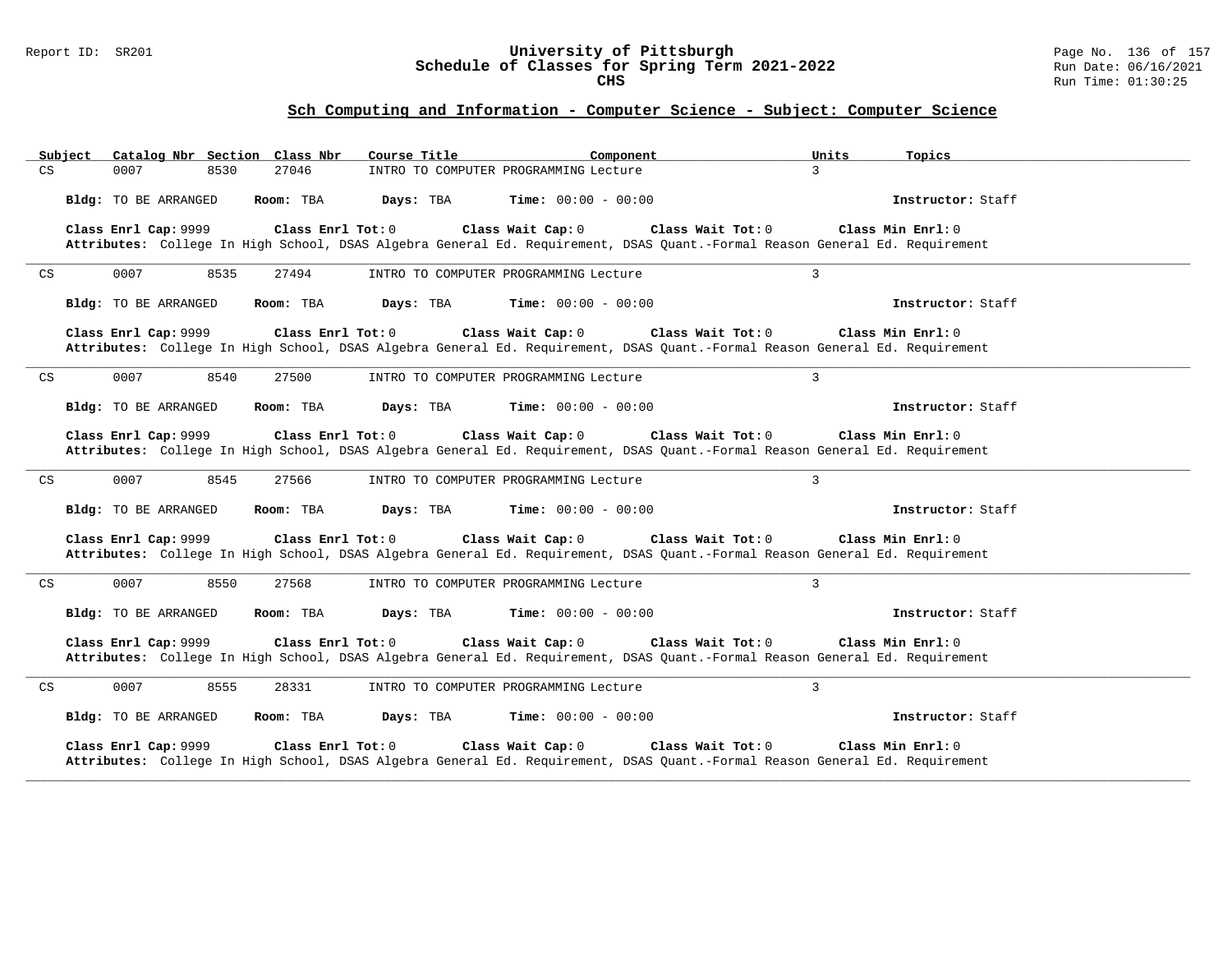### Report ID: SR201 **University of Pittsburgh** Page No. 137 of 157 **Schedule of Classes for Spring Term 2021-2022** Run Date: 06/16/2021 **CHS** Run Time: 01:30:25

| Catalog Nbr Section Class Nbr<br>Subject    | Course Title<br>Component                                                                                                                                             | Units<br>Topics     |
|---------------------------------------------|-----------------------------------------------------------------------------------------------------------------------------------------------------------------------|---------------------|
| CS<br>30364<br>0007<br>8560                 | INTRO TO COMPUTER PROGRAMMING Lecture                                                                                                                                 | $\mathcal{E}$       |
| Bldg: TO BE ARRANGED<br>Room: TBA           | Days: TBA<br><b>Time:</b> $00:00 - 00:00$                                                                                                                             | Instructor: Staff   |
| Class Enrl Cap: 9999<br>Class Enrl Tot: 0   | Class Wait Cap: 0<br>Class Wait Tot: 0<br>Attributes: College In High School, DSAS Algebra General Ed. Requirement, DSAS Quant.-Formal Reason General Ed. Requirement | Class Min Enrl: 0   |
| 0007<br>CS<br>8565<br>30369                 | INTRO TO COMPUTER PROGRAMMING Lecture                                                                                                                                 | $\overline{3}$      |
| Bldg: TO BE ARRANGED<br>Room: TBA           | Days: TBA<br><b>Time:</b> $00:00 - 00:00$                                                                                                                             | Instructor: Staff   |
| Class Enrl Cap: 9999<br>Class Enrl Tot: 0   | Class Wait Cap: 0<br>Class Wait Tot: 0<br>Attributes: College In High School, DSAS Algebra General Ed. Requirement, DSAS Quant.-Formal Reason General Ed. Requirement | Class Min Enrl: 0   |
| 0007<br>8570<br>CS<br>30399                 | INTRO TO COMPUTER PROGRAMMING Lecture                                                                                                                                 | $\overline{3}$      |
| Bldg: TO BE ARRANGED<br>Room: TBA           | Days: TBA<br><b>Time:</b> $00:00 - 00:00$                                                                                                                             | Instructor: Staff   |
| Class Enrl Cap: 9999<br>Class Enrl Tot: 0   | Class Wait Cap: 0<br>Class Wait Tot: 0<br>Attributes: College In High School, DSAS Algebra General Ed. Requirement, DSAS Quant.-Formal Reason General Ed. Requirement | Class Min Enrl: 0   |
| 0007<br>8575<br>30403<br>CS                 | INTRO TO COMPUTER PROGRAMMING Lecture                                                                                                                                 | $\overline{3}$      |
| Bldg: TO BE ARRANGED<br>Room: TBA           | Days: TBA<br><b>Time:</b> $00:00 - 00:00$                                                                                                                             | Instructor: Staff   |
| Class Enrl Cap: 9999<br>Class Enrl Tot: 0   | Class Wait Cap: 0<br>Class Wait Tot: 0<br>Attributes: College In High School, DSAS Algebra General Ed. Requirement, DSAS Quant.-Formal Reason General Ed. Requirement | Class Min Enrl: 0   |
| 0007<br>8580<br>30404<br>CS                 | INTRO TO COMPUTER PROGRAMMING Lecture                                                                                                                                 | $\overline{3}$      |
| Bldg: TO BE ARRANGED<br>Room: TBA           | <b>Time:</b> $00:00 - 00:00$<br>Days: TBA                                                                                                                             | Instructor: Staff   |
| Class Enrl Cap: 9999<br>Class Enrl Tot: $0$ | Class Wait Cap: 0<br>Class Wait Tot: 0<br>Attributes: College In High School, DSAS Algebra General Ed. Requirement, DSAS Quant.-Formal Reason General Ed. Requirement | Class Min $Enr1: 0$ |
| 0007<br>8585<br>30415<br>CS                 | INTRO TO COMPUTER PROGRAMMING Lecture                                                                                                                                 | 3                   |
| Bldg: TO BE ARRANGED<br>Room: TBA           | Days: TBA<br><b>Time:</b> $00:00 - 00:00$                                                                                                                             | Instructor: Staff   |
| Class Enrl Cap: 9999<br>Class Enrl Tot: 0   | Class Wait Cap: 0<br>Class Wait Tot: 0<br>Attributes: College In High School, DSAS Algebra General Ed. Requirement, DSAS Quant.-Formal Reason General Ed. Requirement | Class Min Enrl: 0   |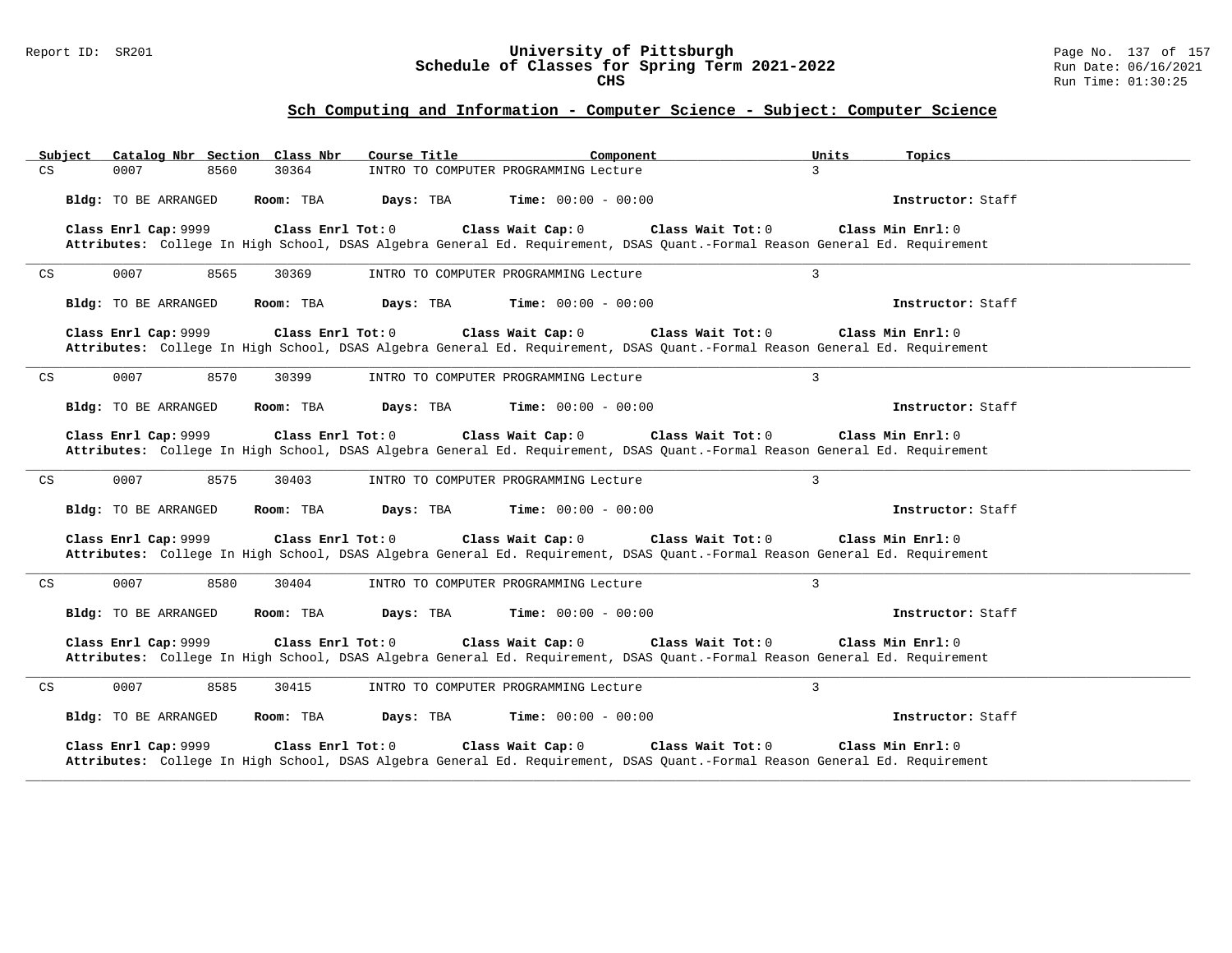### Report ID: SR201 **University of Pittsburgh** Page No. 138 of 157 **Schedule of Classes for Spring Term 2021-2022** Run Date: 06/16/2021 **CHS** Run Time: 01:30:25

| Catalog Nbr Section Class Nbr<br>Subject  | Course Title                                                                                                                    | Component<br>Units | Topics              |
|-------------------------------------------|---------------------------------------------------------------------------------------------------------------------------------|--------------------|---------------------|
| 26115<br>CS<br>0008<br>8030               | INT COMPUTER PRGMG WITH PYTHONLecture                                                                                           | $\mathbf{3}$       |                     |
| Bldg: TO BE ARRANGED<br>Room: TBA         | <b>Time:</b> $00:00 - 00:00$<br>Days: TBA                                                                                       |                    | Instructor: Staff   |
| Class Enrl Cap: 9999                      | Class Enrl Tot: 0<br>Class Wait Cap: 0<br>Attributes: College In High School, DSAS Quant.-Formal Reason General Ed. Requirement | Class Wait Tot: 0  | Class Min $Enrl: 0$ |
| 0008<br>8035<br>CS<br>30414               | INT COMPUTER PRGMG WITH PYTHONLecture                                                                                           | $\overline{3}$     |                     |
| Bldg: TO BE ARRANGED<br>Room: TBA         | Days: TBA<br><b>Time:</b> $00:00 - 00:00$                                                                                       |                    | Instructor: Staff   |
| Class Enrl Cap: 9999                      | Class Enrl Tot: 0<br>Class Wait Cap: 0<br>Attributes: College In High School, DSAS Quant.-Formal Reason General Ed. Requirement | Class Wait Tot: 0  | Class Min $Enrl: 0$ |
| 0008<br>8040<br>CS<br>26201               | INT COMPUTER PRGMG WITH PYTHONLecture                                                                                           | $\mathbf{3}$       |                     |
| Bldg: TO BE ARRANGED<br>Room: TBA         | Days: TBA<br><b>Time:</b> $00:00 - 00:00$                                                                                       |                    | Instructor: Staff   |
| Class Enrl Cap: 9999<br>Class Enrl Tot: 0 | Class Wait Cap: 0<br>Attributes: College In High School, DSAS Quant.-Formal Reason General Ed. Requirement                      | Class Wait Tot: 0  | Class Min Enrl: 0   |
| 0008<br>8041<br>26202<br>CS               | INT COMPUTER PRGMG WITH PYTHONLecture                                                                                           | $\mathbf{3}$       |                     |
| Bldg: TO BE ARRANGED<br>Room: TBA         | Days: TBA<br><b>Time:</b> $00:00 - 00:00$                                                                                       |                    | Instructor: Staff   |
| Class Enrl Cap: 9999                      | Class Wait Cap: 0<br>Class Enrl Tot: 0<br>Attributes: College In High School, DSAS Quant.-Formal Reason General Ed. Requirement | Class Wait Tot: 0  | Class Min Enrl: 0   |
| 0008<br>8050<br>26116<br>CS               | INT COMPUTER PRGMG WITH PYTHONLecture                                                                                           | $\mathbf{3}$       |                     |
| Bldg: TO BE ARRANGED<br>Room: TBA         | Days: TBA<br><b>Time:</b> $00:00 - 00:00$                                                                                       |                    | Instructor: Staff   |
| Class Enrl Cap: 9999<br>Class Enrl Tot: 0 | Class Wait Cap: 0<br>Attributes: College In High School, DSAS Quant.-Formal Reason General Ed. Requirement                      | Class Wait Tot: 0  | Class Min Enrl: 0   |
| 8070<br>0008<br>26117<br>CS               | INT COMPUTER PRGMG WITH PYTHONLecture                                                                                           | $\mathbf{3}$       |                     |
| Bldg: TO BE ARRANGED<br>Room: TBA         | Days: TBA<br><b>Time:</b> $00:00 - 00:00$                                                                                       |                    | Instructor: Staff   |
| Class Enrl Cap: 9999<br>Class Enrl Tot: 0 | Class Wait Cap: 0<br>Attributes: College In High School, DSAS Quant.-Formal Reason General Ed. Requirement                      | Class Wait Tot: 0  | Class Min Enrl: 0   |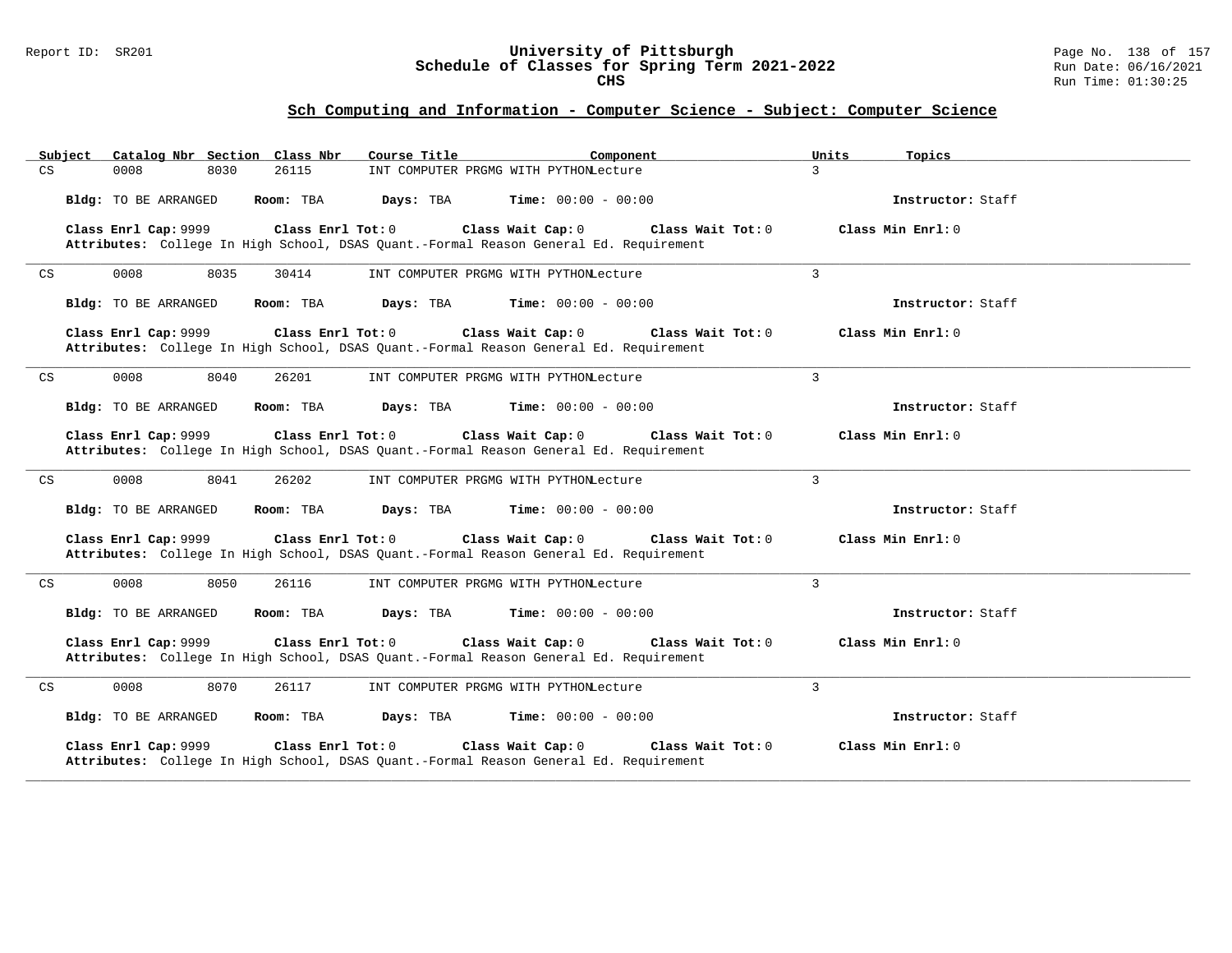### Report ID: SR201 **University of Pittsburgh** Page No. 139 of 157 **Schedule of Classes for Spring Term 2021-2022** Run Date: 06/16/2021 **CHS** Run Time: 01:30:25

| Subject                            | Catalog Nbr Section Class Nbr<br>Course Title                                                                    | Component                              | Units<br>Topics     |
|------------------------------------|------------------------------------------------------------------------------------------------------------------|----------------------------------------|---------------------|
| CS<br>0008                         | 26118<br>8100                                                                                                    | INT COMPUTER PRGMG WITH PYTHONLecture  | $\mathcal{L}$       |
| Bldg: TO BE ARRANGED               | Room: TBA<br>Days: TBA                                                                                           | <b>Time:</b> $00:00 - 00:00$           | Instructor: Staff   |
| Class Enrl Cap: 35                 | Class Enrl Tot: 0<br>Attributes: College In High School, DSAS Quant.-Formal Reason General Ed. Requirement       | Class Wait Cap: 0<br>Class Wait Tot: 0 | Class Min $Enrl: 0$ |
| 0008<br>CS                         | 8105<br>27047                                                                                                    | INT COMPUTER PRGMG WITH PYTHONLecture  | 3                   |
| Bldg: TO BE ARRANGED               | Room: TBA<br>Days: TBA                                                                                           | <b>Time:</b> $00:00 - 00:00$           | Instructor: Staff   |
| Class Enrl Cap: 9999               | Class Enrl Tot: 0<br>Attributes: College In High School, DSAS Quant.-Formal Reason General Ed. Requirement       | Class Wait Cap: 0<br>Class Wait Tot: 0 | Class Min Enrl: 0   |
| 0008<br>CS                         | 8110<br>27048                                                                                                    | INT COMPUTER PRGMG WITH PYTHONLecture  | $\overline{3}$      |
| Bldg: TO BE ARRANGED               | Room: TBA<br>Days: TBA                                                                                           | <b>Time:</b> $00:00 - 00:00$           | Instructor: Staff   |
| Class Enrl Cap: 9999               | $Class$ $Enr1$ $Tot: 0$<br>Attributes: College In High School, DSAS Quant.-Formal Reason General Ed. Requirement | Class Wait Cap: 0<br>Class Wait Tot: 0 | Class Min Enrl: 0   |
| $\mathop{\rm CS}\nolimits$<br>0008 | 8115<br>27049                                                                                                    | INT COMPUTER PRGMG WITH PYTHONLecture  | 3                   |
| Bldg: TO BE ARRANGED               | Days: TBA<br>Room: TBA                                                                                           | <b>Time:</b> $00:00 - 00:00$           | Instructor: Staff   |
| Class Enrl Cap: 9999               | Class Enrl Tot: 0<br>Attributes: College In High School, DSAS Quant.-Formal Reason General Ed. Requirement       | Class Wait Cap: 0<br>Class Wait Tot: 0 | Class Min Enrl: 0   |
| 0008<br>CS                         | 8120<br>27488                                                                                                    | INT COMPUTER PRGMG WITH PYTHONLecture  | $\overline{3}$      |
| Bldg: TO BE ARRANGED               | Days: TBA<br>Room: TBA                                                                                           | <b>Time:</b> $00:00 - 00:00$           | Instructor: Staff   |
| Class Enrl Cap: 9999               | Class Enrl Tot: 0<br>Attributes: College In High School, DSAS Quant.-Formal Reason General Ed. Requirement       | Class Wait Cap: 0<br>Class Wait Tot: 0 | Class Min Enrl: 0   |
| 0008<br>CS                         | 8125<br>27489                                                                                                    | INT COMPUTER PRGMG WITH PYTHONLecture  | $\overline{3}$      |
| Bldg: TO BE ARRANGED               | Room: TBA<br>Days: TBA                                                                                           | <b>Time:</b> $00:00 - 00:00$           | Instructor: Staff   |
| Class Enrl Cap: 9999               | Class Enrl Tot: 0<br>Attributes: College In High School, DSAS Quant.-Formal Reason General Ed. Requirement       | Class Wait Cap: 0<br>Class Wait Tot: 0 | Class Min Enrl: 0   |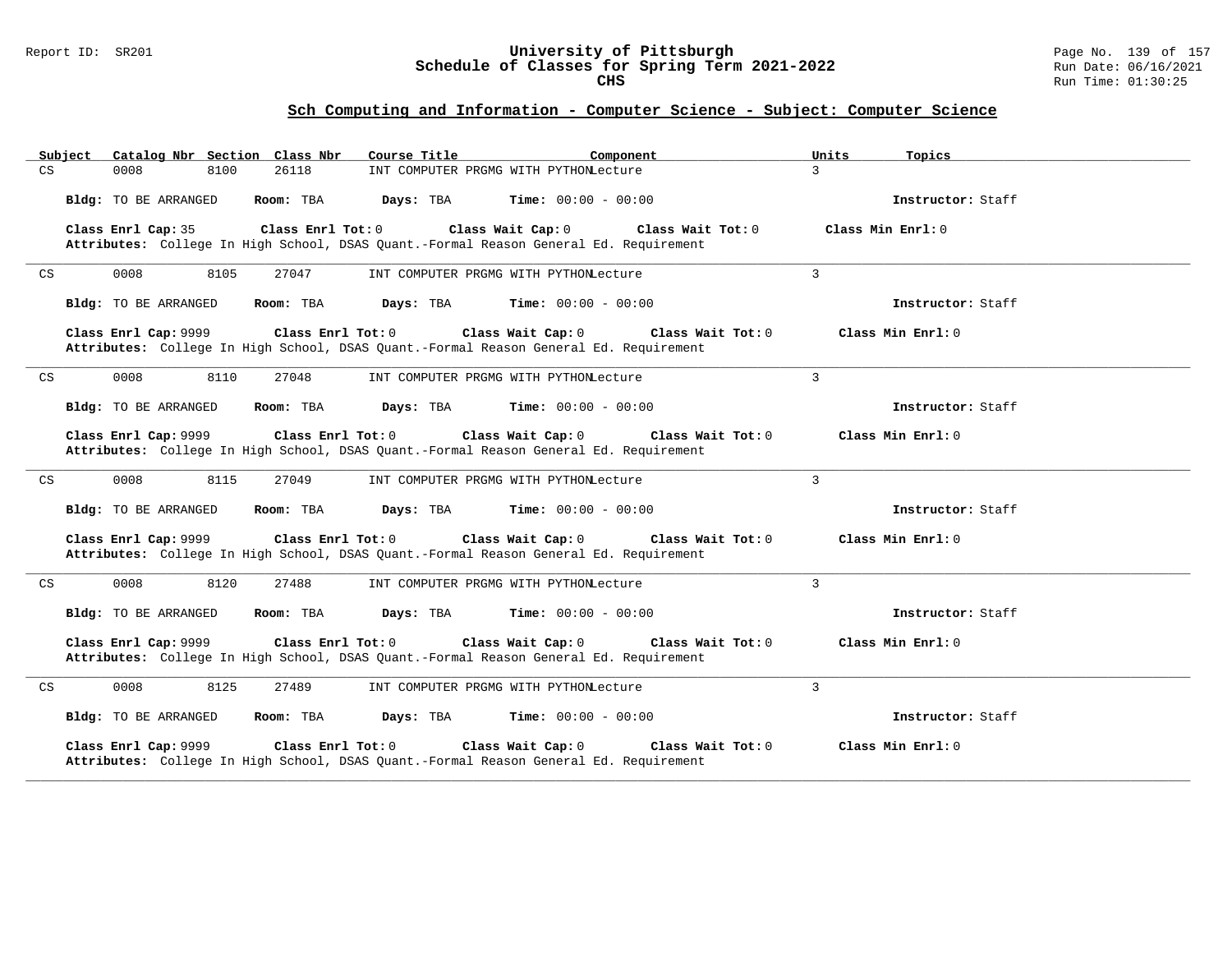### Report ID: SR201 **University of Pittsburgh** Page No. 140 of 157 **Schedule of Classes for Spring Term 2021-2022** Run Date: 06/16/2021 **CHS** Run Time: 01:30:25

|                            | Subject Catalog Nbr Section Class Nbr     | Course Title<br>Component                                                                                                                            | Units<br>Topics   |
|----------------------------|-------------------------------------------|------------------------------------------------------------------------------------------------------------------------------------------------------|-------------------|
| CS                         | 0008<br>8130<br>27567                     | INT COMPUTER PRGMG WITH PYTHONLecture                                                                                                                | $\mathbf{3}$      |
|                            | Bldg: TO BE ARRANGED<br>Room: TBA         | <b>Time:</b> $00:00 - 00:00$<br>Days: TBA                                                                                                            | Instructor: Staff |
|                            | Class Enrl Cap: 9999<br>Class Enrl Tot: 0 | Class Wait Cap: 0<br>Class Wait Tot: 0<br>Attributes: College In High School, DSAS Quant.-Formal Reason General Ed. Requirement                      | Class Min Enrl: 0 |
| CS                         | 0008<br>8135<br>27762                     | INT COMPUTER PRGMG WITH PYTHONLecture                                                                                                                | $\mathbf{3}$      |
|                            | Bldg: TO BE ARRANGED<br>Room: TBA         | Days: TBA<br>$Time: 00:00 - 00:00$                                                                                                                   | Instructor: Staff |
|                            | Class Enrl Cap: 9999                      | Class Enrl Tot: 0<br>Class Wait Cap: 0<br>Class Wait Tot: 0<br>Attributes: College In High School, DSAS Quant.-Formal Reason General Ed. Requirement | Class Min Enrl: 0 |
| CS                         | 0008<br>8140<br>28330                     | INT COMPUTER PRGMG WITH PYTHONLecture                                                                                                                | 3                 |
|                            | Bldg: TO BE ARRANGED<br>Room: TBA         | Days: TBA<br>$Time: 00:00 - 00:00$                                                                                                                   | Instructor: Staff |
|                            | Class Enrl Tot: 0<br>Class Enrl Cap: 9999 | Class Wait Cap: 0<br>Class Wait Tot: 0<br>Attributes: College In High School, DSAS Quant.-Formal Reason General Ed. Requirement                      | Class Min Enrl: 0 |
| $\mathop{\rm CS}\nolimits$ | 0008<br>8145<br>30361                     | INT COMPUTER PRGMG WITH PYTHONLecture                                                                                                                | 3                 |
|                            | Bldg: TO BE ARRANGED<br>Room: TBA         | <b>Time:</b> $00:00 - 00:00$<br>Days: TBA                                                                                                            | Instructor: Staff |
|                            | Class Enrl Cap: 9999<br>Class Enrl Tot: 0 | Class Wait Cap: 0<br>Class Wait Tot: 0<br>Attributes: College In High School, DSAS Quant.-Formal Reason General Ed. Requirement                      | Class Min Enrl: 0 |
| CS                         | 0008<br>8150<br>30363                     | INT COMPUTER PRGMG WITH PYTHONLecture                                                                                                                | $\mathbf{3}$      |
|                            | Bldg: TO BE ARRANGED<br>Room: TBA         | $\texttt{Days:}$ TBA $\texttt{Time:}$ 00:00 - 00:00                                                                                                  | Instructor: Staff |
|                            | Class Enrl Cap: 9999<br>Class Enrl Tot: 0 | Class Wait Cap: 0<br>Class Wait Tot: 0<br>Attributes: College In High School, DSAS Quant.-Formal Reason General Ed. Requirement                      | Class Min Enrl: 0 |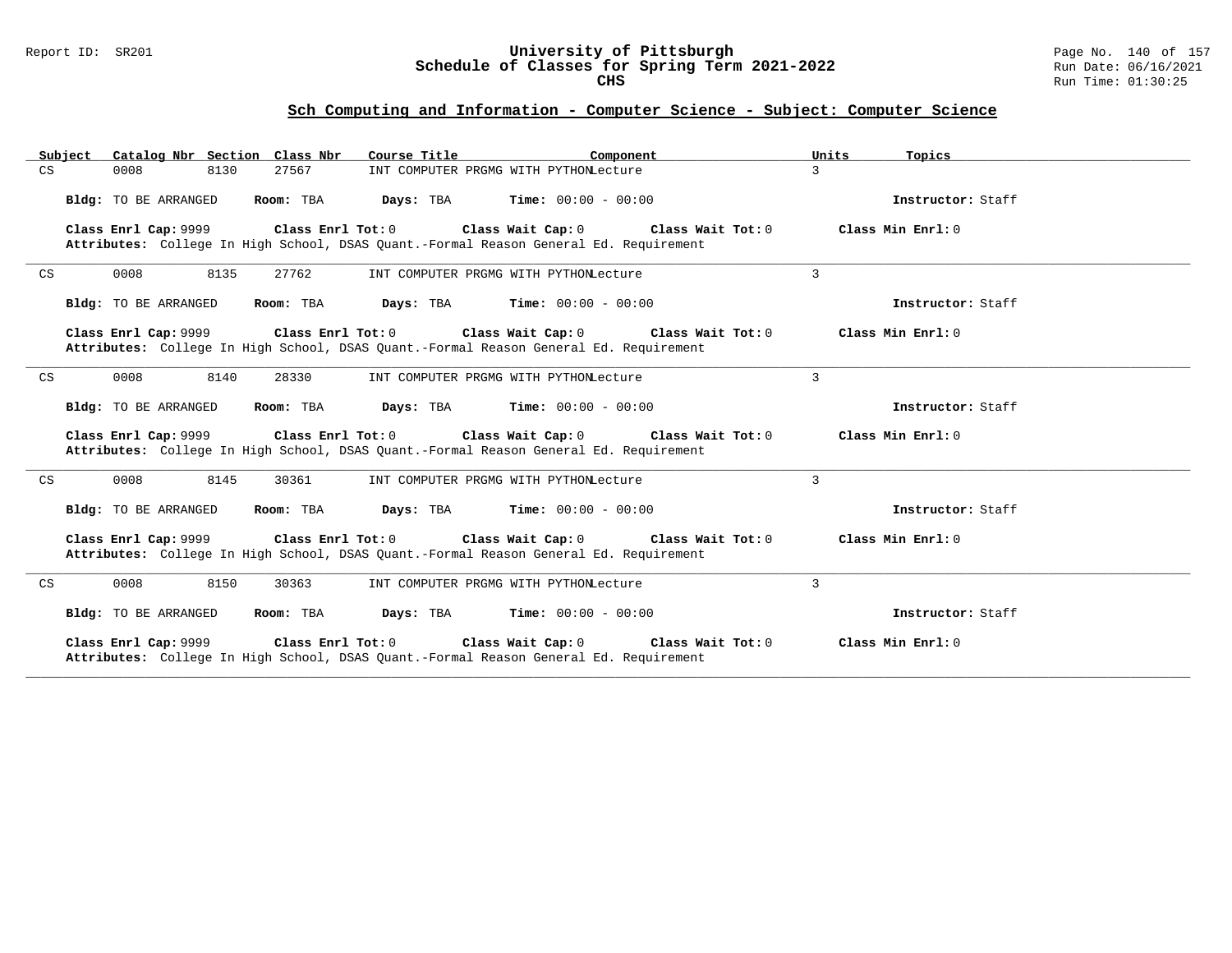### Report ID: SR201 **University of Pittsburgh** Page No. 141 of 157 **Schedule of Classes for Spring Term 2021-2022** Run Date: 06/16/2021 **CHS** Run Time: 01:30:25

| Catalog Nbr Section Class Nbr<br>Subject                   | Course Title                                                                                   | Component                           | Units<br>Topics   |
|------------------------------------------------------------|------------------------------------------------------------------------------------------------|-------------------------------------|-------------------|
| 0014<br>8050<br>INFSCI                                     | 24575<br>CYBERSECURITY AND THE LAW                                                             | Lecture                             | $\mathcal{L}$     |
| Bldg: TO BE ARRANGED                                       | Room: TBA<br><b>Days:</b> TBA <b>Time:</b> $00:00 - 00:00$                                     |                                     | Instructor: Staff |
| Class Enrl Cap: 9999                                       | $Class$ $Enrl$ $Tot: 0$                                                                        | Class Wait Cap: 0 Class Wait Tot: 0 | Class Min Enrl: 0 |
| 0014<br>8051<br>INFSCI                                     | 24576<br>CYBERSECURITY AND THE LAW                                                             | Lecture                             | $\overline{3}$    |
| Bldg: TO BE ARRANGED                                       | Room: TBA<br><b>Days:</b> TBA <b>Time:</b> $00:00 - 00:00$                                     |                                     | Instructor: Staff |
| Class Enrl Cap: 9999                                       | Class Enrl Tot: 0 Class Wait Cap: 0 Class Wait Tot: 0                                          |                                     | Class Min Enrl: 0 |
| 0014<br>8052<br>INFSCI                                     | 24577<br>CYBERSECURITY AND THE LAW                                                             | Lecture                             | $\mathbf{3}$      |
| Bldg: TO BE ARRANGED                                       | Room: TBA $Days:$ TBA $Time: 00:00 - 00:00$                                                    |                                     | Instructor: Staff |
| Class Enrl Cap: 9999                                       | $Class$ $Enrl$ $Tot: 0$                                                                        | Class Wait Cap: 0 Class Wait Tot: 0 | Class Min Enrl: 0 |
| 0014<br>8053<br>INFSCI                                     | 24578<br>CYBERSECURITY AND THE LAW                                                             | Lecture                             | $\mathcal{L}$     |
| Bldg: TO BE ARRANGED                                       | Room: TBA Days: TBA Time: $00:00 - 00:00$                                                      |                                     | Instructor: Staff |
| Class Enrl Cap: 9999                                       | Class Enrl Tot: 0 Class Wait Cap: 0 Class Wait Tot: 0                                          |                                     | Class Min Enrl: 0 |
| INFSCI<br>0014<br>8300                                     | 26140<br>CYBERSECURITY AND THE LAW                                                             | Lecture                             | $\mathbf{3}$      |
| Bldg: TO BE ARRANGED                                       | Room: TBA $Days: TBA$ Time: $00:00 - 00:00$                                                    |                                     | Instructor: Staff |
| Class Enrl Cap: 9999<br>Attributes: College In High School | Class Enrl Tot: $0$ Class Wait Cap: $0$ Class Wait Tot: $0$                                    |                                     | Class Min Enrl: 0 |
| 0014<br>8305<br>INFSCI                                     | 26141<br>CYBERSECURITY AND THE LAW                                                             | Lecture                             | $\mathbf{3}$      |
| Bldg: TO BE ARRANGED                                       | Room: TBA $Days:$ TBA $Time: 00:00 - 00:00$                                                    |                                     | Instructor: Staff |
| Class Enrl Cap: 9999<br>Attributes: College In High School | Class Enrl Tot: 0 Class Wait Cap: 0 Class Wait Tot: 0                                          |                                     | Class Min Enrl: 0 |
| 8450<br>INFSCI<br>0014                                     | 27012<br>CYBERSECURITY AND THE LAW                                                             | Lecture                             | 3                 |
| Bldg: TO BE ARRANGED                                       | <b>Room:</b> TBA $\qquad \qquad$ <b>Days:</b> TBA $\qquad \qquad$ <b>Time:</b> $00:00 - 00:00$ |                                     | Instructor: Staff |
| Class Enrl Cap: 9999<br>Attributes: College In High School | Class Enrl Tot: 0<br>Class Wait Cap: 0                                                         | Class Wait Tot: 0                   | Class Min Enrl: 0 |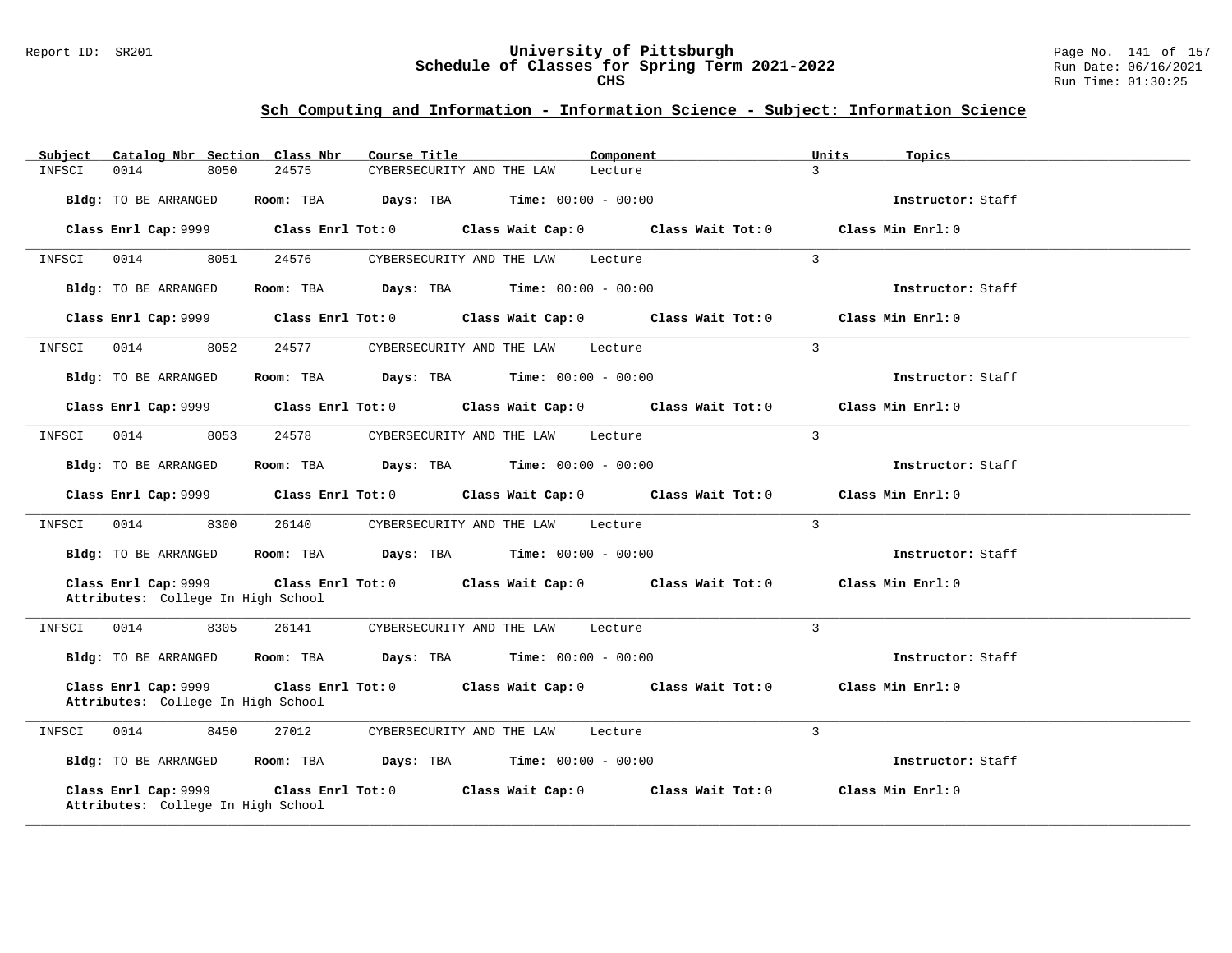### Report ID: SR201 **University of Pittsburgh** Page No. 142 of 157 **Schedule of Classes for Spring Term 2021-2022** Run Date: 06/16/2021 **CHS** Run Time: 01:30:25

| Catalog Nbr Section Class Nbr<br>Subject                   | Course Title                              | Component                 | Units<br>Topics     |
|------------------------------------------------------------|-------------------------------------------|---------------------------|---------------------|
| 0014<br>8500<br>26142<br>INFSCI                            | CYBERSECURITY AND THE LAW                 | $\overline{3}$<br>Lecture |                     |
| Bldg: TO BE ARRANGED<br>Room: TBA                          | <b>Time:</b> $00:00 - 00:00$<br>Days: TBA |                           | Instructor: Staff   |
| Class Enrl Cap: 9999<br>Attributes: College In High School | Class Enrl Tot: 0<br>Class Wait Cap: 0    | Class Wait Tot: 0         | Class Min $Enrl: 0$ |
| 0014<br>8505<br>26144<br>INFSCI                            | CYBERSECURITY AND THE LAW                 | 3<br>Lecture              |                     |
| Bldg: TO BE ARRANGED<br>Room: TBA                          | Days: TBA<br><b>Time:</b> $00:00 - 00:00$ |                           | Instructor: Staff   |
| Class Enrl Cap: 9999<br>Attributes: College In High School | Class Enrl Tot: 0<br>Class Wait Cap: 0    | Class Wait Tot: 0         | Class Min Enrl: 0   |
| 0014<br>8510<br>26145<br>INFSCI                            | CYBERSECURITY AND THE LAW                 | 3<br>Lecture              |                     |
| Bldg: TO BE ARRANGED<br>Room: TBA                          | Days: TBA<br><b>Time:</b> $00:00 - 00:00$ |                           | Instructor: Staff   |
| Class Enrl Cap: 9999<br>Attributes: College In High School | Class Enrl Tot: 0<br>Class Wait Cap: 0    | Class Wait Tot: 0         | Class Min $Enrl: 0$ |
| 8515<br>INFSCI<br>0014<br>26146                            | CYBERSECURITY AND THE LAW                 | 3<br>Lecture              |                     |
| Bldg: TO BE ARRANGED<br>Room: TBA                          | Days: TBA<br><b>Time:</b> $00:00 - 00:00$ |                           | Instructor: Staff   |
| Class Enrl Cap: 9999<br>Attributes: College In High School | Class Enrl Tot: 0<br>Class Wait Cap: 0    | Class Wait Tot: 0         | Class Min Enrl: 0   |
| 8520<br>0014<br>26147<br>INFSCI                            | CYBERSECURITY AND THE LAW                 | $\overline{3}$<br>Lecture |                     |
| Bldg: TO BE ARRANGED<br>Room: TBA                          | Days: TBA<br><b>Time:</b> $00:00 - 00:00$ |                           | Instructor: Staff   |
| Class Enrl Cap: 9999<br>Attributes: College In High School | Class Enrl Tot: 0<br>Class Wait Cap: 0    | Class Wait Tot: 0         | Class Min Enrl: 0   |
| 8550<br>26148<br>INFSCI<br>0014                            | CYBERSECURITY AND THE LAW                 | 3<br>Lecture              |                     |
| Bldg: TO BE ARRANGED<br>Room: TBA                          | Days: TBA<br><b>Time:</b> $00:00 - 00:00$ |                           | Instructor: Staff   |
| Class Enrl Cap: 9999<br>Attributes: College In High School | Class Enrl Tot: 0<br>Class Wait Cap: 0    | Class Wait Tot: 0         | Class Min Enrl: 0   |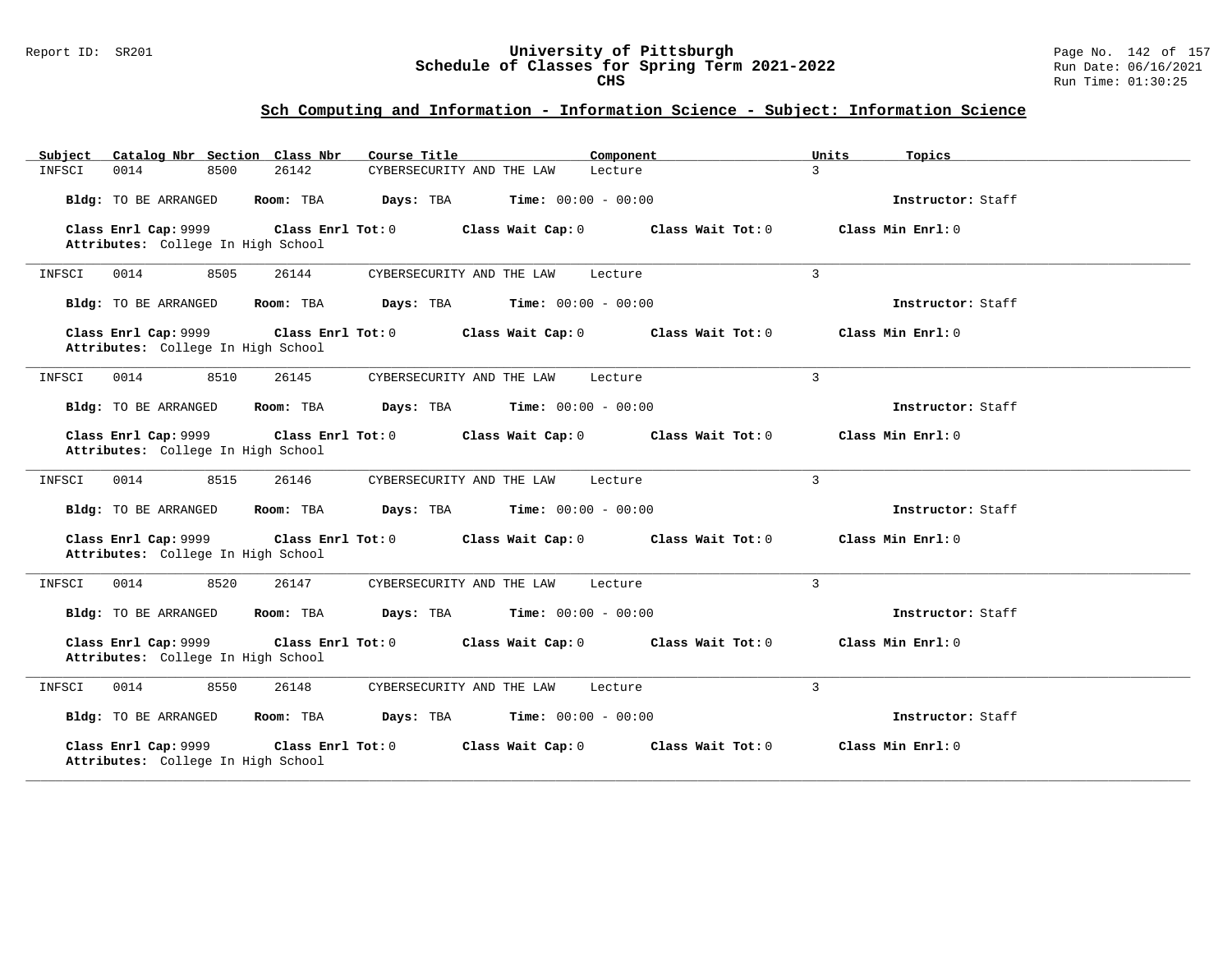### Report ID: SR201 **University of Pittsburgh** Page No. 143 of 157 **Schedule of Classes for Spring Term 2021-2022** Run Date: 06/16/2021 **CHS** Run Time: 01:30:25

| Catalog Nbr Section Class Nbr<br>Subject                   | Course Title                                           | Component<br>Units | Topics              |
|------------------------------------------------------------|--------------------------------------------------------|--------------------|---------------------|
| 0014<br>8555<br>INFSCI                                     | 26149<br>CYBERSECURITY AND THE LAW                     | 3<br>Lecture       |                     |
| Bldg: TO BE ARRANGED                                       | Room: TBA<br>Days: TBA<br><b>Time:</b> $00:00 - 00:00$ |                    | Instructor: Staff   |
| Class Enrl Cap: 9999<br>Attributes: College In High School | Class Enrl Tot: 0<br>Class Wait Cap: 0                 | Class Wait Tot: 0  | Class Min $Enrl: 0$ |
| 0014<br>8560<br>INFSCI                                     | 26150<br>CYBERSECURITY AND THE LAW                     | 3<br>Lecture       |                     |
| Bldg: TO BE ARRANGED                                       | <b>Time:</b> $00:00 - 00:00$<br>Room: TBA<br>Days: TBA |                    | Instructor: Staff   |
| Class Enrl Cap: 9999<br>Attributes: College In High School | Class Enrl Tot: 0<br>Class Wait Cap: 0                 | Class Wait Tot: 0  | Class Min Enrl: 0   |
| INFSCI<br>0014<br>8565                                     | 26151<br>CYBERSECURITY AND THE LAW                     | 3<br>Lecture       |                     |
| Bldg: TO BE ARRANGED                                       | Room: TBA<br>Days: TBA<br><b>Time:</b> $00:00 - 00:00$ |                    | Instructor: Staff   |
| Class Enrl Cap: 9999<br>Attributes: College In High School | Class Enrl Tot: 0<br>Class Wait Cap: 0                 | Class Wait Tot: 0  | Class Min $Enrl: 0$ |
| 8580<br>INFSCI<br>0014                                     | 26152<br>CYBERSECURITY AND THE LAW                     | 3<br>Lecture       |                     |
| Bldg: TO BE ARRANGED                                       | Room: TBA<br>Days: TBA<br><b>Time:</b> $00:00 - 00:00$ |                    | Instructor: Staff   |
| Class Enrl Cap: 9999<br>Attributes: College In High School | Class Enrl Tot: 0<br>Class Wait Cap: 0                 | Class Wait Tot: 0  | Class Min Enrl: 0   |
| 8585<br>0014<br>INFSCI                                     | 26153<br>CYBERSECURITY AND THE LAW                     | 3<br>Lecture       |                     |
| Bldg: TO BE ARRANGED                                       | Room: TBA<br>Days: TBA<br><b>Time:</b> $00:00 - 00:00$ |                    | Instructor: Staff   |
| Class Enrl Cap: 9999<br>Attributes: College In High School | Class Enrl Tot: 0<br>Class Wait Cap: 0                 | Class Wait Tot: 0  | Class Min Enrl: 0   |
| 8700<br>INFSCI<br>0014                                     | 26143<br>CYBERSECURITY AND THE LAW                     | 3<br>Lecture       |                     |
| Bldg: TO BE ARRANGED                                       | Room: TBA<br>Days: TBA<br><b>Time:</b> $00:00 - 00:00$ |                    | Instructor: Staff   |
| Class Enrl Cap: 9999<br>Attributes: College In High School | Class Enrl Tot: 0<br>Class Wait Cap: 0                 | Class Wait Tot: 0  | Class Min Enrl: 0   |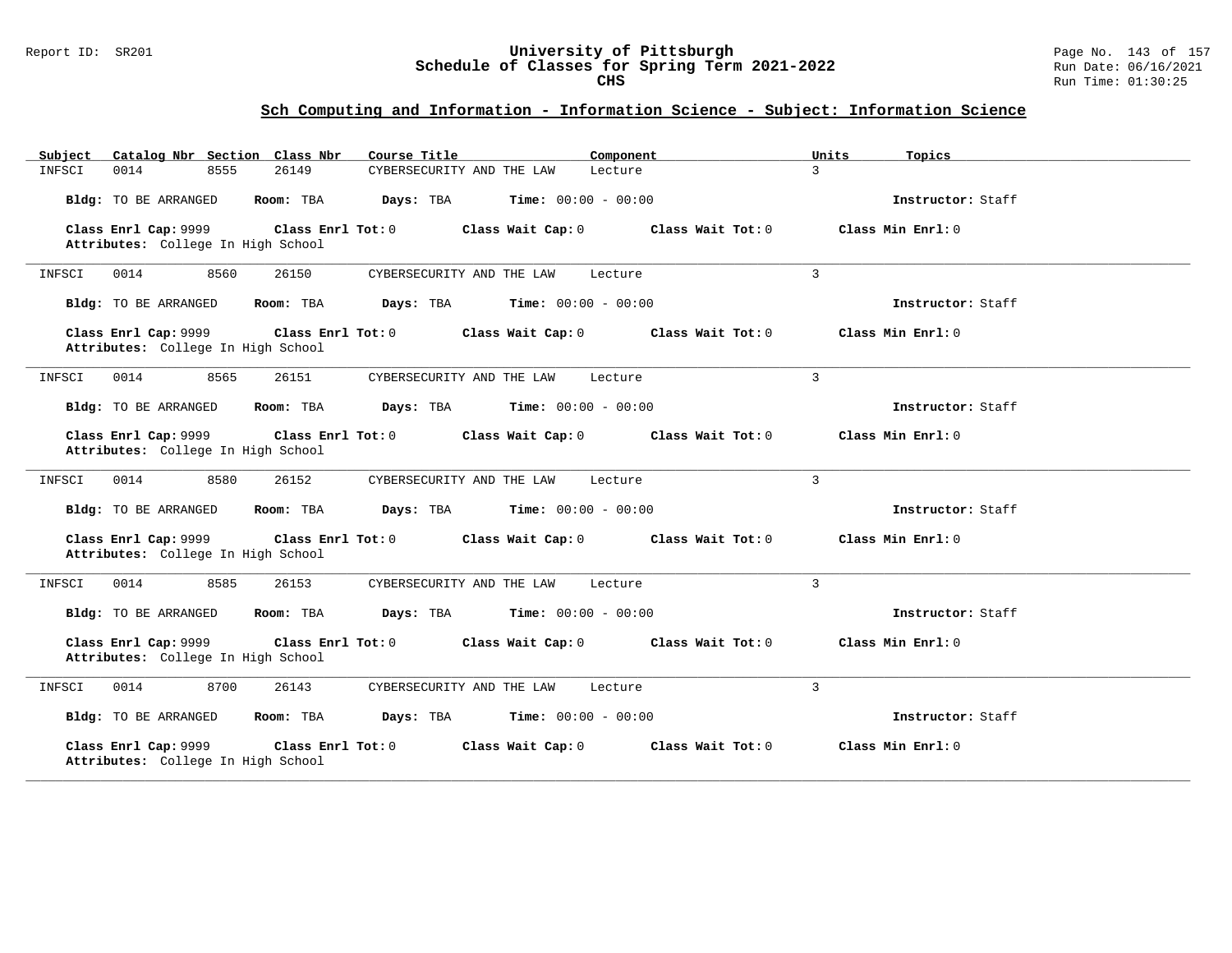### Report ID: SR201 **University of Pittsburgh** Page No. 144 of 157 **Schedule of Classes for Spring Term 2021-2022** Run Date: 06/16/2021 **CHS** Run Time: 01:30:25

| Catalog Nbr Section Class Nbr<br>Subject                   | Course Title                                           | Component<br>Units       | Topics              |
|------------------------------------------------------------|--------------------------------------------------------|--------------------------|---------------------|
| 0014<br>8705<br>INFSCI                                     | 27076<br>CYBERSECURITY AND THE LAW                     | 3<br>Lecture             |                     |
| Bldg: TO BE ARRANGED                                       | Days: TBA<br><b>Time:</b> $00:00 - 00:00$<br>Room: TBA |                          | Instructor: Staff   |
| Class Enrl Cap: 9999<br>Attributes: College In High School | Class Enrl Tot: 0<br>Class Wait Cap: 0                 | Class Wait Tot: $0$      | Class Min $Enrl: 0$ |
| 0014<br>8710<br>INFSCI                                     | 27077<br>CYBERSECURITY AND THE LAW                     | $\mathbf{3}$<br>Lecture  |                     |
| Bldg: TO BE ARRANGED                                       | Room: TBA<br>Days: TBA<br><b>Time:</b> $00:00 - 00:00$ |                          | Instructor: Staff   |
| Class Enrl Cap: 9999<br>Attributes: College In High School | Class Enrl Tot: 0<br>Class Wait Cap: 0                 | Class Wait Tot: 0        | Class Min $Enrl: 0$ |
| 8715<br>INFSCI<br>0014                                     | 27078<br>CYBERSECURITY AND THE LAW                     | $\mathcal{E}$<br>Lecture |                     |
| Bldg: TBA                                                  | Room: TBA<br>Days: TBA<br>Time: TBA                    |                          | Instructor: Staff   |
| Class Enrl Cap: 9999<br>Attributes: College In High School | Class Enrl Tot: 0<br>Class Wait Cap: 0                 | Class Wait Tot: 0        | Class Min Enrl: 0   |
| 0014<br>8720<br>INFSCI                                     | 30402<br>CYBERSECURITY AND THE LAW                     | $\mathcal{L}$<br>Lecture |                     |
| Bldg: TO BE ARRANGED                                       | Days: TBA<br><b>Time:</b> $00:00 - 00:00$<br>Room: TBA |                          | Instructor: Staff   |
| Class Enrl Cap: 9999<br>Attributes: College In High School | Class Enrl Tot: 0<br>Class Wait Cap: 0                 | Class Wait Tot: 0        | Class Min Enrl: 0   |
| 8725<br>0014<br>INFSCI                                     | 30411<br>CYBERSECURITY AND THE LAW                     | 3<br>Lecture             |                     |
| Bldg: TO BE ARRANGED                                       | Room: TBA<br>Days: TBA<br><b>Time:</b> $00:00 - 00:00$ |                          | Instructor: Staff   |
| Class Enrl Cap: 9999<br>Attributes: College In High School | Class Enrl Tot: 0<br>Class Wait Cap: 0                 | Class Wait Tot: 0        | Class Min Enrl: 0   |
| 8730<br>INFSCI<br>0014                                     | 30412<br>CYBERSECURITY AND THE LAW                     | 3<br>Lecture             |                     |
| Bldg: TO BE ARRANGED                                       | Room: TBA<br>Days: TBA<br><b>Time:</b> $00:00 - 00:00$ |                          | Instructor: Staff   |
| Class Enrl Cap: 9999<br>Attributes: College In High School | Class Enrl Tot: 0<br>Class Wait Cap: 0                 | Class Wait Tot: 0        | Class Min Enrl: 0   |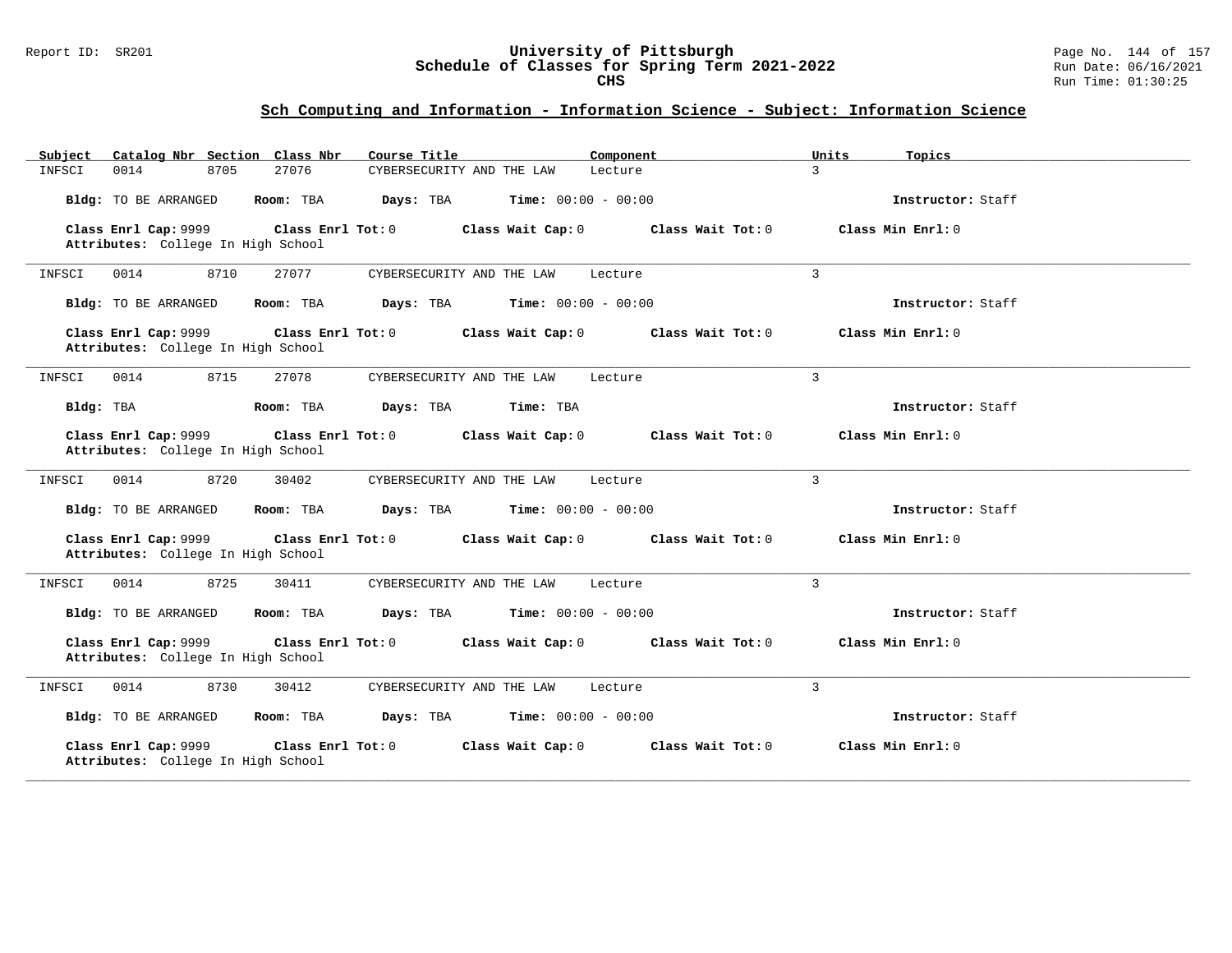#### Report ID: SR201 **University of Pittsburgh** Page No. 145 of 157 **Schedule of Classes for Spring Term 2021-2022** Run Date: 06/16/2021 **Full Term Session Rundall Term Session Rundall Term Session**

| Subiect | Catalog Nbr Section Class Nbr                                                                       | Course Title                                                  | Component            | Units<br>Topics                    |  |
|---------|-----------------------------------------------------------------------------------------------------|---------------------------------------------------------------|----------------------|------------------------------------|--|
| CS      | 28979<br>0007<br>1220                                                                               | INTRO TO COMPUTER PROGRAMMING Recitation                      |                      | $\mathcal{L}$                      |  |
|         | <b>Room: 05505</b>                                                                                  | Time: TBA                                                     |                      | Instructor: Staff                  |  |
|         | Bldg: Sennott Square                                                                                | Days: TBA                                                     |                      |                                    |  |
|         | Class Enrl Cap: 28<br>Class Enrl Tot: 0                                                             | Class Wait Cap: 20                                            | Class Wait Tot: 0    | Class Min Enrl: 0                  |  |
|         | Room Characteristics: PeopleSoft - Scheduled (PS)(1)                                                |                                                               |                      |                                    |  |
|         |                                                                                                     |                                                               |                      |                                    |  |
| CS      | 0007<br>1230<br>28980                                                                               | INTRO TO COMPUTER PROGRAMMING Recitation                      |                      | $\overline{3}$                     |  |
|         | <b>Room: 06110</b><br>Bldg: Sennott Square                                                          | Days: TBA<br>Time: TBA                                        |                      | Instructor: Staff                  |  |
|         |                                                                                                     |                                                               |                      |                                    |  |
|         | Class Enrl Tot: 0<br>Class Enrl Cap: 28                                                             | Class Wait Cap: 20                                            | Class Wait Tot: 0    | Class Min Enrl: 0                  |  |
|         | Room Characteristics: PeopleSoft - Scheduled (PS)(1)                                                |                                                               |                      |                                    |  |
| CS      | 0007<br>28981<br>1240                                                                               | INTRO TO COMPUTER PROGRAMMING Lecture                         |                      | $\overline{3}$                     |  |
|         |                                                                                                     |                                                               |                      |                                    |  |
|         | Bldg: Sennott Square<br><b>Room:</b> 05502                                                          | Days: Tu<br><b>Time:</b> $18:00 - 20:30$                      |                      | Instructor: Ellis, Stephen Anthony |  |
|         | Class Enrl Tot: 0<br>Class Enrl Cap: 50                                                             | Class Wait Cap: 20                                            | Class Wait Tot: 0    | Class Min Enrl: 0                  |  |
|         | Attributes: DSAS Algebra General Ed. Requirement, DSAS Quant.-Formal Reason General Ed. Requirement |                                                               |                      |                                    |  |
|         | Room Characteristics: PeopleSoft - Scheduled (PS)(1)                                                |                                                               |                      |                                    |  |
|         | Reserve Capacity:                                                                                   | 01-OCT-2021 SCI First-year students                           | Reserve Enrl Cap: 10 | Reserve Enrl Tot:<br>0             |  |
|         |                                                                                                     | 01-OCT-2021 First-Year A&S Students                           | 13                   | $\Omega$                           |  |
|         |                                                                                                     | 09-NOV-2021 SCI First-year students                           | $\Omega$             | $\Omega$                           |  |
| CS      | 0134<br>25282<br>1210                                                                               | WEB SITE DESIGN & DEVELOPMENT Lecture                         |                      | $\overline{3}$                     |  |
|         |                                                                                                     |                                                               |                      |                                    |  |
|         | <b>Room:</b> 06110<br>Bldg: Sennott Square                                                          | <b>Time:</b> $18:00 - 20:30$<br>Days: M                       |                      | Instructor: Sherbinin, Olena       |  |
|         |                                                                                                     |                                                               |                      |                                    |  |
|         | Class Enrl Cap: 40<br>Class Enrl Tot: 0<br>Room Characteristics: PeopleSoft - Scheduled (PS)(1)     | Class Wait Cap: 20                                            | Class Wait Tot: 0    | Class Min Enrl: 0                  |  |
|         |                                                                                                     |                                                               |                      |                                    |  |
| CS      | 0401<br>1115<br>25363                                                                               | INTRMEDT PROGRMMING USING JAVALecture                         |                      | $\overline{4}$                     |  |
|         |                                                                                                     |                                                               |                      |                                    |  |
|         | Bldg: TBA<br>Room: TBA                                                                              | Days: TBA<br>Time: TBA                                        |                      | Instructor: Staff                  |  |
|         | Class Enrl Cap: 60<br>Class Enrl Tot: 0                                                             | Class Wait Cap: 20                                            | Class Wait Tot: 0    | Class Min Enrl: 0                  |  |
|         | Attributes: DSAS Quant.-Formal Reason General Ed. Requirement                                       |                                                               |                      |                                    |  |
|         | Room Characteristics: PeopleSoft - Scheduled (PS)(1)                                                |                                                               |                      |                                    |  |
|         | Reserve Capacity:                                                                                   | 01-OCT-2021 SCI Pre/BS/BPH/MN & Freshmen Reserve Enrl Cap: 30 |                      | Reserve Enrl Tot:<br>$\Omega$      |  |
|         |                                                                                                     | 01-OCT-2021 First-Year A&S Students                           | 6                    | $\Omega$                           |  |
|         |                                                                                                     | 01-OCT-2021 SCI First-year students                           | 12                   | 0                                  |  |
|         |                                                                                                     | 09-NOV-2021 SCI Pre/BS/BPH/MN & Freshmen                      | $\Omega$             | $\Omega$                           |  |
|         |                                                                                                     |                                                               |                      |                                    |  |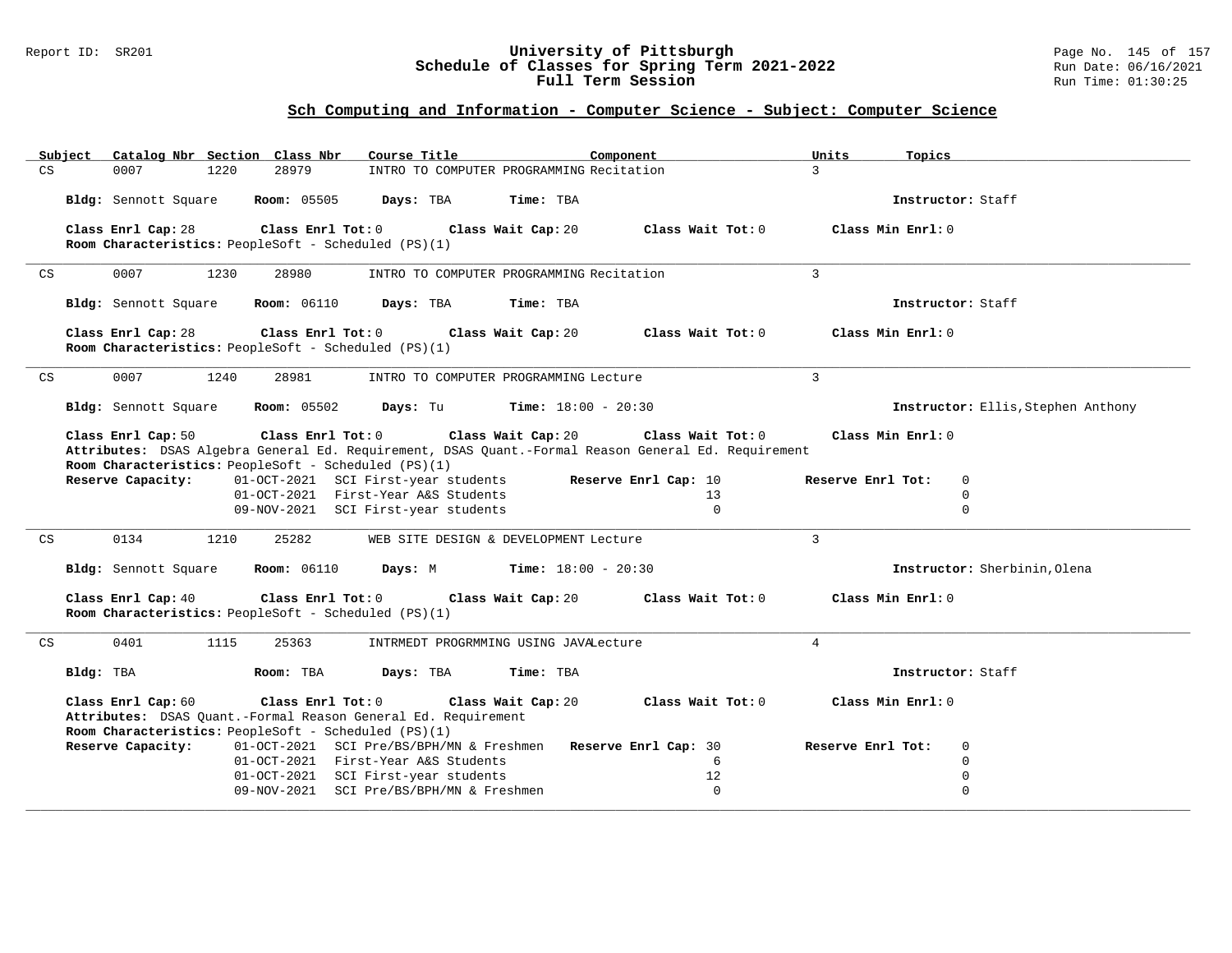#### Report ID: SR201 **University of Pittsburgh** Page No. 146 of 157 **Schedule of Classes for Spring Term 2021-2022** Run Date: 06/16/2021 **Full Term Session Rundall Term Session Rundall Term Session**

| Catalog Nbr Section Class Nbr<br>Subject                                                          | Course Title                                                                                         | Component         | Units<br>Topics                    |                                           |
|---------------------------------------------------------------------------------------------------|------------------------------------------------------------------------------------------------------|-------------------|------------------------------------|-------------------------------------------|
| 0401<br>1120<br>25366<br>CS                                                                       | INTRMEDT PROGRMMING USING JAVALaboratory                                                             |                   | $\overline{4}$                     |                                           |
| Bldg: Sennott Square                                                                              | Room: 05505 Days: TBA<br>Time: TBA                                                                   |                   | Instructor: Staff                  |                                           |
|                                                                                                   |                                                                                                      |                   |                                    |                                           |
| Class Enrl Cap: 33<br>Class Enrl Tot: $0$<br>Room Characteristics: PeopleSoft - Scheduled (PS)(1) | Class Wait Cap: 20                                                                                   | Class Wait Tot: 0 | Class Min Enrl: 0                  |                                           |
|                                                                                                   |                                                                                                      |                   |                                    |                                           |
| 0401<br>1135<br>25372<br>CS                                                                       | INTRMEDT PROGRMMING USING JAVALaboratory                                                             |                   | $4\overline{ }$                    |                                           |
| <b>Room: 06110</b><br>Bldg: Sennott Square                                                        | Days: TBA<br>Time: TBA                                                                               |                   | Instructor: Staff                  |                                           |
| Class Enrl Cap: 33<br>Class Enrl Tot: $0$                                                         | Class Wait Cap: 20                                                                                   | Class Wait Tot: 0 | Class Min Enrl: 0                  |                                           |
| Room Characteristics: PeopleSoft - Scheduled (PS)(1)                                              |                                                                                                      |                   |                                    |                                           |
| CS<br>0401<br>1300<br>25695                                                                       | INTRMEDT PROGRMMING USING JAVALecture                                                                |                   | $\overline{4}$                     |                                           |
|                                                                                                   |                                                                                                      |                   |                                    |                                           |
| Bldg: TBA<br>Room: TBA                                                                            | Days: Th<br><b>Time:</b> $18:00 - 20:30$                                                             |                   |                                    | Instructor: Ferreira, Paulo Sergio Brasko |
| Class Enrl Cap: 60<br>Class Enrl Tot: $0$                                                         | Class Wait Cap: 20                                                                                   | Class Wait Tot: 0 | Class Min Enrl: 0                  |                                           |
| Attributes: DSAS Quant.-Formal Reason General Ed. Requirement                                     |                                                                                                      |                   |                                    |                                           |
| Room Characteristics: PeopleSoft - Scheduled (PS)(1)                                              |                                                                                                      |                   |                                    |                                           |
| Reserve Capacity:                                                                                 | 01-OCT-2021 SCI Pre/BS/BPH/MN & Freshmen Reserve Enrl Cap: 30<br>01-OCT-2021 SCI First-year students | $12^{\circ}$      | Reserve Enrl Tot:<br>0<br>$\Omega$ |                                           |
|                                                                                                   | 01-OCT-2021 First-Year A&S Students                                                                  | 6                 | $\mathbf 0$                        |                                           |
|                                                                                                   | 09-NOV-2021 SCI Pre/BS/BPH/MN & Freshmen                                                             | $\Omega$          | $\Omega$                           |                                           |
|                                                                                                   |                                                                                                      |                   |                                    |                                           |
| 0401<br>CS<br>1310<br>27856                                                                       | INTRMEDT PROGRMMING USING JAVALaboratory                                                             |                   | $4\overline{ }$                    |                                           |
| Bldg: Sennott Square<br><b>Room: 06110</b>                                                        | Days: M<br>$Time: 11:00 - 12:50$                                                                     |                   |                                    | Instructor: Cox, Karin                    |
| Class Enrl Cap: 33<br>Class Enrl Tot:0                                                            | Class Wait Cap: 20                                                                                   | Class Wait Tot: 0 | Class Min Enrl: 0                  |                                           |
| Room Characteristics: PeopleSoft - Scheduled (PS)(1)                                              |                                                                                                      |                   |                                    |                                           |
| 0401<br>1350<br>25696<br>CS                                                                       | INTRMEDT PROGRMMING USING JAVALaboratory                                                             |                   | $\overline{4}$                     |                                           |
| Bldg: Sennott Square<br><b>Room:</b> 06110                                                        | Days: W<br><b>Time:</b> $18:00 - 19:50$                                                              |                   | Instructor:                        |                                           |
| Class Enrl Cap: 33 Class Enrl Tot: 0                                                              | Class Wait Cap: 20                                                                                   | Class Wait Tot: 0 | Class Min Enrl: 0                  |                                           |
| Room Characteristics: PeopleSoft - Scheduled (PS)(1)                                              |                                                                                                      |                   |                                    |                                           |
|                                                                                                   |                                                                                                      |                   |                                    |                                           |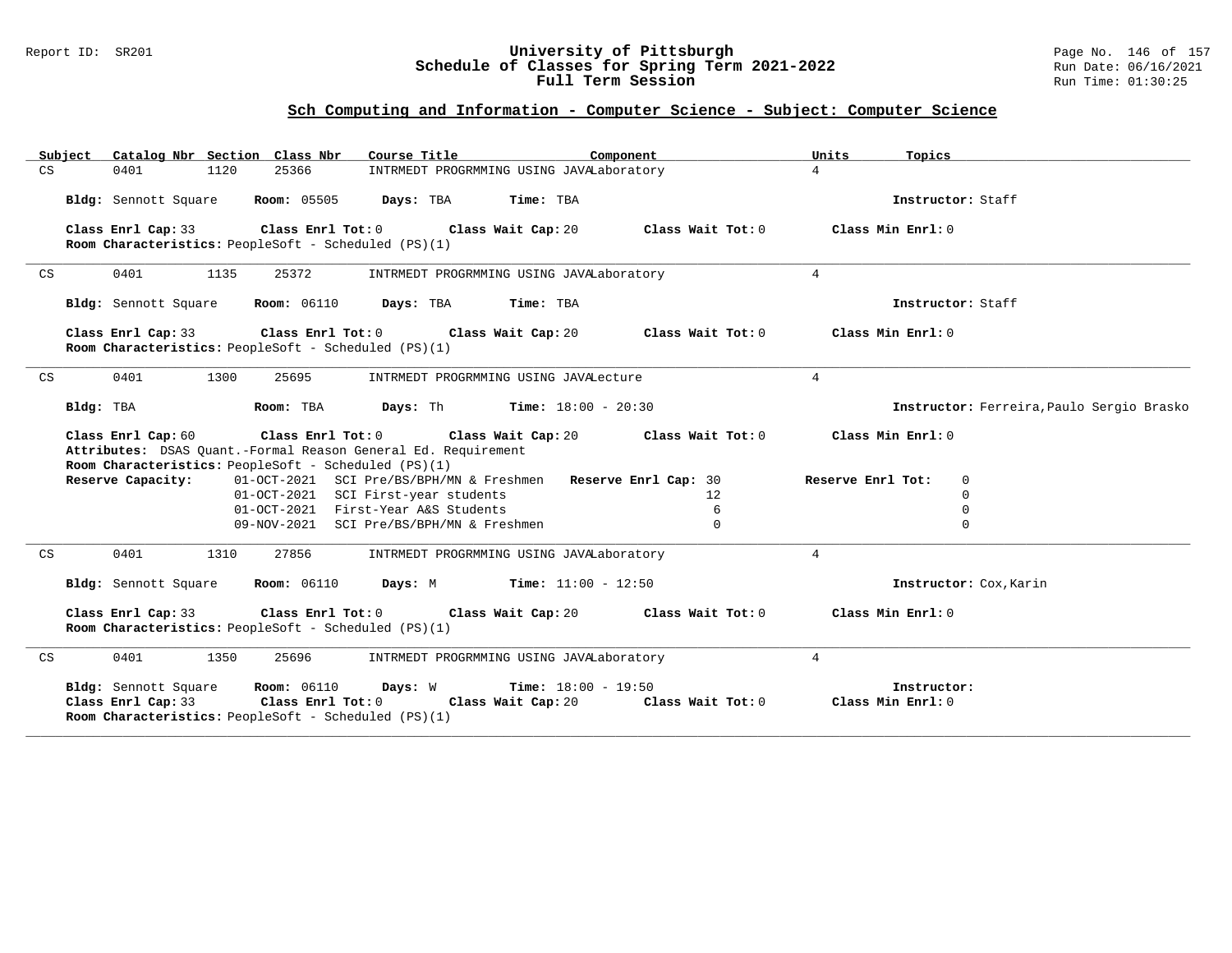#### Report ID: SR201 **University of Pittsburgh** Page No. 147 of 157 **Schedule of Classes for Spring Term 2021-2022** Run Date: 06/16/2021 **Full Term Session Rundall Term Session Rundall Term Session**

| Subject            | Catalog Nbr Section Class Nbr                        |                                                      | Course Title                                                                                         |                       | Component           | Units             | Topics                                    |
|--------------------|------------------------------------------------------|------------------------------------------------------|------------------------------------------------------------------------------------------------------|-----------------------|---------------------|-------------------|-------------------------------------------|
| CS<br>0401         | 1400                                                 | 25624                                                | INTRMEDT PROGRMMING USING JAVALecture                                                                |                       |                     | $\overline{4}$    |                                           |
|                    |                                                      |                                                      | Bldg: Information ScienceRoom: 00305 Days: M Time: 18:00 - 20:30                                     |                       |                     |                   | Instructor: Ferreira, Paulo Sergio Brasko |
| Class Enrl Cap: 60 |                                                      | Class Enrl Tot: 0                                    |                                                                                                      | Class Wait Cap: 20    | Class Wait Tot: 0   | Class Min Enrl: 0 |                                           |
|                    |                                                      |                                                      | Attributes: DSAS Quant.-Formal Reason General Ed. Requirement                                        |                       |                     |                   |                                           |
| Reserve Capacity:  |                                                      |                                                      | 01-OCT-2021 SCI Pre/BS/BPH/MN & Freshmen Reserve Enrl Cap: 30<br>01-OCT-2021 First-Year A&S Students |                       | 6                   | Reserve Enrl Tot: | $\mathbf 0$<br>$\mathbf 0$                |
|                    |                                                      |                                                      | 01-OCT-2021 SCI First-year students                                                                  |                       | 12                  |                   | $\Omega$                                  |
|                    |                                                      |                                                      | 09-NOV-2021 SCI Pre/BS/BPH/MN & Freshmen                                                             |                       | $\Omega$            |                   | $\Omega$                                  |
|                    |                                                      |                                                      |                                                                                                      |                       |                     |                   |                                           |
| CS<br>0401         | 1405                                                 | 25625                                                | INTRMEDT PROGRMMING USING JAVALaboratory                                                             |                       |                     | $\overline{4}$    |                                           |
|                    | Bldg: Sennott Square                                 | <b>Room: 06110</b>                                   | Days: Tu                                                                                             | $Time: 19:00 - 20:50$ |                     |                   | Instructor: Staff                         |
| Class Enrl Cap: 33 | Room Characteristics: PeopleSoft - Scheduled (PS)(1) | Class Enrl Tot: 0                                    |                                                                                                      | Class Wait Cap: 20    | Class Wait Tot: $0$ | Class Min Enrl: 0 |                                           |
| 0401<br>CS         | 1415                                                 | 27857                                                | INTRMEDT PROGRMMING USING JAVALaboratory                                                             |                       |                     | $\overline{4}$    |                                           |
|                    | Bldg: Sennott Square Room: 06110                     |                                                      | <b>Days:</b> M <b>Time:</b> $09:00 - 10:50$                                                          |                       |                     |                   | Instructor: Cox, Karin                    |
| Class Enrl Cap: 33 | Room Characteristics: PeopleSoft - Scheduled (PS)(1) | $\texttt{Class}$ $\texttt{Enrl}$ $\texttt{Tot:}$ $0$ |                                                                                                      | Class Wait Cap: 20    | Class Wait Tot: 0   | Class Min Enrl: 0 |                                           |
| 0401<br>CS         | 1500                                                 | 25721                                                | INTRMEDT PROGRMMING USING JAVALecture                                                                |                       |                     | $4\overline{ }$   |                                           |
| Bldg: TBA          |                                                      | Room: TBA                                            | Days: TBA                                                                                            | Time: TBA             |                     |                   | Instructor: Staff                         |
| Class Enrl Cap: 60 | Room Characteristics: PeopleSoft - Scheduled (PS)(1) | Class Enrl Tot: 0                                    | Class Wait Cap: 20<br>Attributes: DSAS Quant.-Formal Reason General Ed. Requirement                  |                       | Class Wait Tot: 0   | Class Min Enrl: 0 |                                           |
| Reserve Capacity:  |                                                      |                                                      | 01-OCT-2021 SCI Pre/BS/BPH/MN & Freshmen Reserve Enrl Cap: 30                                        |                       |                     | Reserve Enrl Tot: | $\mathbf 0$                               |
|                    |                                                      |                                                      | 01-OCT-2021 SCI First-year students                                                                  |                       | 12                  |                   | $\Omega$                                  |
|                    |                                                      |                                                      | 01-OCT-2021 First-Year A&S Students                                                                  |                       | 6                   |                   | 0                                         |
|                    |                                                      |                                                      | 09-NOV-2021 SCI Pre/BS/BPH/MN & Freshmen                                                             |                       | $\Omega$            |                   | $\mathbf 0$                               |
| 0401<br>CS         | 1505                                                 | 25722                                                | INTRMEDT PROGRMMING USING JAVALaboratory                                                             |                       |                     | $\overline{4}$    |                                           |
|                    | Bldg: Sennott Square                                 | <b>Room: 06110</b>                                   | Days: TBA                                                                                            | Time: TBA             |                     |                   | Instructor: Staff                         |
| Class Enrl Cap: 33 | Room Characteristics: PeopleSoft - Scheduled (PS)(1) | Class Enrl Tot: 0                                    |                                                                                                      | Class Wait Cap: 20    | Class Wait Tot: 0   | Class Min Enrl: 0 |                                           |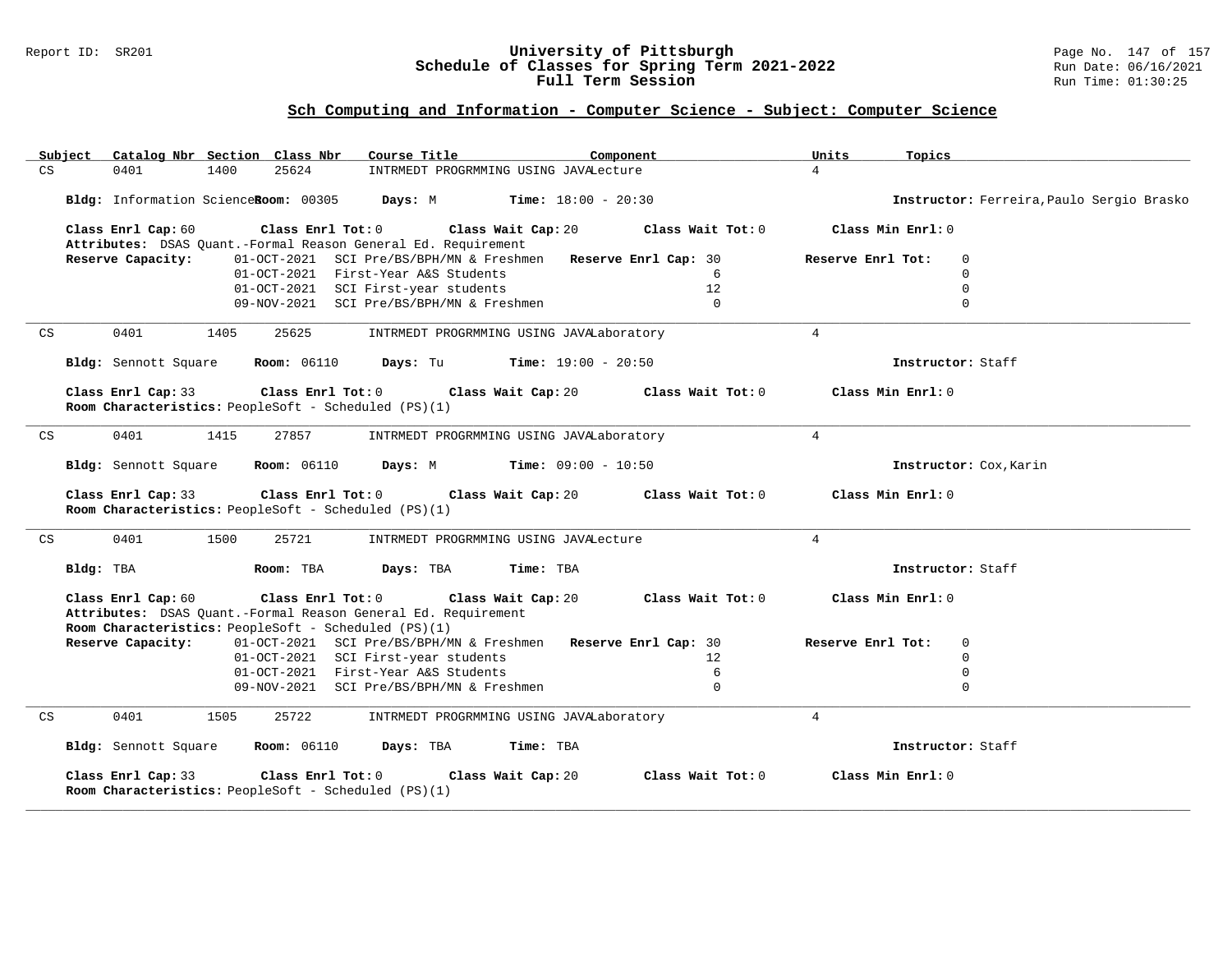### Report ID: SR201 **University of Pittsburgh** Page No. 148 of 157 **Schedule of Classes for Spring Term 2021-2022** Run Date: 06/16/2021 **Full Term Session Rundall Term Session Rundall Term Session**

| Subject |                                                                            | Catalog Nbr Section Class Nbr | Course Title                                                                                               |                                              | Component         | Units<br>Topics   |                                           |
|---------|----------------------------------------------------------------------------|-------------------------------|------------------------------------------------------------------------------------------------------------|----------------------------------------------|-------------------|-------------------|-------------------------------------------|
| CS      | 0401<br>1510                                                               | 25723                         | INTRMEDT PROGRMMING USING JAVALaboratory                                                                   |                                              |                   | $\overline{4}$    |                                           |
|         | Bldg: Sennott Square                                                       | <b>Room: 06110</b>            | Days: TBA                                                                                                  | Time: TBA                                    |                   |                   | Instructor: Staff                         |
|         | Class Enrl Cap: 33                                                         | Class Enrl Tot: 0             |                                                                                                            | Class Wait Cap: 20                           | Class Wait Tot: 0 | Class Min Enrl: 0 |                                           |
|         | Room Characteristics: PeopleSoft - Scheduled (PS)(1)                       |                               |                                                                                                            |                                              |                   |                   |                                           |
| CS      | 0445                                                                       | 1060<br>25568                 | ALGORITHMS & DATA STRUCTURES lLecture                                                                      |                                              |                   | $\overline{3}$    |                                           |
|         | Bldg: TBA                                                                  | Room: TBA                     |                                                                                                            | <b>Days:</b> W <b>Time:</b> $18:00 - 20:30$  |                   |                   | Instructor: Hoffman, Timothy L            |
|         | Class Enrl Cap: 70                                                         | $Class$ $Enr1$ $Tot: 0$       |                                                                                                            | Class Wait Cap: 20                           | Class Wait Tot: 0 | Class Min Enrl: 0 |                                           |
|         | Room Characteristics: PeopleSoft - Scheduled (PS)(1)<br>Reserve Capacity:  |                               | 01-OCT-2021 SCI Pre/BS/BPH/MN & Freshmen Reserve Enrl Cap: 35                                              |                                              |                   | Reserve Enrl Tot: | $\mathbf 0$                               |
|         |                                                                            |                               | 01-OCT-2021 First-Year A&S Students                                                                        |                                              | $7\phantom{.0}$   |                   | $\Omega$                                  |
|         |                                                                            |                               | 01-OCT-2021 SCI First-year students                                                                        |                                              | 14                |                   | $\mathbf 0$                               |
|         |                                                                            |                               | 09-NOV-2021 SCI Pre/BS/BPH/MN & Freshmen                                                                   |                                              | $\overline{0}$    |                   | $\mathbf 0$                               |
| CS      | 0445                                                                       | 1070<br>25569                 | ALGORITHMS & DATA STRUCTURES lRecitation                                                                   |                                              |                   | $\overline{3}$    |                                           |
|         | Bldg: Sennott Square                                                       | <b>Room:</b> 05502            |                                                                                                            | <b>Days:</b> Th <b>Time:</b> $18:00 - 18:50$ |                   |                   | Instructor: Staff                         |
|         | Class Enrl Cap: 38<br>Room Characteristics: PeopleSoft - Scheduled (PS)(1) | Class Enrl Tot: 0             |                                                                                                            | Class Wait Cap: 20                           | Class Wait Tot: 0 | Class Min Enrl: 0 |                                           |
|         |                                                                            |                               |                                                                                                            |                                              |                   |                   |                                           |
| CS      | 0445                                                                       | 1080<br>25570                 | ALGORITHMS & DATA STRUCTURES lRecitation                                                                   |                                              |                   | 3                 |                                           |
|         | Bldg: Sennott Square                                                       | <b>Room: 06110</b>            | <b>Days:</b> Th                                                                                            | <b>Time:</b> $11:00 - 11:50$                 |                   |                   | Instructor: Staff                         |
|         | Class Enrl Cap: 38<br>Room Characteristics: PeopleSoft - Scheduled (PS)(1) | Class Enrl Tot: 0             |                                                                                                            | Class Wait Cap: 20                           | Class Wait Tot: 0 | Class Min Enrl: 0 |                                           |
|         |                                                                            |                               |                                                                                                            |                                              |                   |                   |                                           |
| CS      | 1010<br>0447                                                               | 25715                         | COMPUTR ORGZTN & ASSMBLY LANG Lecture                                                                      |                                              |                   | $\overline{3}$    |                                           |
|         | Bldg: TBA                                                                  | Room: TBA                     | Days: TuTh                                                                                                 | <b>Time:</b> $19:00 - 20:15$                 |                   |                   | Instructor: Billingsley, Jarrett Franklin |
|         | Class Enrl Cap: 70                                                         | Class Enrl Tot: $0$           |                                                                                                            | Class Wait Cap: 20                           | Class Wait Tot: 0 | Class Min Enrl: 0 |                                           |
|         | Room Characteristics: PeopleSoft - Scheduled (PS)(1)                       |                               |                                                                                                            |                                              |                   |                   |                                           |
|         | Reserve Capacity:                                                          |                               | 01-OCT-2021 Pre-CS& or MN or SCI 1st Year Reserve Enrl Cap: 7<br>09-NOV-2021 Pre-CS& or MN or SCI 1st Year |                                              | $\Omega$          | Reserve Enrl Tot: | 0<br>$\Omega$                             |
|         |                                                                            |                               |                                                                                                            |                                              |                   |                   |                                           |
| CS      | 0447                                                                       | 1015<br>25716                 | COMPUTR ORGZTN & ASSMBLY LANG Recitation                                                                   |                                              |                   | $\overline{3}$    |                                           |
|         | Bldg: Sennott Square                                                       | Room: 05502                   | Days: Th                                                                                                   | <b>Time:</b> $11:00 - 11:50$                 |                   | Instructor:       |                                           |
|         | Class Enrl Cap: 38                                                         | Class Enrl Tot: 0             |                                                                                                            | Class Wait Cap: 20                           | Class Wait Tot: 0 | Class Min Enrl: 0 |                                           |
|         | Room Characteristics: PeopleSoft - Scheduled (PS)(1)                       |                               |                                                                                                            |                                              |                   |                   |                                           |
|         |                                                                            |                               |                                                                                                            |                                              |                   |                   |                                           |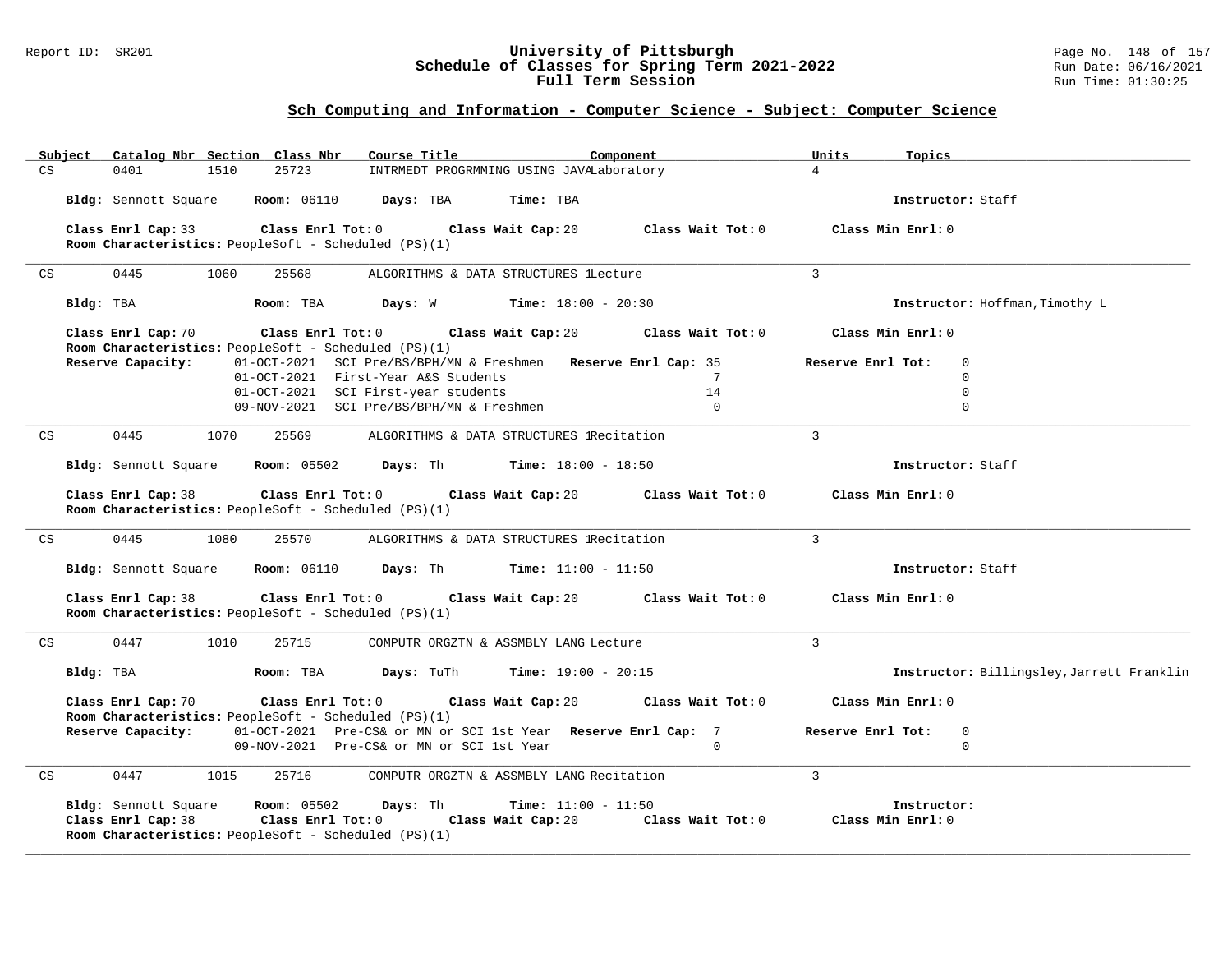### Report ID: SR201 **University of Pittsburgh** Page No. 149 of 157 **Schedule of Classes for Spring Term 2021-2022** Run Date: 06/16/2021 **Full Term Session Rundall Term Session Rundall Term Session**

| Catalog Nbr Section Class Nbr<br>Course Title<br>Subject                                                           | Component                                   | Units<br>Topics                   |
|--------------------------------------------------------------------------------------------------------------------|---------------------------------------------|-----------------------------------|
| 0447<br>25717<br>CS<br>1020                                                                                        | COMPUTR ORGZTN & ASSMBLY LANG Recitation    | $\overline{3}$                    |
| Bldg: Sennott Square<br><b>Room: 06110</b>                                                                         | <b>Days:</b> F <b>Time:</b> $14:00 - 14:50$ | Instructor: Raoufi, Mehrnoosh     |
| Class Enrl Cap: 38<br>Class Enrl Tot: 0<br>Room Characteristics: PeopleSoft - Scheduled (PS)(1)                    | Class Wait Cap: 20<br>Class Wait Tot: 0     | Class Min Enrl: 0                 |
| 0447<br>1090<br>26803<br>CS                                                                                        | COMPUTR ORGZTN & ASSMBLY LANG Lecture       | $\mathbf{3}$                      |
| Bldg: TBA<br>Room: TBA<br>Days: Tu                                                                                 | <b>Time:</b> $18:00 - 20:30$                | Instructor: Nunes Ouaresma de     |
|                                                                                                                    |                                             | Oliveira, Luis Filipe             |
| Class Enrl Tot: 0 Class Wait Cap: 20<br>Class Enrl Cap: 70<br>Room Characteristics: PeopleSoft - Scheduled (PS)(1) | Class Wait Tot: 0                           | Class Min Enrl: 0                 |
| Reserve Capacity:<br>01-OCT-2021 Pre-CS& or MN or SCI 1st Year Reserve Enrl Cap: 7                                 |                                             | Reserve Enrl Tot:<br>0            |
| 09-NOV-2021 Pre-CS& or MN or SCI 1st Year                                                                          | $\cap$                                      | $\mathbf 0$                       |
| 0447<br>1095<br>26804<br>CS                                                                                        | COMPUTR ORGZTN & ASSMBLY LANG Recitation    | $\overline{3}$                    |
| <b>Room: 06110</b><br>Bldg: Sennott Square                                                                         | <b>Days:</b> W <b>Time:</b> $12:00 - 12:50$ | Instructor: Raoufi, Mehrnoosh     |
| Class Enrl Cap: 38<br>Class Enrl Tot: 0<br>Room Characteristics: PeopleSoft - Scheduled (PS)(1)                    | Class Wait Cap: 20<br>Class Wait Tot: 0     | Class Min Enrl: 0                 |
| 0447<br>1097<br>26805<br>CS                                                                                        | COMPUTR ORGZTN & ASSMBLY LANG Recitation    | 3                                 |
| Bldg: Sennott Square<br><b>Room:</b> 05502                                                                         | <b>Days:</b> W <b>Time:</b> $18:00 - 18:50$ | Instructor: Raoufi, Mehrnoosh     |
| Class Enrl Cap: 38<br>Class Enrl Tot: 0<br>Room Characteristics: PeopleSoft - Scheduled (PS)(1)                    | Class Wait Cap: 20<br>Class Wait Tot: 0     | Class Min $Enr1: 0$               |
| 1520<br>1010<br>28069<br>CS                                                                                        | PRGMG LANG FOR WEB APPLCTNS Lecture         | $\mathbf{3}$                      |
| Bldg: TBA<br>Room: TBA                                                                                             | <b>Days:</b> M <b>Time:</b> $18:00 - 20:30$ | Instructor: Staff                 |
| Class Enrl Cap: 47<br>Class Enrl Tot: 0<br>Room Characteristics: PeopleSoft - Scheduled (PS)(1)                    | Class Wait Cap: 20<br>Class Wait Tot: 0     | Class Min Enrl: 0                 |
| Reserve Capacity:<br>01-OCT-2021 CS Pre/BS/BPH or BINF BS/BPH Reserve Enrl Cap: 28                                 |                                             | $\mathbf{0}$<br>Reserve Enrl Tot: |
| 09-NOV-2021 CS Pre/BS/BPH or BINF BS/BPH                                                                           | $\Omega$                                    | $\Omega$                          |
| 1520<br>1011<br>28068<br>CS                                                                                        | PRGMG LANG FOR WEB APPLCTNS Recitation      | $\mathbf{3}$                      |
| Bldg: Sennott Square Room: 05505                                                                                   | <b>Days:</b> F Time: $08:00 - 08:50$        | Instructor: Staff                 |
| Class Enrl Cap: 24<br>Class Enrl Tot: 0<br><b>Room Characteristics:</b> PeopleSoft - Scheduled (PS)(1)             | Class Wait Cap: 20<br>Class Wait Tot: 0     | Class Min Enrl: 0                 |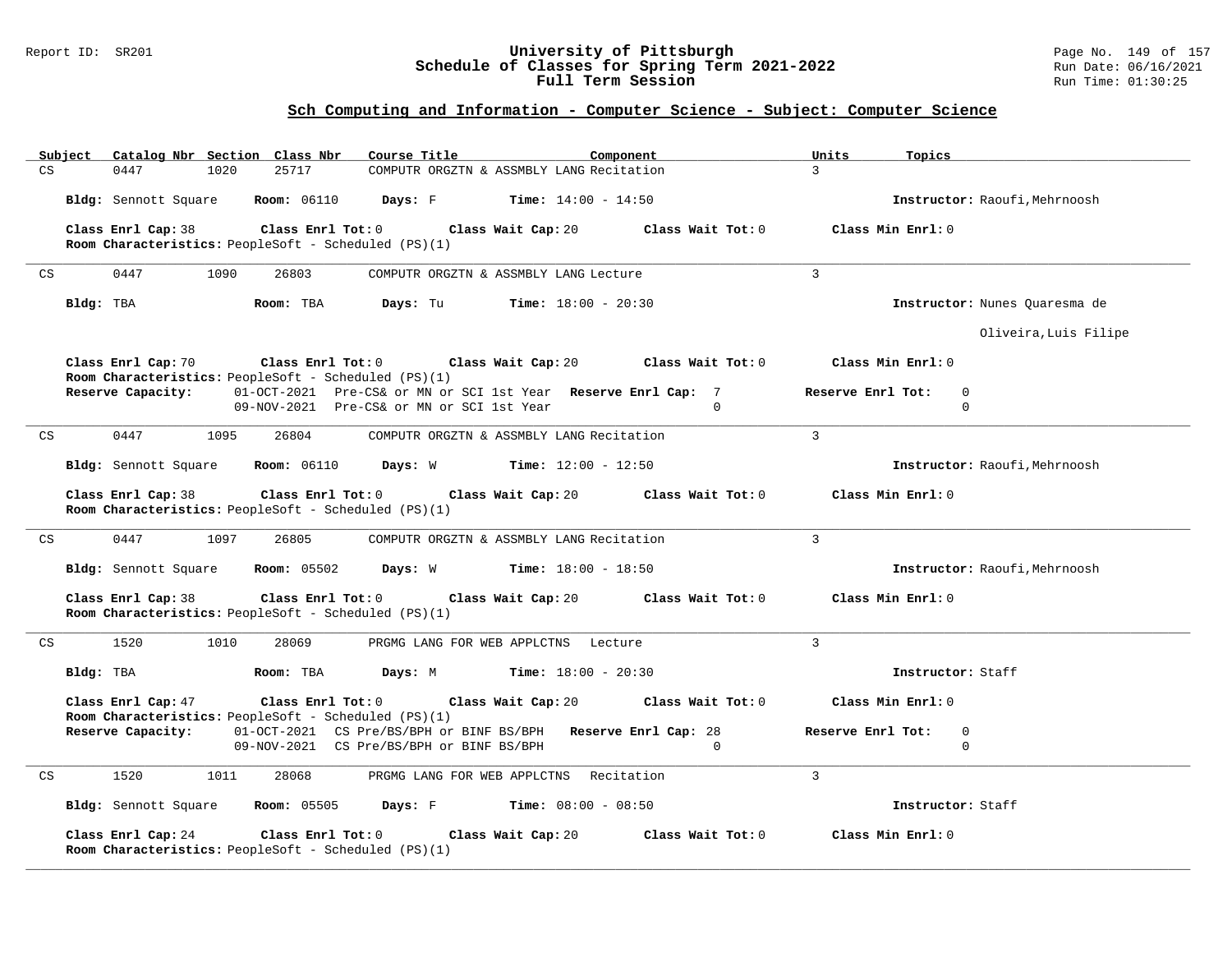| $\mathop{\rm CS}\nolimits$ | 1520                                                                                                                          | 1100<br>25697                |                                                                                                           | PRGMG LANG FOR WEB APPLCTNS Lecture            |                                                                           | $\overline{3}$                                  |  |
|----------------------------|-------------------------------------------------------------------------------------------------------------------------------|------------------------------|-----------------------------------------------------------------------------------------------------------|------------------------------------------------|---------------------------------------------------------------------------|-------------------------------------------------|--|
|                            | Bldg: TBA                                                                                                                     | Room: TBA                    | Days: Th                                                                                                  | <b>Time:</b> $18:00 - 20:30$                   |                                                                           | Instructor: Staff                               |  |
|                            | Class Enrl Cap: 46<br>Room Characteristics: PeopleSoft - Scheduled (PS)(1)                                                    |                              | Class Enrl Tot: 0 Class Wait Cap: 20                                                                      |                                                | Class Wait Tot: 0                                                         | Class Min Enrl: 0                               |  |
|                            | Reserve Capacity:                                                                                                             |                              | 01-OCT-2021 CS Pre/BS/BPH or BINF BS/BPH Reserve Enrl Cap: 28<br>09-NOV-2021 CS Pre/BS/BPH or BINF BS/BPH |                                                | $\Omega$                                                                  | Reserve Enrl Tot:<br>$\Omega$<br>$\mathbf 0$    |  |
| CS                         | 1520                                                                                                                          | 1110<br>25698                |                                                                                                           | PRGMG LANG FOR WEB APPLCTNS Recitation         |                                                                           | $\mathcal{L}$                                   |  |
|                            | Bldg: Sennott Square                                                                                                          | <b>Room: 05505</b>           |                                                                                                           | <b>Days:</b> W Time: 18:00 - 18:50             |                                                                           | Instructor: Staff                               |  |
|                            | Class Enrl Cap: 24 Class Enrl Tot: 0<br>Room Characteristics: PeopleSoft - Scheduled (PS)(1)                                  |                              |                                                                                                           | Class Wait Cap: 20                             | Class Wait Tot: 0                                                         | Class Min Enrl: 0                               |  |
| CS                         | 1631                                                                                                                          | 1100<br>20707                |                                                                                                           | SOFTWARE DESIGN METHODOLOGY Lecture            |                                                                           | $\overline{3}$                                  |  |
|                            | Bldg: TBA                                                                                                                     | Room: TBA                    | Days: Tu                                                                                                  | <b>Time:</b> $18:00 - 20:30$                   |                                                                           | Instructor: Chang, Shi-Kuo                      |  |
|                            | Room Characteristics: PeopleSoft - Scheduled (PS)(1)<br><b>Combined Section ID:</b> 0286(CS 1631/COE 1631) - COE 1631(#20706) |                              |                                                                                                           |                                                | Class Enrl Cap: 37 Class Enrl Tot: 0 Class Wait Cap: 20 Class Wait Tot: 0 | Class Min Enrl: 0                               |  |
|                            | Reserve Capacity: 01-OCT-2021 Pre-CS or Majors                                                                                | 09-NOV-2021 Pre-CS or Majors |                                                                                                           |                                                | Reserve Enrl Cap: 26<br>$\Omega$                                          | Reserve Enrl Tot:<br>$\mathbf 0$<br>$\Omega$    |  |
| CS                         | 1645                                                                                                                          | 1020<br>25691                |                                                                                                           | INTRO HIGH PERF COMPTNG SYSTMSLecture          |                                                                           | $\overline{3}$                                  |  |
|                            | Bldg: Sennott Square                                                                                                          | <b>Room: 05129</b>           | Days: MW                                                                                                  | <b>Time:</b> $18:00 - 19:15$                   |                                                                           | Instructor: Kosta, Konstantinos                 |  |
|                            | Class Enrl Cap: 25<br>Room Characteristics: PeopleSoft - Scheduled (PS)(1)                                                    |                              |                                                                                                           |                                                | Class Enrl Tot: $0$ Class Wait Cap: $20$ Class Wait Tot: $0$              | Class Min Enrl: 0                               |  |
|                            | <b>Combined Section ID:</b> 0187(CS/1645/2045) - CS 2045(#25692)<br>Reserve Capacity: 01-OCT-2021 Pre-CS or Majors            |                              |                                                                                                           |                                                | Reserve Enrl Cap: 18                                                      | Reserve Enrl Tot:<br>$\mathbf 0$                |  |
|                            |                                                                                                                               |                              |                                                                                                           |                                                |                                                                           |                                                 |  |
|                            |                                                                                                                               | 09-NOV-2021 Pre-CS or Majors |                                                                                                           |                                                | $\Omega$                                                                  | $\Omega$                                        |  |
| CS                         | 1660 1010                                                                                                                     |                              | 30027 INTRO TO CLOUD COMPUTING Lecture                                                                    |                                                |                                                                           | $\mathcal{L}$                                   |  |
|                            | Bldg: Information ScienceRoom: 00305                                                                                          |                              | Days: W                                                                                                   | <b>Time:</b> $18:00 - 20:30$                   |                                                                           | Instructor: Farag, Mohamed Sobhy MA             |  |
|                            | Class Enrl Cap: 50                                                                                                            | Class Enrl Tot: 0            |                                                                                                           | Class Wait Cap: 20                             | Class Wait Tot: 0                                                         | Class Min Enrl: 0                               |  |
|                            | Reserve Capacity:                                                                                                             |                              | 01-OCT-2021 CS Pre/BS/BPH or BINF BS/BPH Reserve Enrl Cap: 35<br>09-NOV-2021 CS Pre/BS/BPH or BINF BS/BPH |                                                | $\Omega$                                                                  | Reserve Enrl Tot:<br>$\mathbf 0$<br>$\mathbf 0$ |  |
| CS                         | 2045                                                                                                                          | 1020<br>25692                |                                                                                                           | INTRO HIGH PERF COMPTNG SYSTMSLecture          |                                                                           | $\mathbf{3}$                                    |  |
|                            | Bldg: Sennott Square Room: 05129                                                                                              |                              |                                                                                                           | <b>Days:</b> $MW$ <b>Time:</b> $18:00 - 19:15$ |                                                                           | Instructor: Kosta, Konstantinos                 |  |
|                            | Class Enrl Cap: $10$ Class Enrl Tot: 0<br>Room Characteristics: PeopleSoft - Scheduled (PS)(1)                                |                              |                                                                                                           |                                                | Class Wait Cap: 99 Class Wait Tot: 0                                      | Class Min Enrl: 0                               |  |
|                            | <b>Combined Section ID:</b> $0187(CS/1645/2045)$ - CS $1645(H25691)$<br>Reserve Capacity:                                     |                              | 01-OCT-2021 CS Grads (MS or PHD)-1st Year Reserve Enrl Cap: 4                                             |                                                |                                                                           | Reserve Enrl Tot:<br>0                          |  |
|                            |                                                                                                                               |                              | 01-OCT-2021 CS MS/PHD- Year 2 or greater<br>16-NOV-2021 CS Grads (MS or PHD)-1st Year                     |                                                | 6<br>$\mathbf 0$                                                          | $\Omega$<br>$\mathbf 0$                         |  |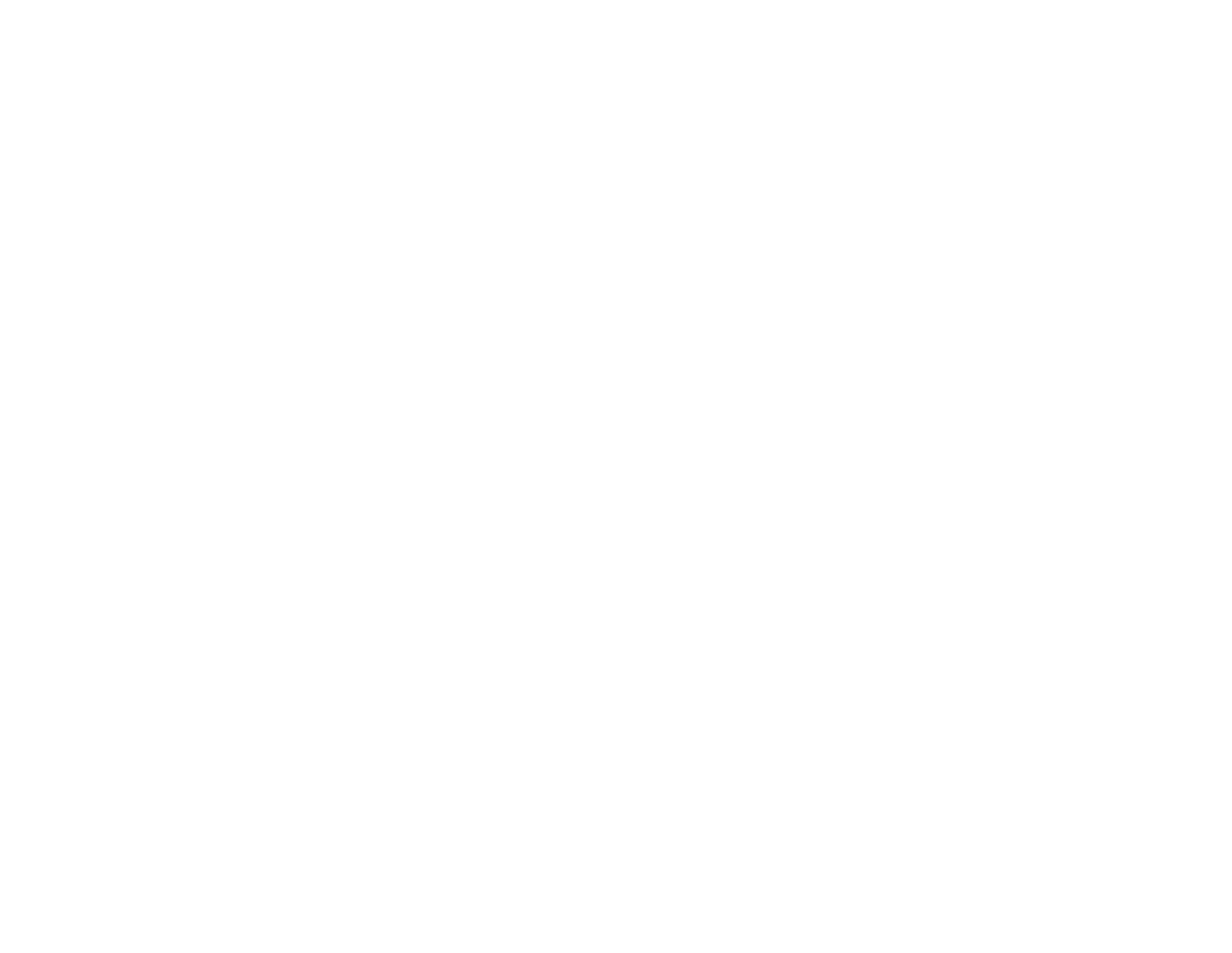#### Report ID: SR201 **University of Pittsburgh** Page No. 152 of 157 **Schedule of Classes for Spring Term 2021-2022** Run Date: 06/16/2021 **Full Term Session Rundall Term Session Rundall Term Session**

# **Sch Computing and Information - Information Science - Subject: Information Science**

| Catalog Nbr Section Class Nbr<br>Subject                                   | Course Title                                                  | Units<br>Component | Topics                          |
|----------------------------------------------------------------------------|---------------------------------------------------------------|--------------------|---------------------------------|
| INFSCI<br>0009<br>1010                                                     | 28971<br>MATH FOR INFORMATION SCIENCE Lecture                 | $\mathbf{3}$       |                                 |
| Bldg: Information ScienceRoom: 00501                                       | Days: Tu<br><b>Time:</b> $18:00 - 20:30$                      |                    | Instructor: Munro, Paul W       |
| Class Enrl Cap: 38                                                         | Class Enrl Tot: 0<br>Class Wait Cap: 20                       | Class Wait Tot: 0  | Class Min Enrl: 0               |
| Room Characteristics: PeopleSoft - Scheduled (PS)(1)                       |                                                               |                    |                                 |
| INFSCI<br>0010<br>1040                                                     | 25421<br>INTRO TO INFORM, SYS & SOCIETYLecture                | $\mathbf{3}$       |                                 |
| Bldg: TBA                                                                  | <b>Time:</b> $18:00 - 20:30$<br>Room: TBA<br>Days: W          |                    | Instructor: Barton, John David  |
| Class Enrl Cap: 90                                                         | Class Enrl Tot: 0<br>Class Wait Cap: 20                       | Class Wait Tot: 0  | Class Min Enrl: 0               |
| Room Characteristics: PeopleSoft - Scheduled (PS)(1)                       | Attributes: DSAS Quant.-Formal Reason General Ed. Requirement |                    |                                 |
|                                                                            |                                                               |                    |                                 |
| 0017<br>1050<br>INFSCI                                                     | 25918<br>FUNDAMNTLS OF OBJ-ORIEN PRGMG Lecture                | $\overline{4}$     |                                 |
| Bldg: TBA                                                                  | Room: TBA<br>Days: M<br><b>Time:</b> $18:00 - 20:30$          |                    | Instructor: Groover, Tonya Rae  |
| Class Enrl Cap: 70                                                         | Class Enrl Tot: 0<br>Class Wait Cap: 20                       | Class Wait Tot: 0  | Class Min Enrl: 0               |
| Room Characteristics: PeopleSoft - Scheduled (PS)(1)                       |                                                               |                    |                                 |
| 0017<br>1060<br>INFSCI                                                     | 28974<br>FUNDAMNTLS OF OBJ-ORIEN PRGMG Laboratory             | $4\overline{ }$    |                                 |
| Bldg: Information ScienceRoom: 00405                                       | Days: Tu<br><b>Time:</b> $10:00 - 11:50$                      |                    | Instructor: Staff               |
| Class Enrl Cap: 38                                                         | Class Enrl Tot: 0<br>Class Wait Cap: 20                       | Class Wait Tot: 0  | Class Min Enrl: 0               |
| Room Characteristics: PeopleSoft - Scheduled (PS)(1)                       |                                                               |                    |                                 |
| 1070<br>INFSCI<br>0017                                                     | FUNDAMNTLS OF OBJ-ORIEN PRGMG Laboratory<br>28975             | $\overline{4}$     |                                 |
| Bldg: Information ScienceRoom: 00405                                       | Days: Tu<br><b>Time:</b> $18:00 - 19:50$                      |                    | Instructor: Staff               |
| Class Enrl Cap: 38<br>Room Characteristics: PeopleSoft - Scheduled (PS)(1) | Class Enrl Tot: 0<br>Class Wait Cap: 20                       | Class Wait Tot: 0  | Class Min Enrl: 0               |
|                                                                            |                                                               |                    |                                 |
| 1022<br>1160<br>INFSCI                                                     | 25590<br>DATABASE MANAGEMENT SYSTEMS                          | 3<br>Lecture       |                                 |
| Bldg: Information ScienceRoom: 00405                                       | <b>Time:</b> $18:00 - 20:30$<br>Days: Th                      |                    | Instructor: Babichenko, Dmitriy |
| Class Enrl Cap: 45<br>Room Characteristics: PeopleSoft - Scheduled (PS)(1) | Class Enrl Tot: 0<br>Class Wait Cap: 20                       | Class Wait Tot: 0  | Class Min Enrl: 0               |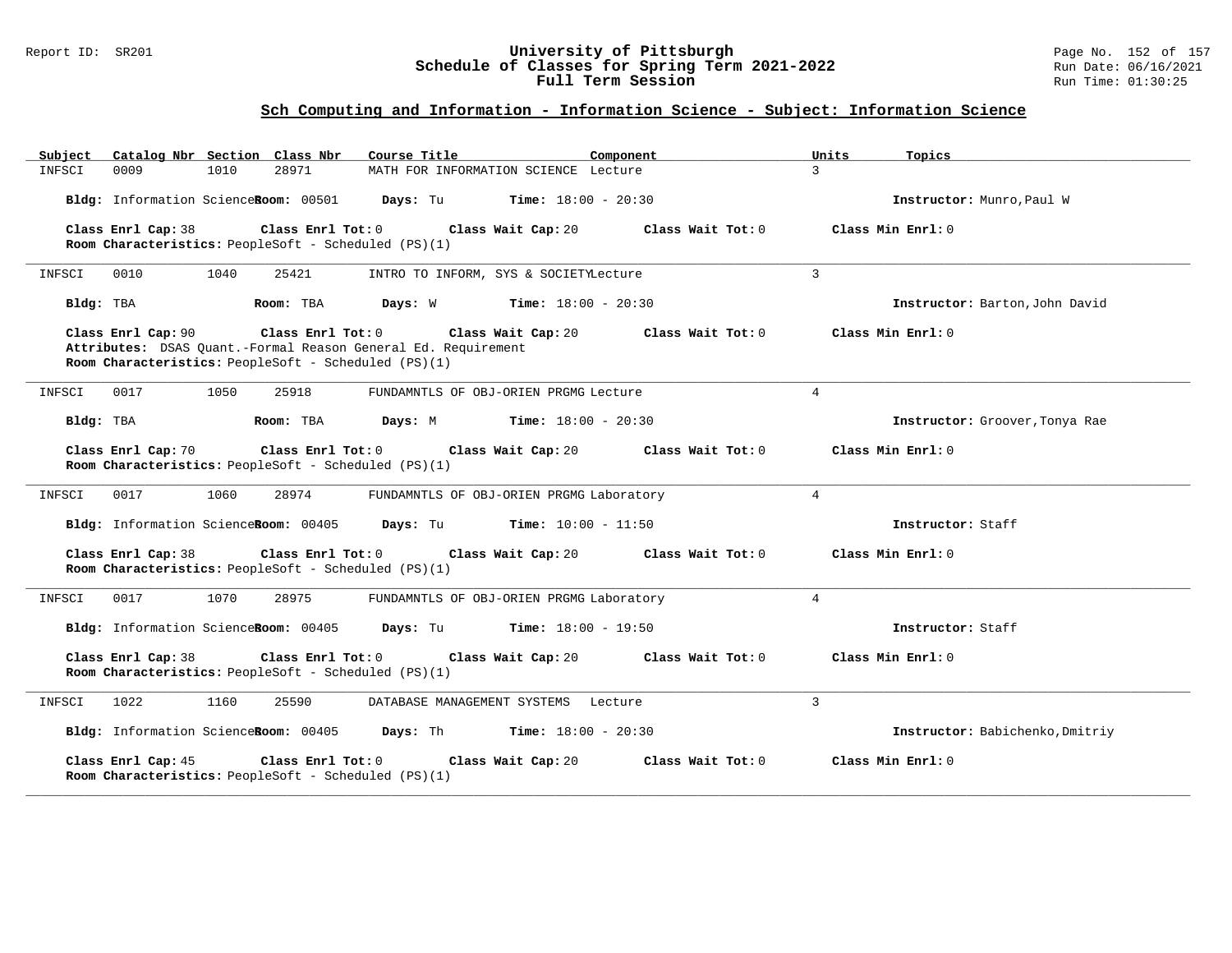#### Report ID: SR201 **University of Pittsburgh** Page No. 153 of 157 **Schedule of Classes for Spring Term 2021-2022** Run Date: 06/16/2021 **Full Term Session Rundall Term Session Rundall Term Session**

# **Sch Computing and Information - Information Science - Subject: Information Science**

| Subject Catalog Nbr Section Class Nbr                                                                                         | Course Title                                                                                                    | Component                     | Units<br>Topics                                            |
|-------------------------------------------------------------------------------------------------------------------------------|-----------------------------------------------------------------------------------------------------------------|-------------------------------|------------------------------------------------------------|
| 30544<br>1024<br>1100<br>INFSCI                                                                                               | ANALYSIS OF INFORMTN SYSTEMS Lecture                                                                            |                               | $\mathcal{L}$                                              |
| Bldg: Information ScienceRoom: 00501 Days: M Time: 18:00 - 20:30                                                              |                                                                                                                 |                               | Instructor: Carr, Patricia Beck                            |
| Class Enrl Cap: 30<br>Class Enrl Tot: 0<br>Room Characteristics: PeopleSoft - Scheduled (PS)(1)                               | Class Wait Cap: 20                                                                                              | Class Wait Tot: 0             | Class Min Enrl: 0                                          |
| 1052<br>1030<br>25660<br>INFSCI                                                                                               | USER CENTERED DESIGN                                                                                            | Lecture                       | $\overline{3}$                                             |
| Bldg: Information ScienceRoom: 00501 Days: Th Time: 18:00 - 20:30                                                             |                                                                                                                 |                               | Instructor: Kendall, Mandy L.                              |
| Class Enrl Cap: 32<br>Room Characteristics: PeopleSoft - Scheduled (PS)(1)                                                    | Class Enrl Tot: $0$ Class Wait Cap: $20$ Class Wait Tot: $0$                                                    |                               | Class Min Enrl: 0                                          |
| 1059<br>1200<br>25661<br>INFSCI                                                                                               | WEB PROGRAMMING                                                                                                 | Lecture                       | 3                                                          |
| Bldg: Information ScienceRoom: 00403 Days: W Time: 18:00 - 20:30                                                              |                                                                                                                 |                               | Instructor: Ramsey, Jaclyn Michele                         |
| Class Enrl Tot: $0$<br>Class Enrl Cap: 50<br>Room Characteristics: PeopleSoft - Scheduled (PS)(1)                             | Class Wait Cap: 20                                                                                              | Class Wait Tot: 0             | Class Min Enrl: 0                                          |
| 1061<br>1010<br>25920<br>INFSCI                                                                                               | GAME IMPLEMENTATION                                                                                             | Lecture                       | $\overline{3}$                                             |
| Bldg: Information ScienceRoom: 00406 Days: W Time: 18:00 - 20:30                                                              |                                                                                                                 |                               | Instructor: Hedges, Brandon Jacob                          |
| Class Enrl Cap: 30<br>Class Enrl Tot: 0<br>Room Characteristics: PeopleSoft - Scheduled (PS)(1)                               | Class Wait Cap: 20                                                                                              | Class Wait Tot: 0             | Class Min Enrl: 0                                          |
| 1070<br>25252<br>INFSCI<br>1079                                                                                               | COMPUTER NETWORKING LABORATORYLecture                                                                           |                               | $\overline{3}$                                             |
| <b>Bldg:</b> Information ScienceRoom: $00831$ Days: Th Time: $18:00 - 20:50$                                                  |                                                                                                                 |                               | Instructor: Anjum, Usman                                   |
| Class Enrl Tot: 0<br>Class Enrl Cap: 10<br><b>Combined Section ID:</b> $0003$ (INFSCI/1079/TELCOM/2010) - TELCOM 2010(#25298) | Class Wait Cap: 10                                                                                              | Class Wait Tot: 0             | Class Min Enrl: 0                                          |
| 1010<br>25922<br>2160<br>INFSCI                                                                                               | DATA MINING                                                                                                     | Lecture                       | $\mathbf{3}$                                               |
| Bldg: Information ScienceRoom: 00305 Days: Tu Time: 18:00 - 20:50                                                             |                                                                                                                 |                               | Instructor: Berezo, Matthew Lalo                           |
| Class Enrl Cap: 67<br>Class Enrl Tot: 0<br>Reserve Capacity:                                                                  | Class Wait Cap: 99<br>01-OCT-2021 IS PhD Students only Reserve Enrl Cap: 10<br>03-JAN-2022 IS PhD Students only | Class Wait Tot: 0<br>$\Omega$ | Class Min Enrl: 0<br>Reserve Enrl Tot:<br>0<br>$\mathbf 0$ |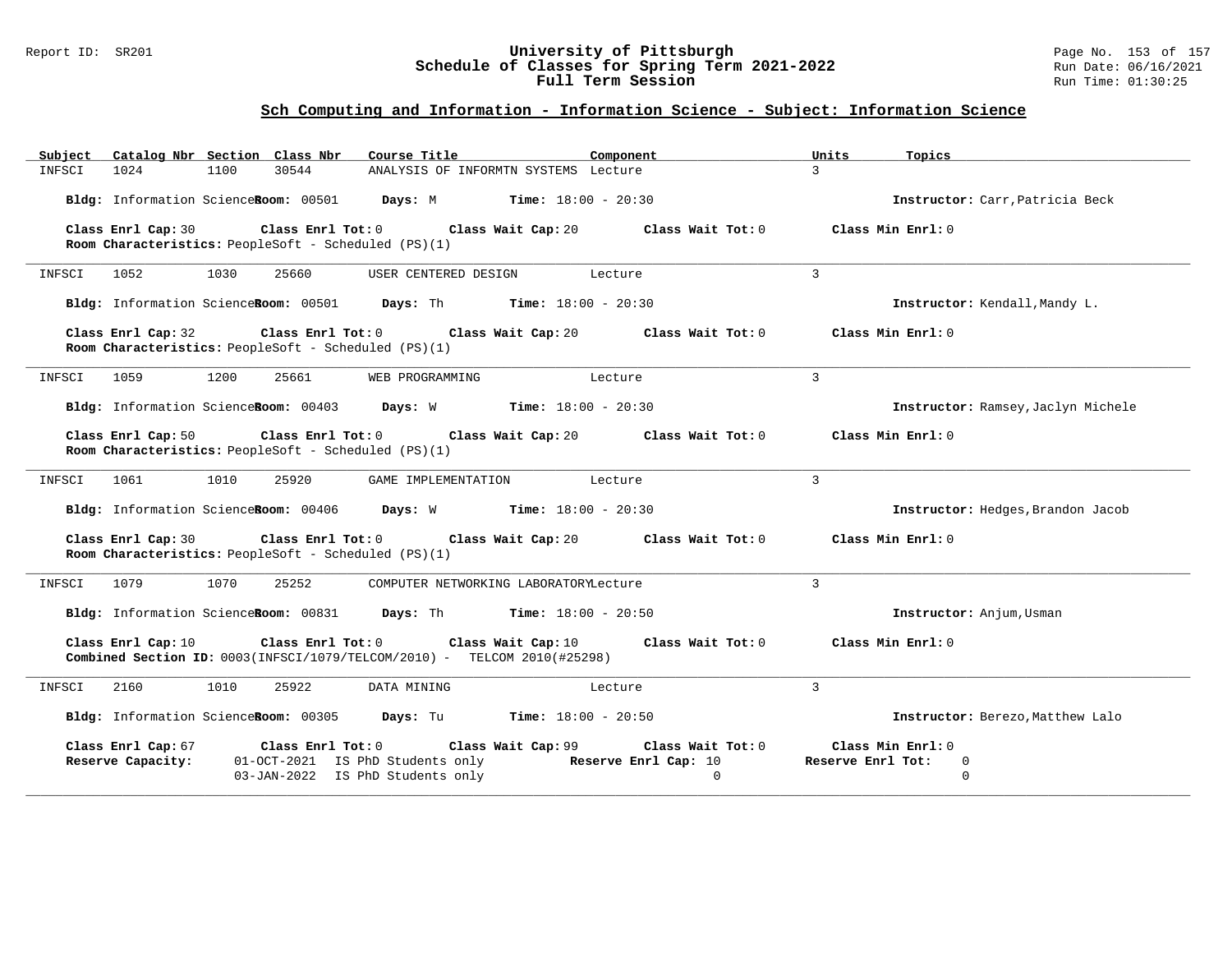### Report ID: SR201 **University of Pittsburgh** Page No. 154 of 157 **Schedule of Classes for Spring Term 2021-2022** Run Date: 06/16/2021 **Full Term Session Rundall Term Session Rundall Term Session**

# **Sch Computing and Information - Information Science - Subject: Information Science**

| Subject | Catalog Nbr Section Class Nbr        |      |                   | Course Title                                                |                              | Component           | Units | Topics                             |
|---------|--------------------------------------|------|-------------------|-------------------------------------------------------------|------------------------------|---------------------|-------|------------------------------------|
| INFSCI  | 2500                                 | 1060 | 25686             | DATA STRUCTURES                                             |                              | Lecture             | 3     |                                    |
|         | Bldg: Information ScienceRoom: 00405 |      |                   | Days: W                                                     | <b>Time:</b> $18:00 - 20:50$ |                     |       | Instructor: Garrard, William Clark |
|         | Class Enrl Cap: 50                   |      | Class Enrl Tot: 0 | <b>Room Characteristics:</b> PeopleSoft - Scheduled (PS)(1) | Class Wait Cap: 99           | Class Wait Tot: $0$ |       | Class Min $Enrl: 0$                |
| INFSCI  | 2710                                 | 1090 | 25925             | DATABASE MANAGEMENT                                         |                              | Lecture             |       |                                    |
|         | Bldg: Information ScienceRoom: 00403 |      |                   | Days: Th                                                    | <b>Time:</b> $18:00 - 20:50$ |                     |       | Instructor: Timco III, Russell A   |
|         | Class Enrl Cap: 75                   |      | Class Enrl Tot: 0 | <b>Room Characteristics:</b> PeopleSoft - Scheduled (PS)(1) | Class Wait Cap: 99           | Class Wait Tot: 0   |       | Class Min Enrl: $0$                |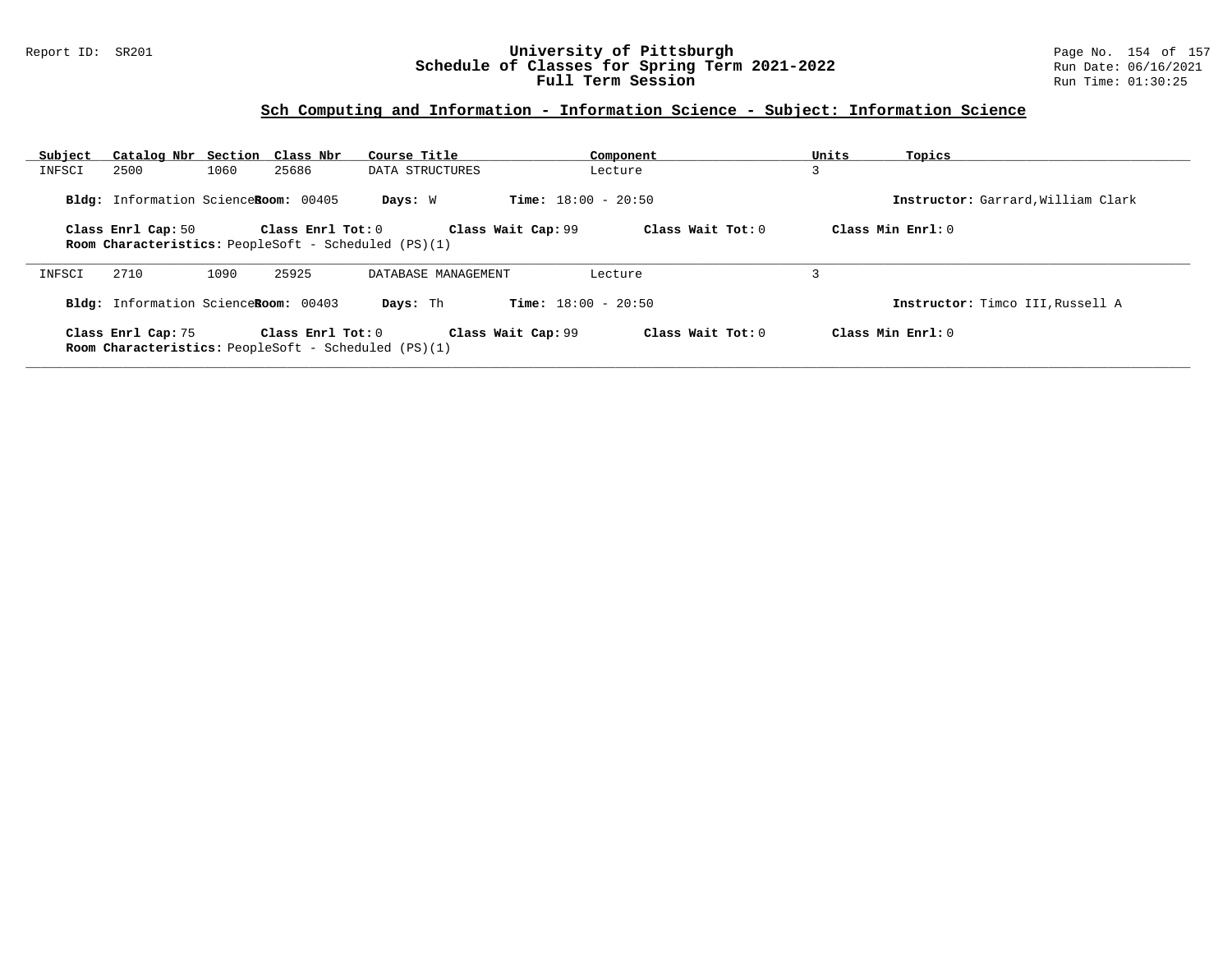### Report ID: SR201 **University of Pittsburgh** Page No. 155 of 157 **Schedule of Classes for Spring Term 2021-2022** Run Date: 06/16/2021 **Full Term Session Rundall Term Session Rundall Term Session**

# **Sch Computing and Information - Library Science - Subject: Library & Information Science**

| Subject   | Catalog Nbr Section Class Nbr                               |      |                   | Course Title                                                                |         | Component                                                                                            | Units | Topics                           |
|-----------|-------------------------------------------------------------|------|-------------------|-----------------------------------------------------------------------------|---------|------------------------------------------------------------------------------------------------------|-------|----------------------------------|
| LIS       | 2325                                                        | 1010 | 28962             | CRRCLM RESORC & SERVC/SCHL LIBLecture                                       |         |                                                                                                      | 3     |                                  |
|           | Bldg: Information ScienceRoom: 00828                        |      |                   | <b>Days:</b> M <b>Time:</b> $18:00 - 20:50$                                 |         |                                                                                                      |       | Instructor: Morris, Rebecca Jane |
|           | Class Enrl Cap: 20                                          |      | Class Enrl Tot: 0 |                                                                             |         | Class Wait Cap: 20 Class Wait Tot: 0                                                                 |       | Class Min Enrl: 0                |
| LIS       | 2326                                                        | 1010 | 28943             | STORYTELLING                                                                | Lecture |                                                                                                      | 3     |                                  |
|           |                                                             |      |                   | Bldg: Information ScienceRoom: 00828 Days: Th Time: 18:00 - 20:50           |         |                                                                                                      |       | Instructor: Morris, Rebecca Jane |
|           | Room Characteristics: PeopleSoft - Scheduled (PS)(1)        |      |                   |                                                                             |         | Class Enrl Cap: 20 $\qquad$ Class Enrl Tot: 0 $\qquad$ Class Wait Cap: 20 $\qquad$ Class Wait Tot: 0 |       | Class Min Enrl: 0                |
| LIS       | 2500                                                        | 1260 | 25567             | REFERENCE SOURCES AND SERVICESLecture                                       |         |                                                                                                      | 3     |                                  |
|           |                                                             |      |                   | <b>Bldg:</b> Information ScienceRoom: $00828$ Days: W Time: $18:00 - 20:50$ |         |                                                                                                      |       | Instructor: Mahoney, Elizabeth T |
|           | Room Characteristics: PeopleSoft - Scheduled (PS)(1)        |      |                   |                                                                             |         | Class Enrl Cap: 20 Class Enrl Tot: 0 Class Wait Cap: 20 Class Wait Tot: 0                            |       | Class Min Enrl: 0                |
| LIS       | 2586                                                        | 1000 | 31022             | HEALTH SCIENCES RESORC & SERVSLecture                                       |         |                                                                                                      | 3     |                                  |
| Bldg: TBA |                                                             |      | Room: TBA         | <b>Days:</b> Th <b>Time:</b> $18:00 - 20:50$                                |         |                                                                                                      |       | Instructor: Staff                |
|           | <b>Room Characteristics:</b> PeopleSoft - Scheduled (PS)(1) |      |                   |                                                                             |         | Class Enrl Cap: 35 Class Enrl Tot: 0 Class Wait Cap: 20 Class Wait Tot: 0                            |       | Class Min Enrl: 0                |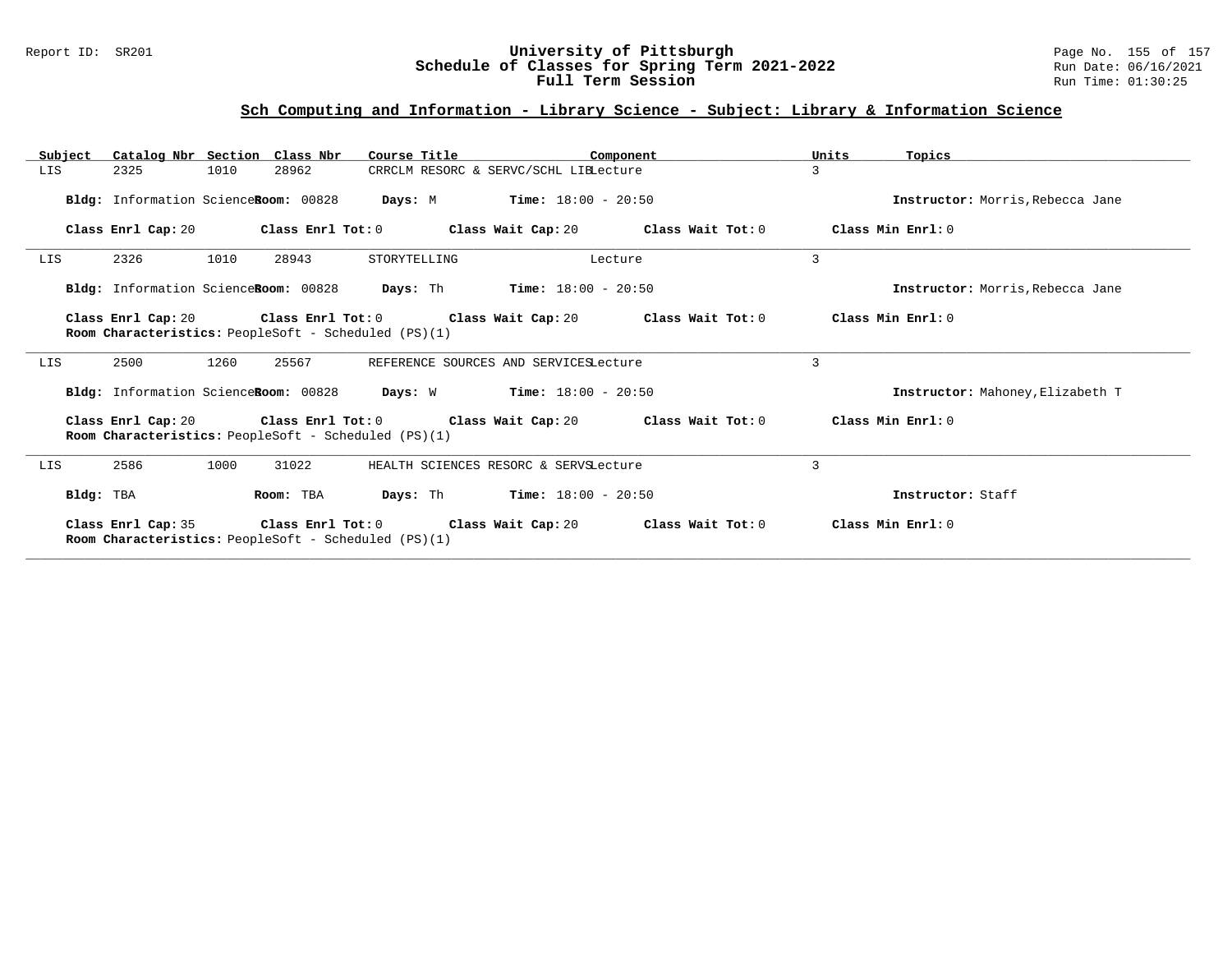### Report ID: SR201 **University of Pittsburgh** Page No. 156 of 157 **Schedule of Classes for Spring Term 2021-2022** Run Date: 06/16/2021 **Full Term Session Rundall Term Session Rundall Term Session**

### **Sch Computing and Information - School of Computing and Information - Subject: Computing and Information**

| Subject                                                                                                                                                              | Catalog Nbr Section Class Nbr                                                     |      |                       | Course Title                |                                       | Component         | Units | Topics                           |
|----------------------------------------------------------------------------------------------------------------------------------------------------------------------|-----------------------------------------------------------------------------------|------|-----------------------|-----------------------------|---------------------------------------|-------------------|-------|----------------------------------|
| CMPINF                                                                                                                                                               | 2110                                                                              | 1000 | 31024                 |                             | MGNG, OUERYING, & PRESVNG DATALecture |                   |       |                                  |
| Bldg: TBA                                                                                                                                                            |                                                                                   |      | Room: TBA             | Days: Tu                    | <b>Time:</b> $18:00 - 20:30$          |                   |       | Instructor: Yurko, Joseph        |
| Class Min $Err1:0$<br>Class Wait Tot: 0<br>Class Enrl Cap: 50<br>Class $Enr1$ Tot: $0$<br>Class Wait Cap: 20<br>Room Characteristics: PeopleSoft - Scheduled (PS)(1) |                                                                                   |      |                       |                             |                                       |                   |       |                                  |
| CMPINF                                                                                                                                                               | 2120                                                                              | 1000 | 31025                 | APPLIED PREDICTIVE MODELING |                                       | Lecture           |       |                                  |
| Bldg: TBA                                                                                                                                                            |                                                                                   |      | Room: TBA             | Days: M                     | <b>Time:</b> $18:00 - 20:30$          |                   |       | Instructor: Chandrasekhar, Arjun |
|                                                                                                                                                                      | Class Enrl Cap: 50<br><b>Room Characteristics:</b> PeopleSoft - Scheduled (PS)(1) |      | Class $Enr1$ Tot: $0$ |                             | Class Wait Cap: 20                    | Class Wait Tot: 0 |       | Class Min Enrl: 0                |